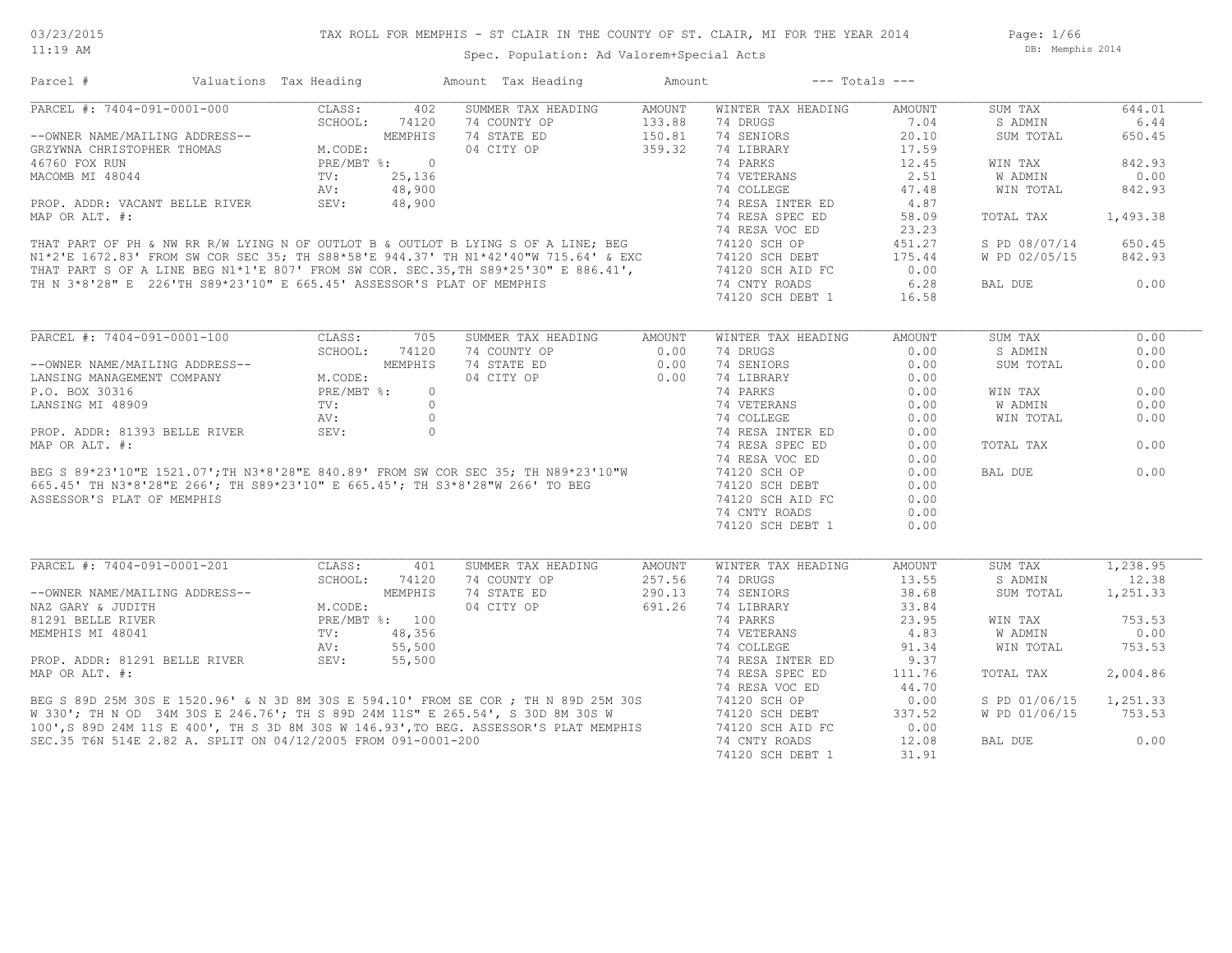Page: 2/66 DB: Memphis 2014

| Parcel #                                                                             | Valuations Tax Heading |                | Amount Tax Heading                 | Amount                  | $---$ Totals $---$             |                        |                    |                   |
|--------------------------------------------------------------------------------------|------------------------|----------------|------------------------------------|-------------------------|--------------------------------|------------------------|--------------------|-------------------|
| PARCEL #: 7404-091-0001-210                                                          | CLASS:                 | 401            | SUMMER TAX HEADING                 | <b>AMOUNT</b>           | WINTER TAX HEADING             | <b>AMOUNT</b>          | SUM TAX            | 1,460.44          |
|                                                                                      | SCHOOL:                | 74120          | 74 COUNTY OP                       | 303.61                  | 74 DRUGS                       | 15.97                  | S ADMIN            | 14.60             |
| --OWNER NAME/MAILING ADDRESS--                                                       |                        | MEMPHIS        | 74 STATE ED                        | 342.00                  | 74 SENIORS                     | 45.60                  | SUM TOTAL          | 1,475.04          |
| WORSWICK KATHERINE F                                                                 | M.CODE:                |                | 04 CITY OP                         | 814.83                  | 74 LIBRARY                     | 39.90                  |                    |                   |
| 81321 BELLE RIVER                                                                    |                        | PRE/MBT %: 100 |                                    |                         | 74 PARKS                       | 28.23                  | WIN TAX            | 888.27            |
| MEMPHIS MI 48041                                                                     | TV:                    | 57,000         |                                    |                         | 74 VETERANS                    | 5.70                   | W ADMIN            | 0.00              |
|                                                                                      | AV:                    | 57,000         |                                    |                         | 74 COLLEGE                     | 107.67                 | WIN TOTAL          | 888.27            |
| PROP. ADDR: 81321 BELLE RIVER                                                        | SEV:                   | 57,000         |                                    |                         | 74 RESA INTER ED               | 11.04                  |                    |                   |
| MAP OR ALT. #:                                                                       |                        |                |                                    |                         | 74 RESA SPEC ED                | 131.74                 | TOTAL TAX          | 2,363.31          |
|                                                                                      |                        |                |                                    |                         | 74 RESA VOC ED                 | 52.69                  |                    |                   |
| BEG. S 89D 23M 53S E 1520.96' & N 3D 8M 30S E 741.03' FROM SE COR, TH N 89D 24M 11S  |                        |                |                                    |                         | 74120 SCH OP                   | 0.00                   | S PD 08/25/14      | 1,475.04          |
| W 400', TH N 3D 8M 30S E 100', TH S 89D 24M 11S 400', S 3D 8M 30S W 100' TO BEG.     |                        |                |                                    |                         | 74120 SCH DEBT                 | 397.86                 | W PD 01/30/15      | 888.27            |
| ASESSOR'S PLAT MEMPHIS SEC.35 T6N R14E .92 A. SPLIT ON 04/12/2005 FROM               |                        |                |                                    |                         | 74120 SCH AID FC               | 0.00                   |                    |                   |
| $04 - 091 - 0001 - 200$                                                              |                        |                |                                    |                         | 74 CNTY ROADS                  | 14.25                  | BAL DUE            | 0.00              |
|                                                                                      |                        |                |                                    |                         | 74120 SCH DEBT 1               | 37.62                  |                    |                   |
| PARCEL #: 7404-091-0001-500                                                          | CLASS:<br>SCHOOL:      | 401<br>74120   | SUMMER TAX HEADING<br>74 COUNTY OP | <b>AMOUNT</b><br>279.11 | WINTER TAX HEADING<br>74 DRUGS | <b>AMOUNT</b><br>14.68 | SUM TAX<br>S ADMIN | 1,342.59<br>13.42 |
| --OWNER NAME/MAILING ADDRESS--                                                       |                        | MEMPHIS        | 74 STATE ED                        | 314.40                  | 74 SENIORS                     | 41.92                  | SUM TOTAL          | 1,356.01          |
| TARAS JOHN A                                                                         | M.CODE:                | 00001          | 04 CITY OP                         | 749.08                  | 74 LIBRARY                     | 36.68                  |                    |                   |
| TARAS-BERNABEL PAMELA M                                                              |                        | PRE/MBT %: 100 |                                    |                         | 74 PARKS                       | 25.95                  | WIN TAX            | 816.59            |
| 81821 BELLE RIVER                                                                    | TV:                    | 52,401         |                                    |                         | 74 VETERANS                    | 5.24                   | W ADMIN            | 0.00              |
| MEMPHIS MI 48041                                                                     | AV:                    | 63,400         |                                    |                         | 74 COLLEGE                     | 98.99                  | WIN TOTAL          | 816.59            |
|                                                                                      | SEV:                   | 63,400         |                                    |                         | 74 RESA INTER ED               | 10.15                  |                    |                   |
| PROP. ADDR: 81821 BELLE RIVER                                                        |                        |                |                                    |                         | 74 RESA SPEC ED                | 121.11                 | TOTAL TAX          | 2,172.60          |
| MAP OR ALT. #:                                                                       |                        |                |                                    |                         | 74 RESA VOC ED                 | 48.44                  |                    |                   |
|                                                                                      |                        |                |                                    |                         | 74120 SCH OP                   | 0.00                   | S PD 08/26/14      | 1,356.01          |
| Parcel A;T6N, R14E, thN 01D 02M 00S E 2677.46' along to the Plat thereof as recorded |                        |                |                                    |                         | 74120 SCH DEBT                 | 365.75                 | W PD 01/05/15      | 816.59            |
| in Liber 51 of Plats, Page 11, St Clair County Records, said Plat being a part of    |                        |                |                                    |                         | 74120 SCH AID FC               | 0.00                   |                    |                   |
| Section 35, Riley Township (Now the City of Memphis) St Clair County Michigan and    |                        |                |                                    |                         | 74 CNTY ROADS                  | 13.10                  | BAL DUE            | 0.00              |
| described as: Commencing at the Southwest corner of said Section 35 to the West 1/4  |                        |                |                                    |                         | 74120 SCH DEBT 1               | 34.58                  |                    |                   |
| corner of said Section 35; S 88D 23M 30S E 608.38ft along the centerline and         |                        |                |                                    |                         |                                |                        |                    |                   |
|                                                                                      |                        |                |                                    |                         |                                |                        |                    |                   |

way line of Belle River Rd. to the point of beg.Cont.3.88 acres ft;th S. 88D 58M ooS E.85.00 ft;S. 45D 44M 00S E.202.28 ft;along the South right of along an old fence line;th N 88D 58M 00S W.289.37 ft;th N. 01D 02M 00S E.406.73 ft to the point of Beginning of this description;th cont.S 01D 42M 40S E.668.15 ft centerline tangent and centerline of said Belle River Rd.;th S 01D 42M 40S e. 47.49 centerline tangent of Belle River Rd; th S 45D 44M 00S E 414.18 ft along the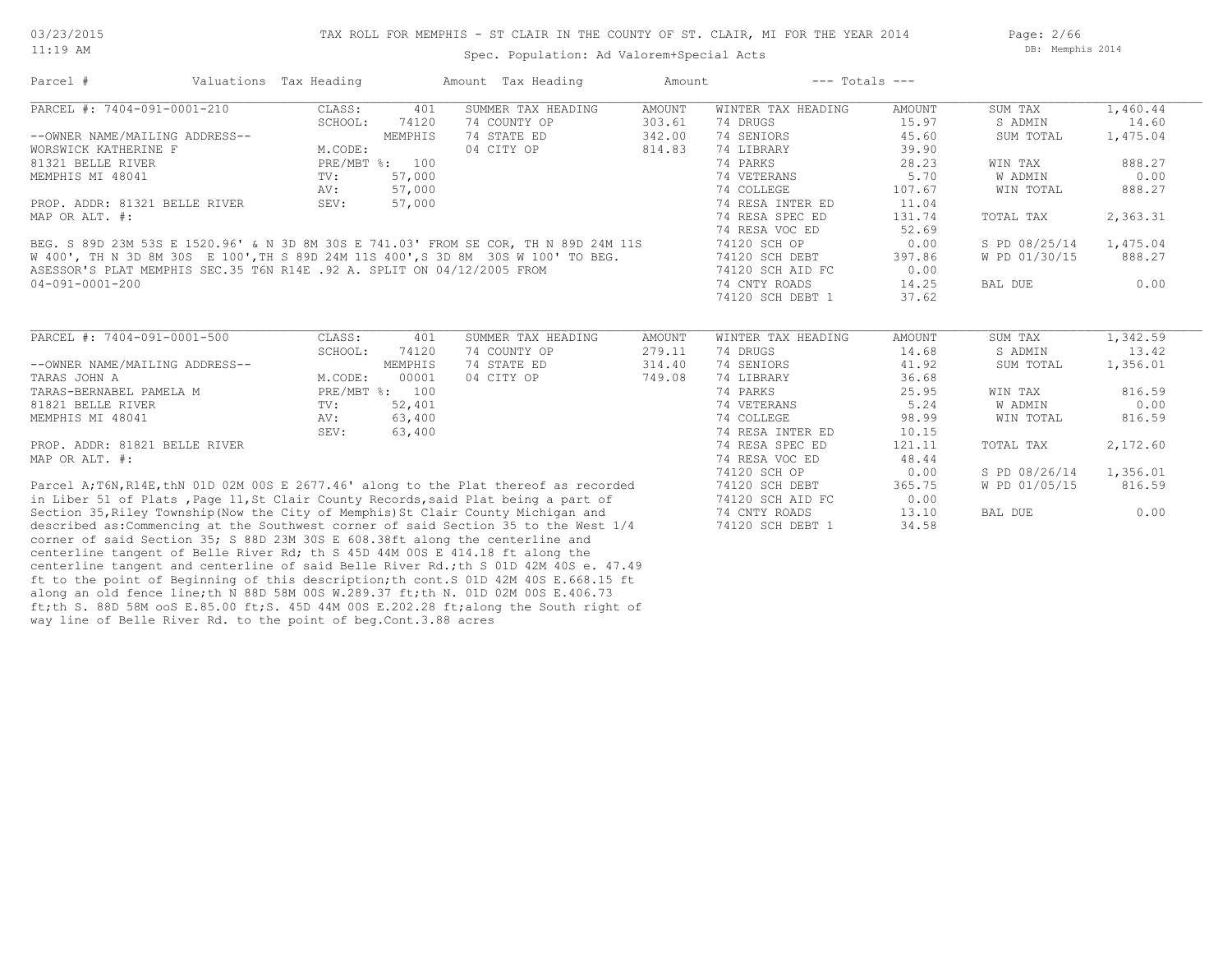Page: 3/66 DB: Memphis 2014

#### Spec. Population: Ad Valorem+Special Acts

| Parcel #                                                                                                                                                                                                                                                                                                | Valuations Tax Heading |                | Amount Tax Heading                                                                     | Amount |                    | $---$ Totals $---$ |               |        |
|---------------------------------------------------------------------------------------------------------------------------------------------------------------------------------------------------------------------------------------------------------------------------------------------------------|------------------------|----------------|----------------------------------------------------------------------------------------|--------|--------------------|--------------------|---------------|--------|
| PARCEL #: 7404-091-0001-600                                                                                                                                                                                                                                                                             | CLASS:                 | 402            | SUMMER TAX HEADING                                                                     | AMOUNT | WINTER TAX HEADING | AMOUNT             | SUM TAX       | 217.10 |
|                                                                                                                                                                                                                                                                                                         | SCHOOL:                | 74120          | 74 COUNTY OP                                                                           | 45.13  | 74 DRUGS           | 2.37               | S ADMIN       | 2.17   |
| --OWNER NAME/MAILING ADDRESS--                                                                                                                                                                                                                                                                          |                        | MEMPHIS        | 74 STATE ED                                                                            | 50.84  | 74 SENIORS         | 6.77               | SUM TOTAL     | 219.27 |
| TARAS JOHN A                                                                                                                                                                                                                                                                                            | M.CODE:                |                | 04 CITY OP                                                                             | 121.13 | 74 LIBRARY         | 5.93               |               |        |
| 81821 BELLE RIVER                                                                                                                                                                                                                                                                                       |                        | PRE/MBT %: 100 |                                                                                        |        | 74 PARKS           | 4.19               | WIN TAX       | 131.99 |
| MEMPHIS MI 48041                                                                                                                                                                                                                                                                                        | TV:                    | 8,474          |                                                                                        |        | 74 VETERANS        | 0.84               | W ADMIN       | 0.00   |
|                                                                                                                                                                                                                                                                                                         | AV:                    | 11,400         |                                                                                        |        | 74 COLLEGE         | 16.00              | WIN TOTAL     | 131.99 |
| PROP. ADDR: VACANT BELLE RIVER                                                                                                                                                                                                                                                                          | SEV:                   | 11,400         |                                                                                        |        | 74 RESA INTER ED   | 1.64               |               |        |
| MAP OR ALT. #:                                                                                                                                                                                                                                                                                          |                        |                |                                                                                        |        | 74 RESA SPEC ED    | 19.58              | TOTAL TAX     | 351.26 |
|                                                                                                                                                                                                                                                                                                         |                        |                |                                                                                        |        | 74 RESA VOC ED     | 7.83               |               |        |
|                                                                                                                                                                                                                                                                                                         |                        |                | Legal Description: Parcel "B"A parcel of land being a part of Outlot A Assessor's      |        | 74120 SCH OP       | 0.00               | S PD 08/20/14 | 219.27 |
| Plat of Memphis" according to the Plat thereof as recorded in Liber 51 of                                                                                                                                                                                                                               |                        |                |                                                                                        |        | 74120 SCH DEBT     | 59.14              | W PD 01/23/15 | 131.99 |
|                                                                                                                                                                                                                                                                                                         |                        |                | plats, Page 11, St Clair County Records, said Plat being a part of Section 35, Riley   |        | 74120 SCH AID FC   | 0.00               |               |        |
| Township (Now the City of Memphis), St Clair County, Michigan and described                                                                                                                                                                                                                             |                        |                |                                                                                        |        | 74 CNTY ROADS      | 2.11               | BAL DUE       | 0.00   |
|                                                                                                                                                                                                                                                                                                         |                        |                | as: Commencing at the Southwest corner of said Section 35, T6N, R14E; th N 01D 02M 00S |        | 74120 SCH DEBT 1   | 5.59               |               |        |
|                                                                                                                                                                                                                                                                                                         |                        |                | E.2676.79 ft along the West line of Section 35 to the West 1/4 corner of said          |        |                    |                    |               |        |
| Section 35; th S. 88D 23M 30S E.608.38 ft along the centerline and centerline                                                                                                                                                                                                                           |                        |                |                                                                                        |        |                    |                    |               |        |
| $\mathcal{L}$ , and $\mathcal{L}$ , and $\mathcal{L}$ , and $\mathcal{L}$ , and $\mathcal{L}$ , and $\mathcal{L}$ , and $\mathcal{L}$ , and $\mathcal{L}$ , and $\mathcal{L}$ , and $\mathcal{L}$ , and $\mathcal{L}$ , and $\mathcal{L}$ , and $\mathcal{L}$ , and $\mathcal{L}$ , and $\mathcal{L}$ , |                        |                |                                                                                        |        |                    |                    |               |        |

description.Containing 1.02 Acres. Belle River Rd.and the Arc. of said curve to the left 99.55 ft. to the Beg.of 18S,Chord Bears N.51D 34M 39S W. 99.38 ft)th along the South right of Way line of River Rd.and a point on a curve to the left (Radius=487.99 ft., Delta=11D 41M ft;th N.04D 37M 00S E. 400.00 ft to a point on the South Right of Way line of Belle of this described;th contining S. 01D 02M 00S W. 488.75 ft;th S.88D 58M 00S E.85.00 tangent of said Belle River Road;S 01D 02M 00S W. 59.18ft to the point of beginning tangent of Belle River Road;th S.45D 44M 00S E.64.03 ft along the centerline

| PARCEL #: 7404-091-0002-100                                                          | CLASS:  | 401            | SUMMER TAX HEADING | AMOUNT   | WINTER TAX HEADING | AMOUNT | SUM TAX       | 2,795.33 |
|--------------------------------------------------------------------------------------|---------|----------------|--------------------|----------|--------------------|--------|---------------|----------|
|                                                                                      | SCHOOL: | 74120          | 74 COUNTY OP       | 581.12   | 74 DRUGS           | 30.58  | S ADMIN       | 27.95    |
| --OWNER NAME/MAILING ADDRESS--                                                       |         | MEMPHIS        | 74 STATE ED        | 654.60   | 74 SENIORS         | 87.28  | SUM TOTAL     | 2,823.28 |
| ADDINGTON DARRIN & MELISSA                                                           | M.CODE: |                | 04 CITY OP         | 1,559.61 | 74 LIBRARY         | 76.37  |               |          |
| 81847 BELLE RIVER                                                                    |         | PRE/MBT %: 100 |                    |          | 74 PARKS           | 54.04  | WIN TAX       | 1,700.22 |
| MEMPHIS MI 48041                                                                     | TV:     | 109,100        |                    |          | 74 VETERANS        | 10.91  | W ADMIN       | 0.00     |
|                                                                                      | AV:     | 109,100        |                    |          | 74 COLLEGE         | 206.10 | WIN TOTAL     | 1,700.22 |
| PROP. ADDR: 81847 BELLE RIVER                                                        | SEV:    | 109,100        |                    |          | 74 RESA INTER ED   | 21.14  |               |          |
| MAP OR ALT. #:                                                                       |         |                |                    |          | 74 RESA SPEC ED    | 252.16 | TOTAL TAX     | 4,523.50 |
|                                                                                      |         |                |                    |          | 74 RESA VOC ED     | 100.86 |               |          |
| T6N R14E CITY OF MEMPHIS COMM AT W1/4 COR SEC 35 TH S88*23'30"E 435.02 ALG CL & CL   |         |                |                    |          | 74120 SCH OP       | 0.00   | S PD 08/29/14 | 2,823.28 |
| TANGENT BELLE RIVER RD TO POB TH CONT S88*23'30"E 173.36 FT ALG CL TANGENT TO P I    |         |                |                    |          | 74120 SCH DEBT     | 761.51 | W PD 02/13/15 | 1,700.22 |
| OF A CURVE TH S 45*44'E 64.03 FT ALG CL TANGENT TH S 01*02'W 739.59', TH N60*16'40"W |         |                |                    |          | 74120 SCH AID FC   | 0.00   |               |          |
| 124.68', TH N 43*43'54"W 157.09', TH NO1*02'E 613.80' TO POB. 3.568 AC. PART OF      |         |                |                    |          | 74 CNTY ROADS      | 27.27  | BAL DUE       | 0.00     |
| OUTLOT A ASSESSOR'S PLAT OF MEMPHIS                                                  |         |                |                    |          | 74120 SCH DEBT     | 72.00  |               |          |

| PARCEL #: 7404-091-0003-200                                                         | CLASS:  | 401            | SUMMER TAX HEADING | AMOUNT | WINTER TAX HEADING | AMOUNT | SUM TAX       | 1,660.47 |
|-------------------------------------------------------------------------------------|---------|----------------|--------------------|--------|--------------------|--------|---------------|----------|
|                                                                                     | SCHOOL: | 74120          | 74 COUNTY OP       | 345.19 | 74 DRUGS           | 18.16  | S ADMIN       | 16.60    |
| --OWNER NAME/MAILING ADDRESS--                                                      |         | MEMPHIS        | 74 STATE ED        | 388.84 | 74 SENIORS         | 51.84  | SUM TOTAL     | 1,677.07 |
| ELLIOTT TINA M                                                                      | M.CODE: |                | 04 CITY OP         | 926.44 | 74 LIBRARY         | 45.36  |               |          |
| 81917 BELLE RIVER                                                                   |         | PRE/MBT %: 100 |                    |        | 74 PARKS           | 32.10  | WIN TAX       | 1,009.93 |
| MEMPHIS MI 48041                                                                    | TV:     | 64,808         |                    |        | 74 VETERANS        | 6.48   | W ADMIN       | 0.00     |
|                                                                                     | AV:     | 92,000         |                    |        | 74 COLLEGE         | 122.42 | WIN TOTAL     | 1,009.93 |
| PROP. ADDR: 81917 BELLE RIVER                                                       | SEV:    | 92,000         |                    |        | 74 RESA INTER ED   | 12.55  |               |          |
| MAP OR ALT. #:                                                                      |         |                |                    |        | 74 RESA SPEC ED    | 149.79 | TOTAL TAX     | 2,687.00 |
|                                                                                     |         |                |                    |        | 74 RESA VOC ED     | 59.91  |               |          |
| COMM AT THE W1/4 COR OF SEC 35; T6N R14E; TH S88*23'30"E 115.00 FT ALG THE C/L OF   |         |                |                    |        | 74120 SCH OP       | 0.00   | S PD 08/29/14 | 1,677.07 |
| BELLE RIVER RD TO THE POB OF THIS DESC: TH CONT S88*23'30"E 320.02 FT ALG THE C/L & |         |                |                    |        | 74120 SCH DEBT     | 452.35 | W PD 02/10/15 | 1,009.93 |
| C/L TANGENT OF BELLE RIVER RD, TH S $01*02'00''$ W $613.80'$ , TH N $52*45'55''$ W  |         |                |                    |        | 74120 SCH AID FC   | 0.00   |               |          |
| 216.22', TH N 35*42'10"W 243.30', TH NO1*02'00" 294.33' TO A PT IN THE CL OF BELLE  |         |                |                    |        | 74 CNTY ROADS      | 16.20  | BAL DUE       | 0.00     |

RIVER RD AND THE POB 3.51 A. PART OF OUTLOT A ASSESSOR'S PLAT OF MEMPHIS 74120 SCH DEBT 1 42.77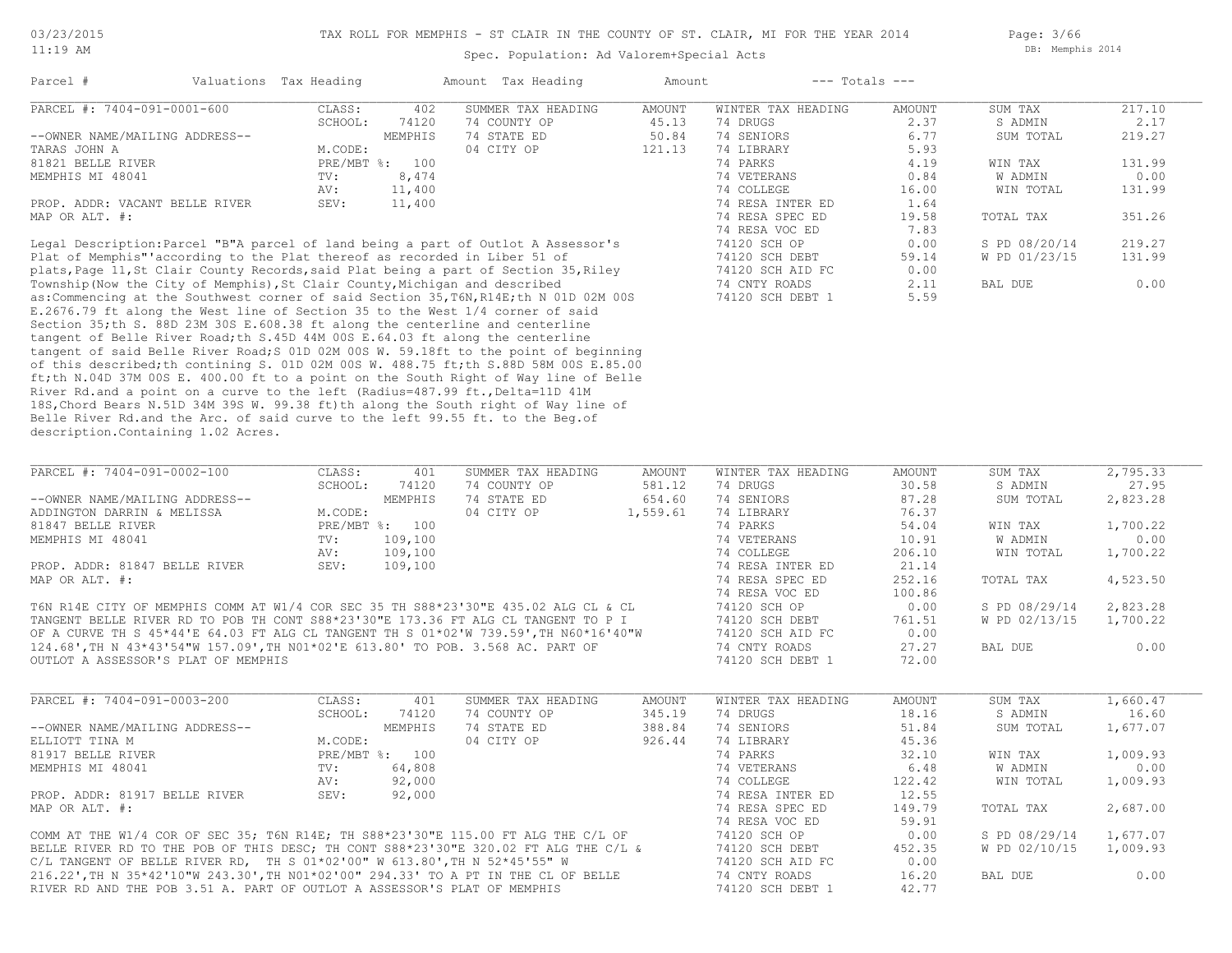Page: 4/66 DB: Memphis 2014

| Parcel #                                                                                                                                                                                                                                                                                                                                                                                                                                                       | Valuations Tax Heading                               |         | Amount Tax Heading  | Amount         | $---$ Totals $---$                            |        |                |          |
|----------------------------------------------------------------------------------------------------------------------------------------------------------------------------------------------------------------------------------------------------------------------------------------------------------------------------------------------------------------------------------------------------------------------------------------------------------------|------------------------------------------------------|---------|---------------------|----------------|-----------------------------------------------|--------|----------------|----------|
| PARCEL #: 7404-091-0003-300                                                                                                                                                                                                                                                                                                                                                                                                                                    | CLASS:                                               | 401     | SUMMER TAX HEADING  | AMOUNT         | WINTER TAX HEADING                            | AMOUNT | SUM TAX        | 2,153.37 |
|                                                                                                                                                                                                                                                                                                                                                                                                                                                                | SCHOOL:                                              | 74120   | 74 COUNTY OP        | 447.66         | 74 DRUGS                                      | 23.55  | S ADMIN        | 21.53    |
| --OWNER NAME/MAILING ADDRESS--                                                                                                                                                                                                                                                                                                                                                                                                                                 | MEMPHIS<br>M.CODE: 00001<br>PRE/MBT %: 100<br>TITLES |         | 74 STATE ED         | 504.27         | 74 SENIORS                                    | 67.23  | SUM TOTAL      | 2,174.90 |
| GOERTZEN REBECCA                                                                                                                                                                                                                                                                                                                                                                                                                                               |                                                      |         | 04 CITY OP 1,201.44 |                | 74 LIBRARY                                    | 58.83  |                |          |
| 81993 BELLE RIVER                                                                                                                                                                                                                                                                                                                                                                                                                                              |                                                      |         |                     |                | 74 PARKS                                      | 41.63  | WIN TAX        | 1,309.72 |
| MEMPHIS MI 48041                                                                                                                                                                                                                                                                                                                                                                                                                                               | TV:                                                  | 84,045  |                     |                | 74 VETERANS                                   | 8.40   | W ADMIN        | 0.00     |
|                                                                                                                                                                                                                                                                                                                                                                                                                                                                | AV:                                                  | 84,300  |                     |                | 74 COLLEGE                                    | 158.76 | WIN TOTAL      | 1,309.72 |
| PROP. ADDR: 81993 BELLE RIVER SEV:                                                                                                                                                                                                                                                                                                                                                                                                                             |                                                      | 84,300  |                     |                | 74 RESA INTER ED                              | 16.28  |                |          |
| MAP OR ALT. #:                                                                                                                                                                                                                                                                                                                                                                                                                                                 |                                                      |         |                     |                | 74 RESA SPEC ED                               | 194.25 | TOTAL TAX      | 3,484.62 |
|                                                                                                                                                                                                                                                                                                                                                                                                                                                                |                                                      |         |                     |                | 74 RESA VOC ED                                | 77.69  |                |          |
|                                                                                                                                                                                                                                                                                                                                                                                                                                                                |                                                      |         |                     |                |                                               | 0.00   | S PD 08/26/14  | 2,174.90 |
| 74 RESA VOC ED<br>SEC 35 TH S88*58'E 655.0 FT TH NO1*02'E 215.07 FT TH N60*16'40"W124.68 FT ALG W LINE<br>N43*43'54"W157.09 FT TH N52*45'58"W216.22 FT TH N35*42'10" W243.33' TH N01*02'E<br>294.33' TO CL BELLE RIVER RD, TEMPLISE:                                                                                                                                                                                                                           |                                                      |         |                     |                |                                               | 586.63 | W PD 01/05/15  | 1,309.72 |
|                                                                                                                                                                                                                                                                                                                                                                                                                                                                |                                                      |         |                     |                |                                               | 0.00   |                |          |
|                                                                                                                                                                                                                                                                                                                                                                                                                                                                |                                                      |         |                     |                |                                               |        |                |          |
|                                                                                                                                                                                                                                                                                                                                                                                                                                                                |                                                      |         |                     |                |                                               | 21.01  | BAL DUE        | 0.00     |
| OUTLOT A ASSESSOR'S PLAT OF MEMPHIS                                                                                                                                                                                                                                                                                                                                                                                                                            |                                                      |         |                     |                | 74120 SCH DEBT 1                              | 55.46  |                |          |
|                                                                                                                                                                                                                                                                                                                                                                                                                                                                |                                                      |         |                     |                |                                               |        |                |          |
| $\begin{tabular}{lllllllllll} \multicolumn{2}{c}{\textbf{ARCEL}} & $\ast$: $7404-\circ\ldots$ \\ \multicolumn{2}{c}{\textbf{--}} & & & & & & & & & & & \\ \multicolumn{2}{c}{\textbf{--}} & & & & & & & & & \\ \multicolumn{2}{c}{\textbf{FREE}~\textbf{METHODIST}~\textbf{CHURCH}} & & & & & & & & & \\ \multicolumn{2}{c}{\textbf{FREE}~\textbf{METHODIST}~\textbf{CHURCH}} & & & & & & & & \\ \multicolumn{2}{c}{\textbf{FRE}~\textbf{MBT}~$}: & & & & & &$ |                                                      | 708     | SUMMER TAX HEADING  | AMOUNT         | WINTER TAX HEADING                            | AMOUNT | SUM TAX        | 0.00     |
|                                                                                                                                                                                                                                                                                                                                                                                                                                                                |                                                      | 74120   | 74 COUNTY OP        | $\sim$ 0.00    | 74 DRUGS                                      | 0.00   | S ADMIN        | 0.00     |
|                                                                                                                                                                                                                                                                                                                                                                                                                                                                |                                                      | MEMPHIS | 74 STATE ED         | 0.00           | 74 SENIORS                                    | 0.00   | SUM TOTAL      | 0.00     |
|                                                                                                                                                                                                                                                                                                                                                                                                                                                                |                                                      |         | 04 CITY OP          | 0.00           | 74 LIBRARY                                    | 0.00   |                |          |
|                                                                                                                                                                                                                                                                                                                                                                                                                                                                |                                                      |         |                     |                | 74 PARKS                                      | 0.00   | WIN TAX        | 0.00     |
|                                                                                                                                                                                                                                                                                                                                                                                                                                                                |                                                      |         |                     |                |                                               | 0.00   | W ADMIN        | 0.00     |
| FREE METHODIST CHURCH<br>34361 BORDMAN PREMET *: 0<br>MEMPHIS MI 48041 TV: 0<br>PROP. ADDR: 34361 BORDMAN SEV: 0<br>MAP OR ALT. #:<br>THAT PART OF OUTLOT B; BEG AT SE COR TH N 3 DEG 8 1/2 MIN E 561 FT; TH N 89 DEG 25<br>1/2 MIN W 360.                                                                                                                                                                                                                     |                                                      |         |                     |                | 74 VETERANS<br>74 COLLEGE<br>74 RESA INTER ED | 0.00   | WIN TOTAL      | 0.00     |
|                                                                                                                                                                                                                                                                                                                                                                                                                                                                |                                                      |         |                     |                |                                               | 0.00   |                |          |
|                                                                                                                                                                                                                                                                                                                                                                                                                                                                |                                                      |         |                     |                | 74 RESA SPEC ED                               | 0.00   | TOTAL TAX      | 0.00     |
|                                                                                                                                                                                                                                                                                                                                                                                                                                                                |                                                      |         |                     |                | 74 RESA VOC ED                                | 0.00   |                |          |
|                                                                                                                                                                                                                                                                                                                                                                                                                                                                |                                                      |         |                     |                | 74120 SCH OP                                  | 0.00   | BAL DUE        | 0.00     |
|                                                                                                                                                                                                                                                                                                                                                                                                                                                                |                                                      |         |                     |                | 74120 SCH DEBT                                | 0.00   |                |          |
| FT TO BEG EXC. S 200 FT OF W 120 FT. ASSESSOR'S PLAT OF MEMPHIS                                                                                                                                                                                                                                                                                                                                                                                                |                                                      |         |                     |                | 74120 SCH AID FC                              | 0.00   |                |          |
|                                                                                                                                                                                                                                                                                                                                                                                                                                                                |                                                      |         |                     |                | 74 CNTY ROADS                                 | 0.00   |                |          |
|                                                                                                                                                                                                                                                                                                                                                                                                                                                                |                                                      |         |                     |                | 74120 SCH DEBT 1                              | 0.00   |                |          |
|                                                                                                                                                                                                                                                                                                                                                                                                                                                                |                                                      |         |                     |                |                                               |        |                |          |
|                                                                                                                                                                                                                                                                                                                                                                                                                                                                |                                                      |         |                     |                |                                               |        |                |          |
| PARCEL #: 7404-092-0002-000                                                                                                                                                                                                                                                                                                                                                                                                                                    | CLASS:                                               | 704     | SUMMER TAX HEADING  | AMOUNT         | WINTER TAX HEADING                            | AMOUNT | SUM TAX        | 0.00     |
|                                                                                                                                                                                                                                                                                                                                                                                                                                                                | SCHOOL:                                              | 74120   | 74 COUNTY OP        | 0.00           | 74 DRUGS                                      | 0.00   | S ADMIN        | 0.00     |
| --OWNER NAME/MAILING ADDRESS--<br>MEMPHIS COMMUNITY SCHOOLS                                                                                                                                                                                                                                                                                                                                                                                                    |                                                      | MEMPHIS | 74 STATE ED         | $0.00$<br>0.00 | 74 SENIORS                                    | 0.00   | SUM TOTAL      | 0.00     |
|                                                                                                                                                                                                                                                                                                                                                                                                                                                                | M.CODE:                                              |         | 04 CITY OP          |                | 74 LIBRARY                                    | 0.00   |                |          |
| P.O. BOX 201                                                                                                                                                                                                                                                                                                                                                                                                                                                   | PRE/MBT %:                                           | $\circ$ |                     |                | 74 PARKS                                      | 0.00   | WIN TAX        | 0.00     |
|                                                                                                                                                                                                                                                                                                                                                                                                                                                                |                                                      |         |                     |                | 74 VETERANS                                   | 0.00   | <b>W ADMIN</b> | 0.00     |
|                                                                                                                                                                                                                                                                                                                                                                                                                                                                |                                                      |         |                     |                | 74 COLLEGE                                    | 0.00   | WIN TOTAL      | 0.00     |
|                                                                                                                                                                                                                                                                                                                                                                                                                                                                |                                                      |         |                     |                | 74 RESA INTER ED                              | 0.00   |                |          |
|                                                                                                                                                                                                                                                                                                                                                                                                                                                                |                                                      |         |                     |                | 74 RESA SPEC ED                               | 0.00   | TOTAL TAX      | 0.00     |
|                                                                                                                                                                                                                                                                                                                                                                                                                                                                |                                                      |         |                     |                | 74 RESA VOC ED                                | 0.00   |                |          |
| P.O. BOX 201<br>MEMPHIS MI 48041<br>PROP. ADDR: 34165 BORDMAN<br>MAP OR ALT. #:<br>BEG AT SW COR OF OUTLOT B; TH S 89 DEG 25 1/2 MIN E 892.62 FT; TH N 0 DEG 34 1/2<br>MIN E 807 FT; TH N 89 DEG 25 1/2 MIN W 886.41 FT; TH S 1 DEG 01                                                                                                                                                                                                                         |                                                      |         |                     |                | 74120 SCH OP                                  | 0.00   | BAL DUE        | 0.00     |
|                                                                                                                                                                                                                                                                                                                                                                                                                                                                |                                                      |         |                     |                | 74120 SCH DEBT                                | 0.00   |                |          |
| BEG. BEING PART OF OUTLOT B ASSESSOR'S PLAT OF MEMPHIS                                                                                                                                                                                                                                                                                                                                                                                                         |                                                      |         |                     |                | 74120 SCH AID FC                              | 0.00   |                |          |
|                                                                                                                                                                                                                                                                                                                                                                                                                                                                |                                                      |         |                     |                | 74 CNTY ROADS                                 | 0.00   |                |          |
|                                                                                                                                                                                                                                                                                                                                                                                                                                                                |                                                      |         |                     |                | 74120 SCH DEBT 1                              | 0.00   |                |          |
|                                                                                                                                                                                                                                                                                                                                                                                                                                                                |                                                      |         |                     |                |                                               |        |                |          |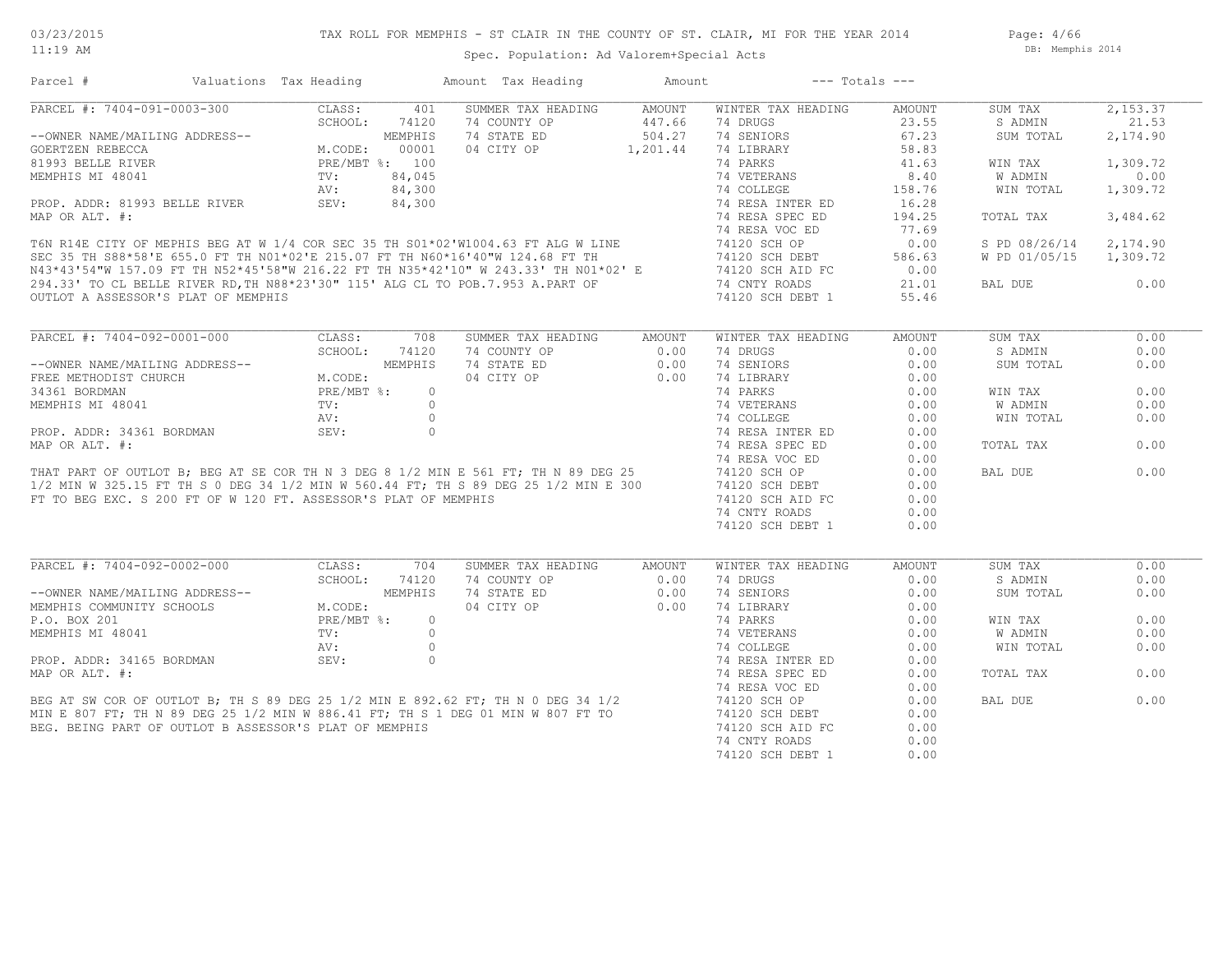# TAX ROLL FOR MEMPHIS - ST CLAIR IN THE COUNTY OF ST. CLAIR, MI FOR THE YEAR 2014

Spec. Population: Ad Valorem+Special Acts

Page: 5/66 DB: Memphis 2014

| Parcel #                                                                                                                                                                                                                                         | Valuations Tax Heading |               | Amount Tax Heading                                  | Amount | $---$ Totals $---$                                                                             |        |                        |          |
|--------------------------------------------------------------------------------------------------------------------------------------------------------------------------------------------------------------------------------------------------|------------------------|---------------|-----------------------------------------------------|--------|------------------------------------------------------------------------------------------------|--------|------------------------|----------|
| PARCEL #: 7404-092-0003-000                                                                                                                                                                                                                      |                        | CLASS: 401    | SUMMER TAX HEADING AMOUNT                           |        | WINTER TAX HEADING                                                                             | AMOUNT | SUM TAX                | 1,107.62 |
|                                                                                                                                                                                                                                                  |                        | SCHOOL: 74120 |                                                     |        | 74 DRUGS                                                                                       | 12.11  | S ADMIN                | 11.07    |
|                                                                                                                                                                                                                                                  |                        |               |                                                     |        | 74 SENIORS                                                                                     | 34.58  | SUM TOTAL              | 1,118.69 |
| --OWNER NAME/MAILING ADDRESS--<br>FREE METHODIST CHURCH<br>34361 BORDMAN PRE/MBT %: 0<br>MEMPHIS MI 48041 TV: 43,230<br>PROP. ADDR: 34333 BORDMAN SEV: 45,200<br>PROP. ADDR: 34333 BORDMAN SEV: 45,200<br>PROP. ADDR: 34333 BORDMAN SEV: 4       |                        |               | 74 COUNTY OP<br>74 STATE ED<br>04 CITY OP<br>617.98 |        | 74 LIBRARY                                                                                     | 30.26  |                        |          |
|                                                                                                                                                                                                                                                  |                        |               |                                                     |        | 74 PARKS                                                                                       | 21.41  | WIN TAX                | 1,449.76 |
|                                                                                                                                                                                                                                                  |                        |               |                                                     |        |                                                                                                | 4.32   | W ADMIN                | 0.00     |
|                                                                                                                                                                                                                                                  |                        |               |                                                     |        |                                                                                                | 81.66  | WIN TOTAL              | 1,449.76 |
|                                                                                                                                                                                                                                                  |                        |               |                                                     |        |                                                                                                |        |                        |          |
|                                                                                                                                                                                                                                                  |                        |               |                                                     |        |                                                                                                | 8.37   |                        |          |
|                                                                                                                                                                                                                                                  |                        |               |                                                     |        |                                                                                                | 99.91  | TOTAL TAX              | 2,568.45 |
| 34361 BORDMAN PRE/MBT *: 0<br>MEMPHIS MI 48041 TV: 43,230<br>PROP. ADDR: 34333 BORDMAN SEV: 45,200<br>MAP OR ALT. #: 74 RESA INTER ED<br>SEV: 45,200<br>SEV: 45,200<br>SEV: 45,200<br>SEV: 45,200<br>TOR MIT. 74 RESA INTER ED<br>74 RESA INTER  |                        |               |                                                     |        |                                                                                                | 39.96  |                        |          |
|                                                                                                                                                                                                                                                  |                        |               |                                                     |        |                                                                                                | 776.11 | S PD 07/29/14 1,118.69 |          |
|                                                                                                                                                                                                                                                  |                        |               |                                                     |        |                                                                                                | 301.74 | W PD 12/31/14 1,449.76 |          |
|                                                                                                                                                                                                                                                  |                        |               |                                                     |        |                                                                                                | 0.00   |                        |          |
|                                                                                                                                                                                                                                                  |                        |               |                                                     |        | 74 CNTY ROADS                                                                                  | 10.80  | BAL DUE                | 0.00     |
|                                                                                                                                                                                                                                                  |                        |               |                                                     |        | 74120 SCH DEBT 1                                                                               | 28.53  |                        |          |
|                                                                                                                                                                                                                                                  |                        |               |                                                     |        |                                                                                                |        |                        |          |
| PARCEL #: 7404-093-0001-000                                                                                                                                                                                                                      | CLASS:                 | 401           | SUMMER TAX HEADING                                  | AMOUNT | WINTER TAX HEADING                                                                             | AMOUNT | SUM TAX                | 1,350.26 |
|                                                                                                                                                                                                                                                  | SCHOOL:                | 74120         | 74 COUNTY OP                                        | 280.70 | 74 DRUGS                                                                                       | 14.77  | S ADMIN                | 13.50    |
| --OWNER NAME/MAILING ADDRESS--<br>BOBCEAN JOSHUA & AMANDA<br>81185 COLE<br>MEMPHIS MI 48041<br>MEMPHIS MI 48041<br>PRE/MBT %: 100<br>NEMPHIS MI 48041<br>PRE/MBT %: 52,700<br>AV: 52,700<br>PRE/MBT %: 52,700                                    |                        |               | 74 STATE ED                                         | 316.20 | 74 SENIORS                                                                                     | 42.16  | SUM TOTAL              | 1,363.76 |
|                                                                                                                                                                                                                                                  |                        |               | 04 CITY OP                                          | 753.36 | 74 LIBRARY                                                                                     | 36.89  |                        |          |
|                                                                                                                                                                                                                                                  |                        |               |                                                     |        | 1986 10<br>14 VETERANS<br>14 COLLEGE 199.55<br>14 RESA INTER ED 10.21<br>14 RESA SPECTER 10.21 |        | WIN TAX                | 821.26   |
|                                                                                                                                                                                                                                                  |                        |               |                                                     |        |                                                                                                |        | <b>W ADMIN</b>         | 0.00     |
|                                                                                                                                                                                                                                                  |                        |               |                                                     |        |                                                                                                |        |                        |          |
|                                                                                                                                                                                                                                                  |                        |               |                                                     |        |                                                                                                |        | WIN TOTAL              | 821.26   |
|                                                                                                                                                                                                                                                  |                        |               |                                                     |        |                                                                                                |        |                        |          |
|                                                                                                                                                                                                                                                  |                        |               |                                                     |        | 74 RESA SPEC ED                                                                                | 121.80 | TOTAL TAX              | 2,185.02 |
|                                                                                                                                                                                                                                                  |                        |               |                                                     |        | 74 RESA VOC ED                                                                                 | 48.72  |                        |          |
|                                                                                                                                                                                                                                                  |                        |               |                                                     |        | 74120 SCH OP                                                                                   | 0.00   | S PD 08/26/14 1,363.76 |          |
|                                                                                                                                                                                                                                                  |                        |               |                                                     |        | 74120 SCH DEBT                                                                                 | 367.84 | W PD 01/05/15 821.26   |          |
|                                                                                                                                                                                                                                                  |                        |               |                                                     |        | 74120 SCH AID FC                                                                               | 0.00   |                        |          |
|                                                                                                                                                                                                                                                  |                        |               |                                                     |        | 74 CNTY ROADS                                                                                  | 13.17  | BAL DUE                | 0.00     |
|                                                                                                                                                                                                                                                  |                        |               |                                                     |        | 74120 SCH DEBT 1                                                                               | 34.78  |                        |          |
| PROP. ADDR: 81185 COLE AND AV: 52,700<br>MAP OR ALT. #:<br>S 65 FT OF OUTLOT C MEAS ON W LOT LINE. ASSESSORS PLAT OF MEMPHIS                                                                                                                     |                        |               |                                                     |        |                                                                                                |        |                        |          |
| PARCEL #: 7404-093-0002-000<br>--OWNER NAME/MAILING ADDRESS--<br>TREEND JACK & VICTORIA M.CODE: 00012<br>36092 BARTEL STREET PRE/MBT %: 0<br>--OWNER MI 48062<br>--OWNER MI 48062<br>--OWNER MI 48062<br>TV: 34,300<br>--V: 34,300<br>--V: 34,30 |                        |               | SUMMER TAX HEADING                                  | AMOUNT | WINTER TAX HEADING                                                                             | AMOUNT | SUM TAX                | 878.81   |
|                                                                                                                                                                                                                                                  |                        |               | 74 COUNTY OP                                        | 182.69 | 74 DRUGS                                                                                       | 9.61   | S ADMIN                | 8.78     |
|                                                                                                                                                                                                                                                  |                        |               | 74 STATE ED 205.80<br>04 CITY OP 490.32             |        | 74 SENIORS                                                                                     | 27.44  | SUM TOTAL              | 887.59   |
|                                                                                                                                                                                                                                                  |                        |               | 04 CITY OP                                          |        | 74 LIBRARY                                                                                     | 24.01  |                        |          |
|                                                                                                                                                                                                                                                  |                        |               |                                                     |        | 74 PARKS                                                                                       | 16.99  | WIN TAX                | 1,150.29 |
|                                                                                                                                                                                                                                                  |                        |               |                                                     |        | 74 PARING<br>74 VETERANS<br>74 COLLEGE                                                         | 3.43   | W ADMIN                | 0.00     |
|                                                                                                                                                                                                                                                  |                        |               |                                                     |        |                                                                                                |        |                        |          |
| PROP. ADDR: 81205 COLE 5EV:                                                                                                                                                                                                                      |                        |               |                                                     |        |                                                                                                | 64.79  | WIN TOTAL              | 1,150.29 |
|                                                                                                                                                                                                                                                  |                        | 34,300        |                                                     |        | 74 RESA INTER ED                                                                               | 6.64   |                        |          |
| MAP OR ALT. #:                                                                                                                                                                                                                                   |                        |               |                                                     |        | 74 RESA SPEC ED                                                                                | 79.27  | TOTAL TAX              | 2,037.88 |
|                                                                                                                                                                                                                                                  |                        |               |                                                     |        | 74 RESA VOC ED                                                                                 | 31.71  |                        |          |
| N 90 FT OF S 155 FT MEAS ON W LOT LINE OF OUTLOT C ASSESSORS PLAT OF MEMPHIS                                                                                                                                                                     |                        |               |                                                     |        | 74120 SCH OP<br>74120 SCH DEBT                                                                 | 615.79 | S PD 08/11/14          | 887.59   |
|                                                                                                                                                                                                                                                  |                        |               |                                                     |        | 74120 SCH DEBT                                                                                 | 239.41 | W PD 12/29/14 1,150.29 |          |
|                                                                                                                                                                                                                                                  |                        |               |                                                     |        | 74120 SCH AID FC                                                                               | 0.00   |                        |          |
|                                                                                                                                                                                                                                                  |                        |               |                                                     |        | 74 CNTY ROADS                                                                                  | 8.57   | BAL DUE                | 0.00     |
|                                                                                                                                                                                                                                                  |                        |               |                                                     |        | 74120 SCH DEBT 1                                                                               | 22.63  |                        |          |
|                                                                                                                                                                                                                                                  |                        |               |                                                     |        |                                                                                                |        |                        |          |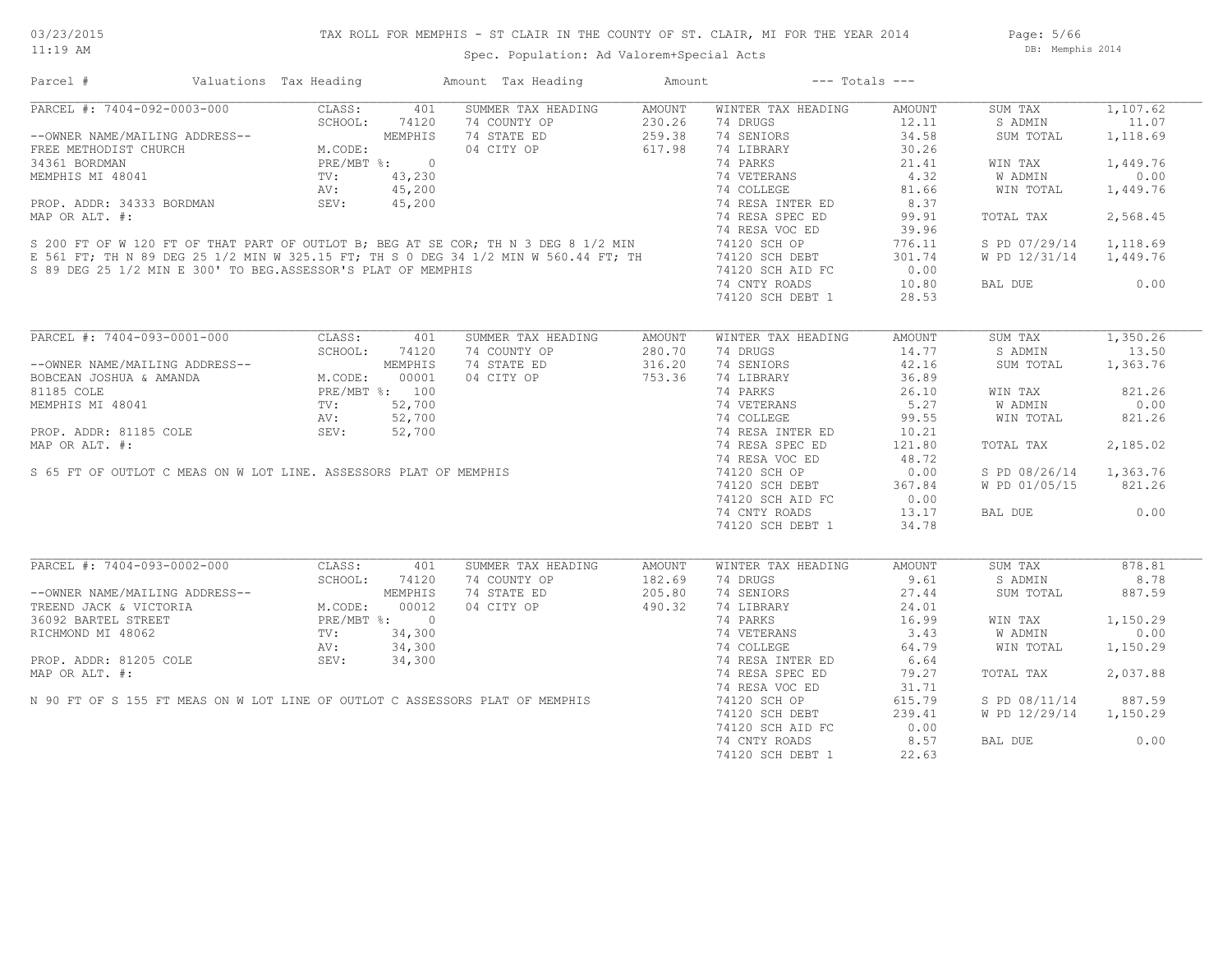Page: 6/66 DB: Memphis 2014

| Parcel #                                                       | Valuations Tax Heading                                                                           |                | Amount Tax Heading                                                                                                                                                                                                                   | Amount            |                                                                                                                | $---$ Totals $---$ |                        |          |
|----------------------------------------------------------------|--------------------------------------------------------------------------------------------------|----------------|--------------------------------------------------------------------------------------------------------------------------------------------------------------------------------------------------------------------------------------|-------------------|----------------------------------------------------------------------------------------------------------------|--------------------|------------------------|----------|
| PARCEL #: 7404-093-0003-001                                    |                                                                                                  | CLASS: 401     | SUMMER TAX HEADING                                                                                                                                                                                                                   | AMOUNT            | WINTER TAX HEADING                                                                                             | AMOUNT             | SUM TAX 1,303.96       |          |
|                                                                |                                                                                                  | SCHOOL: 74120  | 74 COUNTY OP                                                                                                                                                                                                                         | 271.08            | 74 DRUGS                                                                                                       | 14.26              | S ADMIN                | 13.03    |
| --OWNER NAME/MAILING ADDRESS--<br>MARNON EDWARD JR             |                                                                                                  | MEMPHIS        | 74 COUNTY OP<br>74 STATE ED 305.35<br>04 CITY OP 727.53<br>74 STATE ED                                                                                                                                                               |                   | 74 SENIORS                                                                                                     | 40.71              | SUM TOTAL              | 1,316.99 |
|                                                                | M.CODE:                                                                                          |                |                                                                                                                                                                                                                                      | 727.53            | 74 LIBRARY                                                                                                     | 35.62              |                        |          |
| P.O. BOX 594<br>MEMPHIS MI 48041                               |                                                                                                  | PRE/MBT %: 100 |                                                                                                                                                                                                                                      |                   | 74 PARKS                                                                                                       | 25.21              | WIN TAX                | 793.08   |
|                                                                | TV: 50,893                                                                                       |                |                                                                                                                                                                                                                                      |                   | 74 VETERANS                                                                                                    | 5.08               | W ADMIN                | 0.00     |
|                                                                | AV:                                                                                              | 76,800         |                                                                                                                                                                                                                                      |                   | 74 COLLEGE                                                                                                     | 96.14              | WIN TOTAL              | 793.08   |
| PROP. ADDR: 81500 COLE SEV:<br>SEV:                            |                                                                                                  | 76,800         |                                                                                                                                                                                                                                      |                   | 74 RESA INTER ED                                                                                               | 9.86               |                        |          |
| MAP OR ALT. #:                                                 |                                                                                                  |                |                                                                                                                                                                                                                                      |                   | 74 RESA SPEC ED                                                                                                | 117.62             | TOTAL TAX              | 2,110.07 |
|                                                                |                                                                                                  |                |                                                                                                                                                                                                                                      |                   | 74 RESA VOC ED                                                                                                 | 47.05              |                        |          |
|                                                                |                                                                                                  |                | COMM AT THE NW CORN OF OUTLOT C, TH ALG THE N LINE OF OUTLOT C S85*21'00"E 91.69 FT                                                                                                                                                  |                   | 74120 SCH OP                                                                                                   | 0.00               | S PD 07/28/14 1,316.99 |          |
|                                                                |                                                                                                  |                |                                                                                                                                                                                                                                      |                   | 74120 SCH DEBT<br>74120 SCH DEBT 355.23<br>74120 SCH AID FC 0.00                                               |                    | W PD 01/05/15          | 793.08   |
|                                                                |                                                                                                  |                |                                                                                                                                                                                                                                      |                   |                                                                                                                |                    |                        |          |
|                                                                |                                                                                                  |                | TO THE POB; TH S85*21'00"E 19.31FT TO A PT OF CURVATURE; TH 288.99FT ALG A CURVE TALL 20 SCH DEBT 355.23<br>CONCAVE TO THE N, HAVING A RADIUS OF 4,978.31 FT, A CENTRAL ANGLE OF 04*03'36", AND 74120 SCH AID FC 0.00<br>A CHORD O   |                   |                                                                                                                |                    | BAL DUE                | 0.00     |
|                                                                |                                                                                                  |                |                                                                                                                                                                                                                                      |                   |                                                                                                                |                    |                        |          |
|                                                                |                                                                                                  |                |                                                                                                                                                                                                                                      |                   |                                                                                                                |                    |                        |          |
|                                                                |                                                                                                  |                | TO THE W, HAVING A RAD OF 35FT, A CENTRAL ANGLE OF 166*23'4", AND A CHORD OF                                                                                                                                                         |                   |                                                                                                                |                    |                        |          |
| N37*01'48"W 69.51 FT; TH N24*44'18"W 324.39 FT TO POB. 1.71 AC |                                                                                                  |                |                                                                                                                                                                                                                                      |                   |                                                                                                                |                    |                        |          |
|                                                                |                                                                                                  |                |                                                                                                                                                                                                                                      |                   |                                                                                                                |                    |                        |          |
| PARCEL #: 7404-093-0003-010                                    | CLASS:                                                                                           | 402            | SUMMER TAX HEADING                                                                                                                                                                                                                   | AMOUNT            | WINTER TAX HEADING                                                                                             | AMOUNT             | SUM TAX                | 207.76   |
|                                                                |                                                                                                  | SCHOOL: 74120  | 74 COUNTY OP                                                                                                                                                                                                                         | 43.19             | 74 DRUGS                                                                                                       | 2.27               | S ADMIN                | 2.07     |
| --OWNER NAME/MAILING ADDRESS--                                 |                                                                                                  | MEMPHIS        | 74 STATE ED                                                                                                                                                                                                                          | 48.65             | 74 SENIORS                                                                                                     | 6.48               | SUM TOTAL              | 209.83   |
| MARNON EDWARD JR                                               | M.CODE:<br>M.CODE:<br>PRE/MBT %: 100                                                             |                | 04 CITY OP                                                                                                                                                                                                                           | $48.65$<br>115.92 | 74 LIBRARY                                                                                                     | 5.67               |                        |          |
| P.O. BOX 594                                                   |                                                                                                  |                |                                                                                                                                                                                                                                      |                   | 74 PARKS                                                                                                       | 4.01               | WIN TAX                | 126.32   |
| MEMPHIS MI 48041                                               | TV:                                                                                              | 8,109          |                                                                                                                                                                                                                                      |                   | 74 VETERANS                                                                                                    | 0.81               | W ADMIN                | 0.00     |
|                                                                | AV:                                                                                              | 13,500         |                                                                                                                                                                                                                                      |                   | 74 COLLEGE                                                                                                     | 15.31              | WIN TOTAL              | 126.32   |
| PROP. ADDR: COLE VACANT SEV:                                   |                                                                                                  | 13,500         |                                                                                                                                                                                                                                      |                   | 74 RESA INTER ED                                                                                               | 1.57               |                        |          |
| MAP OR ALT. #:                                                 |                                                                                                  |                |                                                                                                                                                                                                                                      |                   | 74 RESA SPEC ED                                                                                                | 18.74              | TOTAL TAX              | 336.15   |
|                                                                |                                                                                                  |                |                                                                                                                                                                                                                                      |                   | 74 RESA VOC ED                                                                                                 | 7.49               |                        |          |
|                                                                |                                                                                                  |                |                                                                                                                                                                                                                                      |                   | 74120 SCH OP                                                                                                   | 0.00               | S PD 07/28/14          | 209.83   |
|                                                                |                                                                                                  |                |                                                                                                                                                                                                                                      |                   |                                                                                                                |                    |                        |          |
|                                                                |                                                                                                  |                |                                                                                                                                                                                                                                      |                   | 74120 SCH DEBT                                                                                                 | 56.60              | W PD 01/05/15          | 126.32   |
|                                                                |                                                                                                  |                | BEF AT THE NW CORN OF OUTLOT C, TH S86*21'00"W 91.69 FT; TH S24*44'18"e 324.39 FT<br>TO A PT OF CURV; TH 62.59 FT ALG A CURVE CONCAVE TO THE EAST, HAVING A RADIUS OF 35<br>FT, A CENTRAL ANGLE OF 102*27'05", AND A CHORD OF S08*33 |                   | 74120 SCH AID FC                                                                                               | 0.00               |                        |          |
|                                                                |                                                                                                  |                |                                                                                                                                                                                                                                      |                   | 74 CNTY ROADS                                                                                                  | 2.02               | BAL DUE                | 0.00     |
| 1.45 AC                                                        |                                                                                                  |                |                                                                                                                                                                                                                                      |                   | 74120 SCH DEBT 1                                                                                               | 5.35               |                        |          |
|                                                                |                                                                                                  |                |                                                                                                                                                                                                                                      |                   |                                                                                                                |                    |                        |          |
| PARCEL #: 7404-093-0004-000                                    | CLASS:                                                                                           | 401            | SUMMER TAX HEADING                                                                                                                                                                                                                   | AMOUNT            | WINTER TAX HEADING                                                                                             | AMOUNT             | SUM TAX                | 1,628.56 |
|                                                                | ADDRESS--<br>$M. \text{CODE:}$<br>PRE/MBT %: 100<br>TV: 63,562<br>ADDRESS--<br>$\frac{100}{100}$ | SCHOOL: 74120  | 74 COUNTY OP                                                                                                                                                                                                                         | 338.56            | 74 DRUGS AND THE STATE OF THE STATE OF THE STATE OF THE STATE OF THE STATE OF THE STATE OF THE STATE OF THE ST | 17.81              | S ADMIN                | 16.28    |
| --OWNER NAME/MAILING ADDRESS--                                 |                                                                                                  |                | 74 STATE ED                                                                                                                                                                                                                          | 381.37            | 74 SENIORS                                                                                                     | 50.84              | SUM TOTAL              | 1,644.84 |
| URICK DENNIS M                                                 |                                                                                                  |                | 04 CITY OP                                                                                                                                                                                                                           | 908.63            | 74 LIBRARY                                                                                                     | 44.49              |                        |          |
| P.O. BOX 567                                                   |                                                                                                  |                |                                                                                                                                                                                                                                      |                   | 74 PARKS                                                                                                       | 31.48              | WIN TAX                | 990.52   |
| MEMPHIS MI 48041                                               |                                                                                                  |                |                                                                                                                                                                                                                                      |                   | 74 VETERANS                                                                                                    | 6.35               | W ADMIN                | 0.00     |
|                                                                | AV:                                                                                              | 70,600         |                                                                                                                                                                                                                                      |                   | 74 COLLEGE                                                                                                     | 120.07             | WIN TOTAL              | 990.52   |
| PROP. ADDR: 81250 COLE                                         | SEV:                                                                                             | 70,600         |                                                                                                                                                                                                                                      |                   | 74 RESA INTER ED                                                                                               | 12.31              |                        |          |
| MAP OR ALT. #:                                                 |                                                                                                  |                |                                                                                                                                                                                                                                      |                   | 74 RESA SPEC ED                                                                                                | 146.91             | TOTAL TAX              | 2,635.36 |
|                                                                |                                                                                                  |                |                                                                                                                                                                                                                                      |                   | 74 RESA VOC ED                                                                                                 | 58.76              |                        |          |
|                                                                |                                                                                                  |                |                                                                                                                                                                                                                                      |                   |                                                                                                                |                    |                        |          |
|                                                                |                                                                                                  |                | S 100 FT MEAS ON E LOT LINE OF E 198 FT OF OULOT C. ASSESSORS PLAT OF MEMPHIS                                                                                                                                                        |                   | 74120 SCH OP                                                                                                   | 0.00               | S PD 08/26/14 1,644.84 |          |
|                                                                |                                                                                                  |                |                                                                                                                                                                                                                                      |                   | 74120 SCH DEBT                                                                                                 | 443.66             | W PD 01/23/15 990.52   |          |
|                                                                |                                                                                                  |                |                                                                                                                                                                                                                                      |                   | 74120 SCH AID FC                                                                                               | 0.00               |                        |          |
|                                                                |                                                                                                  |                |                                                                                                                                                                                                                                      |                   | 74 CNTY ROADS                                                                                                  | 15.89              | BAL DUE                | 0.00     |
|                                                                |                                                                                                  |                |                                                                                                                                                                                                                                      |                   | 74120 SCH DEBT 1                                                                                               | 41.95              |                        |          |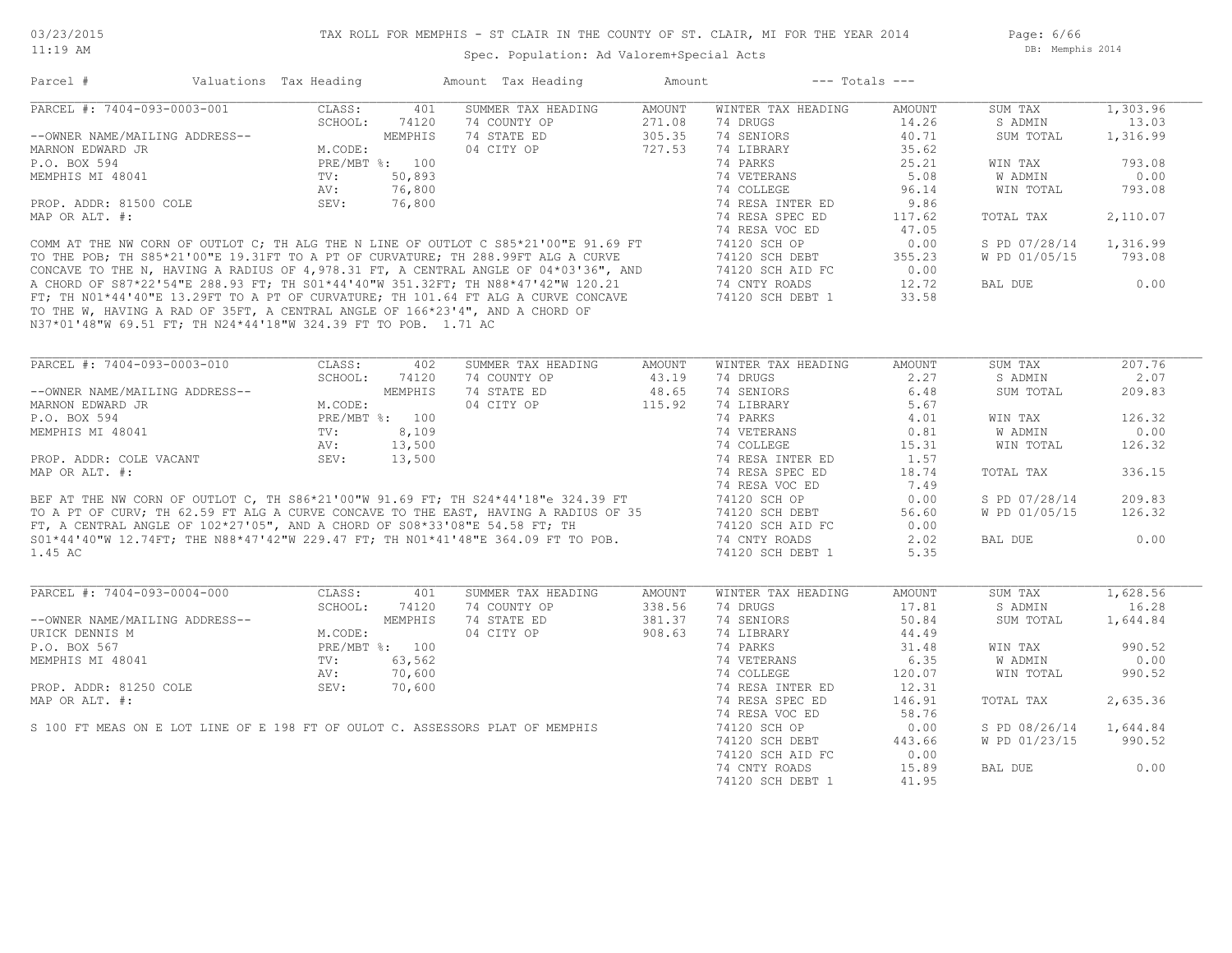Page: 7/66 DB: Memphis 2014

| Parcel #                                                                            | Valuations Tax Heading |                | Amount Tax Heading | Amount | $---$ Totals $---$ |        |               |          |
|-------------------------------------------------------------------------------------|------------------------|----------------|--------------------|--------|--------------------|--------|---------------|----------|
| PARCEL #: 7404-093-0005-000                                                         | CLASS:                 | 401            | SUMMER TAX HEADING | AMOUNT | WINTER TAX HEADING | AMOUNT | SUM TAX       | 1,340.01 |
|                                                                                     | SCHOOL:                | 74120          | 74 COUNTY OP       | 278.57 | 74 DRUGS           | 14.65  | S ADMIN       | 13.40    |
| --OWNER NAME/MAILING ADDRESS--                                                      |                        | MEMPHIS        | 74 STATE ED        | 313.80 | 74 SENIORS         | 41.84  | SUM TOTAL     | 1,353.41 |
| REINHARD BRENDAN J & JOHN F                                                         | M.CODE:                | 00011          | 04 CITY OP         | 747.64 | 74 LIBRARY         | 36.61  |               |          |
| 81299 COLE                                                                          |                        | PRE/MBT %: 100 |                    |        | 74 PARKS           | 25.90  | WIN TAX       | 815.01   |
| MEMPHIS MI 48041                                                                    | TV:                    | 52,300         |                    |        | 74 VETERANS        | 5.23   | W ADMIN       | 0.00     |
|                                                                                     | AV:                    | 52,300         |                    |        | 74 COLLEGE         | 98.79  | WIN TOTAL     | 815.01   |
|                                                                                     |                        |                |                    |        |                    |        |               |          |
| PROP. ADDR: 81299 COLE                                                              | SEV:                   | 52,300         |                    |        | 74 RESA INTER ED   | 10.13  |               |          |
| MAP OR ALT. #:                                                                      |                        |                |                    |        | 74 RESA SPEC ED    | 120.88 | TOTAL TAX     | 2,168.42 |
|                                                                                     |                        |                |                    |        | 74 RESA VOC ED     | 48.35  |               |          |
| N 100 FT OF S 355 FT MEAS ON W LOT LINE OF W 229 FT OF OUTLOT C. ASSESSORS PLAT OF  |                        |                |                    |        | 74120 SCH OP       | 0.00   | S PD 07/09/14 | 1,353.41 |
| MEMPHIS                                                                             |                        |                |                    |        | 74120 SCH DEBT     | 365.05 | W PD 12/10/14 | 815.01   |
|                                                                                     |                        |                |                    |        | 74120 SCH AID FC   | 0.00   |               |          |
|                                                                                     |                        |                |                    |        | 74 CNTY ROADS      | 13.07  | BAL DUE       | 0.00     |
|                                                                                     |                        |                |                    |        | 74120 SCH DEBT 1   | 34.51  |               |          |
|                                                                                     |                        |                |                    |        |                    |        |               |          |
| PARCEL #: 7404-093-0006-000                                                         | CLASS:                 | 401            | SUMMER TAX HEADING | AMOUNT | WINTER TAX HEADING | AMOUNT | SUM TAX       | 883.94   |
|                                                                                     | SCHOOL:                | 74120          | 74 COUNTY OP       | 183.76 | 74 DRUGS           | 9.67   | S ADMIN       | 8.83     |
| --OWNER NAME/MAILING ADDRESS--                                                      |                        | MEMPHIS        | 74 STATE ED        | 207.00 | 74 SENIORS         | 27.60  | SUM TOTAL     | 892.77   |
| PIONTKOWSKI SCOTT T                                                                 | M.CODE:                | 00003          | 04 CITY OP         | 493.18 | 74 LIBRARY         | 24.15  |               |          |
| 81245 COLE                                                                          |                        | PRE/MBT %: 100 |                    |        | 74 PARKS           | 17.09  | WIN TAX       | 537.63   |
| MEMPHIS MI 48041                                                                    |                        | 34,500         |                    |        | 74 VETERANS        | 3.45   | W ADMIN       | 0.00     |
|                                                                                     | TV:                    |                |                    |        |                    |        |               |          |
|                                                                                     | AV:                    | 34,500         |                    |        | 74 COLLEGE         | 65.17  | WIN TOTAL     | 537.63   |
| PROP. ADDR: 81245 COLE                                                              | SEV:                   | 34,500         |                    |        | 74 RESA INTER ED   | 6.68   |               |          |
| MAP OR ALT. #:                                                                      |                        |                |                    |        | 74 RESA SPEC ED    | 79.73  | TOTAL TAX     | 1,430.40 |
|                                                                                     |                        |                |                    |        | 74 RESA VOC ED     | 31.89  |               |          |
| N 100 FT OF S 255 FT; MEAS ON W LOT LINE OF OUTLOT C EXC E 248 FT THEREOF ASSESSORS |                        |                |                    |        | 74120 SCH OP       | 0.00   | S PD 07/16/14 | 892.77   |
| PLAT OF MEMPHIS                                                                     |                        |                |                    |        | 74120 SCH DEBT     | 240.81 | W PD 12/05/14 | 537.63   |
|                                                                                     |                        |                |                    |        | 74120 SCH AID FC   | 0.00   |               |          |
|                                                                                     |                        |                |                    |        | 74 CNTY ROADS      | 8.62   | BAL DUE       | 0.00     |
|                                                                                     |                        |                |                    |        | 74120 SCH DEBT 1   | 22.77  |               |          |
|                                                                                     |                        |                |                    |        |                    |        |               |          |
| PARCEL #: 7404-093-0007-000                                                         | CLASS:                 | 401            | SUMMER TAX HEADING | AMOUNT | WINTER TAX HEADING | AMOUNT | SUM TAX       | 1,139.98 |
|                                                                                     | SCHOOL:                | 74120          | 74 COUNTY OP       | 236.99 | 74 DRUGS           | 12.47  | S ADMIN       | 11.39    |
| --OWNER NAME/MAILING ADDRESS--                                                      |                        | MEMPHIS        | 74 STATE ED        | 266.95 | 74 SENIORS         | 35.59  | SUM TOTAL     | 1,151.37 |
| PILKEY WILLIAM                                                                      | M.CODE:                |                | 04 CITY OP         | 636.04 | 74 LIBRARY         | 31.14  |               |          |
|                                                                                     |                        |                |                    |        |                    |        |               | 693.35   |
| 81300 COLE                                                                          |                        | PRE/MBT %: 100 |                    |        | 74 PARKS           | 22.04  | WIN TAX       |          |
| MEMPHIS MI 48041                                                                    | TV:                    | 44,493         |                    |        | 74 VETERANS        | 4.44   | W ADMIN       | 0.00     |
|                                                                                     | AV:                    | 46,400         |                    |        | 74 COLLEGE         | 84.05  | WIN TOTAL     | 693.35   |
| PROP. ADDR: 81300 COLE                                                              | SEV:                   | 46,400         |                    |        | 74 RESA INTER ED   | 8.62   |               |          |
| MAP OR ALT. #:                                                                      |                        |                |                    |        | 74 RESA SPEC ED    | 102.83 | TOTAL TAX     | 1,844.72 |
|                                                                                     |                        |                |                    |        | 74 RESA VOC ED     | 41.13  |               |          |
| N 100 FT MEAS ON E LOT LINE OF S 200 FT OF E 198 FT OF OUTLOT C. ASSESSORS PLAT OF  |                        |                |                    |        | 74120 SCH OP       | 0.00   | S PD 08/25/14 | 1,151.37 |
| MEMPHIS                                                                             |                        |                |                    |        | 74120 SCH DEBT     | 310.56 | W PD 02/13/15 | 693.35   |
|                                                                                     |                        |                |                    |        | 74120 SCH AID FC   | 0.00   |               |          |
|                                                                                     |                        |                |                    |        | 74 CNTY ROADS      | 11.12  | BAL DUE       | 0.00     |
|                                                                                     |                        |                |                    |        |                    |        |               |          |
|                                                                                     |                        |                |                    |        | 74120 SCH DEBT 1   | 29.36  |               |          |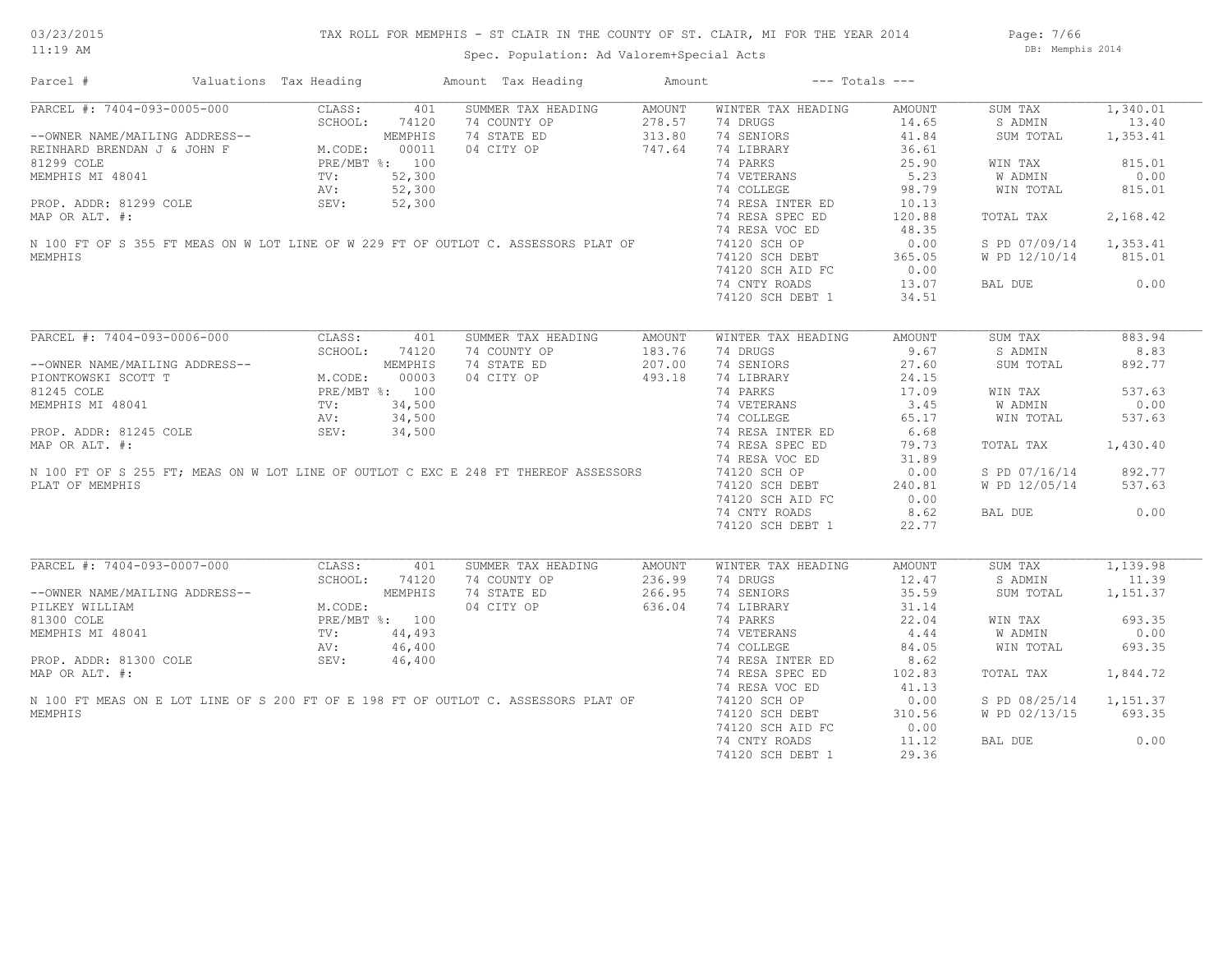# TAX ROLL FOR MEMPHIS - ST CLAIR IN THE COUNTY OF ST. CLAIR, MI FOR THE YEAR 2014

Spec. Population: Ad Valorem+Special Acts

Page: 8/66 DB: Memphis 2014

| PARCEL #: 7404-093-0008-000<br>CLASS:<br>SUMMER TAX HEADING<br>WINTER TAX HEADING<br>401<br>AMOUNT<br><b>AMOUNT</b><br>SUM TAX<br>SCHOOL:<br>74120<br>74 COUNTY OP<br>254.01<br>74 DRUGS<br>13.36<br>S ADMIN<br>--OWNER NAME/MAILING ADDRESS--<br>MEMPHIS<br>74 STATE ED<br>286.13<br>74 SENIORS<br>38.15<br>SUM TOTAL<br>KRZEMECKI ALFONS & MARY REVOCABLE T M.CODE:<br>04 CITY OP<br>681.72<br>74 LIBRARY<br>33.38<br>74 PARKS<br>P.O. BOX 51<br>PRE/MBT %: 100<br>23.62<br>WIN TAX<br>47,689<br>74 VETERANS<br>4.76<br>MEMPHIS MI 48041<br>W ADMIN<br>$\text{TV}$ :<br>54,200<br>74 COLLEGE<br>90.08<br>AV:<br>WIN TOTAL<br>74 RESA INTER ED<br>9.24<br>PROP. ADDR: 81350 COLE<br>SEV:<br>54,200<br>74 RESA SPEC ED<br>110.22<br>MAP OR ALT. #:<br>TOTAL TAX<br>74 RESA VOC ED<br>44.08<br>N 100 FT MEAS ON E LOT LINE OF S 300 FT OF E 198 FT OF OUTLOT C. ASSESSORS PLAT OF<br>74120 SCH OP<br>0.00<br>S PD 08/12/14<br>MEMPHIS<br>74120 SCH DEBT<br>332.86<br>W PD 02/10/15<br>74120 SCH AID FC<br>0.00<br>74 CNTY ROADS<br>11.92<br>BAL DUE<br>74120 SCH DEBT 1<br>31.47<br>PARCEL #: 7404-093-0009-000<br>CLASS:<br>SUMMER TAX HEADING<br>WINTER TAX HEADING<br>SUM TAX<br>401<br><b>AMOUNT</b><br>AMOUNT<br>SCHOOL:<br>74120<br>74 COUNTY OP<br>247.68<br>74 DRUGS<br>13.03<br>S ADMIN<br>MEMPHIS<br>74 STATE ED<br>279.00<br>74 SENIORS<br>37.20<br>--OWNER NAME/MAILING ADDRESS--<br>SUM TOTAL<br>LETT RANDY D & PEGGY A<br>M.CODE:<br>04 CITY OP<br>664.73<br>74 LIBRARY<br>32.55<br>12762 FLYNN ROAD<br>PRE/MBT %: 0<br>74 PARKS<br>23.03<br>WIN TAX<br>74 VETERANS<br>SAWYER MI 49125<br>46,500<br>4.65<br>W ADMIN<br>$\text{TV}$ :<br>46,500<br>74 COLLEGE<br>87.84<br>AV:<br>WIN TOTAL<br>PROP. ADDR: 81325 COLE<br>74 RESA INTER ED<br>9.01<br>SEV:<br>46,500<br>MAP OR ALT. #:<br>74 RESA SPEC ED<br>107.47<br>TOTAL TAX<br>42.98<br>74 RESA VOC ED<br>N 100 FT OF S 455 FT: MEAS ON W LOT LINE OF W 229 FT OF OUTLOT C. ASSESSORS PLAT OF<br>74120 SCH OP<br>834.82<br>S PD 08/25/14<br>MEMPHIS<br>74120 SCH DEBT<br>324.57<br>W PD 02/09/15<br>74120 SCH AID FC<br>0.00<br>74 CNTY ROADS<br>11.62<br>BAL DUE<br>30.69<br>74120 SCH DEBT 1<br>PARCEL #: 7404-093-0010-000<br>CLASS:<br>401<br>SUMMER TAX HEADING<br>WINTER TAX HEADING<br>SUM TAX<br><b>AMOUNT</b><br><b>AMOUNT</b><br>74 COUNTY OP<br>SCHOOL:<br>74120<br>337.70<br>74 DRUGS<br>17.77<br>S ADMIN<br>MEMPHIS<br>74 STATE ED<br>380.40<br>74 SENIORS<br>50.72<br>--OWNER NAME/MAILING ADDRESS--<br>SUM TOTAL<br>44.38<br>WARD GERALD & CHARLOTTE<br>M.CODE:<br>04 CITY OP<br>906.32<br>74 LIBRARY<br>81375 COLE<br>74 PARKS<br>31.40<br>PRE/MBT %: 100<br>WIN TAX<br>74 VETERANS<br>6.34<br>MEMPHIS MI 48041<br>TV:<br>63,400<br>W ADMIN<br>63,400<br>74 COLLEGE<br>119.76<br>AV:<br>WIN TOTAL<br>PROP. ADDR: 81375 COLE<br>12.28<br>SEV:<br>63,400<br>74 RESA INTER ED<br>MAP OR ALT. #:<br>74 RESA SPEC ED<br>146.53<br>TOTAL TAX<br>74 RESA VOC ED<br>58.61<br>N 100 FT OF S 555 FT; MEAS ON W LOT LINE OF W 229 FT OF OUTLOT C. ASSESSORS PLAT OF<br>74120 SCH OP<br>0.00<br>S PD 08/27/14<br>MEMPHIS<br>74120 SCH DEBT<br>442.53<br>W PD 01/22/15<br>74120 SCH AID FC<br>0.00<br>74 CNTY ROADS<br>15.85<br>BAL DUE | Parcel # | Valuations Tax Heading |  | Amount Tax Heading | Amount | $---$ Totals $---$ |       |          |
|-----------------------------------------------------------------------------------------------------------------------------------------------------------------------------------------------------------------------------------------------------------------------------------------------------------------------------------------------------------------------------------------------------------------------------------------------------------------------------------------------------------------------------------------------------------------------------------------------------------------------------------------------------------------------------------------------------------------------------------------------------------------------------------------------------------------------------------------------------------------------------------------------------------------------------------------------------------------------------------------------------------------------------------------------------------------------------------------------------------------------------------------------------------------------------------------------------------------------------------------------------------------------------------------------------------------------------------------------------------------------------------------------------------------------------------------------------------------------------------------------------------------------------------------------------------------------------------------------------------------------------------------------------------------------------------------------------------------------------------------------------------------------------------------------------------------------------------------------------------------------------------------------------------------------------------------------------------------------------------------------------------------------------------------------------------------------------------------------------------------------------------------------------------------------------------------------------------------------------------------------------------------------------------------------------------------------------------------------------------------------------------------------------------------------------------------------------------------------------------------------------------------------------------------------------------------------------------------------------------------------------------------------------------------------------------------------------------------------------------------------------------------------------------------------------------------------------------------------------------------------------------------------------------------------------------------------------------------------------------------------------------------------------------------------------------------------------------------------------------------------------------------------------------------------------------------------------------|----------|------------------------|--|--------------------|--------|--------------------|-------|----------|
| 12.21<br>1,234.07<br>743.14<br>0.00<br>743.14<br>1,977.21<br>1,234.07<br>743.14<br>0.00<br>1,191.41<br>11.91<br>1,203.32<br>1,559.46<br>0.00<br>1,559.46<br>2,762.78<br>1,203.32<br>1,559.46<br>0.00<br>1,624.42<br>16.24<br>1,640.66<br>988.01<br>0.00<br>988.01<br>2,628.67<br>1,640.66<br>988.01<br>0.00                                                                                                                                                                                                                                                                                                                                                                                                                                                                                                                                                                                                                                                                                                                                                                                                                                                                                                                                                                                                                                                                                                                                                                                                                                                                                                                                                                                                                                                                                                                                                                                                                                                                                                                                                                                                                                                                                                                                                                                                                                                                                                                                                                                                                                                                                                                                                                                                                                                                                                                                                                                                                                                                                                                                                                                                                                                                                               |          |                        |  |                    |        |                    |       | 1,221.86 |
|                                                                                                                                                                                                                                                                                                                                                                                                                                                                                                                                                                                                                                                                                                                                                                                                                                                                                                                                                                                                                                                                                                                                                                                                                                                                                                                                                                                                                                                                                                                                                                                                                                                                                                                                                                                                                                                                                                                                                                                                                                                                                                                                                                                                                                                                                                                                                                                                                                                                                                                                                                                                                                                                                                                                                                                                                                                                                                                                                                                                                                                                                                                                                                                                           |          |                        |  |                    |        |                    |       |          |
|                                                                                                                                                                                                                                                                                                                                                                                                                                                                                                                                                                                                                                                                                                                                                                                                                                                                                                                                                                                                                                                                                                                                                                                                                                                                                                                                                                                                                                                                                                                                                                                                                                                                                                                                                                                                                                                                                                                                                                                                                                                                                                                                                                                                                                                                                                                                                                                                                                                                                                                                                                                                                                                                                                                                                                                                                                                                                                                                                                                                                                                                                                                                                                                                           |          |                        |  |                    |        |                    |       |          |
|                                                                                                                                                                                                                                                                                                                                                                                                                                                                                                                                                                                                                                                                                                                                                                                                                                                                                                                                                                                                                                                                                                                                                                                                                                                                                                                                                                                                                                                                                                                                                                                                                                                                                                                                                                                                                                                                                                                                                                                                                                                                                                                                                                                                                                                                                                                                                                                                                                                                                                                                                                                                                                                                                                                                                                                                                                                                                                                                                                                                                                                                                                                                                                                                           |          |                        |  |                    |        |                    |       |          |
|                                                                                                                                                                                                                                                                                                                                                                                                                                                                                                                                                                                                                                                                                                                                                                                                                                                                                                                                                                                                                                                                                                                                                                                                                                                                                                                                                                                                                                                                                                                                                                                                                                                                                                                                                                                                                                                                                                                                                                                                                                                                                                                                                                                                                                                                                                                                                                                                                                                                                                                                                                                                                                                                                                                                                                                                                                                                                                                                                                                                                                                                                                                                                                                                           |          |                        |  |                    |        |                    |       |          |
|                                                                                                                                                                                                                                                                                                                                                                                                                                                                                                                                                                                                                                                                                                                                                                                                                                                                                                                                                                                                                                                                                                                                                                                                                                                                                                                                                                                                                                                                                                                                                                                                                                                                                                                                                                                                                                                                                                                                                                                                                                                                                                                                                                                                                                                                                                                                                                                                                                                                                                                                                                                                                                                                                                                                                                                                                                                                                                                                                                                                                                                                                                                                                                                                           |          |                        |  |                    |        |                    |       |          |
|                                                                                                                                                                                                                                                                                                                                                                                                                                                                                                                                                                                                                                                                                                                                                                                                                                                                                                                                                                                                                                                                                                                                                                                                                                                                                                                                                                                                                                                                                                                                                                                                                                                                                                                                                                                                                                                                                                                                                                                                                                                                                                                                                                                                                                                                                                                                                                                                                                                                                                                                                                                                                                                                                                                                                                                                                                                                                                                                                                                                                                                                                                                                                                                                           |          |                        |  |                    |        |                    |       |          |
|                                                                                                                                                                                                                                                                                                                                                                                                                                                                                                                                                                                                                                                                                                                                                                                                                                                                                                                                                                                                                                                                                                                                                                                                                                                                                                                                                                                                                                                                                                                                                                                                                                                                                                                                                                                                                                                                                                                                                                                                                                                                                                                                                                                                                                                                                                                                                                                                                                                                                                                                                                                                                                                                                                                                                                                                                                                                                                                                                                                                                                                                                                                                                                                                           |          |                        |  |                    |        |                    |       |          |
|                                                                                                                                                                                                                                                                                                                                                                                                                                                                                                                                                                                                                                                                                                                                                                                                                                                                                                                                                                                                                                                                                                                                                                                                                                                                                                                                                                                                                                                                                                                                                                                                                                                                                                                                                                                                                                                                                                                                                                                                                                                                                                                                                                                                                                                                                                                                                                                                                                                                                                                                                                                                                                                                                                                                                                                                                                                                                                                                                                                                                                                                                                                                                                                                           |          |                        |  |                    |        |                    |       |          |
|                                                                                                                                                                                                                                                                                                                                                                                                                                                                                                                                                                                                                                                                                                                                                                                                                                                                                                                                                                                                                                                                                                                                                                                                                                                                                                                                                                                                                                                                                                                                                                                                                                                                                                                                                                                                                                                                                                                                                                                                                                                                                                                                                                                                                                                                                                                                                                                                                                                                                                                                                                                                                                                                                                                                                                                                                                                                                                                                                                                                                                                                                                                                                                                                           |          |                        |  |                    |        |                    |       |          |
|                                                                                                                                                                                                                                                                                                                                                                                                                                                                                                                                                                                                                                                                                                                                                                                                                                                                                                                                                                                                                                                                                                                                                                                                                                                                                                                                                                                                                                                                                                                                                                                                                                                                                                                                                                                                                                                                                                                                                                                                                                                                                                                                                                                                                                                                                                                                                                                                                                                                                                                                                                                                                                                                                                                                                                                                                                                                                                                                                                                                                                                                                                                                                                                                           |          |                        |  |                    |        |                    |       |          |
|                                                                                                                                                                                                                                                                                                                                                                                                                                                                                                                                                                                                                                                                                                                                                                                                                                                                                                                                                                                                                                                                                                                                                                                                                                                                                                                                                                                                                                                                                                                                                                                                                                                                                                                                                                                                                                                                                                                                                                                                                                                                                                                                                                                                                                                                                                                                                                                                                                                                                                                                                                                                                                                                                                                                                                                                                                                                                                                                                                                                                                                                                                                                                                                                           |          |                        |  |                    |        |                    |       |          |
|                                                                                                                                                                                                                                                                                                                                                                                                                                                                                                                                                                                                                                                                                                                                                                                                                                                                                                                                                                                                                                                                                                                                                                                                                                                                                                                                                                                                                                                                                                                                                                                                                                                                                                                                                                                                                                                                                                                                                                                                                                                                                                                                                                                                                                                                                                                                                                                                                                                                                                                                                                                                                                                                                                                                                                                                                                                                                                                                                                                                                                                                                                                                                                                                           |          |                        |  |                    |        |                    |       |          |
|                                                                                                                                                                                                                                                                                                                                                                                                                                                                                                                                                                                                                                                                                                                                                                                                                                                                                                                                                                                                                                                                                                                                                                                                                                                                                                                                                                                                                                                                                                                                                                                                                                                                                                                                                                                                                                                                                                                                                                                                                                                                                                                                                                                                                                                                                                                                                                                                                                                                                                                                                                                                                                                                                                                                                                                                                                                                                                                                                                                                                                                                                                                                                                                                           |          |                        |  |                    |        |                    |       |          |
|                                                                                                                                                                                                                                                                                                                                                                                                                                                                                                                                                                                                                                                                                                                                                                                                                                                                                                                                                                                                                                                                                                                                                                                                                                                                                                                                                                                                                                                                                                                                                                                                                                                                                                                                                                                                                                                                                                                                                                                                                                                                                                                                                                                                                                                                                                                                                                                                                                                                                                                                                                                                                                                                                                                                                                                                                                                                                                                                                                                                                                                                                                                                                                                                           |          |                        |  |                    |        |                    |       |          |
|                                                                                                                                                                                                                                                                                                                                                                                                                                                                                                                                                                                                                                                                                                                                                                                                                                                                                                                                                                                                                                                                                                                                                                                                                                                                                                                                                                                                                                                                                                                                                                                                                                                                                                                                                                                                                                                                                                                                                                                                                                                                                                                                                                                                                                                                                                                                                                                                                                                                                                                                                                                                                                                                                                                                                                                                                                                                                                                                                                                                                                                                                                                                                                                                           |          |                        |  |                    |        |                    |       |          |
|                                                                                                                                                                                                                                                                                                                                                                                                                                                                                                                                                                                                                                                                                                                                                                                                                                                                                                                                                                                                                                                                                                                                                                                                                                                                                                                                                                                                                                                                                                                                                                                                                                                                                                                                                                                                                                                                                                                                                                                                                                                                                                                                                                                                                                                                                                                                                                                                                                                                                                                                                                                                                                                                                                                                                                                                                                                                                                                                                                                                                                                                                                                                                                                                           |          |                        |  |                    |        |                    |       |          |
|                                                                                                                                                                                                                                                                                                                                                                                                                                                                                                                                                                                                                                                                                                                                                                                                                                                                                                                                                                                                                                                                                                                                                                                                                                                                                                                                                                                                                                                                                                                                                                                                                                                                                                                                                                                                                                                                                                                                                                                                                                                                                                                                                                                                                                                                                                                                                                                                                                                                                                                                                                                                                                                                                                                                                                                                                                                                                                                                                                                                                                                                                                                                                                                                           |          |                        |  |                    |        |                    |       |          |
|                                                                                                                                                                                                                                                                                                                                                                                                                                                                                                                                                                                                                                                                                                                                                                                                                                                                                                                                                                                                                                                                                                                                                                                                                                                                                                                                                                                                                                                                                                                                                                                                                                                                                                                                                                                                                                                                                                                                                                                                                                                                                                                                                                                                                                                                                                                                                                                                                                                                                                                                                                                                                                                                                                                                                                                                                                                                                                                                                                                                                                                                                                                                                                                                           |          |                        |  |                    |        |                    |       |          |
|                                                                                                                                                                                                                                                                                                                                                                                                                                                                                                                                                                                                                                                                                                                                                                                                                                                                                                                                                                                                                                                                                                                                                                                                                                                                                                                                                                                                                                                                                                                                                                                                                                                                                                                                                                                                                                                                                                                                                                                                                                                                                                                                                                                                                                                                                                                                                                                                                                                                                                                                                                                                                                                                                                                                                                                                                                                                                                                                                                                                                                                                                                                                                                                                           |          |                        |  |                    |        |                    |       |          |
|                                                                                                                                                                                                                                                                                                                                                                                                                                                                                                                                                                                                                                                                                                                                                                                                                                                                                                                                                                                                                                                                                                                                                                                                                                                                                                                                                                                                                                                                                                                                                                                                                                                                                                                                                                                                                                                                                                                                                                                                                                                                                                                                                                                                                                                                                                                                                                                                                                                                                                                                                                                                                                                                                                                                                                                                                                                                                                                                                                                                                                                                                                                                                                                                           |          |                        |  |                    |        |                    |       |          |
|                                                                                                                                                                                                                                                                                                                                                                                                                                                                                                                                                                                                                                                                                                                                                                                                                                                                                                                                                                                                                                                                                                                                                                                                                                                                                                                                                                                                                                                                                                                                                                                                                                                                                                                                                                                                                                                                                                                                                                                                                                                                                                                                                                                                                                                                                                                                                                                                                                                                                                                                                                                                                                                                                                                                                                                                                                                                                                                                                                                                                                                                                                                                                                                                           |          |                        |  |                    |        |                    |       |          |
|                                                                                                                                                                                                                                                                                                                                                                                                                                                                                                                                                                                                                                                                                                                                                                                                                                                                                                                                                                                                                                                                                                                                                                                                                                                                                                                                                                                                                                                                                                                                                                                                                                                                                                                                                                                                                                                                                                                                                                                                                                                                                                                                                                                                                                                                                                                                                                                                                                                                                                                                                                                                                                                                                                                                                                                                                                                                                                                                                                                                                                                                                                                                                                                                           |          |                        |  |                    |        |                    |       |          |
|                                                                                                                                                                                                                                                                                                                                                                                                                                                                                                                                                                                                                                                                                                                                                                                                                                                                                                                                                                                                                                                                                                                                                                                                                                                                                                                                                                                                                                                                                                                                                                                                                                                                                                                                                                                                                                                                                                                                                                                                                                                                                                                                                                                                                                                                                                                                                                                                                                                                                                                                                                                                                                                                                                                                                                                                                                                                                                                                                                                                                                                                                                                                                                                                           |          |                        |  |                    |        |                    |       |          |
|                                                                                                                                                                                                                                                                                                                                                                                                                                                                                                                                                                                                                                                                                                                                                                                                                                                                                                                                                                                                                                                                                                                                                                                                                                                                                                                                                                                                                                                                                                                                                                                                                                                                                                                                                                                                                                                                                                                                                                                                                                                                                                                                                                                                                                                                                                                                                                                                                                                                                                                                                                                                                                                                                                                                                                                                                                                                                                                                                                                                                                                                                                                                                                                                           |          |                        |  |                    |        |                    |       |          |
|                                                                                                                                                                                                                                                                                                                                                                                                                                                                                                                                                                                                                                                                                                                                                                                                                                                                                                                                                                                                                                                                                                                                                                                                                                                                                                                                                                                                                                                                                                                                                                                                                                                                                                                                                                                                                                                                                                                                                                                                                                                                                                                                                                                                                                                                                                                                                                                                                                                                                                                                                                                                                                                                                                                                                                                                                                                                                                                                                                                                                                                                                                                                                                                                           |          |                        |  |                    |        |                    |       |          |
|                                                                                                                                                                                                                                                                                                                                                                                                                                                                                                                                                                                                                                                                                                                                                                                                                                                                                                                                                                                                                                                                                                                                                                                                                                                                                                                                                                                                                                                                                                                                                                                                                                                                                                                                                                                                                                                                                                                                                                                                                                                                                                                                                                                                                                                                                                                                                                                                                                                                                                                                                                                                                                                                                                                                                                                                                                                                                                                                                                                                                                                                                                                                                                                                           |          |                        |  |                    |        |                    |       |          |
|                                                                                                                                                                                                                                                                                                                                                                                                                                                                                                                                                                                                                                                                                                                                                                                                                                                                                                                                                                                                                                                                                                                                                                                                                                                                                                                                                                                                                                                                                                                                                                                                                                                                                                                                                                                                                                                                                                                                                                                                                                                                                                                                                                                                                                                                                                                                                                                                                                                                                                                                                                                                                                                                                                                                                                                                                                                                                                                                                                                                                                                                                                                                                                                                           |          |                        |  |                    |        |                    |       |          |
|                                                                                                                                                                                                                                                                                                                                                                                                                                                                                                                                                                                                                                                                                                                                                                                                                                                                                                                                                                                                                                                                                                                                                                                                                                                                                                                                                                                                                                                                                                                                                                                                                                                                                                                                                                                                                                                                                                                                                                                                                                                                                                                                                                                                                                                                                                                                                                                                                                                                                                                                                                                                                                                                                                                                                                                                                                                                                                                                                                                                                                                                                                                                                                                                           |          |                        |  |                    |        |                    |       |          |
|                                                                                                                                                                                                                                                                                                                                                                                                                                                                                                                                                                                                                                                                                                                                                                                                                                                                                                                                                                                                                                                                                                                                                                                                                                                                                                                                                                                                                                                                                                                                                                                                                                                                                                                                                                                                                                                                                                                                                                                                                                                                                                                                                                                                                                                                                                                                                                                                                                                                                                                                                                                                                                                                                                                                                                                                                                                                                                                                                                                                                                                                                                                                                                                                           |          |                        |  |                    |        |                    |       |          |
|                                                                                                                                                                                                                                                                                                                                                                                                                                                                                                                                                                                                                                                                                                                                                                                                                                                                                                                                                                                                                                                                                                                                                                                                                                                                                                                                                                                                                                                                                                                                                                                                                                                                                                                                                                                                                                                                                                                                                                                                                                                                                                                                                                                                                                                                                                                                                                                                                                                                                                                                                                                                                                                                                                                                                                                                                                                                                                                                                                                                                                                                                                                                                                                                           |          |                        |  |                    |        |                    |       |          |
|                                                                                                                                                                                                                                                                                                                                                                                                                                                                                                                                                                                                                                                                                                                                                                                                                                                                                                                                                                                                                                                                                                                                                                                                                                                                                                                                                                                                                                                                                                                                                                                                                                                                                                                                                                                                                                                                                                                                                                                                                                                                                                                                                                                                                                                                                                                                                                                                                                                                                                                                                                                                                                                                                                                                                                                                                                                                                                                                                                                                                                                                                                                                                                                                           |          |                        |  |                    |        |                    |       |          |
|                                                                                                                                                                                                                                                                                                                                                                                                                                                                                                                                                                                                                                                                                                                                                                                                                                                                                                                                                                                                                                                                                                                                                                                                                                                                                                                                                                                                                                                                                                                                                                                                                                                                                                                                                                                                                                                                                                                                                                                                                                                                                                                                                                                                                                                                                                                                                                                                                                                                                                                                                                                                                                                                                                                                                                                                                                                                                                                                                                                                                                                                                                                                                                                                           |          |                        |  |                    |        |                    |       |          |
|                                                                                                                                                                                                                                                                                                                                                                                                                                                                                                                                                                                                                                                                                                                                                                                                                                                                                                                                                                                                                                                                                                                                                                                                                                                                                                                                                                                                                                                                                                                                                                                                                                                                                                                                                                                                                                                                                                                                                                                                                                                                                                                                                                                                                                                                                                                                                                                                                                                                                                                                                                                                                                                                                                                                                                                                                                                                                                                                                                                                                                                                                                                                                                                                           |          |                        |  |                    |        |                    |       |          |
|                                                                                                                                                                                                                                                                                                                                                                                                                                                                                                                                                                                                                                                                                                                                                                                                                                                                                                                                                                                                                                                                                                                                                                                                                                                                                                                                                                                                                                                                                                                                                                                                                                                                                                                                                                                                                                                                                                                                                                                                                                                                                                                                                                                                                                                                                                                                                                                                                                                                                                                                                                                                                                                                                                                                                                                                                                                                                                                                                                                                                                                                                                                                                                                                           |          |                        |  |                    |        |                    |       |          |
|                                                                                                                                                                                                                                                                                                                                                                                                                                                                                                                                                                                                                                                                                                                                                                                                                                                                                                                                                                                                                                                                                                                                                                                                                                                                                                                                                                                                                                                                                                                                                                                                                                                                                                                                                                                                                                                                                                                                                                                                                                                                                                                                                                                                                                                                                                                                                                                                                                                                                                                                                                                                                                                                                                                                                                                                                                                                                                                                                                                                                                                                                                                                                                                                           |          |                        |  |                    |        |                    |       |          |
|                                                                                                                                                                                                                                                                                                                                                                                                                                                                                                                                                                                                                                                                                                                                                                                                                                                                                                                                                                                                                                                                                                                                                                                                                                                                                                                                                                                                                                                                                                                                                                                                                                                                                                                                                                                                                                                                                                                                                                                                                                                                                                                                                                                                                                                                                                                                                                                                                                                                                                                                                                                                                                                                                                                                                                                                                                                                                                                                                                                                                                                                                                                                                                                                           |          |                        |  |                    |        |                    |       |          |
|                                                                                                                                                                                                                                                                                                                                                                                                                                                                                                                                                                                                                                                                                                                                                                                                                                                                                                                                                                                                                                                                                                                                                                                                                                                                                                                                                                                                                                                                                                                                                                                                                                                                                                                                                                                                                                                                                                                                                                                                                                                                                                                                                                                                                                                                                                                                                                                                                                                                                                                                                                                                                                                                                                                                                                                                                                                                                                                                                                                                                                                                                                                                                                                                           |          |                        |  |                    |        |                    |       |          |
|                                                                                                                                                                                                                                                                                                                                                                                                                                                                                                                                                                                                                                                                                                                                                                                                                                                                                                                                                                                                                                                                                                                                                                                                                                                                                                                                                                                                                                                                                                                                                                                                                                                                                                                                                                                                                                                                                                                                                                                                                                                                                                                                                                                                                                                                                                                                                                                                                                                                                                                                                                                                                                                                                                                                                                                                                                                                                                                                                                                                                                                                                                                                                                                                           |          |                        |  |                    |        |                    |       |          |
|                                                                                                                                                                                                                                                                                                                                                                                                                                                                                                                                                                                                                                                                                                                                                                                                                                                                                                                                                                                                                                                                                                                                                                                                                                                                                                                                                                                                                                                                                                                                                                                                                                                                                                                                                                                                                                                                                                                                                                                                                                                                                                                                                                                                                                                                                                                                                                                                                                                                                                                                                                                                                                                                                                                                                                                                                                                                                                                                                                                                                                                                                                                                                                                                           |          |                        |  |                    |        |                    |       |          |
|                                                                                                                                                                                                                                                                                                                                                                                                                                                                                                                                                                                                                                                                                                                                                                                                                                                                                                                                                                                                                                                                                                                                                                                                                                                                                                                                                                                                                                                                                                                                                                                                                                                                                                                                                                                                                                                                                                                                                                                                                                                                                                                                                                                                                                                                                                                                                                                                                                                                                                                                                                                                                                                                                                                                                                                                                                                                                                                                                                                                                                                                                                                                                                                                           |          |                        |  |                    |        |                    |       |          |
|                                                                                                                                                                                                                                                                                                                                                                                                                                                                                                                                                                                                                                                                                                                                                                                                                                                                                                                                                                                                                                                                                                                                                                                                                                                                                                                                                                                                                                                                                                                                                                                                                                                                                                                                                                                                                                                                                                                                                                                                                                                                                                                                                                                                                                                                                                                                                                                                                                                                                                                                                                                                                                                                                                                                                                                                                                                                                                                                                                                                                                                                                                                                                                                                           |          |                        |  |                    |        |                    |       |          |
|                                                                                                                                                                                                                                                                                                                                                                                                                                                                                                                                                                                                                                                                                                                                                                                                                                                                                                                                                                                                                                                                                                                                                                                                                                                                                                                                                                                                                                                                                                                                                                                                                                                                                                                                                                                                                                                                                                                                                                                                                                                                                                                                                                                                                                                                                                                                                                                                                                                                                                                                                                                                                                                                                                                                                                                                                                                                                                                                                                                                                                                                                                                                                                                                           |          |                        |  |                    |        |                    |       |          |
|                                                                                                                                                                                                                                                                                                                                                                                                                                                                                                                                                                                                                                                                                                                                                                                                                                                                                                                                                                                                                                                                                                                                                                                                                                                                                                                                                                                                                                                                                                                                                                                                                                                                                                                                                                                                                                                                                                                                                                                                                                                                                                                                                                                                                                                                                                                                                                                                                                                                                                                                                                                                                                                                                                                                                                                                                                                                                                                                                                                                                                                                                                                                                                                                           |          |                        |  |                    |        |                    |       |          |
|                                                                                                                                                                                                                                                                                                                                                                                                                                                                                                                                                                                                                                                                                                                                                                                                                                                                                                                                                                                                                                                                                                                                                                                                                                                                                                                                                                                                                                                                                                                                                                                                                                                                                                                                                                                                                                                                                                                                                                                                                                                                                                                                                                                                                                                                                                                                                                                                                                                                                                                                                                                                                                                                                                                                                                                                                                                                                                                                                                                                                                                                                                                                                                                                           |          |                        |  |                    |        |                    |       |          |
|                                                                                                                                                                                                                                                                                                                                                                                                                                                                                                                                                                                                                                                                                                                                                                                                                                                                                                                                                                                                                                                                                                                                                                                                                                                                                                                                                                                                                                                                                                                                                                                                                                                                                                                                                                                                                                                                                                                                                                                                                                                                                                                                                                                                                                                                                                                                                                                                                                                                                                                                                                                                                                                                                                                                                                                                                                                                                                                                                                                                                                                                                                                                                                                                           |          |                        |  |                    |        |                    |       |          |
|                                                                                                                                                                                                                                                                                                                                                                                                                                                                                                                                                                                                                                                                                                                                                                                                                                                                                                                                                                                                                                                                                                                                                                                                                                                                                                                                                                                                                                                                                                                                                                                                                                                                                                                                                                                                                                                                                                                                                                                                                                                                                                                                                                                                                                                                                                                                                                                                                                                                                                                                                                                                                                                                                                                                                                                                                                                                                                                                                                                                                                                                                                                                                                                                           |          |                        |  |                    |        |                    |       |          |
|                                                                                                                                                                                                                                                                                                                                                                                                                                                                                                                                                                                                                                                                                                                                                                                                                                                                                                                                                                                                                                                                                                                                                                                                                                                                                                                                                                                                                                                                                                                                                                                                                                                                                                                                                                                                                                                                                                                                                                                                                                                                                                                                                                                                                                                                                                                                                                                                                                                                                                                                                                                                                                                                                                                                                                                                                                                                                                                                                                                                                                                                                                                                                                                                           |          |                        |  |                    |        |                    |       |          |
|                                                                                                                                                                                                                                                                                                                                                                                                                                                                                                                                                                                                                                                                                                                                                                                                                                                                                                                                                                                                                                                                                                                                                                                                                                                                                                                                                                                                                                                                                                                                                                                                                                                                                                                                                                                                                                                                                                                                                                                                                                                                                                                                                                                                                                                                                                                                                                                                                                                                                                                                                                                                                                                                                                                                                                                                                                                                                                                                                                                                                                                                                                                                                                                                           |          |                        |  |                    |        |                    |       |          |
|                                                                                                                                                                                                                                                                                                                                                                                                                                                                                                                                                                                                                                                                                                                                                                                                                                                                                                                                                                                                                                                                                                                                                                                                                                                                                                                                                                                                                                                                                                                                                                                                                                                                                                                                                                                                                                                                                                                                                                                                                                                                                                                                                                                                                                                                                                                                                                                                                                                                                                                                                                                                                                                                                                                                                                                                                                                                                                                                                                                                                                                                                                                                                                                                           |          |                        |  |                    |        | 74120 SCH DEBT 1   | 41.84 |          |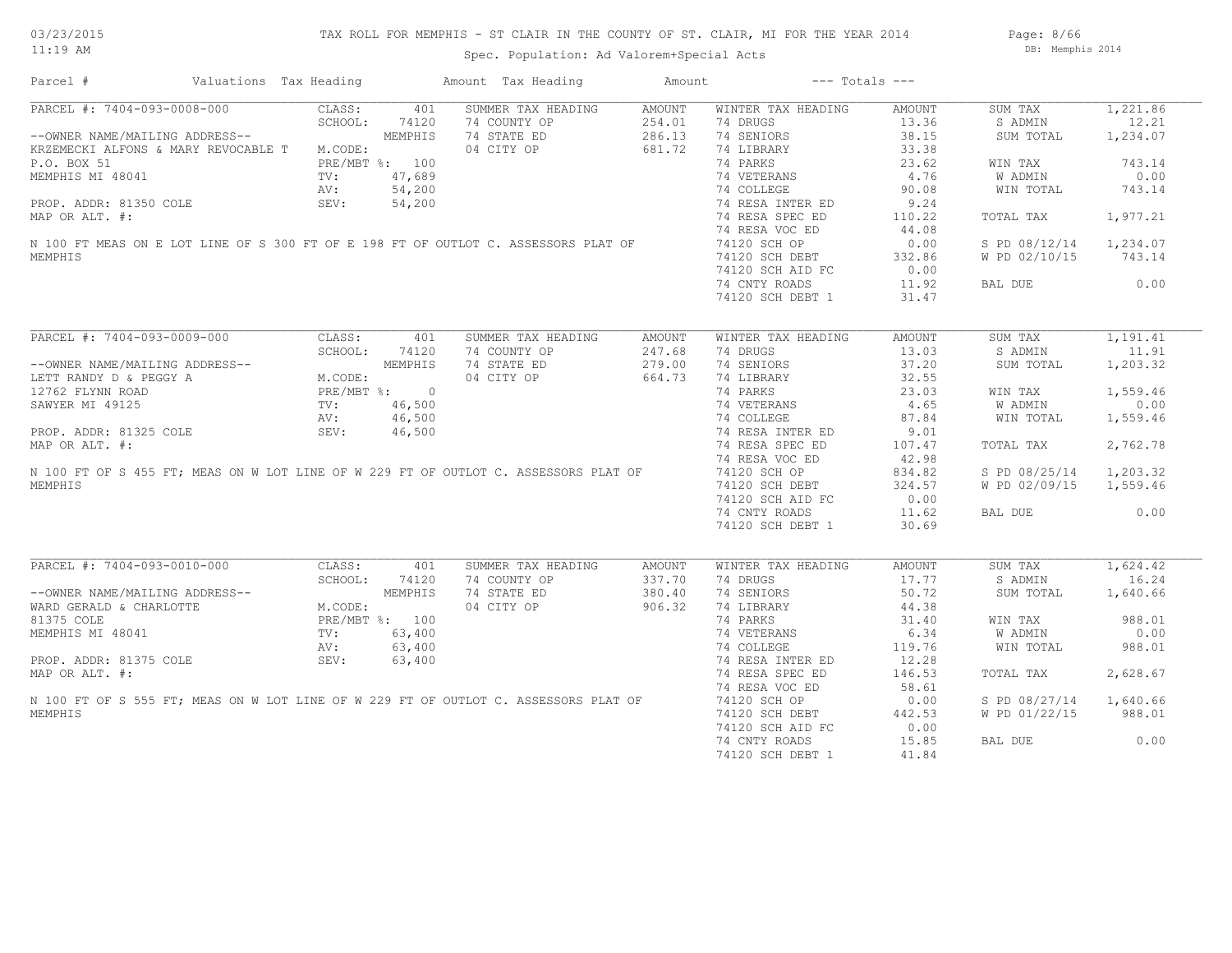# TAX ROLL FOR MEMPHIS - ST CLAIR IN THE COUNTY OF ST. CLAIR, MI FOR THE YEAR 2014

Spec. Population: Ad Valorem+Special Acts

Page: 9/66 DB: Memphis 2014

| Parcel #                                                                                                                                                                                                     | Valuations Tax Heading |       | Amount Tax Heading  | Amount           |                                | $---$ Totals $---$ |                        |          |
|--------------------------------------------------------------------------------------------------------------------------------------------------------------------------------------------------------------|------------------------|-------|---------------------|------------------|--------------------------------|--------------------|------------------------|----------|
| PARCEL #: 7404-093-0011-000                                                                                                                                                                                  | CLASS:                 | 401   | SUMMER TAX HEADING  | AMOUNT           | WINTER TAX HEADING             | AMOUNT             | SUM TAX                | 1,598.79 |
|                                                                                                                                                                                                              | SCHOOL:                | 74120 | 74 COUNTY OP        | 332.37           | 74 DRUGS                       | 17.49              | S ADMIN                | 15.98    |
| --OWNER NAME/MAILING ADDRESS--<br>HAWKINS RENEE M.CODE: 00001<br>48441 FORBES M.CODE: 00001<br>NEW BALTIMORE MI 48047 TV: 62,400<br>PROP. ADDR: 81380 COLE SEV: 62,400<br>PROP. ADDR: 81380 COLE SEV: 62,400 |                        |       | 74 STATE ED         | 374.40           | 74 SENIORS                     | 49.92              | SUM TOTAL              | 1,614.77 |
|                                                                                                                                                                                                              |                        |       | 04 CITY OP          | 892.02           | 74 LIBRARY                     | 43.68              |                        |          |
|                                                                                                                                                                                                              |                        |       |                     |                  | 74 PARKS                       | 30.91              | WIN TAX                | 972.43   |
| TV: 62,400<br>PROP. ADDR: 81380 COLE SEV: 62,400<br>MAP OR ALT. #:<br>N 100 FT OF S 400 FT OF E 198 FT OF OUTLOT C & E 78 FT LYING N OF S 400 FT.<br>ASSESSORS PLAT OF MEMPHIS                               |                        |       |                     |                  | 74 VETERANS                    | 6.24               | W ADMIN                | 0.00     |
|                                                                                                                                                                                                              |                        |       |                     |                  | 74 COLLEGE                     | 117.87             | WIN TOTAL              | 972.43   |
|                                                                                                                                                                                                              |                        |       |                     |                  | 74 RESA INTER ED               | 12.09              |                        |          |
|                                                                                                                                                                                                              |                        |       |                     |                  | 74 RESA SPEC ED                | 144.22             | TOTAL TAX              | 2,587.20 |
|                                                                                                                                                                                                              |                        |       |                     |                  | 74 RESA VOC ED                 | 57.68              |                        |          |
|                                                                                                                                                                                                              |                        |       |                     |                  |                                |                    |                        |          |
|                                                                                                                                                                                                              |                        |       |                     |                  | 74120 SCH OP                   | 0.00               | S PD 08/26/14 1,614.77 |          |
|                                                                                                                                                                                                              |                        |       |                     |                  | 74120 SCH DEBT                 | 435.55             | W PD 01/05/15          | 972.43   |
|                                                                                                                                                                                                              |                        |       |                     |                  | 74120 SCH AID FC               | 0.00               |                        |          |
|                                                                                                                                                                                                              |                        |       |                     |                  | 74 CNTY ROADS                  | 15.60              | BAL DUE                | 0.00     |
|                                                                                                                                                                                                              |                        |       |                     |                  | 74120 SCH DEBT 1               | 41.18              |                        |          |
|                                                                                                                                                                                                              |                        |       |                     |                  |                                |                    |                        |          |
| PARCEL #: 7404-094-0001-000                                                                                                                                                                                  | CLASS:                 | 401   | SUMMER TAX HEADING  | AMOUNT           | WINTER TAX HEADING             | AMOUNT             | SUM TAX                | 2,216.60 |
|                                                                                                                                                                                                              | SCHOOL:                | 74120 | 74 COUNTY OP        |                  | 74 DRUGS                       | 24.24              | S ADMIN                | 22.16    |
| --OWNER NAME/MAILING ADDRESS--<br>RAYMOND HARRISON REVOC TRUST<br>P.O. BOX 501<br>MEMPHIS MI 48041<br>MEMPHIS MI 48041<br>MEMPHIS MI 48041<br>TV: 86,513<br>AV: 87,700                                       |                        |       | 74 STATE ED         | 460.81<br>519.07 | 74 SENIORS                     | 69.21              | SUM TOTAL              | 2,238.76 |
|                                                                                                                                                                                                              |                        |       | 04 CITY OP 1,236.72 |                  | 74 LIBRARY                     | 60.55              |                        |          |
|                                                                                                                                                                                                              |                        |       |                     |                  | 74 PARKS                       | 42.85              | WIN TAX                | 1,348.19 |
|                                                                                                                                                                                                              |                        |       |                     |                  |                                | 8.65               | W ADMIN                | 0.00     |
|                                                                                                                                                                                                              |                        |       |                     |                  | 74 VETERANS<br>74 COLLEGE      | 163.43             | WIN TOTAL              | 1,348.19 |
| PROP. ADDR: 35411 BORDMAN                                                                                                                                                                                    |                        |       |                     |                  | 74 RESA INTER ED               | 16.76              |                        |          |
|                                                                                                                                                                                                              | SEV: 87,700            |       |                     |                  |                                |                    |                        |          |
| MAP OR ALT. #:                                                                                                                                                                                               |                        |       |                     |                  | 74 RESA SPEC ED                | 199.95             | TOTAL TAX              | 3,586.95 |
|                                                                                                                                                                                                              |                        |       |                     |                  | 74 RESA VOC ED                 | 79.98              |                        |          |
| OUTLOT D ASSESSORS PLAT OF MEMPHIS                                                                                                                                                                           |                        |       |                     |                  | 74120 SCH OP                   | 0.00               | S PD 09/12/14          | 2,238.76 |
|                                                                                                                                                                                                              |                        |       |                     |                  | 74120 SCH DEBT                 | 603.86             | W PD 02/05/15          | 1,348.19 |
|                                                                                                                                                                                                              |                        |       |                     |                  | 74120 SCH AID FC               | 0.00               |                        |          |
|                                                                                                                                                                                                              |                        |       |                     |                  | 74 CNTY ROADS                  | 21.62              | BAL DUE                | 0.00     |
|                                                                                                                                                                                                              |                        |       |                     |                  | 74120 SCH DEBT 1               | 57.09              |                        |          |
|                                                                                                                                                                                                              |                        |       |                     |                  |                                |                    |                        |          |
| PARCEL #: 7404-100-0001-000                                                                                                                                                                                  | CLASS:                 | 401   | SUMMER TAX HEADING  | AMOUNT           | WINTER TAX HEADING             | AMOUNT             | SUM TAX                | 1,457.87 |
|                                                                                                                                                                                                              | SCHOOL:                | 74120 | 74 COUNTY OP        | 303.07           | 74 DRUGS                       | 15.94              | S ADMIN                | 14.57    |
|                                                                                                                                                                                                              |                        |       | 74 STATE ED         | 341.40           | 74 SENIORS                     | 45.52              | SUM TOTAL              | 1,472.44 |
| --OWNER NAME/MAILING ADDRESS--<br>QUIGLY DENNIS P & SUSAN E M.CODE:<br>81755 BELLE RIVER PRE/MBT %: 100<br>MEMPHIS MI 48041 TV: 56,900<br>PROP. ADDR: 81755 BELLE RIVER SEV: 56,900<br>MAP OP ALT #: 56,900  |                        |       | 04 CITY OP          | 813.40           | 74 LIBRARY                     | 39.83              |                        |          |
|                                                                                                                                                                                                              |                        |       |                     |                  | 74 PARKS                       | 28.18              | WIN TAX                | 886.70   |
|                                                                                                                                                                                                              |                        |       |                     |                  | 74 VETERANS                    | 5.69               | W ADMIN                | 0.00     |
|                                                                                                                                                                                                              |                        |       |                     |                  | ה<br>האפייה<br>ה<br>74 COLLEGE | 107.48             |                        | 886.70   |
|                                                                                                                                                                                                              |                        |       |                     |                  |                                |                    | WIN TOTAL              |          |
|                                                                                                                                                                                                              |                        |       |                     |                  | 74 RESA INTER ED               | 11.02              |                        |          |
| MAP OR ALT. #:                                                                                                                                                                                               |                        |       |                     |                  | 74 RESA SPEC ED                | 131.51             | TOTAL TAX              | 2,359.14 |
|                                                                                                                                                                                                              |                        |       |                     |                  | 74 RESA VOC ED                 | 52.60              |                        |          |
| LOT 1 ASSESSORS PLAT OF MEMPHIS                                                                                                                                                                              |                        |       |                     |                  | 74120 SCH OP                   | 0.00               | S PD 07/14/14          | 1,472.44 |
|                                                                                                                                                                                                              |                        |       |                     |                  | 74120 SCH DEBT                 | 397.16             | W PD 12/29/14          | 886.70   |
|                                                                                                                                                                                                              |                        |       |                     |                  | 74120 SCH AID FC               | 0.00               |                        |          |
|                                                                                                                                                                                                              |                        |       |                     |                  | 74 CNTY ROADS                  | 14.22              | BAL DUE                | 0.00     |
|                                                                                                                                                                                                              |                        |       |                     |                  | 74120 SCH DEBT 1               | 37.55              |                        |          |
|                                                                                                                                                                                                              |                        |       |                     |                  |                                |                    |                        |          |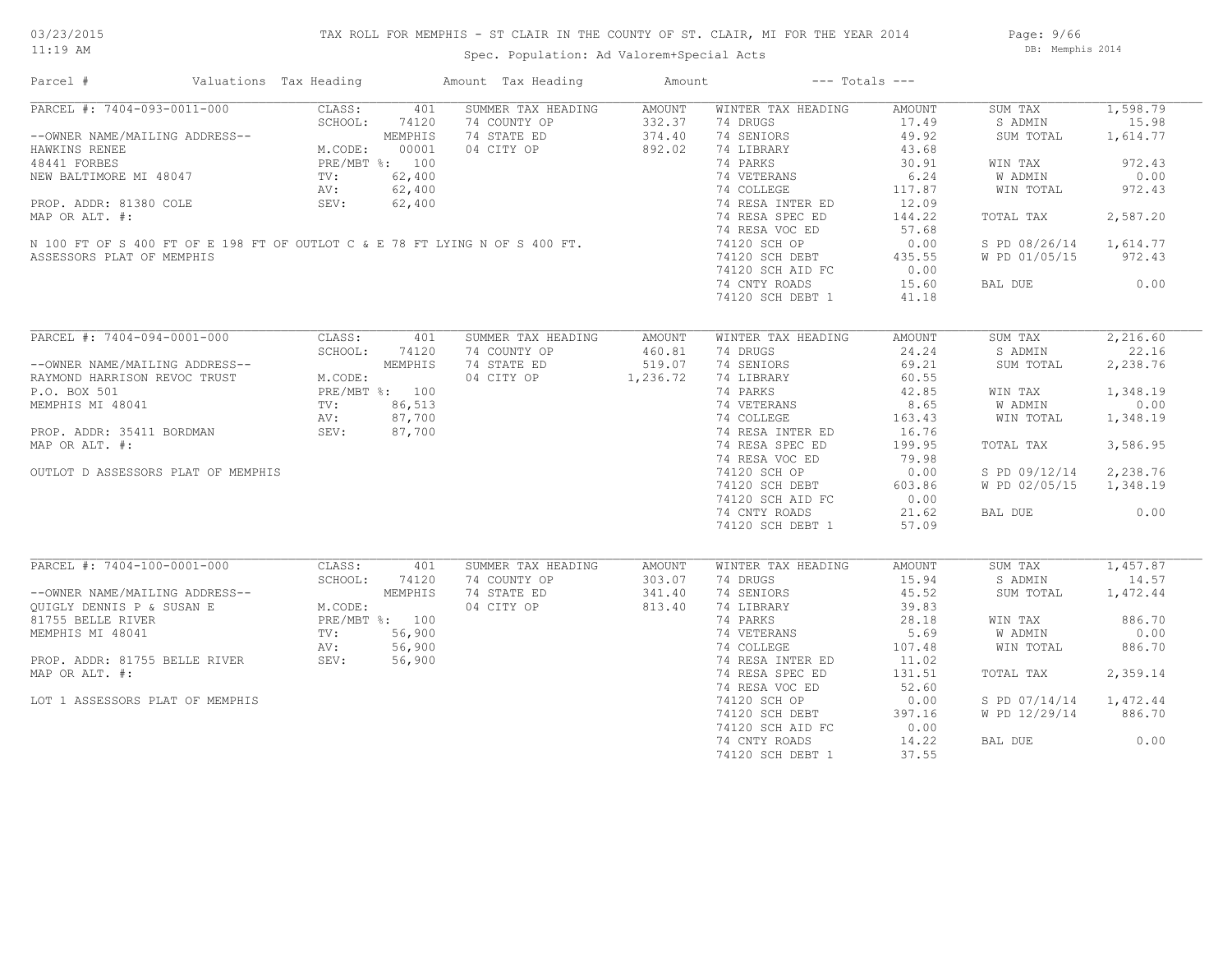Page: 10/66 DB: Memphis 2014

|                                                                                                                                                                                                                                                                                | Valuations Tax Heading                                                 |                                                                         | Amount Tax Heading                                                                                                                                                                                                                                                                                                                                                                                                  | Amount                             | $---$ Totals $---$                                                                                                                                                                                                                                      |                                                                                                                                 |                                                                                                             |                                                                                    |
|--------------------------------------------------------------------------------------------------------------------------------------------------------------------------------------------------------------------------------------------------------------------------------|------------------------------------------------------------------------|-------------------------------------------------------------------------|---------------------------------------------------------------------------------------------------------------------------------------------------------------------------------------------------------------------------------------------------------------------------------------------------------------------------------------------------------------------------------------------------------------------|------------------------------------|---------------------------------------------------------------------------------------------------------------------------------------------------------------------------------------------------------------------------------------------------------|---------------------------------------------------------------------------------------------------------------------------------|-------------------------------------------------------------------------------------------------------------|------------------------------------------------------------------------------------|
| PARCEL #: 7404-100-0002-001<br>--OWNER NAME/MAILING ADDRESS--<br>APOLLO GROUP, LLC<br>ROBYN CAMILLERI<br>16601 E 13 MILE<br>FRASER MI 48026<br>PROP. ADDR: 81631 BELLE RIVER<br>MAP OR ALT. #:<br>LINE OF BELLE RIVER ROAD ALG THE ARC OF CURVE THAT IS CONCAVE TO THE NE, RAD | CLASS:<br>SCHOOL:<br>M.CODE:<br>$PRE/MBT$ $\div$<br>TV:<br>AV:<br>SEV: | 402<br>74120<br>MEMPHIS<br>$\overline{0}$<br>14,600<br>14,600<br>14,600 | SUMMER TAX HEADING<br>74 COUNTY OP<br>74 STATE ED<br>04 CITY OP<br>PART OF LOT 2 "ASSESSORS PLAT OF MEMPHIS" BEING PART OF THE SW I/4 OF SEC 35, T6N<br>R14E, RILEY TWP. ST CLAIR CTY DESC AS BEG AT NW COR OF LOT 2, TH 290.12 FT ALG W<br>=605.92 FT, CA=27DEG 26' 01", WHOSE CORD BEARS S.44 DEG 03' 51" E. 287.36 FT, TH S 16<br>DEG 39'10" W 124.13 FT, TH S 26 DEG 00' 00" W, 170 FT TO A PT ON LINE EST IN A | AMOUNT<br>77.76<br>87.60<br>208.71 | WINTER TAX HEADING<br>74 DRUGS<br>74 SENIORS<br>74 LIBRARY<br>74 PARKS<br>74 VETERANS<br>74 COLLEGE<br>74 RESA INTER ED<br>74 RESA SPEC ED<br>74 RESA VOC ED<br>74120 SCH OP<br>74120 SCH DEBT<br>74120 SCH AID FC<br>74 CNTY ROADS<br>74120 SCH DEBT 1 | AMOUNT<br>4.09<br>11.68<br>10.22<br>7.23<br>1.46<br>27.58<br>2.82<br>33.74<br>13.49<br>262.11<br>101.90<br>0.00<br>3.65<br>9.63 | SUM TAX<br>S ADMIN<br>SUM TOTAL<br>WIN TAX<br>W ADMIN<br>WIN TOTAL<br>TOTAL TAX<br>S PD 10/15/14<br>BAL DUE | 374.07<br>3.74<br>377.81<br>489.60<br>0.00<br>489.60<br>867.41<br>377.81<br>489.60 |
| RECORD.                                                                                                                                                                                                                                                                        |                                                                        |                                                                         | SURVEY BY COLLINS ENGINEERING RECORDED IN LIBER 3, PG 137; TH ALG SAID LINE, N82<br>DEG 48' 40" W. 76.35 FT TO SW COR OF LOT 2; TH ALG W LINE OF SAID LOT N 01 DEG 42'<br>40" W 468.85 FT TO POB. CONTAINIG 1.253 AC SUBJECT TO EASEMENTS AND RESTRICTIONS OF                                                                                                                                                       |                                    |                                                                                                                                                                                                                                                         |                                                                                                                                 |                                                                                                             |                                                                                    |
| PARCEL #: 7404-100-0002-010                                                                                                                                                                                                                                                    | CLASS:                                                                 | 703                                                                     | SUMMER TAX HEADING                                                                                                                                                                                                                                                                                                                                                                                                  | AMOUNT                             | WINTER TAX HEADING                                                                                                                                                                                                                                      | AMOUNT                                                                                                                          | SUM TAX                                                                                                     | 0.00                                                                               |
|                                                                                                                                                                                                                                                                                | SCHOOL:                                                                | 74120                                                                   | 74 COUNTY OP                                                                                                                                                                                                                                                                                                                                                                                                        | 0.00                               | 74 DRUGS                                                                                                                                                                                                                                                | 0.00                                                                                                                            | S ADMIN                                                                                                     | 0.00                                                                               |
| --OWNER NAME/MAILING ADDRESS--                                                                                                                                                                                                                                                 |                                                                        | MEMPHIS                                                                 | 74 STATE ED                                                                                                                                                                                                                                                                                                                                                                                                         | 0.00                               | 74 SENIORS                                                                                                                                                                                                                                              | 0.00                                                                                                                            | SUM TOTAL                                                                                                   | 0.00                                                                               |
| CITY OF MEMPHIS                                                                                                                                                                                                                                                                | M.CODE:                                                                |                                                                         | 04 CITY OP                                                                                                                                                                                                                                                                                                                                                                                                          | 0.00                               | 74 LIBRARY                                                                                                                                                                                                                                              | 0.00                                                                                                                            |                                                                                                             |                                                                                    |
| 35095 POTTER                                                                                                                                                                                                                                                                   | PRE/MBT %:                                                             | $\circ$                                                                 |                                                                                                                                                                                                                                                                                                                                                                                                                     |                                    | 74 PARKS                                                                                                                                                                                                                                                | 0.00                                                                                                                            | WIN TAX                                                                                                     | 0.00                                                                               |
| MEMPHIS MI 48041                                                                                                                                                                                                                                                               | TV:                                                                    | $\circ$                                                                 |                                                                                                                                                                                                                                                                                                                                                                                                                     |                                    | 74 VETERANS                                                                                                                                                                                                                                             | 0.00                                                                                                                            | W ADMIN                                                                                                     | 0.00                                                                               |
|                                                                                                                                                                                                                                                                                | AV:                                                                    | $\circ$<br>$\circ$                                                      |                                                                                                                                                                                                                                                                                                                                                                                                                     |                                    | 74 COLLEGE                                                                                                                                                                                                                                              | 0.00                                                                                                                            | WIN TOTAL                                                                                                   | 0.00                                                                               |
|                                                                                                                                                                                                                                                                                |                                                                        |                                                                         |                                                                                                                                                                                                                                                                                                                                                                                                                     |                                    | 74 RESA INTER ED                                                                                                                                                                                                                                        | 0.00                                                                                                                            |                                                                                                             |                                                                                    |
| PROP. ADDR: 81631 BELLE RIVER                                                                                                                                                                                                                                                  | SEV:                                                                   |                                                                         |                                                                                                                                                                                                                                                                                                                                                                                                                     |                                    |                                                                                                                                                                                                                                                         |                                                                                                                                 |                                                                                                             |                                                                                    |
| MAP OR ALT. #:                                                                                                                                                                                                                                                                 |                                                                        |                                                                         |                                                                                                                                                                                                                                                                                                                                                                                                                     |                                    | 74 RESA SPEC ED                                                                                                                                                                                                                                         | 0.00                                                                                                                            | TOTAL TAX                                                                                                   | 0.00                                                                               |
|                                                                                                                                                                                                                                                                                |                                                                        |                                                                         |                                                                                                                                                                                                                                                                                                                                                                                                                     |                                    | 74 RESA VOC ED                                                                                                                                                                                                                                          | 0.00                                                                                                                            |                                                                                                             | 0.00                                                                               |
| 1/4 W OF BELLE RIVER RD. SEC 35 T6N R14E                                                                                                                                                                                                                                       |                                                                        |                                                                         | LOT 2 ASSESSORS PLAT OF MEMPHIS ALSO THAT PART OF OLD P.M. RR R/W IN NE 1/4 OF SW                                                                                                                                                                                                                                                                                                                                   |                                    | 74120 SCH OP<br>74120 SCH DEBT                                                                                                                                                                                                                          | 0.00<br>0.00                                                                                                                    | BAL DUE                                                                                                     |                                                                                    |
|                                                                                                                                                                                                                                                                                |                                                                        |                                                                         |                                                                                                                                                                                                                                                                                                                                                                                                                     |                                    | 74120 SCH AID FC                                                                                                                                                                                                                                        | 0.00                                                                                                                            |                                                                                                             |                                                                                    |
|                                                                                                                                                                                                                                                                                |                                                                        |                                                                         |                                                                                                                                                                                                                                                                                                                                                                                                                     |                                    | 74 CNTY ROADS                                                                                                                                                                                                                                           | 0.00                                                                                                                            |                                                                                                             |                                                                                    |
|                                                                                                                                                                                                                                                                                |                                                                        |                                                                         |                                                                                                                                                                                                                                                                                                                                                                                                                     |                                    | 74120 SCH DEBT 1                                                                                                                                                                                                                                        | 0.00                                                                                                                            |                                                                                                             |                                                                                    |
| PARCEL #: 7404-100-0003-000                                                                                                                                                                                                                                                    | CLASS:                                                                 | 401                                                                     | SUMMER TAX HEADING                                                                                                                                                                                                                                                                                                                                                                                                  | AMOUNT                             | WINTER TAX HEADING                                                                                                                                                                                                                                      | AMOUNT                                                                                                                          | SUM TAX                                                                                                     | 2,477.62                                                                           |
|                                                                                                                                                                                                                                                                                | SCHOOL:                                                                | 74120                                                                   | 74 COUNTY OP                                                                                                                                                                                                                                                                                                                                                                                                        | 515.07                             | 74 DRUGS                                                                                                                                                                                                                                                | 27.10                                                                                                                           | S ADMIN                                                                                                     | 24.77                                                                              |
| --OWNER NAME/MAILING ADDRESS--                                                                                                                                                                                                                                                 |                                                                        | MEMPHIS                                                                 | 74 STATE ED                                                                                                                                                                                                                                                                                                                                                                                                         | 580.20                             | 74 SENIORS                                                                                                                                                                                                                                              | 77.36                                                                                                                           | SUM TOTAL                                                                                                   | 2,502.39                                                                           |
| WILSON LAWRENCE                                                                                                                                                                                                                                                                | M.CODE:                                                                |                                                                         | 04 CITY OP                                                                                                                                                                                                                                                                                                                                                                                                          | 1,382.35                           | 74 LIBRARY                                                                                                                                                                                                                                              | 67.69                                                                                                                           |                                                                                                             |                                                                                    |
| 81521 BELLE RIVER                                                                                                                                                                                                                                                              |                                                                        | PRE/MBT %: 100                                                          |                                                                                                                                                                                                                                                                                                                                                                                                                     |                                    | 74 PARKS                                                                                                                                                                                                                                                | 47.90                                                                                                                           | WIN TAX                                                                                                     | 1,506.97                                                                           |
| MEMPHIS MI 48041                                                                                                                                                                                                                                                               | TV:                                                                    | 96,700                                                                  |                                                                                                                                                                                                                                                                                                                                                                                                                     |                                    | 74 VETERANS                                                                                                                                                                                                                                             | 9.67                                                                                                                            | W ADMIN                                                                                                     | 0.00                                                                               |
|                                                                                                                                                                                                                                                                                | AV:                                                                    | 96,700                                                                  |                                                                                                                                                                                                                                                                                                                                                                                                                     |                                    | 74 COLLEGE                                                                                                                                                                                                                                              | 182.67                                                                                                                          | WIN TOTAL                                                                                                   | 1,506.97                                                                           |
| PROP. ADDR: 81521 BELLE RIVER                                                                                                                                                                                                                                                  | SEV:                                                                   | 96,700                                                                  |                                                                                                                                                                                                                                                                                                                                                                                                                     |                                    | 74 RESA INTER ED                                                                                                                                                                                                                                        | 18.74                                                                                                                           |                                                                                                             |                                                                                    |
| MAP OR ALT. #:                                                                                                                                                                                                                                                                 |                                                                        |                                                                         |                                                                                                                                                                                                                                                                                                                                                                                                                     |                                    | 74 RESA SPEC ED                                                                                                                                                                                                                                         | 223.50                                                                                                                          | TOTAL TAX                                                                                                   | 4,009.36                                                                           |
|                                                                                                                                                                                                                                                                                |                                                                        |                                                                         |                                                                                                                                                                                                                                                                                                                                                                                                                     |                                    | 74 RESA VOC ED                                                                                                                                                                                                                                          | 89.39                                                                                                                           |                                                                                                             |                                                                                    |
| LOT 3 ASSESSORS PLAT OF MEMPHIS                                                                                                                                                                                                                                                |                                                                        |                                                                         |                                                                                                                                                                                                                                                                                                                                                                                                                     |                                    | 74120 SCH OP<br>74120 SCH DEBT                                                                                                                                                                                                                          | 0.00<br>674.96                                                                                                                  | S PD 08/06/14<br>W PD 01/09/15                                                                              | 2,502.39<br>1,506.97                                                               |
|                                                                                                                                                                                                                                                                                |                                                                        |                                                                         |                                                                                                                                                                                                                                                                                                                                                                                                                     |                                    | 74120 SCH AID FC                                                                                                                                                                                                                                        | 0.00                                                                                                                            |                                                                                                             |                                                                                    |
|                                                                                                                                                                                                                                                                                |                                                                        |                                                                         |                                                                                                                                                                                                                                                                                                                                                                                                                     |                                    | 74 CNTY ROADS                                                                                                                                                                                                                                           | 24.17                                                                                                                           | BAL DUE                                                                                                     | 0.00                                                                               |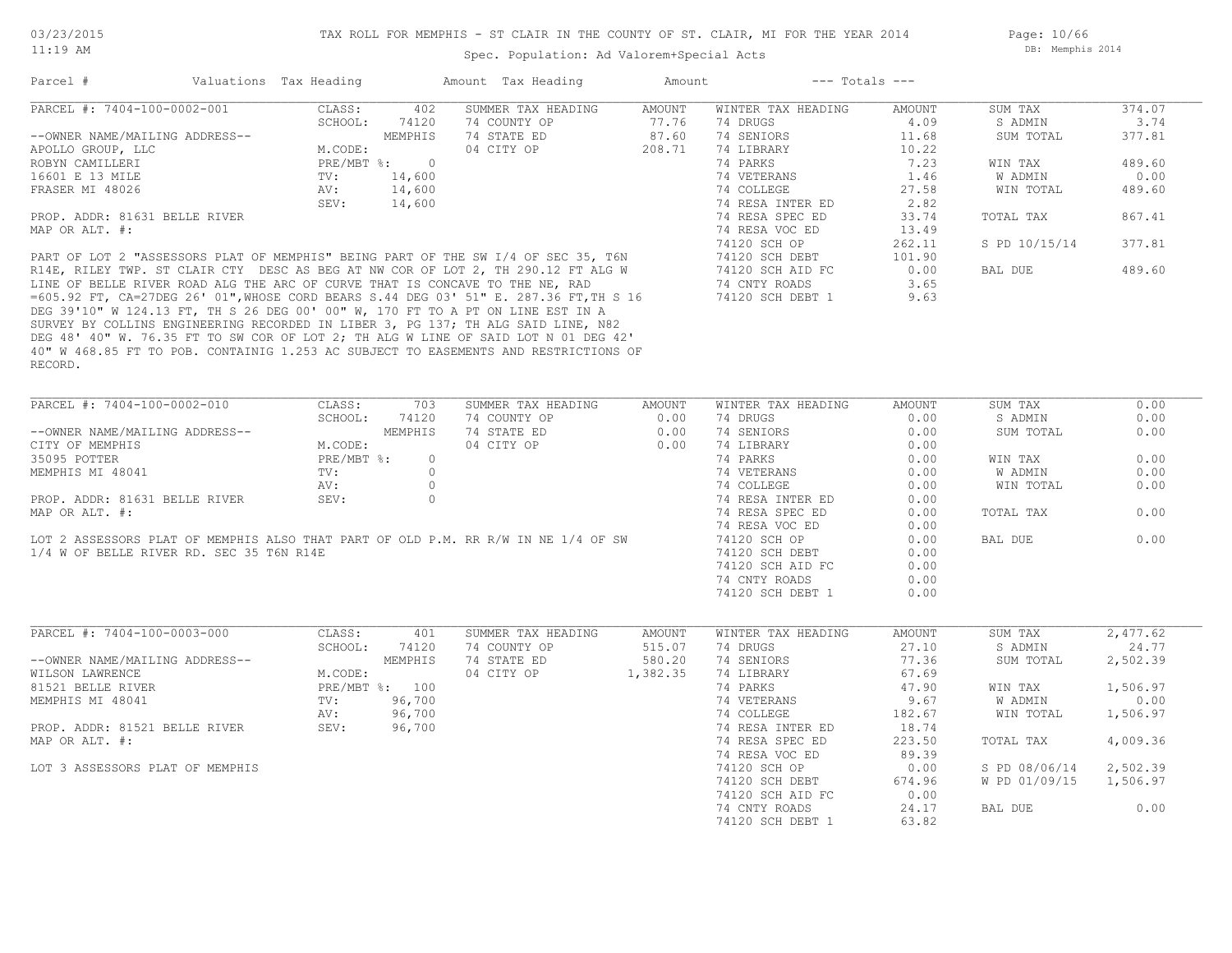# TAX ROLL FOR MEMPHIS - ST CLAIR IN THE COUNTY OF ST. CLAIR, MI FOR THE YEAR 2014

Spec. Population: Ad Valorem+Special Acts

Page: 11/66 DB: Memphis 2014

| Parcel #                                                                                                                                                                                                              | Valuations Tax Heading |                | Amount Tax Heading | Amount               | $---$ Totals $---$        |        |                        |                       |
|-----------------------------------------------------------------------------------------------------------------------------------------------------------------------------------------------------------------------|------------------------|----------------|--------------------|----------------------|---------------------------|--------|------------------------|-----------------------|
| PARCEL #: 7404-100-0004-000                                                                                                                                                                                           | CLASS:                 | 401            | SUMMER TAX HEADING | AMOUNT               | WINTER TAX HEADING        | AMOUNT | SUM TAX                | 1,578.30              |
|                                                                                                                                                                                                                       |                        |                | 74 COUNTY OP       | 328.11               | 74 DRUGS                  | 17.26  | S ADMIN                | 15.78                 |
| --OWNER NAME/MAILING ADDRESS--<br>WESSEL MICHAEL & BEATRICE E M.CODE: 00001<br>P.O. BOX 117 PRE/MBT %: 100<br>MEMPHIS MI 48041 TV: 61,600<br>PROP. ADDR: 81181 BELLE RIVER SEV: 61,600<br>MAR OP ALT *:               |                        |                | 74 STATE ED        | 369.60               | 74 SENIORS                | 49.28  | SUM TOTAL              | 1,594.08              |
|                                                                                                                                                                                                                       |                        |                | 04 CITY OP         | 880.59               | 74 LIBRARY                | 43.12  |                        |                       |
|                                                                                                                                                                                                                       |                        |                |                    |                      | 74 PARKS                  | 30.51  | WIN TAX                | 959.94                |
|                                                                                                                                                                                                                       |                        |                |                    |                      | 74 VETERANS               | 6.16   | W ADMIN                | 0.00                  |
|                                                                                                                                                                                                                       |                        |                |                    |                      | 74 COLLEGE                | 116.36 | WIN TOTAL              | 959.94                |
|                                                                                                                                                                                                                       |                        |                |                    |                      | 74 RESA INTER ED          | 11.93  |                        |                       |
| MAP OR ALT. #:                                                                                                                                                                                                        |                        |                |                    |                      | 74 RESA SPEC ED           | 142.37 | TOTAL TAX              | 2,554.02              |
|                                                                                                                                                                                                                       |                        |                |                    |                      | 74 RESA VOC ED            | 56.94  |                        |                       |
| LOT 4 EXC N 75' ASSESSORS PLAT OF MEMPHIS                                                                                                                                                                             |                        |                |                    |                      | 74120 SCH OP              | 0.00   | S PD 08/26/14 1,594.08 |                       |
|                                                                                                                                                                                                                       |                        |                |                    |                      | 74120 SCH DEBT            | 429.96 | W PD 01/05/15 959.94   |                       |
|                                                                                                                                                                                                                       |                        |                |                    |                      | 74120 SCH AID FC          | 0.00   |                        |                       |
|                                                                                                                                                                                                                       |                        |                |                    |                      | 74 CNTY ROADS             | 15.40  | BAL DUE                | 0.00                  |
|                                                                                                                                                                                                                       |                        |                |                    |                      | 74120 SCH DEBT 1          | 40.65  |                        |                       |
|                                                                                                                                                                                                                       |                        |                |                    |                      |                           |        |                        |                       |
| PARCEL #: 7404-100-0004-250                                                                                                                                                                                           | CLASS:                 | 401            | SUMMER TAX HEADING | AMOUNT               | WINTER TAX HEADING        | AMOUNT | SUM TAX                | 1,373.32              |
|                                                                                                                                                                                                                       | SCHOOL:                | 74120          | 74 COUNTY OP       | 285.50               | 74 DRUGS                  | 15.02  | S ADMIN                | 13.73                 |
| --OWNER NAME/MAILING ADDRESS--<br>POKREFKY JOANN MEMPHIS<br>81221 BELLE RIVER PRE/MBT %: 100<br>MEMPHIS MI 48041 TV: 53,600<br>PROP. ADDR: 81221 BELLE RIVER SEV: 53,600<br>PROP. ADDR: 81221 BELLE RIVER SEV: 53,600 |                        |                | 74 STATE ED        | 321.60               | 74 SENIORS                | 42.88  | SUM TOTAL              | 1,387.05              |
|                                                                                                                                                                                                                       |                        |                | 04 CITY OP         | 766.22               | 74 LIBRARY                | 37.52  |                        |                       |
|                                                                                                                                                                                                                       |                        |                |                    |                      | 74 PARKS                  | 26.55  | WIN TAX                | 835.28                |
|                                                                                                                                                                                                                       |                        |                |                    |                      | 74 VETERANS<br>74 COLLEGE | 5.36   | W ADMIN                | 0.00                  |
|                                                                                                                                                                                                                       |                        |                |                    |                      |                           | 101.25 | WIN TOTAL              | 835.28                |
|                                                                                                                                                                                                                       |                        |                |                    |                      | 74 RESA INTER ED          | 10.38  |                        |                       |
| MAP OR ALT. #:                                                                                                                                                                                                        |                        |                |                    |                      | 74 RESA SPEC ED           | 123.88 | TOTAL TAX              | 2,222.33              |
|                                                                                                                                                                                                                       |                        |                |                    |                      | 74 RESA VOC ED            | 49.55  |                        |                       |
| N 75' OF LOT 4 ASSESSORS PLAT OF MEMPHIS                                                                                                                                                                              |                        |                |                    |                      | 74120 SCH OP              | 0.00   | S PD 08/11/14 1,387.05 |                       |
|                                                                                                                                                                                                                       |                        |                |                    |                      | 74120 SCH DEBT            | 374.12 | W PD 12/08/14 835.28   |                       |
|                                                                                                                                                                                                                       |                        |                |                    |                      | 74120 SCH AID FC          | 0.00   |                        |                       |
|                                                                                                                                                                                                                       |                        |                |                    |                      | 74 CNTY ROADS             | 13.40  | BAL DUE                | 0.00                  |
|                                                                                                                                                                                                                       |                        |                |                    |                      | 74120 SCH DEBT 1          | 35.37  |                        |                       |
|                                                                                                                                                                                                                       |                        |                |                    |                      |                           |        |                        |                       |
| PARCEL #: 7404-100-0005-000                                                                                                                                                                                           | CLASS:                 | 401            | SUMMER TAX HEADING | AMOUNT               | WINTER TAX HEADING        | AMOUNT | SUM TAX                | $\overline{1,342.57}$ |
| EARCEL T. (1991)<br>--OWNER NAME/MAILING ADDRESS--<br>GRIFFIN DANIEL S & MICHELLE M M.CODE:<br>PRE/MBS                                                                                                                | SCHOOL:                | 74120          | 74 COUNTY OP       | 279.10               | 74 DRUGS                  | 14.68  | S ADMIN                | 13.42                 |
|                                                                                                                                                                                                                       |                        | MEMPHIS        | 74 STATE ED        | $314.40$<br>$749.07$ | 74 SENIORS                | 41.92  | SUM TOTAL              | 1,355.99              |
|                                                                                                                                                                                                                       | M.CODE:                |                | 04 CITY OP         | 749.07               | 74 LIBRARY                | 36.68  |                        |                       |
|                                                                                                                                                                                                                       |                        | PRE/MBT %: 100 |                    |                      | 74 PARKS                  | 25.95  | WIN TAX                | 816.58                |
| PO BOX 130<br>MARINE CITY MI 48039 TV: 52,400<br>PROP. ADDR: 81145 BELLE RIVER SEV: 52,400<br>PROP. ADDR: 81145 BELLE RIVER SEV: 52,400                                                                               |                        |                |                    |                      | 74 VETERANS               | 5.24   | W ADMIN                | 0.00                  |
|                                                                                                                                                                                                                       |                        |                |                    |                      | 74 COLLEGE                | 98.98  | WIN TOTAL              | 816.58                |
|                                                                                                                                                                                                                       |                        |                |                    |                      | 74 RESA INTER ED          | 10.15  |                        |                       |
| MAP OR ALT. #:                                                                                                                                                                                                        |                        |                |                    |                      | 74 RESA SPEC ED           | 121.11 | TOTAL TAX              | 2,172.57              |
|                                                                                                                                                                                                                       |                        |                |                    |                      | 74 RESA VOC ED            | 48.44  |                        |                       |
| LOT 5 ASSESSORS PLAT OF MEMPHIS                                                                                                                                                                                       |                        |                |                    |                      | 74120 SCH OP              | 0.00   | S PD 08/26/14 1,355.99 |                       |
|                                                                                                                                                                                                                       |                        |                |                    |                      | 74120 SCH DEBT            | 365.75 | W PD 02/17/15          | 816.58                |
|                                                                                                                                                                                                                       |                        |                |                    |                      | 74120 SCH AID FC          | 0.00   |                        |                       |
|                                                                                                                                                                                                                       |                        |                |                    |                      | 74 CNTY ROADS             | 13.10  | BAL DUE                | 0.00                  |
|                                                                                                                                                                                                                       |                        |                |                    |                      | 74120 SCH DEBT 1          | 34.58  |                        |                       |
|                                                                                                                                                                                                                       |                        |                |                    |                      |                           |        |                        |                       |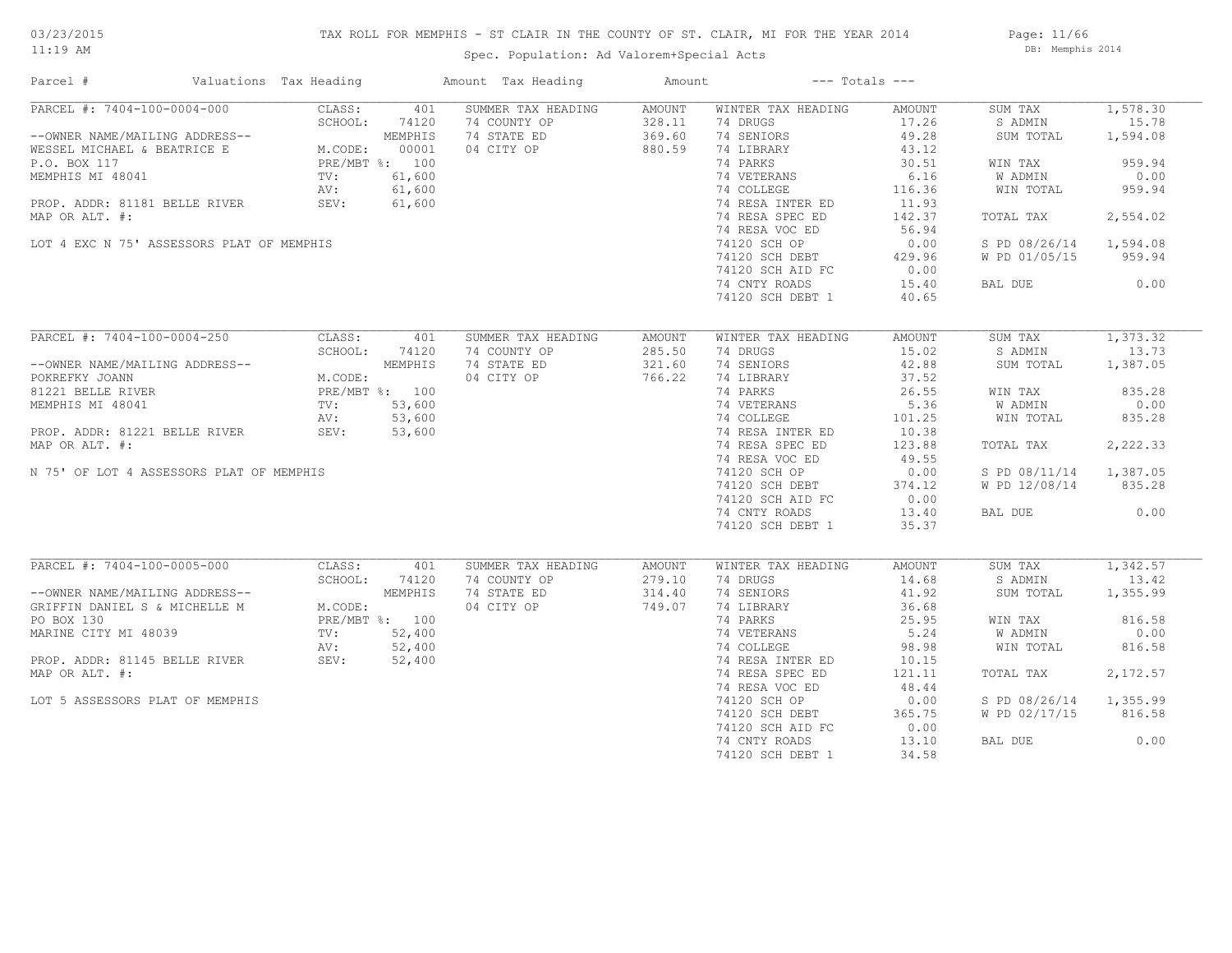# TAX ROLL FOR MEMPHIS - ST CLAIR IN THE COUNTY OF ST. CLAIR, MI FOR THE YEAR 2014

Spec. Population: Ad Valorem+Special Acts

Page: 12/66 DB: Memphis 2014

| Parcel #                                                                                                                                                                                                                                             | Valuations Tax Heading |               | Amount Tax Heading | Amount | $---$ Totals $---$                              |        |                        |          |
|------------------------------------------------------------------------------------------------------------------------------------------------------------------------------------------------------------------------------------------------------|------------------------|---------------|--------------------|--------|-------------------------------------------------|--------|------------------------|----------|
| PARCEL #: 7404-100-0006-000                                                                                                                                                                                                                          | CLASS:                 | 401           | SUMMER TAX HEADING | AMOUNT | WINTER TAX HEADING                              | AMOUNT | SUM TAX                | 1,355.40 |
| --OWNER NAME/MAILING ADDRESS--<br>SCHOOL: 74120<br>SCHOOL: 74120<br>SCHOOL: 74120<br>MEMPHIS<br>M.CODE: 00001<br>34417 BORDMAN<br>PRE/MBT %: 100<br>PROP. ADDR: 34417 BORDMAN<br>MRD OR N.T. 52,901<br>MRD OR N.T. 55,200<br>MRD OR N.T. 4417 BORDMA |                        |               | 74 COUNTY OP       | 281.77 | 74 DRUGS                                        | 14.82  | S ADMIN                | 13.55    |
|                                                                                                                                                                                                                                                      |                        |               | 74 STATE ED        | 317.40 | 74 SENIORS                                      | 42.32  | SUM TOTAL              | 1,368.95 |
|                                                                                                                                                                                                                                                      |                        |               | 04 CITY OP         | 756.23 | 74 LIBRARY                                      | 37.03  |                        |          |
|                                                                                                                                                                                                                                                      |                        |               |                    |        | 74 PARKS                                        | 26.20  | WIN TAX                | 824.38   |
|                                                                                                                                                                                                                                                      |                        |               |                    |        | 74 VETERANS<br>74 COLLEGE                       | 5.29   | W ADMIN                | 0.00     |
|                                                                                                                                                                                                                                                      |                        |               |                    |        | 74 COLLEGE                                      | 99.93  | WIN TOTAL              | 824.38   |
|                                                                                                                                                                                                                                                      |                        |               |                    |        | 74 RESA INTER ED                                | 10.25  |                        |          |
| MAP OR ALT. #:                                                                                                                                                                                                                                       |                        |               |                    |        | 74 RESA SPEC ED                                 | 122.27 | TOTAL TAX              | 2,193.33 |
|                                                                                                                                                                                                                                                      |                        |               |                    |        | 74 RESA VOC ED                                  | 48.90  |                        |          |
| LOT 6 ASSESSORS PLAT OF MEMPHIS                                                                                                                                                                                                                      |                        |               |                    |        | 74120 SCH OP                                    | 0.00   | S PD 08/26/14 1,368.95 |          |
|                                                                                                                                                                                                                                                      |                        |               |                    |        |                                                 |        | W PD 01/05/15 824.38   |          |
|                                                                                                                                                                                                                                                      |                        |               |                    |        | 74120 SCH DEBT 369.24<br>74120 SCH AID FC 0.00  |        |                        |          |
|                                                                                                                                                                                                                                                      |                        |               |                    |        | 74 CNTY ROADS                                   | 13.22  | BAL DUE                | 0.00     |
|                                                                                                                                                                                                                                                      |                        |               |                    |        | 74120 SCH DEBT 1                                | 34.91  |                        |          |
|                                                                                                                                                                                                                                                      |                        |               |                    |        |                                                 |        |                        |          |
|                                                                                                                                                                                                                                                      |                        |               |                    |        |                                                 |        |                        |          |
| PARCEL #: 7404-100-0007-000                                                                                                                                                                                                                          | CLASS:                 | 401           | SUMMER TAX HEADING | AMOUNT | WINTER TAX HEADING                              | AMOUNT | SUM TAX                | 1,211.90 |
| --OWNER NAME/MAILING ADDRESS--<br>HIGGINS TIFFANY/MULLINS EVELYN M.CODE: 00001<br>34441 BORDMAN PRE/MBT %: 100<br>MEMPHIS MI 48041 TV: 47,300<br>PROP. ADDR: 34441 BORDMAN SEV: 47,300<br>MAR OR ATT #:                                              |                        | SCHOOL: 74120 | 74 COUNTY OP       | 251.94 | 74 DRUGS                                        | 13.25  | S ADMIN                | 12.11    |
|                                                                                                                                                                                                                                                      |                        |               | 74 STATE ED        | 283.80 | 74 SENIORS                                      | 37.84  | SUM TOTAL              | 1,224.01 |
|                                                                                                                                                                                                                                                      |                        |               | 04 CITY OP         | 676.16 | 74 LIBRARY<br><sup>74</sup> LIBRARY<br>74 PARKS | 33.11  |                        |          |
|                                                                                                                                                                                                                                                      |                        |               |                    |        |                                                 | 23.43  | WIN TAX                | 737.09   |
|                                                                                                                                                                                                                                                      |                        |               |                    |        | 74 VETERANS 4.73<br>74 COLLEGE 89.35            |        | W ADMIN                | 0.00     |
|                                                                                                                                                                                                                                                      |                        |               |                    |        |                                                 |        | WIN TOTAL              | 737.09   |
|                                                                                                                                                                                                                                                      |                        |               |                    |        | 74 RESA INTER ED                                | 9.16   |                        |          |
| MAP OR ALT. #:                                                                                                                                                                                                                                       |                        |               |                    |        | 74 RESA SPEC ED                                 | 109.32 | TOTAL TAX              | 1,961.10 |
|                                                                                                                                                                                                                                                      |                        |               |                    |        | 74 RESA VOC ED                                  | 43.72  |                        |          |
| LOT 7 ASSESSORS PLAT OF MEMPHIS                                                                                                                                                                                                                      |                        |               |                    |        | 74120 SCH OP                                    | 0.00   | S PD 08/26/14 1,224.01 |          |
|                                                                                                                                                                                                                                                      |                        |               |                    |        | 74120 SCH DEBT                                  | 330.15 | W PD 01/05/15 737.09   |          |
|                                                                                                                                                                                                                                                      |                        |               |                    |        | 74120 SCH AID FC                                | 0.00   |                        |          |
|                                                                                                                                                                                                                                                      |                        |               |                    |        | 74 CNTY ROADS                                   | 11.82  | BAL DUE                | 0.00     |
|                                                                                                                                                                                                                                                      |                        |               |                    |        | 74120 SCH DEBT 1                                | 31.21  |                        |          |
|                                                                                                                                                                                                                                                      |                        |               |                    |        |                                                 |        |                        |          |
| PARCEL #: 7404-100-0008-000                                                                                                                                                                                                                          | CLASS:                 | 401           | SUMMER TAX HEADING | AMOUNT | WINTER TAX HEADING                              | AMOUNT | SUM TAX                | 953.12   |
|                                                                                                                                                                                                                                                      | SCHOOL:                | 74120         | 74 COUNTY OP       | 198.14 | 74 DRUGS                                        | 10.42  | S ADMIN                | 9.53     |
|                                                                                                                                                                                                                                                      |                        |               | 74 STATE ED        | 223.20 | 74 SENIORS                                      | 29.76  | SUM TOTAL              | 962.65   |
| --OWNER NAME/MAILING ADDRESS--<br>BAUMAN DONALD & SANDRA<br>81115 BELLE RIVER<br>81115 BELLE RIVER<br>MEMPHIS MI 48041<br>PROP. ADDR: 81115 BELLE RIVER<br>MAP OP ALT *<br>MAP OP ALT *<br>MAP OP ALT *                                              |                        |               | 04 CITY OP         | 531.78 |                                                 | 26.04  |                        |          |
|                                                                                                                                                                                                                                                      |                        |               |                    |        | 74 LIBRARY<br>74 PARKS                          | 18.42  | WIN TAX                | 579.70   |
|                                                                                                                                                                                                                                                      |                        |               |                    |        | 74 LINES<br>74 VETERANS<br>74 COLLEGE           | 3.72   | W ADMIN                | 0.00     |
|                                                                                                                                                                                                                                                      |                        |               |                    |        |                                                 | 70.27  | WIN TOTAL              | 579.70   |
|                                                                                                                                                                                                                                                      |                        |               |                    |        | 74 RESA INTER ED                                | 7.20   |                        |          |
| MAP OR ALT. #:                                                                                                                                                                                                                                       |                        |               |                    |        | 74 RESA SPEC ED                                 | 85.98  | TOTAL TAX              | 1,542.35 |
|                                                                                                                                                                                                                                                      |                        |               |                    |        | 74 RESA VOC ED                                  | 34.39  |                        |          |
| LOT 8 ASSESSORS PLAT OF MEMPHIS                                                                                                                                                                                                                      |                        |               |                    |        | 74120 SCH OP                                    | 0.00   | S PD 07/25/14          | 962.65   |
|                                                                                                                                                                                                                                                      |                        |               |                    |        | 74120 SCH DEBT                                  | 259.65 | W PD 01/26/15          | 579.70   |
|                                                                                                                                                                                                                                                      |                        |               |                    |        | 74120 SCH AID FC                                | 0.00   |                        |          |
|                                                                                                                                                                                                                                                      |                        |               |                    |        | 74 CNTY ROADS                                   | 9.30   | BAL DUE                | 0.00     |
|                                                                                                                                                                                                                                                      |                        |               |                    |        |                                                 |        |                        |          |
|                                                                                                                                                                                                                                                      |                        |               |                    |        | 74120 SCH DEBT 1                                | 24.55  |                        |          |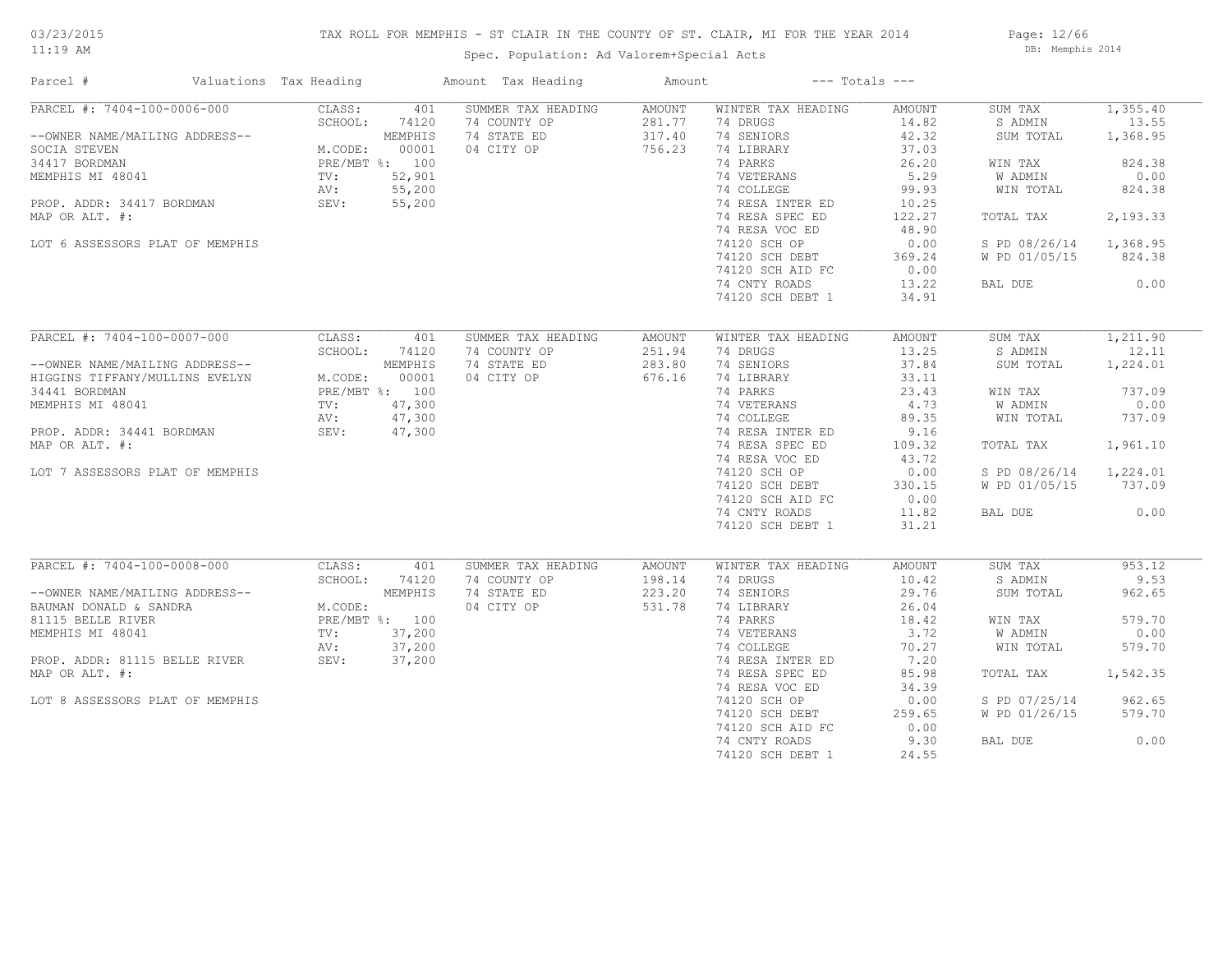# TAX ROLL FOR MEMPHIS - ST CLAIR IN THE COUNTY OF ST. CLAIR, MI FOR THE YEAR 2014

Spec. Population: Ad Valorem+Special Acts

Page: 13/66 DB: Memphis 2014

| Parcel #                                                                                                                                                               | Valuations Tax Heading                                                           |                | Amount Tax Heading | Amount | $---$ Totals $---$ |        |               |           |
|------------------------------------------------------------------------------------------------------------------------------------------------------------------------|----------------------------------------------------------------------------------|----------------|--------------------|--------|--------------------|--------|---------------|-----------|
| PARCEL #: 7404-100-0009-000                                                                                                                                            | CLASS:                                                                           | 401            | SUMMER TAX HEADING | AMOUNT | WINTER TAX HEADING | AMOUNT | SUM TAX       | 1,037.67  |
|                                                                                                                                                                        | SCHOOL:                                                                          | 74120          | 74 COUNTY OP       | 215.72 | 74 DRUGS           | 11.35  | S ADMIN       | 10.37     |
| --OWNER NAME/MAILING ADDRESS--                                                                                                                                         |                                                                                  | MEMPHIS        | 74 STATE ED        | 243.00 | 74 SENIORS         | 32.40  | SUM TOTAL     | 1,048.04  |
| BEDKER STACEY                                                                                                                                                          | M.CODE:                                                                          | 00001          | 04 CITY OP         | 578.95 | 74 LIBRARY         | 28.35  |               |           |
| 81079 BELLE RIVER                                                                                                                                                      |                                                                                  | PRE/MBT %: 100 |                    |        | 74 PARKS           | 20.06  | WIN TAX       | 631.13    |
| MEMPHIS MI 48041                                                                                                                                                       | $\texttt{TV}$ :                                                                  | 40,500         |                    |        | 74 VETERANS        | 4.05   | W ADMIN       | 0.00      |
|                                                                                                                                                                        | AV:                                                                              | 40,500         |                    |        | 74 COLLEGE         | 76.50  | WIN TOTAL     | 631.13    |
| PROP. ADDR: 81079 BELLE RIVER SEV:                                                                                                                                     |                                                                                  | 40,500         |                    |        | 74 RESA INTER ED   | 7.84   |               |           |
| MAP OR ALT. #:                                                                                                                                                         |                                                                                  |                |                    |        | 74 RESA SPEC ED    | 93.60  | TOTAL TAX     | 1,679.17  |
|                                                                                                                                                                        |                                                                                  |                |                    |        | 74 RESA VOC ED     | 37.44  |               |           |
| LOT 9 ASSESSORS PLAT OF MEMPHIS                                                                                                                                        |                                                                                  |                |                    |        | 74120 SCH OP       | 0.00   | S PD 08/26/14 | 1,048.04  |
|                                                                                                                                                                        |                                                                                  |                |                    |        | 74120 SCH DEBT     | 282.69 | W PD 01/05/15 | 631.13    |
|                                                                                                                                                                        |                                                                                  |                |                    |        | 74120 SCH AID FC   | 0.00   |               |           |
|                                                                                                                                                                        |                                                                                  |                |                    |        |                    |        |               | 0.00      |
|                                                                                                                                                                        |                                                                                  |                |                    |        | 74 CNTY ROADS      | 10.12  | BAL DUE       |           |
|                                                                                                                                                                        |                                                                                  |                |                    |        | 74120 SCH DEBT 1   | 26.73  |               |           |
| PARCEL #: 7404-100-0010-000                                                                                                                                            | CLASS:                                                                           | 401            | SUMMER TAX HEADING | AMOUNT | WINTER TAX HEADING | AMOUNT | SUM TAX       | 876.25    |
|                                                                                                                                                                        | SCHOOL:                                                                          | 74120          | 74 COUNTY OP       | 182.16 | 74 DRUGS           | 9.58   | S ADMIN       | 8.76      |
|                                                                                                                                                                        | ADDRESS--<br>TI M.CODE:<br>M.CODE:<br>PRE/MBT %: 100<br>TV: 34,200<br>AV. 24.200 |                |                    |        |                    |        |               |           |
| --OWNER NAME/MAILING ADDRESS--                                                                                                                                         |                                                                                  |                | 74 STATE ED        | 205.20 | 74 SENIORS         | 27.36  | S INTRST      | 52.58     |
| EUCLID JOSEPH GOUIN III                                                                                                                                                |                                                                                  |                | 04 CITY OP         | 488.89 | 74 LIBRARY         | 23.94  | SUM TOTAL     | 937.59    |
| 81049 BELLE RIVER                                                                                                                                                      |                                                                                  |                |                    |        | 74 PARKS           | 16.94  |               |           |
| MEMPHIS MI 48041                                                                                                                                                       |                                                                                  |                |                    |        | 74 VETERANS        | 3.42   | WIN TAX       | 532.94    |
|                                                                                                                                                                        | AV:                                                                              | 34,200         |                    |        | 74 COLLEGE         | 64.60  | W ADMIN       | 0.00      |
| PROP. ADDR: 81049 BELLE RIVER                                                                                                                                          | SEV:                                                                             | 34,200         |                    |        | 74 RESA INTER ED   | 6.62   | WIN TOTAL     | 532.94    |
| MAP OR ALT. #:                                                                                                                                                         |                                                                                  |                |                    |        | 74 RESA SPEC ED    | 79.04  |               |           |
|                                                                                                                                                                        |                                                                                  |                |                    |        | 74 RESA VOC ED     | 31.61  | TOTAL TAX     | 1,470.53  |
| LOT 10 ASSESSORS PLAT OF MEMPHIS                                                                                                                                       |                                                                                  |                |                    |        | 74120 SCH OP       | 0.00   |               |           |
|                                                                                                                                                                        |                                                                                  |                |                    |        | 74120 SCH DEBT     | 238.71 | BAL DUE       | 1,470.53  |
|                                                                                                                                                                        |                                                                                  |                |                    |        | 74120 SCH AID FC   | 0.00   |               |           |
|                                                                                                                                                                        |                                                                                  |                |                    |        | 74 CNTY ROADS      | 8.55   |               |           |
|                                                                                                                                                                        |                                                                                  |                |                    |        | 74120 SCH DEBT 1   | 22.57  |               |           |
|                                                                                                                                                                        |                                                                                  |                |                    |        |                    |        |               |           |
| PARCEL #: 7404-100-0011-000                                                                                                                                            | CLASS:                                                                           | 201            | SUMMER TAX HEADING | AMOUNT | WINTER TAX HEADING | AMOUNT | SUM TAX       | 1,104.29  |
|                                                                                                                                                                        |                                                                                  |                | 74 COUNTY OP       | 229.57 | 74 DRUGS           | 12.08  | S ADMIN       | 11.04     |
|                                                                                                                                                                        |                                                                                  |                | 74 STATE ED        | 258.60 | 74 SENIORS         | 34.48  | SUM TOTAL     | 1, 115.33 |
| ------<br>--OWNER NAME/MAILING ADDRESS--<br>NIKODIM ROBERT W & MARY K M.CODE:<br>PRE/MBT %: 0                                                                          |                                                                                  |                | 04 CITY OP         | 616.12 | 74 LIBRARY         | 30.17  |               |           |
|                                                                                                                                                                        |                                                                                  |                |                    |        | 74 PARKS           | 21.35  | WIN TAX       | 1,445.43  |
| MEMPHIS MI 48041                                                                                                                                                       | $\text{TV}$ :                                                                    | 43,100         |                    |        | 74 VETERANS        | 4.31   | W ADMIN       | 0.00      |
|                                                                                                                                                                        | AV:                                                                              | 43,100         |                    |        | 74 COLLEGE         | 81.42  | WIN TOTAL     | 1,445.43  |
| PROP. ADDR: 81611 MAIN                                                                                                                                                 | SEV:                                                                             | 43,100         |                    |        | 74 RESA INTER ED   | 8.35   |               |           |
| MAP OR ALT. #:                                                                                                                                                         |                                                                                  |                |                    |        | 74 RESA SPEC ED    | 99.61  | TOTAL TAX     | 2,560.76  |
|                                                                                                                                                                        |                                                                                  |                |                    |        | 74 RESA VOC ED     | 39.84  |               |           |
| THAT PART OF LOT 11 LYING N & E OF A LINE BEG; S 1 DEG 02 MIN W 101.93 FT FROM NE<br>COR OF LOT; TH N 89 DEG 27 MIN W 490.7 FT; TH N 13 DEG 04 MIN W 141.6 FT TO N LOT |                                                                                  |                |                    |        | 74120 SCH OP       | 773.78 | S PD 08/26/14 | 1,115.33  |
|                                                                                                                                                                        |                                                                                  |                |                    |        | 74120 SCH DEBT     | 300.83 | W PD 02/13/15 | 1,445.43  |
| LINE. ASSESSOR PLAT OF MEMPHIS                                                                                                                                         |                                                                                  |                |                    |        | 74120 SCH AID FC   | 0.00   |               |           |
|                                                                                                                                                                        |                                                                                  |                |                    |        | 74 CNTY ROADS      | 10.77  | BAL DUE       | 0.00      |
|                                                                                                                                                                        |                                                                                  |                |                    |        | 74120 SCH DEBT 1   | 28.44  |               |           |
|                                                                                                                                                                        |                                                                                  |                |                    |        |                    |        |               |           |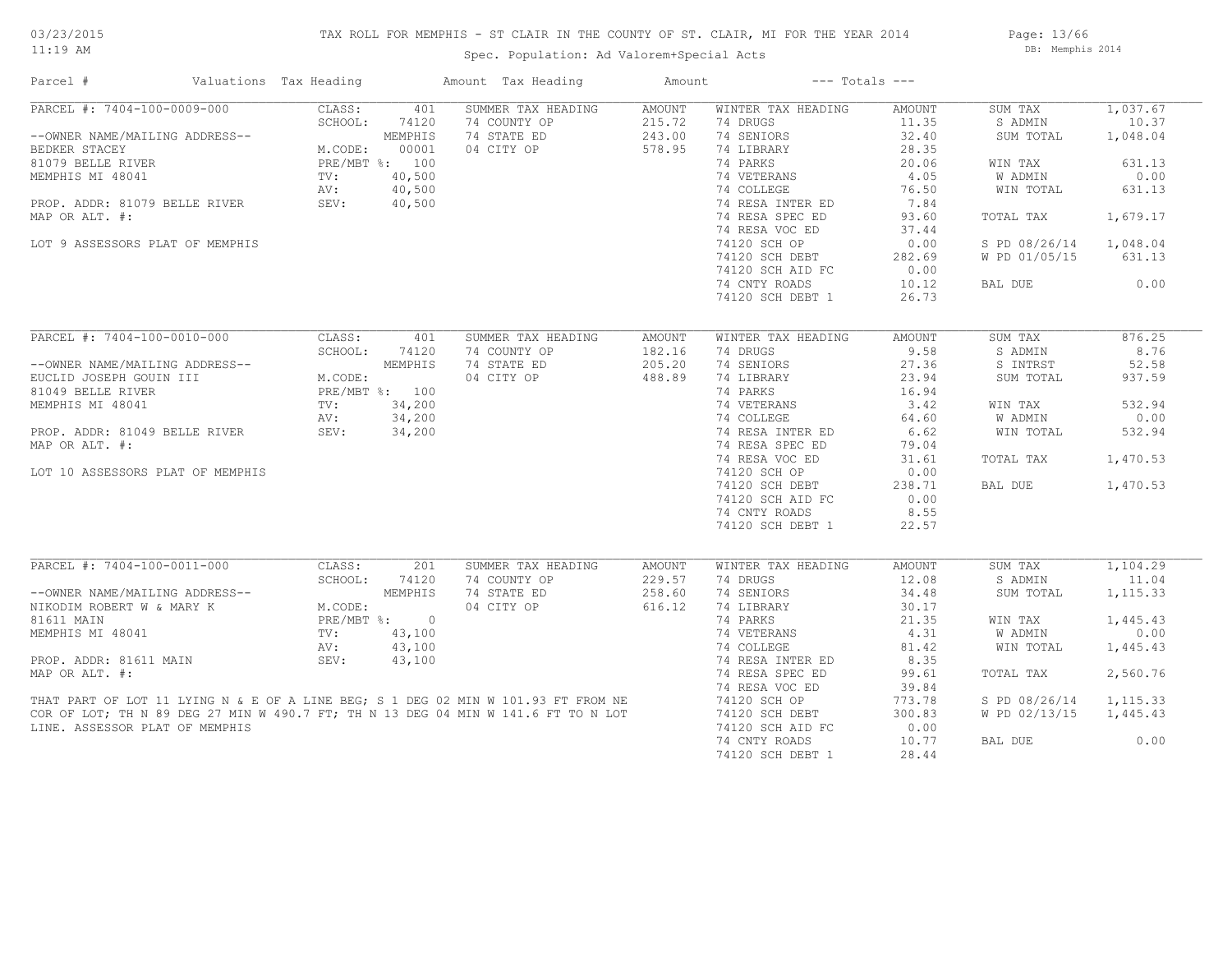# TAX ROLL FOR MEMPHIS - ST CLAIR IN THE COUNTY OF ST. CLAIR, MI FOR THE YEAR 2014

Spec. Population: Ad Valorem+Special Acts

Page: 14/66 DB: Memphis 2014

| Parcel #                                                                                                                                                                                                                         | Valuations Tax Heading |         |            | Amount Tax Heading                                                                                                                                                   | Amount   |                    | $---$ Totals $---$ |                        |          |
|----------------------------------------------------------------------------------------------------------------------------------------------------------------------------------------------------------------------------------|------------------------|---------|------------|----------------------------------------------------------------------------------------------------------------------------------------------------------------------|----------|--------------------|--------------------|------------------------|----------|
| ARCEL #: 7404-100-0012-000<br>--OWNER NAME/MAILING ADDRESS--<br>DONATO CHRISTOPHER C JR<br>81600 BELLE RIVER<br>TEMPHIS MI 48041<br>TV: 135,100<br>SEV: 135,100<br>SEV: 135,100<br>SEV: 135,100<br>29: 135,100                   |                        |         |            | SUMMER TAX HEADING                                                                                                                                                   | AMOUNT   | WINTER TAX HEADING | AMOUNT             | SUM TAX                | 3,461.50 |
|                                                                                                                                                                                                                                  |                        |         |            | 74 COUNTY OP                                                                                                                                                         | 719.61   | 74 DRUGS           | 37.86              | S ADMIN                | 34.61    |
|                                                                                                                                                                                                                                  |                        |         |            | 74 STATE ED                                                                                                                                                          | 810.60   | 74 SENIORS         | 108.08             | SUM TOTAL              | 3,496.11 |
|                                                                                                                                                                                                                                  |                        |         |            | 04 CITY OP                                                                                                                                                           | 1,931.29 | 74 LIBRARY         | 94.57              |                        |          |
|                                                                                                                                                                                                                                  |                        |         |            |                                                                                                                                                                      |          | 74 PARKS           | 66.92              | WIN TAX                | 4,530.86 |
|                                                                                                                                                                                                                                  |                        |         |            |                                                                                                                                                                      |          | 74 VETERANS        | 13.51              | W ADMIN                | 0.00     |
|                                                                                                                                                                                                                                  |                        |         |            |                                                                                                                                                                      |          | 74 COLLEGE         | 255.21             | WIN TOTAL              | 4,530.86 |
|                                                                                                                                                                                                                                  |                        |         |            |                                                                                                                                                                      |          | 74 RESA INTER ED   | 26.18              |                        |          |
| MAP OR ALT. #:                                                                                                                                                                                                                   |                        |         |            |                                                                                                                                                                      |          | 74 RESA SPEC ED    |                    | TOTAL TAX              | 8,026.97 |
|                                                                                                                                                                                                                                  |                        |         |            |                                                                                                                                                                      |          |                    | 312.25             |                        |          |
|                                                                                                                                                                                                                                  |                        |         |            |                                                                                                                                                                      |          | 74 RESA VOC ED     | 124.89             |                        |          |
|                                                                                                                                                                                                                                  |                        |         |            | THAT PART OF LOT 11 LYING WLY OF A LINE BEG ON S LOT LINE DIST S 85 DEG 8 MIN E 523                                                                                  |          | 74120 SCH OP       | 2,425.47           | S PD 08/25/14          | 3,496.11 |
|                                                                                                                                                                                                                                  |                        |         |            | FT FROM SW COR; TH N 13 DEG 4 MIN W 188.08 FT TO N LOT LINE. EXC. MILL ROAD R/W                                                                                      |          | 74120 SCH DEBT     | 942.99             | W PD 01/05/15          | 4,530.86 |
| ASSESSORS PLAT OF MEMPHIS                                                                                                                                                                                                        |                        |         |            |                                                                                                                                                                      |          | 74120 SCH AID FC   | 0.00               |                        |          |
|                                                                                                                                                                                                                                  |                        |         |            |                                                                                                                                                                      |          | 74 CNTY ROADS      | 33.77              | BAL DUE                | 0.00     |
|                                                                                                                                                                                                                                  |                        |         |            |                                                                                                                                                                      |          | 74120 SCH DEBT 1   | 89.16              |                        |          |
|                                                                                                                                                                                                                                  |                        |         |            |                                                                                                                                                                      |          |                    |                    |                        |          |
| PARCEL #: 7404-100-0013-000                                                                                                                                                                                                      |                        |         | CLASS: 401 | SUMMER TAX HEADING                                                                                                                                                   | AMOUNT   | WINTER TAX HEADING | AMOUNT             | SUM TAX                | 1,369.58 |
|                                                                                                                                                                                                                                  |                        | SCHOOL: | 74120      | 74 COUNTY OP                                                                                                                                                         | 284.72   | 74 DRUGS           | 14.98              | S ADMIN                | 13.69    |
| --OWNER NAME/MAILING ADDRESS--<br>YOUNG PATRICIA M.CODE:<br>34240 PRATT PRE/MBT %: 100<br>MEMPHIS MI 48041 TV: 53,454<br>PROP. ADDR: 81500 BELLE RIVER SEV: 63,700<br>MRD.OD.RIE #1500 BELLE RIVER SEV: 63,700                   |                        |         |            | 74 STATE ED                                                                                                                                                          | 320.72   | 74 SENIORS         | 42.76              | SUM TOTAL              | 1,383.27 |
|                                                                                                                                                                                                                                  |                        |         |            | 04 CITY OP                                                                                                                                                           | 764.14   | 74 LIBRARY         | 37.41              |                        |          |
|                                                                                                                                                                                                                                  |                        |         |            |                                                                                                                                                                      |          | 74 PARKS           | 26.48              | WIN TAX                | 832.97   |
|                                                                                                                                                                                                                                  |                        |         |            | PRE/MBT %: 100<br>TV: 53,454<br>AV: 63,700<br>SEV: 63,700                                                                                                            |          | 74 VETERANS        | 5.34               | W ADMIN                | 0.00     |
|                                                                                                                                                                                                                                  |                        |         |            |                                                                                                                                                                      |          |                    |                    |                        |          |
|                                                                                                                                                                                                                                  |                        |         |            |                                                                                                                                                                      |          | 74 COLLEGE         | 100.97             | WIN TOTAL              | 832.97   |
|                                                                                                                                                                                                                                  |                        |         |            |                                                                                                                                                                      |          | 74 RESA INTER ED   | 10.35              |                        |          |
| MAP OR ALT. #:                                                                                                                                                                                                                   |                        |         |            |                                                                                                                                                                      |          | 74 RESA SPEC ED    | 123.54             | TOTAL TAX              | 2,216.24 |
|                                                                                                                                                                                                                                  |                        |         |            |                                                                                                                                                                      |          | 74 RESA VOC ED     | 49.41              |                        |          |
| LOT 12 ASSESSORS PLAT OF MEMPHIS                                                                                                                                                                                                 |                        |         |            |                                                                                                                                                                      |          | 74120 SCH OP       | 0.00               | S PD 10/14/14          | 1,383.27 |
|                                                                                                                                                                                                                                  |                        |         |            |                                                                                                                                                                      |          | 74120 SCH DEBT     | 373.10             | W PD 01/23/15          | 832.97   |
|                                                                                                                                                                                                                                  |                        |         |            |                                                                                                                                                                      |          | 74120 SCH AID FC   | 0.00               |                        |          |
|                                                                                                                                                                                                                                  |                        |         |            |                                                                                                                                                                      |          | 74 CNTY ROADS      | 13.36              | BAL DUE                | 0.00     |
|                                                                                                                                                                                                                                  |                        |         |            |                                                                                                                                                                      |          | 74120 SCH DEBT 1   | 35.27              |                        |          |
|                                                                                                                                                                                                                                  |                        |         |            |                                                                                                                                                                      |          |                    |                    |                        |          |
| PARCEL #: 7404-100-0014-000                                                                                                                                                                                                      |                        | CLASS:  | 201        | SUMMER TAX HEADING                                                                                                                                                   | AMOUNT   | WINTER TAX HEADING | AMOUNT             | SUM TAX                | 1,609.04 |
|                                                                                                                                                                                                                                  |                        |         |            | 74 COUNTY OP                                                                                                                                                         | 334.50   | 74 DRUGS           | 17.60              | S ADMIN                | 16.09    |
|                                                                                                                                                                                                                                  |                        |         |            | 74 STATE ED                                                                                                                                                          | 376.80   | 74 SENIORS         | 50.24              | SUM TOTAL              | 1,625.13 |
|                                                                                                                                                                                                                                  |                        |         |            | 04 CITY OP                                                                                                                                                           | 897.74   | 74 LIBRARY         | 43.96              |                        |          |
|                                                                                                                                                                                                                                  |                        |         |            |                                                                                                                                                                      |          | 74 PARKS           | 31.11              |                        | 2,106.12 |
|                                                                                                                                                                                                                                  |                        |         |            |                                                                                                                                                                      |          |                    |                    | WIN TAX                | 0.00     |
|                                                                                                                                                                                                                                  |                        |         |            |                                                                                                                                                                      |          | 74 VETERANS        | 6.28               | W ADMIN                |          |
|                                                                                                                                                                                                                                  |                        |         |            |                                                                                                                                                                      |          | 74 COLLEGE         | 118.63             | WIN TOTAL              | 2,106.12 |
| SCHOOL: 74120<br>J & JP MANAGEMENT INC<br>PO BOX 146<br>EMMETT MI 48022<br>PRE/MBT %: 0<br>PRE/MBT %: 0<br>PRE/MBT %: 0<br>PRE/MBT %: 62,800<br>PRE/MBT %: 62,800<br>PRE/MBT %: 62,800<br>PRE/MBT %: 62,800<br>PRE/MBT %: 62,800 |                        |         |            |                                                                                                                                                                      |          | 74 RESA INTER ED   | 12.17              |                        |          |
| MAP OR ALT. #:                                                                                                                                                                                                                   |                        |         |            |                                                                                                                                                                      |          | 74 RESA SPEC ED    | 145.14             | TOTAL TAX              | 3,731.25 |
|                                                                                                                                                                                                                                  |                        |         |            |                                                                                                                                                                      |          | 74 RESA VOC ED     | 58.05              |                        |          |
|                                                                                                                                                                                                                                  |                        |         |            | THAT PART OF LOT 11 LYING S & E OF A LINE BEG ON E LOT LINE DIST S 1 DEG 2 MIN W<br>101.93 FT FROM NE COR OF LOT; TH N 89 DEG 27 MIN W 490.7 FT; TH S 13 DEG 4 MIN W |          | 74120 SCH OP       | 1,127.46           | S PD 07/29/14          | 1,625.13 |
|                                                                                                                                                                                                                                  |                        |         |            |                                                                                                                                                                      |          | 74120 SCH DEBT     | 438.34             | W PD 12/16/14 2,106.12 |          |
| 46.48 FT & LOT 13 ASSESSORS PLAT OF MEMPHIS                                                                                                                                                                                      |                        |         |            |                                                                                                                                                                      |          | 74120 SCH AID FC   | 0.00               |                        |          |
|                                                                                                                                                                                                                                  |                        |         |            |                                                                                                                                                                      |          | 74 CNTY ROADS      | 15.70              | BAL DUE                | 0.00     |
|                                                                                                                                                                                                                                  |                        |         |            |                                                                                                                                                                      |          | 74120 SCH DEBT 1   | 41.44              |                        |          |
|                                                                                                                                                                                                                                  |                        |         |            |                                                                                                                                                                      |          |                    |                    |                        |          |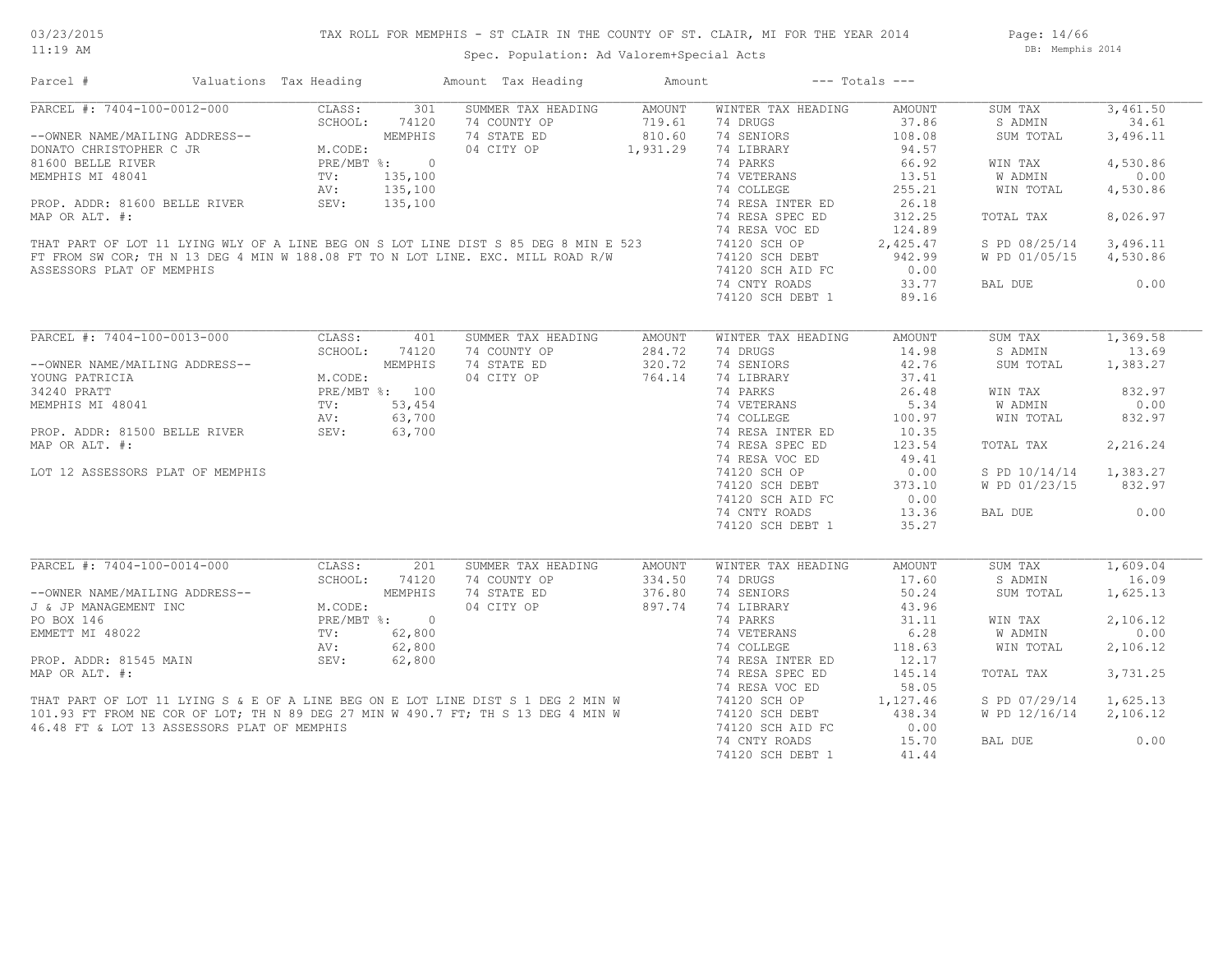# TAX ROLL FOR MEMPHIS - ST CLAIR IN THE COUNTY OF ST. CLAIR, MI FOR THE YEAR 2014

Spec. Population: Ad Valorem+Special Acts

Page: 15/66 DB: Memphis 2014

| Parcel #                                                                                                                                                                                                                                                                                                                              | Valuations Tax Heading |              | Amount Tax Heading                                              | Amount                                | $---$ Totals $---$                                                                                                                                                                                                                                                                        |                                                                                                                                    |                                                                                                                                              |                                                                                            |
|---------------------------------------------------------------------------------------------------------------------------------------------------------------------------------------------------------------------------------------------------------------------------------------------------------------------------------------|------------------------|--------------|-----------------------------------------------------------------|---------------------------------------|-------------------------------------------------------------------------------------------------------------------------------------------------------------------------------------------------------------------------------------------------------------------------------------------|------------------------------------------------------------------------------------------------------------------------------------|----------------------------------------------------------------------------------------------------------------------------------------------|--------------------------------------------------------------------------------------------|
| PARCEL #: 7404-100-0015-000<br>--OWNER NAME/MAILING ADDRESS--<br>RAYMOND HARRISON REVOC TRUST<br>P.O. BOX 501<br>MEMPHIS MI 48041<br>MEMPHIS MI 48041<br>PROP. ADDR: 81475 MAIN<br>PROP. ADDR: 81475 MAIN<br>PROP. ADDR: 81475 MAIN<br>PROP. ADDR: 81475 MAIN<br>PROP. ADDR: 81<br>MAP OR ALT. #:<br>LOT 14 ASSESSORS PLAT OF MEMPHIS | CLASS:<br>SCHOOL:      | 202<br>74120 | SUMMER TAX HEADING<br>74 COUNTY OP<br>74 STATE ED<br>04 CITY OP | AMOUNT<br>$22.73$<br>$25.61$<br>61.02 | WINTER TAX HEADING<br>74 DRUGS<br>74 SENIORS<br>74 LIBRARY<br>74 PARKS<br>74 VETERANS<br>74 COLLEGE<br>74 RESA INTER ED<br>74 RESA SPEC ED<br>74 RESA VOC ED<br>74120 SCH OP<br>74120 SCH DEBT<br>74120 SCH AID FC<br>74 CNTY ROADS<br>74120 SCH DEBT 1                                   | AMOUNT<br>1.19<br>3.41<br>2.98<br>2.11<br>$0.42$<br>8.06<br>0.82<br>9.86<br>3.94<br>76.64<br>29.79<br>0.00<br>1.06<br>2.81         | SUM TAX<br>S ADMIN<br>SUM TOTAL<br>WIN TAX<br>W ADMIN<br>WIN TOTAL<br>TOTAL TAX<br>S PD 09/12/14<br>W PD 02/05/15<br>BAL DUE                 | 109.36<br>1.09<br>110.45<br>143.09<br>0.00<br>143.09<br>253.54<br>110.45<br>143.09<br>0.00 |
| PARCEL #: 7404-100-0016-000<br>--OWNER NAME/MAILING ADDRESS--<br>GUOIN MARGARET E<br>P.O. BOX 522<br>MEMPHIS MI 48041<br>MEMPHIS MI 48041<br>PROP. ADDR: 81420 BELLE RIVER<br>MAR OP ALT #: 52,900<br>MAR OP ALT #: 52,900<br>MAR OP ALT #: 52,900<br>MAP OR ALT. #:<br>LOT 15 ASSESSORS PLAT OF MEMPHIS                              | CLASS:<br>SCHOOL:      | 401<br>74120 | SUMMER TAX HEADING<br>74 COUNTY OP<br>74 STATE ED<br>04 CITY OP | AMOUNT<br>281.77<br>317.40<br>756.22  | WINTER TAX HEADING<br>74 DRUGS<br>74 SENIORS<br>74 LIBRARY<br>74 PARKS<br>4 PARKS 26.20<br>74 VETERANS 5.29<br>74 COLLEGE 99.93<br>74 RESA INTER ED 10.25<br>74 RESA SPEC ED<br>74 RESA VOC ED<br>74120 SCH OP<br>74120 SCH DEBT<br>74120 SCH AID FC<br>74 CNTY ROADS<br>74120 SCH DEBT 1 | AMOUNT<br>14.82<br>42.32<br>37.03<br>26.20<br>122.26<br>48.90<br>0.00<br>369.24<br>0.00<br>13.22<br>34.91                          | SUM TAX<br>S ADMIN<br>SUM TOTAL<br>WIN TAX<br>W ADMIN<br>WIN TOTAL<br>TOTAL TAX<br>S PD 08/07/14 1,368.94<br>W PD 01/09/15 824.37<br>BAL DUE | 1,355.39<br>13.55<br>1,368.94<br>824.37<br>0.00<br>824.37<br>2,193.31<br>0.00              |
| PARCEL #: 7404-100-0017-000<br>--OWNER NAME/MAILING ADDRESS--<br>LANDON EDWARD E & COREY E<br>M.CODE: 00001<br>81390 BELLE RIVER<br>MEMPHIS MI 48041<br>PROP. ADDR: 81390 BELLE RIVER<br>PROP. ADDR: 81390 BELLE RIVER<br>PROP. ADDR: 81390 BELLE RIVER<br>SEV: 48,200<br>PROP.<br>MAP OR ALT. #:<br>LOT 16 ASSESSORS PLAT OF MEMPHIS | CLASS:<br>SCHOOL:      | 401<br>74120 | SUMMER TAX HEADING<br>74 COUNTY OP<br>74 STATE ED<br>04 CITY OP | AMOUNT<br>256.73<br>289.20<br>689.03  | WINTER TAX HEADING<br>74 DRUGS<br>74 SENIORS<br>74 LIBRARY<br>74 PARKS<br>74 VETERANS<br>74 COLLEGE<br>74 RESA INTER ED<br>74 RESA SPEC ED<br>74 RESA VOC ED<br>74120 SCH OP<br>74120 SCH DEBT<br>74120 SCH AID FC<br>74 CNTY ROADS<br>74120 SCH DEBT 1                                   | AMOUNT<br>13.51<br>38.56<br>33.74<br>23.87<br>4.82<br>91.05<br>9.34<br>111.40<br>44.56<br>0.00<br>336.43<br>0.00<br>12.05<br>31.81 | SUM TAX<br>S ADMIN<br>SUM TOTAL<br>WIN TAX<br>W ADMIN<br>WIN TOTAL<br>TOTAL TAX<br>S PD 08/26/14 1,247.30<br>W PD 01/05/15<br>BAL DUE        | 1,234.96<br>12.34<br>1,247.30<br>751.14<br>0.00<br>751.14<br>1,998.44<br>751.14<br>0.00    |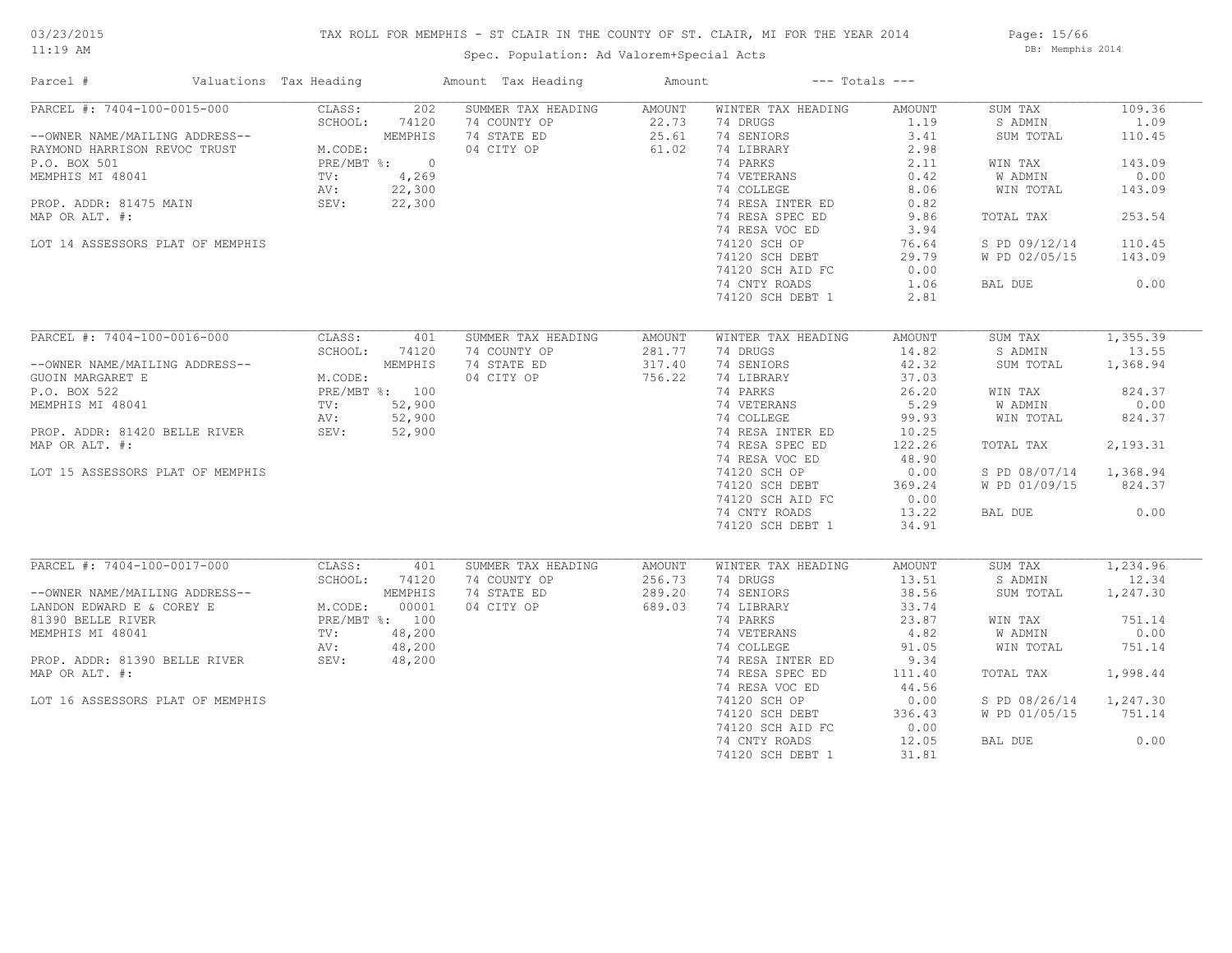# TAX ROLL FOR MEMPHIS - ST CLAIR IN THE COUNTY OF ST. CLAIR, MI FOR THE YEAR 2014

Spec. Population: Ad Valorem+Special Acts

Page: 16/66 DB: Memphis 2014

| Parcel #                                                                                                                                                                                                            | Valuations Tax Heading                                                |        | Amount Tax Heading                                                              | Amount | $---$ Totals $---$        |                 |               |          |
|---------------------------------------------------------------------------------------------------------------------------------------------------------------------------------------------------------------------|-----------------------------------------------------------------------|--------|---------------------------------------------------------------------------------|--------|---------------------------|-----------------|---------------|----------|
| PARCEL #: 7404-100-0018-000                                                                                                                                                                                         | CLASS:                                                                | 401    | SUMMER TAX HEADING                                                              | AMOUNT | WINTER TAX HEADING        | AMOUNT          | SUM TAX       | 1,160.66 |
|                                                                                                                                                                                                                     | SCHOOL:                                                               | 74120  | 74 COUNTY OP                                                                    | 241.29 | 74 DRUGS                  | 12.69           | S ADMIN       | 11.60    |
| --OWNER NAME/MAILING ADDRESS--<br>BISCORNER WILLIAM & ROBIN M.CODE: 00001<br>81350 BELLE RIVER PRE/MBT %: 100                                                                                                       |                                                                       |        | 74 STATE ED                                                                     | 271.80 | 74 SENIORS                | 36.24           | SUM TOTAL     | 1,172.26 |
|                                                                                                                                                                                                                     |                                                                       |        | 04 CITY OP                                                                      | 647.57 | 74 LIBRARY                | 31.71           |               |          |
|                                                                                                                                                                                                                     |                                                                       |        |                                                                                 |        | 74 PARKS                  | 22.44           | WIN TAX       | 705.92   |
| MEMPHIS MI 48041                                                                                                                                                                                                    | TV:                                                                   | 45,300 |                                                                                 |        | 74 VETERANS               | 4.53            | W ADMIN       | 0.00     |
|                                                                                                                                                                                                                     | AV:                                                                   | 45,300 |                                                                                 |        | 74 COLLEGE                | 85.57           | WIN TOTAL     | 705.92   |
| PROP. ADDR: 81350 BELLE RIVER SEV:                                                                                                                                                                                  |                                                                       | 45,300 |                                                                                 |        | 74 RESA INTER ED          | 8.77            |               |          |
| MAP OR ALT. #:                                                                                                                                                                                                      |                                                                       |        |                                                                                 |        | 74 RESA SPEC ED           |                 |               |          |
|                                                                                                                                                                                                                     |                                                                       |        |                                                                                 |        | 74 RESA VOC ED            | 104.70<br>41.87 | TOTAL TAX     | 1,878.18 |
|                                                                                                                                                                                                                     |                                                                       |        |                                                                                 |        |                           |                 |               |          |
|                                                                                                                                                                                                                     |                                                                       |        | LOT 17 EXC S 60 FT OF W 132 FT & EXC E 70 FT THEREOF. ASSESSORS PLAT OF MEMPHIS |        | 74120 SCH OP              | 0.00            | S PD 08/26/14 | 1,172.26 |
|                                                                                                                                                                                                                     |                                                                       |        |                                                                                 |        | 74120 SCH DEBT            | 316.19          | W PD 01/05/15 | 705.92   |
|                                                                                                                                                                                                                     |                                                                       |        |                                                                                 |        | 74120 SCH AID FC          | 0.00            |               |          |
|                                                                                                                                                                                                                     |                                                                       |        |                                                                                 |        | 74 CNTY ROADS             | 11.32           | BAL DUE       | 0.00     |
|                                                                                                                                                                                                                     |                                                                       |        |                                                                                 |        | 74120 SCH DEBT 1          | 29.89           |               |          |
|                                                                                                                                                                                                                     |                                                                       |        |                                                                                 |        |                           |                 |               |          |
| PARCEL #: 7404-100-0018-250                                                                                                                                                                                         | CLASS:                                                                | 401    | SUMMER TAX HEADING                                                              | AMOUNT | WINTER TAX HEADING        | AMOUNT          | SUM TAX       | 937.74   |
|                                                                                                                                                                                                                     | SCHOOL:                                                               | 74120  | 74 COUNTY OP                                                                    | 194.94 | 74 DRUGS                  | 10.25           | S ADMIN       | 9.37     |
| --OWNER NAME/MAILING ADDRESS--                                                                                                                                                                                      | NG ADDRESS--<br>M.CODE:<br>PRE/MBT %: 100<br>TV: 36,600<br>AV. 22.500 |        | 74 STATE ED                                                                     | 219.60 | 74 SENIORS                | 29.28           | SUM TOTAL     | 947.11   |
| KAUZLARICH TERRY                                                                                                                                                                                                    |                                                                       |        | 04 CITY OP                                                                      | 523.20 | 74 LIBRARY                | 25.62           |               |          |
| 81300 BELLE RIVER                                                                                                                                                                                                   |                                                                       |        |                                                                                 |        | 74 PARKS                  | 18.13           | WIN TAX       | 570.35   |
| MEMPHIS MI 48041                                                                                                                                                                                                    |                                                                       |        |                                                                                 |        | 74 VETERANS<br>74 COLLEGE | 3.66            | W ADMIN       | 0.00     |
|                                                                                                                                                                                                                     | AV:                                                                   | 36,600 |                                                                                 |        |                           | 69.14           | WIN TOTAL     | 570.35   |
| PROP. ADDR: 81300 BELLE RIVER                                                                                                                                                                                       | SEV:                                                                  | 36,600 |                                                                                 |        | 74 RESA INTER ED          | 7.09            |               |          |
| MAP OR ALT. #:                                                                                                                                                                                                      |                                                                       |        |                                                                                 |        | 74 RESA SPEC ED           | 84.59           | TOTAL TAX     | 1,517.46 |
|                                                                                                                                                                                                                     |                                                                       |        |                                                                                 |        | 74 RESA VOC ED            | 33.83           |               |          |
| S 60 FT OF W 132 FT OF LOT 17 ASSESSORS PLAT OF MEMPHIS                                                                                                                                                             |                                                                       |        |                                                                                 |        | 74120 SCH OP              | 0.00            | S PD 08/29/14 | 947.11   |
|                                                                                                                                                                                                                     |                                                                       |        |                                                                                 |        | 74120 SCH DEBT            | 255.46          | W PD 02/13/15 | 570.35   |
|                                                                                                                                                                                                                     |                                                                       |        |                                                                                 |        | 74120 SCH AID FC          | 0.00            |               |          |
|                                                                                                                                                                                                                     |                                                                       |        |                                                                                 |        | 74 CNTY ROADS             | 9.15            | BAL DUE       | 0.00     |
|                                                                                                                                                                                                                     |                                                                       |        |                                                                                 |        |                           |                 |               |          |
|                                                                                                                                                                                                                     |                                                                       |        |                                                                                 |        | 74120 SCH DEBT 1          | 24.15           |               |          |
| PARCEL #: 7404-100-0018-500                                                                                                                                                                                         | CLASS:                                                                | 401    | SUMMER TAX HEADING                                                              | AMOUNT | WINTER TAX HEADING        | AMOUNT          | SUM TAX       | 1,544.98 |
|                                                                                                                                                                                                                     | SCHOOL:                                                               | 74120  | 74 COUNTY OP                                                                    | 321.18 | 74 DRUGS                  | 16.90           | S ADMIN       | 15.44    |
|                                                                                                                                                                                                                     |                                                                       |        | 74 STATE ED                                                                     | 361.80 | 74 SENIORS                | 48.24           | SUM TOTAL     | 1,560.42 |
| --OWNER NAME/MAILING ADDRESS--<br>QUESNELLE RACHEL & MICHAEL<br>34655 MAPLE<br>MEMPHIS MI 48041<br>MEMPHIS MI 48041<br>PROP. ADDR: 34655 MAPLE<br>PROP. ADDR: 34655 MAPLE<br>PROP. ADDR: 34655 MAPLE<br>SEV: 60,300 |                                                                       |        | 04 CITY OP                                                                      | 862.00 | 74 LIBRARY                | 42.21           |               |          |
|                                                                                                                                                                                                                     |                                                                       |        |                                                                                 |        | 74 PARKS                  | 29.87           | WIN TAX       | 939.70   |
|                                                                                                                                                                                                                     |                                                                       |        |                                                                                 |        | 74 VETERANS               | 6.03            | W ADMIN       | 0.00     |
|                                                                                                                                                                                                                     |                                                                       |        |                                                                                 |        |                           |                 |               |          |
|                                                                                                                                                                                                                     |                                                                       |        |                                                                                 |        | 74 COLLEGE                | 113.91          | WIN TOTAL     | 939.70   |
|                                                                                                                                                                                                                     |                                                                       |        |                                                                                 |        | 74 RESA INTER ED          | 11.68           |               |          |
| MAP OR ALT. #:                                                                                                                                                                                                      |                                                                       |        |                                                                                 |        | 74 RESA SPEC ED           | 139.37          | TOTAL TAX     | 2,500.12 |
|                                                                                                                                                                                                                     |                                                                       |        |                                                                                 |        | 74 RESA VOC ED            | 55.74           |               |          |
| E 70 FT OF LOT 17 ASSESSORS PLAT OF MEMPHIS                                                                                                                                                                         |                                                                       |        |                                                                                 |        | 74120 SCH OP              | 0.00            | S PD 07/03/14 | 1,560.42 |
|                                                                                                                                                                                                                     |                                                                       |        |                                                                                 |        | 74120 SCH DEBT            | 420.89          | W PD 02/13/15 | 939.70   |
|                                                                                                                                                                                                                     |                                                                       |        |                                                                                 |        | 74120 SCH AID FC          | 0.00            |               |          |
|                                                                                                                                                                                                                     |                                                                       |        |                                                                                 |        | 74 CNTY ROADS             | 15.07           | BAL DUE       | 0.00     |
|                                                                                                                                                                                                                     |                                                                       |        |                                                                                 |        | 74120 SCH DEBT 1          | 39.79           |               |          |
|                                                                                                                                                                                                                     |                                                                       |        |                                                                                 |        |                           |                 |               |          |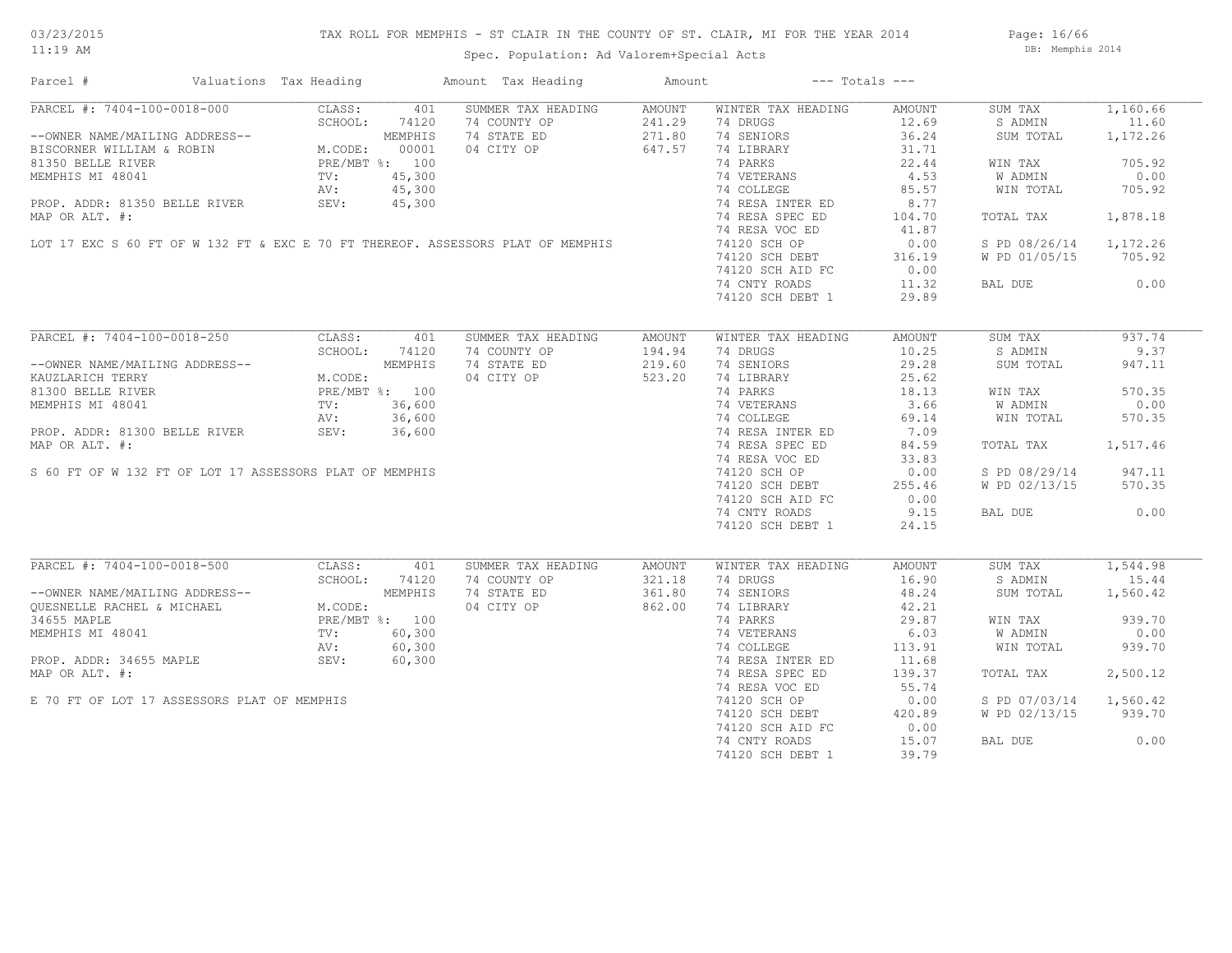# TAX ROLL FOR MEMPHIS - ST CLAIR IN THE COUNTY OF ST. CLAIR, MI FOR THE YEAR 2014

Spec. Population: Ad Valorem+Special Acts

Page: 17/66 DB: Memphis 2014

| SUMMER TAX HEADING<br>1,366.45<br>CLASS:<br>401<br>AMOUNT<br>WINTER TAX HEADING<br>AMOUNT<br>SUM TAX<br>PARCEL #: 7404-100-0019-000<br>-OWNER NAME/MAILING ADDRESS--<br>SEXTON ROBERT D JR<br>SEXTON ROBERT D JR<br>34675 MAPLE<br>M.CODE: 00001<br>PRE/MBT %: 100<br>MEMPHIS MI 48041<br>TV: 53,332<br>PROP. ADDR: 34675 MAPLE<br>PRE/MBT %: 100<br>NU: 68,<br>74 COUNTY OP<br>284.07<br>74 DRUGS<br>14.94<br>13.66<br>S ADMIN<br>74 STATE ED<br>319.99<br>74 SENIORS<br>42.66<br>SUM TOTAL<br>1,380.11<br>04 CITY OP<br>762.39<br>74 LIBRARY<br>37.33<br>74 PARKS<br>26.42<br>831.08<br>WIN TAX<br>74 VETERANS<br>5.33<br>W ADMIN<br>0.00<br>74 COLLEGE<br>100.74<br>WIN TOTAL<br>831.08<br>74 RESA INTER ED<br>10.33<br>74 RESA SPEC ED<br>MAP OR ALT. #:<br>123.26<br>TOTAL TAX<br>2,211.19<br>74 RESA VOC ED<br>49.30<br>74120 SCH OP<br>LOT 18 ASSESSORS PLAT OF MEMPHIS<br>0.00<br>S PD 08/26/14<br>1,380.11<br>372.25<br>74120 SUN U-<br>74120 SCH DEBT<br>- 11 ATD FC<br>W PD 01/05/15<br>831.08<br>0.00<br>13.33<br>0.00<br>74 CNTY ROADS<br>BAL DUE<br>35.19<br>74120 SCH DEBT 1<br>PARCEL #: 7404-100-0020-000<br>CLASS:<br>401<br>SUMMER TAX HEADING<br>WINTER TAX HEADING<br>AMOUNT<br>SUM TAX<br>1,145.28<br>AMOUNT<br>SCHOOL:<br>74120<br>74 COUNTY OP<br>238.09<br>74 DRUGS<br>12.52<br>S ADMIN<br>11.45<br>74 STATE ED<br>268.20<br>74 SENIORS<br>35.76<br>SUM TOTAL<br>1,156.73<br>--OWNER NAME/MAILING ADDRESS--<br>SMITH PAMELA M.CODE: 00001<br>ZAMBO ROBERT PRE/MBT %: 100<br>34711 MAPLE TV: 44,700<br>MEMPHIS MI 48041 AV: 44,700<br>SEV: 44,700<br>SEV: 44,700<br>04 CITY OP<br>638.99<br>74 LIBRARY<br>31.29<br>74 PARKS<br>696.58<br>22.14<br>WIN TAX<br>74 VETERANS<br>8: 100<br>44,700<br>44,700<br>44,700<br>$4.47$<br>W ADMIN<br>0.00<br>74 COLLEGE<br>84.44<br>WIN TOTAL<br>696.58<br>74 RESA INTER ED<br>8.66<br>74 RESA SPEC ED<br>PROP. ADDR: 34711 MAPLE<br>1,853.31<br>103.31<br>TOTAL TAX<br>MAP OR ALT. #:<br>74 RESA VOC ED<br>41.32<br>74120 SCH OP<br>0.00<br>S PD 08/26/14 1,156.73<br>LOT 19 ASSESSORS PLAT OF MEMPHIS<br>74120 SCH DEBT<br>312.00<br>W PD 01/05/15<br>696.58<br>74120 SCH AID FC<br>0.00<br>0.00<br>74 CNTY ROADS<br>11.17<br>BAL DUE<br>29.50<br>74120 SCH DEBT 1<br>$\overline{\text{PARCH}}$ #: 7404-100-0021-000<br>1,050.48<br>SUMMER TAX HEADING<br>WINTER TAX HEADING<br>SUM TAX<br>AMOUNT<br>AMOUNT<br>74 COUNTY OP<br>218.38<br>74 DRUGS<br>10.50<br>11.49<br>S ADMIN<br>--OWNER NAME/MAILING ADDRESS--<br>74 STATE ED<br>246.00<br>74 SENIORS<br>32.80<br>S INTRST<br>63.03<br>PETTINATO JEREMY JOHN<br>04 CITY OP<br>586.10<br>74 LIBRARY<br>28.70<br>1,124.01<br>SUM TOTAL<br>34741 MAPLE<br>74 PARKS<br>20.31<br>4.10<br>1,375.02<br>MEMPHIS MI 48041<br>74 VETERANS<br>WIN TAX<br>R<br>ED<br>S<br>W ADMIN<br>74 COLLEGE<br>77.45<br>0.00<br>PROP. ADDR: 34741 MAPLE<br>SEV:<br>41,000<br>74 RESA INTER ED<br>7.94<br>1,375.02<br>WIN TOTAL<br>MAP OR ALT. #:<br>74 RESA SPEC ED<br>94.76<br>37.90<br>74 RESA VOC ED<br>TOTAL TAX<br>2,499.03<br>LOT 20 EXC THAT PART OF E OF A LINE; BEG 6 FT W OF SE COR & RUNS N 1 DEG 24 1/2 MIN<br>74120 SCH OP<br>736.08<br>74120 SCH DEBT<br>286.18<br>2,499.03<br>E 134.56 FT. ASSESSORS PLAT OF MEMPHIS<br>BAL DUE<br>74120 SCH AID FC<br>0.00<br>74 CNTY ROADS<br>10.25<br>74120 SCH DEBT 1<br>27.06 | Parcel #                    | Valuations Tax Heading | Amount Tax Heading | Amount | $---$ Totals $---$ |  |  |
|---------------------------------------------------------------------------------------------------------------------------------------------------------------------------------------------------------------------------------------------------------------------------------------------------------------------------------------------------------------------------------------------------------------------------------------------------------------------------------------------------------------------------------------------------------------------------------------------------------------------------------------------------------------------------------------------------------------------------------------------------------------------------------------------------------------------------------------------------------------------------------------------------------------------------------------------------------------------------------------------------------------------------------------------------------------------------------------------------------------------------------------------------------------------------------------------------------------------------------------------------------------------------------------------------------------------------------------------------------------------------------------------------------------------------------------------------------------------------------------------------------------------------------------------------------------------------------------------------------------------------------------------------------------------------------------------------------------------------------------------------------------------------------------------------------------------------------------------------------------------------------------------------------------------------------------------------------------------------------------------------------------------------------------------------------------------------------------------------------------------------------------------------------------------------------------------------------------------------------------------------------------------------------------------------------------------------------------------------------------------------------------------------------------------------------------------------------------------------------------------------------------------------------------------------------------------------------------------------------------------------------------------------------------------------------------------------------------------------------------------------------------------------------------------------------------------------------------------------------------------------------------------------------------------------------------------------------------------------------------------------------------------------------------------------------------------------------------------------------------------------------------------------------------------------------------------------------------------------------------------------------------------------------------------------------------------------|-----------------------------|------------------------|--------------------|--------|--------------------|--|--|
|                                                                                                                                                                                                                                                                                                                                                                                                                                                                                                                                                                                                                                                                                                                                                                                                                                                                                                                                                                                                                                                                                                                                                                                                                                                                                                                                                                                                                                                                                                                                                                                                                                                                                                                                                                                                                                                                                                                                                                                                                                                                                                                                                                                                                                                                                                                                                                                                                                                                                                                                                                                                                                                                                                                                                                                                                                                                                                                                                                                                                                                                                                                                                                                                                                                                                                                           | PARCEL #: 7404-100-0019-000 |                        |                    |        |                    |  |  |
|                                                                                                                                                                                                                                                                                                                                                                                                                                                                                                                                                                                                                                                                                                                                                                                                                                                                                                                                                                                                                                                                                                                                                                                                                                                                                                                                                                                                                                                                                                                                                                                                                                                                                                                                                                                                                                                                                                                                                                                                                                                                                                                                                                                                                                                                                                                                                                                                                                                                                                                                                                                                                                                                                                                                                                                                                                                                                                                                                                                                                                                                                                                                                                                                                                                                                                                           |                             |                        |                    |        |                    |  |  |
|                                                                                                                                                                                                                                                                                                                                                                                                                                                                                                                                                                                                                                                                                                                                                                                                                                                                                                                                                                                                                                                                                                                                                                                                                                                                                                                                                                                                                                                                                                                                                                                                                                                                                                                                                                                                                                                                                                                                                                                                                                                                                                                                                                                                                                                                                                                                                                                                                                                                                                                                                                                                                                                                                                                                                                                                                                                                                                                                                                                                                                                                                                                                                                                                                                                                                                                           |                             |                        |                    |        |                    |  |  |
|                                                                                                                                                                                                                                                                                                                                                                                                                                                                                                                                                                                                                                                                                                                                                                                                                                                                                                                                                                                                                                                                                                                                                                                                                                                                                                                                                                                                                                                                                                                                                                                                                                                                                                                                                                                                                                                                                                                                                                                                                                                                                                                                                                                                                                                                                                                                                                                                                                                                                                                                                                                                                                                                                                                                                                                                                                                                                                                                                                                                                                                                                                                                                                                                                                                                                                                           |                             |                        |                    |        |                    |  |  |
|                                                                                                                                                                                                                                                                                                                                                                                                                                                                                                                                                                                                                                                                                                                                                                                                                                                                                                                                                                                                                                                                                                                                                                                                                                                                                                                                                                                                                                                                                                                                                                                                                                                                                                                                                                                                                                                                                                                                                                                                                                                                                                                                                                                                                                                                                                                                                                                                                                                                                                                                                                                                                                                                                                                                                                                                                                                                                                                                                                                                                                                                                                                                                                                                                                                                                                                           |                             |                        |                    |        |                    |  |  |
|                                                                                                                                                                                                                                                                                                                                                                                                                                                                                                                                                                                                                                                                                                                                                                                                                                                                                                                                                                                                                                                                                                                                                                                                                                                                                                                                                                                                                                                                                                                                                                                                                                                                                                                                                                                                                                                                                                                                                                                                                                                                                                                                                                                                                                                                                                                                                                                                                                                                                                                                                                                                                                                                                                                                                                                                                                                                                                                                                                                                                                                                                                                                                                                                                                                                                                                           |                             |                        |                    |        |                    |  |  |
|                                                                                                                                                                                                                                                                                                                                                                                                                                                                                                                                                                                                                                                                                                                                                                                                                                                                                                                                                                                                                                                                                                                                                                                                                                                                                                                                                                                                                                                                                                                                                                                                                                                                                                                                                                                                                                                                                                                                                                                                                                                                                                                                                                                                                                                                                                                                                                                                                                                                                                                                                                                                                                                                                                                                                                                                                                                                                                                                                                                                                                                                                                                                                                                                                                                                                                                           |                             |                        |                    |        |                    |  |  |
|                                                                                                                                                                                                                                                                                                                                                                                                                                                                                                                                                                                                                                                                                                                                                                                                                                                                                                                                                                                                                                                                                                                                                                                                                                                                                                                                                                                                                                                                                                                                                                                                                                                                                                                                                                                                                                                                                                                                                                                                                                                                                                                                                                                                                                                                                                                                                                                                                                                                                                                                                                                                                                                                                                                                                                                                                                                                                                                                                                                                                                                                                                                                                                                                                                                                                                                           |                             |                        |                    |        |                    |  |  |
|                                                                                                                                                                                                                                                                                                                                                                                                                                                                                                                                                                                                                                                                                                                                                                                                                                                                                                                                                                                                                                                                                                                                                                                                                                                                                                                                                                                                                                                                                                                                                                                                                                                                                                                                                                                                                                                                                                                                                                                                                                                                                                                                                                                                                                                                                                                                                                                                                                                                                                                                                                                                                                                                                                                                                                                                                                                                                                                                                                                                                                                                                                                                                                                                                                                                                                                           |                             |                        |                    |        |                    |  |  |
|                                                                                                                                                                                                                                                                                                                                                                                                                                                                                                                                                                                                                                                                                                                                                                                                                                                                                                                                                                                                                                                                                                                                                                                                                                                                                                                                                                                                                                                                                                                                                                                                                                                                                                                                                                                                                                                                                                                                                                                                                                                                                                                                                                                                                                                                                                                                                                                                                                                                                                                                                                                                                                                                                                                                                                                                                                                                                                                                                                                                                                                                                                                                                                                                                                                                                                                           |                             |                        |                    |        |                    |  |  |
|                                                                                                                                                                                                                                                                                                                                                                                                                                                                                                                                                                                                                                                                                                                                                                                                                                                                                                                                                                                                                                                                                                                                                                                                                                                                                                                                                                                                                                                                                                                                                                                                                                                                                                                                                                                                                                                                                                                                                                                                                                                                                                                                                                                                                                                                                                                                                                                                                                                                                                                                                                                                                                                                                                                                                                                                                                                                                                                                                                                                                                                                                                                                                                                                                                                                                                                           |                             |                        |                    |        |                    |  |  |
|                                                                                                                                                                                                                                                                                                                                                                                                                                                                                                                                                                                                                                                                                                                                                                                                                                                                                                                                                                                                                                                                                                                                                                                                                                                                                                                                                                                                                                                                                                                                                                                                                                                                                                                                                                                                                                                                                                                                                                                                                                                                                                                                                                                                                                                                                                                                                                                                                                                                                                                                                                                                                                                                                                                                                                                                                                                                                                                                                                                                                                                                                                                                                                                                                                                                                                                           |                             |                        |                    |        |                    |  |  |
|                                                                                                                                                                                                                                                                                                                                                                                                                                                                                                                                                                                                                                                                                                                                                                                                                                                                                                                                                                                                                                                                                                                                                                                                                                                                                                                                                                                                                                                                                                                                                                                                                                                                                                                                                                                                                                                                                                                                                                                                                                                                                                                                                                                                                                                                                                                                                                                                                                                                                                                                                                                                                                                                                                                                                                                                                                                                                                                                                                                                                                                                                                                                                                                                                                                                                                                           |                             |                        |                    |        |                    |  |  |
|                                                                                                                                                                                                                                                                                                                                                                                                                                                                                                                                                                                                                                                                                                                                                                                                                                                                                                                                                                                                                                                                                                                                                                                                                                                                                                                                                                                                                                                                                                                                                                                                                                                                                                                                                                                                                                                                                                                                                                                                                                                                                                                                                                                                                                                                                                                                                                                                                                                                                                                                                                                                                                                                                                                                                                                                                                                                                                                                                                                                                                                                                                                                                                                                                                                                                                                           |                             |                        |                    |        |                    |  |  |
|                                                                                                                                                                                                                                                                                                                                                                                                                                                                                                                                                                                                                                                                                                                                                                                                                                                                                                                                                                                                                                                                                                                                                                                                                                                                                                                                                                                                                                                                                                                                                                                                                                                                                                                                                                                                                                                                                                                                                                                                                                                                                                                                                                                                                                                                                                                                                                                                                                                                                                                                                                                                                                                                                                                                                                                                                                                                                                                                                                                                                                                                                                                                                                                                                                                                                                                           |                             |                        |                    |        |                    |  |  |
|                                                                                                                                                                                                                                                                                                                                                                                                                                                                                                                                                                                                                                                                                                                                                                                                                                                                                                                                                                                                                                                                                                                                                                                                                                                                                                                                                                                                                                                                                                                                                                                                                                                                                                                                                                                                                                                                                                                                                                                                                                                                                                                                                                                                                                                                                                                                                                                                                                                                                                                                                                                                                                                                                                                                                                                                                                                                                                                                                                                                                                                                                                                                                                                                                                                                                                                           |                             |                        |                    |        |                    |  |  |
|                                                                                                                                                                                                                                                                                                                                                                                                                                                                                                                                                                                                                                                                                                                                                                                                                                                                                                                                                                                                                                                                                                                                                                                                                                                                                                                                                                                                                                                                                                                                                                                                                                                                                                                                                                                                                                                                                                                                                                                                                                                                                                                                                                                                                                                                                                                                                                                                                                                                                                                                                                                                                                                                                                                                                                                                                                                                                                                                                                                                                                                                                                                                                                                                                                                                                                                           |                             |                        |                    |        |                    |  |  |
|                                                                                                                                                                                                                                                                                                                                                                                                                                                                                                                                                                                                                                                                                                                                                                                                                                                                                                                                                                                                                                                                                                                                                                                                                                                                                                                                                                                                                                                                                                                                                                                                                                                                                                                                                                                                                                                                                                                                                                                                                                                                                                                                                                                                                                                                                                                                                                                                                                                                                                                                                                                                                                                                                                                                                                                                                                                                                                                                                                                                                                                                                                                                                                                                                                                                                                                           |                             |                        |                    |        |                    |  |  |
|                                                                                                                                                                                                                                                                                                                                                                                                                                                                                                                                                                                                                                                                                                                                                                                                                                                                                                                                                                                                                                                                                                                                                                                                                                                                                                                                                                                                                                                                                                                                                                                                                                                                                                                                                                                                                                                                                                                                                                                                                                                                                                                                                                                                                                                                                                                                                                                                                                                                                                                                                                                                                                                                                                                                                                                                                                                                                                                                                                                                                                                                                                                                                                                                                                                                                                                           |                             |                        |                    |        |                    |  |  |
|                                                                                                                                                                                                                                                                                                                                                                                                                                                                                                                                                                                                                                                                                                                                                                                                                                                                                                                                                                                                                                                                                                                                                                                                                                                                                                                                                                                                                                                                                                                                                                                                                                                                                                                                                                                                                                                                                                                                                                                                                                                                                                                                                                                                                                                                                                                                                                                                                                                                                                                                                                                                                                                                                                                                                                                                                                                                                                                                                                                                                                                                                                                                                                                                                                                                                                                           |                             |                        |                    |        |                    |  |  |
|                                                                                                                                                                                                                                                                                                                                                                                                                                                                                                                                                                                                                                                                                                                                                                                                                                                                                                                                                                                                                                                                                                                                                                                                                                                                                                                                                                                                                                                                                                                                                                                                                                                                                                                                                                                                                                                                                                                                                                                                                                                                                                                                                                                                                                                                                                                                                                                                                                                                                                                                                                                                                                                                                                                                                                                                                                                                                                                                                                                                                                                                                                                                                                                                                                                                                                                           |                             |                        |                    |        |                    |  |  |
|                                                                                                                                                                                                                                                                                                                                                                                                                                                                                                                                                                                                                                                                                                                                                                                                                                                                                                                                                                                                                                                                                                                                                                                                                                                                                                                                                                                                                                                                                                                                                                                                                                                                                                                                                                                                                                                                                                                                                                                                                                                                                                                                                                                                                                                                                                                                                                                                                                                                                                                                                                                                                                                                                                                                                                                                                                                                                                                                                                                                                                                                                                                                                                                                                                                                                                                           |                             |                        |                    |        |                    |  |  |
|                                                                                                                                                                                                                                                                                                                                                                                                                                                                                                                                                                                                                                                                                                                                                                                                                                                                                                                                                                                                                                                                                                                                                                                                                                                                                                                                                                                                                                                                                                                                                                                                                                                                                                                                                                                                                                                                                                                                                                                                                                                                                                                                                                                                                                                                                                                                                                                                                                                                                                                                                                                                                                                                                                                                                                                                                                                                                                                                                                                                                                                                                                                                                                                                                                                                                                                           |                             |                        |                    |        |                    |  |  |
|                                                                                                                                                                                                                                                                                                                                                                                                                                                                                                                                                                                                                                                                                                                                                                                                                                                                                                                                                                                                                                                                                                                                                                                                                                                                                                                                                                                                                                                                                                                                                                                                                                                                                                                                                                                                                                                                                                                                                                                                                                                                                                                                                                                                                                                                                                                                                                                                                                                                                                                                                                                                                                                                                                                                                                                                                                                                                                                                                                                                                                                                                                                                                                                                                                                                                                                           |                             |                        |                    |        |                    |  |  |
|                                                                                                                                                                                                                                                                                                                                                                                                                                                                                                                                                                                                                                                                                                                                                                                                                                                                                                                                                                                                                                                                                                                                                                                                                                                                                                                                                                                                                                                                                                                                                                                                                                                                                                                                                                                                                                                                                                                                                                                                                                                                                                                                                                                                                                                                                                                                                                                                                                                                                                                                                                                                                                                                                                                                                                                                                                                                                                                                                                                                                                                                                                                                                                                                                                                                                                                           |                             |                        |                    |        |                    |  |  |
|                                                                                                                                                                                                                                                                                                                                                                                                                                                                                                                                                                                                                                                                                                                                                                                                                                                                                                                                                                                                                                                                                                                                                                                                                                                                                                                                                                                                                                                                                                                                                                                                                                                                                                                                                                                                                                                                                                                                                                                                                                                                                                                                                                                                                                                                                                                                                                                                                                                                                                                                                                                                                                                                                                                                                                                                                                                                                                                                                                                                                                                                                                                                                                                                                                                                                                                           |                             |                        |                    |        |                    |  |  |
|                                                                                                                                                                                                                                                                                                                                                                                                                                                                                                                                                                                                                                                                                                                                                                                                                                                                                                                                                                                                                                                                                                                                                                                                                                                                                                                                                                                                                                                                                                                                                                                                                                                                                                                                                                                                                                                                                                                                                                                                                                                                                                                                                                                                                                                                                                                                                                                                                                                                                                                                                                                                                                                                                                                                                                                                                                                                                                                                                                                                                                                                                                                                                                                                                                                                                                                           |                             |                        |                    |        |                    |  |  |
|                                                                                                                                                                                                                                                                                                                                                                                                                                                                                                                                                                                                                                                                                                                                                                                                                                                                                                                                                                                                                                                                                                                                                                                                                                                                                                                                                                                                                                                                                                                                                                                                                                                                                                                                                                                                                                                                                                                                                                                                                                                                                                                                                                                                                                                                                                                                                                                                                                                                                                                                                                                                                                                                                                                                                                                                                                                                                                                                                                                                                                                                                                                                                                                                                                                                                                                           |                             |                        |                    |        |                    |  |  |
|                                                                                                                                                                                                                                                                                                                                                                                                                                                                                                                                                                                                                                                                                                                                                                                                                                                                                                                                                                                                                                                                                                                                                                                                                                                                                                                                                                                                                                                                                                                                                                                                                                                                                                                                                                                                                                                                                                                                                                                                                                                                                                                                                                                                                                                                                                                                                                                                                                                                                                                                                                                                                                                                                                                                                                                                                                                                                                                                                                                                                                                                                                                                                                                                                                                                                                                           |                             |                        |                    |        |                    |  |  |
|                                                                                                                                                                                                                                                                                                                                                                                                                                                                                                                                                                                                                                                                                                                                                                                                                                                                                                                                                                                                                                                                                                                                                                                                                                                                                                                                                                                                                                                                                                                                                                                                                                                                                                                                                                                                                                                                                                                                                                                                                                                                                                                                                                                                                                                                                                                                                                                                                                                                                                                                                                                                                                                                                                                                                                                                                                                                                                                                                                                                                                                                                                                                                                                                                                                                                                                           |                             |                        |                    |        |                    |  |  |
|                                                                                                                                                                                                                                                                                                                                                                                                                                                                                                                                                                                                                                                                                                                                                                                                                                                                                                                                                                                                                                                                                                                                                                                                                                                                                                                                                                                                                                                                                                                                                                                                                                                                                                                                                                                                                                                                                                                                                                                                                                                                                                                                                                                                                                                                                                                                                                                                                                                                                                                                                                                                                                                                                                                                                                                                                                                                                                                                                                                                                                                                                                                                                                                                                                                                                                                           |                             |                        |                    |        |                    |  |  |
|                                                                                                                                                                                                                                                                                                                                                                                                                                                                                                                                                                                                                                                                                                                                                                                                                                                                                                                                                                                                                                                                                                                                                                                                                                                                                                                                                                                                                                                                                                                                                                                                                                                                                                                                                                                                                                                                                                                                                                                                                                                                                                                                                                                                                                                                                                                                                                                                                                                                                                                                                                                                                                                                                                                                                                                                                                                                                                                                                                                                                                                                                                                                                                                                                                                                                                                           |                             |                        |                    |        |                    |  |  |
|                                                                                                                                                                                                                                                                                                                                                                                                                                                                                                                                                                                                                                                                                                                                                                                                                                                                                                                                                                                                                                                                                                                                                                                                                                                                                                                                                                                                                                                                                                                                                                                                                                                                                                                                                                                                                                                                                                                                                                                                                                                                                                                                                                                                                                                                                                                                                                                                                                                                                                                                                                                                                                                                                                                                                                                                                                                                                                                                                                                                                                                                                                                                                                                                                                                                                                                           |                             |                        |                    |        |                    |  |  |
|                                                                                                                                                                                                                                                                                                                                                                                                                                                                                                                                                                                                                                                                                                                                                                                                                                                                                                                                                                                                                                                                                                                                                                                                                                                                                                                                                                                                                                                                                                                                                                                                                                                                                                                                                                                                                                                                                                                                                                                                                                                                                                                                                                                                                                                                                                                                                                                                                                                                                                                                                                                                                                                                                                                                                                                                                                                                                                                                                                                                                                                                                                                                                                                                                                                                                                                           |                             |                        |                    |        |                    |  |  |
|                                                                                                                                                                                                                                                                                                                                                                                                                                                                                                                                                                                                                                                                                                                                                                                                                                                                                                                                                                                                                                                                                                                                                                                                                                                                                                                                                                                                                                                                                                                                                                                                                                                                                                                                                                                                                                                                                                                                                                                                                                                                                                                                                                                                                                                                                                                                                                                                                                                                                                                                                                                                                                                                                                                                                                                                                                                                                                                                                                                                                                                                                                                                                                                                                                                                                                                           |                             |                        |                    |        |                    |  |  |
|                                                                                                                                                                                                                                                                                                                                                                                                                                                                                                                                                                                                                                                                                                                                                                                                                                                                                                                                                                                                                                                                                                                                                                                                                                                                                                                                                                                                                                                                                                                                                                                                                                                                                                                                                                                                                                                                                                                                                                                                                                                                                                                                                                                                                                                                                                                                                                                                                                                                                                                                                                                                                                                                                                                                                                                                                                                                                                                                                                                                                                                                                                                                                                                                                                                                                                                           |                             |                        |                    |        |                    |  |  |
|                                                                                                                                                                                                                                                                                                                                                                                                                                                                                                                                                                                                                                                                                                                                                                                                                                                                                                                                                                                                                                                                                                                                                                                                                                                                                                                                                                                                                                                                                                                                                                                                                                                                                                                                                                                                                                                                                                                                                                                                                                                                                                                                                                                                                                                                                                                                                                                                                                                                                                                                                                                                                                                                                                                                                                                                                                                                                                                                                                                                                                                                                                                                                                                                                                                                                                                           |                             |                        |                    |        |                    |  |  |
|                                                                                                                                                                                                                                                                                                                                                                                                                                                                                                                                                                                                                                                                                                                                                                                                                                                                                                                                                                                                                                                                                                                                                                                                                                                                                                                                                                                                                                                                                                                                                                                                                                                                                                                                                                                                                                                                                                                                                                                                                                                                                                                                                                                                                                                                                                                                                                                                                                                                                                                                                                                                                                                                                                                                                                                                                                                                                                                                                                                                                                                                                                                                                                                                                                                                                                                           |                             |                        |                    |        |                    |  |  |
|                                                                                                                                                                                                                                                                                                                                                                                                                                                                                                                                                                                                                                                                                                                                                                                                                                                                                                                                                                                                                                                                                                                                                                                                                                                                                                                                                                                                                                                                                                                                                                                                                                                                                                                                                                                                                                                                                                                                                                                                                                                                                                                                                                                                                                                                                                                                                                                                                                                                                                                                                                                                                                                                                                                                                                                                                                                                                                                                                                                                                                                                                                                                                                                                                                                                                                                           |                             |                        |                    |        |                    |  |  |
|                                                                                                                                                                                                                                                                                                                                                                                                                                                                                                                                                                                                                                                                                                                                                                                                                                                                                                                                                                                                                                                                                                                                                                                                                                                                                                                                                                                                                                                                                                                                                                                                                                                                                                                                                                                                                                                                                                                                                                                                                                                                                                                                                                                                                                                                                                                                                                                                                                                                                                                                                                                                                                                                                                                                                                                                                                                                                                                                                                                                                                                                                                                                                                                                                                                                                                                           |                             |                        |                    |        |                    |  |  |
|                                                                                                                                                                                                                                                                                                                                                                                                                                                                                                                                                                                                                                                                                                                                                                                                                                                                                                                                                                                                                                                                                                                                                                                                                                                                                                                                                                                                                                                                                                                                                                                                                                                                                                                                                                                                                                                                                                                                                                                                                                                                                                                                                                                                                                                                                                                                                                                                                                                                                                                                                                                                                                                                                                                                                                                                                                                                                                                                                                                                                                                                                                                                                                                                                                                                                                                           |                             |                        |                    |        |                    |  |  |
|                                                                                                                                                                                                                                                                                                                                                                                                                                                                                                                                                                                                                                                                                                                                                                                                                                                                                                                                                                                                                                                                                                                                                                                                                                                                                                                                                                                                                                                                                                                                                                                                                                                                                                                                                                                                                                                                                                                                                                                                                                                                                                                                                                                                                                                                                                                                                                                                                                                                                                                                                                                                                                                                                                                                                                                                                                                                                                                                                                                                                                                                                                                                                                                                                                                                                                                           |                             |                        |                    |        |                    |  |  |
|                                                                                                                                                                                                                                                                                                                                                                                                                                                                                                                                                                                                                                                                                                                                                                                                                                                                                                                                                                                                                                                                                                                                                                                                                                                                                                                                                                                                                                                                                                                                                                                                                                                                                                                                                                                                                                                                                                                                                                                                                                                                                                                                                                                                                                                                                                                                                                                                                                                                                                                                                                                                                                                                                                                                                                                                                                                                                                                                                                                                                                                                                                                                                                                                                                                                                                                           |                             |                        |                    |        |                    |  |  |
|                                                                                                                                                                                                                                                                                                                                                                                                                                                                                                                                                                                                                                                                                                                                                                                                                                                                                                                                                                                                                                                                                                                                                                                                                                                                                                                                                                                                                                                                                                                                                                                                                                                                                                                                                                                                                                                                                                                                                                                                                                                                                                                                                                                                                                                                                                                                                                                                                                                                                                                                                                                                                                                                                                                                                                                                                                                                                                                                                                                                                                                                                                                                                                                                                                                                                                                           |                             |                        |                    |        |                    |  |  |
|                                                                                                                                                                                                                                                                                                                                                                                                                                                                                                                                                                                                                                                                                                                                                                                                                                                                                                                                                                                                                                                                                                                                                                                                                                                                                                                                                                                                                                                                                                                                                                                                                                                                                                                                                                                                                                                                                                                                                                                                                                                                                                                                                                                                                                                                                                                                                                                                                                                                                                                                                                                                                                                                                                                                                                                                                                                                                                                                                                                                                                                                                                                                                                                                                                                                                                                           |                             |                        |                    |        |                    |  |  |
|                                                                                                                                                                                                                                                                                                                                                                                                                                                                                                                                                                                                                                                                                                                                                                                                                                                                                                                                                                                                                                                                                                                                                                                                                                                                                                                                                                                                                                                                                                                                                                                                                                                                                                                                                                                                                                                                                                                                                                                                                                                                                                                                                                                                                                                                                                                                                                                                                                                                                                                                                                                                                                                                                                                                                                                                                                                                                                                                                                                                                                                                                                                                                                                                                                                                                                                           |                             |                        |                    |        |                    |  |  |
|                                                                                                                                                                                                                                                                                                                                                                                                                                                                                                                                                                                                                                                                                                                                                                                                                                                                                                                                                                                                                                                                                                                                                                                                                                                                                                                                                                                                                                                                                                                                                                                                                                                                                                                                                                                                                                                                                                                                                                                                                                                                                                                                                                                                                                                                                                                                                                                                                                                                                                                                                                                                                                                                                                                                                                                                                                                                                                                                                                                                                                                                                                                                                                                                                                                                                                                           |                             |                        |                    |        |                    |  |  |
|                                                                                                                                                                                                                                                                                                                                                                                                                                                                                                                                                                                                                                                                                                                                                                                                                                                                                                                                                                                                                                                                                                                                                                                                                                                                                                                                                                                                                                                                                                                                                                                                                                                                                                                                                                                                                                                                                                                                                                                                                                                                                                                                                                                                                                                                                                                                                                                                                                                                                                                                                                                                                                                                                                                                                                                                                                                                                                                                                                                                                                                                                                                                                                                                                                                                                                                           |                             |                        |                    |        |                    |  |  |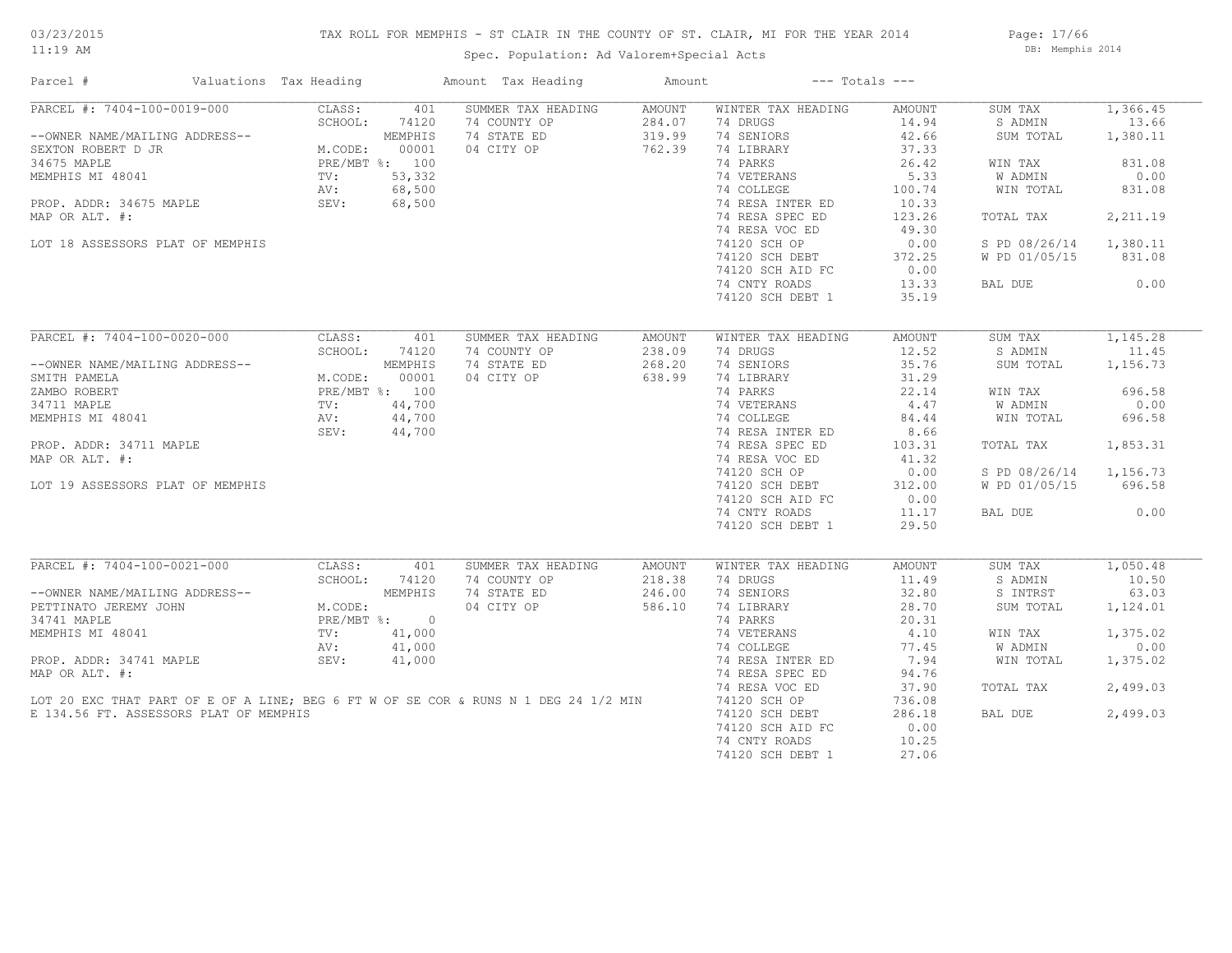# TAX ROLL FOR MEMPHIS - ST CLAIR IN THE COUNTY OF ST. CLAIR, MI FOR THE YEAR 2014

Spec. Population: Ad Valorem+Special Acts

Page: 18/66 DB: Memphis 2014

| Parcel #                                               | Valuations Tax Heading                                                                                                                                                                                                                    |         | Amount Tax Heading                                                                                                                                                                       | Amount | $---$ Totals $---$ |        |               |          |
|--------------------------------------------------------|-------------------------------------------------------------------------------------------------------------------------------------------------------------------------------------------------------------------------------------------|---------|------------------------------------------------------------------------------------------------------------------------------------------------------------------------------------------|--------|--------------------|--------|---------------|----------|
| PARCEL #: 7404-100-0022-000                            | CLASS:                                                                                                                                                                                                                                    | 401     | SUMMER TAX HEADING                                                                                                                                                                       | AMOUNT | WINTER TAX HEADING | AMOUNT | SUM TAX       | 1,767.89 |
|                                                        | SCHOOL:                                                                                                                                                                                                                                   | 74120   | 74 COUNTY OP                                                                                                                                                                             | 367.52 | 74 DRUGS           | 19.34  | S ADMIN       | 17.67    |
| --OWNER NAME/MAILING ADDRESS--                         |                                                                                                                                                                                                                                           | MEMPHIS | 74 STATE ED                                                                                                                                                                              | 414.00 | 74 SENIORS         | 55.20  | SUM TOTAL     | 1,785.56 |
| MORGAN ALVIN & DOROTHY                                 | M.CODE:                                                                                                                                                                                                                                   |         | 04 CITY OP                                                                                                                                                                               | 986.37 | 74 LIBRARY         | 48.30  |               |          |
| P.O. BOX 34                                            | PRE/MBT %: 100                                                                                                                                                                                                                            |         |                                                                                                                                                                                          |        | 74 PARKS           | 34.18  | WIN TAX       | 1,075.30 |
| MEMPHIS MI 48041                                       | TV:                                                                                                                                                                                                                                       | 69,000  |                                                                                                                                                                                          |        | 74 VETERANS        | 6.90   | W ADMIN       | 0.00     |
|                                                        | AV:                                                                                                                                                                                                                                       | 69,000  |                                                                                                                                                                                          |        | 74 COLLEGE         | 130.34 | WIN TOTAL     | 1,075.30 |
| PROP. ADDR: 34795 MAPLE                                | SEV:                                                                                                                                                                                                                                      | 69,000  |                                                                                                                                                                                          |        | 74 RESA INTER ED   | 13.37  |               |          |
| MAP OR ALT. #:                                         |                                                                                                                                                                                                                                           |         |                                                                                                                                                                                          |        | 74 RESA SPEC ED    | 159.47 | TOTAL TAX     | 2,860.86 |
|                                                        |                                                                                                                                                                                                                                           |         |                                                                                                                                                                                          |        | 74 RESA VOC ED     | 63.79  |               |          |
|                                                        |                                                                                                                                                                                                                                           |         |                                                                                                                                                                                          |        |                    |        |               |          |
|                                                        |                                                                                                                                                                                                                                           |         | THAT PART OF LOT 21 LYING E OF A LINE DESC AS BEG ON N LOT LINE 64 FT E OF NW COR;                                                                                                       |        | 74120 SCH OP       | 0.00   | S PD 07/28/14 | 1,785.56 |
|                                                        |                                                                                                                                                                                                                                           |         | TH S TO A PTE ON S LINE 59 FT E OF SW COR OF LOT. ASSESSORS PLAT OF MEMPHIS                                                                                                              |        | 74120 SCH DEBT     | 481.62 | W PD 12/12/14 | 1,075.30 |
|                                                        |                                                                                                                                                                                                                                           |         |                                                                                                                                                                                          |        | 74120 SCH AID FC   | 0.00   |               |          |
|                                                        |                                                                                                                                                                                                                                           |         |                                                                                                                                                                                          |        | 74 CNTY ROADS      | 17.25  | BAL DUE       | 0.00     |
|                                                        |                                                                                                                                                                                                                                           |         |                                                                                                                                                                                          |        | 74120 SCH DEBT 1   | 45.54  |               |          |
|                                                        |                                                                                                                                                                                                                                           |         |                                                                                                                                                                                          |        |                    |        |               |          |
| PARCEL #: 7404-100-0023-000                            | CLASS:                                                                                                                                                                                                                                    | 401     | SUMMER TAX HEADING                                                                                                                                                                       | AMOUNT | WINTER TAX HEADING | AMOUNT | SUM TAX       | 1,309.26 |
|                                                        | SCHOOL:                                                                                                                                                                                                                                   | 74120   | 74 COUNTY OP                                                                                                                                                                             | 272.18 | 74 DRUGS           | 14.32  | S ADMIN       | 13.09    |
| --OWNER NAME/MAILING ADDRESS--                         |                                                                                                                                                                                                                                           | MEMPHIS | 74 STATE ED                                                                                                                                                                              | 306.60 | 74 SENIORS         | 40.88  | SUM TOTAL     | 1,322.35 |
| STOCKS JOSHUA & SHARON                                 | $\begin{array}{cccccc} \texttt{ESS} & & & & \texttt{M.CODE:} & & & \texttt{0.01} \\ & & \texttt{M.CODE:} & & \texttt{0.00} \\ & & \texttt{PRE/MBT} & \texttt{\$:} & & \texttt{100} \\ & & \texttt{0.00} & & \texttt{0.00} \\ \end{array}$ |         | 04 CITY OP                                                                                                                                                                               | 730.48 | 74 LIBRARY         | 35.77  |               |          |
| 34765 MAPLE                                            |                                                                                                                                                                                                                                           |         |                                                                                                                                                                                          |        | 74 PARKS           | 25.31  | WIN TAX       | 796.32   |
| MEMPHIS MI 48041                                       |                                                                                                                                                                                                                                           |         |                                                                                                                                                                                          |        | 74 VETERANS        | 5.11   | W ADMIN       | 0.00     |
|                                                        | AV:                                                                                                                                                                                                                                       | 51,100  |                                                                                                                                                                                          |        | 74 COLLEGE         | 96.53  | WIN TOTAL     | 796.32   |
|                                                        | SEV:                                                                                                                                                                                                                                      |         |                                                                                                                                                                                          |        |                    | 9.90   |               |          |
| PROP. ADDR: 34765 MAPLE                                |                                                                                                                                                                                                                                           | 51,100  |                                                                                                                                                                                          |        | 74 RESA INTER ED   |        |               |          |
| MAP OR ALT. #:                                         |                                                                                                                                                                                                                                           |         |                                                                                                                                                                                          |        | 74 RESA SPEC ED    | 118.10 | TOTAL TAX     | 2,118.67 |
|                                                        |                                                                                                                                                                                                                                           |         | MAP OR ALT. #:<br>PART OF LOTS 20 & 21 BEG AT SW COR LOT 21; TH N 89 DEG 25 1/2 MIN W 6 FT; TH N 1<br>DEG 24 1/2 MIN E 393.06 FT; TH S 88 DEG 45 MIN E 64 FT; TH S 1 DEG 24 1/2 MIN W TO |        | 74 RESA VOC ED     | 47.24  |               |          |
|                                                        |                                                                                                                                                                                                                                           |         |                                                                                                                                                                                          |        | 74120 SCH OP       | 0.00   | S PD 07/16/14 | 1,322.35 |
|                                                        |                                                                                                                                                                                                                                           |         |                                                                                                                                                                                          |        | 74120 SCH DEBT     | 356.67 | W PD 12/05/14 | 796.32   |
| S LOT LINE, TH W 59' TO BEG. ASSESSORS PLAT OF MEMPHIS |                                                                                                                                                                                                                                           |         |                                                                                                                                                                                          |        | 74120 SCH AID FC   | 0.00   |               |          |
|                                                        |                                                                                                                                                                                                                                           |         |                                                                                                                                                                                          |        | 74 CNTY ROADS      | 12.77  | BAL DUE       | 0.00     |
|                                                        |                                                                                                                                                                                                                                           |         |                                                                                                                                                                                          |        | 74120 SCH DEBT 1   | 33.72  |               |          |
|                                                        |                                                                                                                                                                                                                                           |         |                                                                                                                                                                                          |        |                    |        |               |          |
| PARCEL #: 7404-100-0024-000                            | CLASS:                                                                                                                                                                                                                                    | 201     | SUMMER TAX HEADING                                                                                                                                                                       | AMOUNT | WINTER TAX HEADING | AMOUNT | SUM TAX       | 1,045.56 |
|                                                        | SCHOOL:                                                                                                                                                                                                                                   | 74120   | 74 COUNTY OP                                                                                                                                                                             | 217.36 | 74 DRUGS           | 11.43  | S ADMIN       | 10.45    |
| --OWNER NAME/MAILING ADDRESS--                         |                                                                                                                                                                                                                                           | MEMPHIS | 74 STATE ED                                                                                                                                                                              | 244.84 | 74 SENIORS         | 32.64  | SUM TOTAL     | 1,056.01 |
| RAYMOND HARRISON REVOC TRUST                           | M.CODE:                                                                                                                                                                                                                                   |         | 04 CITY OP                                                                                                                                                                               | 583.36 | 74 LIBRARY         | 28.56  |               |          |
| P.O. BOX 501                                           | PRE/MBT %: 0                                                                                                                                                                                                                              |         |                                                                                                                                                                                          |        | 74 PARKS           | 20.21  | WIN TAX       | 1,368.53 |
| MEMPHIS MI 48041                                       | TV:                                                                                                                                                                                                                                       | 40,808  |                                                                                                                                                                                          |        | 74 VETERANS        | 4.08   | W ADMIN       | 0.00     |
|                                                        | AV:                                                                                                                                                                                                                                       | 65,100  |                                                                                                                                                                                          |        | 74 COLLEGE         | 77.09  | WIN TOTAL     | 1,368.53 |
| PROP. ADDR: 81475 MAIN                                 | SEV:                                                                                                                                                                                                                                      | 65,100  |                                                                                                                                                                                          |        | 74 RESA INTER ED   | 7.90   |               |          |
| MAP OR ALT. #:                                         |                                                                                                                                                                                                                                           |         |                                                                                                                                                                                          |        | 74 RESA SPEC ED    | 94.31  | TOTAL TAX     | 2,424.54 |
|                                                        |                                                                                                                                                                                                                                           |         |                                                                                                                                                                                          |        | 74 RESA VOC ED     | 37.72  |               |          |
|                                                        |                                                                                                                                                                                                                                           |         |                                                                                                                                                                                          |        |                    |        |               |          |
| LOT 22 ASSESSORS PLAT OF MEMPHIS                       |                                                                                                                                                                                                                                           |         |                                                                                                                                                                                          |        | 74120 SCH OP       | 732.63 | S PD 09/12/14 | 1,056.01 |
|                                                        |                                                                                                                                                                                                                                           |         |                                                                                                                                                                                          |        | 74120 SCH DEBT     | 284.83 | W PD 02/05/15 | 1,368.53 |
|                                                        |                                                                                                                                                                                                                                           |         |                                                                                                                                                                                          |        | 74120 SCH AID FC   | 0.00   |               |          |
|                                                        |                                                                                                                                                                                                                                           |         |                                                                                                                                                                                          |        | 74 CNTY ROADS      | 10.20  | BAL DUE       | 0.00     |
|                                                        |                                                                                                                                                                                                                                           |         |                                                                                                                                                                                          |        | 74120 SCH DEBT 1   | 26.93  |               |          |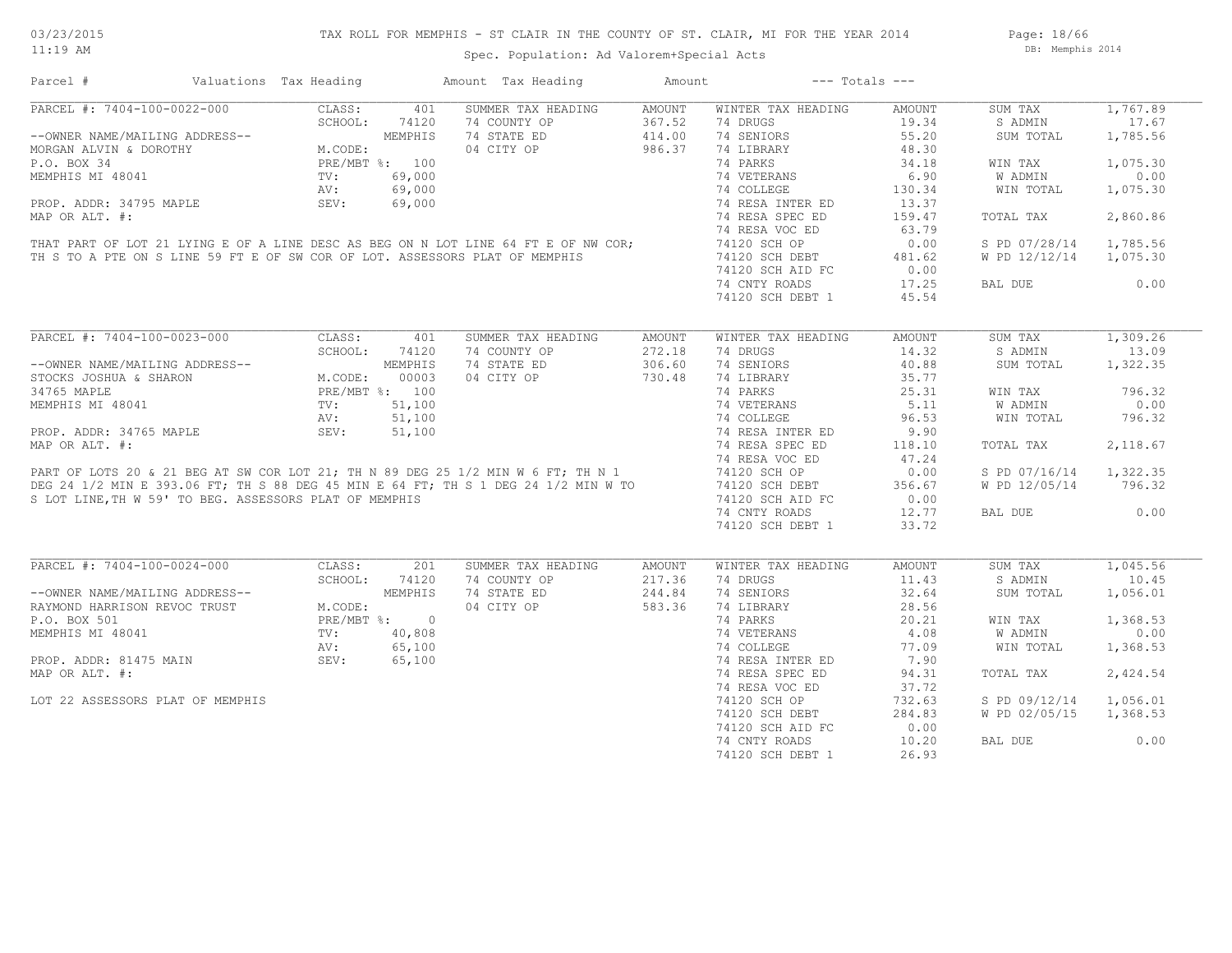# TAX ROLL FOR MEMPHIS - ST CLAIR IN THE COUNTY OF ST. CLAIR, MI FOR THE YEAR 2014

Spec. Population: Ad Valorem+Special Acts

Page: 19/66 DB: Memphis 2014

| Parcel #                                       | Valuations Tax Heading |                | Amount Tax Heading | Amount |                    | $---$ Totals $---$ |               |          |
|------------------------------------------------|------------------------|----------------|--------------------|--------|--------------------|--------------------|---------------|----------|
| PARCEL #: 7404-100-0025-000                    | CLASS:                 | 401            | SUMMER TAX HEADING | AMOUNT | WINTER TAX HEADING | AMOUNT             | SUM TAX       | 837.82   |
|                                                | SCHOOL:                | 74120          | 74 COUNTY OP       | 174.17 | 74 DRUGS           | 9.16               | S ADMIN       | 8.37     |
| --OWNER NAME/MAILING ADDRESS--                 |                        | MEMPHIS        | 74 STATE ED        | 196.20 | 74 SENIORS         | 26.16              | S INTRST      | 50.27    |
| WINIARSKI RODNEY & JENNIFER                    | M.CODE:                |                | 04 CITY OP         | 467.45 | 74 LIBRARY         | 22.89              | SUM TOTAL     | 896.46   |
| 34825 MAPLE                                    |                        | PRE/MBT %: 100 |                    |        | 74 PARKS           | 16.19              |               |          |
| MEMPHIS MI 48041                               | TV:                    | 32,700         |                    |        | 74 VETERANS        | 3.27               | WIN TAX       | 509.56   |
|                                                | AV:                    | 32,700         |                    |        | 74 COLLEGE         | 61.77              | W ADMIN       | 0.00     |
| PROP. ADDR: 34825 MAPLE                        | SEV:                   | 32,700         |                    |        | 74 RESA INTER ED   | 6.33               | WIN TOTAL     | 509.56   |
| MAP OR ALT. #:                                 |                        |                |                    |        | 74 RESA SPEC ED    | 75.57              |               |          |
|                                                |                        |                |                    |        | 74 RESA VOC ED     | 30.23              | TOTAL TAX     | 1,406.02 |
| LOT 23 ASSESSORS PLAT OF MEMPHIS               |                        |                |                    |        | 74120 SCH OP       | 0.00               |               |          |
|                                                |                        |                |                    |        | 74120 SCH DEBT     | 228.24             | BAL DUE       | 1,406.02 |
|                                                |                        |                |                    |        | 74120 SCH AID FC   | 0.00               |               |          |
|                                                |                        |                |                    |        | 74 CNTY ROADS      | 8.17               |               |          |
|                                                |                        |                |                    |        | 74120 SCH DEBT 1   | 21.58              |               |          |
|                                                |                        |                |                    |        |                    |                    |               |          |
| PARCEL #: 7404-100-0026-000                    | CLASS:                 | 401            | SUMMER TAX HEADING | AMOUNT | WINTER TAX HEADING | AMOUNT             | SUM TAX       | 1,229.84 |
|                                                | SCHOOL:                | 74120          | 74 COUNTY OP       | 255.67 | 74 DRUGS           | 13.45              | S ADMIN       | 12.29    |
| --OWNER NAME/MAILING ADDRESS--                 |                        | MEMPHIS        | 74 STATE ED        | 288.00 | 74 SENIORS         | 38.40              | SUM TOTAL     | 1,242.13 |
| ST JOHN LUANNE                                 | M.CODE:                | 00001          | 04 CITY OP         | 686.17 | 74 LIBRARY         | 33.60              |               |          |
| 34620 MAPLE                                    | PRE/MBT %: 100         |                |                    |        | 74 PARKS           | 23.77              | WIN TAX       | 748.02   |
|                                                |                        |                |                    |        |                    |                    |               |          |
| MEMPHIS MI 48041                               | TV:                    | 48,000         |                    |        | 74 VETERANS        | 4.80               | W ADMIN       | 0.00     |
|                                                | AV:                    | 48,000         |                    |        | 74 COLLEGE         | 90.67              | WIN TOTAL     | 748.02   |
| PROP. ADDR: 34620 MAPLE                        | SEV:                   | 48,000         |                    |        | 74 RESA INTER ED   | 9.30               |               |          |
| MAP OR ALT. #:                                 |                        |                |                    |        | 74 RESA SPEC ED    | 110.94             | TOTAL TAX     | 1,990.15 |
|                                                |                        |                |                    |        | 74 RESA VOC ED     | 44.37              |               |          |
| N 99.75 FT OF LOT 24 ASSESSORS PLAT OF MEMPHIS |                        |                |                    |        | 74120 SCH OP       | 0.00               | S PD 08/26/14 | 1,242.13 |
|                                                |                        |                |                    |        | 74120 SCH DEBT     | 335.04             | W PD 01/05/15 | 748.02   |
|                                                |                        |                |                    |        | 74120 SCH AID FC   | 0.00               |               |          |
|                                                |                        |                |                    |        | 74 CNTY ROADS      | 12.00              | BAL DUE       | 0.00     |
|                                                |                        |                |                    |        | 74120 SCH DEBT 1   | 31.68              |               |          |
|                                                |                        |                |                    |        |                    |                    |               |          |
| PARCEL #: 7404-100-0027-000                    | CLASS:                 | 401            | SUMMER TAX HEADING | AMOUNT | WINTER TAX HEADING | AMOUNT             | SUM TAX       | 1,114.54 |
|                                                | SCHOOL:                | 74120          | 74 COUNTY OP       | 231.70 | 74 DRUGS           | 12.19              | S ADMIN       | 11.14    |
| --OWNER NAME/MAILING ADDRESS--                 |                        | MEMPHIS        | 74 STATE ED        | 261.00 | 74 SENIORS         | 34.80              | SUM TOTAL     | 1,125.68 |
| WALSH KENNETH & THERESA                        | M.CODE:                | 00001          | 04 CITY OP         | 621.84 | 74 LIBRARY         | 30.45              |               |          |
| 81220 BELLE RIVER                              |                        | PRE/MBT %: 100 |                    |        | 74 PARKS           | 21.54              | WIN TAX       | 677.89   |
| MEMPHIS MI 48041                               | TV:                    | 43,500         |                    |        | 74 VETERANS        | 4.35               | W ADMIN       | 0.00     |
|                                                | AV:                    | 43,500         |                    |        | 74 COLLEGE         | 82.17              | WIN TOTAL     | 677.89   |
| PROP. ADDR: 81220 BELLE RIVER                  | SEV:                   | 43,500         |                    |        | 74 RESA INTER ED   | 8.43               |               |          |
| MAP OR ALT. #:                                 |                        |                |                    |        | 74 RESA SPEC ED    | 100.54             | TOTAL TAX     | 1,803.57 |
|                                                |                        |                |                    |        | 74 RESA VOC ED     | 40.21              |               |          |
| S 90 FT OF LOT 24 ASSESSORS PLAT OF MEMPHIS    |                        |                |                    |        | 74120 SCH OP       | 0.00               | S PD 08/26/14 | 1,125.68 |
|                                                |                        |                |                    |        | 74120 SCH DEBT     | 303.63             | W PD 01/05/15 | 677.89   |
|                                                |                        |                |                    |        | 74120 SCH AID FC   | 0.00               |               |          |
|                                                |                        |                |                    |        | 74 CNTY ROADS      | 10.87              | BAL DUE       | 0.00     |
|                                                |                        |                |                    |        | 74120 SCH DEBT 1   | 28.71              |               |          |
|                                                |                        |                |                    |        |                    |                    |               |          |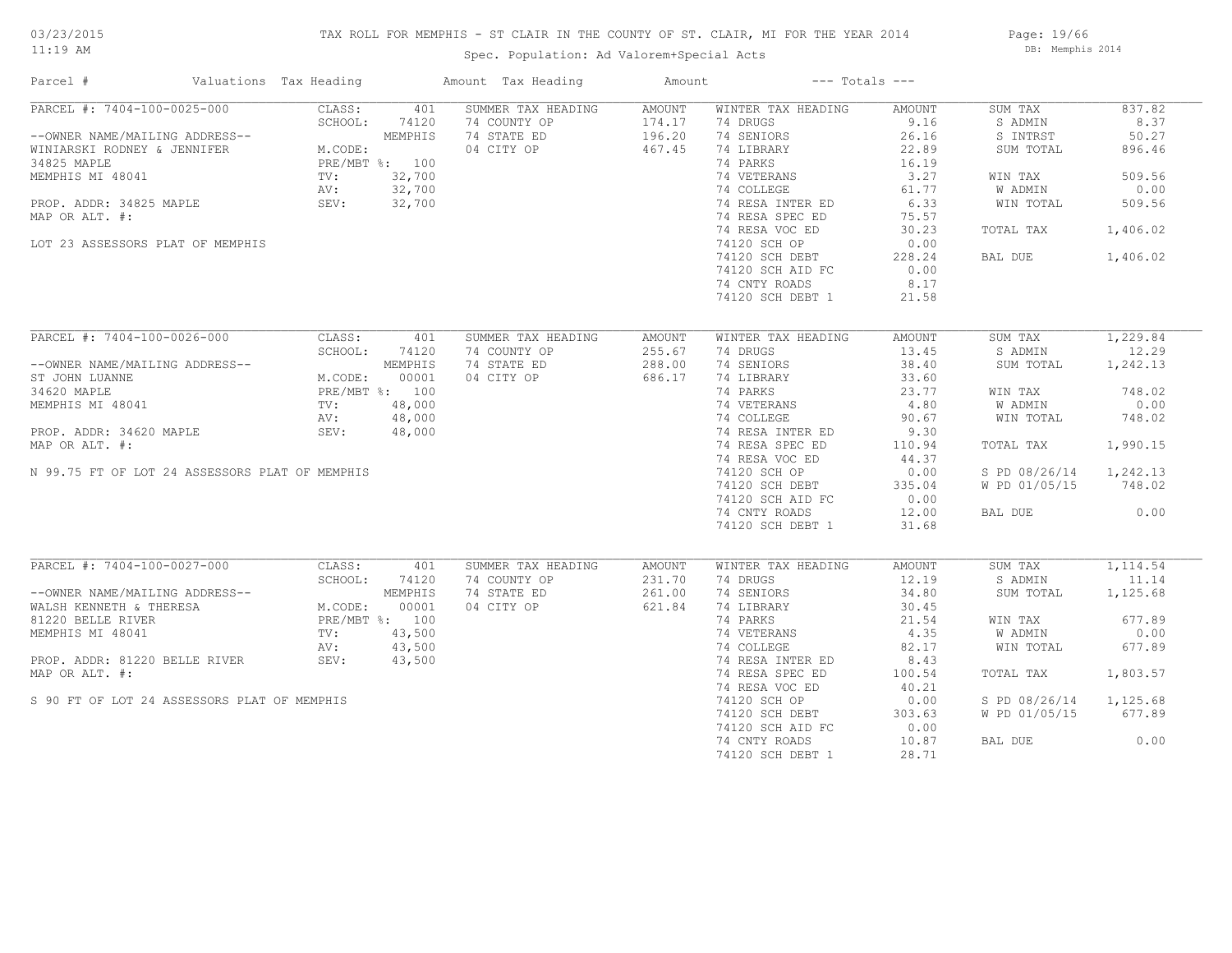# TAX ROLL FOR MEMPHIS - ST CLAIR IN THE COUNTY OF ST. CLAIR, MI FOR THE YEAR 2014

Spec. Population: Ad Valorem+Special Acts

Page: 20/66 DB: Memphis 2014

| SUMMER TAX HEADING<br>878.43<br>AMOUNT<br>WINTER TAX HEADING<br>AMOUNT<br>SUM TAX<br>PARCEL #: 7404-100-0028-000 CLASS: 401<br>-OWNER NAME/MAILING ADDRESS--<br>HANNON GERALD & LINDA M.CODE: MEMPHIS<br>P.O. BOX 493<br>MEMPHIS MI 48041 TV: 34,285<br>PROP. ADDR: 34660 MAPLE SEV: 36,100<br>MAR OB ALT #: 34,285<br>74 COUNTY OP<br>182.61<br>74 DRUGS<br>9.61<br>S ADMIN<br>8.78<br>74 STATE ED<br>205.71<br>74 SENIORS<br>27.42<br>887.21<br>SUM TOTAL<br>04 CITY OP<br>490.11<br>74 LIBRARY<br>23.99<br>74 PARKS<br>16.98<br>WIN TAX<br>1,149.76<br>74 VETERANS<br>74 COLLEGE<br>0.00<br>3.42<br>W ADMIN<br>64.76<br>74 COLLEGE<br>1,149.76<br>WIN TOTAL<br>74 RESA INTER ED<br>6.64<br>74 RESA SPEC ED<br>2,036.97<br>MAP OR ALT. #:<br>79.24<br>TOTAL TAX<br>74 RESA VOC ED<br>31.69<br>74120 SCH OP<br>LOT 25 ASSESSORS PLAT OF MEMPHIS<br>615.52<br>S PD 07/09/14<br>887.21<br>74120 SCH DEBT<br>239.30<br>W PD 01/27/15 1,149.76<br>0.00<br>74120 SCH AID FC<br>74 CNTY ROADS<br>8.57<br>BAL DUE<br>0.00<br>74120 SCH DEBT 1<br>22.62<br>PARCEL #: 7404-100-0029-000<br>CLASS:<br>401<br>SUMMER TAX HEADING<br>AMOUNT<br>WINTER TAX HEADING<br>AMOUNT<br>SUM TAX<br>1,108.33<br>12.12<br>SCHOOL: 74120<br>74 COUNTY OP<br>230.41<br>74 DRUGS<br>S ADMIN<br>11.08<br>--OWNER NAME/MAILING ADDRESS--<br>HANNON GERALD & LINDA L<br>P.O. BOX 493<br>MEMPHIS MI 48041<br>PROP. ADDR: 34684 MAPLE<br>MAR OR ATT #. (65,100<br>MAR OR ATT #. (65,100<br>259.54<br>1,119.41<br>74 STATE ED<br>74 SENIORS<br>34.60<br>SUM TOTAL<br>04 CITY OP<br>618.38<br>74 LIBRARY<br>30.28<br>1,450.72<br>1 FARNS<br>74 VETERANS<br>74 COLLEGE 132<br>74 RESA INTER ED 81.71<br>74 RESA SPECTER 1838<br>WIN TAX<br>0.00<br>W ADMIN<br>WIN TOTAL<br>1,450.72<br>74 RESA SPEC ED<br>99.98<br>2,570.13<br>MAP OR ALT. #:<br>TOTAL TAX<br>74 RESA VOC ED<br>39.99<br>74 KESA VOC ED<br>74120 SCH OP<br>74120 SCH DEBT<br>S PD 08/29/14 1,119.41<br>LOT 26 ASSESSORS PLAT OF MEMPHIS<br>776.61<br>74120 SCH DEBT<br>301.94<br>W PD 01/27/15 1,450.72<br>74120 SCH AID FC<br>0.00<br>0.00<br>74 CNTY ROADS<br>10.81<br>BAL DUE<br>74120 SCH DEBT 1<br>28.55<br>PARCEL #: 7404-100-0030-000<br>925.39<br>CLASS:<br>401<br>SUMMER TAX HEADING<br>WINTER TAX HEADING<br>AMOUNT<br>SUM TAX<br>AMOUNT<br>74 COUNTY OP<br>9.25<br>SCHOOL:<br>192.38<br>74 DRUGS<br>10.12<br>S ADMIN<br>74120<br>--OWNER NAME/MAILING ADDRESS--<br>OSTROWSKI KEVIN P.<br>34720 MAPLE<br>MEMPHIS MI 48041<br>PROP. ADDR: 34720 MAPLE<br>PROP. ADDR: 34720 MAPLE<br>PROP. ADDR: 34720 MAPLE<br>MEMPHIS MI 48041<br>PROP. ADDR: 37,900<br>MRD.ODRITE #: 37,900<br>74 STATE ED<br>216.70<br>74 SENIORS<br>28.89<br>SUM TOTAL<br>934.64<br>04 CITY OP<br>516.31<br>74 LIBRARY<br>25.28<br>74 PARKS<br>1,211.25<br>17.89<br>WIN TAX<br>$17.89$<br>3.61<br>74 VETERANS<br>W ADMIN<br>0.00<br>$68.23$<br>$6.99$<br>74 COLLEGE<br>WIN TOTAL<br>1,211.25<br>74 RESA INTER ED<br>2,145.89<br>MAP OR ALT. #:<br>74 RESA SPEC ED<br>83.47<br>TOTAL TAX<br>74 RESA VOC ED<br>33.39<br>E 1/2 OF LOT 27 ASSESSORS PLAT OF MEMPHIS<br>74120 SCH OP<br>74120 SCH DEBT<br>648.43<br>S PD 07/09/14<br>934.64<br>74120 SCH DEBT<br>252.10<br>W PD 12/29/14<br>1,211.25<br>74120 SCH AID FC<br>0.00<br>74 CNTY ROADS<br>9.02<br>BAL DUE<br>0.00 | Parcel # | Valuations Tax Heading | Amount Tax Heading | Amount | $---$ Totals $---$ |       |  |
|-------------------------------------------------------------------------------------------------------------------------------------------------------------------------------------------------------------------------------------------------------------------------------------------------------------------------------------------------------------------------------------------------------------------------------------------------------------------------------------------------------------------------------------------------------------------------------------------------------------------------------------------------------------------------------------------------------------------------------------------------------------------------------------------------------------------------------------------------------------------------------------------------------------------------------------------------------------------------------------------------------------------------------------------------------------------------------------------------------------------------------------------------------------------------------------------------------------------------------------------------------------------------------------------------------------------------------------------------------------------------------------------------------------------------------------------------------------------------------------------------------------------------------------------------------------------------------------------------------------------------------------------------------------------------------------------------------------------------------------------------------------------------------------------------------------------------------------------------------------------------------------------------------------------------------------------------------------------------------------------------------------------------------------------------------------------------------------------------------------------------------------------------------------------------------------------------------------------------------------------------------------------------------------------------------------------------------------------------------------------------------------------------------------------------------------------------------------------------------------------------------------------------------------------------------------------------------------------------------------------------------------------------------------------------------------------------------------------------------------------------------------------------------------------------------------------------------------------------------------------------------------------------------------------------------------------------------------------------------------------------------------------------------------------------------------------------------------------------------------------------------------------------------------------------------------------------------------------------------------------------------------------------------------|----------|------------------------|--------------------|--------|--------------------|-------|--|
|                                                                                                                                                                                                                                                                                                                                                                                                                                                                                                                                                                                                                                                                                                                                                                                                                                                                                                                                                                                                                                                                                                                                                                                                                                                                                                                                                                                                                                                                                                                                                                                                                                                                                                                                                                                                                                                                                                                                                                                                                                                                                                                                                                                                                                                                                                                                                                                                                                                                                                                                                                                                                                                                                                                                                                                                                                                                                                                                                                                                                                                                                                                                                                                                                                                                                     |          |                        |                    |        |                    |       |  |
|                                                                                                                                                                                                                                                                                                                                                                                                                                                                                                                                                                                                                                                                                                                                                                                                                                                                                                                                                                                                                                                                                                                                                                                                                                                                                                                                                                                                                                                                                                                                                                                                                                                                                                                                                                                                                                                                                                                                                                                                                                                                                                                                                                                                                                                                                                                                                                                                                                                                                                                                                                                                                                                                                                                                                                                                                                                                                                                                                                                                                                                                                                                                                                                                                                                                                     |          |                        |                    |        |                    |       |  |
|                                                                                                                                                                                                                                                                                                                                                                                                                                                                                                                                                                                                                                                                                                                                                                                                                                                                                                                                                                                                                                                                                                                                                                                                                                                                                                                                                                                                                                                                                                                                                                                                                                                                                                                                                                                                                                                                                                                                                                                                                                                                                                                                                                                                                                                                                                                                                                                                                                                                                                                                                                                                                                                                                                                                                                                                                                                                                                                                                                                                                                                                                                                                                                                                                                                                                     |          |                        |                    |        |                    |       |  |
|                                                                                                                                                                                                                                                                                                                                                                                                                                                                                                                                                                                                                                                                                                                                                                                                                                                                                                                                                                                                                                                                                                                                                                                                                                                                                                                                                                                                                                                                                                                                                                                                                                                                                                                                                                                                                                                                                                                                                                                                                                                                                                                                                                                                                                                                                                                                                                                                                                                                                                                                                                                                                                                                                                                                                                                                                                                                                                                                                                                                                                                                                                                                                                                                                                                                                     |          |                        |                    |        |                    |       |  |
|                                                                                                                                                                                                                                                                                                                                                                                                                                                                                                                                                                                                                                                                                                                                                                                                                                                                                                                                                                                                                                                                                                                                                                                                                                                                                                                                                                                                                                                                                                                                                                                                                                                                                                                                                                                                                                                                                                                                                                                                                                                                                                                                                                                                                                                                                                                                                                                                                                                                                                                                                                                                                                                                                                                                                                                                                                                                                                                                                                                                                                                                                                                                                                                                                                                                                     |          |                        |                    |        |                    |       |  |
|                                                                                                                                                                                                                                                                                                                                                                                                                                                                                                                                                                                                                                                                                                                                                                                                                                                                                                                                                                                                                                                                                                                                                                                                                                                                                                                                                                                                                                                                                                                                                                                                                                                                                                                                                                                                                                                                                                                                                                                                                                                                                                                                                                                                                                                                                                                                                                                                                                                                                                                                                                                                                                                                                                                                                                                                                                                                                                                                                                                                                                                                                                                                                                                                                                                                                     |          |                        |                    |        |                    |       |  |
|                                                                                                                                                                                                                                                                                                                                                                                                                                                                                                                                                                                                                                                                                                                                                                                                                                                                                                                                                                                                                                                                                                                                                                                                                                                                                                                                                                                                                                                                                                                                                                                                                                                                                                                                                                                                                                                                                                                                                                                                                                                                                                                                                                                                                                                                                                                                                                                                                                                                                                                                                                                                                                                                                                                                                                                                                                                                                                                                                                                                                                                                                                                                                                                                                                                                                     |          |                        |                    |        |                    |       |  |
|                                                                                                                                                                                                                                                                                                                                                                                                                                                                                                                                                                                                                                                                                                                                                                                                                                                                                                                                                                                                                                                                                                                                                                                                                                                                                                                                                                                                                                                                                                                                                                                                                                                                                                                                                                                                                                                                                                                                                                                                                                                                                                                                                                                                                                                                                                                                                                                                                                                                                                                                                                                                                                                                                                                                                                                                                                                                                                                                                                                                                                                                                                                                                                                                                                                                                     |          |                        |                    |        |                    |       |  |
|                                                                                                                                                                                                                                                                                                                                                                                                                                                                                                                                                                                                                                                                                                                                                                                                                                                                                                                                                                                                                                                                                                                                                                                                                                                                                                                                                                                                                                                                                                                                                                                                                                                                                                                                                                                                                                                                                                                                                                                                                                                                                                                                                                                                                                                                                                                                                                                                                                                                                                                                                                                                                                                                                                                                                                                                                                                                                                                                                                                                                                                                                                                                                                                                                                                                                     |          |                        |                    |        |                    |       |  |
|                                                                                                                                                                                                                                                                                                                                                                                                                                                                                                                                                                                                                                                                                                                                                                                                                                                                                                                                                                                                                                                                                                                                                                                                                                                                                                                                                                                                                                                                                                                                                                                                                                                                                                                                                                                                                                                                                                                                                                                                                                                                                                                                                                                                                                                                                                                                                                                                                                                                                                                                                                                                                                                                                                                                                                                                                                                                                                                                                                                                                                                                                                                                                                                                                                                                                     |          |                        |                    |        |                    |       |  |
|                                                                                                                                                                                                                                                                                                                                                                                                                                                                                                                                                                                                                                                                                                                                                                                                                                                                                                                                                                                                                                                                                                                                                                                                                                                                                                                                                                                                                                                                                                                                                                                                                                                                                                                                                                                                                                                                                                                                                                                                                                                                                                                                                                                                                                                                                                                                                                                                                                                                                                                                                                                                                                                                                                                                                                                                                                                                                                                                                                                                                                                                                                                                                                                                                                                                                     |          |                        |                    |        |                    |       |  |
|                                                                                                                                                                                                                                                                                                                                                                                                                                                                                                                                                                                                                                                                                                                                                                                                                                                                                                                                                                                                                                                                                                                                                                                                                                                                                                                                                                                                                                                                                                                                                                                                                                                                                                                                                                                                                                                                                                                                                                                                                                                                                                                                                                                                                                                                                                                                                                                                                                                                                                                                                                                                                                                                                                                                                                                                                                                                                                                                                                                                                                                                                                                                                                                                                                                                                     |          |                        |                    |        |                    |       |  |
|                                                                                                                                                                                                                                                                                                                                                                                                                                                                                                                                                                                                                                                                                                                                                                                                                                                                                                                                                                                                                                                                                                                                                                                                                                                                                                                                                                                                                                                                                                                                                                                                                                                                                                                                                                                                                                                                                                                                                                                                                                                                                                                                                                                                                                                                                                                                                                                                                                                                                                                                                                                                                                                                                                                                                                                                                                                                                                                                                                                                                                                                                                                                                                                                                                                                                     |          |                        |                    |        |                    |       |  |
|                                                                                                                                                                                                                                                                                                                                                                                                                                                                                                                                                                                                                                                                                                                                                                                                                                                                                                                                                                                                                                                                                                                                                                                                                                                                                                                                                                                                                                                                                                                                                                                                                                                                                                                                                                                                                                                                                                                                                                                                                                                                                                                                                                                                                                                                                                                                                                                                                                                                                                                                                                                                                                                                                                                                                                                                                                                                                                                                                                                                                                                                                                                                                                                                                                                                                     |          |                        |                    |        |                    |       |  |
|                                                                                                                                                                                                                                                                                                                                                                                                                                                                                                                                                                                                                                                                                                                                                                                                                                                                                                                                                                                                                                                                                                                                                                                                                                                                                                                                                                                                                                                                                                                                                                                                                                                                                                                                                                                                                                                                                                                                                                                                                                                                                                                                                                                                                                                                                                                                                                                                                                                                                                                                                                                                                                                                                                                                                                                                                                                                                                                                                                                                                                                                                                                                                                                                                                                                                     |          |                        |                    |        |                    |       |  |
|                                                                                                                                                                                                                                                                                                                                                                                                                                                                                                                                                                                                                                                                                                                                                                                                                                                                                                                                                                                                                                                                                                                                                                                                                                                                                                                                                                                                                                                                                                                                                                                                                                                                                                                                                                                                                                                                                                                                                                                                                                                                                                                                                                                                                                                                                                                                                                                                                                                                                                                                                                                                                                                                                                                                                                                                                                                                                                                                                                                                                                                                                                                                                                                                                                                                                     |          |                        |                    |        |                    |       |  |
|                                                                                                                                                                                                                                                                                                                                                                                                                                                                                                                                                                                                                                                                                                                                                                                                                                                                                                                                                                                                                                                                                                                                                                                                                                                                                                                                                                                                                                                                                                                                                                                                                                                                                                                                                                                                                                                                                                                                                                                                                                                                                                                                                                                                                                                                                                                                                                                                                                                                                                                                                                                                                                                                                                                                                                                                                                                                                                                                                                                                                                                                                                                                                                                                                                                                                     |          |                        |                    |        |                    |       |  |
|                                                                                                                                                                                                                                                                                                                                                                                                                                                                                                                                                                                                                                                                                                                                                                                                                                                                                                                                                                                                                                                                                                                                                                                                                                                                                                                                                                                                                                                                                                                                                                                                                                                                                                                                                                                                                                                                                                                                                                                                                                                                                                                                                                                                                                                                                                                                                                                                                                                                                                                                                                                                                                                                                                                                                                                                                                                                                                                                                                                                                                                                                                                                                                                                                                                                                     |          |                        |                    |        |                    |       |  |
|                                                                                                                                                                                                                                                                                                                                                                                                                                                                                                                                                                                                                                                                                                                                                                                                                                                                                                                                                                                                                                                                                                                                                                                                                                                                                                                                                                                                                                                                                                                                                                                                                                                                                                                                                                                                                                                                                                                                                                                                                                                                                                                                                                                                                                                                                                                                                                                                                                                                                                                                                                                                                                                                                                                                                                                                                                                                                                                                                                                                                                                                                                                                                                                                                                                                                     |          |                        |                    |        |                    |       |  |
|                                                                                                                                                                                                                                                                                                                                                                                                                                                                                                                                                                                                                                                                                                                                                                                                                                                                                                                                                                                                                                                                                                                                                                                                                                                                                                                                                                                                                                                                                                                                                                                                                                                                                                                                                                                                                                                                                                                                                                                                                                                                                                                                                                                                                                                                                                                                                                                                                                                                                                                                                                                                                                                                                                                                                                                                                                                                                                                                                                                                                                                                                                                                                                                                                                                                                     |          |                        |                    |        |                    |       |  |
|                                                                                                                                                                                                                                                                                                                                                                                                                                                                                                                                                                                                                                                                                                                                                                                                                                                                                                                                                                                                                                                                                                                                                                                                                                                                                                                                                                                                                                                                                                                                                                                                                                                                                                                                                                                                                                                                                                                                                                                                                                                                                                                                                                                                                                                                                                                                                                                                                                                                                                                                                                                                                                                                                                                                                                                                                                                                                                                                                                                                                                                                                                                                                                                                                                                                                     |          |                        |                    |        |                    |       |  |
|                                                                                                                                                                                                                                                                                                                                                                                                                                                                                                                                                                                                                                                                                                                                                                                                                                                                                                                                                                                                                                                                                                                                                                                                                                                                                                                                                                                                                                                                                                                                                                                                                                                                                                                                                                                                                                                                                                                                                                                                                                                                                                                                                                                                                                                                                                                                                                                                                                                                                                                                                                                                                                                                                                                                                                                                                                                                                                                                                                                                                                                                                                                                                                                                                                                                                     |          |                        |                    |        |                    |       |  |
|                                                                                                                                                                                                                                                                                                                                                                                                                                                                                                                                                                                                                                                                                                                                                                                                                                                                                                                                                                                                                                                                                                                                                                                                                                                                                                                                                                                                                                                                                                                                                                                                                                                                                                                                                                                                                                                                                                                                                                                                                                                                                                                                                                                                                                                                                                                                                                                                                                                                                                                                                                                                                                                                                                                                                                                                                                                                                                                                                                                                                                                                                                                                                                                                                                                                                     |          |                        |                    |        |                    |       |  |
|                                                                                                                                                                                                                                                                                                                                                                                                                                                                                                                                                                                                                                                                                                                                                                                                                                                                                                                                                                                                                                                                                                                                                                                                                                                                                                                                                                                                                                                                                                                                                                                                                                                                                                                                                                                                                                                                                                                                                                                                                                                                                                                                                                                                                                                                                                                                                                                                                                                                                                                                                                                                                                                                                                                                                                                                                                                                                                                                                                                                                                                                                                                                                                                                                                                                                     |          |                        |                    |        |                    |       |  |
|                                                                                                                                                                                                                                                                                                                                                                                                                                                                                                                                                                                                                                                                                                                                                                                                                                                                                                                                                                                                                                                                                                                                                                                                                                                                                                                                                                                                                                                                                                                                                                                                                                                                                                                                                                                                                                                                                                                                                                                                                                                                                                                                                                                                                                                                                                                                                                                                                                                                                                                                                                                                                                                                                                                                                                                                                                                                                                                                                                                                                                                                                                                                                                                                                                                                                     |          |                        |                    |        |                    |       |  |
|                                                                                                                                                                                                                                                                                                                                                                                                                                                                                                                                                                                                                                                                                                                                                                                                                                                                                                                                                                                                                                                                                                                                                                                                                                                                                                                                                                                                                                                                                                                                                                                                                                                                                                                                                                                                                                                                                                                                                                                                                                                                                                                                                                                                                                                                                                                                                                                                                                                                                                                                                                                                                                                                                                                                                                                                                                                                                                                                                                                                                                                                                                                                                                                                                                                                                     |          |                        |                    |        |                    |       |  |
|                                                                                                                                                                                                                                                                                                                                                                                                                                                                                                                                                                                                                                                                                                                                                                                                                                                                                                                                                                                                                                                                                                                                                                                                                                                                                                                                                                                                                                                                                                                                                                                                                                                                                                                                                                                                                                                                                                                                                                                                                                                                                                                                                                                                                                                                                                                                                                                                                                                                                                                                                                                                                                                                                                                                                                                                                                                                                                                                                                                                                                                                                                                                                                                                                                                                                     |          |                        |                    |        |                    |       |  |
|                                                                                                                                                                                                                                                                                                                                                                                                                                                                                                                                                                                                                                                                                                                                                                                                                                                                                                                                                                                                                                                                                                                                                                                                                                                                                                                                                                                                                                                                                                                                                                                                                                                                                                                                                                                                                                                                                                                                                                                                                                                                                                                                                                                                                                                                                                                                                                                                                                                                                                                                                                                                                                                                                                                                                                                                                                                                                                                                                                                                                                                                                                                                                                                                                                                                                     |          |                        |                    |        |                    |       |  |
|                                                                                                                                                                                                                                                                                                                                                                                                                                                                                                                                                                                                                                                                                                                                                                                                                                                                                                                                                                                                                                                                                                                                                                                                                                                                                                                                                                                                                                                                                                                                                                                                                                                                                                                                                                                                                                                                                                                                                                                                                                                                                                                                                                                                                                                                                                                                                                                                                                                                                                                                                                                                                                                                                                                                                                                                                                                                                                                                                                                                                                                                                                                                                                                                                                                                                     |          |                        |                    |        |                    |       |  |
|                                                                                                                                                                                                                                                                                                                                                                                                                                                                                                                                                                                                                                                                                                                                                                                                                                                                                                                                                                                                                                                                                                                                                                                                                                                                                                                                                                                                                                                                                                                                                                                                                                                                                                                                                                                                                                                                                                                                                                                                                                                                                                                                                                                                                                                                                                                                                                                                                                                                                                                                                                                                                                                                                                                                                                                                                                                                                                                                                                                                                                                                                                                                                                                                                                                                                     |          |                        |                    |        |                    |       |  |
|                                                                                                                                                                                                                                                                                                                                                                                                                                                                                                                                                                                                                                                                                                                                                                                                                                                                                                                                                                                                                                                                                                                                                                                                                                                                                                                                                                                                                                                                                                                                                                                                                                                                                                                                                                                                                                                                                                                                                                                                                                                                                                                                                                                                                                                                                                                                                                                                                                                                                                                                                                                                                                                                                                                                                                                                                                                                                                                                                                                                                                                                                                                                                                                                                                                                                     |          |                        |                    |        |                    |       |  |
|                                                                                                                                                                                                                                                                                                                                                                                                                                                                                                                                                                                                                                                                                                                                                                                                                                                                                                                                                                                                                                                                                                                                                                                                                                                                                                                                                                                                                                                                                                                                                                                                                                                                                                                                                                                                                                                                                                                                                                                                                                                                                                                                                                                                                                                                                                                                                                                                                                                                                                                                                                                                                                                                                                                                                                                                                                                                                                                                                                                                                                                                                                                                                                                                                                                                                     |          |                        |                    |        |                    |       |  |
|                                                                                                                                                                                                                                                                                                                                                                                                                                                                                                                                                                                                                                                                                                                                                                                                                                                                                                                                                                                                                                                                                                                                                                                                                                                                                                                                                                                                                                                                                                                                                                                                                                                                                                                                                                                                                                                                                                                                                                                                                                                                                                                                                                                                                                                                                                                                                                                                                                                                                                                                                                                                                                                                                                                                                                                                                                                                                                                                                                                                                                                                                                                                                                                                                                                                                     |          |                        |                    |        |                    |       |  |
|                                                                                                                                                                                                                                                                                                                                                                                                                                                                                                                                                                                                                                                                                                                                                                                                                                                                                                                                                                                                                                                                                                                                                                                                                                                                                                                                                                                                                                                                                                                                                                                                                                                                                                                                                                                                                                                                                                                                                                                                                                                                                                                                                                                                                                                                                                                                                                                                                                                                                                                                                                                                                                                                                                                                                                                                                                                                                                                                                                                                                                                                                                                                                                                                                                                                                     |          |                        |                    |        |                    |       |  |
|                                                                                                                                                                                                                                                                                                                                                                                                                                                                                                                                                                                                                                                                                                                                                                                                                                                                                                                                                                                                                                                                                                                                                                                                                                                                                                                                                                                                                                                                                                                                                                                                                                                                                                                                                                                                                                                                                                                                                                                                                                                                                                                                                                                                                                                                                                                                                                                                                                                                                                                                                                                                                                                                                                                                                                                                                                                                                                                                                                                                                                                                                                                                                                                                                                                                                     |          |                        |                    |        |                    |       |  |
|                                                                                                                                                                                                                                                                                                                                                                                                                                                                                                                                                                                                                                                                                                                                                                                                                                                                                                                                                                                                                                                                                                                                                                                                                                                                                                                                                                                                                                                                                                                                                                                                                                                                                                                                                                                                                                                                                                                                                                                                                                                                                                                                                                                                                                                                                                                                                                                                                                                                                                                                                                                                                                                                                                                                                                                                                                                                                                                                                                                                                                                                                                                                                                                                                                                                                     |          |                        |                    |        |                    |       |  |
|                                                                                                                                                                                                                                                                                                                                                                                                                                                                                                                                                                                                                                                                                                                                                                                                                                                                                                                                                                                                                                                                                                                                                                                                                                                                                                                                                                                                                                                                                                                                                                                                                                                                                                                                                                                                                                                                                                                                                                                                                                                                                                                                                                                                                                                                                                                                                                                                                                                                                                                                                                                                                                                                                                                                                                                                                                                                                                                                                                                                                                                                                                                                                                                                                                                                                     |          |                        |                    |        |                    |       |  |
|                                                                                                                                                                                                                                                                                                                                                                                                                                                                                                                                                                                                                                                                                                                                                                                                                                                                                                                                                                                                                                                                                                                                                                                                                                                                                                                                                                                                                                                                                                                                                                                                                                                                                                                                                                                                                                                                                                                                                                                                                                                                                                                                                                                                                                                                                                                                                                                                                                                                                                                                                                                                                                                                                                                                                                                                                                                                                                                                                                                                                                                                                                                                                                                                                                                                                     |          |                        |                    |        |                    |       |  |
|                                                                                                                                                                                                                                                                                                                                                                                                                                                                                                                                                                                                                                                                                                                                                                                                                                                                                                                                                                                                                                                                                                                                                                                                                                                                                                                                                                                                                                                                                                                                                                                                                                                                                                                                                                                                                                                                                                                                                                                                                                                                                                                                                                                                                                                                                                                                                                                                                                                                                                                                                                                                                                                                                                                                                                                                                                                                                                                                                                                                                                                                                                                                                                                                                                                                                     |          |                        |                    |        |                    |       |  |
|                                                                                                                                                                                                                                                                                                                                                                                                                                                                                                                                                                                                                                                                                                                                                                                                                                                                                                                                                                                                                                                                                                                                                                                                                                                                                                                                                                                                                                                                                                                                                                                                                                                                                                                                                                                                                                                                                                                                                                                                                                                                                                                                                                                                                                                                                                                                                                                                                                                                                                                                                                                                                                                                                                                                                                                                                                                                                                                                                                                                                                                                                                                                                                                                                                                                                     |          |                        |                    |        |                    |       |  |
|                                                                                                                                                                                                                                                                                                                                                                                                                                                                                                                                                                                                                                                                                                                                                                                                                                                                                                                                                                                                                                                                                                                                                                                                                                                                                                                                                                                                                                                                                                                                                                                                                                                                                                                                                                                                                                                                                                                                                                                                                                                                                                                                                                                                                                                                                                                                                                                                                                                                                                                                                                                                                                                                                                                                                                                                                                                                                                                                                                                                                                                                                                                                                                                                                                                                                     |          |                        |                    |        |                    |       |  |
|                                                                                                                                                                                                                                                                                                                                                                                                                                                                                                                                                                                                                                                                                                                                                                                                                                                                                                                                                                                                                                                                                                                                                                                                                                                                                                                                                                                                                                                                                                                                                                                                                                                                                                                                                                                                                                                                                                                                                                                                                                                                                                                                                                                                                                                                                                                                                                                                                                                                                                                                                                                                                                                                                                                                                                                                                                                                                                                                                                                                                                                                                                                                                                                                                                                                                     |          |                        |                    |        |                    |       |  |
|                                                                                                                                                                                                                                                                                                                                                                                                                                                                                                                                                                                                                                                                                                                                                                                                                                                                                                                                                                                                                                                                                                                                                                                                                                                                                                                                                                                                                                                                                                                                                                                                                                                                                                                                                                                                                                                                                                                                                                                                                                                                                                                                                                                                                                                                                                                                                                                                                                                                                                                                                                                                                                                                                                                                                                                                                                                                                                                                                                                                                                                                                                                                                                                                                                                                                     |          |                        |                    |        |                    |       |  |
|                                                                                                                                                                                                                                                                                                                                                                                                                                                                                                                                                                                                                                                                                                                                                                                                                                                                                                                                                                                                                                                                                                                                                                                                                                                                                                                                                                                                                                                                                                                                                                                                                                                                                                                                                                                                                                                                                                                                                                                                                                                                                                                                                                                                                                                                                                                                                                                                                                                                                                                                                                                                                                                                                                                                                                                                                                                                                                                                                                                                                                                                                                                                                                                                                                                                                     |          |                        |                    |        |                    |       |  |
|                                                                                                                                                                                                                                                                                                                                                                                                                                                                                                                                                                                                                                                                                                                                                                                                                                                                                                                                                                                                                                                                                                                                                                                                                                                                                                                                                                                                                                                                                                                                                                                                                                                                                                                                                                                                                                                                                                                                                                                                                                                                                                                                                                                                                                                                                                                                                                                                                                                                                                                                                                                                                                                                                                                                                                                                                                                                                                                                                                                                                                                                                                                                                                                                                                                                                     |          |                        |                    |        |                    |       |  |
|                                                                                                                                                                                                                                                                                                                                                                                                                                                                                                                                                                                                                                                                                                                                                                                                                                                                                                                                                                                                                                                                                                                                                                                                                                                                                                                                                                                                                                                                                                                                                                                                                                                                                                                                                                                                                                                                                                                                                                                                                                                                                                                                                                                                                                                                                                                                                                                                                                                                                                                                                                                                                                                                                                                                                                                                                                                                                                                                                                                                                                                                                                                                                                                                                                                                                     |          |                        |                    |        |                    |       |  |
|                                                                                                                                                                                                                                                                                                                                                                                                                                                                                                                                                                                                                                                                                                                                                                                                                                                                                                                                                                                                                                                                                                                                                                                                                                                                                                                                                                                                                                                                                                                                                                                                                                                                                                                                                                                                                                                                                                                                                                                                                                                                                                                                                                                                                                                                                                                                                                                                                                                                                                                                                                                                                                                                                                                                                                                                                                                                                                                                                                                                                                                                                                                                                                                                                                                                                     |          |                        |                    |        |                    |       |  |
|                                                                                                                                                                                                                                                                                                                                                                                                                                                                                                                                                                                                                                                                                                                                                                                                                                                                                                                                                                                                                                                                                                                                                                                                                                                                                                                                                                                                                                                                                                                                                                                                                                                                                                                                                                                                                                                                                                                                                                                                                                                                                                                                                                                                                                                                                                                                                                                                                                                                                                                                                                                                                                                                                                                                                                                                                                                                                                                                                                                                                                                                                                                                                                                                                                                                                     |          |                        |                    |        | 74120 SCH DEBT 1   | 23.83 |  |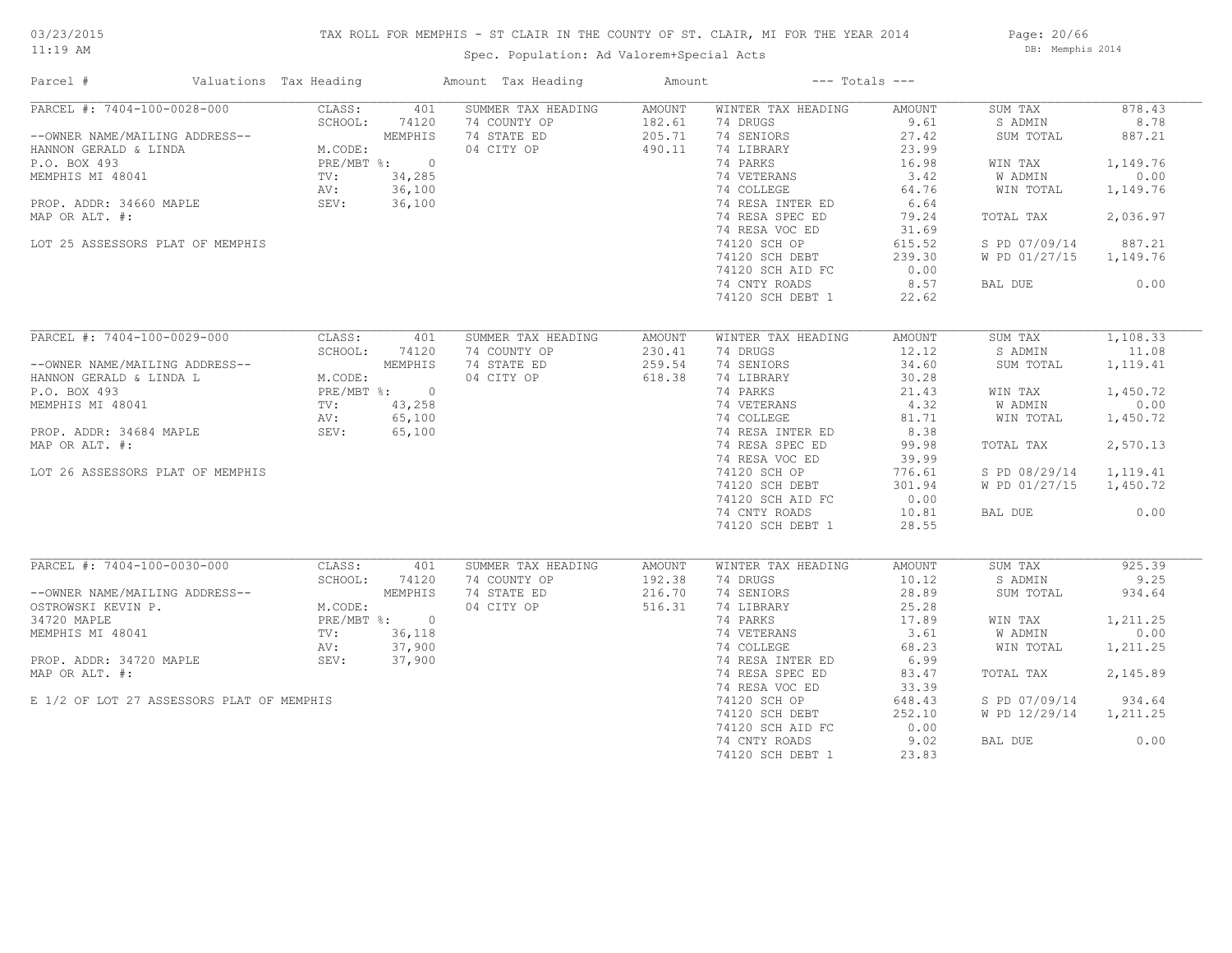# TAX ROLL FOR MEMPHIS - ST CLAIR IN THE COUNTY OF ST. CLAIR, MI FOR THE YEAR 2014

Spec. Population: Ad Valorem+Special Acts

Page: 21/66 DB: Memphis 2014

| Parcel #                                                                                                                                                                                                     | Valuations Tax Heading |              |               | Amount Tax Heading | Amount         |                                | $---$ Totals $---$                                                                        |                        |          |
|--------------------------------------------------------------------------------------------------------------------------------------------------------------------------------------------------------------|------------------------|--------------|---------------|--------------------|----------------|--------------------------------|-------------------------------------------------------------------------------------------|------------------------|----------|
| PARCEL #: 7404-100-0031-000                                                                                                                                                                                  | CLASS:                 |              | 402           | SUMMER TAX HEADING | AMOUNT         | WINTER TAX HEADING             | AMOUNT                                                                                    | SUM TAX                | 144.13   |
|                                                                                                                                                                                                              |                        | SCHOOL:      | 74120         | 74 COUNTY OP       | 29.96          | 74 DRUGS                       | 1.57                                                                                      | S ADMIN                | 1.44     |
| --OWNER NAME/MAILING ADDRESS--<br>HANNON GERALD & LINDA MEMPHIS<br>P.O. BOX 493<br>MEMPHIS MI 48041 TV: 5,626<br>PROP. ADDR: 34720 MAPLE<br>PROP. ADDR: 34720 MAPLE<br>PROP. ADDR: 34720 MAPLE<br>SEV: 7,200 |                        |              |               | 74 STATE ED        | 29.96<br>33.75 | 74 SENIORS                     | 4.50                                                                                      | SUM TOTAL              | 145.57   |
|                                                                                                                                                                                                              |                        |              |               | 04 CITY OP         | 80.42          | 74 LIBRARY                     | 3.93                                                                                      |                        |          |
|                                                                                                                                                                                                              |                        |              |               |                    |                | 74 PARKS                       | 2.78                                                                                      | WIN TAX                | 188.62   |
|                                                                                                                                                                                                              |                        |              |               |                    |                | 74 VETERANS                    | 0.56                                                                                      | W ADMIN                | 0.00     |
|                                                                                                                                                                                                              |                        |              |               |                    |                | 74 COLLEGE                     | 10.62                                                                                     | WIN TOTAL              | 188.62   |
|                                                                                                                                                                                                              |                        |              |               |                    |                | 74 RESA INTER ED               | 1.09                                                                                      |                        |          |
| MAP OR ALT. #:                                                                                                                                                                                               |                        |              |               |                    |                | 74 RESA SPEC ED                | 13.00                                                                                     | TOTAL TAX              | 334.19   |
|                                                                                                                                                                                                              |                        |              |               |                    |                | 74 RESA VOC ED                 | 5.20                                                                                      |                        |          |
| W 1/2 OF LOT 27 ASSESSORS PLAT OF MEMPHIS                                                                                                                                                                    |                        |              |               |                    |                |                                | 101.00                                                                                    | S PD 07/09/14          | 145.57   |
|                                                                                                                                                                                                              |                        |              |               |                    |                | 74120 SCH OP<br>74120 SCH DEBT | 39.26                                                                                     | W PD 03/04/15          | 188.62   |
|                                                                                                                                                                                                              |                        |              |               |                    |                |                                |                                                                                           |                        |          |
|                                                                                                                                                                                                              |                        |              |               |                    |                | 74120 SCH AID FC               | 0.00                                                                                      |                        |          |
|                                                                                                                                                                                                              |                        |              |               |                    |                | 74 CNTY ROADS                  | 1.40                                                                                      | BAL DUE                | 0.00     |
|                                                                                                                                                                                                              |                        |              |               |                    |                | 74120 SCH DEBT 1               | 3.71                                                                                      |                        |          |
| PARCEL #: 7404-100-0032-000                                                                                                                                                                                  |                        | CLASS:       | 401           | SUMMER TAX HEADING | AMOUNT         | WINTER TAX HEADING             | AMOUNT                                                                                    | SUM TAX                | 1,087.61 |
|                                                                                                                                                                                                              |                        |              | SCHOOL: 74120 | 74 COUNTY OP       | 226.10         | 74 DRUGS                       | 11.89                                                                                     | S ADMIN                | 10.87    |
| --OWNER NAME/MAILING ADDRESS--<br>FURLIN LOUIS & PATRICIA MEMPHIS<br>P.O. BOX 406<br>MEMPHIS MI 48041 TV: 42,449<br>PROP. ADDR: 34730 MAPLE SEV: 42,900<br>PROP. ADDR: 34730 MAPLE SEV: 42,900               |                        |              |               | 74 STATE ED        | 254.69         | 74 SENIORS                     | 33.95                                                                                     | SUM TOTAL              | 1,098.48 |
|                                                                                                                                                                                                              |                        |              |               | 04 CITY OP         | 606.82         | 74 LIBRARY                     | 29.71                                                                                     |                        |          |
|                                                                                                                                                                                                              |                        |              |               |                    |                |                                |                                                                                           |                        | 661.48   |
|                                                                                                                                                                                                              |                        |              |               |                    |                | 74 PARKS                       | $\begin{array}{c} 21.02 \\ 21.02 \\ 4.24 \\ 80.19 \\ \text{R ED} \end{array}$<br>RED 8.22 | WIN TAX                |          |
|                                                                                                                                                                                                              |                        |              |               |                    |                | 74 VETERANS                    |                                                                                           | W ADMIN                | 0.00     |
|                                                                                                                                                                                                              |                        |              |               |                    |                | 74 COLLEGE                     |                                                                                           | WIN TOTAL              | 661.48   |
|                                                                                                                                                                                                              |                        |              |               |                    |                | 74 RESA INTER ED               |                                                                                           |                        |          |
| MAP OR ALT. #:                                                                                                                                                                                               |                        |              |               |                    |                | 74 RESA SPEC ED                | 98.11                                                                                     | TOTAL TAX              | 1,759.96 |
|                                                                                                                                                                                                              |                        |              |               |                    |                | 74 RESA VOC ED                 | 39.24                                                                                     |                        |          |
| LOT 28 BEING 49.35 FT E & W AS PER CIRCUIT COURT DECREE 8-126 ASSESSORS PLAT OF                                                                                                                              |                        |              |               |                    |                | 74120 SCH OP                   | 0.00                                                                                      | S PD 08/28/14 1,098.48 |          |
| MEMPHIS                                                                                                                                                                                                      |                        |              |               |                    |                | 74120 SCH DEBT                 | 296.29                                                                                    | W PD 02/02/15          | 661.48   |
|                                                                                                                                                                                                              |                        |              |               |                    |                | 74120 SCH AID FC               | 0.00                                                                                      |                        |          |
|                                                                                                                                                                                                              |                        |              |               |                    |                | 74 CNTY ROADS                  | 10.61                                                                                     | BAL DUE                | 0.00     |
|                                                                                                                                                                                                              |                        |              |               |                    |                | 74120 SCH DEBT 1               | 28.01                                                                                     |                        |          |
|                                                                                                                                                                                                              |                        |              |               |                    |                |                                |                                                                                           |                        |          |
| PARCEL #: 7404-100-0033-000                                                                                                                                                                                  |                        | CLASS:       | 708           | SUMMER TAX HEADING | AMOUNT         | WINTER TAX HEADING             | AMOUNT                                                                                    | SUM TAX                | 0.00     |
|                                                                                                                                                                                                              |                        | SCHOOL:      | 74120         | 74 COUNTY OP       | 0.00           | 74 DRUGS                       | 0.00                                                                                      | S ADMIN                | 0.00     |
| --OWNER NAME/MAILING ADDRESS--                                                                                                                                                                               |                        |              | MEMPHIS       | 74 STATE ED        | 0.00           | 74 SENIORS                     | 0.00                                                                                      | SUM TOTAL              | 0.00     |
| FIRST UNITED METHODIST CHURCH                                                                                                                                                                                | M.CODE:<br>M.CODE:     | M.CODE:      |               | 04 CITY OP         | 0.00           | 74 LIBRARY                     | 0.00                                                                                      |                        |          |
| P.O. BOX 29                                                                                                                                                                                                  |                        | $PRE/MBT$ %: | $\circ$       |                    |                | 74 PARKS                       | 0.00                                                                                      | WIN TAX                | 0.00     |
| MEMPHIS MI 48041                                                                                                                                                                                             | TV:                    |              | $\circ$       |                    |                | 74 VETERANS                    | 0.00                                                                                      | W ADMIN                | 0.00     |
|                                                                                                                                                                                                              | AV:                    |              | $\circ$       |                    |                | 74 COLLEGE                     | 0.00                                                                                      | WIN TOTAL              | 0.00     |
| PROP. ADDR: 34750 MAPLE/81265 CHURCH SEV:                                                                                                                                                                    |                        |              | $\circ$       |                    |                | 74 RESA INTER ED               | 0.00                                                                                      |                        |          |
| MAP OR ALT. #:                                                                                                                                                                                               |                        |              |               |                    |                | 74 RESA SPEC ED                | 0.00                                                                                      | TOTAL TAX              | 0.00     |
|                                                                                                                                                                                                              |                        |              |               |                    |                | 74 RESA VOC ED                 | 0.00                                                                                      |                        |          |
| LOTS 29-30 ASSESSORS PLAT OF MEMPHIS                                                                                                                                                                         |                        |              |               |                    |                | 74120 SCH OP                   | 0.00                                                                                      | BAL DUE                | 0.00     |
|                                                                                                                                                                                                              |                        |              |               |                    |                | 74120 SCH DEBT                 | 0.00                                                                                      |                        |          |
|                                                                                                                                                                                                              |                        |              |               |                    |                | 74120 SCH AID FC               | 0.00                                                                                      |                        |          |
|                                                                                                                                                                                                              |                        |              |               |                    |                | 74 CNTY ROADS                  | 0.00                                                                                      |                        |          |
|                                                                                                                                                                                                              |                        |              |               |                    |                | 74120 SCH DEBT 1               | 0.00                                                                                      |                        |          |
|                                                                                                                                                                                                              |                        |              |               |                    |                |                                |                                                                                           |                        |          |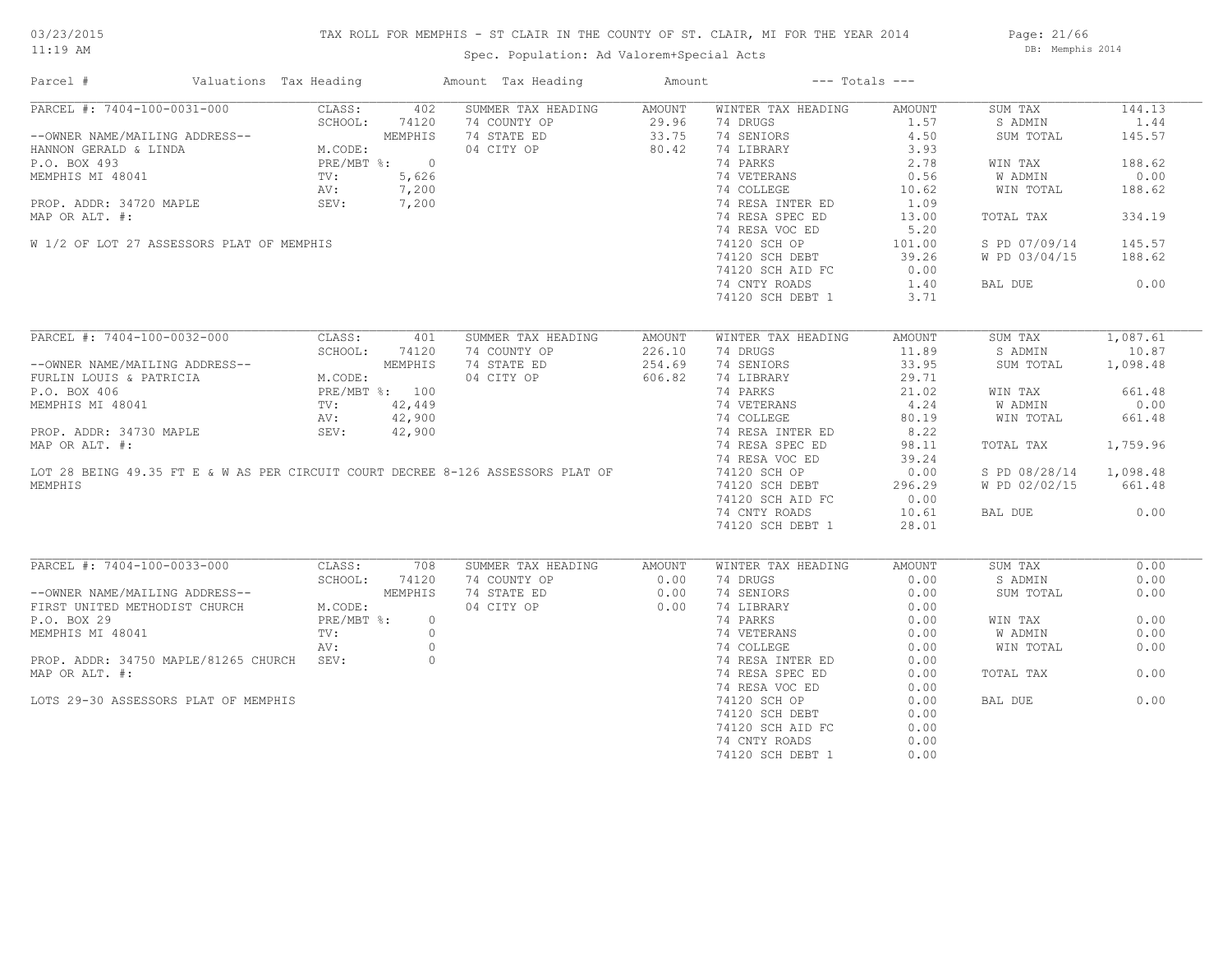# TAX ROLL FOR MEMPHIS - ST CLAIR IN THE COUNTY OF ST. CLAIR, MI FOR THE YEAR 2014

Spec. Population: Ad Valorem+Special Acts

Page: 22/66 DB: Memphis 2014

| Parcel #                                                                                                                                                                                                                                                                                                                              | Valuations Tax Heading                            |                                                       | Amount Tax Heading                                              | Amount                               | $---$ Totals $---$                                                                                                                                                                                                                                                  |                                                                                                                                                                                |                                                                                                                                              |                                                                                                           |
|---------------------------------------------------------------------------------------------------------------------------------------------------------------------------------------------------------------------------------------------------------------------------------------------------------------------------------------|---------------------------------------------------|-------------------------------------------------------|-----------------------------------------------------------------|--------------------------------------|---------------------------------------------------------------------------------------------------------------------------------------------------------------------------------------------------------------------------------------------------------------------|--------------------------------------------------------------------------------------------------------------------------------------------------------------------------------|----------------------------------------------------------------------------------------------------------------------------------------------|-----------------------------------------------------------------------------------------------------------|
| $PARCEL$ #: 7404-100-0034-000<br>--OWNER NAME/MAILING ADDRESS--<br>DREWER ROBERT J<br>BLEWER ROBERT J<br>81235 CHURCH<br>MEMPHIS MI 48041<br>PROP. ADDR: 81235 CHURCH<br>MAP OR ALT #.<br>MAP OR ALT +.<br>MAP OR ALT +.<br>MAP OR ALT +.<br>MAP OR ALT. #:<br>LOT 31 ASSESSORS PLAT OF MEMPHIS                                       | CLASS:<br>SCHOOL:                                 | 401<br>74120                                          | SUMMER TAX HEADING<br>74 COUNTY OP<br>74 STATE ED<br>04 CITY OP | AMOUNT<br>264.72<br>298.20<br>710.47 | WINTER TAX HEADING<br>74 DRUGS<br>74 SENIORS<br>74 LIBRARY<br>74 PARKS<br>74 VETERANS<br>74 COLLEGE<br>74 RESA INTER ED<br>74 RESA SPEC ED<br>74 RESA VOC ED<br>74120 SCH OP<br>74120 SCH DEBT                                                                      | AMOUNT<br>13.93<br>39.76<br>34.79<br>24.62<br>4.97<br>93.88<br>9.63<br>114.87<br>45.94<br>0.00<br>346.90                                                                       | SUM TAX<br>S ADMIN<br>SUM TOTAL<br>WIN TAX<br>W ADMIN<br>WIN TOTAL<br>TOTAL TAX<br>S PD 08/26/14 1,286.12<br>W PD 01/05/15 774.51            | 1, 273.39<br>12.73<br>1,286.12<br>774.51<br>0.00<br>774.51<br>2,060.63                                    |
|                                                                                                                                                                                                                                                                                                                                       |                                                   |                                                       |                                                                 |                                      | 74120 SCH AID FC<br>74 CNTY ROADS<br>74120 SCH DEBT 1                                                                                                                                                                                                               | 0.00<br>12.42<br>32.80                                                                                                                                                         | BAL DUE                                                                                                                                      | 0.00                                                                                                      |
| PARCEL #: 7404-100-0035-000<br>--OWNER NAME/MAILING ADDRESS--<br>WALSH NICKOLAS & SARA<br>MICSOLIE RIVER<br>100 MEMPHIS MI 48041<br>MEMPHIS MI 48041<br>TV: 62,600<br>PROP. ADDR: 81170 BELLE RIVER<br>PROP. ADDR: 81170 BELLE RIVER<br>SEV: 62,600<br>PROP. ADDR: 1170 BELLE R<br>MAP OR ALT. #:<br>LOT 32 ASSESSORS PLAT OF MEMPHIS | CLASS:<br>SCHOOL:                                 | 401<br>74120                                          | SUMMER TAX HEADING<br>74 COUNTY OP<br>74 STATE ED<br>04 CITY OP | AMOUNT<br>333.43<br>375.60<br>894.88 | WINTER TAX HEADING<br>74 DRUGS<br>74 SENIORS<br>74 LIBRARY<br>74 PARKS<br>74 LINNE<br>74 VETERANS<br>74 COLLEGE<br>74 RESA INTER ED<br>74 RESA SPEC ED<br>74 RESA VOC ED<br>74120 SCH OP<br>74120 SCH DEBT<br>74120 SCH AID FC<br>74 CNTY ROADS<br>74120 SCH DEBT 1 | AMOUNT<br>17.54<br>50.08<br>43.82<br>31.01<br>6.26<br>118.25<br>12.13<br>144.68<br>57.87<br>0.00<br>436.94<br>0.00<br>15.65<br>41.31                                           | SUM TAX<br>S ADMIN<br>SUM TOTAL<br>WIN TAX<br>W ADMIN<br>WIN TOTAL<br>TOTAL TAX<br>S PD 02/25/15 1,619.94<br>W PD 02/17/15 975.54<br>BAL DUE | 1,603.91<br>16.03<br>1,619.94<br>975.54<br>0.00<br>975.54<br>2,595.48<br>0.00                             |
| PARCEL #: 7404-100-0036-000<br>--OWNER NAME/MAILING ADDRESS--<br>PHILLIPS MARILYN<br>81112 BELLE RIVER<br>MEMPHIS MI 48041<br>RV: 40,900<br>PROP. ADDR: 81140 BELLE RIVER SEV: 40,900<br>MAP OR ALT. #:<br>LOT 33 ASSESSORS PLAT OF MEMPHIS                                                                                           | CLASS:<br>SCHOOL:<br>$M.$ CODE $\cdot$<br>M.CODE: | 401<br>74120<br>MEMPHIS<br>PRE/MBT %: 0<br>TV: 40,900 | SUMMER TAX HEADING<br>74 COUNTY OP<br>74 STATE ED<br>04 CITY OP | AMOUNT<br>217.85<br>245.40<br>584.67 | WINTER TAX HEADING<br>74 DRUGS<br>74 SENIORS<br>74 LIBRARY<br>74 PARKS<br>74 VETERANS<br>74 COLLEGE<br>74 RESA INTER ED<br>74 RESA SPEC ED<br>74 RESA VOC ED<br>74120 SCH OP<br>74120 SCH DEBT<br>74120 SCH AID FC<br>74 CNTY ROADS<br>74120 SCH DEBT 1             | AMOUNT<br>11.46<br>32.72<br>28.63<br>20.26<br>$\begin{array}{cc}\n & 77.26 \\  & 7.92 \\  & 6.53\n\end{array}$<br>94.53<br>37.81<br>734.28<br>285.48<br>0.00<br>10.22<br>26.99 | SUM TAX<br>S ADMIN<br>SUM TOTAL<br>WIN TAX<br>W ADMIN<br>WIN TOTAL<br>TOTAL TAX<br>S PD 08/28/14<br>W PD 02/11/15<br>BAL DUE                 | 1,047.92<br>10.47<br>1,058.39<br>1,371.65<br>0.00<br>1,371.65<br>2,430.04<br>1,058.39<br>1,371.65<br>0.00 |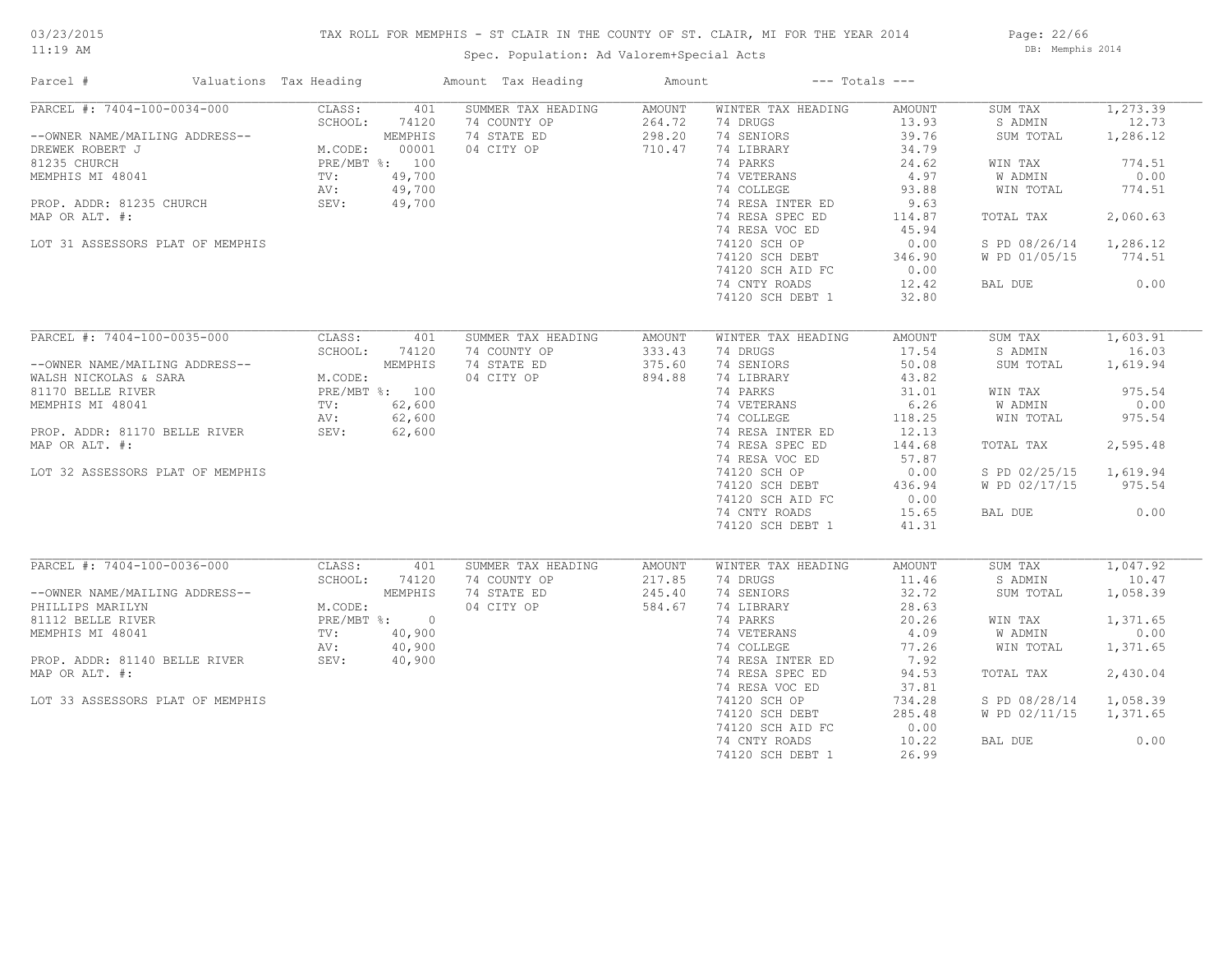# TAX ROLL FOR MEMPHIS - ST CLAIR IN THE COUNTY OF ST. CLAIR, MI FOR THE YEAR 2014

Spec. Population: Ad Valorem+Special Acts

Page: 23/66 DB: Memphis 2014

| Parcel #                                                                                                                                                                                                                                          | Valuations Tax Heading |            | Amount Tax Heading                                                  | Amount | $---$ Totals $---$                               |        |                        |          |
|---------------------------------------------------------------------------------------------------------------------------------------------------------------------------------------------------------------------------------------------------|------------------------|------------|---------------------------------------------------------------------|--------|--------------------------------------------------|--------|------------------------|----------|
| PARCEL #: 7404-100-0037-000                                                                                                                                                                                                                       | CLASS:                 | 401        | SUMMER TAX HEADING                                                  | AMOUNT | WINTER TAX HEADING                               | AMOUNT | SUM TAX                | 1,447.77 |
| --OWNER NAME/MAILING ADDRESS--<br>PHILLIPS ROBERT II M.CODE:<br>81112 BELLE RIVER PRE/MBT %: 100<br>MEMPHIS MI 48041 TV: 56,506<br>PROP. ADDR: 81112 BELLE RIVER SEV: 59,200<br>PROP. ADDR: 81112 BELLE RIVER SEV: 59,200                         |                        |            | 74 COUNTY OP                                                        | 300.97 | 74 DRUGS                                         | 15.83  | S ADMIN                | 14.47    |
|                                                                                                                                                                                                                                                   |                        |            | 74 STATE ED                                                         | 339.03 | 74 SENIORS                                       | 45.20  | SUM TOTAL              | 1,462.24 |
| -OWNER NAME/MAILING ADDRECT II<br>3112 BELE RIVER<br>MEMPHIS MI 48041<br>MEMPHIS MI 48041<br>MEMPHIS MI 48041<br>PRE/MBT %: 100<br>TV: 56,506<br>AV: 59,200<br>PROP. ADDR: 81112 BELLE RIVER<br>MAP OR ALT. #:<br>LOT 34 & N 5 FT OF LOT 35 EXC E |                        |            |                                                                     |        | 74 LIBRARY                                       | 39.55  |                        |          |
|                                                                                                                                                                                                                                                   |                        |            |                                                                     |        | 74 PARKS                                         | 27.99  | WIN TAX                | 880.56   |
|                                                                                                                                                                                                                                                   |                        |            |                                                                     |        | 74 VETERANS                                      | 5.65   | W ADMIN                | 0.00     |
|                                                                                                                                                                                                                                                   |                        |            |                                                                     |        | 74 COLLEGE                                       | 106.74 | WIN TOTAL              | 880.56   |
|                                                                                                                                                                                                                                                   |                        |            |                                                                     |        |                                                  |        |                        |          |
|                                                                                                                                                                                                                                                   |                        |            |                                                                     |        | 74 RESA INTER ED<br>74 RESA SPEC ED              | 10.95  |                        |          |
|                                                                                                                                                                                                                                                   |                        |            |                                                                     |        | 74 RESA SPEC ED                                  | 130.60 | TOTAL TAX              | 2,342.80 |
|                                                                                                                                                                                                                                                   |                        |            |                                                                     |        | 74 RESA VOC ED                                   | 52.23  |                        |          |
|                                                                                                                                                                                                                                                   |                        |            |                                                                     |        | 74120 SCH OP                                     | 0.00   | S PD 08/28/14 1,462.24 |          |
|                                                                                                                                                                                                                                                   |                        |            |                                                                     |        | 74120 SCH DEBT<br>74120 SCH DEBT                 | 394.41 | W PD 02/11/15          | 880.56   |
|                                                                                                                                                                                                                                                   |                        |            |                                                                     |        | 74120 SCH AID FC                                 | 0.00   |                        |          |
|                                                                                                                                                                                                                                                   |                        |            |                                                                     |        | 74 CNTY ROADS                                    | 14.12  | BAL DUE                | 0.00     |
|                                                                                                                                                                                                                                                   |                        |            |                                                                     |        | 74120 SCH DEBT 1                                 | 37.29  |                        |          |
|                                                                                                                                                                                                                                                   |                        |            |                                                                     |        |                                                  |        |                        |          |
| PARCEL #: 7404-100-0038-000                                                                                                                                                                                                                       |                        | CLASS: 402 | SUMMER TAX HEADING                                                  | AMOUNT | WINTER TAX HEADING                               | AMOUNT | SUM TAX                | 151.10   |
|                                                                                                                                                                                                                                                   | SCHOOL:                | 74120      | 74 COUNTY OP                                                        | 31.41  | 74 DRUGS                                         | 1.65   | S ADMIN                | 1.51     |
|                                                                                                                                                                                                                                                   |                        |            | 74 STATE ED                                                         | 35.38  | 74 SENIORS                                       | 4.71   | SUM TOTAL              | 152.61   |
| --OWNER NAME/MAILING ADDRESS--<br>PHILLIPS ROBERT II M.CODE:<br>81112 BELLE RIVER PRE/MBT %: 100<br>MEMPHIS MI 48041 TV: 5,898<br>AV: 7,900                                                                                                       |                        |            | 04 CITY OP                                                          | 84.31  |                                                  | 4.12   |                        |          |
|                                                                                                                                                                                                                                                   |                        |            |                                                                     |        | 74 LIBRARY<br>74 PARKS                           | 2.92   | WIN TAX                | 91.86    |
|                                                                                                                                                                                                                                                   |                        |            |                                                                     |        |                                                  |        | W ADMIN                | 0.00     |
|                                                                                                                                                                                                                                                   |                        |            |                                                                     |        | 74 VETERANS 0.58<br>74 COLLEGE 11.14             |        | WIN TOTAL              | 91.86    |
|                                                                                                                                                                                                                                                   |                        |            |                                                                     |        | 74 RESA INTER ED                                 | 1.14   |                        |          |
|                                                                                                                                                                                                                                                   |                        |            |                                                                     |        |                                                  |        |                        |          |
|                                                                                                                                                                                                                                                   |                        |            |                                                                     |        | 74 RESA SPEC ED                                  | 13.63  | TOTAL TAX              | 244.47   |
|                                                                                                                                                                                                                                                   |                        |            |                                                                     |        | 74 RESA VOC ED                                   | 5.45   |                        |          |
|                                                                                                                                                                                                                                                   |                        |            |                                                                     |        | 74120 SCH OP                                     | 0.00   | S PD 08/28/14          | 152.61   |
|                                                                                                                                                                                                                                                   |                        |            |                                                                     |        | 74120 SCH DEBT                                   | 41.16  | W PD 02/11/15          | 91.86    |
|                                                                                                                                                                                                                                                   |                        |            |                                                                     |        | 74120 SCH AID FC                                 | 0.00   |                        |          |
|                                                                                                                                                                                                                                                   |                        |            |                                                                     |        | 74 CNTY ROADS                                    | 1.47   | BAL DUE                | 0.00     |
|                                                                                                                                                                                                                                                   |                        |            |                                                                     |        | 74120 SCH DEBT 1                                 | 3.89   |                        |          |
|                                                                                                                                                                                                                                                   |                        |            |                                                                     |        |                                                  |        |                        |          |
| PARCEL #: 7404-100-0039-000                                                                                                                                                                                                                       | CLASS:                 | 401        | SUMMER TAX HEADING                                                  | AMOUNT | WINTER TAX HEADING                               | AMOUNT | SUM TAX                | 745.59   |
|                                                                                                                                                                                                                                                   | SCHOOL:                | 74120      | 74 COUNTY OP                                                        | 155.00 | 74 DRUGS                                         | 8.15   | S ADMIN                | 7.45     |
|                                                                                                                                                                                                                                                   |                        |            | 74 STATE ED                                                         | 174.60 | 74 SENIORS                                       | 23.28  | SUM TOTAL              | 753.04   |
| --OWNER NAME/MAILING ADDRESS--<br>MORGAN GENEVIEVE TRUST<br>2496 STAPLETON ROAD<br>GOODELLS MI 48027 TV: 29,100<br>PROP. ADDR: 34625 BORDMAN SEV: 29,100<br>MAP OP ALT #: 29,100<br>MAP OP ALT #:                                                 |                        |            | 04 CITY OP                                                          | 415.99 | 74 LIBRARY                                       | 20.37  |                        |          |
|                                                                                                                                                                                                                                                   |                        |            | $\begin{array}{r} 29,100 \\ 29,100 \\ 29,100 \\ 29,100 \end{array}$ |        | 74 PARKS                                         | 14.41  | WIN TAX                | 975.88   |
|                                                                                                                                                                                                                                                   |                        |            |                                                                     |        | 74 VETERANS                                      | 2.91   | <b>W ADMIN</b>         | 0.00     |
|                                                                                                                                                                                                                                                   |                        |            |                                                                     |        | 74 COLLEGE                                       | 54.97  | WIN TOTAL              | 975.88   |
|                                                                                                                                                                                                                                                   |                        |            |                                                                     |        | 74 RESA INTER ED                                 | 5.63   |                        |          |
| MAP OR ALT. #:                                                                                                                                                                                                                                    |                        |            |                                                                     |        | 74 RESA SPEC ED                                  | 67.25  | TOTAL TAX              | 1,728.92 |
|                                                                                                                                                                                                                                                   |                        |            |                                                                     |        | 74 RESA VOC ED                                   | 26.90  |                        |          |
| LOT 36 ASSESSORS PLAT OF MEMPHIS                                                                                                                                                                                                                  |                        |            |                                                                     |        |                                                  | 522.43 | S PD 07/09/14          | 753.04   |
|                                                                                                                                                                                                                                                   |                        |            |                                                                     |        | 74120 SCH OP<br>74120 SCH DEBT<br>74120 SCH DEBT | 203.11 | W PD 12/17/14          | 975.88   |
|                                                                                                                                                                                                                                                   |                        |            |                                                                     |        | 74120 SCH AID FC                                 | 0.00   |                        |          |
|                                                                                                                                                                                                                                                   |                        |            |                                                                     |        |                                                  |        |                        |          |
|                                                                                                                                                                                                                                                   |                        |            |                                                                     |        | 74 CNTY ROADS                                    | 7.27   | BAL DUE                | 0.00     |
|                                                                                                                                                                                                                                                   |                        |            |                                                                     |        | 74120 SCH DEBT 1                                 | 19.20  |                        |          |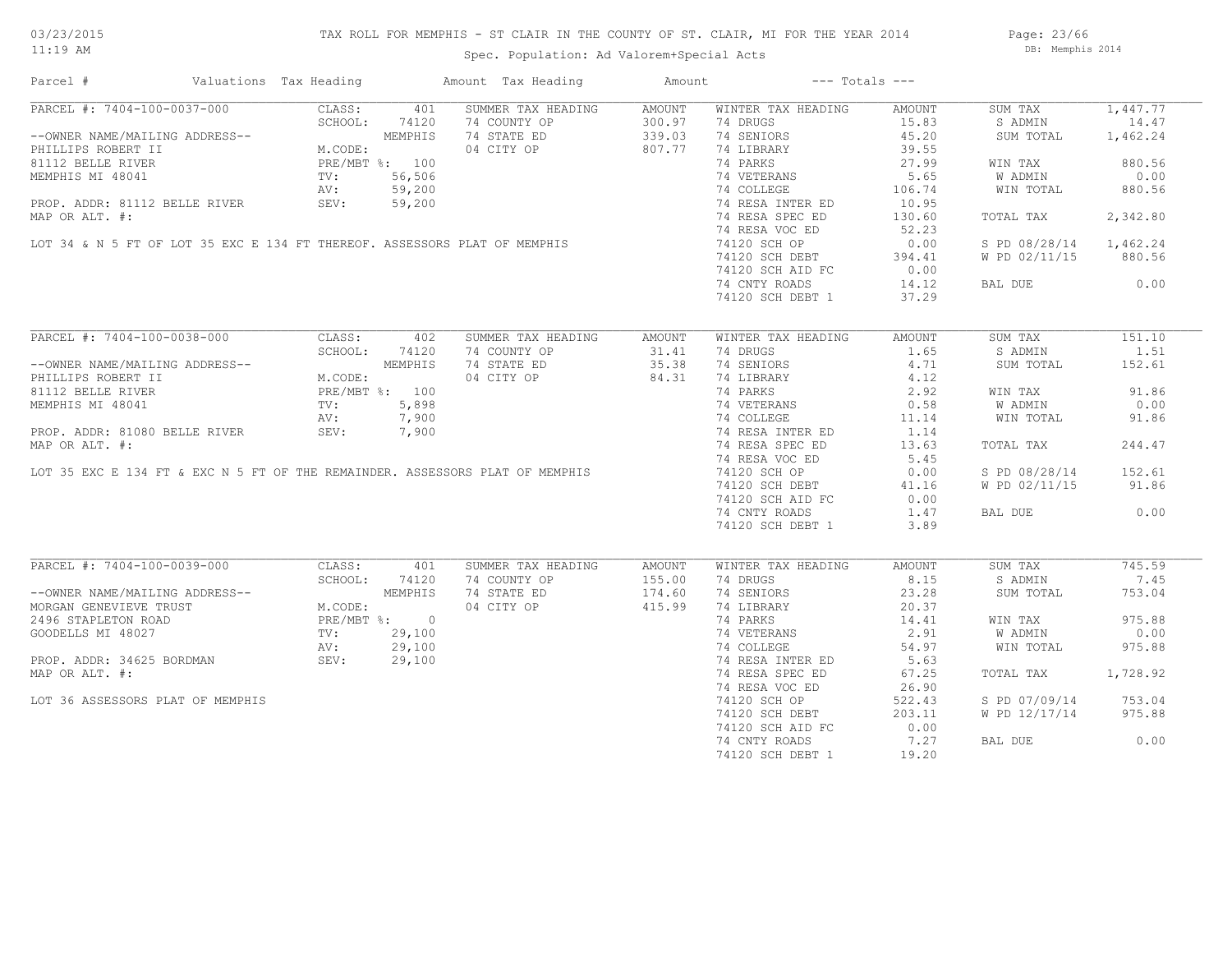# TAX ROLL FOR MEMPHIS - ST CLAIR IN THE COUNTY OF ST. CLAIR, MI FOR THE YEAR 2014

Spec. Population: Ad Valorem+Special Acts

Page: 24/66 DB: Memphis 2014

| Parcel #                                                                                                                                                                                                                                 | Valuations Tax Heading |        | Amount Tax Heading | Amount | $---$ Totals $---$           |          |                        |          |
|------------------------------------------------------------------------------------------------------------------------------------------------------------------------------------------------------------------------------------------|------------------------|--------|--------------------|--------|------------------------------|----------|------------------------|----------|
| PARCEL #: 7404-100-0040-000                                                                                                                                                                                                              | CLASS:                 | 401    | SUMMER TAX HEADING | AMOUNT | WINTER TAX HEADING           | AMOUNT   | SUM TAX                | 1,004.36 |
|                                                                                                                                                                                                                                          | SCHOOL:                | 74120  | 74 COUNTY OP       | 208.79 | 74 DRUGS                     | 10.98    | S ADMIN                | 10.04    |
| --OWNER NAME/MAILING ADDRESS--<br>WILCOX HELEN<br>34649 BORDMAN M.CODE:<br>MEMPHIS MI 48041 PRE/MBT %: 75<br>MEMPHIS MI 48041 TV: 39,200<br>PROP. ADDR: 34649 BORDMAN SEV: 39,200<br>MRD.ODRITE #:                                       |                        |        | 74 STATE ED        | 235.20 | 74 SENIORS                   | 31.36    | SUM TOTAL              | 1,014.40 |
|                                                                                                                                                                                                                                          |                        |        | 04 CITY OP         | 560.37 | 74 LIBRARY                   | 27.44    |                        |          |
|                                                                                                                                                                                                                                          |                        |        |                    |        | 74 PARKS                     | 19.41    | WIN TAX                | 786.81   |
|                                                                                                                                                                                                                                          |                        |        |                    |        | 74 VETERANS<br>74 COLLEGE    | 3.92     | W ADMIN                | 0.00     |
|                                                                                                                                                                                                                                          |                        |        |                    |        |                              | 74.05    | WIN TOTAL              | 786.81   |
|                                                                                                                                                                                                                                          |                        |        |                    |        | 74 RESA INTER ED             | 7.59     |                        |          |
| MAP OR ALT. #:                                                                                                                                                                                                                           |                        |        |                    |        | 74 RESA SPEC ED              | 90.60    | TOTAL TAX              | 1,801.21 |
|                                                                                                                                                                                                                                          |                        |        |                    |        | 74 RESA VOC ED               | 36.24    |                        |          |
| LOT 37 ASSESSORS PLAT OF MEMPHIS                                                                                                                                                                                                         |                        |        |                    |        | 74120 SCH OP                 | 175.94   | S PD 08/28/14 1,014.40 |          |
|                                                                                                                                                                                                                                          |                        |        |                    |        | 74120 SCH DEBT               | 273.61   | W PD 01/30/15          | 786.81   |
|                                                                                                                                                                                                                                          |                        |        |                    |        | 74120 SCH AID FC             | 0.00     |                        |          |
|                                                                                                                                                                                                                                          |                        |        |                    |        |                              |          |                        |          |
|                                                                                                                                                                                                                                          |                        |        |                    |        | 74 CNTY ROADS                | 9.80     | BAL DUE                | 0.00     |
|                                                                                                                                                                                                                                          |                        |        |                    |        | 74120 SCH DEBT 1             | 25.87    |                        |          |
|                                                                                                                                                                                                                                          |                        |        |                    |        |                              |          |                        |          |
| PARCEL #: 7404-100-0041-000                                                                                                                                                                                                              | CLASS:                 | 201    | SUMMER TAX HEADING | AMOUNT | WINTER TAX HEADING           | AMOUNT   | SUM TAX                | 1,716.65 |
|                                                                                                                                                                                                                                          | SCHOOL:                | 74120  | 74 COUNTY OP       | 356.87 | 74 DRUGS                     | 18.78    | S ADMIN                | 17.16    |
|                                                                                                                                                                                                                                          |                        |        | 74 STATE ED        | 402.00 | 74 SENIORS                   | 53.60    | S INTRST               | 103.00   |
|                                                                                                                                                                                                                                          |                        |        | 04 CITY OP         | 957.78 | 74 LIBRARY                   | 46.90    | SUM TOTAL              | 1,836.81 |
|                                                                                                                                                                                                                                          |                        |        |                    |        | 74 PARKS                     | 33.19    |                        |          |
| --OWNER NAME/MAILING ADDRESS--<br>KENDALL GARY & JUDY MEMPHIS<br>1021 RILEY CENTER ROAD PRE/MBT %: 0<br>RILEY MI 48041 TV: 67,000<br>AV: 67,000                                                                                          |                        |        |                    |        | 74 VETERANS                  | 6.70     | WIN TAX                | 2,246.99 |
|                                                                                                                                                                                                                                          |                        |        |                    |        | 74 COLLEGE                   | 126.56   | W ADMIN                | 0.00     |
| PROP. ADDR: 34699 BORDMAN                                                                                                                                                                                                                | SEV:                   | 67,000 |                    |        | 74 RESA INTER ED             | 12.98    | WIN TOTAL              | 2,246.99 |
| MAP OR ALT. #:                                                                                                                                                                                                                           |                        |        |                    |        | 74 RESA SPEC ED              | 154.85   |                        |          |
|                                                                                                                                                                                                                                          |                        |        |                    |        | 74 RESA VOC ED               | 61.94    | TOTAL TAX              | 4,083.80 |
| LOT 38 & E 134 FT OF LOT 35 ASSESSORS PLAT OF MEMPHIS                                                                                                                                                                                    |                        |        |                    |        | 74120 SCH OP                 | 1,202.86 |                        |          |
|                                                                                                                                                                                                                                          |                        |        |                    |        |                              | 467.66   | BAL DUE 4,083.80       |          |
|                                                                                                                                                                                                                                          |                        |        |                    |        | 74120 SCH DEBT               |          |                        |          |
|                                                                                                                                                                                                                                          |                        |        |                    |        | 74120 SCH AID FC             | 0.00     |                        |          |
|                                                                                                                                                                                                                                          |                        |        |                    |        | 74 CNTY ROADS                | 16.75    |                        |          |
|                                                                                                                                                                                                                                          |                        |        |                    |        | 74120 SCH DEBT 1             | 44.22    |                        |          |
|                                                                                                                                                                                                                                          |                        |        |                    |        |                              |          |                        |          |
| PARCEL #: 7404-100-0042-000                                                                                                                                                                                                              | CLASS:                 | 401    | SUMMER TAX HEADING | AMOUNT | WINTER TAX HEADING           | AMOUNT   | SUM TAX                | 1,762,77 |
|                                                                                                                                                                                                                                          | SCHOOL:                | 74120  | 74 COUNTY OP       | 366.46 | 74 DRUGS                     | 19.28    | S ADMIN                | 17.62    |
|                                                                                                                                                                                                                                          |                        |        | 74 STATE ED        | 412.80 | 74 SENIORS                   | 55.04    | SUM TOTAL              | 1,780.39 |
|                                                                                                                                                                                                                                          |                        |        | 04 CITY OP         | 983.51 | 74 LIBRARY                   | 48.16    |                        |          |
| --OWNER NAME/MAILING ADDRESS--<br>KOCH SHANE M & TERI A M.CODE: 00001<br>P.O. BOX 36 PRE/MBT %: 100<br>MEMPHIS MI 48041 TV: 68,800<br>PROP. ADDR: 81195 CHURCH SEV: 68,800<br>NET REPORTED AND AV: 68,800<br>NET REPORTED AND AV: 68,800 |                        |        |                    |        | 74 PARKS                     | 34.08    | WIN TAX                | 1,072.17 |
|                                                                                                                                                                                                                                          |                        |        |                    |        | 74 VETERANS                  | 6.88     | W ADMIN                | 0.00     |
|                                                                                                                                                                                                                                          |                        |        |                    |        | ar RD<br>Ar RD<br>74 COLLEGE | 129.97   | WIN TOTAL              | 1,072.17 |
|                                                                                                                                                                                                                                          |                        |        |                    |        | 74 RESA INTER ED             | 13.33    |                        |          |
| MAP OR ALT. #:                                                                                                                                                                                                                           |                        |        |                    |        | 74 RESA SPEC ED              | 159.01   | TOTAL TAX              | 2,852.56 |
|                                                                                                                                                                                                                                          |                        |        |                    |        | 74 RESA VOC ED               | 63.60    |                        |          |
| LOT 39 ASSESSORS PLAT OF MEMPHIS                                                                                                                                                                                                         |                        |        |                    |        | 74120 SCH OP                 | 0.00     | S PD 08/26/14          | 1,780.39 |
|                                                                                                                                                                                                                                          |                        |        |                    |        | 74120 SCH DEBT               | 480.22   | W PD 01/05/15 1,072.17 |          |
|                                                                                                                                                                                                                                          |                        |        |                    |        | 74120 SCH AID FC             | 0.00     |                        |          |
|                                                                                                                                                                                                                                          |                        |        |                    |        | 74 CNTY ROADS                | 17.20    | BAL DUE                | 0.00     |
|                                                                                                                                                                                                                                          |                        |        |                    |        | 74120 SCH DEBT 1             | 45.40    |                        |          |
|                                                                                                                                                                                                                                          |                        |        |                    |        |                              |          |                        |          |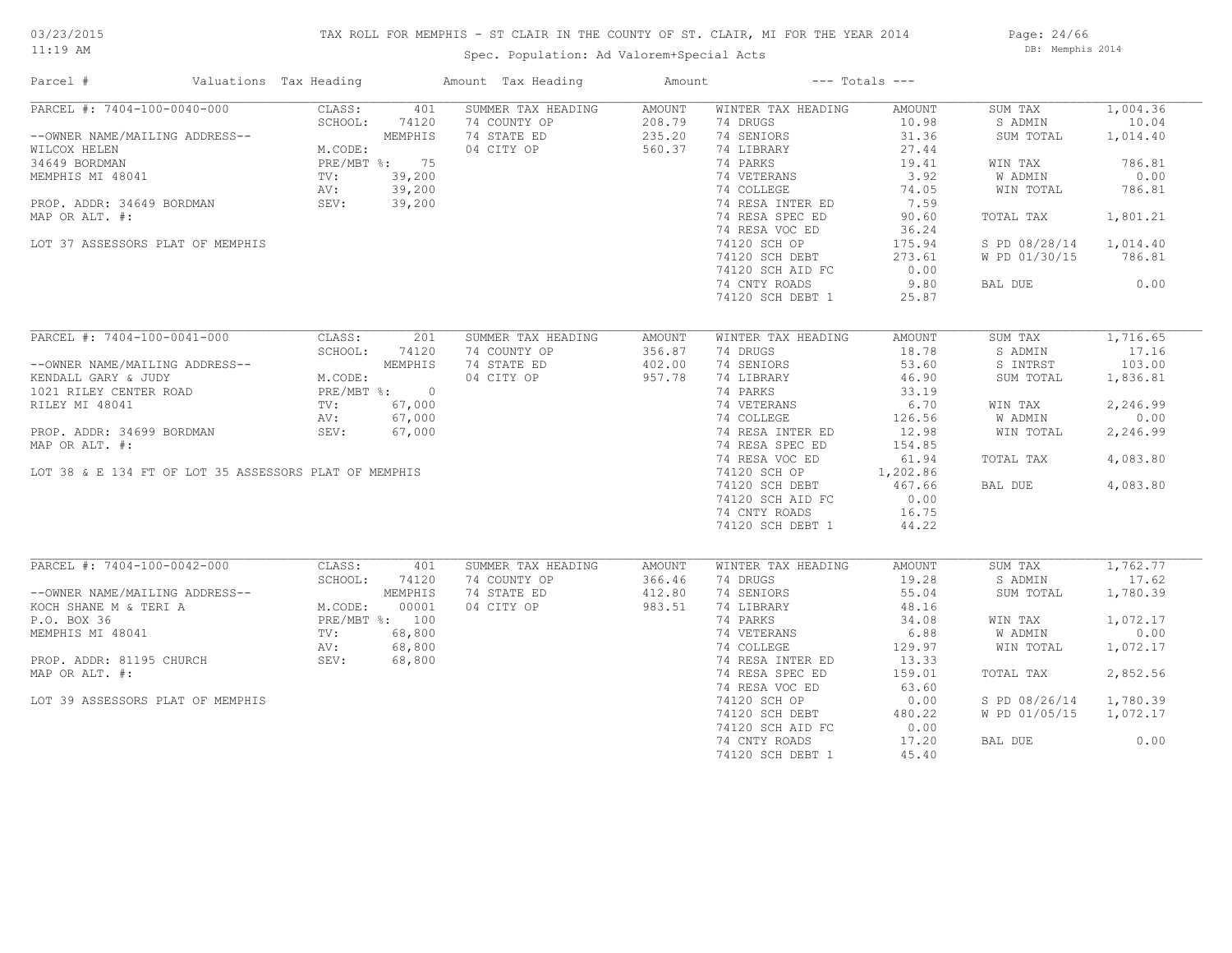# TAX ROLL FOR MEMPHIS - ST CLAIR IN THE COUNTY OF ST. CLAIR, MI FOR THE YEAR 2014

Spec. Population: Ad Valorem+Special Acts

Page: 25/66 DB: Memphis 2014

| Parcel #                                                                                                                                                                                                                                                                                                                                                                | Valuations Tax Heading |                      | Amount Tax Heading                                                                          | Amount                               | $---$ Totals $---$                                                                                                                                                                                                                                               |                                                                                                                                      |                                                                                                                                                |                                                                                                      |
|-------------------------------------------------------------------------------------------------------------------------------------------------------------------------------------------------------------------------------------------------------------------------------------------------------------------------------------------------------------------------|------------------------|----------------------|---------------------------------------------------------------------------------------------|--------------------------------------|------------------------------------------------------------------------------------------------------------------------------------------------------------------------------------------------------------------------------------------------------------------|--------------------------------------------------------------------------------------------------------------------------------------|------------------------------------------------------------------------------------------------------------------------------------------------|------------------------------------------------------------------------------------------------------|
| PARCEL #: 7404-100-0043-000<br>CHOOL: 74120<br>--OWNER NAME/MAILING ADDRESS--<br>PROPERTY AMERICA<br>MEMPHIS<br>13000 31 MILE ROAD<br>13000 31 MILE ROAD<br>TV: 63,576<br>WASHINGTON MI 48095<br>PROPERTY AMERICA<br>TV: 63,576<br>NASHINGTON MI 48095<br>PROPERTY: 71,500<br>PROPERT<br>PROP. ADDR: 81155 CHURCH<br>MAP OR ALT. #:<br>LOT 40 ASSESSORS PLAT OF MEMPHIS | CLASS:                 | 401                  | SUMMER TAX HEADING<br>74 COUNTY OP<br>74 STATE ED<br>04 CITY OP                             | AMOUNT<br>338.63<br>381.45<br>908.83 | WINTER TAX HEADING<br>74 DRUGS<br>74 SENIORS<br>74 LIBRARY<br>74 PARKS<br>74 VETERANS<br>74 COLLEGE<br>74 RESA INTER ED<br>74 RESA SPEC ED<br>74 RESA VOC ED<br>74120 SCH OP 1,141.39<br>74120 SCH DEBT<br>74120 SCH AID FC<br>74 CNTY ROADS<br>74120 SCH DEBT 1 | AMOUNT<br>17.82<br>50.86<br>44.50<br>31.49<br>6.35<br>120.10<br>12.32<br>146.94<br>58.77<br>443.76<br>0.00<br>15.89<br>41.96         | SUM TAX<br>S ADMIN<br>SUM TOTAL<br>WIN TAX<br>W ADMIN<br>WIN TOTAL<br>TOTAL TAX<br>S PD 08/05/14 1,645.19<br>W PD 02/13/15 2,132.15<br>BAL DUE | 1,628.91<br>16.28<br>1,645.19<br>2,132.15<br>0.00<br>2,132.15<br>3,777.34<br>0.00                    |
|                                                                                                                                                                                                                                                                                                                                                                         |                        |                      |                                                                                             |                                      |                                                                                                                                                                                                                                                                  |                                                                                                                                      |                                                                                                                                                |                                                                                                      |
| PARCEL #: 7404-100-0044-000<br>--OWNER NAME/MAILING ADDRESS--<br>DEANER WILLIAM & SHIRLEY M.CODE: 00003<br>P.O. BOX 4<br>MEMPHIS MI 48041<br>MEMPHIS MI 48041<br>PROP. ADDR: 34715 BORDMAN<br>MAP OR ALT. #: 63,900<br>MAP OR ALT. #: 63,900<br>MAP OR ALT. #:<br>LOT 41 ASSESSORS PLAT OF MEMPHIS                                                                      | CLASS:                 | 401<br>SCHOOL: 74120 | SUMMER TAX HEADING<br>74 COUNTY OP<br>74 STATE ED<br>04 CITY OP<br>$\frac{3}{0}$<br>0<br>10 | AMOUNT<br>308.36<br>347.35<br>827.59 | WINTER TAX HEADING<br>74 DRUGS<br>74 SENIORS<br>74 LIBRARY<br>74 PARKS<br>74 VETERANS<br>74 COLLEGE<br>74 RESA INTER ED<br>74 RESA SPEC ED<br>74 RESA VOC ED<br>74120 SCH OP<br>74120 SCH DEBT<br>74120 SCH AID FC<br>74 CNTY ROADS<br>74120 SCH DEBT 1          | AMOUNT<br>16.22<br>46.31<br>40.52<br>28.68<br>5.78<br>109.36<br>11.21<br>133.80<br>53.52<br>0.00<br>404.09<br>0.00<br>14.47<br>38.20 | SUM TAX<br>S ADMIN<br>SUM TOTAL<br>WIN TAX<br>W ADMIN<br>WIN TOTAL<br>TOTAL TAX<br>S PD 07/16/14 1,498.13<br>W PD 12/05/14 902.16<br>BAL DUE   | 1,483.30<br>14.83<br>1,498.13<br>902.16<br>0.00<br>902.16<br>2,400.29<br>0.00                        |
| PARCEL #: 7404-100-0045-000 CLASS:<br>--OWNER NAME/MAILING ADDRESS--<br>MERRITT KEITH A & ELIZABETH M M.CODE:<br>34733 BORDMAN PRE/MBT %: 100<br>MEMPHIS MI 48041 TV: 52,741<br>PROP. ADDR: 34733 BORDMAN SEV: 56,100<br>MAP OP ALT #:<br>MAP OP ALT #:<br>MAP OR ALT. #:<br>LOT 42 ASSESSORS PLAT OF MEMPHIS                                                           |                        | 401                  | SUMMER TAX HEADING<br>74 COUNTY OP<br>74 STATE ED<br>04 CITY OP                             | AMOUNT<br>280.92<br>316.44<br>753.94 | WINTER TAX HEADING<br>74 DRUGS<br>74 SENIORS<br>74 LIBRARY<br>74 PARKS<br>74 VETERANS<br>74 COLLEGE<br>74 RESA INTER ED<br>74 RESA SPEC ED<br>74 RESA VOC ED<br>74120 SCH OP<br>74120 SCH DEBT<br>74120 SCH AID FC<br>74 CNTY ROADS<br>74120 SCH DEBT 1          | AMOUNT<br>14.78<br>42.19<br>36.91<br>26.12<br>5.27<br>99.63<br>10.22<br>121.90<br>48.75<br>0.00<br>368.13<br>0.00<br>13.18<br>34.80  | SUM TAX<br>S ADMIN<br>SUM TOTAL<br>WIN TAX<br>W ADMIN<br>WIN TOTAL<br>TOTAL TAX<br>S PD 08/29/14 1,364.81<br>W PD 02/13/15<br>BAL DUE          | $\overline{1,351.30}$<br>13.51<br>1,364.81<br>821.88<br>0.00<br>821.88<br>2,186.69<br>821.88<br>0.00 |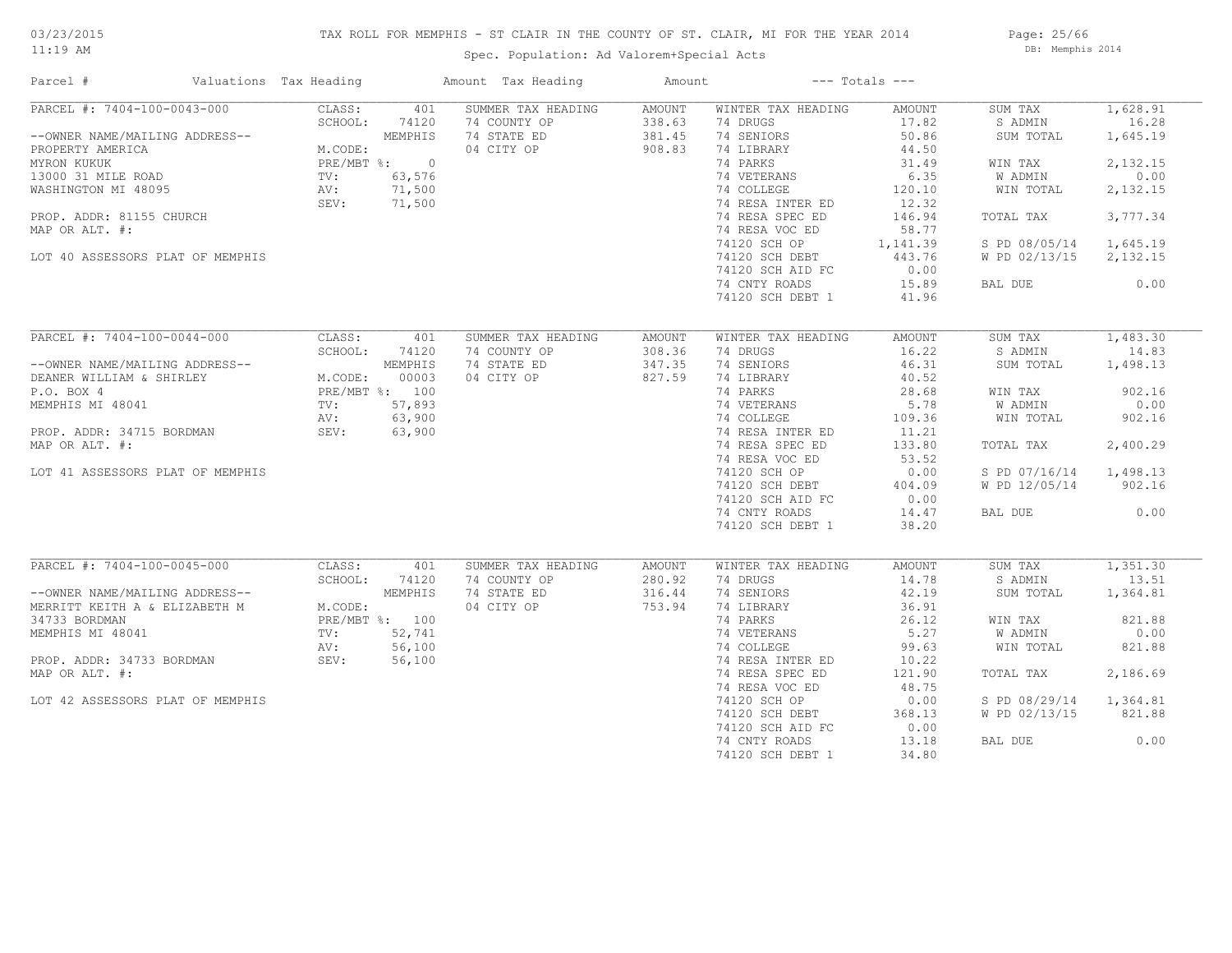Page: 26/66 DB: Memphis 2014

| Parcel #                                                                                                                                                                                                                                                                                                                                                                                                                                          | Valuations Tax Heading |               | Amount Tax Heading Mount                                                      |                  | $---$ Totals $---$                                                                                                                                                          |        |                        |          |
|---------------------------------------------------------------------------------------------------------------------------------------------------------------------------------------------------------------------------------------------------------------------------------------------------------------------------------------------------------------------------------------------------------------------------------------------------|------------------------|---------------|-------------------------------------------------------------------------------|------------------|-----------------------------------------------------------------------------------------------------------------------------------------------------------------------------|--------|------------------------|----------|
| PARCEL #: 7404-100-0046-000                                                                                                                                                                                                                                                                                                                                                                                                                       |                        | CLASS: 201    | SUMMER TAX HEADING AMOUNT                                                     |                  | WINTER TAX HEADING                                                                                                                                                          | AMOUNT | SUM TAX                | 3,999.55 |
| PARCEL #: 7404-100-0046-000<br>-OWNER NAME/MAILING ADDRESS--<br>WEMPHIS<br>WALNUT RIDGE ESTATES<br>ROLAND SUESS<br>3916 CHURCH ROAD<br>CASCO TWP MI 48064<br>PRE/MBT %: 0<br>CASCO TWP MI 48064<br>PRE/MBT %: 0<br>SEV: 156,100<br>SEV: 156,100<br>PRE                                                                                                                                                                                            |                        |               | 74 COUNTY OP                                                                  |                  | 74 DRUGS                                                                                                                                                                    | 43.75  | S ADMIN                | 39.99    |
|                                                                                                                                                                                                                                                                                                                                                                                                                                                   |                        |               | 74 STATE ED                                                                   | 831.46<br>936.60 | 74 SENIORS                                                                                                                                                                  | 124.88 | SUM TOTAL              | 4,039.54 |
|                                                                                                                                                                                                                                                                                                                                                                                                                                                   |                        |               | 04 CITY OP 2, 231.49                                                          |                  | 74 LIBRARY                                                                                                                                                                  | 109.27 |                        |          |
|                                                                                                                                                                                                                                                                                                                                                                                                                                                   |                        |               |                                                                               |                  | 74 PARKS                                                                                                                                                                    | 77.33  | WIN TAX                | 5,235.17 |
| FREE THE PART OF THE PART OF THE SERIES PROP.<br>TO THE 156,100<br>PROP. ADDR: 81047 CHURCH<br>MAP OR ALT. #:<br>LOT 43 EXC N 55 FT OF THAT PART LYING E OF W LINE OF LOT 46 EXTD SLY. ASSESSORS<br>PLAT OF MEMPHIS                                                                                                                                                                                                                               |                        |               |                                                                               |                  |                                                                                                                                                                             | 15.61  | W ADMIN                | 0.00     |
|                                                                                                                                                                                                                                                                                                                                                                                                                                                   |                        |               |                                                                               |                  | 74 VETERANS<br>74 COLLEGE                                                                                                                                                   | 294.88 | WIN TOTAL              | 5,235.17 |
|                                                                                                                                                                                                                                                                                                                                                                                                                                                   |                        |               |                                                                               |                  |                                                                                                                                                                             | 30.25  |                        |          |
|                                                                                                                                                                                                                                                                                                                                                                                                                                                   |                        |               |                                                                               |                  | 74 RESA INTER ED<br>74 DECA SPECIED<br>74 RESA SPEC ED                                                                                                                      | 360.79 | TOTAL TAX              | 9,274.71 |
|                                                                                                                                                                                                                                                                                                                                                                                                                                                   |                        |               |                                                                               |                  |                                                                                                                                                                             | 144.31 |                        |          |
|                                                                                                                                                                                                                                                                                                                                                                                                                                                   |                        |               |                                                                               |                  | 74 RESA VOC ED                                                                                                                                                              |        | S PD 08/19/14 4,039.54 |          |
|                                                                                                                                                                                                                                                                                                                                                                                                                                                   |                        |               |                                                                               |                  | 74120 SCH OP 2,802.49<br>74120 SCH DEBT 1,089.57                                                                                                                            |        |                        |          |
|                                                                                                                                                                                                                                                                                                                                                                                                                                                   |                        |               |                                                                               |                  |                                                                                                                                                                             |        | W PD 12/09/14 5,235.17 |          |
| PLAT OF MEMPHIS                                                                                                                                                                                                                                                                                                                                                                                                                                   |                        |               |                                                                               |                  | 74120 SCH AID FC                                                                                                                                                            | 0.00   |                        |          |
|                                                                                                                                                                                                                                                                                                                                                                                                                                                   |                        |               |                                                                               |                  | 74 CNTY ROADS                                                                                                                                                               | 39.02  | BAL DUE 0.00           |          |
|                                                                                                                                                                                                                                                                                                                                                                                                                                                   |                        |               |                                                                               |                  | 74120 SCH DEBT 1                                                                                                                                                            | 103.02 |                        |          |
|                                                                                                                                                                                                                                                                                                                                                                                                                                                   |                        |               |                                                                               |                  |                                                                                                                                                                             |        |                        |          |
| PARCEL #: 7404-100-0047-000 CLASS: 402                                                                                                                                                                                                                                                                                                                                                                                                            |                        |               | SUMMER TAX HEADING                                                            | AMOUNT           | WINTER TAX HEADING                                                                                                                                                          | AMOUNT | SUM TAX                | 78.75    |
|                                                                                                                                                                                                                                                                                                                                                                                                                                                   |                        | SCHOOL: 74120 | 74 COUNTY OP 16.37<br>74 STATE ED 18.44                                       |                  | 74 DRUGS                                                                                                                                                                    | 0.86   | S ADMIN                | 0.78     |
|                                                                                                                                                                                                                                                                                                                                                                                                                                                   |                        |               | 74 STATE ED                                                                   |                  | 74 SENIORS                                                                                                                                                                  | 2.45   | SUM TOTAL              | 79.53    |
|                                                                                                                                                                                                                                                                                                                                                                                                                                                   |                        |               | 04 CITY OP 43.94                                                              |                  |                                                                                                                                                                             |        |                        |          |
|                                                                                                                                                                                                                                                                                                                                                                                                                                                   |                        |               |                                                                               |                  |                                                                                                                                                                             |        | WIN TAX                | 47.84    |
| --OWNER NAME/MAILING ADDRESS--<br>BIRKETT ROBERT M.CODE: MEMPHIS<br>P.O. BOX 542 PRE/MBT %: 100<br>MEMPHIS MI 48041 TV: 3,074<br>PROP. ADDR: VACANT SEV: 4,400<br>PROP. ADDR: VACANT SEV: 4,400<br>P.O. BOX 542<br>MEMPHIS MI 48041<br>PROP. ADDR: VACANT<br>PROP. ADDR: VACANT<br>MEMPHIS MI 48041<br>MEMPHIS MI 48041<br>MAP OR ALT. #:<br>S 45 FT OF N 55 FT OF THAT PART OF LOT 43 S OF S LINE OF LOT 46 & E OF W LINE OF<br>LOT 46 EVTD SIVE |                        |               |                                                                               |                  | 74 DIBRARY<br>74 DIBRARY<br>74 PARKS<br>74 VETERANS<br>74 COLLEGE<br>74 RESA INTER ED<br>74 RESA INTER ED<br>74 RESA SPEC ED<br>74 RESA SPEC ED<br>74 RESA SPEC ED<br>71.10 |        | W ADMIN                | 0.00     |
|                                                                                                                                                                                                                                                                                                                                                                                                                                                   |                        |               |                                                                               |                  |                                                                                                                                                                             |        | WIN TOTAL              | 47.84    |
|                                                                                                                                                                                                                                                                                                                                                                                                                                                   |                        |               |                                                                               |                  |                                                                                                                                                                             |        |                        |          |
|                                                                                                                                                                                                                                                                                                                                                                                                                                                   |                        |               |                                                                               |                  |                                                                                                                                                                             |        | TOTAL TAX              | 127.37   |
|                                                                                                                                                                                                                                                                                                                                                                                                                                                   |                        |               |                                                                               |                  | 74 RESA VOC ED                                                                                                                                                              | 2.84   |                        |          |
|                                                                                                                                                                                                                                                                                                                                                                                                                                                   |                        |               |                                                                               |                  | <sup>74</sup> KESA VOC ED<br>74120 SCH OP                                                                                                                                   | 0.00   | S PD 09/12/14          | 79.53    |
| LOT 46 EXTD SLY. ASSESSORS PLAT OF MEMPHIS                                                                                                                                                                                                                                                                                                                                                                                                        |                        |               |                                                                               |                  | 74120 SCH DEBT                                                                                                                                                              | 21.45  |                        |          |
|                                                                                                                                                                                                                                                                                                                                                                                                                                                   |                        |               |                                                                               |                  | 74120 SCH AID FC                                                                                                                                                            |        | BAL DUE 47.84          |          |
|                                                                                                                                                                                                                                                                                                                                                                                                                                                   |                        |               |                                                                               |                  |                                                                                                                                                                             | 0.00   |                        |          |
|                                                                                                                                                                                                                                                                                                                                                                                                                                                   |                        |               |                                                                               |                  | 74 CNTY ROADS                                                                                                                                                               | 0.76   |                        |          |
|                                                                                                                                                                                                                                                                                                                                                                                                                                                   |                        |               |                                                                               |                  | 74120 SCH DEBT 1                                                                                                                                                            | 2.02   |                        |          |
|                                                                                                                                                                                                                                                                                                                                                                                                                                                   |                        |               |                                                                               |                  |                                                                                                                                                                             |        |                        |          |
| PARCEL #: 7404-100-0048-000 CLASS:                                                                                                                                                                                                                                                                                                                                                                                                                |                        | 401           | SUMMER TAX HEADING                                                            | AMOUNT           | WINTER TAX HEADING                                                                                                                                                          | AMOUNT | SUM TAX                | 759.98   |
|                                                                                                                                                                                                                                                                                                                                                                                                                                                   |                        |               |                                                                               |                  | 74 DRUGS                                                                                                                                                                    | 8.31   | S ADMIN                | 7.59     |
|                                                                                                                                                                                                                                                                                                                                                                                                                                                   |                        |               |                                                                               |                  | 74 SENIORS                                                                                                                                                                  | 23.72  | SUM TOTAL              | 767.57   |
| -OWNER NAME/MAILING ADDRESS--<br>TROMBLEY GARRY & C<br>P.O. BOX 61<br>MEMPHIS MI 48041<br>MEMPHIS MI 48041<br>MEMPHIS MI 48041<br>TV: 29,662<br>PROP. ADDR: 81139 CHURCH<br>PRE/MBT %: 100<br>NEMPHIS MI 48041<br>TV: 29,662<br>AV: 42,900<br>PROP. AD                                                                                                                                                                                            |                        |               | 14 COUNTY OP<br>74 STATE ED<br>04 CITY OP<br>74 244.02                        |                  | 74 LIBRARY<br>74 LIBRARY<br>74 PARKS<br>74 VETERANS<br>74 COLLEGE<br>74 RESA INTER ED<br>5.74                                                                               |        |                        |          |
|                                                                                                                                                                                                                                                                                                                                                                                                                                                   |                        |               | $\begin{array}{cccc}\n? & * & 100 \\ 29,662 \\ 42,900 \\ 42,900\n\end{array}$ |                  |                                                                                                                                                                             |        | WIN TAX                | 462.20   |
|                                                                                                                                                                                                                                                                                                                                                                                                                                                   |                        |               |                                                                               |                  |                                                                                                                                                                             |        | W ADMIN                | 0.00     |
|                                                                                                                                                                                                                                                                                                                                                                                                                                                   |                        |               |                                                                               |                  |                                                                                                                                                                             |        | WIN TOTAL              | 462.20   |
|                                                                                                                                                                                                                                                                                                                                                                                                                                                   |                        |               |                                                                               |                  |                                                                                                                                                                             |        |                        |          |
| MAP OR ALT. #:                                                                                                                                                                                                                                                                                                                                                                                                                                    |                        |               |                                                                               |                  | 74 RESA SPEC ED                                                                                                                                                             | 68.55  | TOTAL TAX              | 1,229.77 |
|                                                                                                                                                                                                                                                                                                                                                                                                                                                   |                        |               |                                                                               |                  | 74 RESA VOC ED                                                                                                                                                              | 27.42  |                        |          |
| LOT 44 ASSESSORS PLAT OF MEMPHIS                                                                                                                                                                                                                                                                                                                                                                                                                  |                        |               |                                                                               |                  |                                                                                                                                                                             | 0.00   | S PD 08/22/14          | 767.57   |
|                                                                                                                                                                                                                                                                                                                                                                                                                                                   |                        |               |                                                                               |                  | 74120 SCH OP<br>74120 SCH DEBT                                                                                                                                              | 207.04 | W PD 01/09/15 462.20   |          |
|                                                                                                                                                                                                                                                                                                                                                                                                                                                   |                        |               |                                                                               |                  | 74120 SCH AID FC                                                                                                                                                            | 0.00   |                        |          |
|                                                                                                                                                                                                                                                                                                                                                                                                                                                   |                        |               |                                                                               |                  | 74 CNTY ROADS                                                                                                                                                               | 7.41   | BAL DUE                | 0.00     |
|                                                                                                                                                                                                                                                                                                                                                                                                                                                   |                        |               |                                                                               |                  | 74120 SCH DEBT 1                                                                                                                                                            | 19.57  |                        |          |
|                                                                                                                                                                                                                                                                                                                                                                                                                                                   |                        |               |                                                                               |                  |                                                                                                                                                                             |        |                        |          |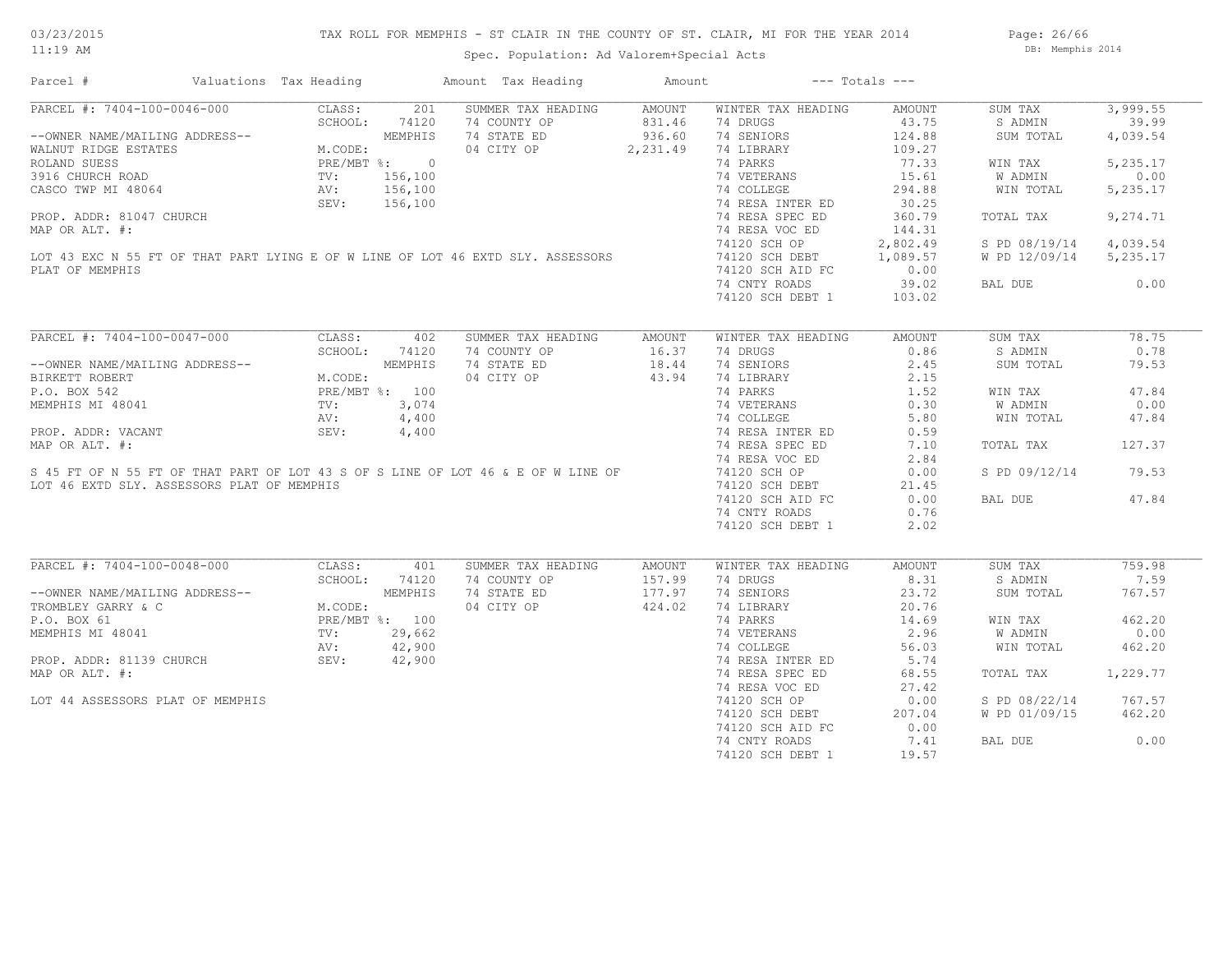# TAX ROLL FOR MEMPHIS - ST CLAIR IN THE COUNTY OF ST. CLAIR, MI FOR THE YEAR 2014

Spec. Population: Ad Valorem+Special Acts

Page: 27/66 DB: Memphis 2014

| Parcel #                                                                                                                                                                                                                                               | Valuations Tax Heading |               | Amount Tax Heading                                                            | Amount           | $---$ Totals $---$                                                                                                                                                                                                                                                                      |        |                        |          |
|--------------------------------------------------------------------------------------------------------------------------------------------------------------------------------------------------------------------------------------------------------|------------------------|---------------|-------------------------------------------------------------------------------|------------------|-----------------------------------------------------------------------------------------------------------------------------------------------------------------------------------------------------------------------------------------------------------------------------------------|--------|------------------------|----------|
| PARCEL #: 7404-100-0049-000                                                                                                                                                                                                                            | CLASS:                 | 401           | SUMMER TAX HEADING                                                            | AMOUNT           | WINTER TAX HEADING                                                                                                                                                                                                                                                                      | AMOUNT | SUM TAX                | 754.90   |
| --OWNER NAME/MAILING ADDRESS--<br>WEMPHIS<br>WEMPHIS MEERUM TAMMY J<br>81111 CHURCH<br>MEMPHIS MI 48041<br>MEMPHIS MI 48041<br>PROP. ADDR: 81111 CHURCH<br>MAP OP ALT #:<br>MAP OP ALT #:<br>MAP OP ALT #:<br>MAP OP ALT #:<br>MAP OP ALT #:<br>MAP OP |                        |               |                                                                               |                  | 74 DRUGS                                                                                                                                                                                                                                                                                | 8.25   | S ADMIN                | 7.54     |
|                                                                                                                                                                                                                                                        |                        |               | 74 COUNTY OP 156.93<br>74 STATE ED 176.78<br>04 CITY OP 421.19                |                  | 74 SENIORS                                                                                                                                                                                                                                                                              | 23.57  | SUM TOTAL              | 762.44   |
|                                                                                                                                                                                                                                                        |                        |               |                                                                               |                  | 74 LIBRARY                                                                                                                                                                                                                                                                              | 20.62  |                        |          |
|                                                                                                                                                                                                                                                        |                        |               |                                                                               |                  | 74 PARKS                                                                                                                                                                                                                                                                                | 14.59  | WIN TAX                | 459.12   |
|                                                                                                                                                                                                                                                        |                        |               |                                                                               |                  |                                                                                                                                                                                                                                                                                         | 2.94   | W ADMIN                | 0.00     |
|                                                                                                                                                                                                                                                        |                        |               |                                                                               |                  | 74 VETERANS<br>74 COLLEGE                                                                                                                                                                                                                                                               | 55.66  | WIN TOTAL              | 459.12   |
|                                                                                                                                                                                                                                                        |                        |               |                                                                               |                  |                                                                                                                                                                                                                                                                                         |        |                        |          |
| MAP OR ALT. #:                                                                                                                                                                                                                                         |                        |               |                                                                               |                  | 74 RESA INTER ED 5.71<br>74 RESA SPEC ED 68.10                                                                                                                                                                                                                                          |        | TOTAL TAX              | 1,221.56 |
|                                                                                                                                                                                                                                                        |                        |               |                                                                               |                  | 74 RESA VOC ED                                                                                                                                                                                                                                                                          | 27.23  |                        |          |
| LOT 45 ASSESSORS PLAT OF MEMPHIS                                                                                                                                                                                                                       |                        |               |                                                                               |                  | 74 KESA VOC ED<br>74120 SCH OP                                                                                                                                                                                                                                                          | 0.00   | S PD 09/18/14          | 762.44   |
|                                                                                                                                                                                                                                                        |                        |               |                                                                               |                  |                                                                                                                                                                                                                                                                                         |        | W PD 02/10/15 459.12   |          |
|                                                                                                                                                                                                                                                        |                        |               |                                                                               |                  | 74120 SCH DEBT 205.65<br>74120 SCH AID FC 0.00                                                                                                                                                                                                                                          |        |                        |          |
|                                                                                                                                                                                                                                                        |                        |               |                                                                               |                  | 74 CNTY ROADS                                                                                                                                                                                                                                                                           | 7.36   | BAL DUE 0.00           |          |
|                                                                                                                                                                                                                                                        |                        |               |                                                                               |                  |                                                                                                                                                                                                                                                                                         | 19.44  |                        |          |
|                                                                                                                                                                                                                                                        |                        |               |                                                                               |                  | 74120 SCH DEBT 1                                                                                                                                                                                                                                                                        |        |                        |          |
|                                                                                                                                                                                                                                                        |                        |               |                                                                               |                  |                                                                                                                                                                                                                                                                                         |        |                        |          |
| PARCEL #: 7404-100-0050-000 CLASS: 401                                                                                                                                                                                                                 |                        |               | SUMMER TAX HEADING                                                            | AMOUNT           | WINTER TAX HEADING                                                                                                                                                                                                                                                                      | AMOUNT | SUM TAX                | 914.69   |
|                                                                                                                                                                                                                                                        |                        | SCHOOL: 74120 | 74 COUNTY OP                                                                  | 190.15<br>214.20 | 74 DRUGS                                                                                                                                                                                                                                                                                | 10.00  | S ADMIN                | 9.14     |
| --OWNER NAME/MAILING ADDRESS--<br>BIRKETT ROBERT & K<br>P.O. BOX 542<br>MEMPHIS MI 48041<br>MEMPHIS MI 48041<br>TV: 35,700<br>NEMPHIS MI 48041<br>TV: 35,700<br>AV: 35,700                                                                             |                        |               | 74 STATE ED                                                                   |                  | 74 SENIORS                                                                                                                                                                                                                                                                              | 28.56  | SUM TOTAL              | 923.83   |
|                                                                                                                                                                                                                                                        |                        |               | 04 CITY OP 510.34                                                             |                  |                                                                                                                                                                                                                                                                                         | 24.99  |                        |          |
|                                                                                                                                                                                                                                                        |                        |               |                                                                               |                  | 74 LIBRARY<br>74 PARKS                                                                                                                                                                                                                                                                  | 17.68  | WIN TAX                | 556.32   |
|                                                                                                                                                                                                                                                        |                        |               |                                                                               |                  | $\begin{tabular}{llllllll} 74 \hbox{ PARKS} & & & 17.68 \\ 74 \hbox{ VETERANS} & & 3.57 \\ 74 \hbox{ COLLEGE} & & 67.44 \\ 74 \hbox{ RESA NPEC ED} & & 6.91 \\ 74 \hbox{ RESA SPEC ED} & & 82.51 \\ 74 \hbox{ RESA VOC ED} & & 33.00 \\ 74120 \hbox{ SCH OP} & & 0.00 \\ \end{tabular}$ |        | W ADMIN                | 0.00     |
|                                                                                                                                                                                                                                                        |                        |               |                                                                               |                  |                                                                                                                                                                                                                                                                                         |        | WIN TOTAL              | 556.32   |
| PROP. ADDR: 81079 CHURCH SEV: 35,700                                                                                                                                                                                                                   |                        |               |                                                                               |                  |                                                                                                                                                                                                                                                                                         |        |                        |          |
| MAP OR ALT. #:                                                                                                                                                                                                                                         |                        |               |                                                                               |                  |                                                                                                                                                                                                                                                                                         |        | TOTAL TAX              | 1,480.15 |
|                                                                                                                                                                                                                                                        |                        |               |                                                                               |                  |                                                                                                                                                                                                                                                                                         |        |                        |          |
|                                                                                                                                                                                                                                                        |                        |               | LOT 46 & N 10 FT OF THAT PART OF LOT 43 LYING E OF W LINE OF LOT 46 EXTD SLY. |                  | 74120 SCH OP                                                                                                                                                                                                                                                                            |        | S PD 09/12/14 923.83   |          |
| ASSESSORS PLAT OF MEMPHIS                                                                                                                                                                                                                              |                        |               |                                                                               |                  | 74120 SCH DEBT                                                                                                                                                                                                                                                                          | 249.18 |                        |          |
|                                                                                                                                                                                                                                                        |                        |               |                                                                               |                  | 74120 SCH AID FC                                                                                                                                                                                                                                                                        | 0.00   | BAL DUE                | 556.32   |
|                                                                                                                                                                                                                                                        |                        |               |                                                                               |                  | 74 CNTY ROADS                                                                                                                                                                                                                                                                           | 8.92   |                        |          |
|                                                                                                                                                                                                                                                        |                        |               |                                                                               |                  | 74120 SCH DEBT 1                                                                                                                                                                                                                                                                        | 23.56  |                        |          |
|                                                                                                                                                                                                                                                        |                        |               |                                                                               |                  |                                                                                                                                                                                                                                                                                         |        |                        |          |
|                                                                                                                                                                                                                                                        |                        |               |                                                                               |                  |                                                                                                                                                                                                                                                                                         |        |                        |          |
| PARCEL #: 7404-100-0051-000 CLASS:                                                                                                                                                                                                                     |                        | 401           | SUMMER TAX HEADING                                                            | AMOUNT           | WINTER TAX HEADING                                                                                                                                                                                                                                                                      | AMOUNT | SUM TAX 1,242.11       |          |
| --OWNER NAME/MAILING ADDRESS--<br>MCTTE ROSALIE<br>P.O. BOX 590<br>MEMPHIS MI 48041<br>PROP. ADDR: 81220 CHURCH<br>PROP. ADDR: 81220 CHURCH<br>PROP. ADDR: 81220 CHURCH<br>PROP. ADDR: 81220 CHURCH<br>PROP. ADDR: 81220 CHURCH<br>SEV: 51,300         |                        | SCHOOL: 74120 | 74 COUNTY OP<br>74 STATE ED 290.87<br>04 CITY OP 693.02                       |                  | 74 DRUGS                                                                                                                                                                                                                                                                                | 13.58  | S ADMIN                | 12.42    |
|                                                                                                                                                                                                                                                        |                        |               |                                                                               |                  | 74 SENIORS                                                                                                                                                                                                                                                                              | 38.78  | SUM TOTAL              | 1,254.53 |
|                                                                                                                                                                                                                                                        |                        |               |                                                                               |                  | 74 LIBRARY                                                                                                                                                                                                                                                                              | 33.93  |                        |          |
|                                                                                                                                                                                                                                                        |                        |               |                                                                               |                  | 14 LIBRANT 1991<br>14 PARKS 24.01<br>14 VETERANS 4.84<br>14 COLLEGE 91.58<br>14 RESA INTER ED 9.39                                                                                                                                                                                      |        | WIN TAX                | 755.44   |
|                                                                                                                                                                                                                                                        |                        |               |                                                                               |                  |                                                                                                                                                                                                                                                                                         |        | W ADMIN                | 0.00     |
|                                                                                                                                                                                                                                                        |                        |               |                                                                               |                  |                                                                                                                                                                                                                                                                                         |        | WIN TOTAL              | 755.44   |
|                                                                                                                                                                                                                                                        |                        |               |                                                                               |                  |                                                                                                                                                                                                                                                                                         |        |                        |          |
| MAP OR ALT. #:                                                                                                                                                                                                                                         |                        |               |                                                                               |                  | 74 RESA SPEC ED                                                                                                                                                                                                                                                                         | 112.04 | TOTAL TAX              | 2,009.97 |
|                                                                                                                                                                                                                                                        |                        |               |                                                                               |                  | 74 RESA VOC ED                                                                                                                                                                                                                                                                          | 44.81  |                        |          |
| S 1/2 OF LOT 47 ASSESSORS PLAT OF MEMPHIS                                                                                                                                                                                                              |                        |               |                                                                               |                  | 74120 SCH OP                                                                                                                                                                                                                                                                            | 0.00   | S PD 07/09/14 1,254.53 |          |
|                                                                                                                                                                                                                                                        |                        |               | $\frac{479}{300}$<br>300<br>300                                               |                  | 74120 SCH DEBT                                                                                                                                                                                                                                                                          | 338.38 | W PD 01/06/15 755.44   |          |
|                                                                                                                                                                                                                                                        |                        |               |                                                                               |                  | 74120 SCH AID FC                                                                                                                                                                                                                                                                        | 0.00   |                        |          |
|                                                                                                                                                                                                                                                        |                        |               |                                                                               |                  | 74 CNTY ROADS                                                                                                                                                                                                                                                                           | 12.11  | BAL DUE                | 0.00     |
|                                                                                                                                                                                                                                                        |                        |               |                                                                               |                  | 74120 SCH DEBT 1                                                                                                                                                                                                                                                                        | 31.99  |                        |          |
|                                                                                                                                                                                                                                                        |                        |               |                                                                               |                  |                                                                                                                                                                                                                                                                                         |        |                        |          |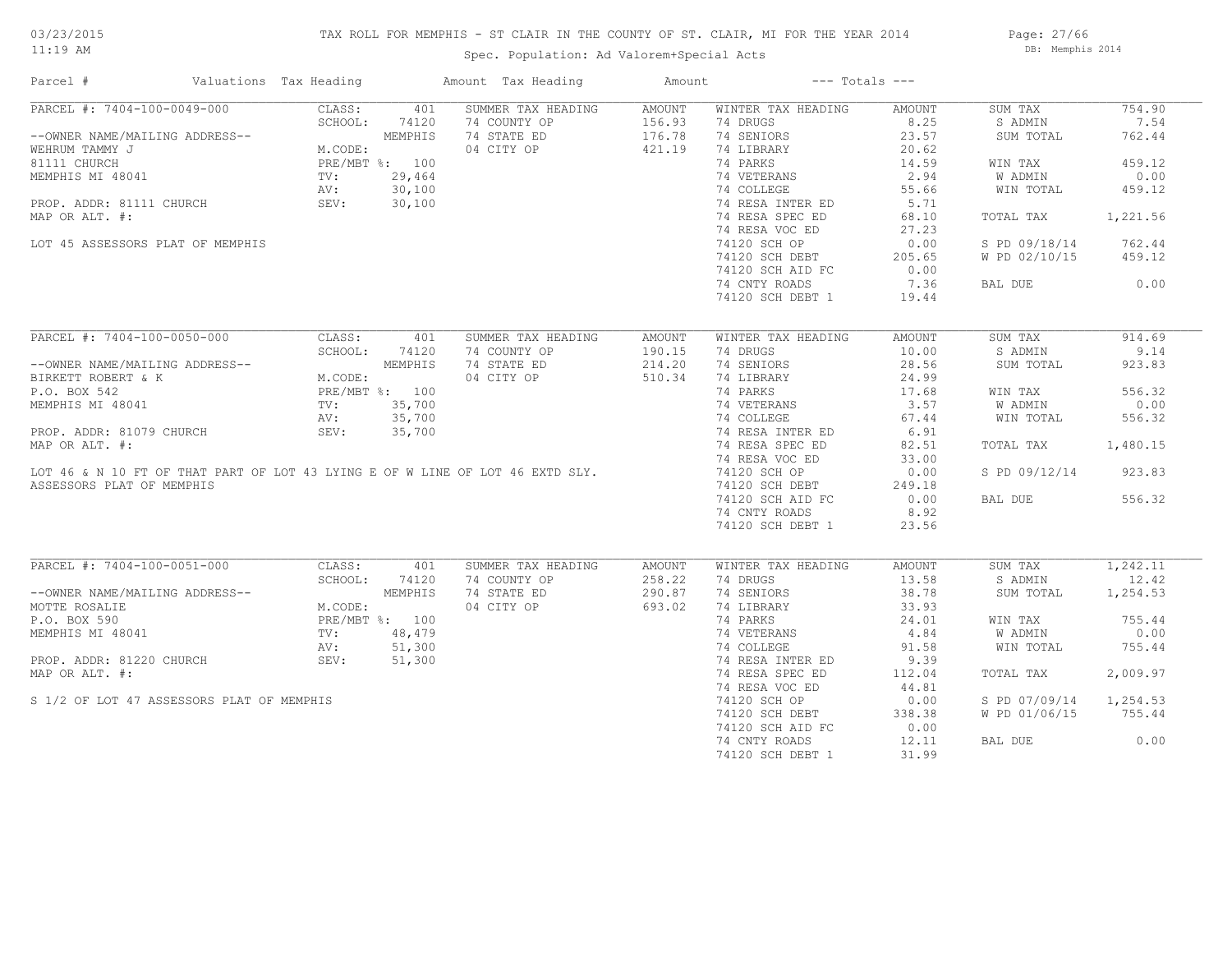Page: 28/66 DB: Memphis 2014

| Parcel #                                                                                                                                                                                                                                                                                                                                                                                              | Valuations Tax Heading |            | Amount Tax Heading                                      | Amount           | $---$ Totals $---$                                                                                                                                      |                 |                        |           |
|-------------------------------------------------------------------------------------------------------------------------------------------------------------------------------------------------------------------------------------------------------------------------------------------------------------------------------------------------------------------------------------------------------|------------------------|------------|---------------------------------------------------------|------------------|---------------------------------------------------------------------------------------------------------------------------------------------------------|-----------------|------------------------|-----------|
| $\begin{tabular}{l c c c c} \hline \texttt{PARCEL & \texttt{#: } 7404-100-0052-000} & \texttt{CLASS:} & 401\\ \hline \texttt{--OWNER NAME/MAILING ADDRESS--} & \texttt{SCHOOL:} & 74120\\ \texttt{DAVIS TAMMY R} & \texttt{M.CODE:} & 00007\\ \texttt{81260 CHURCH} & \texttt{PRE/MBT & \texttt{8: } 100}\\ \texttt{MEMPHIS MI 48041} & \texttt{TV:} & 49,800\\ \texttt{PROP. ADDR: } 81260 CHURCH &$ |                        |            | SUMMER TAX HEADING                                      | AMOUNT           | WINTER TAX HEADING                                                                                                                                      | AMOUNT          | SUM TAX                | 1, 275.95 |
|                                                                                                                                                                                                                                                                                                                                                                                                       |                        |            | 74 COUNTY OP                                            | 265.25<br>298.80 | 74 DRUGS                                                                                                                                                | 13.95           | S ADMIN                | 12.75     |
|                                                                                                                                                                                                                                                                                                                                                                                                       |                        |            | 74 STATE ED                                             |                  | 74 SENIORS                                                                                                                                              | 39.84           | SUM TOTAL              | 1,288.70  |
|                                                                                                                                                                                                                                                                                                                                                                                                       |                        |            | 04 CITY OP 711.90                                       |                  | 74 LIBRARY                                                                                                                                              | 34.86           |                        |           |
| DAVIS TAMMY R<br>81260 CHURCH<br>MEMPHIS MI 48041 PRE/MBT %: 49,800<br>PROP. ADDR: 81260 CHURCH AV: 49,800<br>PROP. ADDR: 81260 CHURCH AV: 49,800<br>MAP OR ALT. #:<br>N 1/2 OF LOT 47 & THAT PART OF MAPLE STREET ADJ.DESC.AS BEG AT NW C                                                                                                                                                            |                        |            |                                                         |                  | 74 PARKS                                                                                                                                                | 24.67           | WIN TAX                | 776.07    |
|                                                                                                                                                                                                                                                                                                                                                                                                       |                        |            |                                                         |                  |                                                                                                                                                         |                 | W ADMIN                | 0.00      |
|                                                                                                                                                                                                                                                                                                                                                                                                       |                        |            |                                                         |                  | 74 VETERANS<br>74 COLLEGE                                                                                                                               | $4.98$<br>94.07 | WIN TOTAL              | 776.07    |
|                                                                                                                                                                                                                                                                                                                                                                                                       |                        |            |                                                         |                  |                                                                                                                                                         | 9.65            |                        |           |
|                                                                                                                                                                                                                                                                                                                                                                                                       |                        |            |                                                         |                  | 74 RESA INTER ED<br>74 RESA SPEC ED                                                                                                                     |                 |                        |           |
|                                                                                                                                                                                                                                                                                                                                                                                                       |                        |            |                                                         |                  |                                                                                                                                                         | 115.10          | TOTAL TAX              | 2,064.77  |
|                                                                                                                                                                                                                                                                                                                                                                                                       |                        |            |                                                         |                  | 74 RESA VOC ED                                                                                                                                          | 46.04           |                        |           |
|                                                                                                                                                                                                                                                                                                                                                                                                       |                        |            |                                                         |                  | 74120 SCH OP                                                                                                                                            | 0.00            | S PD 07/28/14 1,288.70 |           |
|                                                                                                                                                                                                                                                                                                                                                                                                       |                        |            |                                                         |                  |                                                                                                                                                         |                 | W PD 12/22/14          | 776.07    |
| 57.20'TO POB. ASSESSORS PLAT OF MEMPHIS                                                                                                                                                                                                                                                                                                                                                               |                        |            |                                                         |                  | 74120 SCH DEBT 347.60<br>74120 SCH AID FC 0.00                                                                                                          |                 |                        |           |
|                                                                                                                                                                                                                                                                                                                                                                                                       |                        |            |                                                         |                  | 74 CNTY ROADS                                                                                                                                           | 12.45           | BAL DUE                | 0.00      |
|                                                                                                                                                                                                                                                                                                                                                                                                       |                        |            |                                                         |                  | 74120 SCH DEBT 1                                                                                                                                        | 32.86           |                        |           |
|                                                                                                                                                                                                                                                                                                                                                                                                       |                        |            |                                                         |                  |                                                                                                                                                         |                 |                        |           |
| PARCEL #: 7404-100-0053-000                                                                                                                                                                                                                                                                                                                                                                           |                        | CLASS: 401 | SUMMER TAX HEADING                                      | AMOUNT           | WINTER TAX HEADING                                                                                                                                      | AMOUNT          | SUM TAX                | 1,047.92  |
| CHOOL: 74120<br>--OWNER NAME/MAILING ADDRESS--<br>LAMBERSON MARK D & RACHELLE L M.CODE: 00003<br>P.O. BOX 265<br>MEMPHIS MI 48041<br>TV: 40,900<br>PRE, ADDRESS--<br>PRE/MBT %: 100<br>NEMPHIS MI 48041<br>TV: 40,900<br>PRE, 100<br>AV: 40,900                                                                                                                                                       |                        |            | 74 COUNTY OP                                            | 217.85           | 74 DRUGS                                                                                                                                                | 11.46           | S ADMIN                | 10.47     |
|                                                                                                                                                                                                                                                                                                                                                                                                       |                        |            | 74 STATE ED                                             | 245.40           | 74 SENIORS                                                                                                                                              | 32.72           | SUM TOTAL 1,058.39     |           |
|                                                                                                                                                                                                                                                                                                                                                                                                       |                        |            | 04 CITY OP 584.67                                       |                  | 74 DIBRARY<br>74 DIBRARY<br>74 PARKS<br>74 OCLLEGE<br>74 COLLEGE<br>74 RESA INTER ED<br>74 RESA INTER ED<br>74 RESA SPEC ED<br>74 RESA SPEC ED<br>84.53 |                 |                        |           |
|                                                                                                                                                                                                                                                                                                                                                                                                       |                        |            |                                                         |                  |                                                                                                                                                         |                 | WIN TAX                | 637.37    |
|                                                                                                                                                                                                                                                                                                                                                                                                       |                        |            |                                                         |                  |                                                                                                                                                         |                 | W ADMIN                | 0.00      |
|                                                                                                                                                                                                                                                                                                                                                                                                       |                        |            |                                                         |                  |                                                                                                                                                         |                 |                        |           |
|                                                                                                                                                                                                                                                                                                                                                                                                       |                        |            |                                                         |                  |                                                                                                                                                         |                 | WIN TOTAL              | 637.37    |
|                                                                                                                                                                                                                                                                                                                                                                                                       |                        |            |                                                         |                  |                                                                                                                                                         |                 |                        |           |
|                                                                                                                                                                                                                                                                                                                                                                                                       |                        |            |                                                         |                  |                                                                                                                                                         |                 | TOTAL TAX              | 1,695.76  |
|                                                                                                                                                                                                                                                                                                                                                                                                       |                        |            |                                                         |                  |                                                                                                                                                         | 37.81           |                        |           |
|                                                                                                                                                                                                                                                                                                                                                                                                       |                        |            |                                                         |                  | 74 RESA VOC ED<br>74120 SCH OP                                                                                                                          | 0.00            | S PD 07/16/14 1,058.39 |           |
|                                                                                                                                                                                                                                                                                                                                                                                                       |                        |            |                                                         |                  |                                                                                                                                                         |                 | W PD 12/05/14 637.37   |           |
|                                                                                                                                                                                                                                                                                                                                                                                                       |                        |            |                                                         |                  | 74120 SCH DEBT 285.48<br>74120 SCH AID FC 0.00                                                                                                          |                 |                        |           |
|                                                                                                                                                                                                                                                                                                                                                                                                       |                        |            |                                                         |                  | 74 CNTY ROADS                                                                                                                                           | 10.22           | BAL DUE                | 0.00      |
|                                                                                                                                                                                                                                                                                                                                                                                                       |                        |            |                                                         |                  | 74120 SCH DEBT 1                                                                                                                                        | 26.99           |                        |           |
|                                                                                                                                                                                                                                                                                                                                                                                                       |                        |            |                                                         |                  |                                                                                                                                                         |                 |                        |           |
| PARCEL #: 7404-100-0054-000 CLASS:                                                                                                                                                                                                                                                                                                                                                                    |                        | 401        | SUMMER TAX HEADING                                      | AMOUNT           | WINTER TAX HEADING                                                                                                                                      | AMOUNT          | SUM TAX                | 1,128.70  |
|                                                                                                                                                                                                                                                                                                                                                                                                       |                        |            |                                                         |                  | 74 DRUGS                                                                                                                                                | 12.34           | S ADMIN                | 11.28     |
|                                                                                                                                                                                                                                                                                                                                                                                                       |                        |            | 74 COUNTY OP<br>74 STATE ED 264.31<br>04 CITY OP 629.75 |                  | 74 SENIORS                                                                                                                                              | 35.24           | SUM TOTAL              | 1,139.98  |
|                                                                                                                                                                                                                                                                                                                                                                                                       |                        |            |                                                         |                  | 74 LIBRARY                                                                                                                                              | 30.83           |                        |           |
|                                                                                                                                                                                                                                                                                                                                                                                                       |                        |            |                                                         |                  |                                                                                                                                                         |                 | WIN TAX                | 686.47    |
|                                                                                                                                                                                                                                                                                                                                                                                                       |                        |            | ORDER MEMPHIS                                           |                  | 74 PARKS<br>74 VETERANS<br>74 COLLEGE 83.22                                                                                                             |                 | <b>W ADMIN</b>         | 0.00      |
|                                                                                                                                                                                                                                                                                                                                                                                                       |                        |            |                                                         |                  |                                                                                                                                                         |                 |                        |           |
|                                                                                                                                                                                                                                                                                                                                                                                                       |                        |            |                                                         |                  |                                                                                                                                                         |                 | WIN TOTAL              | 686.47    |
| CHOOL: 74120<br>--OWNER NAME/MAILING ADDRESS--<br>LYNCH JOHN G & DORIS J<br>P.O. BOX 25<br>MEMPHIS MI 48041<br>MEMPHIS MI 48041<br>TV: 44,053<br>PROP. ADDR: 81160 CHURCH<br>TV: 51,500<br>PROP. ADDR: 81160 CHURCH<br>SEV: 51,500                                                                                                                                                                    |                        |            |                                                         |                  | 74 RESA INTER ED                                                                                                                                        | 8.53            |                        |           |
| MAP OR ALT. #:                                                                                                                                                                                                                                                                                                                                                                                        |                        |            |                                                         |                  | 74 RESA SPEC ED                                                                                                                                         | 101.81          | TOTAL TAX              | 1,826.45  |
|                                                                                                                                                                                                                                                                                                                                                                                                       |                        |            |                                                         |                  | 74 RESA VOC ED                                                                                                                                          | 40.72           |                        |           |
| LOT 49 EXCLUDING THE NORTHERLY 4.00 FEET ASSESSORS PLAT OF MEMPHIS                                                                                                                                                                                                                                                                                                                                    |                        |            |                                                         |                  | 74120 SCH OP<br>74120 SCH DEBT                                                                                                                          | 0.00            | S PD 07/02/14 1,139.98 |           |
|                                                                                                                                                                                                                                                                                                                                                                                                       |                        |            |                                                         |                  |                                                                                                                                                         | 307.48          | W PD 12/03/14 686.47   |           |
|                                                                                                                                                                                                                                                                                                                                                                                                       |                        |            |                                                         |                  | 74120 SCH AID FC                                                                                                                                        | 0.00            |                        |           |
|                                                                                                                                                                                                                                                                                                                                                                                                       |                        |            |                                                         |                  | 74 CNTY ROADS                                                                                                                                           | 11.01           | BAL DUE                | 0.00      |
|                                                                                                                                                                                                                                                                                                                                                                                                       |                        |            |                                                         |                  | 74120 SCH DEBT 1                                                                                                                                        | 29.07           |                        |           |
|                                                                                                                                                                                                                                                                                                                                                                                                       |                        |            |                                                         |                  |                                                                                                                                                         |                 |                        |           |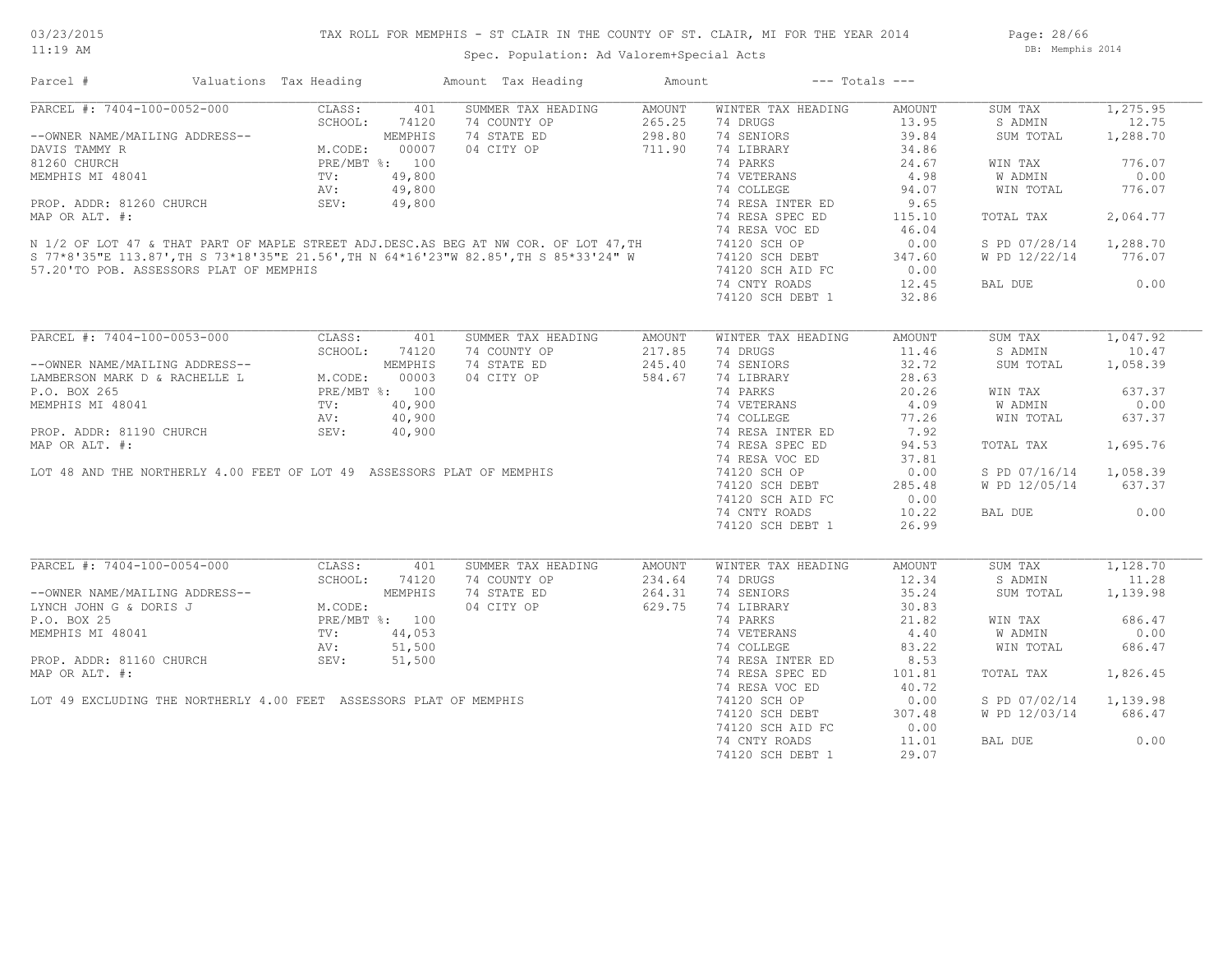# TAX ROLL FOR MEMPHIS - ST CLAIR IN THE COUNTY OF ST. CLAIR, MI FOR THE YEAR 2014

Spec. Population: Ad Valorem+Special Acts

Page: 29/66 DB: Memphis 2014

| Parcel #                                                                                                                                                                                                   | Valuations Tax Heading |         |               | Amount Tax Heading                                       | Amount                              | $---$ Totals $---$                                                                                                                                                                                   |        |               |        |
|------------------------------------------------------------------------------------------------------------------------------------------------------------------------------------------------------------|------------------------|---------|---------------|----------------------------------------------------------|-------------------------------------|------------------------------------------------------------------------------------------------------------------------------------------------------------------------------------------------------|--------|---------------|--------|
| PARCEL #: 7404-100-0055-000                                                                                                                                                                                |                        | CLASS:  | 704           | SUMMER TAX HEADING AMOUNT                                |                                     | WINTER TAX HEADING                                                                                                                                                                                   | AMOUNT | SUM TAX       | 0.00   |
|                                                                                                                                                                                                            |                        | SCHOOL: | 74120         |                                                          |                                     | 74 DRUGS                                                                                                                                                                                             | 0.00   | S ADMIN       | 0.00   |
| --OWNER NAME/MAILING ADDRESS--<br>MEMPHIS COMMUNITY SCHOOLS<br>P.O. BOX 201<br>MEMPHIS MI 48041<br>MEMPHIS MI 48041<br>MEMPHIS MI 48041<br>MEMPHIS MI 48041<br>AV:                                         |                        |         | MEMPHIS       | 74 COUNTY OP 0.00<br>74 STATE ED 0.00<br>04 CITY OP 0.00 |                                     | 74 SENIORS                                                                                                                                                                                           | 0.00   | SUM TOTAL     | 0.00   |
|                                                                                                                                                                                                            |                        |         |               |                                                          |                                     | 74 LIBRARY                                                                                                                                                                                           | 0.00   |               |        |
|                                                                                                                                                                                                            |                        |         | $\circ$       |                                                          |                                     | 74 PARKS                                                                                                                                                                                             | 0.00   | WIN TAX       | 0.00   |
|                                                                                                                                                                                                            |                        |         | $\circ$       |                                                          |                                     |                                                                                                                                                                                                      |        | W ADMIN       | 0.00   |
|                                                                                                                                                                                                            |                        |         | $\circ$       |                                                          |                                     | 74 VETERANS 0.00<br>74 COLLEGE 0.00                                                                                                                                                                  |        | WIN TOTAL     | 0.00   |
| PROP. ADDR: VACANT BUS LOT SEV:                                                                                                                                                                            |                        |         | $\circ$       |                                                          |                                     |                                                                                                                                                                                                      | 0.00   |               |        |
| MAP OR ALT. #:                                                                                                                                                                                             |                        |         |               |                                                          |                                     | 74 RESA INTER ED<br>74 RESA SPEC ED<br>74 RESA SPEC ED                                                                                                                                               | 0.00   | TOTAL TAX     | 0.00   |
|                                                                                                                                                                                                            |                        |         |               |                                                          |                                     | 74 RESA VOC ED                                                                                                                                                                                       | 0.00   |               |        |
| LOT 50 ASSESSOR PLAT OF MEMPHIS                                                                                                                                                                            |                        |         |               |                                                          |                                     | 74120 SCH OP                                                                                                                                                                                         | 0.00   | BAL DUE       | 0.00   |
|                                                                                                                                                                                                            |                        |         |               |                                                          |                                     |                                                                                                                                                                                                      |        |               |        |
|                                                                                                                                                                                                            |                        |         |               |                                                          |                                     | 74120 SCH DEBT                                                                                                                                                                                       | 0.00   |               |        |
|                                                                                                                                                                                                            |                        |         |               |                                                          |                                     | 74120 SCH AID FC                                                                                                                                                                                     | 0.00   |               |        |
|                                                                                                                                                                                                            |                        |         |               |                                                          |                                     | 74 CNTY ROADS                                                                                                                                                                                        | 0.00   |               |        |
|                                                                                                                                                                                                            |                        |         |               |                                                          |                                     | 74120 SCH DEBT 1                                                                                                                                                                                     | 0.00   |               |        |
|                                                                                                                                                                                                            |                        |         |               |                                                          |                                     |                                                                                                                                                                                                      |        |               |        |
| PARCEL #: 7404-100-0056-000                                                                                                                                                                                |                        | CLASS:  | 704           | SUMMER TAX HEADING                                       | AMOUNT                              | WINTER TAX HEADING                                                                                                                                                                                   | AMOUNT | SUM TAX       | 0.00   |
|                                                                                                                                                                                                            |                        |         | SCHOOL: 74120 | 74 COUNTY OP                                             | $\begin{array}{c} 0.00 \end{array}$ | 74 DRUGS                                                                                                                                                                                             | 0.00   | S ADMIN       | 0.00   |
| --OWNER NAME/MAILING ADDRESS--<br>MEMPHIS COMMUNITY SCHOOL M.CODE:<br>P.O. BOX 201 PRE/MBT %:<br>MEMPHIS MI 48041 TV:<br>AV:                                                                               |                        |         | MEMPHIS       | 74 STATE ED                                              | 0.00                                | 74 SENIORS                                                                                                                                                                                           | 0.00   | SUM TOTAL     | 0.00   |
|                                                                                                                                                                                                            |                        |         |               | 04 CITY OP                                               | $\sim$ 0.00                         | 74 LIBRARY                                                                                                                                                                                           | 0.00   |               |        |
|                                                                                                                                                                                                            |                        |         | $\circ$       |                                                          |                                     |                                                                                                                                                                                                      |        | WIN TAX       | 0.00   |
|                                                                                                                                                                                                            |                        |         | $\circ$       |                                                          |                                     | $\begin{tabular}{cc} 74 LIBKAK & 0.00 \\ 74 PARKS & 0.00 \\ 74 VETERANS & 0.00 \\ 74 COLLEGE & 0.00 \\ 74 RESA INTER ED & 0.00 \\ 74 RESA SPEC ED & 0.00 \\ 74 RESA SPEC ED & 0.00 \\ \end{tabular}$ |        | W ADMIN       | 0.00   |
|                                                                                                                                                                                                            |                        |         | $\circ$       |                                                          |                                     |                                                                                                                                                                                                      |        | WIN TOTAL     | 0.00   |
| PROP. ADDR: 34841 BORDMAN                                                                                                                                                                                  | SEV:                   |         | $\circ$       |                                                          |                                     |                                                                                                                                                                                                      |        |               |        |
| MAP OR ALT. #:                                                                                                                                                                                             |                        |         |               |                                                          |                                     |                                                                                                                                                                                                      |        | TOTAL TAX     | 0.00   |
|                                                                                                                                                                                                            |                        |         |               |                                                          |                                     |                                                                                                                                                                                                      | 0.00   |               |        |
|                                                                                                                                                                                                            |                        |         |               |                                                          |                                     | 74 RESA VOC ED                                                                                                                                                                                       | 0.00   |               | 0.00   |
| LOT 51 ASSESSORS PLAT OF MEMPHIS                                                                                                                                                                           |                        |         |               |                                                          |                                     | 74120 SCH OP                                                                                                                                                                                         |        | BAL DUE       |        |
|                                                                                                                                                                                                            |                        |         |               |                                                          |                                     | 74120 SCH DEBT                                                                                                                                                                                       | 0.00   |               |        |
|                                                                                                                                                                                                            |                        |         |               |                                                          |                                     | 74120 SCH AID FC                                                                                                                                                                                     | 0.00   |               |        |
|                                                                                                                                                                                                            |                        |         |               |                                                          |                                     | 74 CNTY ROADS                                                                                                                                                                                        | 0.00   |               |        |
|                                                                                                                                                                                                            |                        |         |               |                                                          |                                     | 74120 SCH DEBT 1                                                                                                                                                                                     | 0.00   |               |        |
|                                                                                                                                                                                                            |                        |         |               |                                                          |                                     |                                                                                                                                                                                                      |        |               |        |
| PARCEL #: 7404-100-0057-000 CLASS:                                                                                                                                                                         |                        |         | 202           | SUMMER TAX HEADING                                       | AMOUNT                              | WINTER TAX HEADING                                                                                                                                                                                   | AMOUNT | SUM TAX       | 110.16 |
|                                                                                                                                                                                                            |                        |         |               | 74 COUNTY OP                                             | 22.90<br>$22.90$<br>$25.80$         | 74 DRUGS                                                                                                                                                                                             | 1.20   | S ADMIN       | 1.10   |
| --OWNER NAME/MAILING ADDRESS--<br>VAN HAVERBECK HENRY & C TRUST<br>71875 MEMPHIS RIDGE RD<br>RICHMOND MI 48062 TV: 4,300<br>PROP. ADDR: VACANT BORDMAN SEV: 4,300<br>PROP. ADDR: VACANT BORDMAN SEV: 4,300 |                        |         |               | 74 STATE ED                                              |                                     | 74 SENIORS                                                                                                                                                                                           | 3.44   | SUM TOTAL     | 111.26 |
|                                                                                                                                                                                                            |                        |         |               | 04 CITY OP                                               | 61.46                               | 74 LIBRARY                                                                                                                                                                                           | 3.01   |               |        |
|                                                                                                                                                                                                            |                        |         |               |                                                          |                                     | 74 PARKS                                                                                                                                                                                             | 2.13   | WIN TAX       | 144.16 |
|                                                                                                                                                                                                            |                        |         |               |                                                          |                                     | 74 VETERANS 0.43<br>74 COLLEGE 8.12<br>74 RESA INTER ED 0.83                                                                                                                                         |        | W ADMIN       | 0.00   |
|                                                                                                                                                                                                            |                        |         |               |                                                          |                                     |                                                                                                                                                                                                      |        | WIN TOTAL     | 144.16 |
|                                                                                                                                                                                                            |                        |         |               |                                                          |                                     |                                                                                                                                                                                                      |        |               |        |
| MAP OR ALT. #:                                                                                                                                                                                             |                        |         |               |                                                          |                                     | 74 RESA SPEC ED                                                                                                                                                                                      | 9.93   | TOTAL TAX     | 255.42 |
|                                                                                                                                                                                                            |                        |         |               |                                                          |                                     | 74 RESA VOC ED                                                                                                                                                                                       | 3.97   |               |        |
| LOT 52 ASSESSORS PLAT OF MEMPHIS                                                                                                                                                                           |                        |         |               |                                                          |                                     | 74120 SCH OP                                                                                                                                                                                         | 77.19  | S PD 08/19/14 | 111.26 |
|                                                                                                                                                                                                            |                        |         |               |                                                          |                                     | 74120 SCH DEBT                                                                                                                                                                                       | 30.01  | W PD 02/17/15 | 144.16 |
|                                                                                                                                                                                                            |                        |         |               |                                                          |                                     | 74120 SCH AID FC                                                                                                                                                                                     | 0.00   |               |        |
|                                                                                                                                                                                                            |                        |         |               |                                                          |                                     | 74 CNTY ROADS                                                                                                                                                                                        | 1.07   | BAL DUE       | 0.00   |
|                                                                                                                                                                                                            |                        |         |               |                                                          |                                     |                                                                                                                                                                                                      |        |               |        |
|                                                                                                                                                                                                            |                        |         |               |                                                          |                                     | 74120 SCH DEBT 1                                                                                                                                                                                     | 2.83   |               |        |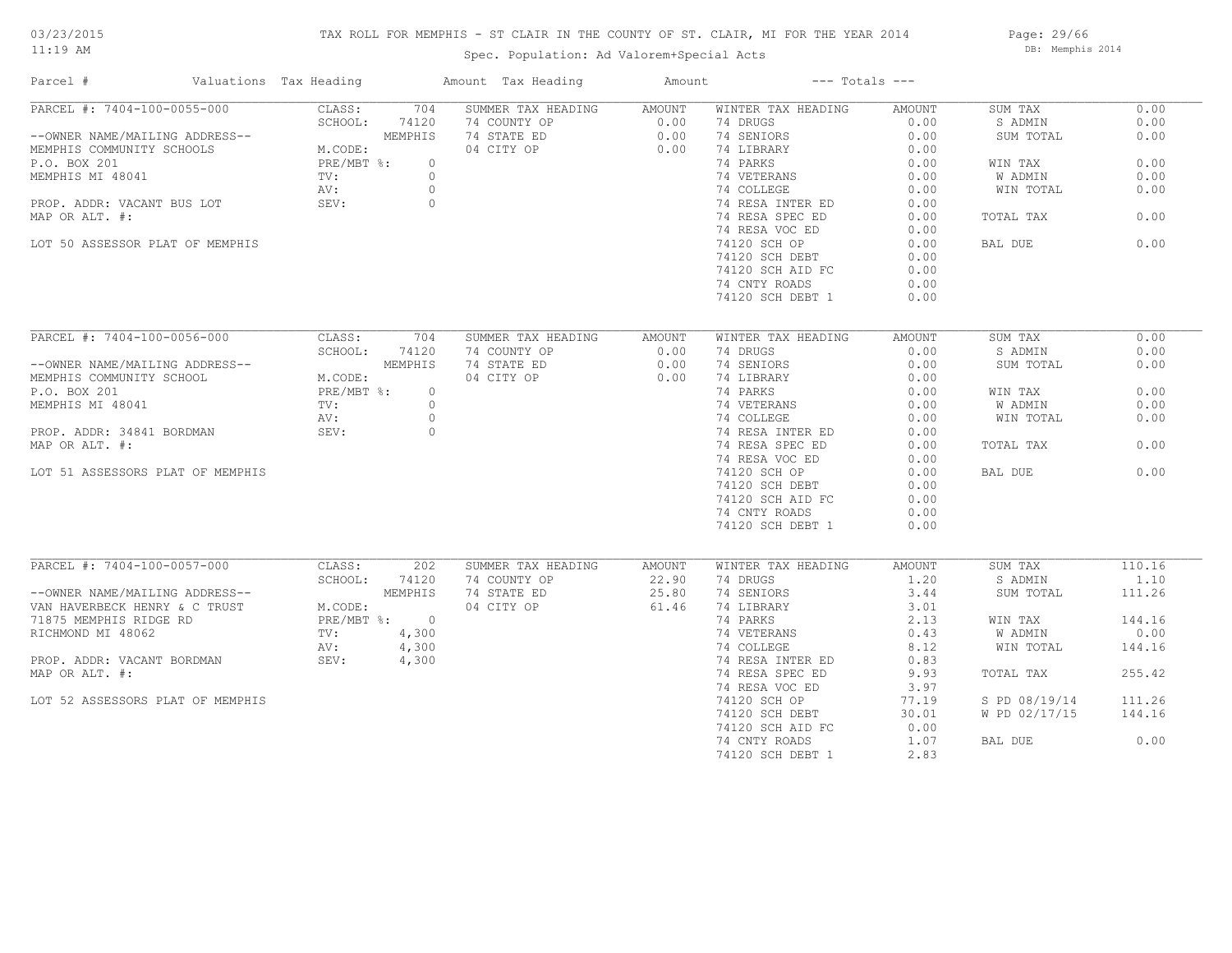# TAX ROLL FOR MEMPHIS - ST CLAIR IN THE COUNTY OF ST. CLAIR, MI FOR THE YEAR 2014

Spec. Population: Ad Valorem+Special Acts

Page: 30/66 DB: Memphis 2014

| Parcel #                                                                                                                                                                                                                                                                                                                                                                                                   | Valuations Tax Heading |               | Amount Tax Heading                                                                                                                                                                                                                                               | Amount               | $---$ Totals $---$                                                                               |        |                        |          |
|------------------------------------------------------------------------------------------------------------------------------------------------------------------------------------------------------------------------------------------------------------------------------------------------------------------------------------------------------------------------------------------------------------|------------------------|---------------|------------------------------------------------------------------------------------------------------------------------------------------------------------------------------------------------------------------------------------------------------------------|----------------------|--------------------------------------------------------------------------------------------------|--------|------------------------|----------|
| PARCEL #: 7404-100-0058-000                                                                                                                                                                                                                                                                                                                                                                                |                        |               | CLASS: 201 SUMMER TAX HEADING AMOUNT                                                                                                                                                                                                                             |                      | WINTER TAX HEADING                                                                               | AMOUNT | SUM TAX                | 474.96   |
| --OWNER NAME/MAILING ADDRESS--<br>VAN HAVERBECK HENRY & C TRUST MEODE:<br>71875 MEMPHIS RIDGE RD PRE/MBT %: 0<br>RICHMOND MI 48062 TV: 18,538<br>PROP. ADDR: 34823 BORDMAN SEV: 20,600<br>PROP. ADDR: 34823 BORDMAN SEV: 20,600                                                                                                                                                                            |                        | SCHOOL: 74120 | SUMMER TAX HEADING<br>74 COUNTY OP 98.74 74 DRUGS<br>74 STATE ED 111.22 74 SENIORS<br>04 CITY OP 265.00 74 LIBRARY<br>74 PARKS                                                                                                                                   |                      |                                                                                                  | 5.19   | S ADMIN                | 4.74     |
|                                                                                                                                                                                                                                                                                                                                                                                                            |                        |               |                                                                                                                                                                                                                                                                  |                      |                                                                                                  | 14.83  | SUM TOTAL              | 479.70   |
|                                                                                                                                                                                                                                                                                                                                                                                                            |                        |               |                                                                                                                                                                                                                                                                  |                      |                                                                                                  | 12.97  |                        |          |
|                                                                                                                                                                                                                                                                                                                                                                                                            |                        |               |                                                                                                                                                                                                                                                                  |                      | 14 PARKS<br>1.85<br>74 COLLEGE<br>74 RESA INTER ED<br>74 RESA INTER ED<br>3.59<br>75.02<br>75.02 |        | WIN TAX                | 621.66   |
|                                                                                                                                                                                                                                                                                                                                                                                                            |                        |               |                                                                                                                                                                                                                                                                  |                      |                                                                                                  |        | W ADMIN                | 0.00     |
|                                                                                                                                                                                                                                                                                                                                                                                                            |                        |               |                                                                                                                                                                                                                                                                  |                      |                                                                                                  |        | WIN TOTAL              | 621.66   |
|                                                                                                                                                                                                                                                                                                                                                                                                            |                        |               |                                                                                                                                                                                                                                                                  |                      |                                                                                                  |        |                        |          |
| MAP OR ALT. #:                                                                                                                                                                                                                                                                                                                                                                                             |                        |               |                                                                                                                                                                                                                                                                  |                      | 74 RESA SPEC ED                                                                                  | 42.84  | TOTAL TAX 1,101.36     |          |
|                                                                                                                                                                                                                                                                                                                                                                                                            |                        |               |                                                                                                                                                                                                                                                                  |                      | 74 RESA VOC ED                                                                                   | 17.13  |                        |          |
| LOT 53 ASSESSORS PLAT OF MEMPHIS                                                                                                                                                                                                                                                                                                                                                                           |                        |               |                                                                                                                                                                                                                                                                  |                      |                                                                                                  |        | S PD 08/19/14 479.70   |          |
|                                                                                                                                                                                                                                                                                                                                                                                                            |                        |               |                                                                                                                                                                                                                                                                  |                      | 74120 SCH OP 332.81<br>74120 SCH DEBT 129.39                                                     |        | W PD 02/17/15          | 621.66   |
|                                                                                                                                                                                                                                                                                                                                                                                                            |                        |               |                                                                                                                                                                                                                                                                  |                      | 74120 SCH AID FC                                                                                 | 0.00   |                        |          |
|                                                                                                                                                                                                                                                                                                                                                                                                            |                        |               |                                                                                                                                                                                                                                                                  |                      | 74 CNTY ROADS 4.63                                                                               |        | BAL DUE                | 0.00     |
|                                                                                                                                                                                                                                                                                                                                                                                                            |                        |               |                                                                                                                                                                                                                                                                  |                      | 74120 SCH DEBT 1 12.23                                                                           |        |                        |          |
|                                                                                                                                                                                                                                                                                                                                                                                                            |                        |               |                                                                                                                                                                                                                                                                  |                      |                                                                                                  |        |                        |          |
|                                                                                                                                                                                                                                                                                                                                                                                                            |                        |               |                                                                                                                                                                                                                                                                  |                      |                                                                                                  |        |                        |          |
| PARCEL #: 7404-100-0059-000 CLASS: 401 SUMMER TAX HEAD:<br>-OWNER NAME/MAILING ADDRESS--<br>NATZKE CATHERINE MEMPHIS 74 STATE ED<br>NATZKE CATHERINE MEMPHIS 74 STATE ED<br>34844 MAPLE PRE/MBT %: 100 ON/Off<br>MEMPHIS MI 48041 TV: 34                                                                                                                                                                   |                        |               | SUMMER TAX HEADING                                                                                                                                                                                                                                               | AMOUNT               | WINTER TAX HEADING                                                                               | AMOUNT | SUM TAX                | 1,374.91 |
|                                                                                                                                                                                                                                                                                                                                                                                                            |                        |               |                                                                                                                                                                                                                                                                  |                      | 74 DRUGS 9.58<br>74 SENIORS 27.36<br>74 LIBRARY 23.94                                            |        | S ADMIN                | 10.76    |
|                                                                                                                                                                                                                                                                                                                                                                                                            |                        |               |                                                                                                                                                                                                                                                                  |                      |                                                                                                  |        | SUM TOTAL              | 1,385.67 |
|                                                                                                                                                                                                                                                                                                                                                                                                            |                        |               | 74 COUNTY OP 182.16<br>74 STATE ED 205.20<br>04 CITY OP 488.89<br>0n/Off 100.00                                                                                                                                                                                  |                      | 74 LIBRARY                                                                                       | 23.94  |                        |          |
|                                                                                                                                                                                                                                                                                                                                                                                                            |                        |               |                                                                                                                                                                                                                                                                  |                      | 74 PARKS                                                                                         | 16.94  | WIN TAX                | 532.94   |
|                                                                                                                                                                                                                                                                                                                                                                                                            |                        |               | $6\overline{)}$                                                                                                                                                                                                                                                  | 30.04                | 74 VETERANS 3.42<br>74 COLLEGE 64.60                                                             |        | W ADMIN                | 0.00     |
|                                                                                                                                                                                                                                                                                                                                                                                                            |                        |               |                                                                                                                                                                                                                                                                  |                      |                                                                                                  |        |                        |          |
|                                                                                                                                                                                                                                                                                                                                                                                                            |                        |               |                                                                                                                                                                                                                                                                  |                      | 74 RESA INTER ED 6.62<br>74 RESA SPEC ED 79.04                                                   |        |                        |          |
|                                                                                                                                                                                                                                                                                                                                                                                                            |                        |               |                                                                                                                                                                                                                                                                  |                      |                                                                                                  |        | TOTAL TAX 1,918.61     |          |
|                                                                                                                                                                                                                                                                                                                                                                                                            |                        |               |                                                                                                                                                                                                                                                                  |                      | 74 RESA VOC ED                                                                                   | 31.61  |                        |          |
|                                                                                                                                                                                                                                                                                                                                                                                                            |                        |               |                                                                                                                                                                                                                                                                  |                      | 74 RESA VOC ED<br>74120 SCH OP                                                                   | 0.00   | S PD 02/25/15 1,385.67 |          |
|                                                                                                                                                                                                                                                                                                                                                                                                            |                        |               |                                                                                                                                                                                                                                                                  |                      |                                                                                                  | 238.71 | W PD 02/25/15 532.94   |          |
|                                                                                                                                                                                                                                                                                                                                                                                                            |                        |               |                                                                                                                                                                                                                                                                  |                      | 74120 SCH DEBT 238.71<br>74120 SCH AID FC 0.00                                                   |        |                        |          |
|                                                                                                                                                                                                                                                                                                                                                                                                            |                        |               |                                                                                                                                                                                                                                                                  |                      | 74 CNTY ROADS                                                                                    | 8.55   | BAL DUE 0.00           |          |
|                                                                                                                                                                                                                                                                                                                                                                                                            |                        |               | MEMPHIS MI 48041<br>PROP. ADDR: 34844 MAPLE<br>MAP OR ALT. #:<br>MAP OR ALT. #:<br>LOT 54, AND THE W'LY.16.75 FEET. OF LOT 55 THEREOF, IN<br>AND THE W'LY.16.75 FEET. OF LOT 55 THEREOF, IN<br>SEV:<br>$\begin{array}{cccccc} 34,200 & 5 & 27.08 \\ 2 & 31.77 &$ | 31.77                | 74120 SCH DEBT 1                                                                                 | 22.57  |                        |          |
|                                                                                                                                                                                                                                                                                                                                                                                                            |                        |               | 01                                                                                                                                                                                                                                                               | 25.94                |                                                                                                  |        |                        |          |
|                                                                                                                                                                                                                                                                                                                                                                                                            |                        |               |                                                                                                                                                                                                                                                                  |                      |                                                                                                  |        |                        |          |
| $\begin{tabular}{l c c c} \multicolumn{1}{c}{\textbf{PARCH}} & $\mathit{f}:$ $7404$--100$--0060$--000 & $CLASS:\\ & $401$ & $SCHOOL:\\ & $74120$ & $CUMD.\\ \multicolumn{1}{c}{\textbf{GONZALEZ FRANCISCO}} & $M. \textbf{COD}E-S--\\ \multicolumn{1}{c}{\textbf{GONZALEZ FRANCISCO}} & $M. \textbf{CODE:} & $00001$\\ & $34860$ MAPLE & $PC/MBT$ & $: $100$\\ \multicolumn{1}{c}{\textbf{MEMPHIS} MI 480$ |                        |               | SUMMER TAX HEADING                                                                                                                                                                                                                                               | AMOUNT               | WINTER TAX HEADING                                                                               | AMOUNT | SUM TAX                | 825.01   |
|                                                                                                                                                                                                                                                                                                                                                                                                            |                        |               | 74 COUNTY OP                                                                                                                                                                                                                                                     |                      | 74 DRUGS 9.02                                                                                    |        | S ADMIN                | 8.25     |
|                                                                                                                                                                                                                                                                                                                                                                                                            |                        |               | 74 STATE ED                                                                                                                                                                                                                                                      | $171.51$<br>$193.20$ | 74 SENIORS                                                                                       | 25.76  | SUM TOTAL              | 833.26   |
|                                                                                                                                                                                                                                                                                                                                                                                                            |                        |               | 04 CITY OP 460.30                                                                                                                                                                                                                                                |                      | 74 LIBRARY                                                                                       | 22.54  |                        |          |
|                                                                                                                                                                                                                                                                                                                                                                                                            |                        |               |                                                                                                                                                                                                                                                                  |                      | 74 PARKS                                                                                         | 15.95  | WIN TAX                | 501.78   |
|                                                                                                                                                                                                                                                                                                                                                                                                            |                        |               |                                                                                                                                                                                                                                                                  |                      |                                                                                                  |        | W ADMIN                | 0.00     |
|                                                                                                                                                                                                                                                                                                                                                                                                            |                        |               |                                                                                                                                                                                                                                                                  |                      | 74 VETERANS 3.22<br>74 COLLEGE 60.82                                                             |        | WIN TOTAL              | 501.78   |
|                                                                                                                                                                                                                                                                                                                                                                                                            |                        |               |                                                                                                                                                                                                                                                                  |                      |                                                                                                  |        |                        |          |
|                                                                                                                                                                                                                                                                                                                                                                                                            |                        |               | 34860 MAPLE<br>PRE/MBT %: 100<br>MEMPHIS MI 48041<br>PRE/MBT %: 100<br>NEMPHIS MI 48041<br>TV: 32,200<br>AV: 32,200<br>AV: 32,200<br>SEV: 32,200<br>MAP OR ALT. #:<br>LOT 55, EXCEPT THE W,LY 16.75 IN SAID "ASSESSORS PLAT OF MEMPHIS"                          |                      | 74 RESA INTER ED 6.24<br>74 RESA SPEC ED 74.42                                                   |        |                        | 1,335.04 |
|                                                                                                                                                                                                                                                                                                                                                                                                            |                        |               |                                                                                                                                                                                                                                                                  |                      |                                                                                                  |        | TOTAL TAX              |          |
|                                                                                                                                                                                                                                                                                                                                                                                                            |                        |               |                                                                                                                                                                                                                                                                  |                      | 74 RESA VOC ED<br>74 RESA VOC ED<br>74120 SCH OP                                                 | 29.76  |                        |          |
|                                                                                                                                                                                                                                                                                                                                                                                                            |                        |               |                                                                                                                                                                                                                                                                  |                      |                                                                                                  | 0.00   | S PD 08/26/14 833.26   |          |
|                                                                                                                                                                                                                                                                                                                                                                                                            |                        |               |                                                                                                                                                                                                                                                                  |                      | 74120 SCH DEBT                                                                                   | 224.75 | W PD 01/05/15          | 501.78   |
|                                                                                                                                                                                                                                                                                                                                                                                                            |                        |               |                                                                                                                                                                                                                                                                  |                      | 74120 SCH AID FC                                                                                 | 0.00   |                        |          |
|                                                                                                                                                                                                                                                                                                                                                                                                            |                        |               |                                                                                                                                                                                                                                                                  |                      | 74 CNTY ROADS                                                                                    | 8.05   | BAL DUE                | 0.00     |
|                                                                                                                                                                                                                                                                                                                                                                                                            |                        |               |                                                                                                                                                                                                                                                                  |                      | 74120 SCH DEBT 1                                                                                 | 21.25  |                        |          |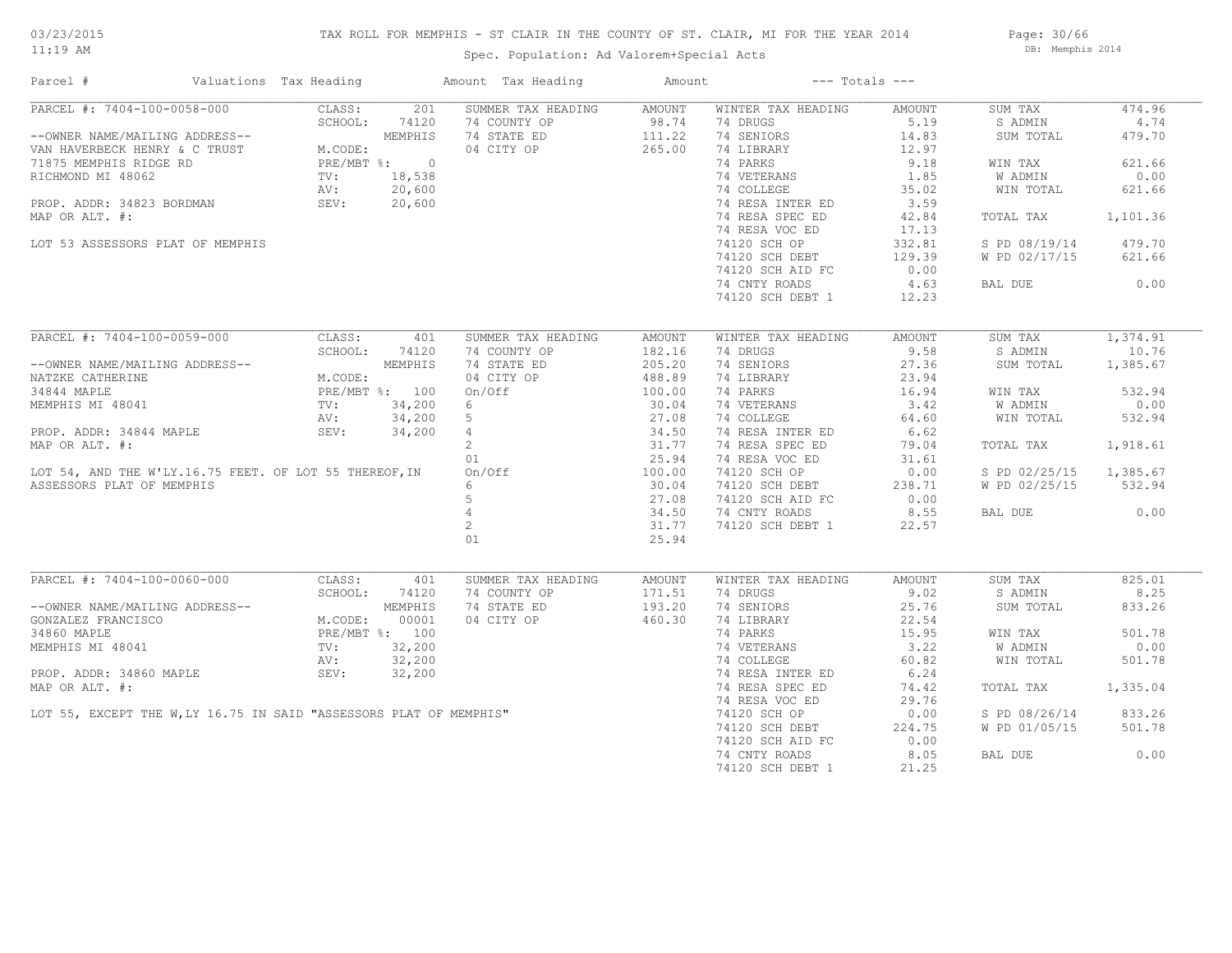Page: 31/66 DB: Memphis 2014

| Parcel #                                                                | Valuations Tax Heading |         | Amount Tax Heading                                                                   | Amount   | $---$ Totals $---$ |        |               |          |
|-------------------------------------------------------------------------|------------------------|---------|--------------------------------------------------------------------------------------|----------|--------------------|--------|---------------|----------|
| PARCEL #: 7404-100-0061-000                                             | CLASS:                 | 401     | SUMMER TAX HEADING                                                                   | AMOUNT   | WINTER TAX HEADING | AMOUNT | SUM TAX       | 1,245.21 |
|                                                                         | SCHOOL:                | 74120   | 74 COUNTY OP                                                                         | 258.86   | 74 DRUGS           | 13.62  | S ADMIN       | 12.45    |
| --OWNER NAME/MAILING ADDRESS--                                          |                        | MEMPHIS | 74 STATE ED                                                                          | 291.60   | 74 SENIORS         | 38.88  | SUM TOTAL     | 1,257.66 |
| SCHNEIDER ERIC & SUSAN                                                  | M.CODE:                |         | 04 CITY OP                                                                           | 694.75   | 74 LIBRARY         | 34.02  |               |          |
| P.O. BOX 416                                                            | $PRE/MBT$ %:           | 100     |                                                                                      |          | 74 PARKS           | 24.07  | WIN TAX       | 757.36   |
| MEMPHIS MI 48041                                                        | TV:                    | 48,600  |                                                                                      |          | 74 VETERANS        | 4.86   | W ADMIN       | 0.00     |
|                                                                         | AV:                    | 48,600  |                                                                                      |          | 74 COLLEGE         | 91.81  | WIN TOTAL     | 757.36   |
| PROP. ADDR: 81171 MAIN                                                  | SEV:                   | 48,600  |                                                                                      |          | 74 RESA INTER ED   | 9.41   |               |          |
| MAP OR ALT. #:                                                          |                        |         |                                                                                      |          | 74 RESA SPEC ED    | 112.32 | TOTAL TAX     | 2,015.02 |
|                                                                         |                        |         |                                                                                      |          | 74 RESA VOC ED     | 44.93  |               |          |
|                                                                         |                        |         | Lot 56 AND THAT PART OF LOT 57, Assessor Plat of Memphis Sec 35 T6 N, R14 E.ST CLAIR |          | 74120 SCH OP       | 0.00   | S PD 07/30/14 | 1,257.66 |
|                                                                         |                        |         | COUNTY MICHIGAN Desc. as Follows: NORTH-SOUTH QUARTER LINE OF SAID SEC. 35, Being    |          | 74120 SCH DEBT     | 339.22 | W PD 01/08/15 | 757.36   |
|                                                                         |                        |         | N.00-49'30 "E. 402.02 feet from the south quarter corner of said sec. 35; thence     |          | 74120 SCH AID FC   | 0.00   |               |          |
| N.00-49'30"E. 15.67 FT THENCE N.89-25'-30"W.; THENCE N.2-24'-43"W.17.35 |                        |         |                                                                                      |          | 74 CNTY ROADS      | 12.15  | BAL DUE       | 0.00     |
| FT.THENCEN.0-53'-32"W89.88FT.THENCE N.65-02'-30"W 81.59 FT.S.0-49'-30"  |                        |         |                                                                                      |          | 74120 SCH DEBT 1   | 32.07  |               |          |
|                                                                         |                        |         | 123.56'FEET;THS00-49'30"W.0.33.0 FEET; THENCE S. 89-25'-30"E. 104.58 FEET; TO THE    |          |                    |        |               |          |
|                                                                         |                        |         | POINT BEG.ASSESSOR'S PLAT OF THE CITY OF MEMPHIS, ST CLAIR COUNTY, MICHIGAN.         |          |                    |        |               |          |
| CONTAINING 0.25 ACRES, MORE OR LESS, SUBJECT TO EASEMENTS OF RECORD.    |                        |         |                                                                                      |          |                    |        |               |          |
|                                                                         |                        |         |                                                                                      |          |                    |        |               |          |
| PARCEL #: 7404-100-0062-000                                             | CLASS:                 | 201     | SUMMER TAX HEADING                                                                   | AMOUNT   | WINTER TAX HEADING | AMOUNT | SUM TAX       | 2,913.19 |
|                                                                         | SCHOOL:                | 74120   | 74 COUNTY OP                                                                         | 605.62   | 74 DRUGS           | 31.87  | S ADMIN       | 29.13    |
| --OWNER NAME/MAILING ADDRESS--                                          |                        | MEMPHIS | 74 STATE ED                                                                          | 682.20   | 74 SENIORS         | 90.96  | SUM TOTAL     | 2,942.32 |
| CSB BANK                                                                | M.CODE:                |         | 04 CITY OP                                                                           | 1,625.37 | 74 LIBRARY         | 79.59  |               |          |
| P.O. BOX 128                                                            | PRE/MBT %:             | $\circ$ |                                                                                      |          | 74 PARKS           | 56.32  | WIN TAX       | 3,813.18 |

BEING A PART OF LOT 57, ASSESSOR'S PLAT OF THE CITY OF MEMPHIS, ST. CLAIR CO, MI 120.44 FT; TH S 00\*49'30" W 205.0 FT; TH S 89\*25'30" E 224.97 FT TO THE BEG; ALL OF LOT 57; TH N 89\*25'30" W 104.53 FT; TH N 00\*49'30" E 33.0 FT; TH N 89\*25'30" W QUARTER CORNER OF SAID SEC 35; TH N  $00*49'30''$  E 172.02 FT ALONG THE E BOUNDARY LINE T6N, RANGE 14 E, ST. CLAIR CO, MI; BEING N OO\*49'30" E 230.0 FT FROM THE SOUTH THEREOF AS RECORDED IN LIBER 51 OF PLATS, PAGE 11, ST. CLAIR CO RECORDS, SEC 35, BEG AT THE SE CORNER OF LOT 57, ASSESSOR'S PLAT OF MEMPHIS, ACCORDING TO THE PLAT  $74120$  SCH OP  $2,041.27$  S PD 08/13/14  $2,942.32$ 

| P.O. BOX 128                                                                          | PRE/MBT %: |                                                                                     | 74 PARKS         | 56.32    | WIN TAX       | 3,813.18 |  |
|---------------------------------------------------------------------------------------|------------|-------------------------------------------------------------------------------------|------------------|----------|---------------|----------|--|
| CAPAC MI 48014                                                                        | TV:        | 113,700                                                                             | 74 VETERANS      | 11.37    | W ADMIN       | 0.00     |  |
|                                                                                       | AV:        | 113,700                                                                             | 74 COLLEGE       | 214.79   | WIN TOTAL     | 3,813.18 |  |
| PROP. ADDR: 81111 MAIN                                                                | SEV:       | 113,700                                                                             | 74 RESA INTER ED | 22.03    |               |          |  |
| MAP OR ALT. #:                                                                        |            |                                                                                     | 74 RESA SPEC ED  | 262.79   | TOTAL TAX     | 6,755.50 |  |
|                                                                                       |            |                                                                                     | 74 RESA VOC ED   | 105.11   |               |          |  |
|                                                                                       |            | BEG AT THE SE CORNER OF LOT 57, ASSESSOR'S PLAT OF MEMPHIS, ACCORDING TO THE PLAT   | 74120 SCH OP     | 2,041.27 | S PD 08/13/14 | 2,942.32 |  |
| THEREOF AS RECORDED IN LIBER 51 OF PLATS, PAGE 11, ST. CLAIR CO RECORDS, SEC 35,      |            |                                                                                     | 74120 SCH DEBT   | 793.62   | W PD 12/31/14 | 3,813.18 |  |
| T6N, RANGE 14 E, ST. CLAIR CO, MI; BEING N OO*49'30" E 230.0 FT FROM THE SOUTH        |            |                                                                                     | 74120 SCH AID FC | 0.00     |               |          |  |
|                                                                                       |            | OUARTER CORNER OF SAID SEC 35; TH N 00*49'30" E 172.02 FT ALONG THE E BOUNDARY LINE | 74 CNTY ROADS    | 28.42    | BAL DUE       | 0.00     |  |
|                                                                                       |            | OF LOT 57; TH N 89*25'30" W 104.53 FT; TH N 00*49'30" E 33.0 FT; TH N 89*25'30" W   | 74120 SCH DEBT 1 | 75.04    |               |          |  |
| $100-11$ cm, music actional in one of music actor and contact and communicated in the |            |                                                                                     |                  |          |               |          |  |

| PARCEL #: 7404-100-0063-000      | CLASS:       | 202     | SUMMER TAX HEADING | AMOUNT | WINTER TAX HEADING | AMOUNT | SUM TAX       | 10.36 |
|----------------------------------|--------------|---------|--------------------|--------|--------------------|--------|---------------|-------|
|                                  | SCHOOL:      | 74120   | 74 COUNTY OP       | 2.15   | 74 DRUGS           | 0.11   | S ADMIN       | 0.10  |
| --OWNER NAME/MAILING ADDRESS--   |              | MEMPHIS | 74 STATE ED        | 2.43   | 74 SENIORS         | 0.32   | SUM TOTAL     | 10.46 |
| VARGA PAVLE & MIRA LIVING TRUST  | M.CODE:      |         | 04 CITY OP         | 5.78   | 74 LIBRARY         | 0.28   |               |       |
| 66011 LOWE PLANK                 | $PRE/MBT$ %: | - 0     |                    |        | 74 PARKS           | 0.20   | WIN TAX       | 13.53 |
| LENOX MI 48050                   | TV:          | 405     |                    |        | 74 VETERANS        | 0.04   | W ADMIN       | 0.00  |
|                                  | AV:          | 1,600   |                    |        | 74 COLLEGE         | 0.76   | WIN TOTAL     | 13.53 |
| PROP. ADDR: 81059 MAIN           | SEV:         | 1,600   |                    |        | 74 RESA INTER ED   | 0.07   |               |       |
| MAP OR ALT. #:                   |              |         |                    |        | 74 RESA SPEC ED    | 0.93   | TOTAL TAX     | 23.99 |
|                                  |              |         |                    |        | 74 RESA VOC ED     | 0.37   |               |       |
| LOT 58 ASSESSORS PLAT OF MEMPHIS |              |         |                    |        | 74120 SCH OP       | 7.27   | S PD 07/31/14 | 10.46 |
|                                  |              |         |                    |        | 74120 SCH DEBT     | 2.82   | W PD 01/27/15 | 13.53 |
|                                  |              |         |                    |        | 74120 SCH AID FC   | 0.00   |               |       |
|                                  |              |         |                    |        | 74 CNTY ROADS      | 0.10   | BAL DUE       | 0.00  |
|                                  |              |         |                    |        | 74120 SCH DEBT 1   | 0.26   |               |       |
|                                  |              |         |                    |        |                    |        |               |       |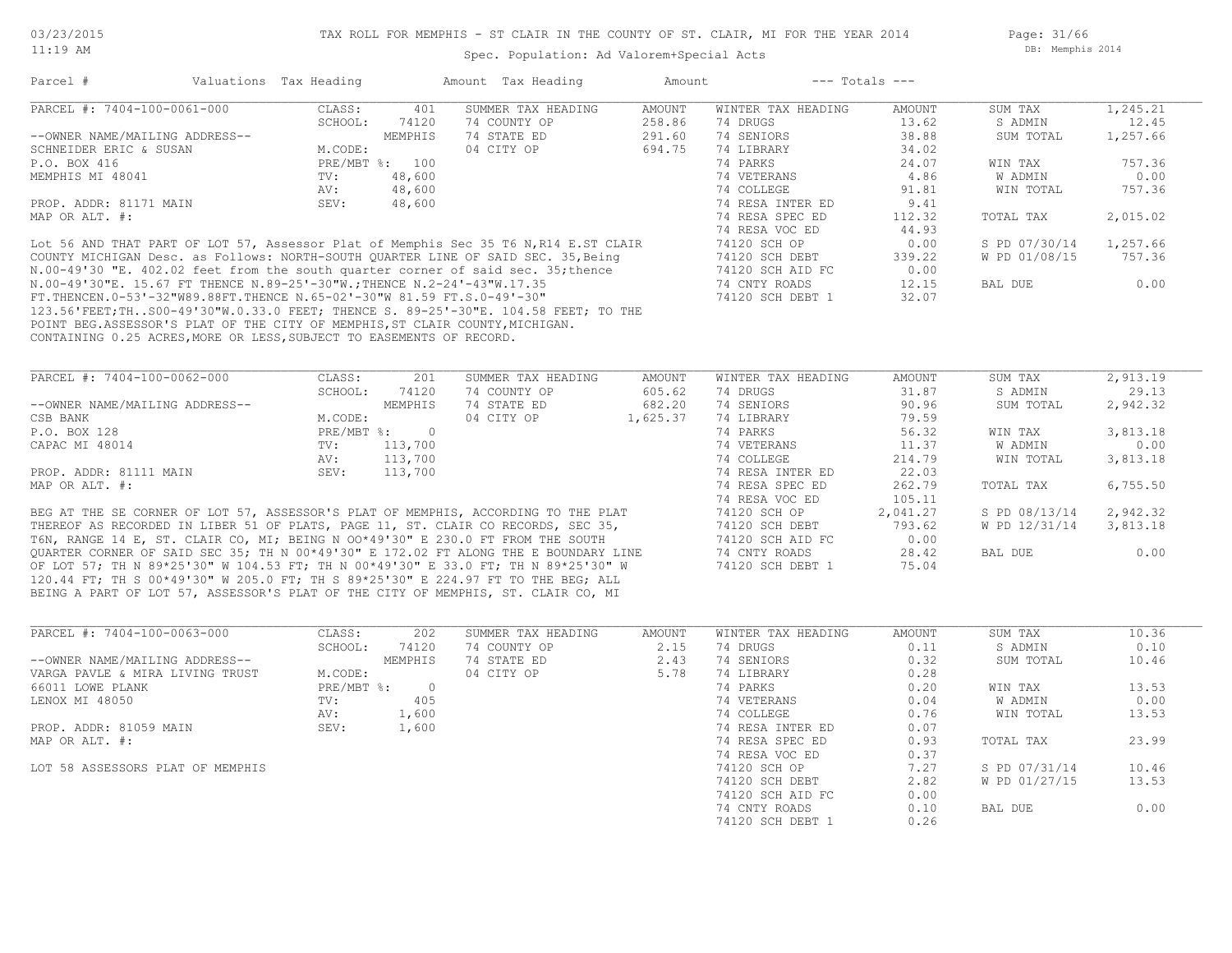# TAX ROLL FOR MEMPHIS - ST CLAIR IN THE COUNTY OF ST. CLAIR, MI FOR THE YEAR 2014

Spec. Population: Ad Valorem+Special Acts

Page: 32/66 DB: Memphis 2014

| Parcel #                                                        | Valuations Tax Heading |                | Amount Tax Heading                                                                   | Amount |                    | $---$ Totals $---$ |                |        |
|-----------------------------------------------------------------|------------------------|----------------|--------------------------------------------------------------------------------------|--------|--------------------|--------------------|----------------|--------|
| PARCEL #: 7404-100-0064-000                                     | CLASS:                 | 202            | SUMMER TAX HEADING                                                                   | AMOUNT | WINTER TAX HEADING | AMOUNT             | SUM TAX        | 23.40  |
|                                                                 | SCHOOL:                | 74120          | 74 COUNTY OP                                                                         | 4.86   | 74 DRUGS           | 0.25               | S ADMIN        | 0.23   |
| --OWNER NAME/MAILING ADDRESS--                                  |                        | MEMPHIS        | 74 STATE ED                                                                          | 5.48   | 74 SENIORS         | 0.73               | SUM TOTAL      | 23.63  |
| VARGA PAVLE & MIRA LIVING TRUST                                 | M.CODE:                |                | 04 CITY OP                                                                           | 13.06  | 74 LIBRARY         | 0.63               |                |        |
| 66011 LOWE PLANK                                                | $PRE/MBT$ %:           | $\sim$ 0       |                                                                                      |        | 74 PARKS           | 0.45               | WIN TAX        | 30.58  |
| LENOX MI 48050                                                  | TV:                    | 914            |                                                                                      |        | 74 VETERANS        | 0.09               | W ADMIN        | 0.00   |
|                                                                 | AV:                    | 3,600          |                                                                                      |        | 74 COLLEGE         | 1.72               | WIN TOTAL      | 30.58  |
| PROP. ADDR: 81059 MAIN                                          | SEV:                   | 3,600          |                                                                                      |        | 74 RESA INTER ED   | 0.17               |                |        |
| MAP OR ALT. #:                                                  |                        |                |                                                                                      |        | 74 RESA SPEC ED    | 2.11               | TOTAL TAX      | 54.21  |
|                                                                 |                        |                |                                                                                      |        |                    |                    |                |        |
|                                                                 |                        |                |                                                                                      |        | 74 RESA VOC ED     | 0.84               |                |        |
| LOT 59 ASSESSORS PLAT OF MEMPHIS                                |                        |                |                                                                                      |        | 74120 SCH OP       | 16.40              | S PD 07/31/14  | 23.63  |
|                                                                 |                        |                |                                                                                      |        | 74120 SCH DEBT     | 6.37               | W PD 01/27/15  | 30.58  |
|                                                                 |                        |                |                                                                                      |        | 74120 SCH AID FC   | 0.00               |                |        |
|                                                                 |                        |                |                                                                                      |        | 74 CNTY ROADS      | 0.22               | BAL DUE        | 0.00   |
|                                                                 |                        |                |                                                                                      |        | 74120 SCH DEBT 1   | 0.60               |                |        |
|                                                                 |                        |                |                                                                                      |        |                    |                    |                |        |
| PARCEL #: 7404-100-0065-000                                     | CLASS:                 | 202            | SUMMER TAX HEADING                                                                   | AMOUNT | WINTER TAX HEADING | <b>AMOUNT</b>      | SUM TAX        | 58.92  |
|                                                                 | SCHOOL:                | 74120          | 74 COUNTY OP                                                                         | 12.25  | 74 DRUGS           | 0.64               | S ADMIN        | 0.58   |
| --OWNER NAME/MAILING ADDRESS--                                  |                        | MEMPHIS        | 74 STATE ED                                                                          | 13.80  | 74 SENIORS         | 1.84               | SUM TOTAL      | 59.50  |
| VARGA PAVLE & MIRA LIVING TRUST                                 | M.CODE:                |                | 04 CITY OP                                                                           | 32.87  | 74 LIBRARY         | 1.61               |                |        |
| 66011 LOWE PLANK                                                | PRE/MBT %:             | $\overline{0}$ |                                                                                      |        | 74 PARKS           | 1.13               | WIN TAX        | 77.08  |
|                                                                 |                        | 2,300          |                                                                                      |        | 74 VETERANS        | 0.23               | <b>W ADMIN</b> | 0.00   |
| LENOX MI 48050                                                  | $\text{TV}$ :          |                |                                                                                      |        |                    |                    |                |        |
|                                                                 | AV:                    | 2,300          |                                                                                      |        | 74 COLLEGE         | 4.34               | WIN TOTAL      | 77.08  |
| PROP. ADDR: 81059 MAIN                                          | SEV:                   | 2,300          |                                                                                      |        | 74 RESA INTER ED   | 0.44               |                |        |
| MAP OR ALT. #:                                                  |                        |                |                                                                                      |        | 74 RESA SPEC ED    | 5.31               | TOTAL TAX      | 136.58 |
|                                                                 |                        |                |                                                                                      |        | 74 RESA VOC ED     | 2.12               |                |        |
| LOT 60 ASSESSORS PLAT OF MEMPHIS                                |                        |                |                                                                                      |        | 74120 SCH OP       | 41.29              | S PD 07/31/14  | 59.50  |
|                                                                 |                        |                |                                                                                      |        | 74120 SCH DEBT     | 16.05              | W PD 01/27/15  | 77.08  |
|                                                                 |                        |                |                                                                                      |        | 74120 SCH AID FC   | 0.00               |                |        |
|                                                                 |                        |                |                                                                                      |        | 74 CNTY ROADS      | 0.57               | BAL DUE        | 0.00   |
|                                                                 |                        |                |                                                                                      |        | 74120 SCH DEBT 1   | 1.51               |                |        |
|                                                                 |                        |                |                                                                                      |        |                    |                    |                |        |
| PARCEL #: 7404-100-0066-000                                     | CLASS:                 | 201            | SUMMER TAX HEADING                                                                   | AMOUNT | WINTER TAX HEADING | AMOUNT             | SUM TAX        | 292.08 |
|                                                                 | SCHOOL:                | 74120          | 74 COUNTY OP                                                                         | 60.72  | 74 DRUGS           | 3.19               | S ADMIN        | 2.92   |
| --OWNER NAME/MAILING ADDRESS--                                  |                        | MEMPHIS        | 74 STATE ED                                                                          | 68.40  | 74 SENIORS         | 9.12               | SUM TOTAL      | 295.00 |
| FINLAY RANDALL S & CAMILLE                                      | M.CODE:                |                | 04 CITY OP                                                                           | 162.96 | 74 LIBRARY         | 7.98               |                |        |
| 20779 - 32 MILE ROAD                                            |                        | PRE/MBT %: 0   |                                                                                      |        | 74 PARKS           | 5.64               | WIN TAX        | 382.27 |
|                                                                 |                        |                |                                                                                      |        |                    |                    |                |        |
| ARMADA MI 48005                                                 | $\text{TV}$ :          | 11,400         |                                                                                      |        | 74 VETERANS        | 1.14               | W ADMIN        | 0.00   |
|                                                                 | AV:                    | 11,400         |                                                                                      |        | 74 COLLEGE         | 21.53              | WIN TOTAL      | 382.27 |
| PROP. ADDR: 34833 BORDMAN                                       | SEV:                   | 11,400         |                                                                                      |        | 74 RESA INTER ED   | 2.20               |                |        |
| MAP OR ALT. #:                                                  |                        |                |                                                                                      |        | 74 RESA SPEC ED    | 26.34              | TOTAL TAX      | 677.27 |
|                                                                 |                        |                |                                                                                      |        | 74 RESA VOC ED     | 10.53              |                |        |
|                                                                 |                        |                | LOT 61 ASSESSORS PLAT OF MEMPHIS, according to the plat thereof as recorded in Liber |        | 74120 SCH OP       | 204.66             | S PD 07/14/14  | 295.00 |
| 51 of Plats, Page 11, St Clair County Register of Deeds Office. |                        |                |                                                                                      |        | 74120 SCH DEBT     | 79.57              | W PD 12/22/14  | 382.27 |
|                                                                 |                        |                |                                                                                      |        | 74120 SCH AID FC   | 0.00               |                |        |
|                                                                 |                        |                |                                                                                      |        | 74 CNTY ROADS      | 2.85               | BAL DUE        | 0.00   |
|                                                                 |                        |                |                                                                                      |        |                    |                    |                |        |
|                                                                 |                        |                |                                                                                      |        | 74120 SCH DEBT 1   | 7.52               |                |        |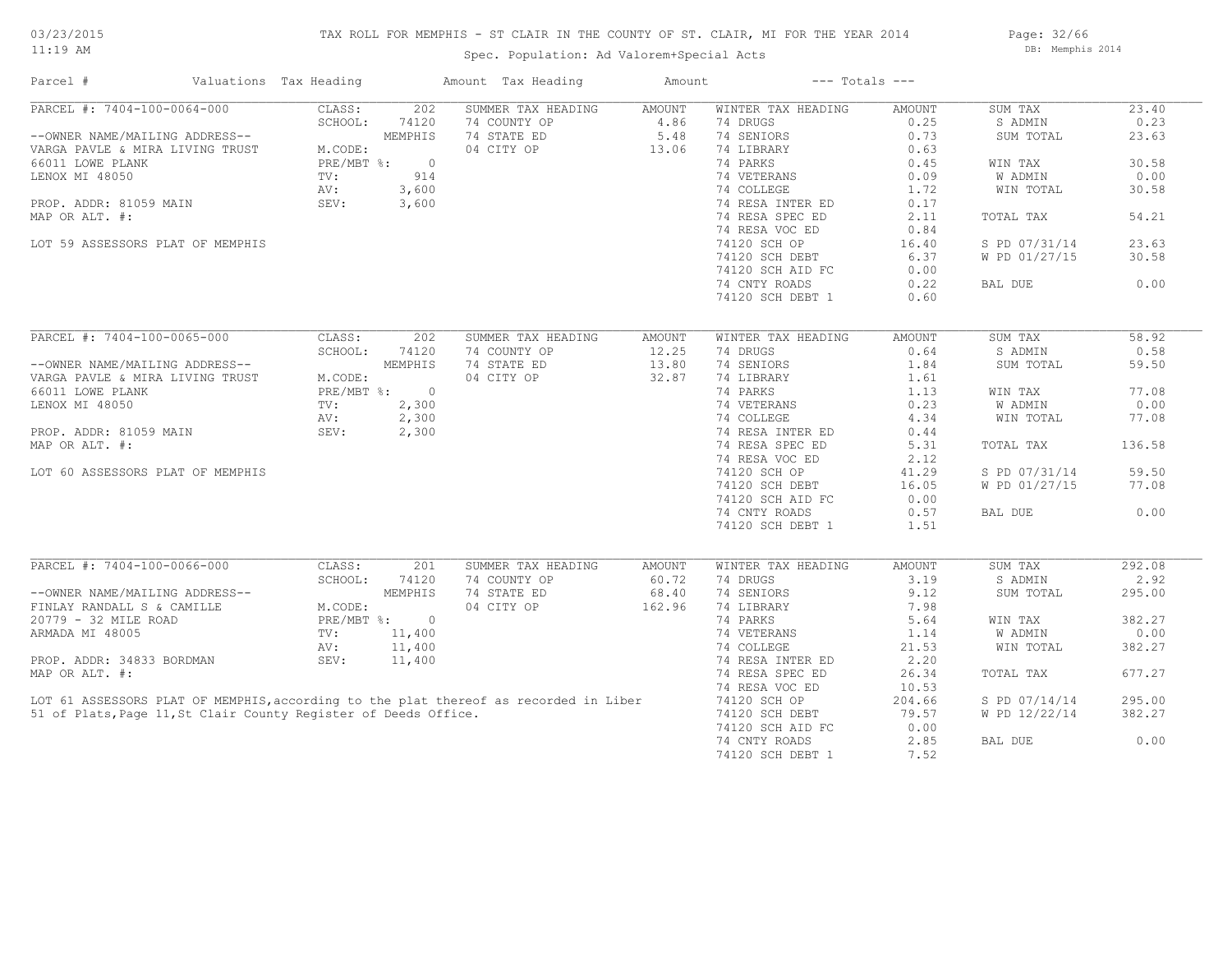# TAX ROLL FOR MEMPHIS - ST CLAIR IN THE COUNTY OF ST. CLAIR, MI FOR THE YEAR 2014

Spec. Population: Ad Valorem+Special Acts

Page: 33/66 DB: Memphis 2014

| Parcel #                                                                                                                                                                                                                     | Valuations Tax Heading |            | Amount Tax Heading                                  | Amount           | $---$ Totals $---$                                                                     |        |                  |          |
|------------------------------------------------------------------------------------------------------------------------------------------------------------------------------------------------------------------------------|------------------------|------------|-----------------------------------------------------|------------------|----------------------------------------------------------------------------------------|--------|------------------|----------|
| PARCEL #: 7404-100-0067-000                                                                                                                                                                                                  | CLASS:                 | 704        | SUMMER TAX HEADING AMOUNT                           |                  | WINTER TAX HEADING                                                                     | AMOUNT | SUM TAX          | 0.00     |
|                                                                                                                                                                                                                              | SCHOOL:                | 74120      | 74 COUNTY OP<br>74 STATE ED 0.00<br>04 CITY OP 0.00 |                  | 74 DRUGS                                                                               | 0.00   | S ADMIN          | 0.00     |
| --OWNER NAME/MAILING ADDRESS--<br>MEMPHIS COMMUNITY SCHOOLS<br>P.O. BOX 201<br>MEMPHIS MI 48041<br>MEMPHIS MI 48041<br>TV:<br>PRE/MBT %:<br>0<br>NOI FRE/MBT %:<br>0<br>NOI FRE/MBT %:<br>0<br>NOI FRE/MBT %:<br>0           |                        |            |                                                     |                  | 74 SENIORS                                                                             | 0.00   | SUM TOTAL        | 0.00     |
|                                                                                                                                                                                                                              |                        |            |                                                     |                  | 74 LIBRARY                                                                             | 0.00   |                  |          |
|                                                                                                                                                                                                                              |                        |            |                                                     |                  | 74 PARKS                                                                               | 0.00   | WIN TAX          | 0.00     |
|                                                                                                                                                                                                                              |                        |            |                                                     |                  |                                                                                        |        | W ADMIN          | 0.00     |
|                                                                                                                                                                                                                              |                        |            |                                                     |                  | 74 VETERANS 0.00<br>74 COLLEGE 0.00                                                    |        | WIN TOTAL        | 0.00     |
| PROP. ADDR: 34165 BORDMAN SEV: 0                                                                                                                                                                                             |                        |            |                                                     |                  |                                                                                        | 0.00   |                  |          |
| MAP OR ALT. #:                                                                                                                                                                                                               |                        |            |                                                     |                  | 74 RESA INTER ED<br>74 RESA SPEC ED<br>74 RESA SPEC ED                                 | 0.00   | TOTAL TAX        | 0.00     |
|                                                                                                                                                                                                                              |                        |            |                                                     |                  | 74 RESA VOC ED                                                                         | 0.00   |                  |          |
|                                                                                                                                                                                                                              |                        |            |                                                     |                  | 74120 SCH OP                                                                           | 0.00   | BAL DUE          | 0.00     |
| LOT 62 ASSESSORS PLAT OF MEMPHIS                                                                                                                                                                                             |                        |            |                                                     |                  |                                                                                        |        |                  |          |
|                                                                                                                                                                                                                              |                        |            |                                                     |                  | 74120 SCH DEBT                                                                         | 0.00   |                  |          |
|                                                                                                                                                                                                                              |                        |            |                                                     |                  | 74120 SCH AID FC                                                                       | 0.00   |                  |          |
|                                                                                                                                                                                                                              |                        |            |                                                     |                  | 74 CNTY ROADS                                                                          | 0.00   |                  |          |
|                                                                                                                                                                                                                              |                        |            |                                                     |                  | 74120 SCH DEBT 1                                                                       | 0.00   |                  |          |
|                                                                                                                                                                                                                              |                        |            |                                                     |                  |                                                                                        |        |                  |          |
| PARCEL #: 7404-100-0068-000                                                                                                                                                                                                  |                        | CLASS: 201 | SUMMER TAX HEADING                                  | AMOUNT           | WINTER TAX HEADING                                                                     | AMOUNT | SUM TAX          | 801.95   |
|                                                                                                                                                                                                                              | SCHOOL: 74120          |            | 74 COUNTY OP                                        | 166.71           | 74 DRUGS                                                                               | 8.77   | S ADMIN          | 8.01     |
|                                                                                                                                                                                                                              |                        |            | 74 STATE ED                                         | 166.71<br>187.80 | 74 SENIORS                                                                             | 25.04  | S INTRST         | 48.12    |
|                                                                                                                                                                                                                              |                        |            | 04 CITY OP 447.44                                   |                  | 74 LIBRARY                                                                             | 21.91  | SUM TOTAL        | 858.08   |
|                                                                                                                                                                                                                              |                        |            |                                                     |                  | 74 PARKS                                                                               | 15.50  |                  |          |
| --OWNER NAME/MAILING ADDRESS--<br>KOLLINGER NORMAN J LIVING TRUST<br>P.O. BOX 677<br>MEMPHIS MI 48041<br>PROP. ADDR: 81560 MAIN<br>PROP. ADDR: 81560 MAIN<br>PROP. ADDR: 81560 MAIN<br>PROP. ADDR: 81560 MAIN<br>PROP. 2017. |                        |            |                                                     |                  |                                                                                        |        | WIN TAX          | 1,049.67 |
|                                                                                                                                                                                                                              |                        |            |                                                     |                  | 74 VETERANS 3.13<br>74 COLLEGE 59.12<br>74 RESA INTER ED 6.06<br>74 RESA SPEC ED 72.34 |        | <b>W ADMIN</b>   | 0.00     |
|                                                                                                                                                                                                                              |                        |            |                                                     |                  |                                                                                        |        | WIN TOTAL        |          |
|                                                                                                                                                                                                                              |                        |            |                                                     |                  |                                                                                        |        |                  | 1,049.67 |
| MAP OR ALT. #:                                                                                                                                                                                                               |                        |            |                                                     |                  |                                                                                        |        |                  |          |
|                                                                                                                                                                                                                              |                        |            |                                                     |                  | 74 RESA VOC ED<br>74 RESA VOC ED<br>74120 SCH OP                                       | 28.93  | TOTAL TAX        | 1,907.75 |
| LOT 63 ASSESSORS PLAT OF MEMPHIS                                                                                                                                                                                             |                        |            |                                                     |                  |                                                                                        | 561.93 |                  |          |
|                                                                                                                                                                                                                              |                        |            |                                                     |                  | 74120 SCH DEBT                                                                         | 218.47 | BAL DUE 1,907.75 |          |
|                                                                                                                                                                                                                              |                        |            |                                                     |                  | 74120 SCH AID FC                                                                       | 0.00   |                  |          |
|                                                                                                                                                                                                                              |                        |            |                                                     |                  | 74 CNTY ROADS                                                                          | 7.82   |                  |          |
|                                                                                                                                                                                                                              |                        |            |                                                     |                  | 74120 SCH DEBT 1                                                                       | 20.65  |                  |          |
|                                                                                                                                                                                                                              |                        |            |                                                     |                  |                                                                                        |        |                  |          |
| PARCEL #: 7404-100-0069-000 CLASS:                                                                                                                                                                                           |                        | 201        | SUMMER TAX HEADING                                  | AMOUNT           | WINTER TAX HEADING                                                                     | AMOUNT | SUM TAX          | 322.00   |
|                                                                                                                                                                                                                              |                        |            | 74 COUNTY OP 66.94<br>74 STATE ED 75.40             |                  | 74 DRUGS                                                                               | 3.52   | S ADMIN          | 3.22     |
|                                                                                                                                                                                                                              |                        |            |                                                     |                  | 74 SENIORS                                                                             | 10.05  | SUM TOTAL        | 325.22   |
| SCHOOL: 74120<br>--OWNER NAME/MAILING ADDRESS--<br>KOLLINGER NORMAN A LIVING TRUST<br>10568 ALPINE ROAD<br>RILEY TWP MI 48041<br>HE/MBT %: 0<br>TV: 12,568<br>AV: 42,000                                                     |                        |            | 04 CITY OP 179.66                                   |                  | 74 LIBRARY                                                                             | 8.79   |                  |          |
|                                                                                                                                                                                                                              |                        |            |                                                     |                  | 74 PARKS                                                                               | 6.22   | WIN TAX          | 421.43   |
|                                                                                                                                                                                                                              |                        |            |                                                     |                  |                                                                                        |        | W ADMIN          | 0.00     |
|                                                                                                                                                                                                                              |                        |            |                                                     |                  | 74 VETERANS 1.25<br>74 COLLEGE 23.74<br>74 RESA INTER ED 2.43                          |        | WIN TOTAL        | 421.43   |
| PROP. ADDR: 81300 MAIN SEV:                                                                                                                                                                                                  |                        | 42,000     |                                                     |                  |                                                                                        |        |                  |          |
| MAP OR ALT. #:                                                                                                                                                                                                               |                        |            |                                                     |                  | 74 RESA SPEC ED                                                                        | 29.04  | TOTAL TAX        | 746.65   |
|                                                                                                                                                                                                                              |                        |            |                                                     |                  |                                                                                        |        |                  |          |
|                                                                                                                                                                                                                              |                        |            |                                                     |                  | 74 RESA VOC ED                                                                         | 11.61  |                  |          |
| LOTS 64,65,68 & 69 ASSESSORS PLAT OF MEMPHIS                                                                                                                                                                                 |                        |            |                                                     |                  | 74120 SCH OP                                                                           | 225.63 | S PD 08/07/14    | 325.22   |
|                                                                                                                                                                                                                              |                        |            |                                                     |                  | 74120 SCH DEBT                                                                         | 87.72  | W PD 12/04/14    | 421.43   |
|                                                                                                                                                                                                                              |                        |            |                                                     |                  | 74120 SCH AID FC                                                                       | 0.00   |                  |          |
|                                                                                                                                                                                                                              |                        |            |                                                     |                  | 74 CNTY ROADS                                                                          | 3.14   | BAL DUE          | 0.00     |
|                                                                                                                                                                                                                              |                        |            |                                                     |                  | 74120 SCH DEBT 1                                                                       | 8.29   |                  |          |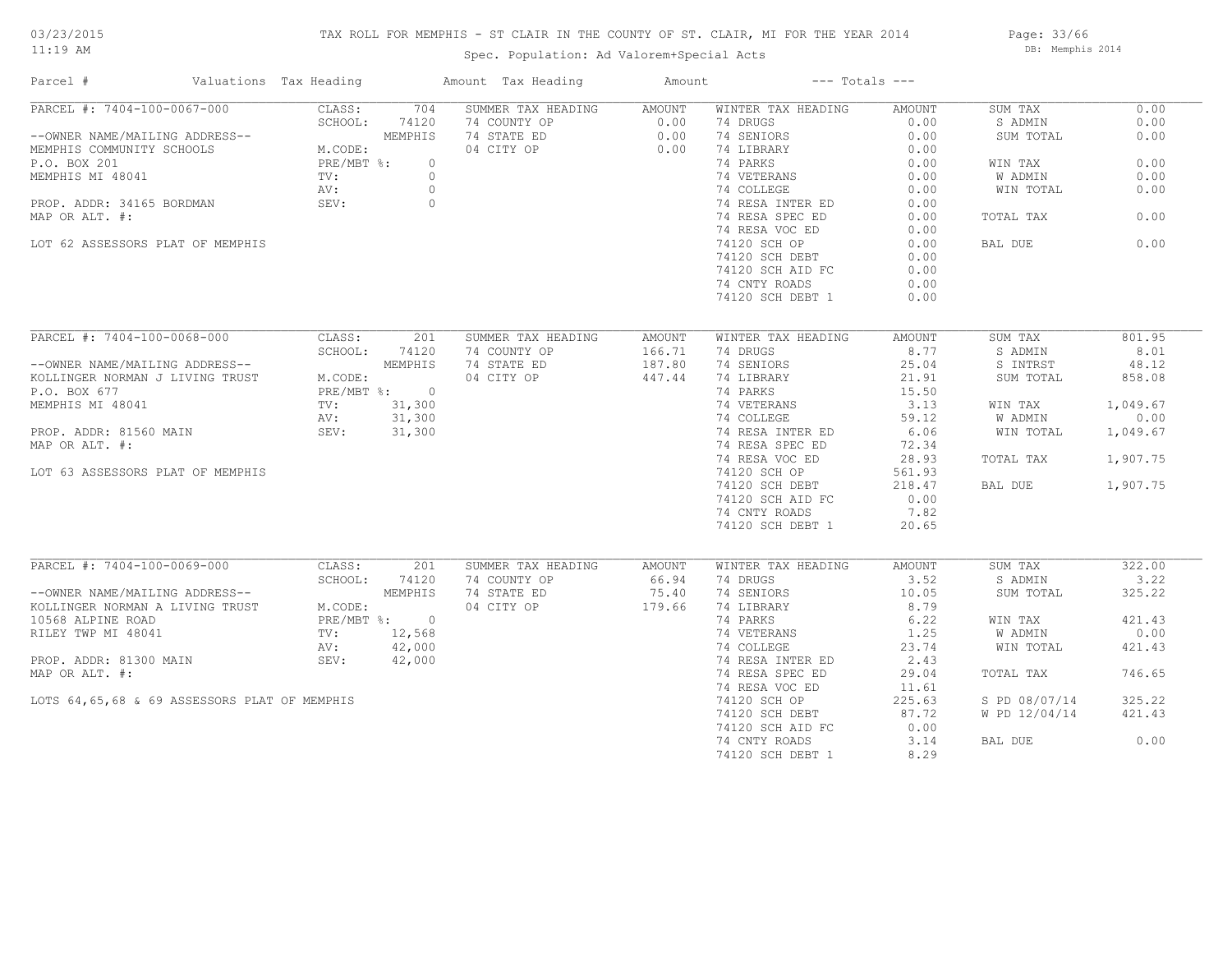# TAX ROLL FOR MEMPHIS - ST CLAIR IN THE COUNTY OF ST. CLAIR, MI FOR THE YEAR 2014

Spec. Population: Ad Valorem+Special Acts

Page: 34/66 DB: Memphis 2014

| Parcel #                                                                                                                                                                                                                                           | Valuations Tax Heading | Amount Tax Heading                          | Amount | $---$ Totals $---$                                                          |        |                        |          |
|----------------------------------------------------------------------------------------------------------------------------------------------------------------------------------------------------------------------------------------------------|------------------------|---------------------------------------------|--------|-----------------------------------------------------------------------------|--------|------------------------|----------|
| PARCEL #: 7404-100-0070-000 CLASS: 401<br>-OWNER NAME/MAILING ADDRESS-- MEMPHIS<br>WOLOSION ROBERT A & K M.CODE: 00001<br>P.O. BOX 446 PRE/MBT %: 100<br>MEMPHIS MI 48041 TV: 39,976<br>AV: 45,700<br>PREPLARE: 100                                |                        | SUMMER TAX HEADING                          | AMOUNT | WINTER TAX HEADING                                                          | AMOUNT | SUM TAX                | 1,024.24 |
|                                                                                                                                                                                                                                                    |                        | 74 COUNTY OP                                | 212.93 | 74 DRUGS                                                                    | 11.20  | S ADMIN                | 10.24    |
|                                                                                                                                                                                                                                                    |                        | 74 STATE ED                                 | 239.85 | 74 SENIORS                                                                  | 31.98  | SUM TOTAL              | 1,034.48 |
|                                                                                                                                                                                                                                                    |                        | 04 CITY OP 571.46                           |        | 74 LIBRARY                                                                  | 27.98  |                        |          |
|                                                                                                                                                                                                                                                    |                        |                                             |        | 74 PARKS                                                                    | 19.80  | WIN TAX                | 622.94   |
|                                                                                                                                                                                                                                                    |                        |                                             |        | 74 VETERANS                                                                 | 3.99   | W ADMIN                | 0.00     |
|                                                                                                                                                                                                                                                    |                        |                                             |        | 74 COLLEGE                                                                  | 75.51  | WIN TOTAL              | 622.94   |
| PROP. ADDR: 35049 MAPLE SEV: 45,700                                                                                                                                                                                                                |                        |                                             |        |                                                                             |        |                        |          |
| MAP OR ALT. #:                                                                                                                                                                                                                                     |                        |                                             |        |                                                                             |        | TOTAL TAX              | 1,657.42 |
|                                                                                                                                                                                                                                                    |                        |                                             |        | 74 RESA VOC ED                                                              | 36.95  |                        |          |
|                                                                                                                                                                                                                                                    |                        |                                             |        |                                                                             |        |                        |          |
| E 90 FT OF LOT 66 ASSESSORS PLAT OF MEMPHIS                                                                                                                                                                                                        |                        |                                             |        | 74120 SCH OP                                                                | 0.00   | S PD 08/26/14 1,034.48 |          |
|                                                                                                                                                                                                                                                    |                        |                                             |        | 74120 SCH DEBT 279.03<br>74120 SCH AID FC 0.00                              |        | W PD 01/05/15 622.94   |          |
|                                                                                                                                                                                                                                                    |                        |                                             |        |                                                                             |        |                        |          |
|                                                                                                                                                                                                                                                    |                        |                                             |        | 74 CNTY ROADS                                                               | 9.99   | BAL DUE 0.00           |          |
|                                                                                                                                                                                                                                                    |                        |                                             |        | 74120 SCH DEBT 1                                                            | 26.38  |                        |          |
|                                                                                                                                                                                                                                                    |                        |                                             |        |                                                                             |        |                        |          |
| PARCEL #: 7404-100-0071-000                                                                                                                                                                                                                        | CLASS: 401             | SUMMER TAX HEADING                          | AMOUNT | WINTER TAX HEADING                                                          | AMOUNT | SUM TAX                | 932.62   |
|                                                                                                                                                                                                                                                    | SCHOOL: 74120          | 74 COUNTY OP                                | 193.88 | 74 DRUGS                                                                    | 10.20  | S ADMIN                | 9.32     |
|                                                                                                                                                                                                                                                    |                        | 74 STATE ED                                 | 218.40 | 74 SENIORS                                                                  | 29.12  | SUM TOTAL              | 941.94   |
|                                                                                                                                                                                                                                                    |                        | 04 CITY OP                                  | 520.34 | 74 LIBRARY                                                                  | 25.48  |                        |          |
|                                                                                                                                                                                                                                                    |                        | $0$<br>, 400<br>, 400<br>$5,400$<br>$6,400$ |        | 74 PARKS                                                                    | 18.03  | WIN TAX                | 1,220.74 |
| --OWNER NAME/MAILING ADDRESS--<br>CAMAJ DODA<br>2313 DARREN DR<br>WASHINGTON MI 48094<br>PROP. ADDR: 81160 MAIN<br>MRD OD ATT #: 36,400<br>MRD OD ATT #: 36,400<br>MRD OD ATT #: 36,400<br>MRD OD ATT #: 36,400                                    |                        |                                             |        |                                                                             |        | W ADMIN                | 0.00     |
|                                                                                                                                                                                                                                                    |                        |                                             |        | 74 VETERANS<br>74 COLLEGE<br>74 RESA INTER ED<br>7.05 74 RESA SPEC ED 84.13 |        | W ADMIN<br>WIN TOTAL   |          |
|                                                                                                                                                                                                                                                    |                        |                                             |        |                                                                             |        |                        | 1,220.74 |
|                                                                                                                                                                                                                                                    |                        |                                             |        |                                                                             |        |                        |          |
| MAP OR ALT. #:                                                                                                                                                                                                                                     |                        |                                             |        |                                                                             |        | TOTAL TAX              | 2,162.68 |
|                                                                                                                                                                                                                                                    |                        |                                             |        | 74 RESA VOC ED<br>74 RESA VOC ED<br>74120 SCH OP                            | 33.65  |                        |          |
| LOT 66 EXC E 90 FT. ASSESSORS PLAT OF MEMPHIS                                                                                                                                                                                                      |                        |                                             |        |                                                                             | 653.49 | S PD 07/28/14 941.94   |          |
|                                                                                                                                                                                                                                                    |                        |                                             |        | 74120 SCH DEBT                                                              | 254.07 | W PD 02/04/15 1,220.74 |          |
|                                                                                                                                                                                                                                                    |                        |                                             |        | 74120 SCH AID FC                                                            | 0.00   |                        |          |
|                                                                                                                                                                                                                                                    |                        |                                             |        | 74 CNTY ROADS                                                               | 9.10   | BAL DUE                | 0.00     |
|                                                                                                                                                                                                                                                    |                        |                                             |        | 74120 SCH DEBT 1                                                            | 24.02  |                        |          |
|                                                                                                                                                                                                                                                    |                        |                                             |        |                                                                             |        |                        |          |
| PARCEL #: 7404-100-0072-000                                                                                                                                                                                                                        | CLASS:                 | SUMMER TAX HEADING<br>401                   | AMOUNT | WINTER TAX HEADING                                                          | AMOUNT | SUM TAX                | 592.67   |
|                                                                                                                                                                                                                                                    | SCHOOL:<br>74120       | 74 COUNTY OP                                | 123.21 | 74 DRUGS                                                                    | 6.48   | S ADMIN                | 5.92     |
| --OWNER NAME/MAILING ADDRESS--<br>CRYDERMAN KATHY A<br>CRYDERMAN KATHY A<br>P.O. BOX 65<br>ARMADA MI 48005<br>PROP. ADDR: 35085 MAPLE<br>PROP. ADDR: 35085 MAPLE<br>PROP. ADDR: 35085 MAPLE<br>SEV: 38,000<br>PROP. ADDR: 35085 MAPLE<br>SEV: 38,0 |                        | /4 COUNTY OP<br>74 STATE ED                 | 138.79 | 74 SENIORS                                                                  | 18.50  | S INTRST               | 35.56    |
|                                                                                                                                                                                                                                                    |                        | 04 CITY OP                                  | 330.67 |                                                                             | 16.19  | SUM TOTAL              | 634.15   |
|                                                                                                                                                                                                                                                    |                        |                                             |        | 74 LIBRARY<br>74 PARKS                                                      |        |                        |          |
|                                                                                                                                                                                                                                                    |                        | $\frac{132}{000}$<br>000<br>000             |        |                                                                             | 11.45  |                        |          |
|                                                                                                                                                                                                                                                    |                        |                                             |        |                                                                             |        | WIN TAX                | 360.44   |
|                                                                                                                                                                                                                                                    |                        |                                             |        |                                                                             |        | W ADMIN                | 0.00     |
|                                                                                                                                                                                                                                                    |                        |                                             |        |                                                                             |        | WIN TOTAL              | 360.44   |
| MAP OR ALT. #:                                                                                                                                                                                                                                     |                        |                                             |        | 74 RESA SPEC ED                                                             | 53.46  |                        |          |
|                                                                                                                                                                                                                                                    |                        |                                             |        | 74 RESA VOC ED                                                              | 21.38  | TOTAL TAX              | 994.59   |
| LOT 67 ASSESSORS PLAT OF MEMPHIS                                                                                                                                                                                                                   |                        |                                             |        | 74120 SCH OP                                                                | 0.00   |                        |          |
|                                                                                                                                                                                                                                                    |                        |                                             |        | 74120 SCH DEBT                                                              | 161.46 | BAL DUE                | 994.59   |
|                                                                                                                                                                                                                                                    |                        |                                             |        | 74120 SCH AID FC                                                            | 0.00   |                        |          |
|                                                                                                                                                                                                                                                    |                        |                                             |        | 74 CNTY ROADS                                                               | 5.78   |                        |          |
|                                                                                                                                                                                                                                                    |                        |                                             |        | 74120 SCH DEBT 1                                                            | 15.26  |                        |          |
|                                                                                                                                                                                                                                                    |                        |                                             |        |                                                                             |        |                        |          |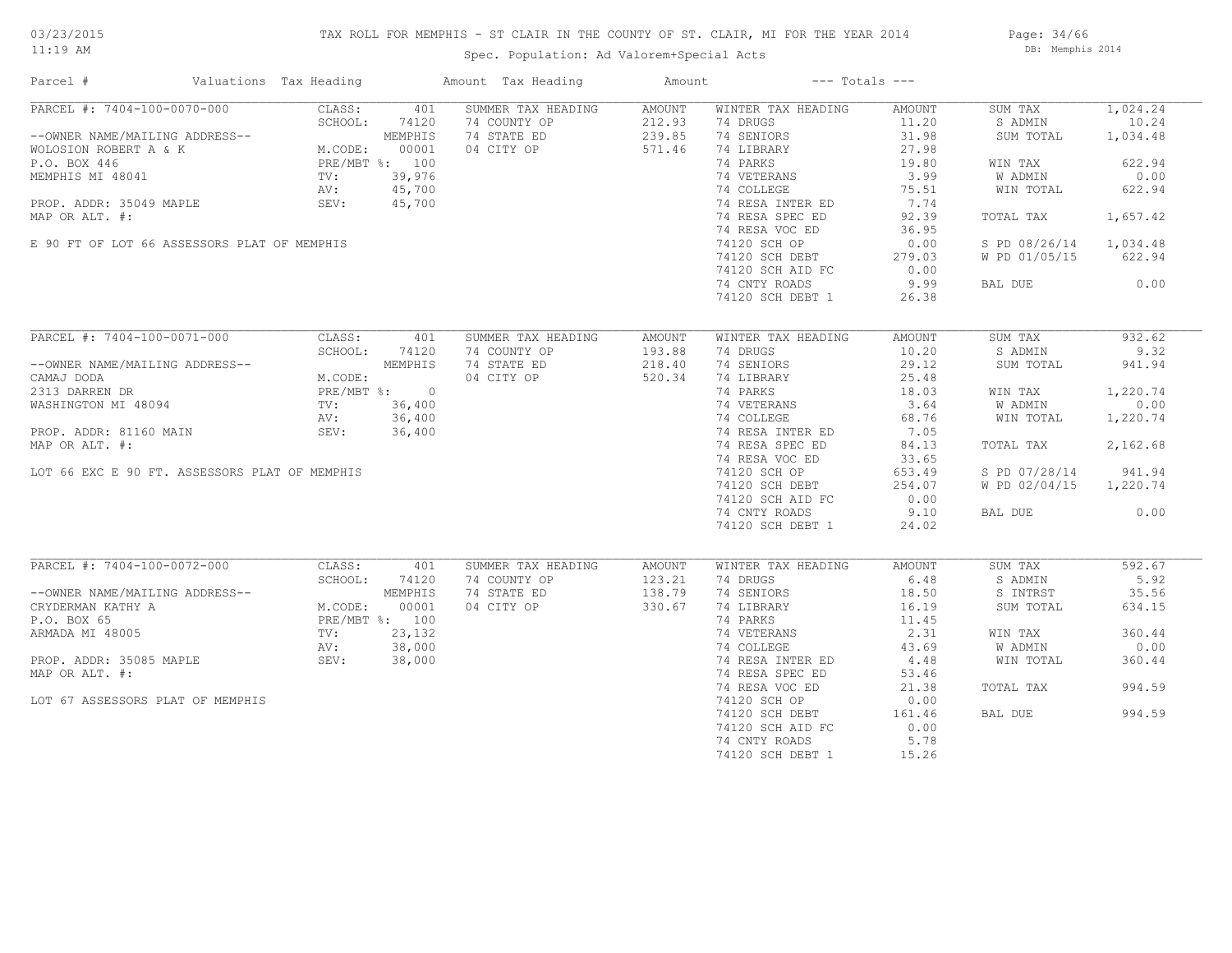# 03/23/2015

11:19 AM

# TAX ROLL FOR MEMPHIS - ST CLAIR IN THE COUNTY OF ST. CLAIR, MI FOR THE YEAR 2014

Spec. Population: Ad Valorem+Special Acts

Page: 35/66 DB: Memphis 2014

| Parcel #                                              | Valuations Tax Heading    | Amount Tax Heading | Amount |                    | $---$ Totals $---$ |               |          |
|-------------------------------------------------------|---------------------------|--------------------|--------|--------------------|--------------------|---------------|----------|
| PARCEL #: 7404-100-0073-000                           | 402<br>CLASS:             | SUMMER TAX HEADING | AMOUNT | WINTER TAX HEADING | AMOUNT             | SUM TAX       | 5.25     |
|                                                       | SCHOOL:<br>74120          | 74 COUNTY OP       | 1.09   | 74 DRUGS           | 0.05               | S ADMIN       | 0.05     |
| --OWNER NAME/MAILING ADDRESS--                        | MEMPHIS                   | 74 STATE ED        | 1.23   | 74 SENIORS         | 0.16               | SUM TOTAL     | 5.30     |
| BRUSCA MARY I ET AL 222                               | M.CODE:                   | 04 CITY OP         | 2.93   | 74 LIBRARY         | 0.14               |               |          |
| P.O. BOX 506                                          | PRE/MBT %: 100            |                    |        | 74 PARKS           | 0.10               | WIN TAX       | 3.14     |
| MEMPHIS MI 48041                                      | 205<br>TV:                |                    |        | 74 VETERANS        | 0.02               | W ADMIN       | 0.00     |
|                                                       | 2,100<br>AV:              |                    |        | 74 COLLEGE         | 0.38               | WIN TOTAL     | 3.14     |
| PROP. ADDR: 81180 DURFEE AL WATER WAY SEV:            | 2,100                     |                    |        | 74 RESA INTER ED   | 0.03               |               |          |
| MAP OR ALT. #:                                        |                           |                    |        | 74 RESA SPEC ED    | 0.47               | TOTAL TAX     | 8.44     |
|                                                       |                           |                    |        | 74 RESA VOC ED     | 0.18               |               |          |
| LOT 70 ASSESSORS PLAT OF MEMPHIS                      |                           |                    |        | 74120 SCH OP       | 0.00               | S PD 08/18/14 | 5.30     |
|                                                       |                           |                    |        | 74120 SCH DEBT     | 1.43               | W PD 12/19/14 | 3.14     |
|                                                       |                           |                    |        | 74120 SCH AID FC   | 0.00               |               |          |
|                                                       |                           |                    |        | 74 CNTY ROADS      | 0.05               | BAL DUE       | 0.00     |
|                                                       |                           |                    |        |                    |                    |               |          |
|                                                       |                           |                    |        | 74120 SCH DEBT 1   | 0.13               |               |          |
| PARCEL #: 7404-100-0074-000                           | CLASS:<br>401             | SUMMER TAX HEADING | AMOUNT | WINTER TAX HEADING | AMOUNT             | SUM TAX       | 784.91   |
|                                                       | SCHOOL:<br>74120          | 74 COUNTY OP       | 163.17 | 74 DRUGS           | 8.58               | S ADMIN       | 7.84     |
| --OWNER NAME/MAILING ADDRESS--                        | MEMPHIS                   | 74 STATE ED        | 183.81 | 74 SENIORS         | 24.50              | SUM TOTAL     | 792.75   |
| BRUSCA MARY I                                         | M.CODE:                   | 04 CITY OP         | 437.93 | 74 LIBRARY         | 21.44              |               |          |
|                                                       |                           |                    |        | 74 PARKS           |                    |               | 477.36   |
| P.O. BOX 506                                          | PRE/MBT %: 100            |                    |        |                    | 15.17              | WIN TAX       |          |
| MEMPHIS MI 48041                                      | 30,635<br>$\texttt{TV}$ : |                    |        | 74 VETERANS        | 3.06               | W ADMIN       | 0.00     |
|                                                       | 36,600<br>AV:             |                    |        | 74 COLLEGE         | 57.87              | WIN TOTAL     | 477.36   |
| PROP. ADDR: 81180 DURFEE                              | SEV:<br>36,600            |                    |        | 74 RESA INTER ED   | 5.93               |               |          |
| MAP OR ALT. #:                                        |                           |                    |        | 74 RESA SPEC ED    | 70.80              | TOTAL TAX     | 1,270.11 |
|                                                       |                           |                    |        | 74 RESA VOC ED     | 28.32              |               |          |
| LOT 71 ASSESSORS PLAT OF MEMPHIS                      |                           |                    |        | 74120 SCH OP       | 0.00               | S PD 08/18/14 | 792.75   |
|                                                       |                           |                    |        | 74120 SCH DEBT     | 213.83             | W PD 12/19/14 | 477.36   |
|                                                       |                           |                    |        | 74120 SCH AID FC   | 0.00               |               |          |
|                                                       |                           |                    |        | 74 CNTY ROADS      | 7.65               | BAL DUE       | 0.00     |
|                                                       |                           |                    |        | 74120 SCH DEBT 1   | 20.21              |               |          |
|                                                       |                           |                    |        |                    |                    |               |          |
| PARCEL #: 7404-100-0075-000                           | CLASS:<br>402             | SUMMER TAX HEADING | AMOUNT | WINTER TAX HEADING | AMOUNT             | SUM TAX       | 11.18    |
|                                                       | SCHOOL:<br>74120          | 74 COUNTY OP       | 2.32   | 74 DRUGS           | 0.12               | S ADMIN       | 0.11     |
| --OWNER NAME/MAILING ADDRESS--                        | MEMPHIS                   | 74 STATE ED        | 2.62   | 74 SENIORS         | 0.34               | SUM TOTAL     | 11.29    |
| POWERS HOWARD & NINA                                  | M.CODE:                   | 04 CITY OP         | 6.24   | 74 LIBRARY         | 0.30               |               |          |
| P.O. BOX 102                                          | PRE/MBT %: 100            |                    |        | 74 PARKS           | 0.21               | WIN TAX       | 6.75     |
| MEMPHIS MI 48041                                      | TV:<br>437                |                    |        | 74 VETERANS        | 0.04               | W ADMIN       | 0.00     |
|                                                       | 10,100<br>AV:             |                    |        | 74 COLLEGE         | 0.82               | WIN TOTAL     | 6.75     |
| PROP. ADDR: DURFEE VACANT                             | SEV:<br>10,100            |                    |        | 74 RESA INTER ED   | 0.08               |               |          |
| MAP OR ALT. #:                                        |                           |                    |        | 74 RESA SPEC ED    | 1.01               | TOTAL TAX     | 18.04    |
|                                                       |                           |                    |        | 74 RESA VOC ED     | 0.40               |               |          |
| LOT 72 EXC N 66 FT THEREOF. ASSESSORS PLAT OF MEMPHIS |                           |                    |        | 74120 SCH OP       | 0.00               | S PD 07/17/14 | 11.29    |
|                                                       |                           |                    |        | 74120 SCH DEBT     | 3.05               | W PD 01/08/15 | 6.75     |
|                                                       |                           |                    |        | 74120 SCH AID FC   | 0.00               |               |          |
|                                                       |                           |                    |        |                    |                    | BAL DUE       | 0.00     |
|                                                       |                           |                    |        | 74 CNTY ROADS      | 0.10               |               |          |
|                                                       |                           |                    |        | 74120 SCH DEBT 1   | 0.28               |               |          |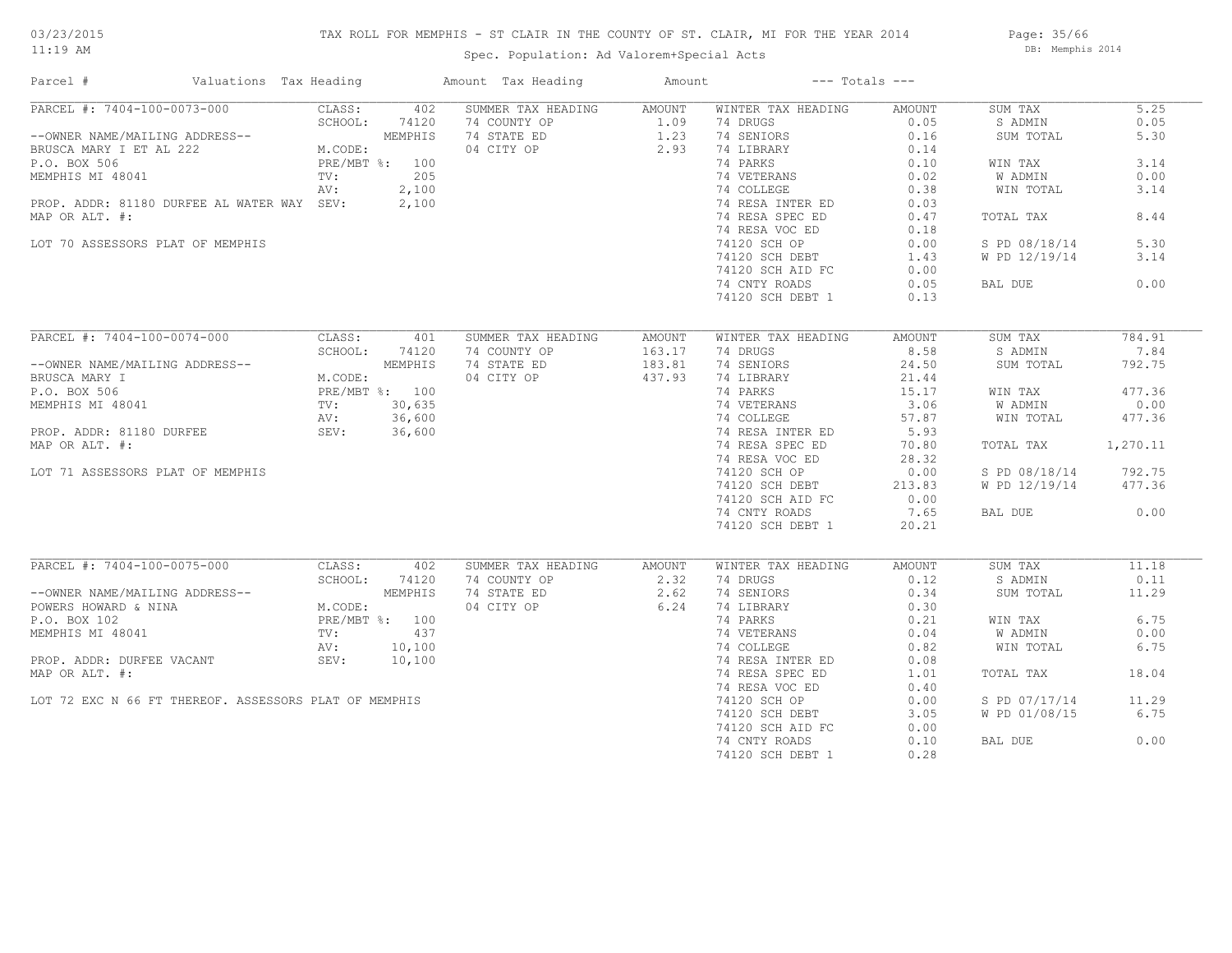# TAX ROLL FOR MEMPHIS - ST CLAIR IN THE COUNTY OF ST. CLAIR, MI FOR THE YEAR 2014

Spec. Population: Ad Valorem+Special Acts

Page: 36/66 DB: Memphis 2014

| Parcel #                                                                                                                                                                                                                                               | Valuations Tax Heading |               | Amount Tax Heading                                                                                                                                                                                                                                            | Amount           | $---$ Totals $---$                                                                                                                                              |                  |                        |          |
|--------------------------------------------------------------------------------------------------------------------------------------------------------------------------------------------------------------------------------------------------------|------------------------|---------------|---------------------------------------------------------------------------------------------------------------------------------------------------------------------------------------------------------------------------------------------------------------|------------------|-----------------------------------------------------------------------------------------------------------------------------------------------------------------|------------------|------------------------|----------|
| PARCEL #: 7404-100-0076-000                                                                                                                                                                                                                            |                        | CLASS: 401    | SUMMER TAX HEADING                                                                                                                                                                                                                                            | AMOUNT           | WINTER TAX HEADING                                                                                                                                              | AMOUNT           | SUM TAX                | 225.46   |
|                                                                                                                                                                                                                                                        |                        |               |                                                                                                                                                                                                                                                               |                  | 74 DRUGS                                                                                                                                                        |                  | S ADMIN                | 2.25     |
| --OWNER NAME/MAILING ADDRESS--<br>--OWNER NAME/MAILING ADDRESS--<br>TURNER DWIGHT & FRANCES<br>P.O. BOX 436<br>MEMPHIS MI 48041<br>PROP. ADDR: 81161 DURFEE<br>MOP. OR NTT #:<br>MAP OR NTT #:<br>8,800<br>MAP OR NTT #:<br>8,800<br>MAP OR NTT #:<br> |                        |               | 74 COUNTY OP<br>74 STATE ED 52.80<br>04 CITY OP 125.79<br>74 STATE ED                                                                                                                                                                                         |                  | 74 SENIORS                                                                                                                                                      | $2.46$<br>$7.04$ | SUM TOTAL              | 227.71   |
|                                                                                                                                                                                                                                                        |                        |               |                                                                                                                                                                                                                                                               |                  | 74 LIBRARY                                                                                                                                                      | 6.16             |                        |          |
|                                                                                                                                                                                                                                                        |                        |               |                                                                                                                                                                                                                                                               |                  | 74 PARKS                                                                                                                                                        | 4.35             | WIN TAX                | 295.07   |
|                                                                                                                                                                                                                                                        |                        |               |                                                                                                                                                                                                                                                               |                  |                                                                                                                                                                 |                  | W ADMIN                | 0.00     |
|                                                                                                                                                                                                                                                        |                        |               |                                                                                                                                                                                                                                                               |                  | 74 VETERANS 0.88<br>74 COLLEGE 16.62                                                                                                                            |                  | WIN TOTAL              | 295.07   |
|                                                                                                                                                                                                                                                        |                        |               |                                                                                                                                                                                                                                                               |                  | 74 RESA INTER ED                                                                                                                                                | 1.70             |                        |          |
| MAP OR ALT. #:                                                                                                                                                                                                                                         |                        |               |                                                                                                                                                                                                                                                               |                  | 74 RESA SPEC ED                                                                                                                                                 | 20.33            | TOTAL TAX              | 522.78   |
|                                                                                                                                                                                                                                                        |                        |               |                                                                                                                                                                                                                                                               |                  | 74 RESA VOC ED                                                                                                                                                  | 8.13             |                        |          |
|                                                                                                                                                                                                                                                        |                        |               |                                                                                                                                                                                                                                                               |                  |                                                                                                                                                                 |                  |                        |          |
| N 66 FT OF LOT 72 ASSESSORS PLAT OF MEMPHIS                                                                                                                                                                                                            |                        |               |                                                                                                                                                                                                                                                               |                  | 74120 SCH OP                                                                                                                                                    | 157.98           | S PD 08/26/14          | 227.71   |
|                                                                                                                                                                                                                                                        |                        |               |                                                                                                                                                                                                                                                               |                  | 74120 SCH DEBT                                                                                                                                                  | 61.42            | W PD 02/10/15          | 295.07   |
|                                                                                                                                                                                                                                                        |                        |               |                                                                                                                                                                                                                                                               |                  | 74120 SCH AID FC                                                                                                                                                | 0.00             |                        |          |
|                                                                                                                                                                                                                                                        |                        |               |                                                                                                                                                                                                                                                               |                  | 74 CNTY ROADS                                                                                                                                                   | 2,20             | BAL DUE                | 0.00     |
|                                                                                                                                                                                                                                                        |                        |               |                                                                                                                                                                                                                                                               |                  | 74120 SCH DEBT 1                                                                                                                                                | 5.80             |                        |          |
|                                                                                                                                                                                                                                                        |                        |               |                                                                                                                                                                                                                                                               |                  |                                                                                                                                                                 |                  |                        |          |
| PARCEL #: 7404-100-0077-000 CLASS: 401                                                                                                                                                                                                                 |                        |               | SUMMER TAX HEADING                                                                                                                                                                                                                                            | AMOUNT           | WINTER TAX HEADING                                                                                                                                              | AMOUNT           | SUM TAX                | 1,060.73 |
|                                                                                                                                                                                                                                                        |                        | SCHOOL: 74120 | 74 COUNTY OP                                                                                                                                                                                                                                                  | 220.51<br>248.40 | 74 DRUGS                                                                                                                                                        | 11.60            | S ADMIN                | 10.60    |
|                                                                                                                                                                                                                                                        |                        |               | 74 STATE ED                                                                                                                                                                                                                                                   |                  | 74 SENIORS                                                                                                                                                      | 33.12            | SUM TOTAL 1,071.33     |          |
|                                                                                                                                                                                                                                                        |                        |               | 04 CITY OP 591.82                                                                                                                                                                                                                                             |                  |                                                                                                                                                                 |                  |                        |          |
|                                                                                                                                                                                                                                                        |                        |               |                                                                                                                                                                                                                                                               |                  |                                                                                                                                                                 |                  | WIN TAX                | 645.15   |
| --OWNER NAME/MAILING ADDRESS--<br>BAERWOLF JOHN R<br>MEMPHIS MI 48041 PRE/MBT %: 00001<br>MEMPHIS MI 48041 PRE/MBT %: 100<br>MEMPHIS MI 48041 PRE/MBT %: 41,400<br>AV: 41,400                                                                          |                        |               | 35125 BORDMAN<br>MEMPHIS MI 48041<br>MEMPHIS MI 48041<br>PROP. ADDR: 35125 BORDMAN<br>MP OR ALT. #:<br>MAP OR ALT. #:<br>STATER ED<br>MAP OR ALT. #:<br>STATER ED<br>MAP OR ALT. #:<br>STATER ED<br>T4 RESA INTER ED<br>T4 RESA INTER ED<br>T4 RESA SPEC      |                  | 74 LIBRARY<br>74 LIBRARY<br>74 VETERANS<br>74 COLLEGE 78.20<br>74 RESA INTER ED 8.02<br>74 RESA SPEC ED 95.68<br>77 PESA SPEC ED 95.68<br>77 PESA SPEC ED 95.68 |                  | W ADMIN                | 0.00     |
|                                                                                                                                                                                                                                                        |                        |               |                                                                                                                                                                                                                                                               |                  |                                                                                                                                                                 |                  | WIN TOTAL              | 645.15   |
|                                                                                                                                                                                                                                                        |                        |               |                                                                                                                                                                                                                                                               |                  |                                                                                                                                                                 |                  |                        |          |
|                                                                                                                                                                                                                                                        |                        |               |                                                                                                                                                                                                                                                               |                  |                                                                                                                                                                 |                  |                        | 1,716.48 |
|                                                                                                                                                                                                                                                        |                        |               |                                                                                                                                                                                                                                                               |                  |                                                                                                                                                                 |                  | TOTAL TAX              |          |
|                                                                                                                                                                                                                                                        |                        |               |                                                                                                                                                                                                                                                               |                  |                                                                                                                                                                 | 38.27            |                        |          |
|                                                                                                                                                                                                                                                        |                        |               |                                                                                                                                                                                                                                                               |                  |                                                                                                                                                                 | 0.00             | S PD 08/04/14 1,071.33 |          |
|                                                                                                                                                                                                                                                        |                        |               |                                                                                                                                                                                                                                                               |                  |                                                                                                                                                                 | 288.97           | W PD 01/05/15 645.15   |          |
|                                                                                                                                                                                                                                                        |                        |               |                                                                                                                                                                                                                                                               |                  | 74120 SCH AID FC                                                                                                                                                | 0.00             |                        |          |
|                                                                                                                                                                                                                                                        |                        |               |                                                                                                                                                                                                                                                               |                  | 74 CNTY ROADS                                                                                                                                                   | 10.35            | BAL DUE                | 0.00     |
|                                                                                                                                                                                                                                                        |                        |               |                                                                                                                                                                                                                                                               |                  | 74120 SCH DEBT 1                                                                                                                                                | 27.32            |                        |          |
|                                                                                                                                                                                                                                                        |                        |               |                                                                                                                                                                                                                                                               |                  |                                                                                                                                                                 |                  |                        |          |
| PARCEL #: 7404-100-0078-000 CLASS:                                                                                                                                                                                                                     |                        | 401           | SUMMER TAX HEADING<br>PARCEL #: 7404-100-0078-000 CLASS: 401 SUMMER TAX HEADING AMOUNT<br>--OWNER NAME/MAILING ADDRESS--<br>ROSS TIMOTHY MAILING ADDRESS--<br>ROSS TIMOTHY M.CODE: 00005 04 CITY OP 171.51<br>P.O. BOX 531 PRE/MBT %: 100<br>MEMPHIS MI 48041 | AMOUNT           | WINTER TAX HEADING                                                                                                                                              | AMOUNT           | SUM TAX                | 825.01   |
|                                                                                                                                                                                                                                                        |                        |               |                                                                                                                                                                                                                                                               |                  | 74 DRUGS                                                                                                                                                        | 9.02             | S ADMIN                | 8.25     |
|                                                                                                                                                                                                                                                        |                        |               |                                                                                                                                                                                                                                                               |                  | 74 SENIORS                                                                                                                                                      | 25.76            | SUM TOTAL              | 833.26   |
|                                                                                                                                                                                                                                                        |                        |               |                                                                                                                                                                                                                                                               |                  | 74 LIBRARY<br>74 DIBRARY<br>74 PARKS<br>74 VETERANS<br>74 COLLEGE<br>74 RESA INTER ED<br>8.24                                                                   |                  |                        |          |
|                                                                                                                                                                                                                                                        |                        |               |                                                                                                                                                                                                                                                               |                  |                                                                                                                                                                 |                  | WIN TAX                | 501.78   |
|                                                                                                                                                                                                                                                        |                        |               |                                                                                                                                                                                                                                                               |                  |                                                                                                                                                                 |                  | W ADMIN                | 0.00     |
|                                                                                                                                                                                                                                                        |                        |               |                                                                                                                                                                                                                                                               |                  |                                                                                                                                                                 |                  | WIN TOTAL              | 501.78   |
|                                                                                                                                                                                                                                                        |                        |               |                                                                                                                                                                                                                                                               |                  |                                                                                                                                                                 |                  |                        |          |
|                                                                                                                                                                                                                                                        |                        |               |                                                                                                                                                                                                                                                               |                  | 74 RESA SPEC ED                                                                                                                                                 | 74.42            | TOTAL TAX 1,335.04     |          |
|                                                                                                                                                                                                                                                        |                        |               |                                                                                                                                                                                                                                                               |                  | 74 RESA VOC ED                                                                                                                                                  | 29.76            |                        |          |
|                                                                                                                                                                                                                                                        |                        |               |                                                                                                                                                                                                                                                               |                  | 74120 SCH OP                                                                                                                                                    | 0.00             | S PD 08/25/14 833.26   |          |
|                                                                                                                                                                                                                                                        |                        |               |                                                                                                                                                                                                                                                               |                  | 74120 SCH DEBT                                                                                                                                                  | 224.75           | W PD 12/31/14 501.78   |          |
|                                                                                                                                                                                                                                                        |                        |               |                                                                                                                                                                                                                                                               |                  | 74120 SCH AID FC                                                                                                                                                | 0.00             |                        |          |
|                                                                                                                                                                                                                                                        |                        |               |                                                                                                                                                                                                                                                               |                  | 74 CNTY ROADS                                                                                                                                                   | 8.05             | BAL DUE                | 0.00     |
|                                                                                                                                                                                                                                                        |                        |               |                                                                                                                                                                                                                                                               |                  |                                                                                                                                                                 |                  |                        |          |
|                                                                                                                                                                                                                                                        |                        |               |                                                                                                                                                                                                                                                               |                  | 74120 SCH DEBT 1                                                                                                                                                | 21.25            |                        |          |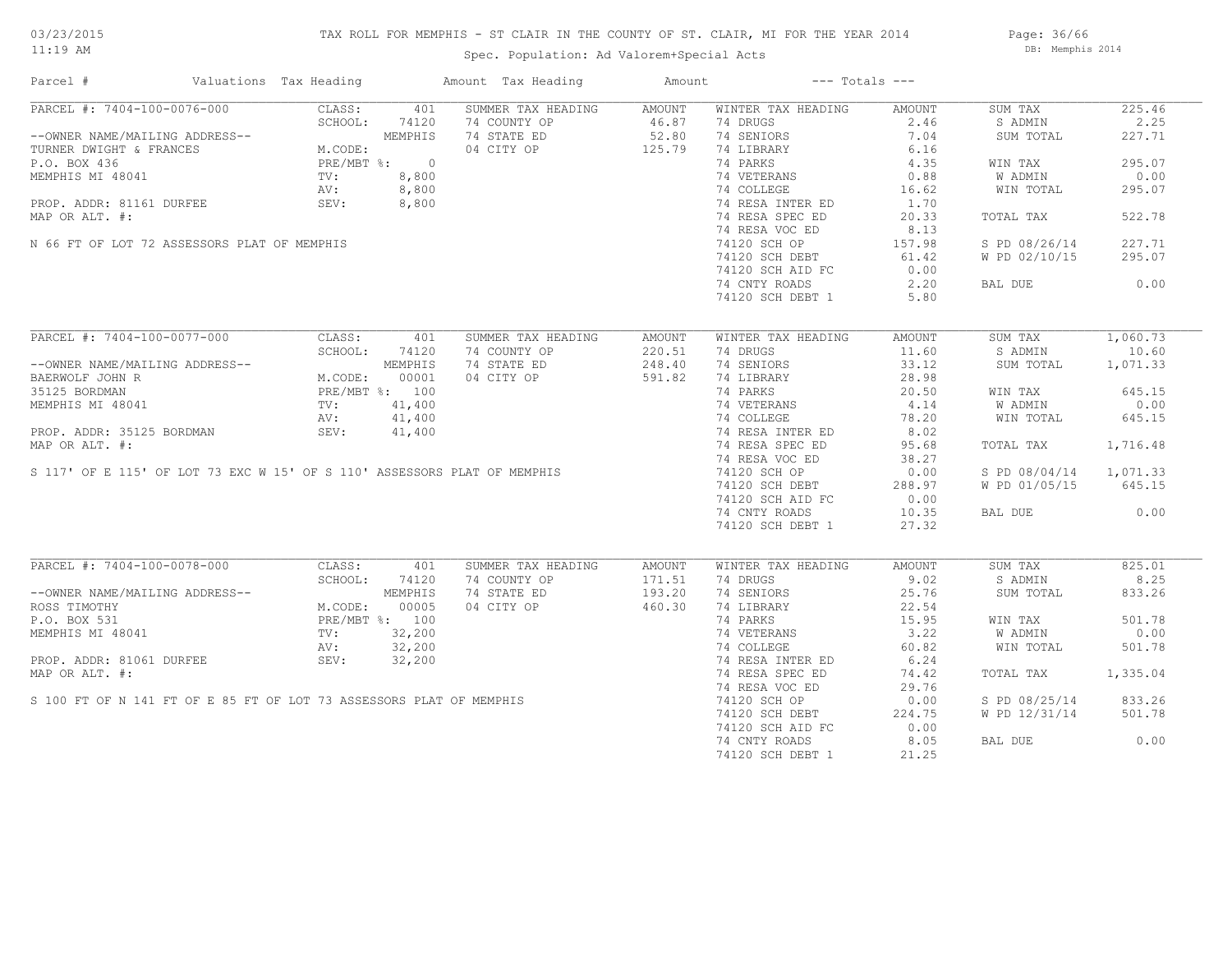# TAX ROLL FOR MEMPHIS - ST CLAIR IN THE COUNTY OF ST. CLAIR, MI FOR THE YEAR 2014

Spec. Population: Ad Valorem+Special Acts

Page: 37/66 DB: Memphis 2014

| Parcel #                                                                                                                                                | Valuations Tax Heading |        | Amount Tax Heading                                                                                                                                                | Amount             | $---$ Totals $---$                  |        |               |          |
|---------------------------------------------------------------------------------------------------------------------------------------------------------|------------------------|--------|-------------------------------------------------------------------------------------------------------------------------------------------------------------------|--------------------|-------------------------------------|--------|---------------|----------|
| PARCEL #: 7404-100-0078-100                                                                                                                             | CLASS:                 | 402    | SUMMER TAX HEADING                                                                                                                                                | AMOUNT             | WINTER TAX HEADING                  | AMOUNT | SUM TAX       | 58.59    |
|                                                                                                                                                         | SCHOOL:                | 74120  | 74 COUNTY OP                                                                                                                                                      | $12.18$<br>$13.72$ | 74 DRUGS                            | 0.64   | S ADMIN       | 0.58     |
|                                                                                                                                                         |                        |        | 74 STATE ED                                                                                                                                                       |                    | 74 SENIORS                          | 1.82   | S INTRST      | 3.52     |
|                                                                                                                                                         |                        |        | 04 CITY OP                                                                                                                                                        | 32.69              | 74 LIBRARY                          | 1.60   | SUM TOTAL     | 62.69    |
|                                                                                                                                                         |                        |        |                                                                                                                                                                   |                    | 74 PARKS                            | 1.13   |               |          |
|                                                                                                                                                         |                        |        |                                                                                                                                                                   |                    | 74 VETERANS                         | 0.22   | WIN TAX       | 35.59    |
|                                                                                                                                                         |                        |        |                                                                                                                                                                   |                    | 74 COLLEGE                          | 4.32   | W ADMIN       | 0.00     |
|                                                                                                                                                         |                        |        |                                                                                                                                                                   |                    |                                     | 0.44   | WIN TOTAL     | 35.59    |
| MAP OR ALT. #:                                                                                                                                          |                        |        |                                                                                                                                                                   |                    | 74 RESA INTER ED<br>74 RESA SPEC ED | 5.28   |               |          |
|                                                                                                                                                         |                        |        |                                                                                                                                                                   |                    | 74 RESA VOC ED                      | 2.11   | TOTAL TAX     | 98.28    |
|                                                                                                                                                         |                        |        |                                                                                                                                                                   |                    |                                     |        |               |          |
| Default Legal Description                                                                                                                               |                        |        |                                                                                                                                                                   |                    | 74120 SCH OP                        | 0.00   |               |          |
|                                                                                                                                                         |                        |        |                                                                                                                                                                   |                    | 74120 SCH DEBT                      | 15.96  | BAL DUE       | 98.28    |
|                                                                                                                                                         |                        |        |                                                                                                                                                                   |                    | 74120 SCH AID FC                    | 0.00   |               |          |
|                                                                                                                                                         |                        |        |                                                                                                                                                                   |                    | 74 CNTY ROADS                       | 0.57   |               |          |
|                                                                                                                                                         |                        |        |                                                                                                                                                                   |                    | 74120 SCH DEBT 1                    | 1.50   |               |          |
|                                                                                                                                                         |                        |        |                                                                                                                                                                   |                    |                                     |        |               |          |
| PARCEL #: 7404-100-0079-000                                                                                                                             | CLASS:                 | 201    | SUMMER TAX HEADING                                                                                                                                                | AMOUNT             | WINTER TAX HEADING                  | AMOUNT | SUM TAX       | 581.61   |
|                                                                                                                                                         | SCHOOL:                | 74120  | 74 COUNTY OP                                                                                                                                                      | 120.91             | 74 DRUGS                            | 6.36   | S ADMIN       | 5.81     |
| --OWNER NAME/MAILING ADDRESS--<br>CHEVALIER ANTHONY & PATRICIA M.CODE:<br>268 RILEY CENTER ROAD PRE/MBT %: 0<br>RILEY MI 48041 TV: 22,700<br>AV: 22,700 |                        |        | 74 STATE ED                                                                                                                                                       | 136.20             | 74 SENIORS                          | 18.16  | SUM TOTAL     | 587.42   |
|                                                                                                                                                         |                        |        | 04 CITY OP                                                                                                                                                        | 324.50             | 74 LIBRARY                          | 15.89  |               |          |
|                                                                                                                                                         |                        |        |                                                                                                                                                                   |                    | 74 PARKS                            | 11.24  | WIN TAX       | 761.25   |
|                                                                                                                                                         |                        |        |                                                                                                                                                                   |                    | 74 VETERANS                         | 2.27   | W ADMIN       | 0.00     |
|                                                                                                                                                         |                        |        |                                                                                                                                                                   |                    | 74 COLLEGE                          | 42.88  | WIN TOTAL     | 761.25   |
| PROP. ADDR: 35093 BORDMAN                                                                                                                               | SEV:                   | 22,700 |                                                                                                                                                                   |                    | 74 RESA INTER ED                    | 4.39   |               |          |
| MAP OR ALT. #:                                                                                                                                          |                        |        |                                                                                                                                                                   |                    | 74 RESA SPEC ED                     |        |               | 1,348.67 |
|                                                                                                                                                         |                        |        |                                                                                                                                                                   |                    |                                     | 52.46  | TOTAL TAX     |          |
|                                                                                                                                                         |                        |        |                                                                                                                                                                   |                    | 74 RESA VOC ED                      | 20.98  |               |          |
| E 55 FT OF W 65 FT OF S 110 FT OF LOT 73 ASSESSORS PLAT OF MEMPHIS                                                                                      |                        |        |                                                                                                                                                                   |                    | 74120 SCH OP                        | 407.53 | S PD 08/28/14 | 587.42   |
|                                                                                                                                                         |                        |        |                                                                                                                                                                   |                    | 74120 SCH DEBT                      | 158.44 | W PD 02/17/15 | 761.25   |
|                                                                                                                                                         |                        |        |                                                                                                                                                                   |                    | 74120 SCH AID FC                    | 0.00   |               |          |
|                                                                                                                                                         |                        |        |                                                                                                                                                                   |                    | 74 CNTY ROADS                       | 5.67   | BAL DUE       | 0.00     |
|                                                                                                                                                         |                        |        |                                                                                                                                                                   |                    | 74120 SCH DEBT 1                    | 14.98  |               |          |
|                                                                                                                                                         |                        |        |                                                                                                                                                                   |                    |                                     |        |               |          |
| PARCEL #: 7404-100-0080-000                                                                                                                             | CLASS:                 | 202    | SUMMER TAX HEADING                                                                                                                                                | AMOUNT             | WINTER TAX HEADING                  | AMOUNT | SUM TAX       | 59.84    |
|                                                                                                                                                         | SCHOOL:                | 74120  | 74 COUNTY OP                                                                                                                                                      | 12.44              | 74 DRUGS                            | 0.65   | S ADMIN       | 0.59     |
|                                                                                                                                                         |                        |        | 74 STATE ED                                                                                                                                                       | 14.01              | 74 SENIORS                          | 1.86   | SUM TOTAL     | 60.43    |
| --OWNER NAME/MAILING ADDRESS--<br>LUDEMAN DONALD C & SHAWN<br>72878 TEAL CT<br>ROMEO MI 48065<br>ROMEO MI 48065<br>PRE/MBT %:<br>2,336<br>AV:<br>9,000  |                        |        | 04 CITY OP                                                                                                                                                        | 33.39              | 74 LIBRARY                          | 1.63   |               |          |
|                                                                                                                                                         |                        |        |                                                                                                                                                                   |                    | 74 PARKS                            | 1.15   | WIN TAX       | 78.27    |
|                                                                                                                                                         |                        |        |                                                                                                                                                                   |                    | 74 VETERANS                         | 0.23   | W ADMIN       | 0.00     |
|                                                                                                                                                         | AV:                    | 9,000  |                                                                                                                                                                   |                    | 74 COLLEGE                          | 4.41   | WIN TOTAL     | 78.27    |
| PROP. ADDR: 35065 BORDMAN SEV:                                                                                                                          |                        | 9,000  |                                                                                                                                                                   |                    | 74 RESA INTER ED                    | 0.45   |               |          |
| MAP OR ALT. #:                                                                                                                                          |                        |        |                                                                                                                                                                   |                    | 74 RESA SPEC ED                     | 5.39   | TOTAL TAX     | 138.70   |
|                                                                                                                                                         |                        |        |                                                                                                                                                                   |                    | 74 RESA VOC ED                      | 2.15   |               |          |
|                                                                                                                                                         |                        |        |                                                                                                                                                                   |                    | 74120 SCH OP                        | 41.93  | S PD 11/14/14 | 60.43    |
|                                                                                                                                                         |                        |        | PART OF LOT 73 DESCRIBE AS: BEG AT SW COR OF LOT 73; TH N 190 FT TH E 50 FT; TH S<br>80 FT; TH W 40 FT; TH S 110 FT; TH W 10 FT TO BEG. ASSESSORS PLAT OF MEMPHIS |                    | 74120 SCH DEBT                      | 16.30  | W PD 02/17/15 | 78.27    |
|                                                                                                                                                         |                        |        |                                                                                                                                                                   |                    | 74120 SCH AID FC                    | 0.00   |               |          |
|                                                                                                                                                         |                        |        |                                                                                                                                                                   |                    |                                     |        |               | 0.00     |
|                                                                                                                                                         |                        |        |                                                                                                                                                                   |                    | 74 CNTY ROADS                       | 0.58   | BAL DUE       |          |
|                                                                                                                                                         |                        |        |                                                                                                                                                                   |                    | 74120 SCH DEBT 1                    | 1.54   |               |          |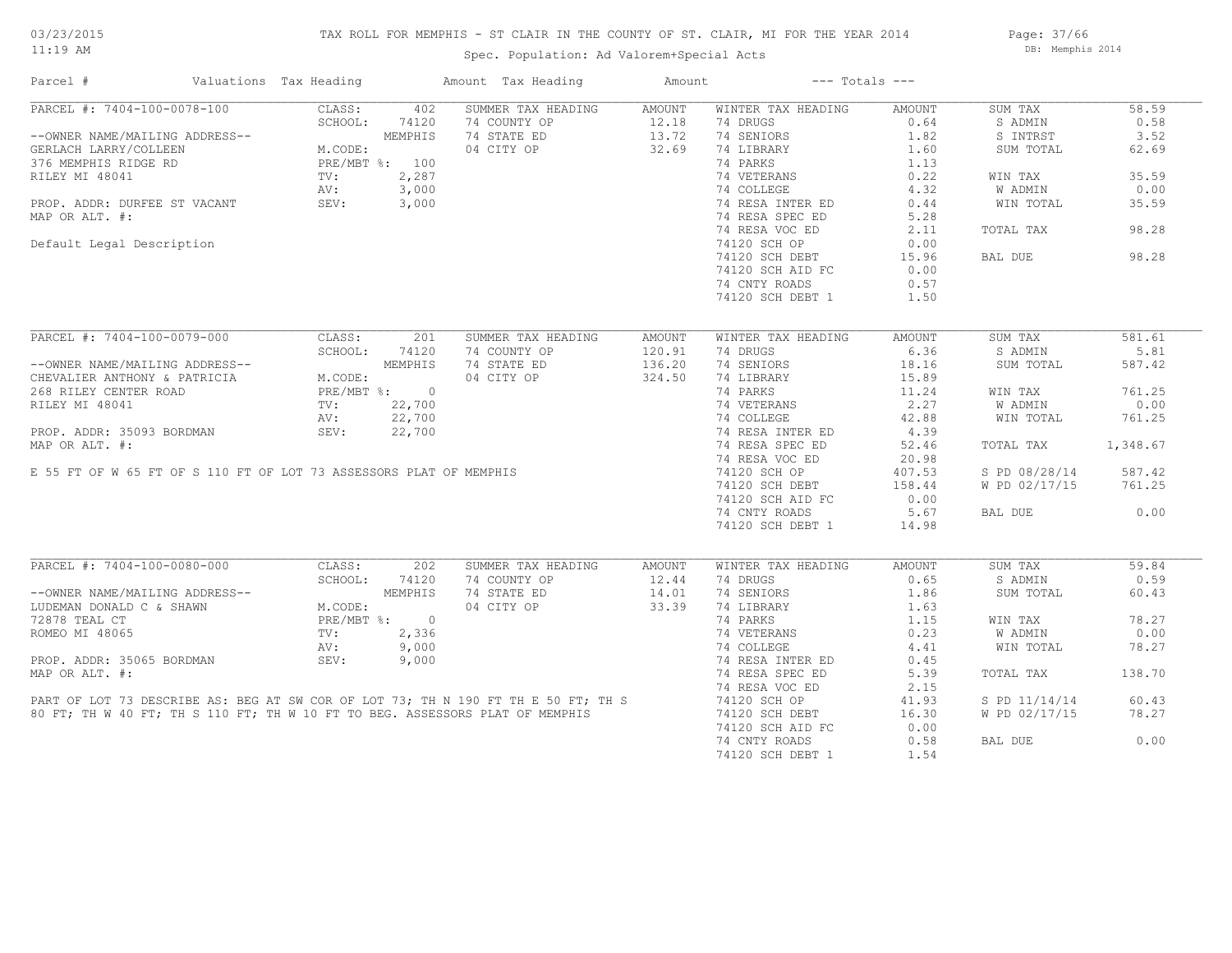# TAX ROLL FOR MEMPHIS - ST CLAIR IN THE COUNTY OF ST. CLAIR, MI FOR THE YEAR 2014

Spec. Population: Ad Valorem+Special Acts

Page: 38/66 DB: Memphis 2014

| Parcel #                                                                                                                                                                                                                                         | Valuations Tax Heading |               | Amount Tax Heading  | Amount               | $---$ Totals $---$                                              |        |                        |          |
|--------------------------------------------------------------------------------------------------------------------------------------------------------------------------------------------------------------------------------------------------|------------------------|---------------|---------------------|----------------------|-----------------------------------------------------------------|--------|------------------------|----------|
| PARCEL #: 7404-100-0081-000                                                                                                                                                                                                                      | CLASS:                 | 401           | SUMMER TAX HEADING  | AMOUNT               | WINTER TAX HEADING                                              | AMOUNT | SUM TAX                | 968.56   |
|                                                                                                                                                                                                                                                  |                        |               | 74 COUNTY OP        |                      | 74 DRUGS                                                        | 10.59  | S ADMIN                | 9.68     |
| --OWNER NAME/MAILING ADDRESS--<br>CROSS JAMES<br>P.O. BOX 372<br>MEMPHIS MI 48041<br>MEMPHIS MI 48041<br>PROP. ADDR: 81100 DURFEE<br>MAP OR ALT. #:<br>MAP OR ALT. #:<br>PROP. ADDR: 81100 DURFEE<br>MAP OR ALT. #:<br>MAP OR ALT. #:            |                        |               | 74 STATE ED         | $201.35$<br>$226.81$ | 74 SENIORS                                                      | 30.24  | SUM TOTAL              | 978.24   |
|                                                                                                                                                                                                                                                  |                        |               | 04 CITY OP          | 540.40               | 74 LIBRARY                                                      | 26.46  |                        |          |
|                                                                                                                                                                                                                                                  |                        |               |                     |                      | 74 PARKS                                                        | 18.72  | WIN TAX                | 589.08   |
|                                                                                                                                                                                                                                                  |                        |               |                     |                      |                                                                 | 3.78   | W ADMIN                | 0.00     |
|                                                                                                                                                                                                                                                  |                        |               |                     |                      | 74 VETERANS<br>74 COLLEGE                                       | 71.41  | WIN TOTAL              | 589.08   |
|                                                                                                                                                                                                                                                  |                        |               |                     |                      |                                                                 | 7.32   |                        |          |
| MAP OR ALT. #:                                                                                                                                                                                                                                   |                        |               |                     |                      | 74 RESA INTER ED<br>74 RESA SPEC ED<br>74 RESA SPEC ED          | 87.37  | TOTAL TAX              | 1,567.32 |
|                                                                                                                                                                                                                                                  |                        |               |                     |                      | 74 RESA VOC ED                                                  | 34.94  |                        |          |
| LOT 74 ASSESSORS PLAT OF MEMPHIS                                                                                                                                                                                                                 |                        |               |                     |                      | 74120 SCH OP                                                    | 0.00   | S PD 12/05/14 978.24   |          |
|                                                                                                                                                                                                                                                  |                        |               |                     |                      | 74120 SCH DEBT                                                  | 263.86 | W PD 01/12/15 589.08   |          |
|                                                                                                                                                                                                                                                  |                        |               |                     |                      | 74120 SCH AID FC                                                | 0.00   |                        |          |
|                                                                                                                                                                                                                                                  |                        |               |                     |                      |                                                                 | 9.45   |                        | 0.00     |
|                                                                                                                                                                                                                                                  |                        |               |                     |                      | 74 CNTY ROADS                                                   |        | BAL DUE                |          |
|                                                                                                                                                                                                                                                  |                        |               |                     |                      | 74120 SCH DEBT 1                                                | 24.94  |                        |          |
|                                                                                                                                                                                                                                                  |                        |               |                     |                      |                                                                 |        |                        |          |
| PARCEL #: 7404-100-0084-001                                                                                                                                                                                                                      | CLASS:                 | 401           | SUMMER TAX HEADING  | AMOUNT               | WINTER TAX HEADING                                              | AMOUNT | SUM TAX                | 1,431.74 |
|                                                                                                                                                                                                                                                  |                        | SCHOOL: 74120 | 74 COUNTY OP        | 297.64               | 74 DRUGS                                                        | 15.66  | S ADMIN                | 14.31    |
| --OWNER NAME/MAILING ADDRESS--<br>BOMMARITO RONALD & REBECCA MEMPHIS<br>35181 BORDMAN MEMPHIS M 48041 TV: 55,880<br>MEMPHIS M 48041 TV: 55,880<br>AV: 59,600                                                                                     |                        |               | 74 STATE ED         | 335.28               | 74 SENIORS                                                      | 44.70  | SUM TOTAL              | 1,446.05 |
|                                                                                                                                                                                                                                                  |                        |               | 04 CITY OP 798.82   |                      | 74 LIBRARY<br>74 LIBKARY<br>74 PARKS                            | 39.11  |                        |          |
|                                                                                                                                                                                                                                                  |                        |               |                     |                      |                                                                 | 27.68  | WIN TAX                | 870.81   |
|                                                                                                                                                                                                                                                  |                        |               |                     |                      | 74 VETERANS<br>74 COLLEGE<br>74 RESA INTER ED                   | 5.58   | W ADMIN                | 0.00     |
| MEMPHIS M 48041<br>PROP. ADDR: 35181 BORDMAN<br>MAP OR ALT. #:<br>LOT 76 EXE E 68' OF N 58', LOT 78 EXC E 68' AND ALL OF LOTS 75 & 77 ASSESSORS PLAT<br>PROP. ADDR: 35181 BORDMAN<br>SEV:<br>59,600<br>T4 RESA INTER ED<br>74 RESA SPEC ED<br>74 |                        |               |                     |                      |                                                                 | 105.56 | WIN TOTAL              | 870.81   |
|                                                                                                                                                                                                                                                  |                        |               |                     |                      |                                                                 | 10.82  |                        |          |
|                                                                                                                                                                                                                                                  |                        |               |                     |                      |                                                                 | 129.15 | TOTAL TAX              | 2,316.86 |
|                                                                                                                                                                                                                                                  |                        |               |                     |                      |                                                                 | 51.66  |                        |          |
|                                                                                                                                                                                                                                                  |                        |               |                     |                      |                                                                 | 0.00   | S PD 08/29/14 1,446.05 |          |
| OF MEMPHIS                                                                                                                                                                                                                                       |                        |               |                     |                      | 74120 SCH DEBT                                                  | 390.04 | W PD 02/12/15 870.81   |          |
|                                                                                                                                                                                                                                                  |                        |               |                     |                      | 74120 SCH AID FC                                                | 0.00   |                        |          |
|                                                                                                                                                                                                                                                  |                        |               |                     |                      | 74 CNTY ROADS                                                   | 13.97  | BAL DUE                | 0.00     |
|                                                                                                                                                                                                                                                  |                        |               |                     |                      | 74120 SCH DEBT 1                                                | 36.88  |                        |          |
|                                                                                                                                                                                                                                                  |                        |               |                     |                      |                                                                 |        |                        |          |
| PARCEL #: 7404-100-0085-000                                                                                                                                                                                                                      | CLASS:                 | 401           | SUMMER TAX HEADING  | AMOUNT               | WINTER TAX HEADING                                              | AMOUNT | SUM TAX                | 1,819.14 |
|                                                                                                                                                                                                                                                  | SCHOOL:                |               | 74 COUNTY OP        | 378.18               | 74 DRUGS                                                        | 19.90  | S ADMIN                | 18.19    |
|                                                                                                                                                                                                                                                  |                        |               | 74 STATE ED 426.00  |                      | 74 SENIORS                                                      | 56.80  | SUM TOTAL              | 1,837.33 |
| --OWNER NAME/MAILING ADDRESS--<br>LAVERY JOSEPH P & LINDA R<br>35221 BORDMAN<br>MEMPHIS MI 48041<br>PRE/MBT %: 100<br>PROP. ADDR: 35221 BORDMAN<br>PROP. ADDR: 35221 BORDMAN<br>PROP. ADDR: 35221 BORDMAN<br>PROP. ADDR: 35221 BORDMAN<br>PROP.  |                        |               | 04 CITY OP 1,014.96 |                      | 74 LIBRARY                                                      | 49.70  |                        |          |
|                                                                                                                                                                                                                                                  |                        |               |                     |                      | 74 PARKS                                                        | 35.17  | WIN TAX                | 1,106.46 |
|                                                                                                                                                                                                                                                  |                        |               |                     |                      | 74 VETERANS 7.10<br>74 COLLEGE 134.12<br>74 RESA INTER ED 13.75 |        | W ADMIN                | 0.00     |
|                                                                                                                                                                                                                                                  |                        |               |                     |                      |                                                                 |        | WIN TOTAL              | 1,106.46 |
|                                                                                                                                                                                                                                                  |                        |               |                     |                      |                                                                 |        |                        |          |
| MAP OR ALT. #:                                                                                                                                                                                                                                   |                        |               |                     |                      | 74 RESA SPEC ED                                                 | 164.10 | TOTAL TAX              | 2,943.79 |
|                                                                                                                                                                                                                                                  |                        |               |                     |                      | 74 RESA VOC ED                                                  | 65.63  |                        |          |
| E 68 FT OF LOTS 76 & 78 ASSESSORS PLAT OF MEMPHIS                                                                                                                                                                                                |                        |               |                     |                      | 74120 SCH OP                                                    | 0.00   | S PD 09/02/14 1,837.33 |          |
|                                                                                                                                                                                                                                                  |                        |               |                     |                      | 74120 SCH DEBT                                                  | 495.58 | W PD 02/13/15 1,106.46 |          |
|                                                                                                                                                                                                                                                  |                        |               |                     |                      | 74120 SCH AID FC                                                | 0.00   |                        |          |
|                                                                                                                                                                                                                                                  |                        |               |                     |                      | 74 CNTY ROADS                                                   | 17.75  | BAL DUE                | 0.00     |
|                                                                                                                                                                                                                                                  |                        |               |                     |                      |                                                                 | 46.86  |                        |          |
|                                                                                                                                                                                                                                                  |                        |               |                     |                      | 74120 SCH DEBT 1                                                |        |                        |          |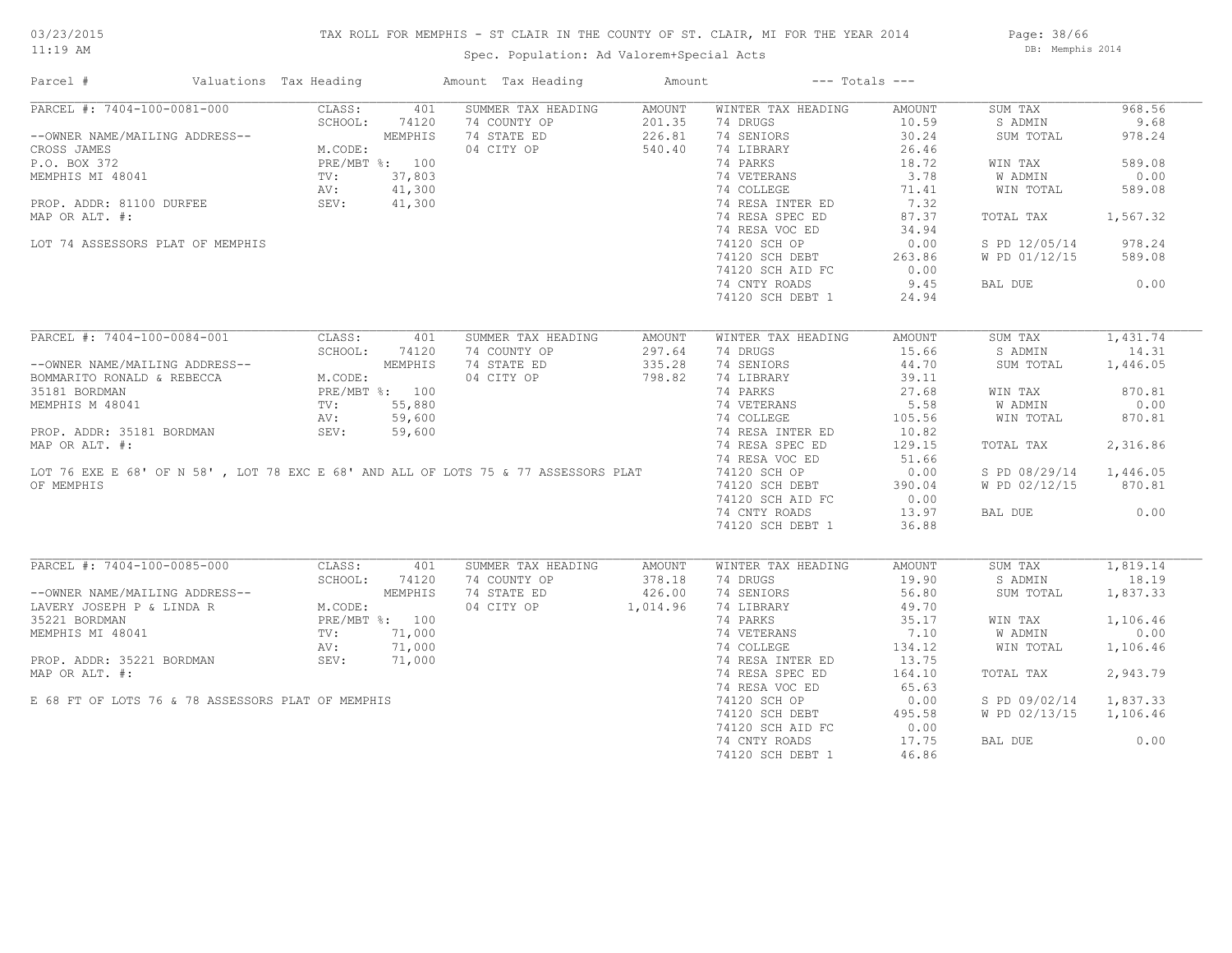# 03/23/2015

#### TAX ROLL FOR MEMPHIS - ST CLAIR IN THE COUNTY OF ST. CLAIR, MI FOR THE YEAR 2014

11:19 AM

# Spec. Population: Ad Valorem+Special Acts

Page: 39/66 DB: Memphis 2014

| Parcel #<br>Valuations Tax Heading          |                                                                  | Amount Tax Heading | Amount | $---$ Totals $---$ |               |               |          |
|---------------------------------------------|------------------------------------------------------------------|--------------------|--------|--------------------|---------------|---------------|----------|
| PARCEL #: 7404-100-0086-000                 | CLASS:<br>401                                                    | SUMMER TAX HEADING | AMOUNT | WINTER TAX HEADING | AMOUNT        | SUM TAX       | 754.90   |
|                                             | SCHOOL:<br>74120                                                 | 74 COUNTY OP       | 156.93 | 74 DRUGS           | 8.25          | S ADMIN       | 7.54     |
| --OWNER NAME/MAILING ADDRESS--              | M. CODE:<br>MEMPHIS                                              | 74 STATE ED        | 176.78 | 74 SENIORS         | 23.57         | S INTRST      | 45.29    |
| DIAZ JUSTEN & CARPO PATRICIA                |                                                                  | 04 CITY OP         | 421.19 | 74 LIBRARY         | 20.62         | SUM TOTAL     | 807.73   |
| 35241 BORDMAN                               | PRE/MBT %: 100                                                   |                    |        | 74 PARKS           | 14.59         |               |          |
| MEMPHIS MI 48041                            | TV:<br>29,464                                                    |                    |        | 74 VETERANS        | 2.94          | WIN TAX       | 459.12   |
|                                             | AV:<br>32,900                                                    |                    |        | 74 COLLEGE         | 55.66         | W ADMIN       | 0.00     |
| PROP. ADDR: 35241 BORDMAN                   | SEV:<br>32,900                                                   |                    |        | 74 RESA INTER ED   | 5.71          | WIN TOTAL     | 459.12   |
| MAP OR ALT. #:                              |                                                                  |                    |        | 74 RESA SPEC ED    | 68.10         |               |          |
|                                             |                                                                  |                    |        | 74 RESA VOC ED     | 27.23         | TOTAL TAX     | 1,266.85 |
| LOT 79 ASSESSORS PLAT OF MEMPHIS            |                                                                  |                    |        | 74120 SCH OP       | 0.00          |               |          |
|                                             |                                                                  |                    |        | 74120 SCH DEBT     | 205.65        | BAL DUE       | 1,266.85 |
|                                             |                                                                  |                    |        | 74120 SCH AID FC   | 0.00          |               |          |
|                                             |                                                                  |                    |        |                    | 7.36          |               |          |
|                                             |                                                                  |                    |        | 74 CNTY ROADS      |               |               |          |
|                                             |                                                                  |                    |        | 74120 SCH DEBT 1   | 19.44         |               |          |
| PARCEL #: 7404-100-0087-000                 | CLASS:<br>401                                                    | SUMMER TAX HEADING | AMOUNT | WINTER TAX HEADING | <b>AMOUNT</b> | SUM TAX       | 794.27   |
|                                             | SCHOOL:<br>74120                                                 | 74 COUNTY OP       | 165.12 | 74 DRUGS           | 8.68          | S ADMIN       | 7.94     |
|                                             | M.CODE: MEMPHIS<br>M.CODE: 00001<br>PRE/MBT %: 100<br>TV: 31.000 |                    |        |                    |               |               |          |
| --OWNER NAME/MAILING ADDRESS--              |                                                                  | 74 STATE ED        | 186.00 | 74 SENIORS         | 24.80         | SUM TOTAL     | 802.21   |
| CROFF ADAM & REBECCA                        |                                                                  | 04 CITY OP         | 443.15 | 74 LIBRARY         | 21.70         |               |          |
| 35285 BORDMAN                               |                                                                  |                    |        | 74 PARKS           | 15.35         | WIN TAX       | 483.08   |
| MEMPHIS MI 48041                            |                                                                  |                    |        | 74 VETERANS        | 3.10          | W ADMIN       | 0.00     |
|                                             | 31,000<br>AV:                                                    |                    |        | 74 COLLEGE         | 58.56         | WIN TOTAL     | 483.08   |
| PROP. ADDR: 35285 BORDMAN                   | SEV:<br>31,000                                                   |                    |        | 74 RESA INTER ED   | 6.00          |               |          |
| MAP OR ALT. #:                              |                                                                  |                    |        | 74 RESA SPEC ED    | 71.65         | TOTAL TAX     | 1,285.29 |
|                                             |                                                                  |                    |        | 74 RESA VOC ED     | 28.65         |               |          |
| LOT 80 ASSESSORS PLAT OF MEMPHIS            |                                                                  |                    |        | 74120 SCH OP       | 0.00          | S PD 08/18/14 | 802.21   |
|                                             |                                                                  |                    |        | 74120 SCH DEBT     | 216.38        | W PD 12/16/14 | 483.08   |
|                                             |                                                                  |                    |        | 74120 SCH AID FC   | 0.00          |               |          |
|                                             |                                                                  |                    |        | 74 CNTY ROADS      | 7.75          | BAL DUE       | 0.00     |
|                                             |                                                                  |                    |        |                    |               |               |          |
|                                             |                                                                  |                    |        | 74120 SCH DEBT 1   | 20.46         |               |          |
| PARCEL #: 7404-100-0088-000                 | CLASS:<br>401                                                    | SUMMER TAX HEADING | AMOUNT | WINTER TAX HEADING | AMOUNT        | SUM TAX       | 1,204.21 |
|                                             | SCHOOL:<br>74120                                                 | 74 COUNTY OP       | 250.34 | 74 DRUGS           | 13.17         | S ADMIN       | 12.04    |
| --OWNER NAME/MAILING ADDRESS--              | MEMPHIS                                                          | 74 STATE ED        | 282.00 | 74 SENIORS         | 37.60         | SUM TOTAL     | 1,216.25 |
| FRENCH SHARON ET AL                         | M.CODE:                                                          | 04 CITY OP         | 671.87 | 74 LIBRARY         | 32.90         |               |          |
| 81081 COLE                                  | PRE/MBT %: 100                                                   |                    |        | 74 PARKS           | 23.28         |               | 732.44   |
|                                             |                                                                  |                    |        |                    |               | WIN TAX       | 0.00     |
| MEMPHIS MI 48041                            | 47,000<br>$\text{TV}$ :                                          |                    |        | 74 VETERANS        | 4.70          | W ADMIN       |          |
|                                             | AV:<br>47,000                                                    |                    |        | 74 COLLEGE         | 88.78         | WIN TOTAL     | 732.44   |
| PROP. ADDR: 81081 COLE                      | SEV:<br>47,000                                                   |                    |        | 74 RESA INTER ED   | 9.10          |               |          |
| MAP OR ALT. #:                              |                                                                  |                    |        | 74 RESA SPEC ED    | 108.63        | TOTAL TAX     | 1,948.69 |
|                                             |                                                                  |                    |        | 74 RESA VOC ED     | 43.45         |               |          |
| S 75 FT OF LOT 81 ASSESSORS PLAT OF MEMPHIS |                                                                  |                    |        | 74120 SCH OP       | 0.00          | S PD 08/26/14 | 1,216.25 |
|                                             |                                                                  |                    |        | 74120 SCH DEBT     | 328.06        | W PD 12/10/14 | 732.44   |
|                                             |                                                                  |                    |        | 74120 SCH AID FC   | 0.00          |               |          |
|                                             |                                                                  |                    |        | 74 CNTY ROADS      | 11.75         | BAL DUE       | 0.00     |
|                                             |                                                                  |                    |        | 74120 SCH DEBT 1   | 31.02         |               |          |
|                                             |                                                                  |                    |        |                    |               |               |          |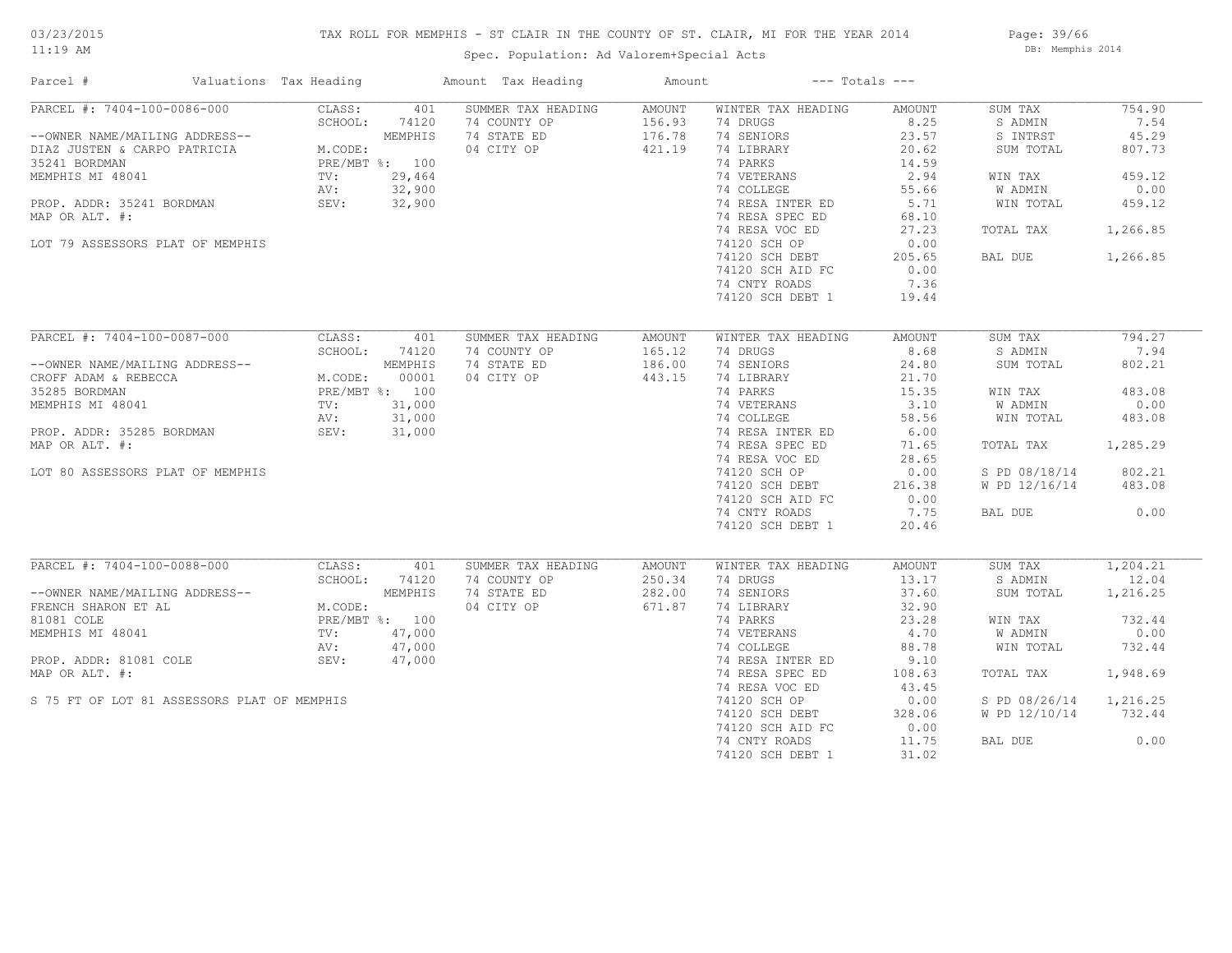# TAX ROLL FOR MEMPHIS - ST CLAIR IN THE COUNTY OF ST. CLAIR, MI FOR THE YEAR 2014

Spec. Population: Ad Valorem+Special Acts

Page: 40/66 DB: Memphis 2014

| Parcel #                                                        | Valuations Tax Heading                                                                                                                                                                                                                                                                   |        | Amount Tax Heading | Amount |                    | $---$ Totals $---$ |                        |          |
|-----------------------------------------------------------------|------------------------------------------------------------------------------------------------------------------------------------------------------------------------------------------------------------------------------------------------------------------------------------------|--------|--------------------|--------|--------------------|--------------------|------------------------|----------|
| PARCEL #: 7404-100-0089-000                                     | CLASS:                                                                                                                                                                                                                                                                                   | 401    | SUMMER TAX HEADING | AMOUNT | WINTER TAX HEADING | AMOUNT             | SUM TAX                | 1,145.28 |
|                                                                 | SCHOOL:<br>$\begin{tabular}{ll} \texttt{AG} \texttt{ADDRESS--} & \texttt{M.CODE:} & \texttt{00001} \\ & \texttt{PRE/MBT} \texttt{8}: & 00001 \\ & \texttt{PRE/MBT} \texttt{8}: & 100 \\ & \texttt{TV:} & 44,700 \\ & \texttt{AV:} & 44,700 \\ & \texttt{QPU:} & 44,700 \\ \end{tabular}$ | 74120  | 74 COUNTY OP       | 238.09 | 74 DRUGS           | 12.52              | S ADMIN                | 11.45    |
| --OWNER NAME/MAILING ADDRESS--                                  |                                                                                                                                                                                                                                                                                          |        | 74 STATE ED        | 268.20 | 74 SENIORS         | 35.76              | SUM TOTAL              | 1,156.73 |
| DAVENPORT KELLY L                                               |                                                                                                                                                                                                                                                                                          |        | 04 CITY OP         | 638.99 | 74 LIBRARY         | 31.29              |                        |          |
| 81095 COLE                                                      |                                                                                                                                                                                                                                                                                          |        |                    |        | 74 PARKS           | 22.14              | WIN TAX                | 696.58   |
| MEMPHIS MI 48041                                                |                                                                                                                                                                                                                                                                                          |        |                    |        | 74 VETERANS        | 4.47               | W ADMIN                | 0.00     |
|                                                                 |                                                                                                                                                                                                                                                                                          |        |                    |        | 74 COLLEGE         | 84.44              | WIN TOTAL              | 696.58   |
| PROP. ADDR: 81095 COLE SEV: 44,700                              |                                                                                                                                                                                                                                                                                          |        |                    |        | 74 RESA INTER ED   | 8.66               |                        |          |
|                                                                 |                                                                                                                                                                                                                                                                                          |        |                    |        | 74 RESA SPEC ED    |                    |                        | 1,853.31 |
| MAP OR ALT. #:                                                  |                                                                                                                                                                                                                                                                                          |        |                    |        |                    | 103.31             | TOTAL TAX              |          |
|                                                                 |                                                                                                                                                                                                                                                                                          |        |                    |        | 74 RESA VOC ED     | 41.32              |                        |          |
| N 75 FT OF S 150 FT OF LOT 81 ASSESSORS PLAT OF MEMPHIS         |                                                                                                                                                                                                                                                                                          |        |                    |        | 74120 SCH OP       | 0.00               | S PD 08/26/14 1,156.73 |          |
|                                                                 |                                                                                                                                                                                                                                                                                          |        |                    |        | 74120 SCH DEBT     | 312.00             |                        |          |
|                                                                 |                                                                                                                                                                                                                                                                                          |        |                    |        | 74120 SCH AID FC   | 0.00               | BAL DUE                | 696.58   |
|                                                                 |                                                                                                                                                                                                                                                                                          |        |                    |        | 74 CNTY ROADS      | 11.17              |                        |          |
|                                                                 |                                                                                                                                                                                                                                                                                          |        |                    |        | 74120 SCH DEBT 1   | 29.50              |                        |          |
|                                                                 |                                                                                                                                                                                                                                                                                          |        |                    |        |                    |                    |                        |          |
| PARCEL #: 7404-100-0090-000                                     | CLASS:                                                                                                                                                                                                                                                                                   | 401    | SUMMER TAX HEADING | AMOUNT | WINTER TAX HEADING | AMOUNT             | SUM TAX                | 872.46   |
|                                                                 | SCHOOL:                                                                                                                                                                                                                                                                                  | 74120  | 74 COUNTY OP       | 181.37 | 74 DRUGS           | 9.54               | S ADMIN                | 8.72     |
| --OWNER NAME/MAILING ADDRESS--                                  | NG ADDRESS--<br>M.CODE: 00001<br>PRE/MBT %: 100<br>TV: 34,052<br>AV: 35,900<br>TV: 35,900                                                                                                                                                                                                |        | 74 STATE ED        | 204.31 | 74 SENIORS         | 27.24              | SUM TOTAL              | 881.18   |
|                                                                 |                                                                                                                                                                                                                                                                                          |        |                    |        |                    |                    |                        |          |
| CUSUMANO EVAN T                                                 |                                                                                                                                                                                                                                                                                          |        | 04 CITY OP         | 486.78 | 74 LIBRARY         | 23.83              |                        |          |
| 81121 COLE                                                      |                                                                                                                                                                                                                                                                                          |        |                    |        | 74 PARKS           | 16.86              | WIN TAX                | 530.62   |
| MEMPHIS MI 48041                                                |                                                                                                                                                                                                                                                                                          |        |                    |        | 74 VETERANS        | 3.40               | W ADMIN                | 0.00     |
|                                                                 |                                                                                                                                                                                                                                                                                          |        |                    |        | 74 COLLEGE         | 64.32              | WIN TOTAL              | 530.62   |
| PROP. ADDR: 81121 COLE                                          | SEV:                                                                                                                                                                                                                                                                                     | 35,900 |                    |        | 74 RESA INTER ED   | 6.59               |                        |          |
| MAP OR ALT. #:                                                  |                                                                                                                                                                                                                                                                                          |        |                    |        | 74 RESA SPEC ED    | 78.70              | TOTAL TAX              | 1,411.80 |
|                                                                 |                                                                                                                                                                                                                                                                                          |        |                    |        | 74 RESA VOC ED     | 31.48              |                        |          |
| LOT 81 EXC N 63.75 FT & EXC S 150 FT. ASSESSORS PLAT OF MEMPHIS |                                                                                                                                                                                                                                                                                          |        |                    |        | 74120 SCH OP       | 0.00               | S PD 08/25/14          | 881.18   |
|                                                                 |                                                                                                                                                                                                                                                                                          |        |                    |        | 74120 SCH DEBT     | 237.68             | W PD 01/05/15          | 530.62   |
|                                                                 |                                                                                                                                                                                                                                                                                          |        |                    |        | 74120 SCH AID FC   | 0.00               |                        |          |
|                                                                 |                                                                                                                                                                                                                                                                                          |        |                    |        | 74 CNTY ROADS      | 8.51               | BAL DUE                | 0.00     |
|                                                                 |                                                                                                                                                                                                                                                                                          |        |                    |        |                    |                    |                        |          |
|                                                                 |                                                                                                                                                                                                                                                                                          |        |                    |        | 74120 SCH DEBT 1   | 22.47              |                        |          |
|                                                                 |                                                                                                                                                                                                                                                                                          |        |                    |        |                    |                    |                        |          |
| PARCEL #: 7404-100-0091-000                                     | CLASS:                                                                                                                                                                                                                                                                                   | 401    | SUMMER TAX HEADING | AMOUNT | WINTER TAX HEADING | AMOUNT             | SUM TAX                | 871.14   |
|                                                                 | SCHOOL:                                                                                                                                                                                                                                                                                  |        | 74 COUNTY OP       | 181.10 | 74 DRUGS           | 9.53               | S ADMIN                | 8.71     |
| --OWNER NAME/MAILING ADDRESS--                                  | SCHOOL: 74120<br>MEMPHIS<br>M.CODE: 00001<br>PRE/MBT %: 100<br>TV: 34,000<br>NV:                                                                                                                                                                                                         |        | 74 STATE ED        | 204.00 | 74 SENIORS         | 27.20              | SUM TOTAL              | 879.85   |
| TITUS SUZANNE                                                   |                                                                                                                                                                                                                                                                                          |        | 04 CITY OP         | 486.04 | 74 LIBRARY         | 23.80              |                        |          |
| 81165 COLE                                                      |                                                                                                                                                                                                                                                                                          |        |                    |        | 74 PARKS           | 16.84              | WIN TAX                | 529.84   |
| MEMPHIS MI 48041                                                |                                                                                                                                                                                                                                                                                          |        |                    |        | 74 VETERANS        | 3.40               | W ADMIN                | 0.00     |
|                                                                 | AV:                                                                                                                                                                                                                                                                                      | 34,000 |                    |        | 74 COLLEGE         | 64.22              | WIN TOTAL              | 529.84   |
| PROP. ADDR: 81165 COLE                                          | SEV:                                                                                                                                                                                                                                                                                     | 34,000 |                    |        | 74 RESA INTER ED   | 6.58               |                        |          |
| MAP OR ALT. #:                                                  |                                                                                                                                                                                                                                                                                          |        |                    |        | 74 RESA SPEC ED    | 78.58              | TOTAL TAX              | 1,409.69 |
|                                                                 |                                                                                                                                                                                                                                                                                          |        |                    |        | 74 RESA VOC ED     | 31.43              |                        |          |
|                                                                 |                                                                                                                                                                                                                                                                                          |        |                    |        |                    |                    |                        |          |
| N 63.75 FT OF LOT 81 ASSESSORS PLAT OF MEMPHIS                  |                                                                                                                                                                                                                                                                                          |        |                    |        | 74120 SCH OP       | 0.00               | S PD 08/26/14          | 879.85   |
|                                                                 |                                                                                                                                                                                                                                                                                          |        |                    |        | 74120 SCH DEBT     | 237.32             | W PD 01/05/15          | 529.84   |
|                                                                 |                                                                                                                                                                                                                                                                                          |        |                    |        | 74120 SCH AID FC   | 0.00               |                        |          |
|                                                                 |                                                                                                                                                                                                                                                                                          |        |                    |        | 74 CNTY ROADS      | 8.50               | BAL DUE                | 0.00     |
|                                                                 |                                                                                                                                                                                                                                                                                          |        |                    |        | 74120 SCH DEBT 1   | 22.44              |                        |          |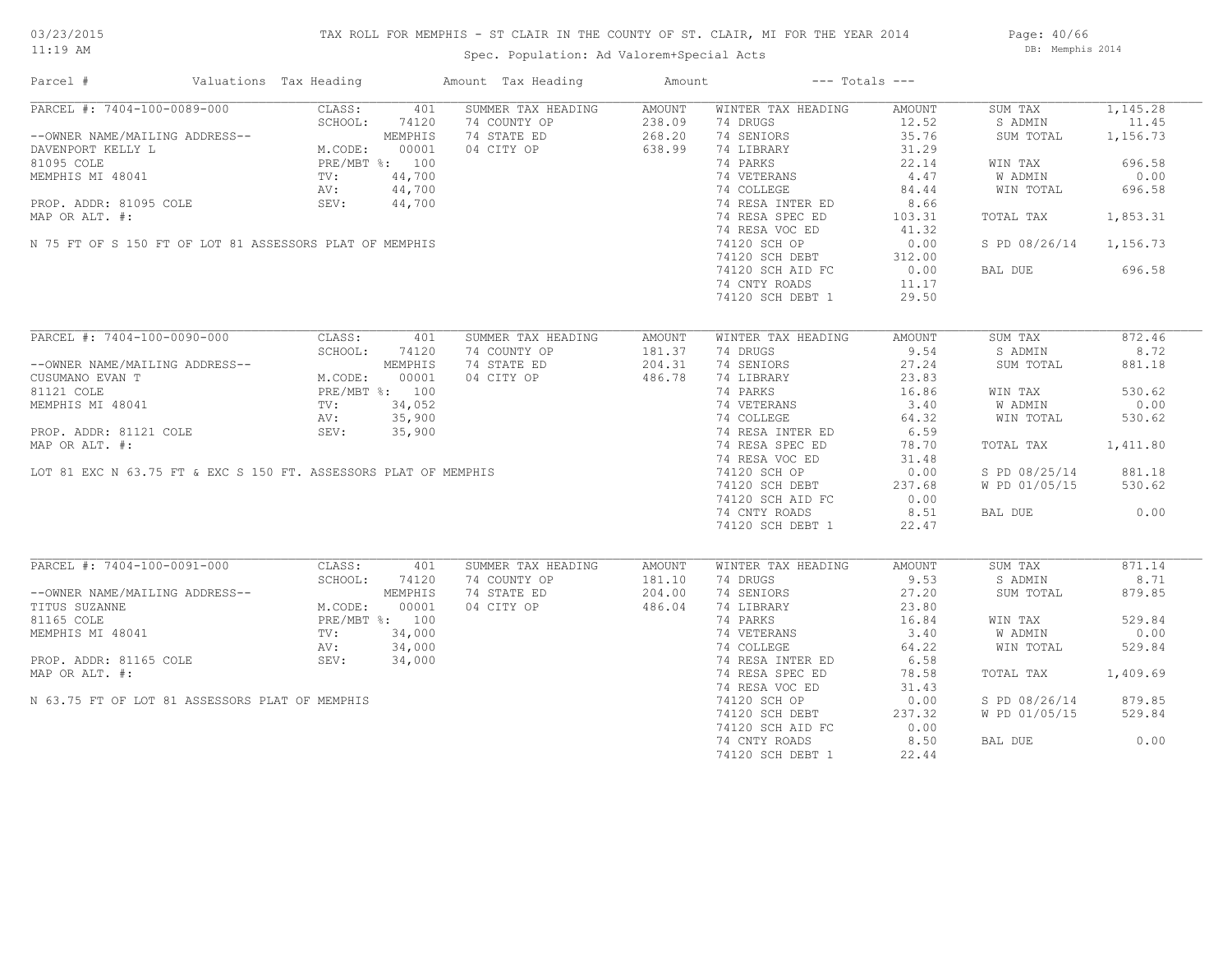Spec. Population: Ad Valorem+Special Acts

Page: 41/66 DB: Memphis 2014

| Parcel #                                                                                                                                     | Valuations Tax Heading |                | Amount Tax Heading                                                                                                                                         | Amount   |                    | $---$ Totals $---$ |               |          |
|----------------------------------------------------------------------------------------------------------------------------------------------|------------------------|----------------|------------------------------------------------------------------------------------------------------------------------------------------------------------|----------|--------------------|--------------------|---------------|----------|
| PARCEL #: 7404-100-0092-000                                                                                                                  | CLASS:                 | 401            | SUMMER TAX HEADING                                                                                                                                         | AMOUNT   | WINTER TAX HEADING | AMOUNT             | SUM TAX       | 1,027.43 |
|                                                                                                                                              | SCHOOL:                | 74120          | 74 COUNTY OP                                                                                                                                               | 213.59   | 74 DRUGS           | 11.24              | S ADMIN       | 10.27    |
| --OWNER NAME/MAILING ADDRESS--<br>JELINEK CHRISTOPHER/MARY BETH M.CODE: 00001<br>35750 PRATT PRE/MBT %: 0<br>MEMPHIS MI 48041 TV: 40,100     |                        |                | 74 STATE ED                                                                                                                                                | 240.60   | 74 SENIORS         | 32.08              | SUM TOTAL     | 1,037.70 |
|                                                                                                                                              |                        |                | 04 CITY OP                                                                                                                                                 | 573.24   | 74 LIBRARY         | 28.07              |               |          |
|                                                                                                                                              |                        |                |                                                                                                                                                            |          | 74 PARKS           | 19.86              | WIN TAX       | 1,344.82 |
|                                                                                                                                              |                        |                |                                                                                                                                                            |          | 74 VETERANS        | 4.01               | W ADMIN       | 0.00     |
|                                                                                                                                              | AV:                    | 40,100         |                                                                                                                                                            |          | 74 COLLEGE         | 75.75              | WIN TOTAL     | 1,344.82 |
| PROP. ADDR: 81100 COLE                                                                                                                       | SEV:                   | 40,100         |                                                                                                                                                            |          | 74 RESA INTER ED   | 7.77               |               |          |
| MAP OR ALT. #:                                                                                                                               |                        |                |                                                                                                                                                            |          | 74 RESA SPEC ED    | 92.68              | TOTAL TAX     | 2,382.52 |
|                                                                                                                                              |                        |                |                                                                                                                                                            |          | 74 RESA VOC ED     | 37.07              |               |          |
|                                                                                                                                              |                        |                |                                                                                                                                                            |          | 74120 SCH OP       | 719.92             | S PD 08/26/14 | 1,037.70 |
|                                                                                                                                              |                        |                | PARCEL A. THE N. 112.5 OF THE S. 225 FT OF LOT 82 OF ASSESSOR'S PLAT OF MEMPHIS<br>(L.51, P.11), SAID PLAT BEING LOCATED IN SEC.35, ST CLAIR COUNTY, MICH. |          | 74120 SCH DEBT     | 279.89             | W PD 01/05/15 | 1,344.82 |
|                                                                                                                                              |                        |                |                                                                                                                                                            |          | 74120 SCH AID FC   | 0.00               |               |          |
|                                                                                                                                              |                        |                |                                                                                                                                                            |          |                    |                    |               | 0.00     |
|                                                                                                                                              |                        |                |                                                                                                                                                            |          | 74 CNTY ROADS      | 10.02              | BAL DUE       |          |
|                                                                                                                                              |                        |                |                                                                                                                                                            |          | 74120 SCH DEBT 1   | 26.46              |               |          |
| PARCEL #: 7404-100-0092-100                                                                                                                  | CLASS:                 | 401            | SUMMER TAX HEADING                                                                                                                                         | AMOUNT   | WINTER TAX HEADING | AMOUNT             | SUM TAX       | 1,813.91 |
|                                                                                                                                              | SCHOOL:                | 74120          | 74 COUNTY OP                                                                                                                                               | 377.09   | 74 DRUGS           | 19.84              | S ADMIN       | 18.13    |
|                                                                                                                                              |                        |                |                                                                                                                                                            |          |                    |                    |               |          |
| --OWNER NAME/MAILING ADDRESS--<br>GAEDCKE DAVID & KIMBERLY<br>81080 COLE<br>MEMPHIS MI 48041<br>MEMPHIS MI 48041<br>TV: 70,796<br>AV: 73.600 |                        |                | 74 STATE ED                                                                                                                                                | 424.77   | 74 SENIORS         | 56.63              | SUM TOTAL     | 1,832.04 |
|                                                                                                                                              |                        |                | 04 CITY OP                                                                                                                                                 | 1,012.05 | 74 LIBRARY         | 49.55              |               |          |
|                                                                                                                                              |                        |                |                                                                                                                                                            |          | 74 PARKS           | 35.07              | WIN TAX       | 1,103.26 |
|                                                                                                                                              |                        |                |                                                                                                                                                            |          | 74 VETERANS        | 7.07               | W ADMIN       | 0.00     |
|                                                                                                                                              | AV:                    | 73,600         |                                                                                                                                                            |          | 74 COLLEGE         | 133.74             | WIN TOTAL     | 1,103.26 |
| PROP. ADDR: 81080 COLE                                                                                                                       | SEV:                   | 73,600         |                                                                                                                                                            |          | 74 RESA INTER ED   | 13.72              |               |          |
| MAP OR ALT. #:                                                                                                                               |                        |                |                                                                                                                                                            |          | 74 RESA SPEC ED    | 163.63             | TOTAL TAX     | 2,935.30 |
|                                                                                                                                              |                        |                |                                                                                                                                                            |          | 74 RESA VOC ED     | 65.45              |               |          |
|                                                                                                                                              |                        |                | PARCEL B THE S. 112.5 FT OF LOT 82, "ASSESSOR'S PLAT OF MEMPHIS" (L.51 P. 11),                                                                             |          | 74120 SCH OP       | 0.00               | S PD 08/26/14 | 1,832.04 |
| SAID PLAT BEING LOCATED IN SEC. 35, ST CLAIR COUNTY, MICH.                                                                                   |                        |                |                                                                                                                                                            |          | 74120 SCH DEBT     | 494.15             | W PD 01/05/15 | 1,103.26 |
|                                                                                                                                              |                        |                |                                                                                                                                                            |          | 74120 SCH AID FC   | 0.00               |               |          |
|                                                                                                                                              |                        |                |                                                                                                                                                            |          | 74 CNTY ROADS      | 17.69              | BAL DUE       | 0.00     |
|                                                                                                                                              |                        |                |                                                                                                                                                            |          | 74120 SCH DEBT 1   | 46.72              |               |          |
|                                                                                                                                              |                        |                |                                                                                                                                                            |          |                    |                    |               |          |
| PARCEL #: 7404-100-0093-000                                                                                                                  | CLASS:                 | 401            | SUMMER TAX HEADING                                                                                                                                         | AMOUNT   | WINTER TAX HEADING | AMOUNT             | SUM TAX       | 1,117.10 |
|                                                                                                                                              | SCHOOL:                | 74120          | 74 COUNTY OP                                                                                                                                               | 232.23   | 74 DRUGS           | 12.22              | S ADMIN       | 11.17    |
| --OWNER NAME/MAILING ADDRESS--                                                                                                               |                        | MEMPHIS        | 74 STATE ED                                                                                                                                                | 261.60   | 74 SENIORS         | 34.88              | SUM TOTAL     | 1,128.27 |
| KEHOE THERESA A                                                                                                                              | M.CODE:                | 00005          | 04 CITY OP                                                                                                                                                 | 623.27   | 74 LIBRARY         | 30.52              |               |          |
| 81220 COLE                                                                                                                                   |                        | PRE/MBT %: 100 |                                                                                                                                                            |          | 74 PARKS           | 21.59              | WIN TAX       | 679.43   |
| MEMPHIS MI 48041                                                                                                                             | TV:                    | 43,600         |                                                                                                                                                            |          | 74 VETERANS        | 4.36               | W ADMIN       | 0.00     |
|                                                                                                                                              | AV:                    | 43,600         |                                                                                                                                                            |          | 74 COLLEGE         | 82.36              | WIN TOTAL     | 679.43   |
| PROP. ADDR: 81220 COLE                                                                                                                       | SEV:                   | 43,600         |                                                                                                                                                            |          | 74 RESA INTER ED   | 8.44               |               |          |
| MAP OR ALT. #:                                                                                                                               |                        |                |                                                                                                                                                            |          | 74 RESA SPEC ED    | 100.77             | TOTAL TAX     | 1,807.70 |
|                                                                                                                                              |                        |                |                                                                                                                                                            |          | 74 RESA VOC ED     | 40.30              |               |          |
| N 75 FT OF LOT 82 ASSESSORS PLAT OF MEMPHIS                                                                                                  |                        |                |                                                                                                                                                            |          | 74120 SCH OP       | 0.00               | S PD 08/25/14 | 1,128.27 |
|                                                                                                                                              |                        |                |                                                                                                                                                            |          | 74120 SCH DEBT     | 304.32             | W PD 12/31/14 | 679.43   |
|                                                                                                                                              |                        |                |                                                                                                                                                            |          | 74120 SCH AID FC   | 0.00               |               |          |
|                                                                                                                                              |                        |                |                                                                                                                                                            |          |                    |                    | BAL DUE       | 0.00     |
|                                                                                                                                              |                        |                |                                                                                                                                                            |          | 74 CNTY ROADS      | 10.90              |               |          |
|                                                                                                                                              |                        |                |                                                                                                                                                            |          | 74120 SCH DEBT 1   | 28.77              |               |          |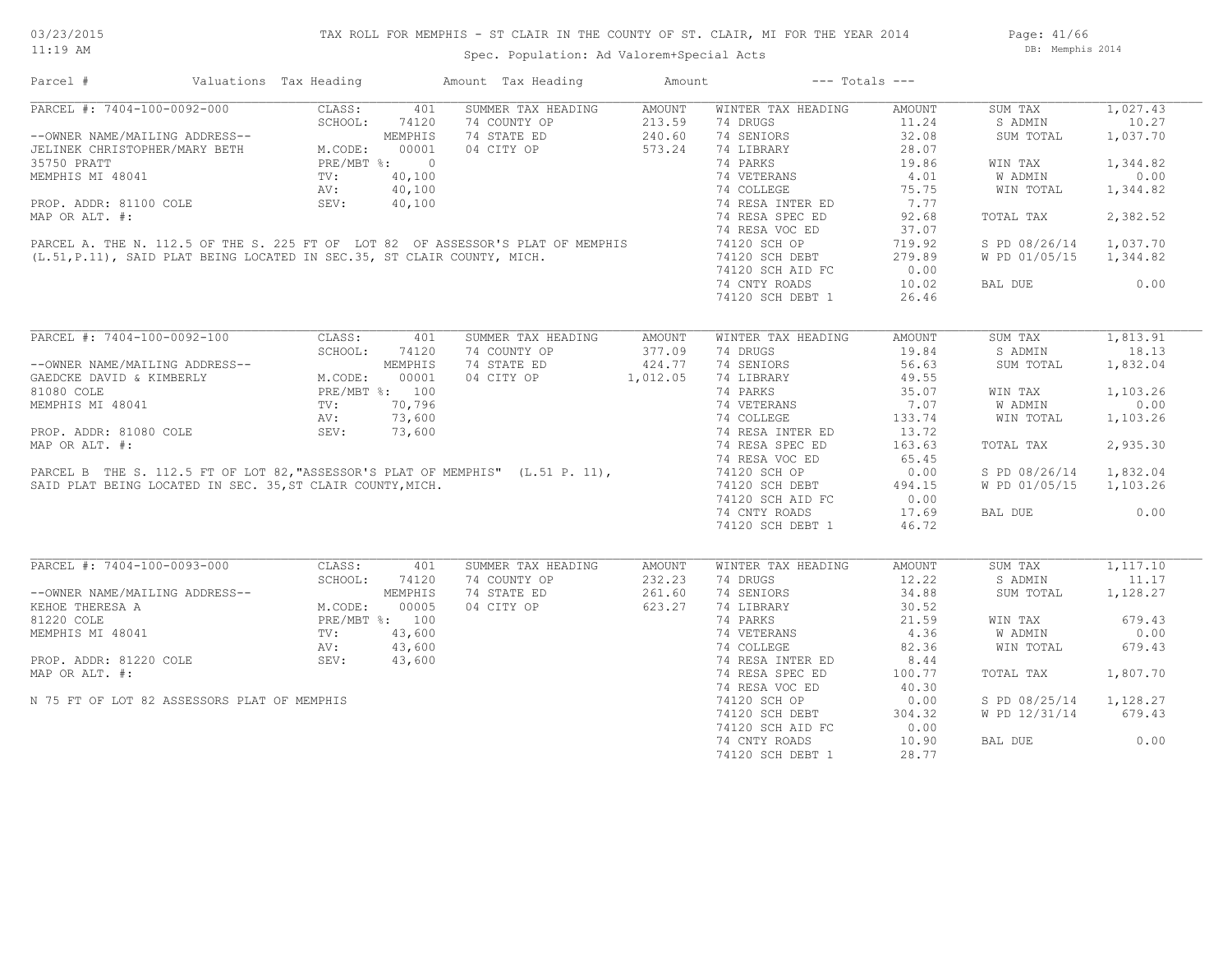# TAX ROLL FOR MEMPHIS - ST CLAIR IN THE COUNTY OF ST. CLAIR, MI FOR THE YEAR 2014

Spec. Population: Ad Valorem+Special Acts

Page: 42/66 DB: Memphis 2014

| Parcel #                                                                                                                                                                                                                                               | Valuations Tax Heading |                | Amount Tax Heading               | Amount |                                     | $---$ Totals $---$ |                        |          |
|--------------------------------------------------------------------------------------------------------------------------------------------------------------------------------------------------------------------------------------------------------|------------------------|----------------|----------------------------------|--------|-------------------------------------|--------------------|------------------------|----------|
| PARCEL #: 7404-100-0094-000                                                                                                                                                                                                                            | CLASS:                 | 401            | SUMMER TAX HEADING               | AMOUNT | WINTER TAX HEADING                  | AMOUNT             | SUM TAX                | 1,514.24 |
|                                                                                                                                                                                                                                                        | SCHOOL:                | 74120          | 74 COUNTY OP                     | 314.79 | 74 DRUGS                            | 16.56              | S ADMIN                | 15.14    |
| --OWNER NAME/MAILING ADDRESS--<br>PATRONE RONALD L/CHRISTINA M MODE:<br>PAIRO GOLE                                                                                                                                                                     |                        | MEMPHIS        | 74 STATE ED                      | 354.60 | 74 SENIORS                          | 47.28              | SUM TOTAL              | 1,529.38 |
|                                                                                                                                                                                                                                                        |                        | 00001          | 04 CITY OP                       | 844.85 | 74 LIBRARY                          | 41.37              |                        |          |
| 81180 COLE                                                                                                                                                                                                                                             | PRE/MBT %: 100         |                |                                  |        | 74 PARKS                            | 29.27              | WIN TAX                | 920.98   |
| MEMPHIS MI 48041                                                                                                                                                                                                                                       |                        | 59,100         |                                  |        | 74 VETERANS                         | 5.91               | W ADMIN                | 0.00     |
|                                                                                                                                                                                                                                                        | TV:                    |                |                                  |        |                                     |                    |                        |          |
|                                                                                                                                                                                                                                                        | AV:                    | 59,100         |                                  |        | 74 COLLEGE                          | 111.64             | WIN TOTAL              | 920.98   |
| PROP. ADDR: 81180 COLE                                                                                                                                                                                                                                 | SEV:                   | 59,100         |                                  |        | 74 RESA INTER ED<br>74 BESA SPEC ED | 11.45              |                        |          |
| MAP OR ALT. #:                                                                                                                                                                                                                                         |                        |                |                                  |        | 74 RESA SPEC ED                     | 136.59             | TOTAL TAX              | 2,450.36 |
|                                                                                                                                                                                                                                                        |                        |                |                                  |        | 74 RESA VOC ED                      | 54.63              |                        |          |
| S 140' of N 215' of LOT 82 ASSESSORS PLAT OF MEMPHIS                                                                                                                                                                                                   |                        |                |                                  |        | 74120 SCH OP                        | 0.00               | S PD 08/26/14 1,529.38 |          |
|                                                                                                                                                                                                                                                        |                        |                |                                  |        | 74120 SCH DEBT<br>74120 SCH BEBT    | 412.51             | W PD 01/05/15          | 920.98   |
|                                                                                                                                                                                                                                                        |                        |                |                                  |        | 74120 SCH AID FC                    | 0.00               |                        |          |
|                                                                                                                                                                                                                                                        |                        |                |                                  |        | 74 CNTY ROADS                       | 14.77              | BAL DUE                | 0.00     |
|                                                                                                                                                                                                                                                        |                        |                |                                  |        | 74120 SCH DEBT 1                    | 39.00              |                        |          |
|                                                                                                                                                                                                                                                        |                        |                |                                  |        |                                     |                    |                        |          |
| PARCEL #: 7404-100-0095-000                                                                                                                                                                                                                            | CLASS:                 | 401            | SUMMER TAX HEADING               | AMOUNT | WINTER TAX HEADING                  | AMOUNT             | SUM TAX                | 1,099.16 |
|                                                                                                                                                                                                                                                        | SCHOOL:                | 74120          | 74 COUNTY OP                     | 228.50 | 74 DRUGS                            | 12.02              | S ADMIN                | 10.99    |
|                                                                                                                                                                                                                                                        |                        |                |                                  |        |                                     |                    |                        |          |
| --OWNER NAME/MAILING ADDRESS--<br>NEW CARL D & DEBORAH L<br>M.CODE: 00005<br>81010 COLE<br>M.CODE: 00005<br>81010 COLE<br>PRE/MBT %: 100<br>MEMPHIS MI 48041<br>TV: 42,900<br>PROP. ADDR: 81010 COLE<br>PRE/MBT %: 100<br>AV: 42,900<br>PROP. ADDR: 81 |                        |                | 74 STATE ED                      | 257.40 | 74 SENIORS                          | 34.32              | SUM TOTAL              | 1,110.15 |
|                                                                                                                                                                                                                                                        |                        |                | 04 CITY OP                       | 613.26 | 74 LIBRARY                          | 30.03              |                        |          |
|                                                                                                                                                                                                                                                        |                        |                |                                  |        | 74 PARKS                            | 21.25              | WIN TAX                | 668.54   |
|                                                                                                                                                                                                                                                        |                        |                | $\frac{1}{10}$<br>00<br>00<br>00 |        | 74 VETERANS<br>74 COLLEGE           | 4.29               | W ADMIN                | 0.00     |
|                                                                                                                                                                                                                                                        |                        |                |                                  |        |                                     | 81.04              | WIN TOTAL              | 668.54   |
|                                                                                                                                                                                                                                                        |                        |                |                                  |        | 74 RESA INTER ED                    | 8.31               |                        |          |
| MAP OR ALT. #:                                                                                                                                                                                                                                         |                        |                |                                  |        | 74 RESA SPEC ED                     | 99.15              | TOTAL TAX              | 1,778.69 |
|                                                                                                                                                                                                                                                        |                        |                |                                  |        | 74 RESA VOC ED                      | 39.66              |                        |          |
| LOT 83 ASSESSORS PLAT OF MEMPHIS                                                                                                                                                                                                                       |                        |                |                                  |        | 74120 SCH OP                        | 0.00               | S PD 08/25/14 1,110.15 |          |
|                                                                                                                                                                                                                                                        |                        |                |                                  |        | 74120 SCH DEBT                      | 299.44             | W PD 12/31/14          | 668.54   |
|                                                                                                                                                                                                                                                        |                        |                |                                  |        |                                     |                    |                        |          |
|                                                                                                                                                                                                                                                        |                        |                |                                  |        | 74120 SCH AID FC                    | 0.00               |                        |          |
|                                                                                                                                                                                                                                                        |                        |                |                                  |        | 74 CNTY ROADS                       | 10.72              | BAL DUE                | 0.00     |
|                                                                                                                                                                                                                                                        |                        |                |                                  |        | 74120 SCH DEBT 1                    | 28.31              |                        |          |
|                                                                                                                                                                                                                                                        |                        |                |                                  |        |                                     |                    |                        |          |
| PARCEL #: 7404-100-0096-000                                                                                                                                                                                                                            | CLASS:                 | 401            | SUMMER TAX HEADING               | AMOUNT | WINTER TAX HEADING                  | AMOUNT             | SUM TAX                | 1,040.23 |
|                                                                                                                                                                                                                                                        | SCHOOL:                | 74120          | 74 COUNTY OP                     | 216.25 | 74 DRUGS                            | 11.38              | S ADMIN                | 10.40    |
| --OWNER NAME/MAILING ADDRESS--                                                                                                                                                                                                                         |                        | MEMPHIS        | 74 STATE ED                      | 243.60 | 74 SENIORS                          | 32.48              | SUM TOTAL              | 1,050.63 |
| RECTOR LISA                                                                                                                                                                                                                                            | M.CODE:                | 00001          | 04 CITY OP                       | 580.38 | 74 LIBRARY                          | 28.42              |                        |          |
| 35375 BORDMAN                                                                                                                                                                                                                                          |                        | PRE/MBT %: 100 |                                  |        | 74 PARKS                            | 20.11              | WIN TAX                | 632.68   |
| MEMPHIS MI 48041                                                                                                                                                                                                                                       | $\text{TV}$ :          | 40,600         |                                  |        | 74 VETERANS<br>74 COLLEGE           | 4.06               | W ADMIN                | 0.00     |
|                                                                                                                                                                                                                                                        | AV:                    | 40,600         |                                  |        |                                     | 76.69              | WIN TOTAL              | 632.68   |
| PROP. ADDR: 35375 BORDMAN SEV: 40,600                                                                                                                                                                                                                  |                        |                |                                  |        | 74 RESA INTER ED                    | 7.86               |                        |          |
| MAP OR ALT. #:                                                                                                                                                                                                                                         |                        |                |                                  |        | 74 RESA SPEC ED                     | 93.83              | TOTAL TAX              | 1,683.31 |
|                                                                                                                                                                                                                                                        |                        |                |                                  |        | 74 RESA VOC ED                      | 37.53              |                        |          |
| LOT 84 ASSESSORS PLAT OF MEMPHIS                                                                                                                                                                                                                       |                        |                |                                  |        | 74120 SCH OP                        | 0.00               | S PD 08/26/14 1,050.63 |          |
|                                                                                                                                                                                                                                                        |                        |                |                                  |        | 74120 SCH DEBT                      | 283.38             | W PD 01/05/15          | 632.68   |
|                                                                                                                                                                                                                                                        |                        |                |                                  |        | 74120 SCH AID FC                    | 0.00               |                        |          |
|                                                                                                                                                                                                                                                        |                        |                |                                  |        |                                     |                    |                        |          |
|                                                                                                                                                                                                                                                        |                        |                |                                  |        | 74 CNTY ROADS                       | 10.15              | BAL DUE                | 0.00     |
|                                                                                                                                                                                                                                                        |                        |                |                                  |        | 74120 SCH DEBT 1                    | 26.79              |                        |          |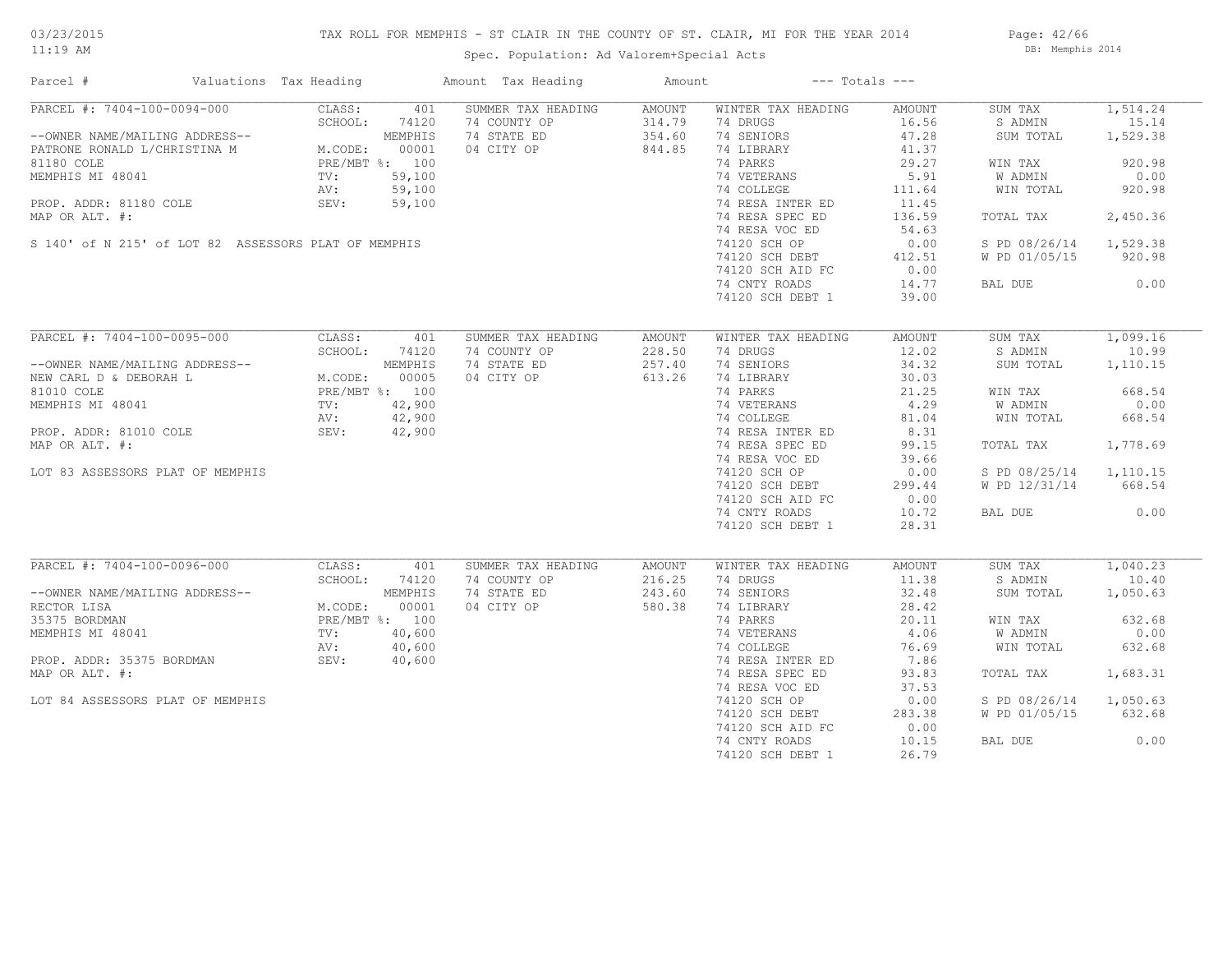# TAX ROLL FOR MEMPHIS - ST CLAIR IN THE COUNTY OF ST. CLAIR, MI FOR THE YEAR 2014

Spec. Population: Ad Valorem+Special Acts

Page: 43/66 DB: Memphis 2014

| Parcel #                                                                                                                                                                                                                     | Valuations Tax Heading                                                          |               | Amount Tax Heading | Amount | $---$ Totals $---$                        |        |                        |          |
|------------------------------------------------------------------------------------------------------------------------------------------------------------------------------------------------------------------------------|---------------------------------------------------------------------------------|---------------|--------------------|--------|-------------------------------------------|--------|------------------------|----------|
| PARCEL #: 7404-100-0097-000                                                                                                                                                                                                  | CLASS:                                                                          | 401           | SUMMER TAX HEADING | AMOUNT | WINTER TAX HEADING                        | AMOUNT | SUM TAX                | 1,480.93 |
| --OWNER NAME/MAILING ADDRESS--<br>SCHOOL: 74120<br>SPOUTZ KEVIN & CHRISTINE<br>35801 BORDMAN<br>MEMPHIS MI 48041<br>PROP. ADDR: 35801 BORDMAN<br>PROP. ADDR: 35801 BORDMAN<br>MAP OR ALT. #: 57,800<br>MAP OR ALT. #: 57,800 | SCHOOL:                                                                         | 74120         | 74 COUNTY OP       | 307.87 | 74 DRUGS                                  | 16.20  | S ADMIN                | 14.80    |
|                                                                                                                                                                                                                              |                                                                                 |               | 74 STATE ED        | 346.80 | 74 SENIORS                                | 46.24  | SUM TOTAL              | 1,495.73 |
|                                                                                                                                                                                                                              |                                                                                 |               | 04 CITY OP         | 826.26 | 74 LIBRARY                                | 40.46  |                        |          |
|                                                                                                                                                                                                                              |                                                                                 |               |                    |        | 74 PARKS                                  | 28.63  | WIN TAX                | 900.74   |
|                                                                                                                                                                                                                              |                                                                                 |               |                    |        | 74 VETERANS<br>74 COLLEGE                 | 5.78   | W ADMIN                | 0.00     |
|                                                                                                                                                                                                                              |                                                                                 |               |                    |        |                                           | 109.18 | WIN TOTAL              | 900.74   |
|                                                                                                                                                                                                                              |                                                                                 |               |                    |        | 74 RESA INTER ED                          | 11.20  |                        |          |
| MAP OR ALT. #:                                                                                                                                                                                                               |                                                                                 |               |                    |        | 74 RESA SPEC ED                           | 133.59 | TOTAL TAX              | 2,396.47 |
|                                                                                                                                                                                                                              |                                                                                 |               |                    |        | 74 RESA VOC ED                            | 53.43  |                        |          |
| LOT 85 ASSESSORS PLAT OF MEMPHIS                                                                                                                                                                                             |                                                                                 |               |                    |        | 74120 SCH OP                              | 0.00   | S PD 08/26/14 1,495.73 |          |
|                                                                                                                                                                                                                              |                                                                                 |               |                    |        |                                           | 403.44 | W PD 02/17/15          | 900.74   |
|                                                                                                                                                                                                                              |                                                                                 |               |                    |        | 74120 SCH DEBT<br>74120 SCH AID FC        | 0.00   |                        |          |
|                                                                                                                                                                                                                              |                                                                                 |               |                    |        | 74 CNTY ROADS                             | 14.45  | BAL DUE                | 0.00     |
|                                                                                                                                                                                                                              |                                                                                 |               |                    |        | 74120 SCH DEBT 1                          | 38.14  |                        |          |
|                                                                                                                                                                                                                              |                                                                                 |               |                    |        |                                           |        |                        |          |
| PARCEL #: 7404-100-0098-000                                                                                                                                                                                                  |                                                                                 |               |                    |        |                                           |        |                        |          |
|                                                                                                                                                                                                                              | CLASS:                                                                          | 401           | SUMMER TAX HEADING | AMOUNT | WINTER TAX HEADING                        | AMOUNT | SUM TAX                | 1,178.59 |
|                                                                                                                                                                                                                              |                                                                                 | SCHOOL: 74120 | 74 COUNTY OP       | 245.01 | 74 DRUGS                                  | 12.89  | S ADMIN                | 11.78    |
|                                                                                                                                                                                                                              |                                                                                 |               | 74 STATE ED        | 276.00 | 74 SENIORS                                | 36.80  | SUM TOTAL              | 1,190.37 |
|                                                                                                                                                                                                                              |                                                                                 |               | 04 CITY OP 657.58  |        | 74 LIBRARY                                | 32.20  |                        |          |
| --OWNER NAME/MAILING ADDRESS--<br>HOLLOMAN CECILIA E M.CODE: 00001<br>4655 PORTOFINO WAY # 202 PRE/MBT %: 100<br>WEST PALM BEACH FL 33402 TV: 46,000<br>AV: 46,000                                                           |                                                                                 |               |                    |        | 74 PARKS                                  | 22.78  | WIN TAX                | 716.84   |
|                                                                                                                                                                                                                              |                                                                                 |               |                    |        | 74 VETERANS 4.60<br>74 COLLEGE 86.89      |        | W ADMIN                | 0.00     |
|                                                                                                                                                                                                                              |                                                                                 |               |                    |        |                                           |        | WIN TOTAL              | 716.84   |
| PROP. ADDR: 35845 BORDMAN                                                                                                                                                                                                    | SEV: 46,000                                                                     |               |                    |        | 74 RESA INTER ED                          | 8.91   |                        |          |
| MAP OR ALT. #:                                                                                                                                                                                                               |                                                                                 |               |                    |        | 74 RESA SPEC ED                           | 106.31 | TOTAL TAX              | 1,907.21 |
|                                                                                                                                                                                                                              |                                                                                 |               |                    |        | 74 RESA VOC ED                            | 42.52  |                        |          |
| LOT 86 & 87 ASSESSORS PLAT OF MEMPHIS                                                                                                                                                                                        |                                                                                 |               |                    |        | 74120 SCH OP                              | 0.00   | S PD 08/26/14 1,190.37 |          |
|                                                                                                                                                                                                                              |                                                                                 |               |                    |        | 74120 SCH DEBT                            | 321.08 | W PD 01/05/15 716.84   |          |
|                                                                                                                                                                                                                              |                                                                                 |               |                    |        | 74120 SCH AID FC                          | 0.00   |                        |          |
|                                                                                                                                                                                                                              |                                                                                 |               |                    |        | 74 CNTY ROADS                             | 11.50  | BAL DUE                | 0.00     |
|                                                                                                                                                                                                                              |                                                                                 |               |                    |        | 74120 SCH DEBT 1                          | 30.36  |                        |          |
|                                                                                                                                                                                                                              |                                                                                 |               |                    |        |                                           |        |                        |          |
| PARCEL #: 7404-743-0001-000                                                                                                                                                                                                  | CLASS:                                                                          | 201           | SUMMER TAX HEADING | AMOUNT | WINTER TAX HEADING                        | AMOUNT | SUM TAX                | 1,383.57 |
|                                                                                                                                                                                                                              | SCHOOL:                                                                         | 74120         | 74 COUNTY OP       | 287.63 | 74 DRUGS                                  | 15.13  | S ADMIN                | 13.83    |
| --OWNER NAME/MAILING ADDRESS--                                                                                                                                                                                               |                                                                                 |               | 74 STATE ED        | 324.00 | 74 SENIORS                                | 43.20  | SUM TOTAL              | 1,397.40 |
| VARGA MIROSLAVA                                                                                                                                                                                                              | ING ADDRESS--<br>M.CODE:<br>M.CODE:<br>PRE/MBT %: 0<br>TV: 54,000<br>AV: 54,000 |               | 04 CITY OP         | 771.94 | 74 LIBRARY                                | 37.80  |                        |          |
| 66011 LOWE PLANK                                                                                                                                                                                                             |                                                                                 |               |                    |        | 74 LIBRARY<br>74 PARKS                    | 26.75  | WIN TAX                | 1,811.01 |
| NEW HAVEN MI 48050                                                                                                                                                                                                           |                                                                                 |               |                    |        |                                           | 5.40   | W ADMIN                | 0.00     |
|                                                                                                                                                                                                                              |                                                                                 |               |                    |        | <sup>-</sup><br>74 VETERANS<br>74 COLLEGE | 102.01 | WIN TOTAL              | 1,811.01 |
| PROP. ADDR: 81057 MAIN                                                                                                                                                                                                       | SEV:                                                                            | 54,000        |                    |        | 74 RESA INTER ED                          | 10.46  |                        |          |
| MAP OR ALT. #:                                                                                                                                                                                                               |                                                                                 |               |                    |        | 74 RESA SPEC ED                           | 124.81 | TOTAL TAX              | 3,208.41 |
|                                                                                                                                                                                                                              |                                                                                 |               |                    |        | 74 RESA VOC ED                            | 49.92  |                        |          |
| LOT 1 S.P. SPAFFORD'S ADDITION TO MEMPHIS VILLAGE                                                                                                                                                                            |                                                                                 |               |                    |        | 74120 SCH OP                              | 969.47 | S PD 07/31/14 1,397.40 |          |
|                                                                                                                                                                                                                              |                                                                                 |               |                    |        | 74120 SCH DEBT                            | 376.92 | W PD 01/27/15          | 1,811.01 |
|                                                                                                                                                                                                                              |                                                                                 |               |                    |        | 74120 SCH AID FC                          | 0.00   |                        |          |
|                                                                                                                                                                                                                              |                                                                                 |               |                    |        | 74 CNTY ROADS                             | 13.50  | BAL DUE                | 0.00     |
|                                                                                                                                                                                                                              |                                                                                 |               |                    |        |                                           | 35.64  |                        |          |
|                                                                                                                                                                                                                              |                                                                                 |               |                    |        | 74120 SCH DEBT 1                          |        |                        |          |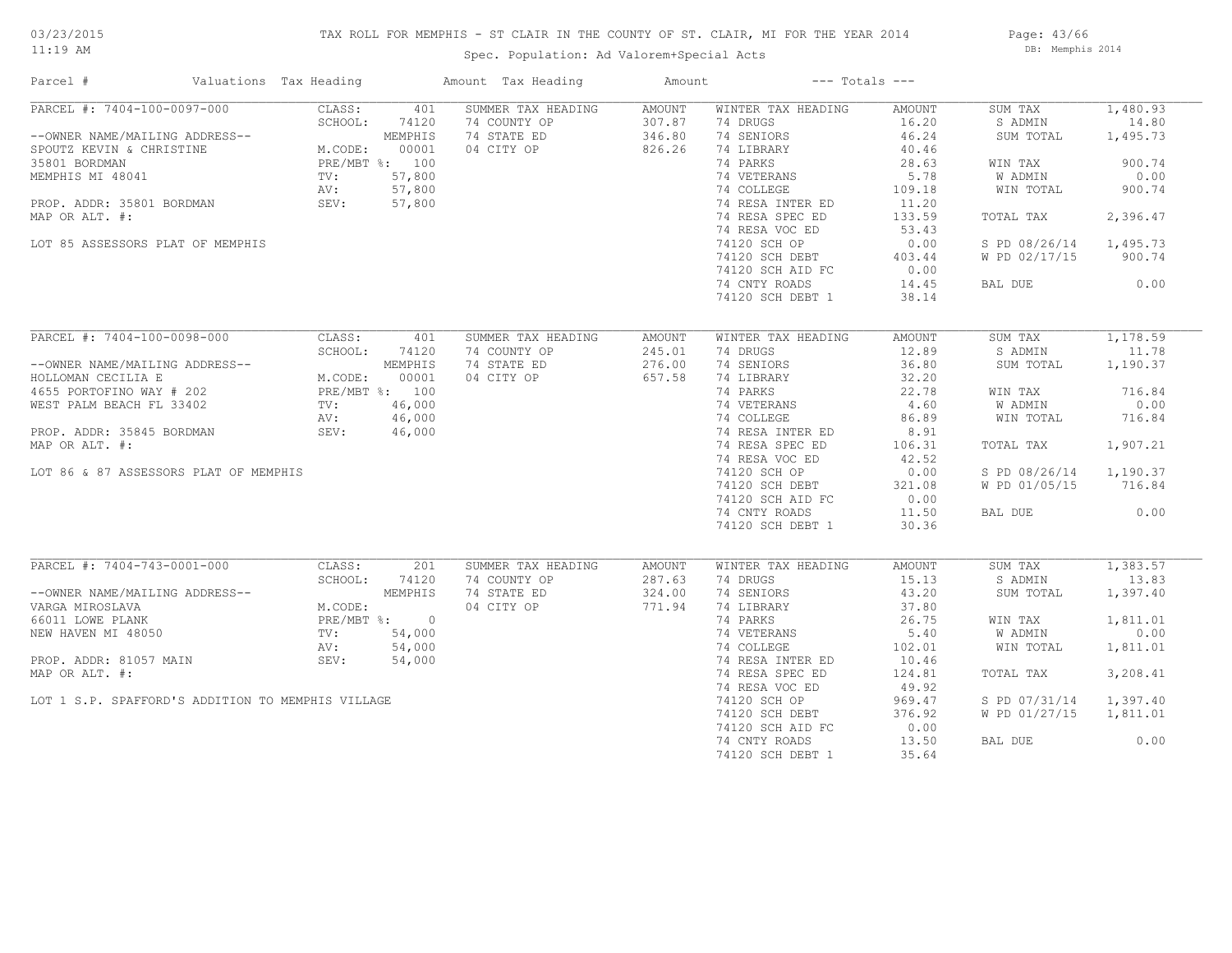# TAX ROLL FOR MEMPHIS - ST CLAIR IN THE COUNTY OF ST. CLAIR, MI FOR THE YEAR 2014

Spec. Population: Ad Valorem+Special Acts

Page: 44/66 DB: Memphis 2014

| Parcel #                                                                                                                                                                                                                                    | Valuations Tax Heading               |         |            | Amount Tax Heading                                | Amount              | $---$ Totals $---$                                                                      |        |                |          |
|---------------------------------------------------------------------------------------------------------------------------------------------------------------------------------------------------------------------------------------------|--------------------------------------|---------|------------|---------------------------------------------------|---------------------|-----------------------------------------------------------------------------------------|--------|----------------|----------|
| PARCEL #: 7404-743-0002-000                                                                                                                                                                                                                 |                                      | CLASS:  | 201        | SUMMER TAX HEADING AMOUNT                         |                     | WINTER TAX HEADING                                                                      | AMOUNT | SUM TAX        | 215.22   |
|                                                                                                                                                                                                                                             |                                      |         |            | 74 COUNTY OP                                      |                     | 74 DRUGS                                                                                | 2.35   | S ADMIN        | 2.15     |
| --OWNER NAME/MAILING ADDRESS--<br>CHOOL: 74120<br>VARGA MIROSLAVA MODRESS--<br>VARGA MIROSLAVA M.CODE: MEMPHIS<br>VARGA MIROSLAVA M.CODE: PRE/MBT %: 0<br>LENOX MI 48050 TV: 8,400<br>PROP. ADDR: 81047 MAIN SEV: 8,400<br>PROP. ADDR: 1047 |                                      |         |            | 74 STATE ED                                       | $44.74$<br>50.40    | 74 SENIORS                                                                              | 6.72   | SUM TOTAL      | 217.37   |
|                                                                                                                                                                                                                                             |                                      |         |            | 04 CITY OP 120.08                                 |                     | 74 LIBRARY                                                                              | 5.88   |                |          |
|                                                                                                                                                                                                                                             |                                      |         |            |                                                   |                     | 74 PARKS                                                                                | 4.16   | WIN TAX        | 281.67   |
|                                                                                                                                                                                                                                             |                                      |         |            | $0$<br>8,400<br>8,400<br>8,400                    |                     |                                                                                         | 0.84   | W ADMIN        | 0.00     |
|                                                                                                                                                                                                                                             |                                      |         |            |                                                   |                     | 74 VETERANS<br>74 COLLEGE                                                               | 15.86  | WIN TOTAL      | 281.67   |
|                                                                                                                                                                                                                                             |                                      |         |            |                                                   |                     | 74 RESA INTER ED                                                                        | 1.62   |                |          |
| MAP OR ALT. #:                                                                                                                                                                                                                              |                                      |         |            |                                                   |                     | 74 RESA SPEC ED                                                                         | 19.41  | TOTAL TAX      | 499.04   |
|                                                                                                                                                                                                                                             |                                      |         |            |                                                   |                     | 74 RESA VOC ED                                                                          | 7.76   |                |          |
| LOT 2 S.P. SPAFFORD'S ADDITION TO MEMPHIS VILLAGE                                                                                                                                                                                           |                                      |         |            |                                                   |                     | 74120 SCH OP                                                                            | 150.80 | S PD 07/31/14  | 217.37   |
|                                                                                                                                                                                                                                             |                                      |         |            |                                                   |                     | 74120 SCH DEBT                                                                          | 58.63  | W PD 01/27/15  | 281.67   |
|                                                                                                                                                                                                                                             |                                      |         |            |                                                   |                     | 74120 SCH AID FC                                                                        | 0.00   |                |          |
|                                                                                                                                                                                                                                             |                                      |         |            |                                                   |                     | 74 CNTY ROADS                                                                           | 2.10   | BAL DUE        | 0.00     |
|                                                                                                                                                                                                                                             |                                      |         |            |                                                   |                     |                                                                                         |        |                |          |
|                                                                                                                                                                                                                                             |                                      |         |            |                                                   |                     | 74120 SCH DEBT 1                                                                        | 5.54   |                |          |
|                                                                                                                                                                                                                                             |                                      |         |            |                                                   |                     |                                                                                         |        |                |          |
| PARCEL #: 7404-743-0003-000                                                                                                                                                                                                                 |                                      |         | CLASS: 202 | SUMMER TAX HEADING                                | AMOUNT              | WINTER TAX HEADING                                                                      | AMOUNT | SUM TAX        | 435.15   |
|                                                                                                                                                                                                                                             |                                      |         |            | 74 COUNTY OP                                      | $90.46$<br>$101.90$ | 74 DRUGS                                                                                | 4.76   | S ADMIN        | 4.35     |
|                                                                                                                                                                                                                                             |                                      |         |            | 74 STATE ED                                       |                     | 74 SENIORS                                                                              | 13.58  | SUM TOTAL      | 439.50   |
| RARCEL #: /404-/43 0000 000<br>--OWNER NAME/MAILING ADDRESS--<br>VARGA PAVLE & MIRA LIVING TRUST M.CODE:<br>66011 LOWE PLANK PRE/MBT \$: 000                                                                                                |                                      |         |            | 04 CITY OP 242.79                                 |                     | 74 LIBRARY<br>74 LIBRARY<br>74 PARKS                                                    | 11.88  |                |          |
|                                                                                                                                                                                                                                             |                                      |         |            |                                                   |                     | 11.00<br>74 VETERANS<br>74 COLLEGE 169<br>74 RESA INTER ED 3.29<br>74 RESA SPECTER 3.29 |        | WIN TAX        | 569.53   |
| LENOX MI 48050                                                                                                                                                                                                                              | PRE/MBT $\text{\$}:$ 0<br>TV: 16,984 |         |            |                                                   |                     |                                                                                         |        | <b>W ADMIN</b> | 0.00     |
|                                                                                                                                                                                                                                             |                                      |         | AV: 17,600 |                                                   |                     |                                                                                         |        | WIN TOTAL      | 569.53   |
| PROP. ADDR: 34875 BORDMAN/81121 MAIN SEV:                                                                                                                                                                                                   |                                      |         | 17,600     |                                                   |                     |                                                                                         |        |                |          |
| MAP OR ALT. #:                                                                                                                                                                                                                              |                                      |         |            |                                                   |                     | 74 RESA SPEC ED                                                                         | 39.25  | TOTAL TAX      | 1,009.03 |
|                                                                                                                                                                                                                                             |                                      |         |            |                                                   |                     | 74 RESA VOC ED                                                                          | 15.70  |                |          |
| 'LOT 3 TO 7 INC; ALSO INC THAT PART OF VAC ALLEY LYING S OF N LINE S 5 FT LOT 3 EXT                                                                                                                                                         |                                      |         |            |                                                   |                     | 74 RESA VOC ED<br>74120 SCH OP<br>------                                                | 304.91 | S PD 07/31/14  | 439.50   |
| W TO LOT 6S.P. SPAFFORD'S ADDITION TO MEMPHIS VILLAGE                                                                                                                                                                                       |                                      |         |            |                                                   |                     | 74120 SCH DEBT                                                                          | 118.54 | W PD 01/27/15  | 569.53   |
|                                                                                                                                                                                                                                             |                                      |         |            |                                                   |                     | 74120 SCH AID FC                                                                        | 0.00   |                |          |
|                                                                                                                                                                                                                                             |                                      |         |            |                                                   |                     | 74 CNTY ROADS                                                                           | 4.24   | BAL DUE        | 0.00     |
|                                                                                                                                                                                                                                             |                                      |         |            |                                                   |                     | 74120 SCH DEBT 1                                                                        | 11.20  |                |          |
|                                                                                                                                                                                                                                             |                                      |         |            |                                                   |                     |                                                                                         |        |                |          |
| PARCEL #: 7404-743-0004-000 CLASS:                                                                                                                                                                                                          |                                      |         | 202        | SUMMER TAX HEADING                                | AMOUNT              | WINTER TAX HEADING                                                                      | AMOUNT | SUM TAX        | 212.65   |
|                                                                                                                                                                                                                                             |                                      | SCHOOL: | 74120      | 74 COUNTY OP                                      | 44.20               | 74 DRUGS                                                                                | 2.32   | S ADMIN        | 2.12     |
|                                                                                                                                                                                                                                             |                                      |         |            |                                                   |                     | 74 SENIORS                                                                              | 6.64   | SUM TOTAL      | 214.77   |
|                                                                                                                                                                                                                                             |                                      |         |            | 74 COUNTRE ED<br>74 STATE ED<br>04 CITY OP 118.65 |                     | 74 LIBRARY                                                                              | 5.81   |                |          |
| --OWNER NAME/MAILING ADDRESS--<br>VARGA PAVLE & MIRA LIVING TRUST M.CODE:<br>66011 LOWE PLANK PRE/MBT & PRE/MBT & 0<br>LENOX MI 48050 TV: 8,300<br>PROP. ADDR: 34855 BORDMAN SEV: 8,300<br>PROP. ADDR: 34855 BORDMAN SEV: 8,300             |                                      |         |            |                                                   |                     | <sup>4</sup><br>74 VETERANS<br>74 VETERANS<br>77 COLLEGE                                | 4.11   | WIN TAX        | 278.31   |
|                                                                                                                                                                                                                                             |                                      |         |            |                                                   |                     |                                                                                         | 0.83   | W ADMIN        | 0.00     |
|                                                                                                                                                                                                                                             |                                      |         |            |                                                   |                     |                                                                                         | 15.67  | WIN TOTAL      | 278.31   |
|                                                                                                                                                                                                                                             |                                      |         |            |                                                   |                     |                                                                                         | 1.60   |                |          |
|                                                                                                                                                                                                                                             |                                      |         |            |                                                   |                     |                                                                                         |        |                |          |
| MAP OR ALT. #:                                                                                                                                                                                                                              |                                      |         |            |                                                   |                     | 74 RESA SPEC ED                                                                         | 19.18  | TOTAL TAX      | 493.08   |
|                                                                                                                                                                                                                                             |                                      |         |            |                                                   |                     | 74 RESA VOC ED                                                                          | 7.67   |                |          |
| LOT 8 S.P. SPAFFORDS ADDITION TO MEMPHIS VILLAGE                                                                                                                                                                                            |                                      |         |            |                                                   |                     | 74120 SCH OP<br>74120 SCH DEBT                                                          | 149.01 | S PD 07/31/14  | 214.77   |
|                                                                                                                                                                                                                                             |                                      |         |            |                                                   |                     | 74120 SCH DEBT                                                                          | 57.93  | W PD 01/27/15  | 278.31   |
|                                                                                                                                                                                                                                             |                                      |         |            |                                                   |                     | 74120 SCH AID FC                                                                        | 0.00   |                |          |
|                                                                                                                                                                                                                                             |                                      |         |            |                                                   |                     | 74 CNTY ROADS                                                                           | 2.07   | BAL DUE        | 0.00     |
|                                                                                                                                                                                                                                             |                                      |         |            |                                                   |                     | 74120 SCH DEBT 1                                                                        | 5.47   |                |          |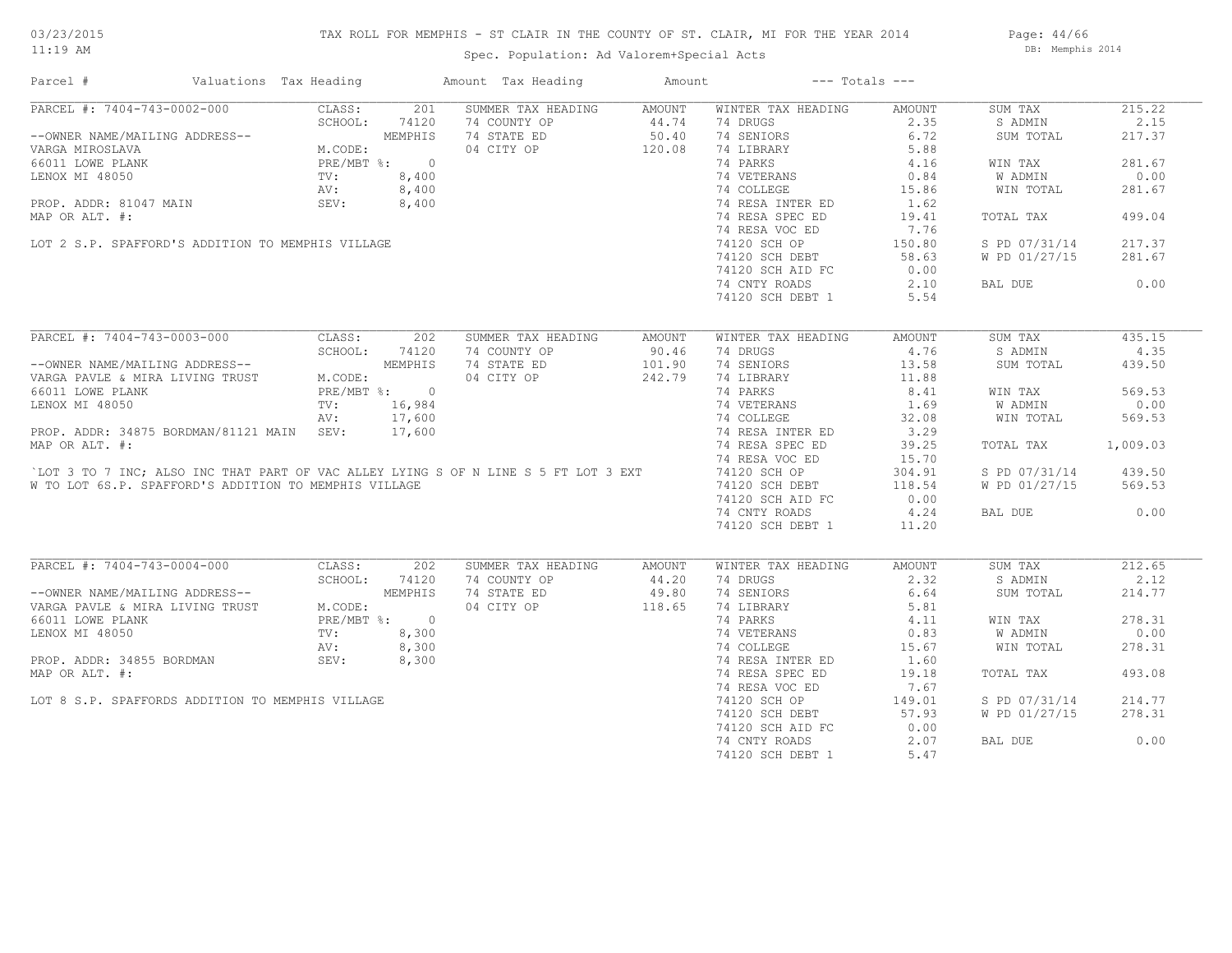# TAX ROLL FOR MEMPHIS - ST CLAIR IN THE COUNTY OF ST. CLAIR, MI FOR THE YEAR 2014

Spec. Population: Ad Valorem+Special Acts

Page: 45/66 DB: Memphis 2014

| Parcel #                                                                                       | Valuations Tax Heading |              | Amount Tax Heading                                                           | Amount |                    | $---$ Totals $---$ |               |          |
|------------------------------------------------------------------------------------------------|------------------------|--------------|------------------------------------------------------------------------------|--------|--------------------|--------------------|---------------|----------|
| PARCEL #: 7404-743-0005-000                                                                    | CLASS:                 | 202          | SUMMER TAX HEADING                                                           | AMOUNT | WINTER TAX HEADING | AMOUNT             | SUM TAX       | 137.93   |
|                                                                                                | SCHOOL:                | 74120        | 74 COUNTY OP                                                                 | 28.67  | 74 DRUGS           | 1.50               | S ADMIN       | 1.37     |
| --OWNER NAME/MAILING ADDRESS--                                                                 |                        | MEMPHIS      | 74 STATE ED                                                                  | 32.30  | 74 SENIORS         | 4.30               | SUM TOTAL     | 139.30   |
| VARGA PAVLE & MIRA LIVING TRUST                                                                | M.CODE:                |              | 04 CITY OP                                                                   | 76.96  | 74 LIBRARY         | 3.76               |               |          |
| 66011 LOWE PLANK                                                                               |                        | PRE/MBT %: 0 |                                                                              |        | 74 PARKS           | 2.66               | WIN TAX       | 180.50   |
| LENOX MI 48050                                                                                 | $\text{TV}$ :          | 5,384        |                                                                              |        | 74 VETERANS        | 0.53               | W ADMIN       | 0.00     |
|                                                                                                | AV:                    | 11,400       |                                                                              |        | 74 COLLEGE         | 10.17              | WIN TOTAL     | 180.50   |
| PROP. ADDR: 81059 MAIN                                                                         | SEV:                   | 11,400       |                                                                              |        | 74 RESA INTER ED   | 1.04               |               |          |
| MAP OR ALT. #:                                                                                 |                        |              |                                                                              |        | 74 RESA SPEC ED    | 12.44              | TOTAL TAX     | 319.80   |
|                                                                                                |                        |              |                                                                              |        | 74 RESA VOC ED     | 4.97               |               |          |
|                                                                                                |                        |              | LOT 9 EXC W 48 FT THEREOF. S.P. SPAFFORD'S ADDITION TO MEMPHIS VILLAGE       |        | 74120 SCH OP       | 96.66              | S PD 07/31/14 | 139.30   |
|                                                                                                |                        |              |                                                                              |        | 74120 SCH DEBT     | 37.58              | W PD 01/27/15 | 180.50   |
|                                                                                                |                        |              |                                                                              |        |                    |                    |               |          |
|                                                                                                |                        |              |                                                                              |        | 74120 SCH AID FC   | 0.00               |               |          |
|                                                                                                |                        |              |                                                                              |        | 74 CNTY ROADS      | 1.34               | BAL DUE       | 0.00     |
|                                                                                                |                        |              |                                                                              |        | 74120 SCH DEBT 1   | 3.55               |               |          |
| PARCEL #: 7404-743-0006-000                                                                    | CLASS:                 | 704          | SUMMER TAX HEADING                                                           | AMOUNT | WINTER TAX HEADING | AMOUNT             | SUM TAX       | 0.00     |
|                                                                                                | SCHOOL:                | 74120        | 74 COUNTY OP                                                                 | 0.00   | 74 DRUGS           | 0.00               | S ADMIN       | 0.00     |
|                                                                                                |                        | MEMPHIS      | 74 STATE ED                                                                  | 0.00   | 74 SENIORS         | 0.00               | SUM TOTAL     | 0.00     |
| --OWNER NAME/MAILING ADDRESS--<br>MEMPHIS COMMUNITY SCHOOLS M.CODE:<br>P.O. BOX 201 PRE/MBT %: |                        |              |                                                                              |        |                    |                    |               |          |
|                                                                                                |                        |              | 04 CITY OP                                                                   | 0.00   | 74 LIBRARY         | 0.00               |               |          |
|                                                                                                |                        | $\circ$      |                                                                              |        | 74 PARKS           | 0.00               | WIN TAX       | 0.00     |
| MEMPHIS MI 48041                                                                               | $\operatorname{TV}$ :  | $\Omega$     |                                                                              |        | 74 VETERANS        | 0.00               | W ADMIN       | 0.00     |
|                                                                                                | AV:                    | $\circ$      |                                                                              |        | 74 COLLEGE         | 0.00               | WIN TOTAL     | 0.00     |
| PROP. ADDR: 34165 BORDMAN                                                                      | SEV:                   | $\circ$      |                                                                              |        | 74 RESA INTER ED   | 0.00               |               |          |
| MAP OR ALT. #:                                                                                 |                        |              |                                                                              |        | 74 RESA SPEC ED    | 0.00               | TOTAL TAX     | 0.00     |
|                                                                                                |                        |              |                                                                              |        | 74 RESA VOC ED     | 0.00               |               |          |
| W 48 FT OF LOT 9 S. P. SPAFFORDS ADDITION TO MEMPHIS VILLAGE                                   |                        |              |                                                                              |        | 74120 SCH OP       | 0.00               | BAL DUE       | 0.00     |
|                                                                                                |                        |              |                                                                              |        | 74120 SCH DEBT     | 0.00               |               |          |
|                                                                                                |                        |              |                                                                              |        | 74120 SCH AID FC   | 0.00               |               |          |
|                                                                                                |                        |              |                                                                              |        | 74 CNTY ROADS      | 0.00               |               |          |
|                                                                                                |                        |              |                                                                              |        | 74120 SCH DEBT 1   | 0.00               |               |          |
|                                                                                                |                        |              |                                                                              |        |                    |                    |               |          |
| PARCEL #: 7404-748-0001-000                                                                    | CLASS:                 | 201          | SUMMER TAX HEADING                                                           | AMOUNT | WINTER TAX HEADING | AMOUNT             | SUM TAX       | 794.27   |
|                                                                                                | SCHOOL:                | 74120        | 74 COUNTY OP                                                                 | 165.12 | 74 DRUGS           | 8.68               | S ADMIN       | 7.94     |
|                                                                                                |                        | MEMPHIS      | 74 STATE ED                                                                  | 186.00 | 74 SENIORS         | 24.80              | SUM TOTAL     | 802.21   |
| --OWNER NAME/MAILING ADDRESS--<br>LUDEMAN DONALD C & SHAWN M                                   | M.CODE:                |              | 04 CITY OP                                                                   | 443.15 | 74 LIBRARY         | 21.70              |               |          |
| 72878 TEAL CT                                                                                  |                        | PRE/MBT %: 0 |                                                                              |        | 74 PARKS           | 15.35              | WIN TAX       | 1,039.62 |
| ROMEO MI 48065                                                                                 | $\text{TV}$ :          | 31,000       |                                                                              |        | 74 VETERANS        | 3.10               | W ADMIN       | 0.00     |
|                                                                                                | AV:                    | 31,000       |                                                                              |        | 74 COLLEGE         | 58.56              | WIN TOTAL     | 1,039.62 |
| PROP. ADDR: 35065 BORDMAN                                                                      | SEV:                   | 31,000       |                                                                              |        | 74 RESA INTER ED   | 6.00               |               |          |
| MAP OR ALT. #:                                                                                 |                        |              |                                                                              |        | 74 RESA SPEC ED    | 71.65              | TOTAL TAX     | 1,841.83 |
|                                                                                                |                        |              |                                                                              |        |                    |                    |               |          |
|                                                                                                |                        |              |                                                                              |        | 74 RESA VOC ED     | 28.65              |               |          |
|                                                                                                |                        |              | LOT 2 & E 20 FT OF LOT 3 & E 80 FT OF S 30 FT OF LOT 18 & LOT 1 F E SPENCERS |        | 74120 SCH OP       | 556.54             | S PD 11/14/14 | 802.21   |
| ADDITION TO THE VILLAGE OF MEMPHIS                                                             |                        |              |                                                                              |        | 74120 SCH DEBT     | 216.38             | W PD 02/17/15 | 1,039.62 |
|                                                                                                |                        |              |                                                                              |        | 74120 SCH AID FC   | 0.00               |               |          |
|                                                                                                |                        |              |                                                                              |        | 74 CNTY ROADS      | 7.75               | BAL DUE       | 0.00     |
|                                                                                                |                        |              |                                                                              |        | 74120 SCH DEBT 1   | 20.46              |               |          |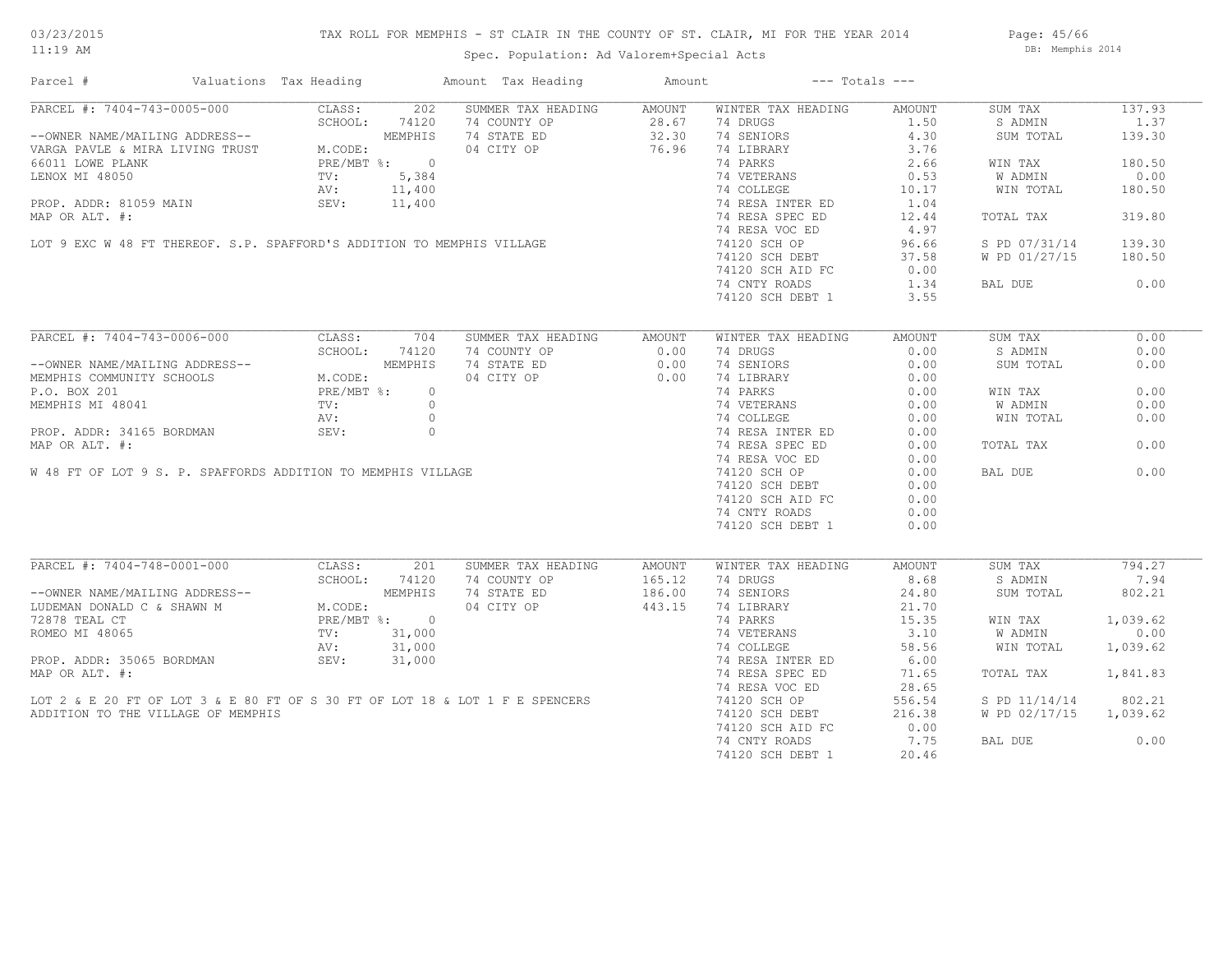Page: 46/66 DB: Memphis 2014

# Spec. Population: Ad Valorem+Special Acts

| Parcel #                                                                                            | Valuations Tax Heading     |                | Amount Tax Heading | Amount |                    | $---$ Totals $---$ |               |          |
|-----------------------------------------------------------------------------------------------------|----------------------------|----------------|--------------------|--------|--------------------|--------------------|---------------|----------|
| PARCEL #: 7404-748-0002-000                                                                         | CLASS:                     | 201            | SUMMER TAX HEADING | AMOUNT | WINTER TAX HEADING | AMOUNT             | SUM TAX       | 860.27   |
|                                                                                                     | SCHOOL:                    | 74120          | 74 COUNTY OP       | 114.51 | 74 DRUGS           | 6.02               | S ADMIN       | 5.50     |
| --OWNER NAME/MAILING ADDRESS--                                                                      |                            | MEMPHIS        | 74 STATE ED        | 129.00 | 74 SENIORS         | 17.20              | SUM TOTAL     | 865.77   |
| BRODERICK WALTER ELLIOTT III & ROB                                                                  | M.CODE:                    | 00003          | 04 CITY OP         | 307.34 | 74 LIBRARY         | 15.05              |               |          |
| P.O. BOX 84                                                                                         |                            | PRE/MBT %: 0   | 5                  | 54.46  | 74 PARKS           | 10.65              | WIN TAX       | 721.02   |
| MEMPHIS MI 48041                                                                                    | TV:                        | 21,500         | $\overline{4}$     | 38.15  | 74 VETERANS        | 2.15               | W ADMIN       | 0.00     |
|                                                                                                     | AV:                        | 21,500         | 01                 | 34.50  | 74 COLLEGE         | 40.61              | WIN TOTAL     | 721.02   |
| PROP. ADDR: 35049 BORDMAN                                                                           | SEV:                       | 21,500         | 6                  | 27.60  | 74 RESA INTER ED   | 4.16               |               |          |
| MAP OR ALT. #:                                                                                      |                            |                | 5                  | 54.46  | 74 RESA SPEC ED    | 49.69              | TOTAL TAX     | 1,586.79 |
|                                                                                                     |                            |                | $4\overline{ }$    | 38.15  | 74 RESA VOC ED     | 19.87              |               |          |
| W 10 FT OF LOT 3 & LOT 4 & E 10 FT OF LOT 5 & W 50 FT OF 01                                         |                            |                |                    | 34.50  | 74120 SCH OP       | 385.99             | S PD 07/16/14 | 865.77   |
| E 130 FT OF S 30 FT OF LOT 18 F E SPENCERS ADDITION TO                                              |                            |                | 6                  | 27.60  | 74120 SCH DEBT     | 150.07             | W PD 12/05/14 | 721.02   |
| THE VILLAGE OF MEMPHIS                                                                              |                            |                |                    |        | 74120 SCH AID FC   | 0.00               |               |          |
|                                                                                                     |                            |                |                    |        | 74 CNTY ROADS      | 5.37               | BAL DUE       | 0.00     |
|                                                                                                     |                            |                |                    |        | 74120 SCH DEBT 1   | 14.19              |               |          |
|                                                                                                     |                            |                |                    |        |                    |                    |               |          |
| PARCEL #: 7404-748-0003-000                                                                         | CLASS:                     | 201            | SUMMER TAX HEADING | AMOUNT | WINTER TAX HEADING | AMOUNT             | SUM TAX       | 1,442.50 |
|                                                                                                     | SCHOOL:                    | 74120          | 74 COUNTY OP       | 299.88 | 74 DRUGS           | 15.78              | S ADMIN       | 14.42    |
| --OWNER NAME/MAILING ADDRESS--                                                                      |                            | MEMPHIS        | 74 STATE ED        | 337.80 | 74 SENIORS         | 45.04              | SUM TOTAL     | 1,456.92 |
| MANCHIK SR MICHAEL & THERESA C                                                                      | M.CODE:                    | 00007          | 04 CITY OP         | 804.82 | 74 LIBRARY         | 39.41              |               |          |
| 37682 30 MILE RD                                                                                    |                            |                |                    |        | 74 PARKS           | 27.89              | WIN TAX       | 1,888.12 |
|                                                                                                     | PRE/MBT %: 0<br>TV: 56,300 |                |                    |        | 74 VETERANS        | 5.63               | W ADMIN       | 0.00     |
|                                                                                                     |                            |                |                    |        | 74 COLLEGE         | 106.35             | WIN TOTAL     | 1,888.12 |
|                                                                                                     |                            |                |                    |        | 74 RESA INTER ED   | 10.91              |               |          |
|                                                                                                     |                            |                |                    |        | 74 RESA SPEC ED    | 130.12             | TOTAL TAX     | 3,345.04 |
|                                                                                                     |                            |                |                    |        | 74 RESA VOC ED     | 52.04              |               |          |
|                                                                                                     |                            |                |                    |        | 74120 SCH OP       | 1,010.76           | S PD 07/28/14 | 1,456.92 |
| OF S 30 FT LOT 18 F E SPENCERS ADDITION TO THE VILLAGE OF MEMPHIS                                   |                            |                |                    |        | 74120 SCH DEBT     | 392.97             | W PD 12/22/14 | 1,888.12 |
|                                                                                                     |                            |                |                    |        | 74120 SCH AID FC   | 0.00               |               |          |
|                                                                                                     |                            |                |                    |        | 74 CNTY ROADS      | 14.07              | BAL DUE       | 0.00     |
|                                                                                                     |                            |                |                    |        | 74120 SCH DEBT 1   | 37.15              |               |          |
|                                                                                                     |                            |                |                    |        |                    |                    |               |          |
| PARCEL #: 7404-748-0004-000                                                                         | CLASS:                     | 401            | SUMMER TAX HEADING | AMOUNT | WINTER TAX HEADING | AMOUNT             | SUM TAX       | 1,603.96 |
|                                                                                                     | SCHOOL:                    | 74120          | 74 COUNTY OP       | 333.44 | 74 DRUGS           | 17.54              | S ADMIN       | 16.03    |
| --OWNER NAME/MAILING ADDRESS--                                                                      |                            | MEMPHIS        | 74 STATE ED        | 375.61 | 74 SENIORS         | 50.08              | SUM TOTAL     | 1,619.99 |
| CHENEY ANDY & BRENDA                                                                                | M.CODE:                    | 00001          | 04 CITY OP         | 894.91 | 74 LIBRARY         | 43.82              |               |          |
| 81120 MAIN                                                                                          |                            | PRE/MBT %: 100 |                    |        | 74 PARKS           | 31.01              | WIN TAX       | 975.58   |
| MEMPHIS MI 48041                                                                                    | TV:                        | 62,602         |                    |        | 74 VETERANS        | 6.26               | W ADMIN       | 0.00     |
|                                                                                                     | AV:                        | 69,800         |                    |        | 74 COLLEGE         | 118.26             | WIN TOTAL     | 975.58   |
| PROP. ADDR: 81120 MAIN                                                                              | SEV:                       | 69,800         |                    |        | 74 RESA INTER ED   | 12.13              |               |          |
|                                                                                                     |                            |                |                    |        | 74 RESA SPEC ED    | 144.69             | TOTAL TAX     | 2,595.57 |
| N 16 FT LOT 13 & LOTS 14,15,16 & N 54 FT OF LOT 18 F E SPENCER'S ADDITION TO THE VILLAGE OF MEMPHIS |                            |                |                    |        | 74 RESA VOC ED     | 57.87              |               |          |
|                                                                                                     |                            |                |                    |        | 74120 SCH OP       | 0.00               | S PD 08/26/14 | 1,619.99 |
|                                                                                                     |                            |                |                    |        | 74120 SCH DEBT     | 436.96             | W PD 01/05/15 | 975.58   |
|                                                                                                     |                            |                |                    |        | 74120 SCH AID FC   | 0.00               |               |          |
|                                                                                                     |                            |                |                    |        | 74 CNTY ROADS      | 15.65              | BAL DUE       | 0.00     |
|                                                                                                     |                            |                |                    |        | 74120 SCH DEBT 1   | 41.31              |               |          |
|                                                                                                     |                            |                |                    |        |                    |                    |               |          |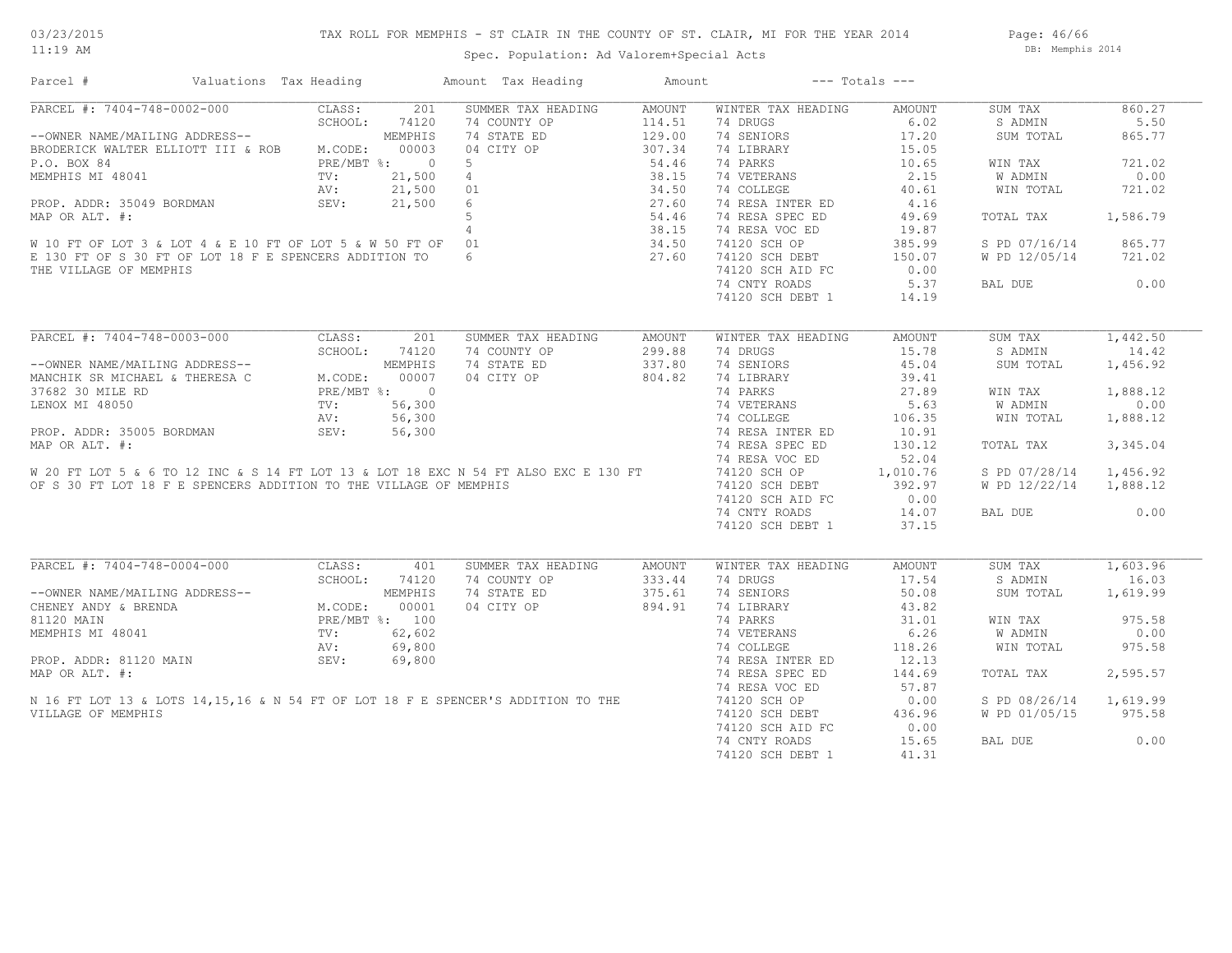# TAX ROLL FOR MEMPHIS - ST CLAIR IN THE COUNTY OF ST. CLAIR, MI FOR THE YEAR 2014

Spec. Population: Ad Valorem+Special Acts

Page: 47/66 DB: Memphis 2014

| Parcel #                                                                                                                                                                                                                                           | Valuations Tax Heading |                                            |              | Amount Tax Heading  | Amount |                           | $---$ Totals $---$ |               |          |
|----------------------------------------------------------------------------------------------------------------------------------------------------------------------------------------------------------------------------------------------------|------------------------|--------------------------------------------|--------------|---------------------|--------|---------------------------|--------------------|---------------|----------|
| PARCEL #: 7404-748-0005-000                                                                                                                                                                                                                        |                        | CLASS:                                     | 401          | SUMMER TAX HEADING  | AMOUNT | WINTER TAX HEADING        | AMOUNT             | SUM TAX       | 1,281.08 |
|                                                                                                                                                                                                                                                    |                        | SCHOOL:                                    | 74120        | 74 COUNTY OP        | 266.32 | 74 DRUGS                  | 14.01              | S ADMIN       | 12.81    |
| --OWNER NAME/MAILING ADDRESS--<br>POWERS HOWARD & NINA<br>POWERS HOWARD & NINA<br>P.O. BOX 102<br>MEMPHIS MI 48041<br>MEMPHIS MI 48041<br>TV: 50,000<br>PROP. ADDR: 35080 MAPLE<br>PROP. ADDR: 35080 MAPLE<br>SEV: 50,000<br>PROP. ADDR: 35080 MAP |                        |                                            |              | 74 STATE ED         | 300.00 | 74 SENIORS                | 40.00              | SUM TOTAL     | 1,293.89 |
|                                                                                                                                                                                                                                                    |                        |                                            |              | 04 CITY OP          | 714.76 | 74 LIBRARY                | 35.00              |               |          |
|                                                                                                                                                                                                                                                    |                        |                                            |              |                     |        | 74 PARKS                  | 24.77              | WIN TAX       | 779.20   |
|                                                                                                                                                                                                                                                    |                        |                                            |              |                     |        | 74 VETERANS               | 5.00               | W ADMIN       | 0.00     |
|                                                                                                                                                                                                                                                    |                        |                                            |              |                     |        | 74 COLLEGE                | 94.45              | WIN TOTAL     | 779.20   |
|                                                                                                                                                                                                                                                    |                        |                                            |              |                     |        | 74 RESA INTER ED          | 9.69               |               |          |
| MAP OR ALT. #:                                                                                                                                                                                                                                     |                        |                                            |              |                     |        | 74 RESA SPEC ED           | 115.56             | TOTAL TAX     | 2,073.09 |
|                                                                                                                                                                                                                                                    |                        |                                            |              |                     |        | 74 RESA VOC ED            | 46.22              |               |          |
| LOT 17 F E SPENCERS ADDITION TO THE VILLAGE OF MEMPHIS                                                                                                                                                                                             |                        |                                            |              |                     |        | 74120 SCH OP              | 0.00               |               | 1,293.89 |
|                                                                                                                                                                                                                                                    |                        |                                            |              |                     |        |                           |                    | S PD 07/17/14 |          |
|                                                                                                                                                                                                                                                    |                        |                                            |              |                     |        | 74120 SCH DEBT            | 349.00             | W PD 01/08/15 | 779.20   |
|                                                                                                                                                                                                                                                    |                        |                                            |              |                     |        | 74120 SCH AID FC          | 0.00               |               |          |
|                                                                                                                                                                                                                                                    |                        |                                            |              |                     |        | 74 CNTY ROADS             | 12.50              | BAL DUE       | 0.00     |
|                                                                                                                                                                                                                                                    |                        |                                            |              |                     |        | 74120 SCH DEBT 1          | 33.00              |               |          |
|                                                                                                                                                                                                                                                    |                        |                                            |              |                     |        |                           |                    |               |          |
| PARCEL #: 7404-760-0001-000                                                                                                                                                                                                                        |                        | CLASS:                                     | 402          | SUMMER TAX HEADING  | AMOUNT | WINTER TAX HEADING        | AMOUNT             | SUM TAX       | 506.07   |
|                                                                                                                                                                                                                                                    |                        | SCHOOL:                                    | 74120        | 74 COUNTY OP        | 105.20 | 74 DRUGS                  | 5.53               | S ADMIN       | 5.06     |
| --OWNER NAME/MAILING ADDRESS--                                                                                                                                                                                                                     |                        |                                            | MEMPHIS      | 74 STATE ED         | 118.51 | 74 SENIORS                | 15.80              | SUM TOTAL     | 511.13   |
| KUS THOMAS                                                                                                                                                                                                                                         |                        | M.CODE:                                    |              | 04 CITY OP          | 282.36 | 74 LIBRARY                | 13.82              |               |          |
| 258 MEMPHIS RIDGE RD                                                                                                                                                                                                                               |                        | PRE/MBT %: 100<br>TV: 19,752<br>AV: 28,600 |              |                     |        | 74 PARKS                  | 9.78               | WIN TAX       | 307.76   |
| RILEY MI 48041                                                                                                                                                                                                                                     |                        |                                            |              |                     |        | 74 VETERANS<br>74 COLLEGE | 1.97               | W ADMIN       | 0.00     |
|                                                                                                                                                                                                                                                    |                        |                                            |              |                     |        |                           | 37.31              | WIN TOTAL     | 307.76   |
| PROP. ADDR: VACANT MAIN                                                                                                                                                                                                                            |                        | SEV: 28,600                                |              |                     |        | 74 RESA INTER ED          | 3.82               |               |          |
| MAP OR ALT. #:                                                                                                                                                                                                                                     |                        |                                            |              |                     |        | 74 RESA SPEC ED           | 45.65              | TOTAL TAX     | 818.89   |
|                                                                                                                                                                                                                                                    |                        |                                            |              |                     |        | 74 RESA VOC ED            | 18.26              |               |          |
| LOT 1 SUPERVISORS BELLE RIVER PLAT                                                                                                                                                                                                                 |                        |                                            |              |                     |        | 74120 SCH OP              | 0.00               | S PD 08/15/14 | 511.13   |
|                                                                                                                                                                                                                                                    |                        |                                            |              |                     |        | 74120 SCH DEBT            | 137.86             | W PD 12/08/14 | 307.76   |
|                                                                                                                                                                                                                                                    |                        |                                            |              |                     |        | 74120 SCH AID FC          | 0.00               |               |          |
|                                                                                                                                                                                                                                                    |                        |                                            |              |                     |        | 74 CNTY ROADS             | 4.93               | BAL DUE       | 0.00     |
|                                                                                                                                                                                                                                                    |                        |                                            |              |                     |        | 74120 SCH DEBT 1          | 13.03              |               |          |
|                                                                                                                                                                                                                                                    |                        |                                            |              |                     |        |                           |                    |               |          |
| PARCEL #: 7404-760-0002-000                                                                                                                                                                                                                        |                        | CLASS:                                     | 301          | SUMMER TAX HEADING  | AMOUNT | WINTER TAX HEADING        | AMOUNT             | SUM TAX       | 4,261.47 |
|                                                                                                                                                                                                                                                    |                        | SCHOOL:                                    | 74120        | 74 COUNTY OP        | 885.91 | 74 DRUGS                  | 46.62              | S ADMIN       | 42.61    |
| --OWNER NAME/MAILING ADDRESS--                                                                                                                                                                                                                     |                        |                                            | MEMPHIS      | 74 STATE ED         | 997.93 | 74 SENIORS                | 133.05             | S INTRST      | 2.56     |
| CUCCIHARA JAMES                                                                                                                                                                                                                                    |                        | M.CODE:                                    |              | 04 CITY OP 2,377.63 |        | 74 LIBRARY                | 116.42             | SUM TOTAL     | 4,306.64 |
| 23760 BORDMAN ROAD                                                                                                                                                                                                                                 |                        |                                            | PRE/MBT %: 0 |                     |        | 74 PARKS                  | 82.39              |               |          |
| RICHMOND MI 48062                                                                                                                                                                                                                                  |                        |                                            | TV: 166,323  |                     |        | 74 VETERANS               | 16.63              | WIN TAX       | 5,578.03 |
|                                                                                                                                                                                                                                                    |                        | AV:                                        | 200,000      |                     |        | 74 COLLEGE                | 314.20             | W ADMIN       | 0.00     |
| PROP. ADDR: 81900 MAIN                                                                                                                                                                                                                             |                        | SEV:                                       | 200,000      |                     |        | 74 RESA INTER ED          | 32.23              | WIN TOTAL     | 5,578.03 |
| MAP OR ALT. #:                                                                                                                                                                                                                                     |                        |                                            |              |                     |        | 74 RESA SPEC ED           | 384.42             |               |          |
|                                                                                                                                                                                                                                                    |                        |                                            |              |                     |        |                           |                    |               |          |
|                                                                                                                                                                                                                                                    |                        |                                            |              |                     |        | 74 RESA VOC ED            | 153.76             | TOTAL TAX     | 9,884.67 |
| LOT 2 SUPERVISORS BELLE RIVER PLAT                                                                                                                                                                                                                 |                        |                                            |              |                     |        | 74120 SCH OP              | 2,986.03           |               |          |
|                                                                                                                                                                                                                                                    |                        |                                            |              |                     |        | 74120 SCH DEBT            | 1,160.93           | S PD 09/26/14 | 4,261.47 |
|                                                                                                                                                                                                                                                    |                        |                                            |              |                     |        | 74120 SCH AID FC          | 0.00               |               |          |
|                                                                                                                                                                                                                                                    |                        |                                            |              |                     |        | 74 CNTY ROADS             | 41.58              | BAL DUE       | 5,623.20 |
|                                                                                                                                                                                                                                                    |                        |                                            |              |                     |        | 74120 SCH DEBT 1          | 109.77             |               |          |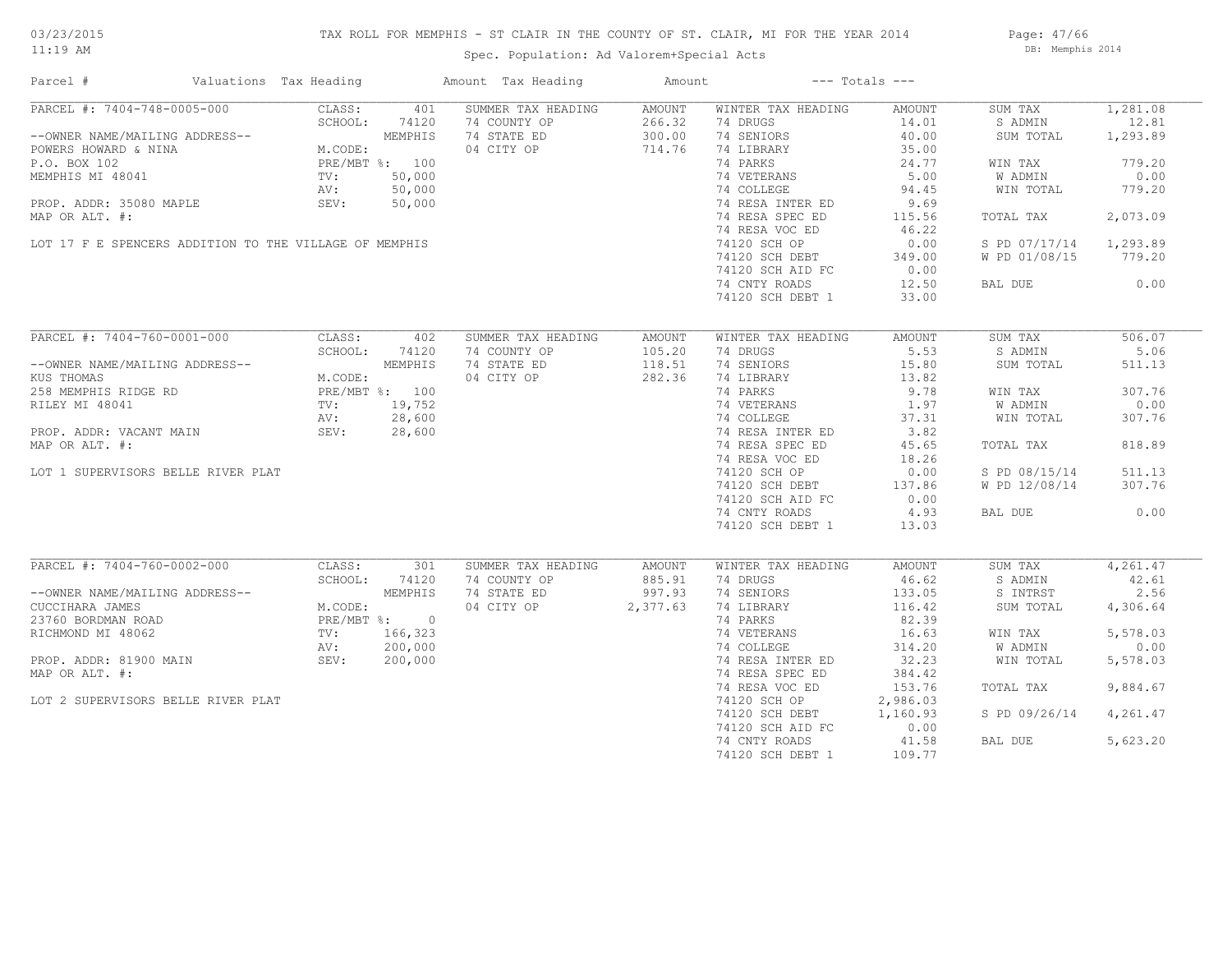# TAX ROLL FOR MEMPHIS - ST CLAIR IN THE COUNTY OF ST. CLAIR, MI FOR THE YEAR 2014

Spec. Population: Ad Valorem+Special Acts

Page: 48/66 DB: Memphis 2014

| PARCEL #: 7404-760-0003-000<br>SUMMER TAX HEADING<br>CLASS:<br>401<br><b>AMOUNT</b><br>WINTER TAX HEADING<br>SUM TAX<br>1,642.62<br>AMOUNT<br>16.42<br>SCHOOL:<br>74120<br>74 COUNTY OP<br>341.48<br>74 DRUGS<br>17.97<br>S ADMIN<br>MEMPHIS<br>74 STATE ED<br>384.66<br>74 SENIORS<br>51.28<br>1,659.04<br>--OWNER NAME/MAILING ADDRESS--<br>SUM TOTAL<br>04 CITY OP<br>916.48<br>44.87<br>M.CODE:<br>74 LIBRARY<br>POWELL PAULINE T & THORNTON M<br>PRE/MBT %: 100<br>74 PARKS<br>31.76<br>999.08<br>WIN TAX<br>64,111<br>74 VETERANS<br>6.41<br><b>W ADMIN</b><br>0.00<br>TV:<br>66,200<br>74 COLLEGE<br>121.11<br>999.08<br>AV:<br>WIN TOTAL<br>PROP. ADDR: 81840 MAIN<br>SEV:<br>66,200<br>74 RESA INTER ED<br>12.42<br>74 RESA SPEC ED<br>148.17<br>2,658.12<br>TOTAL TAX<br>74 RESA VOC ED<br>59.27<br>74120 SCH OP<br>LOT 3 SUPERVISORS BELLE RIVER PLAT<br>0.00<br>S PD 08/26/14<br>1,659.04<br>74120 SCH DEBT<br>447.49<br>W PD 12/04/14<br>999.08<br>74120 SCH AID FC<br>0.00<br>74 CNTY ROADS<br>16.02<br>0.00<br>BAL DUE<br>74120 SCH DEBT 1<br>42.31<br>PARCEL #: 7404-760-0004-000<br>CLASS:<br>401<br>SUMMER TAX HEADING<br>AMOUNT<br>WINTER TAX HEADING<br>AMOUNT<br>SUM TAX<br>1,029.99<br>214.12<br>11.26<br>SCHOOL:<br>74120<br>74 COUNTY OP<br>74 DRUGS<br>S ADMIN<br>10.29<br>32.16<br>--OWNER NAME/MAILING ADDRESS--<br>MEMPHIS<br>74 STATE ED<br>241.20<br>74 SENIORS<br>1,040.28<br>SUM TOTAL<br>M.CODE:<br>04 CITY OP<br>574.67<br>74 LIBRARY<br>28.14<br>DIAZ JOHN M & JEANNIE<br>PRE/MBT %: 100<br>74 PARKS<br>81800 MAIN<br>19.91<br>WIN TAX<br>626.46<br>74 VETERANS<br>MEMPHIS MI 48041<br>40,200<br>4.02<br>W ADMIN<br>0.00<br>$\text{TV}$ :<br>74 COLLEGE<br>40,200<br>AV:<br>75.94<br>WIN TOTAL<br>626.46<br>74 RESA INTER ED<br>7.79<br>40,200<br>PROP. ADDR: 81800 MAIN<br>SEV:<br>74 RESA SPEC ED<br>MAP OR ALT. #:<br>92.91<br>TOTAL TAX<br>1,666.74<br>74 RESA VOC ED<br>37.16<br>74120 SCH OP<br>0.00<br>S PD 10/29/14<br>1,040.28<br>LOT 4 SUPERVISORS BELLE RIVER PLAT<br>74120 SCH DEBT<br>280.59<br>W PD 02/26/15<br>626.46<br>74120 SCH AID FC<br>0.00<br>0.00<br>74 CNTY ROADS<br>10.05<br>BAL DUE<br>74120 SCH DEBT 1<br>26.53<br>PARCEL #: 7404-760-0005-001<br>CLASS:<br>SUMMER TAX HEADING<br>1,783.27<br>401<br>AMOUNT<br>WINTER TAX HEADING<br>AMOUNT<br>SUM TAX<br>SCHOOL:<br>74120<br>74 COUNTY OP<br>370.72<br>74 DRUGS<br>19.50<br>S ADMIN<br>17.83<br>MEMPHIS<br>74 STATE ED<br>417.60<br>74 SENIORS<br>1,801.10<br>LATOUF LAWRENCE S & RETA Y M.CODE:<br>81780 MAIN<br>55.68<br>SUM TOTAL<br>00012<br>04 CITY OP<br>994.95<br>74 LIBRARY<br>48.72<br>74 PARKS<br>PRE/MBT %: 100<br>34.47<br>WIN TAX<br>1,084.62<br>0.00<br>74 VETERANS<br>6.96<br>MEMPHIS MI 48041<br>$\texttt{TV}$ :<br>69,600<br>W ADMIN<br>69,600<br>74 COLLEGE<br>131.48<br>WIN TOTAL<br>AV:<br>1,084.62<br>69,600<br>74 RESA INTER ED<br>13.48<br>PROP. ADDR: 81780 MAIN<br>SEV:<br>2,885.72<br>74 RESA SPEC ED<br>160.86<br>TOTAL TAX<br>74 RESA VOC ED<br>64.34<br>PART OF LOT 5, Described as Beg.th N 0D 53M 37S E. 146.85' From sw cor.Lot 5;th<br>N.OD 53M 37S E. 97.00' th S. 89D 03M 37S E. 1069.14' ; th S 13D 53M 06S W.<br>99.53';th N 89D 03M 37S W. 1046.77'to Beg. Supervisors Belle Rivert<br>74120 SCH OP<br>0.00<br>S PD 08/11/14<br>1,801.10<br>74120 SCH DEBT<br>485.80<br>W PD 12/29/14<br>1,084.62<br>74120 SCH AID FC<br>0.00<br>74 CNTY ROADS<br>0.00<br>Split on 08/24/2006 from 04-760-0005-000,04-760-0005-250;<br>17.40<br>BAL DUE | Parcel #         | Valuations Tax Heading |  | Amount Tax Heading | Amount |                  | $---$ Totals $---$ |  |
|----------------------------------------------------------------------------------------------------------------------------------------------------------------------------------------------------------------------------------------------------------------------------------------------------------------------------------------------------------------------------------------------------------------------------------------------------------------------------------------------------------------------------------------------------------------------------------------------------------------------------------------------------------------------------------------------------------------------------------------------------------------------------------------------------------------------------------------------------------------------------------------------------------------------------------------------------------------------------------------------------------------------------------------------------------------------------------------------------------------------------------------------------------------------------------------------------------------------------------------------------------------------------------------------------------------------------------------------------------------------------------------------------------------------------------------------------------------------------------------------------------------------------------------------------------------------------------------------------------------------------------------------------------------------------------------------------------------------------------------------------------------------------------------------------------------------------------------------------------------------------------------------------------------------------------------------------------------------------------------------------------------------------------------------------------------------------------------------------------------------------------------------------------------------------------------------------------------------------------------------------------------------------------------------------------------------------------------------------------------------------------------------------------------------------------------------------------------------------------------------------------------------------------------------------------------------------------------------------------------------------------------------------------------------------------------------------------------------------------------------------------------------------------------------------------------------------------------------------------------------------------------------------------------------------------------------------------------------------------------------------------------------------------------------------------------------------------------------------------------------------------------------------------------------------------------------------------------------------------------------------------------------------------------------------------------------------------------------------------------------------------------------------------------------------------------------------------------------------------------------|------------------|------------------------|--|--------------------|--------|------------------|--------------------|--|
|                                                                                                                                                                                                                                                                                                                                                                                                                                                                                                                                                                                                                                                                                                                                                                                                                                                                                                                                                                                                                                                                                                                                                                                                                                                                                                                                                                                                                                                                                                                                                                                                                                                                                                                                                                                                                                                                                                                                                                                                                                                                                                                                                                                                                                                                                                                                                                                                                                                                                                                                                                                                                                                                                                                                                                                                                                                                                                                                                                                                                                                                                                                                                                                                                                                                                                                                                                                                                                                                                              |                  |                        |  |                    |        |                  |                    |  |
|                                                                                                                                                                                                                                                                                                                                                                                                                                                                                                                                                                                                                                                                                                                                                                                                                                                                                                                                                                                                                                                                                                                                                                                                                                                                                                                                                                                                                                                                                                                                                                                                                                                                                                                                                                                                                                                                                                                                                                                                                                                                                                                                                                                                                                                                                                                                                                                                                                                                                                                                                                                                                                                                                                                                                                                                                                                                                                                                                                                                                                                                                                                                                                                                                                                                                                                                                                                                                                                                                              |                  |                        |  |                    |        |                  |                    |  |
|                                                                                                                                                                                                                                                                                                                                                                                                                                                                                                                                                                                                                                                                                                                                                                                                                                                                                                                                                                                                                                                                                                                                                                                                                                                                                                                                                                                                                                                                                                                                                                                                                                                                                                                                                                                                                                                                                                                                                                                                                                                                                                                                                                                                                                                                                                                                                                                                                                                                                                                                                                                                                                                                                                                                                                                                                                                                                                                                                                                                                                                                                                                                                                                                                                                                                                                                                                                                                                                                                              |                  |                        |  |                    |        |                  |                    |  |
|                                                                                                                                                                                                                                                                                                                                                                                                                                                                                                                                                                                                                                                                                                                                                                                                                                                                                                                                                                                                                                                                                                                                                                                                                                                                                                                                                                                                                                                                                                                                                                                                                                                                                                                                                                                                                                                                                                                                                                                                                                                                                                                                                                                                                                                                                                                                                                                                                                                                                                                                                                                                                                                                                                                                                                                                                                                                                                                                                                                                                                                                                                                                                                                                                                                                                                                                                                                                                                                                                              |                  |                        |  |                    |        |                  |                    |  |
|                                                                                                                                                                                                                                                                                                                                                                                                                                                                                                                                                                                                                                                                                                                                                                                                                                                                                                                                                                                                                                                                                                                                                                                                                                                                                                                                                                                                                                                                                                                                                                                                                                                                                                                                                                                                                                                                                                                                                                                                                                                                                                                                                                                                                                                                                                                                                                                                                                                                                                                                                                                                                                                                                                                                                                                                                                                                                                                                                                                                                                                                                                                                                                                                                                                                                                                                                                                                                                                                                              | 81840 MAIN       |                        |  |                    |        |                  |                    |  |
|                                                                                                                                                                                                                                                                                                                                                                                                                                                                                                                                                                                                                                                                                                                                                                                                                                                                                                                                                                                                                                                                                                                                                                                                                                                                                                                                                                                                                                                                                                                                                                                                                                                                                                                                                                                                                                                                                                                                                                                                                                                                                                                                                                                                                                                                                                                                                                                                                                                                                                                                                                                                                                                                                                                                                                                                                                                                                                                                                                                                                                                                                                                                                                                                                                                                                                                                                                                                                                                                                              | MEMPHIS MI 48041 |                        |  |                    |        |                  |                    |  |
|                                                                                                                                                                                                                                                                                                                                                                                                                                                                                                                                                                                                                                                                                                                                                                                                                                                                                                                                                                                                                                                                                                                                                                                                                                                                                                                                                                                                                                                                                                                                                                                                                                                                                                                                                                                                                                                                                                                                                                                                                                                                                                                                                                                                                                                                                                                                                                                                                                                                                                                                                                                                                                                                                                                                                                                                                                                                                                                                                                                                                                                                                                                                                                                                                                                                                                                                                                                                                                                                                              |                  |                        |  |                    |        |                  |                    |  |
|                                                                                                                                                                                                                                                                                                                                                                                                                                                                                                                                                                                                                                                                                                                                                                                                                                                                                                                                                                                                                                                                                                                                                                                                                                                                                                                                                                                                                                                                                                                                                                                                                                                                                                                                                                                                                                                                                                                                                                                                                                                                                                                                                                                                                                                                                                                                                                                                                                                                                                                                                                                                                                                                                                                                                                                                                                                                                                                                                                                                                                                                                                                                                                                                                                                                                                                                                                                                                                                                                              |                  |                        |  |                    |        |                  |                    |  |
|                                                                                                                                                                                                                                                                                                                                                                                                                                                                                                                                                                                                                                                                                                                                                                                                                                                                                                                                                                                                                                                                                                                                                                                                                                                                                                                                                                                                                                                                                                                                                                                                                                                                                                                                                                                                                                                                                                                                                                                                                                                                                                                                                                                                                                                                                                                                                                                                                                                                                                                                                                                                                                                                                                                                                                                                                                                                                                                                                                                                                                                                                                                                                                                                                                                                                                                                                                                                                                                                                              | MAP OR ALT. #:   |                        |  |                    |        |                  |                    |  |
|                                                                                                                                                                                                                                                                                                                                                                                                                                                                                                                                                                                                                                                                                                                                                                                                                                                                                                                                                                                                                                                                                                                                                                                                                                                                                                                                                                                                                                                                                                                                                                                                                                                                                                                                                                                                                                                                                                                                                                                                                                                                                                                                                                                                                                                                                                                                                                                                                                                                                                                                                                                                                                                                                                                                                                                                                                                                                                                                                                                                                                                                                                                                                                                                                                                                                                                                                                                                                                                                                              |                  |                        |  |                    |        |                  |                    |  |
|                                                                                                                                                                                                                                                                                                                                                                                                                                                                                                                                                                                                                                                                                                                                                                                                                                                                                                                                                                                                                                                                                                                                                                                                                                                                                                                                                                                                                                                                                                                                                                                                                                                                                                                                                                                                                                                                                                                                                                                                                                                                                                                                                                                                                                                                                                                                                                                                                                                                                                                                                                                                                                                                                                                                                                                                                                                                                                                                                                                                                                                                                                                                                                                                                                                                                                                                                                                                                                                                                              |                  |                        |  |                    |        |                  |                    |  |
|                                                                                                                                                                                                                                                                                                                                                                                                                                                                                                                                                                                                                                                                                                                                                                                                                                                                                                                                                                                                                                                                                                                                                                                                                                                                                                                                                                                                                                                                                                                                                                                                                                                                                                                                                                                                                                                                                                                                                                                                                                                                                                                                                                                                                                                                                                                                                                                                                                                                                                                                                                                                                                                                                                                                                                                                                                                                                                                                                                                                                                                                                                                                                                                                                                                                                                                                                                                                                                                                                              |                  |                        |  |                    |        |                  |                    |  |
|                                                                                                                                                                                                                                                                                                                                                                                                                                                                                                                                                                                                                                                                                                                                                                                                                                                                                                                                                                                                                                                                                                                                                                                                                                                                                                                                                                                                                                                                                                                                                                                                                                                                                                                                                                                                                                                                                                                                                                                                                                                                                                                                                                                                                                                                                                                                                                                                                                                                                                                                                                                                                                                                                                                                                                                                                                                                                                                                                                                                                                                                                                                                                                                                                                                                                                                                                                                                                                                                                              |                  |                        |  |                    |        |                  |                    |  |
|                                                                                                                                                                                                                                                                                                                                                                                                                                                                                                                                                                                                                                                                                                                                                                                                                                                                                                                                                                                                                                                                                                                                                                                                                                                                                                                                                                                                                                                                                                                                                                                                                                                                                                                                                                                                                                                                                                                                                                                                                                                                                                                                                                                                                                                                                                                                                                                                                                                                                                                                                                                                                                                                                                                                                                                                                                                                                                                                                                                                                                                                                                                                                                                                                                                                                                                                                                                                                                                                                              |                  |                        |  |                    |        |                  |                    |  |
|                                                                                                                                                                                                                                                                                                                                                                                                                                                                                                                                                                                                                                                                                                                                                                                                                                                                                                                                                                                                                                                                                                                                                                                                                                                                                                                                                                                                                                                                                                                                                                                                                                                                                                                                                                                                                                                                                                                                                                                                                                                                                                                                                                                                                                                                                                                                                                                                                                                                                                                                                                                                                                                                                                                                                                                                                                                                                                                                                                                                                                                                                                                                                                                                                                                                                                                                                                                                                                                                                              |                  |                        |  |                    |        |                  |                    |  |
|                                                                                                                                                                                                                                                                                                                                                                                                                                                                                                                                                                                                                                                                                                                                                                                                                                                                                                                                                                                                                                                                                                                                                                                                                                                                                                                                                                                                                                                                                                                                                                                                                                                                                                                                                                                                                                                                                                                                                                                                                                                                                                                                                                                                                                                                                                                                                                                                                                                                                                                                                                                                                                                                                                                                                                                                                                                                                                                                                                                                                                                                                                                                                                                                                                                                                                                                                                                                                                                                                              |                  |                        |  |                    |        |                  |                    |  |
|                                                                                                                                                                                                                                                                                                                                                                                                                                                                                                                                                                                                                                                                                                                                                                                                                                                                                                                                                                                                                                                                                                                                                                                                                                                                                                                                                                                                                                                                                                                                                                                                                                                                                                                                                                                                                                                                                                                                                                                                                                                                                                                                                                                                                                                                                                                                                                                                                                                                                                                                                                                                                                                                                                                                                                                                                                                                                                                                                                                                                                                                                                                                                                                                                                                                                                                                                                                                                                                                                              |                  |                        |  |                    |        |                  |                    |  |
|                                                                                                                                                                                                                                                                                                                                                                                                                                                                                                                                                                                                                                                                                                                                                                                                                                                                                                                                                                                                                                                                                                                                                                                                                                                                                                                                                                                                                                                                                                                                                                                                                                                                                                                                                                                                                                                                                                                                                                                                                                                                                                                                                                                                                                                                                                                                                                                                                                                                                                                                                                                                                                                                                                                                                                                                                                                                                                                                                                                                                                                                                                                                                                                                                                                                                                                                                                                                                                                                                              |                  |                        |  |                    |        |                  |                    |  |
|                                                                                                                                                                                                                                                                                                                                                                                                                                                                                                                                                                                                                                                                                                                                                                                                                                                                                                                                                                                                                                                                                                                                                                                                                                                                                                                                                                                                                                                                                                                                                                                                                                                                                                                                                                                                                                                                                                                                                                                                                                                                                                                                                                                                                                                                                                                                                                                                                                                                                                                                                                                                                                                                                                                                                                                                                                                                                                                                                                                                                                                                                                                                                                                                                                                                                                                                                                                                                                                                                              |                  |                        |  |                    |        |                  |                    |  |
|                                                                                                                                                                                                                                                                                                                                                                                                                                                                                                                                                                                                                                                                                                                                                                                                                                                                                                                                                                                                                                                                                                                                                                                                                                                                                                                                                                                                                                                                                                                                                                                                                                                                                                                                                                                                                                                                                                                                                                                                                                                                                                                                                                                                                                                                                                                                                                                                                                                                                                                                                                                                                                                                                                                                                                                                                                                                                                                                                                                                                                                                                                                                                                                                                                                                                                                                                                                                                                                                                              |                  |                        |  |                    |        |                  |                    |  |
|                                                                                                                                                                                                                                                                                                                                                                                                                                                                                                                                                                                                                                                                                                                                                                                                                                                                                                                                                                                                                                                                                                                                                                                                                                                                                                                                                                                                                                                                                                                                                                                                                                                                                                                                                                                                                                                                                                                                                                                                                                                                                                                                                                                                                                                                                                                                                                                                                                                                                                                                                                                                                                                                                                                                                                                                                                                                                                                                                                                                                                                                                                                                                                                                                                                                                                                                                                                                                                                                                              |                  |                        |  |                    |        |                  |                    |  |
|                                                                                                                                                                                                                                                                                                                                                                                                                                                                                                                                                                                                                                                                                                                                                                                                                                                                                                                                                                                                                                                                                                                                                                                                                                                                                                                                                                                                                                                                                                                                                                                                                                                                                                                                                                                                                                                                                                                                                                                                                                                                                                                                                                                                                                                                                                                                                                                                                                                                                                                                                                                                                                                                                                                                                                                                                                                                                                                                                                                                                                                                                                                                                                                                                                                                                                                                                                                                                                                                                              |                  |                        |  |                    |        |                  |                    |  |
|                                                                                                                                                                                                                                                                                                                                                                                                                                                                                                                                                                                                                                                                                                                                                                                                                                                                                                                                                                                                                                                                                                                                                                                                                                                                                                                                                                                                                                                                                                                                                                                                                                                                                                                                                                                                                                                                                                                                                                                                                                                                                                                                                                                                                                                                                                                                                                                                                                                                                                                                                                                                                                                                                                                                                                                                                                                                                                                                                                                                                                                                                                                                                                                                                                                                                                                                                                                                                                                                                              |                  |                        |  |                    |        |                  |                    |  |
|                                                                                                                                                                                                                                                                                                                                                                                                                                                                                                                                                                                                                                                                                                                                                                                                                                                                                                                                                                                                                                                                                                                                                                                                                                                                                                                                                                                                                                                                                                                                                                                                                                                                                                                                                                                                                                                                                                                                                                                                                                                                                                                                                                                                                                                                                                                                                                                                                                                                                                                                                                                                                                                                                                                                                                                                                                                                                                                                                                                                                                                                                                                                                                                                                                                                                                                                                                                                                                                                                              |                  |                        |  |                    |        |                  |                    |  |
|                                                                                                                                                                                                                                                                                                                                                                                                                                                                                                                                                                                                                                                                                                                                                                                                                                                                                                                                                                                                                                                                                                                                                                                                                                                                                                                                                                                                                                                                                                                                                                                                                                                                                                                                                                                                                                                                                                                                                                                                                                                                                                                                                                                                                                                                                                                                                                                                                                                                                                                                                                                                                                                                                                                                                                                                                                                                                                                                                                                                                                                                                                                                                                                                                                                                                                                                                                                                                                                                                              |                  |                        |  |                    |        |                  |                    |  |
|                                                                                                                                                                                                                                                                                                                                                                                                                                                                                                                                                                                                                                                                                                                                                                                                                                                                                                                                                                                                                                                                                                                                                                                                                                                                                                                                                                                                                                                                                                                                                                                                                                                                                                                                                                                                                                                                                                                                                                                                                                                                                                                                                                                                                                                                                                                                                                                                                                                                                                                                                                                                                                                                                                                                                                                                                                                                                                                                                                                                                                                                                                                                                                                                                                                                                                                                                                                                                                                                                              |                  |                        |  |                    |        |                  |                    |  |
|                                                                                                                                                                                                                                                                                                                                                                                                                                                                                                                                                                                                                                                                                                                                                                                                                                                                                                                                                                                                                                                                                                                                                                                                                                                                                                                                                                                                                                                                                                                                                                                                                                                                                                                                                                                                                                                                                                                                                                                                                                                                                                                                                                                                                                                                                                                                                                                                                                                                                                                                                                                                                                                                                                                                                                                                                                                                                                                                                                                                                                                                                                                                                                                                                                                                                                                                                                                                                                                                                              |                  |                        |  |                    |        |                  |                    |  |
|                                                                                                                                                                                                                                                                                                                                                                                                                                                                                                                                                                                                                                                                                                                                                                                                                                                                                                                                                                                                                                                                                                                                                                                                                                                                                                                                                                                                                                                                                                                                                                                                                                                                                                                                                                                                                                                                                                                                                                                                                                                                                                                                                                                                                                                                                                                                                                                                                                                                                                                                                                                                                                                                                                                                                                                                                                                                                                                                                                                                                                                                                                                                                                                                                                                                                                                                                                                                                                                                                              |                  |                        |  |                    |        |                  |                    |  |
|                                                                                                                                                                                                                                                                                                                                                                                                                                                                                                                                                                                                                                                                                                                                                                                                                                                                                                                                                                                                                                                                                                                                                                                                                                                                                                                                                                                                                                                                                                                                                                                                                                                                                                                                                                                                                                                                                                                                                                                                                                                                                                                                                                                                                                                                                                                                                                                                                                                                                                                                                                                                                                                                                                                                                                                                                                                                                                                                                                                                                                                                                                                                                                                                                                                                                                                                                                                                                                                                                              |                  |                        |  |                    |        |                  |                    |  |
|                                                                                                                                                                                                                                                                                                                                                                                                                                                                                                                                                                                                                                                                                                                                                                                                                                                                                                                                                                                                                                                                                                                                                                                                                                                                                                                                                                                                                                                                                                                                                                                                                                                                                                                                                                                                                                                                                                                                                                                                                                                                                                                                                                                                                                                                                                                                                                                                                                                                                                                                                                                                                                                                                                                                                                                                                                                                                                                                                                                                                                                                                                                                                                                                                                                                                                                                                                                                                                                                                              |                  |                        |  |                    |        |                  |                    |  |
|                                                                                                                                                                                                                                                                                                                                                                                                                                                                                                                                                                                                                                                                                                                                                                                                                                                                                                                                                                                                                                                                                                                                                                                                                                                                                                                                                                                                                                                                                                                                                                                                                                                                                                                                                                                                                                                                                                                                                                                                                                                                                                                                                                                                                                                                                                                                                                                                                                                                                                                                                                                                                                                                                                                                                                                                                                                                                                                                                                                                                                                                                                                                                                                                                                                                                                                                                                                                                                                                                              |                  |                        |  |                    |        |                  |                    |  |
|                                                                                                                                                                                                                                                                                                                                                                                                                                                                                                                                                                                                                                                                                                                                                                                                                                                                                                                                                                                                                                                                                                                                                                                                                                                                                                                                                                                                                                                                                                                                                                                                                                                                                                                                                                                                                                                                                                                                                                                                                                                                                                                                                                                                                                                                                                                                                                                                                                                                                                                                                                                                                                                                                                                                                                                                                                                                                                                                                                                                                                                                                                                                                                                                                                                                                                                                                                                                                                                                                              |                  |                        |  |                    |        |                  |                    |  |
|                                                                                                                                                                                                                                                                                                                                                                                                                                                                                                                                                                                                                                                                                                                                                                                                                                                                                                                                                                                                                                                                                                                                                                                                                                                                                                                                                                                                                                                                                                                                                                                                                                                                                                                                                                                                                                                                                                                                                                                                                                                                                                                                                                                                                                                                                                                                                                                                                                                                                                                                                                                                                                                                                                                                                                                                                                                                                                                                                                                                                                                                                                                                                                                                                                                                                                                                                                                                                                                                                              |                  |                        |  |                    |        |                  |                    |  |
|                                                                                                                                                                                                                                                                                                                                                                                                                                                                                                                                                                                                                                                                                                                                                                                                                                                                                                                                                                                                                                                                                                                                                                                                                                                                                                                                                                                                                                                                                                                                                                                                                                                                                                                                                                                                                                                                                                                                                                                                                                                                                                                                                                                                                                                                                                                                                                                                                                                                                                                                                                                                                                                                                                                                                                                                                                                                                                                                                                                                                                                                                                                                                                                                                                                                                                                                                                                                                                                                                              |                  |                        |  |                    |        |                  |                    |  |
|                                                                                                                                                                                                                                                                                                                                                                                                                                                                                                                                                                                                                                                                                                                                                                                                                                                                                                                                                                                                                                                                                                                                                                                                                                                                                                                                                                                                                                                                                                                                                                                                                                                                                                                                                                                                                                                                                                                                                                                                                                                                                                                                                                                                                                                                                                                                                                                                                                                                                                                                                                                                                                                                                                                                                                                                                                                                                                                                                                                                                                                                                                                                                                                                                                                                                                                                                                                                                                                                                              |                  |                        |  |                    |        |                  |                    |  |
|                                                                                                                                                                                                                                                                                                                                                                                                                                                                                                                                                                                                                                                                                                                                                                                                                                                                                                                                                                                                                                                                                                                                                                                                                                                                                                                                                                                                                                                                                                                                                                                                                                                                                                                                                                                                                                                                                                                                                                                                                                                                                                                                                                                                                                                                                                                                                                                                                                                                                                                                                                                                                                                                                                                                                                                                                                                                                                                                                                                                                                                                                                                                                                                                                                                                                                                                                                                                                                                                                              |                  |                        |  |                    |        |                  |                    |  |
|                                                                                                                                                                                                                                                                                                                                                                                                                                                                                                                                                                                                                                                                                                                                                                                                                                                                                                                                                                                                                                                                                                                                                                                                                                                                                                                                                                                                                                                                                                                                                                                                                                                                                                                                                                                                                                                                                                                                                                                                                                                                                                                                                                                                                                                                                                                                                                                                                                                                                                                                                                                                                                                                                                                                                                                                                                                                                                                                                                                                                                                                                                                                                                                                                                                                                                                                                                                                                                                                                              |                  |                        |  |                    |        |                  |                    |  |
|                                                                                                                                                                                                                                                                                                                                                                                                                                                                                                                                                                                                                                                                                                                                                                                                                                                                                                                                                                                                                                                                                                                                                                                                                                                                                                                                                                                                                                                                                                                                                                                                                                                                                                                                                                                                                                                                                                                                                                                                                                                                                                                                                                                                                                                                                                                                                                                                                                                                                                                                                                                                                                                                                                                                                                                                                                                                                                                                                                                                                                                                                                                                                                                                                                                                                                                                                                                                                                                                                              |                  |                        |  |                    |        |                  |                    |  |
|                                                                                                                                                                                                                                                                                                                                                                                                                                                                                                                                                                                                                                                                                                                                                                                                                                                                                                                                                                                                                                                                                                                                                                                                                                                                                                                                                                                                                                                                                                                                                                                                                                                                                                                                                                                                                                                                                                                                                                                                                                                                                                                                                                                                                                                                                                                                                                                                                                                                                                                                                                                                                                                                                                                                                                                                                                                                                                                                                                                                                                                                                                                                                                                                                                                                                                                                                                                                                                                                                              |                  |                        |  |                    |        |                  |                    |  |
|                                                                                                                                                                                                                                                                                                                                                                                                                                                                                                                                                                                                                                                                                                                                                                                                                                                                                                                                                                                                                                                                                                                                                                                                                                                                                                                                                                                                                                                                                                                                                                                                                                                                                                                                                                                                                                                                                                                                                                                                                                                                                                                                                                                                                                                                                                                                                                                                                                                                                                                                                                                                                                                                                                                                                                                                                                                                                                                                                                                                                                                                                                                                                                                                                                                                                                                                                                                                                                                                                              |                  |                        |  |                    |        |                  |                    |  |
|                                                                                                                                                                                                                                                                                                                                                                                                                                                                                                                                                                                                                                                                                                                                                                                                                                                                                                                                                                                                                                                                                                                                                                                                                                                                                                                                                                                                                                                                                                                                                                                                                                                                                                                                                                                                                                                                                                                                                                                                                                                                                                                                                                                                                                                                                                                                                                                                                                                                                                                                                                                                                                                                                                                                                                                                                                                                                                                                                                                                                                                                                                                                                                                                                                                                                                                                                                                                                                                                                              |                  |                        |  |                    |        |                  |                    |  |
|                                                                                                                                                                                                                                                                                                                                                                                                                                                                                                                                                                                                                                                                                                                                                                                                                                                                                                                                                                                                                                                                                                                                                                                                                                                                                                                                                                                                                                                                                                                                                                                                                                                                                                                                                                                                                                                                                                                                                                                                                                                                                                                                                                                                                                                                                                                                                                                                                                                                                                                                                                                                                                                                                                                                                                                                                                                                                                                                                                                                                                                                                                                                                                                                                                                                                                                                                                                                                                                                                              | MAP OR ALT. #:   |                        |  |                    |        |                  |                    |  |
|                                                                                                                                                                                                                                                                                                                                                                                                                                                                                                                                                                                                                                                                                                                                                                                                                                                                                                                                                                                                                                                                                                                                                                                                                                                                                                                                                                                                                                                                                                                                                                                                                                                                                                                                                                                                                                                                                                                                                                                                                                                                                                                                                                                                                                                                                                                                                                                                                                                                                                                                                                                                                                                                                                                                                                                                                                                                                                                                                                                                                                                                                                                                                                                                                                                                                                                                                                                                                                                                                              |                  |                        |  |                    |        |                  |                    |  |
|                                                                                                                                                                                                                                                                                                                                                                                                                                                                                                                                                                                                                                                                                                                                                                                                                                                                                                                                                                                                                                                                                                                                                                                                                                                                                                                                                                                                                                                                                                                                                                                                                                                                                                                                                                                                                                                                                                                                                                                                                                                                                                                                                                                                                                                                                                                                                                                                                                                                                                                                                                                                                                                                                                                                                                                                                                                                                                                                                                                                                                                                                                                                                                                                                                                                                                                                                                                                                                                                                              |                  |                        |  |                    |        |                  |                    |  |
|                                                                                                                                                                                                                                                                                                                                                                                                                                                                                                                                                                                                                                                                                                                                                                                                                                                                                                                                                                                                                                                                                                                                                                                                                                                                                                                                                                                                                                                                                                                                                                                                                                                                                                                                                                                                                                                                                                                                                                                                                                                                                                                                                                                                                                                                                                                                                                                                                                                                                                                                                                                                                                                                                                                                                                                                                                                                                                                                                                                                                                                                                                                                                                                                                                                                                                                                                                                                                                                                                              |                  |                        |  |                    |        |                  |                    |  |
|                                                                                                                                                                                                                                                                                                                                                                                                                                                                                                                                                                                                                                                                                                                                                                                                                                                                                                                                                                                                                                                                                                                                                                                                                                                                                                                                                                                                                                                                                                                                                                                                                                                                                                                                                                                                                                                                                                                                                                                                                                                                                                                                                                                                                                                                                                                                                                                                                                                                                                                                                                                                                                                                                                                                                                                                                                                                                                                                                                                                                                                                                                                                                                                                                                                                                                                                                                                                                                                                                              |                  |                        |  |                    |        |                  |                    |  |
|                                                                                                                                                                                                                                                                                                                                                                                                                                                                                                                                                                                                                                                                                                                                                                                                                                                                                                                                                                                                                                                                                                                                                                                                                                                                                                                                                                                                                                                                                                                                                                                                                                                                                                                                                                                                                                                                                                                                                                                                                                                                                                                                                                                                                                                                                                                                                                                                                                                                                                                                                                                                                                                                                                                                                                                                                                                                                                                                                                                                                                                                                                                                                                                                                                                                                                                                                                                                                                                                                              |                  |                        |  |                    |        |                  |                    |  |
|                                                                                                                                                                                                                                                                                                                                                                                                                                                                                                                                                                                                                                                                                                                                                                                                                                                                                                                                                                                                                                                                                                                                                                                                                                                                                                                                                                                                                                                                                                                                                                                                                                                                                                                                                                                                                                                                                                                                                                                                                                                                                                                                                                                                                                                                                                                                                                                                                                                                                                                                                                                                                                                                                                                                                                                                                                                                                                                                                                                                                                                                                                                                                                                                                                                                                                                                                                                                                                                                                              |                  |                        |  |                    |        | 74120 SCH DEBT 1 | 45.93              |  |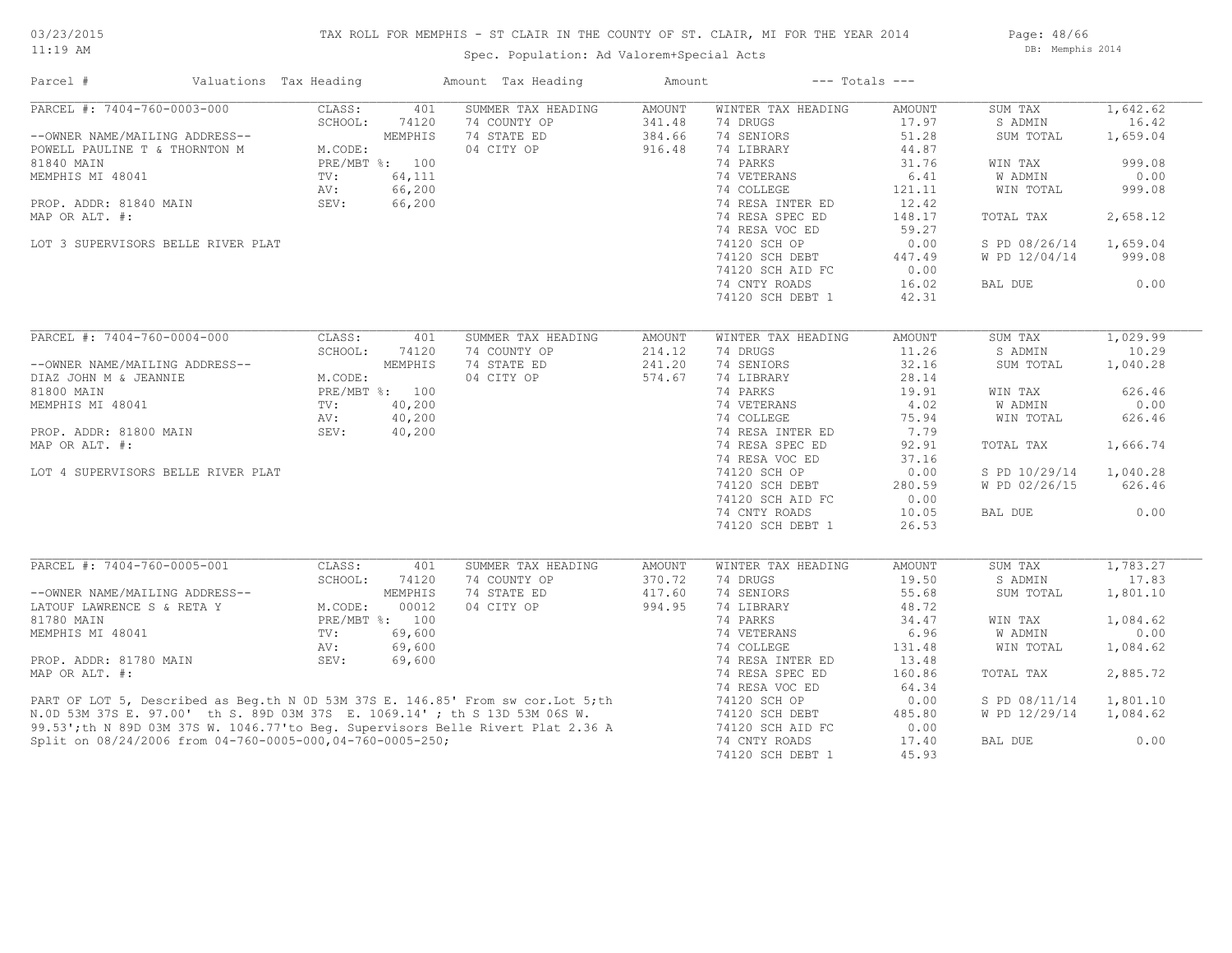Page: 49/66 DB: Memphis 2014

| PARCEL #: 7404-760-0005-252<br>CLASS:<br>401<br>SUMMER TAX HEADING<br>AMOUNT<br>WINTER TAX HEADING<br>AMOUNT<br>SUM TAX<br>74 COUNTY OP<br>74 DRUGS<br>11.57<br>SCHOOL:<br>74120<br>219.98<br>S ADMIN<br>74 STATE ED<br>247.80<br>74 SENIORS<br>33.04<br>63.49<br>--OWNER NAME/MAILING ADDRESS--<br>S INTRST<br>M.CODE:<br>M.CODE:<br>PRE/MBT %: 100<br>TV.<br>04 CITY OP<br>590.39<br>74 LIBRARY<br>28.91<br>SUM TOTAL<br>1,132.24<br>74 PARKS<br>20.46<br>4.13<br>643.59<br>74 VETERANS<br>WIN TAX<br>41,300<br>74 COLLEGE<br>78.01<br><b>W ADMIN</b><br>0.00<br>AV:<br>41,300<br>8.00<br>WIN TOTAL<br>643.59<br>SEV:<br>74 RESA INTER ED<br>74 RESA SPEC ED<br>95.45<br>1,775.83<br>74 RESA VOC ED<br>38.18<br>TOTAL TAX<br>S 165' OF W 396' OF LOT 5 EXC BEG N OD 53M 37S E 146.85' FROM SW COR OF LOT 5, TH S<br>89D 3M 37S E 396', TH N OD 53M 37S E 16.70', TH N 88D 51M 3S W 396', TH S OD 53M<br>74120 SCH OP<br>0.00<br>74120 SCH DEBT<br>288.27<br>BAL DUE<br>1,775.83<br>37S W 18.15' TO BEG SUPERVISOR'S BELLE RIVER PLAT<br>0.00<br>74120 SCH AID FC<br>74 CNTY ROADS<br>10.32<br>74120 SCH DEBT 1<br>27.25<br>PARCEL #: 7404-760-0005-260<br>CLASS:<br>215.22<br>402<br>SUMMER TAX HEADING<br>AMOUNT<br>WINTER TAX HEADING<br>AMOUNT<br>SUM TAX<br>SCHOOL:<br>74 COUNTY OP<br>44.74<br>2.35<br>74120<br>74 DRUGS<br>S ADMIN<br>2.15<br>--OWNER NAME/MAILING ADDRESS--<br>CITY OF MEMPHIS<br>35095 POTTER PO BOX 28<br>PRE/MBT %: 0<br>PRE/MBT %: 0<br>6.72<br>74 STATE ED<br>50.40<br>74 SENIORS<br>S INTRST<br>12.91<br>04 CITY OP<br>5.88<br>120.08<br>74 LIBRARY<br>230.28<br>SUM TOTAL<br>74 PARKS<br>4.16<br>8,400<br>74 VETERANS<br>0.84<br>281.67<br>MEMPHIS MI 48041-0028<br>$\operatorname{TV}$ :<br>WIN TAX<br>8,400<br>74 COLLEGE<br>15.86<br>W ADMIN<br>0.00<br>AV:<br>PROP. ADDR:<br>SEV:<br>8,400<br>74 RESA INTER ED<br>1.62<br>WIN TOTAL<br>281.67<br>MAP OR ALT. #:<br>74 RESA SPEC ED<br>19.41<br>74 RESA VOC ED<br>7.76<br>511.95<br>TOTAL TAX<br>BEG S 88D 51M 3S E 396' FROM SW COR LOT 5, TH S 88D 51M 3S E 616.05', TH N 13D 53M<br>6S E 220.14', TH N 89D 3M 37S W 561.48', TH S 0D 56M 23S W 64', TH N 89D 3M 37S W<br>104', TH S 0D 53M 37S W 148.30' TO BEG EXC BEG N 0D 53M 3<br>150.80<br>74120 SCH OP<br>511.95<br>74120 SCH DEBT<br>58.63<br>BAL DUE<br>74120 SCH AID FC<br>0.00<br>2.10<br>74 CNTY ROADS<br>74120 SCH DEBT 1<br>5.54<br>RIVER PLAT SPLIT PER SHERIFF DEED 3816-908;3815-877<br>PARCEL #: 7404-760-0006-000<br>CLASS:<br>401<br>SUMMER TAX HEADING<br>AMOUNT<br>WINTER TAX HEADING<br>AMOUNT<br>SUM TAX<br>74 COUNTY OP<br>SCHOOL:<br>74120<br>225.31<br>74 DRUGS<br>11.85<br>S ADMIN<br>253.80<br>MEMPHIS<br>74 STATE ED<br>74 SENIORS<br>33.84<br>SUM TOTAL<br>1,094.63<br>--OWNER NAME/MAILING ADDRESS--<br>M.CODE:<br>04 CITY OP<br>604.69<br>74 LIBRARY<br>FOSS JERRY<br>29.61<br>PRE/MBT %: 100<br>74 PARKS<br>659.16<br>81700 MAIN<br>20.95<br>WIN TAX<br>4.23<br>W ADMIN<br>0.00<br>MEMPHIS MI 48041<br>TV:<br>42,300<br>74 VETERANS<br>$300$<br>$300$<br>$300$<br>AV:<br>42,300<br>74 COLLEGE<br>79.90<br>WIN TOTAL<br>659.16<br>PROP. ADDR: 81700 MAIN<br>SEV:<br>42,300<br>8.19<br>74 RESA INTER ED<br>74 RESA SPEC ED<br>97.76<br>TOTAL TAX<br>1,753.79<br>74 RESA VOC ED<br>39.10<br>74120 SCH OP<br>0.00<br>S PD 08/26/14<br>1,094.63<br>LOT 6 SUPERVISORS BELLE RIVER PLAT<br>295.25<br>W PD 02/11/15<br>659.16<br>74120 SCH DEBT<br>74120 SCH AID FC<br>0.00<br>0.00<br>74 CNTY ROADS<br>10.57<br>BAL DUE<br>74120 SCH DEBT 1<br>27.91 | Parcel #               | Valuations Tax Heading | Amount Tax Heading | Amount | $---$ Totals $---$ |          |
|----------------------------------------------------------------------------------------------------------------------------------------------------------------------------------------------------------------------------------------------------------------------------------------------------------------------------------------------------------------------------------------------------------------------------------------------------------------------------------------------------------------------------------------------------------------------------------------------------------------------------------------------------------------------------------------------------------------------------------------------------------------------------------------------------------------------------------------------------------------------------------------------------------------------------------------------------------------------------------------------------------------------------------------------------------------------------------------------------------------------------------------------------------------------------------------------------------------------------------------------------------------------------------------------------------------------------------------------------------------------------------------------------------------------------------------------------------------------------------------------------------------------------------------------------------------------------------------------------------------------------------------------------------------------------------------------------------------------------------------------------------------------------------------------------------------------------------------------------------------------------------------------------------------------------------------------------------------------------------------------------------------------------------------------------------------------------------------------------------------------------------------------------------------------------------------------------------------------------------------------------------------------------------------------------------------------------------------------------------------------------------------------------------------------------------------------------------------------------------------------------------------------------------------------------------------------------------------------------------------------------------------------------------------------------------------------------------------------------------------------------------------------------------------------------------------------------------------------------------------------------------------------------------------------------------------------------------------------------------------------------------------------------------------------------------------------------------------------------------------------------------------------------------------------------------------------------------------------------------------------------------------------------------------------------------------------------------------------------------------------------------------------------------------------------------------------------------------------------------------------------------------------|------------------------|------------------------|--------------------|--------|--------------------|----------|
| 10.58<br>1,083.80<br>10.83                                                                                                                                                                                                                                                                                                                                                                                                                                                                                                                                                                                                                                                                                                                                                                                                                                                                                                                                                                                                                                                                                                                                                                                                                                                                                                                                                                                                                                                                                                                                                                                                                                                                                                                                                                                                                                                                                                                                                                                                                                                                                                                                                                                                                                                                                                                                                                                                                                                                                                                                                                                                                                                                                                                                                                                                                                                                                                                                                                                                                                                                                                                                                                                                                                                                                                                                                                                                                                                                                           |                        |                        |                    |        |                    | 1,058.17 |
|                                                                                                                                                                                                                                                                                                                                                                                                                                                                                                                                                                                                                                                                                                                                                                                                                                                                                                                                                                                                                                                                                                                                                                                                                                                                                                                                                                                                                                                                                                                                                                                                                                                                                                                                                                                                                                                                                                                                                                                                                                                                                                                                                                                                                                                                                                                                                                                                                                                                                                                                                                                                                                                                                                                                                                                                                                                                                                                                                                                                                                                                                                                                                                                                                                                                                                                                                                                                                                                                                                                      |                        |                        |                    |        |                    |          |
|                                                                                                                                                                                                                                                                                                                                                                                                                                                                                                                                                                                                                                                                                                                                                                                                                                                                                                                                                                                                                                                                                                                                                                                                                                                                                                                                                                                                                                                                                                                                                                                                                                                                                                                                                                                                                                                                                                                                                                                                                                                                                                                                                                                                                                                                                                                                                                                                                                                                                                                                                                                                                                                                                                                                                                                                                                                                                                                                                                                                                                                                                                                                                                                                                                                                                                                                                                                                                                                                                                                      |                        |                        |                    |        |                    |          |
|                                                                                                                                                                                                                                                                                                                                                                                                                                                                                                                                                                                                                                                                                                                                                                                                                                                                                                                                                                                                                                                                                                                                                                                                                                                                                                                                                                                                                                                                                                                                                                                                                                                                                                                                                                                                                                                                                                                                                                                                                                                                                                                                                                                                                                                                                                                                                                                                                                                                                                                                                                                                                                                                                                                                                                                                                                                                                                                                                                                                                                                                                                                                                                                                                                                                                                                                                                                                                                                                                                                      | RESCHKE, NICOLE ET AL. |                        |                    |        |                    |          |
|                                                                                                                                                                                                                                                                                                                                                                                                                                                                                                                                                                                                                                                                                                                                                                                                                                                                                                                                                                                                                                                                                                                                                                                                                                                                                                                                                                                                                                                                                                                                                                                                                                                                                                                                                                                                                                                                                                                                                                                                                                                                                                                                                                                                                                                                                                                                                                                                                                                                                                                                                                                                                                                                                                                                                                                                                                                                                                                                                                                                                                                                                                                                                                                                                                                                                                                                                                                                                                                                                                                      | 81750 MAIN ST.         |                        |                    |        |                    |          |
|                                                                                                                                                                                                                                                                                                                                                                                                                                                                                                                                                                                                                                                                                                                                                                                                                                                                                                                                                                                                                                                                                                                                                                                                                                                                                                                                                                                                                                                                                                                                                                                                                                                                                                                                                                                                                                                                                                                                                                                                                                                                                                                                                                                                                                                                                                                                                                                                                                                                                                                                                                                                                                                                                                                                                                                                                                                                                                                                                                                                                                                                                                                                                                                                                                                                                                                                                                                                                                                                                                                      | MEMPHIS MI 48041       |                        |                    |        |                    |          |
|                                                                                                                                                                                                                                                                                                                                                                                                                                                                                                                                                                                                                                                                                                                                                                                                                                                                                                                                                                                                                                                                                                                                                                                                                                                                                                                                                                                                                                                                                                                                                                                                                                                                                                                                                                                                                                                                                                                                                                                                                                                                                                                                                                                                                                                                                                                                                                                                                                                                                                                                                                                                                                                                                                                                                                                                                                                                                                                                                                                                                                                                                                                                                                                                                                                                                                                                                                                                                                                                                                                      |                        |                        |                    |        |                    |          |
|                                                                                                                                                                                                                                                                                                                                                                                                                                                                                                                                                                                                                                                                                                                                                                                                                                                                                                                                                                                                                                                                                                                                                                                                                                                                                                                                                                                                                                                                                                                                                                                                                                                                                                                                                                                                                                                                                                                                                                                                                                                                                                                                                                                                                                                                                                                                                                                                                                                                                                                                                                                                                                                                                                                                                                                                                                                                                                                                                                                                                                                                                                                                                                                                                                                                                                                                                                                                                                                                                                                      | PROP. ADDR: 81750 MAIN |                        |                    |        |                    |          |
|                                                                                                                                                                                                                                                                                                                                                                                                                                                                                                                                                                                                                                                                                                                                                                                                                                                                                                                                                                                                                                                                                                                                                                                                                                                                                                                                                                                                                                                                                                                                                                                                                                                                                                                                                                                                                                                                                                                                                                                                                                                                                                                                                                                                                                                                                                                                                                                                                                                                                                                                                                                                                                                                                                                                                                                                                                                                                                                                                                                                                                                                                                                                                                                                                                                                                                                                                                                                                                                                                                                      | MAP OR ALT. #:         |                        |                    |        |                    |          |
|                                                                                                                                                                                                                                                                                                                                                                                                                                                                                                                                                                                                                                                                                                                                                                                                                                                                                                                                                                                                                                                                                                                                                                                                                                                                                                                                                                                                                                                                                                                                                                                                                                                                                                                                                                                                                                                                                                                                                                                                                                                                                                                                                                                                                                                                                                                                                                                                                                                                                                                                                                                                                                                                                                                                                                                                                                                                                                                                                                                                                                                                                                                                                                                                                                                                                                                                                                                                                                                                                                                      |                        |                        |                    |        |                    |          |
|                                                                                                                                                                                                                                                                                                                                                                                                                                                                                                                                                                                                                                                                                                                                                                                                                                                                                                                                                                                                                                                                                                                                                                                                                                                                                                                                                                                                                                                                                                                                                                                                                                                                                                                                                                                                                                                                                                                                                                                                                                                                                                                                                                                                                                                                                                                                                                                                                                                                                                                                                                                                                                                                                                                                                                                                                                                                                                                                                                                                                                                                                                                                                                                                                                                                                                                                                                                                                                                                                                                      |                        |                        |                    |        |                    |          |
|                                                                                                                                                                                                                                                                                                                                                                                                                                                                                                                                                                                                                                                                                                                                                                                                                                                                                                                                                                                                                                                                                                                                                                                                                                                                                                                                                                                                                                                                                                                                                                                                                                                                                                                                                                                                                                                                                                                                                                                                                                                                                                                                                                                                                                                                                                                                                                                                                                                                                                                                                                                                                                                                                                                                                                                                                                                                                                                                                                                                                                                                                                                                                                                                                                                                                                                                                                                                                                                                                                                      |                        |                        |                    |        |                    |          |
|                                                                                                                                                                                                                                                                                                                                                                                                                                                                                                                                                                                                                                                                                                                                                                                                                                                                                                                                                                                                                                                                                                                                                                                                                                                                                                                                                                                                                                                                                                                                                                                                                                                                                                                                                                                                                                                                                                                                                                                                                                                                                                                                                                                                                                                                                                                                                                                                                                                                                                                                                                                                                                                                                                                                                                                                                                                                                                                                                                                                                                                                                                                                                                                                                                                                                                                                                                                                                                                                                                                      |                        |                        |                    |        |                    |          |
|                                                                                                                                                                                                                                                                                                                                                                                                                                                                                                                                                                                                                                                                                                                                                                                                                                                                                                                                                                                                                                                                                                                                                                                                                                                                                                                                                                                                                                                                                                                                                                                                                                                                                                                                                                                                                                                                                                                                                                                                                                                                                                                                                                                                                                                                                                                                                                                                                                                                                                                                                                                                                                                                                                                                                                                                                                                                                                                                                                                                                                                                                                                                                                                                                                                                                                                                                                                                                                                                                                                      |                        |                        |                    |        |                    |          |
|                                                                                                                                                                                                                                                                                                                                                                                                                                                                                                                                                                                                                                                                                                                                                                                                                                                                                                                                                                                                                                                                                                                                                                                                                                                                                                                                                                                                                                                                                                                                                                                                                                                                                                                                                                                                                                                                                                                                                                                                                                                                                                                                                                                                                                                                                                                                                                                                                                                                                                                                                                                                                                                                                                                                                                                                                                                                                                                                                                                                                                                                                                                                                                                                                                                                                                                                                                                                                                                                                                                      |                        |                        |                    |        |                    |          |
|                                                                                                                                                                                                                                                                                                                                                                                                                                                                                                                                                                                                                                                                                                                                                                                                                                                                                                                                                                                                                                                                                                                                                                                                                                                                                                                                                                                                                                                                                                                                                                                                                                                                                                                                                                                                                                                                                                                                                                                                                                                                                                                                                                                                                                                                                                                                                                                                                                                                                                                                                                                                                                                                                                                                                                                                                                                                                                                                                                                                                                                                                                                                                                                                                                                                                                                                                                                                                                                                                                                      |                        |                        |                    |        |                    |          |
|                                                                                                                                                                                                                                                                                                                                                                                                                                                                                                                                                                                                                                                                                                                                                                                                                                                                                                                                                                                                                                                                                                                                                                                                                                                                                                                                                                                                                                                                                                                                                                                                                                                                                                                                                                                                                                                                                                                                                                                                                                                                                                                                                                                                                                                                                                                                                                                                                                                                                                                                                                                                                                                                                                                                                                                                                                                                                                                                                                                                                                                                                                                                                                                                                                                                                                                                                                                                                                                                                                                      |                        |                        |                    |        |                    |          |
|                                                                                                                                                                                                                                                                                                                                                                                                                                                                                                                                                                                                                                                                                                                                                                                                                                                                                                                                                                                                                                                                                                                                                                                                                                                                                                                                                                                                                                                                                                                                                                                                                                                                                                                                                                                                                                                                                                                                                                                                                                                                                                                                                                                                                                                                                                                                                                                                                                                                                                                                                                                                                                                                                                                                                                                                                                                                                                                                                                                                                                                                                                                                                                                                                                                                                                                                                                                                                                                                                                                      |                        |                        |                    |        |                    |          |
|                                                                                                                                                                                                                                                                                                                                                                                                                                                                                                                                                                                                                                                                                                                                                                                                                                                                                                                                                                                                                                                                                                                                                                                                                                                                                                                                                                                                                                                                                                                                                                                                                                                                                                                                                                                                                                                                                                                                                                                                                                                                                                                                                                                                                                                                                                                                                                                                                                                                                                                                                                                                                                                                                                                                                                                                                                                                                                                                                                                                                                                                                                                                                                                                                                                                                                                                                                                                                                                                                                                      |                        |                        |                    |        |                    |          |
|                                                                                                                                                                                                                                                                                                                                                                                                                                                                                                                                                                                                                                                                                                                                                                                                                                                                                                                                                                                                                                                                                                                                                                                                                                                                                                                                                                                                                                                                                                                                                                                                                                                                                                                                                                                                                                                                                                                                                                                                                                                                                                                                                                                                                                                                                                                                                                                                                                                                                                                                                                                                                                                                                                                                                                                                                                                                                                                                                                                                                                                                                                                                                                                                                                                                                                                                                                                                                                                                                                                      |                        |                        |                    |        |                    |          |
|                                                                                                                                                                                                                                                                                                                                                                                                                                                                                                                                                                                                                                                                                                                                                                                                                                                                                                                                                                                                                                                                                                                                                                                                                                                                                                                                                                                                                                                                                                                                                                                                                                                                                                                                                                                                                                                                                                                                                                                                                                                                                                                                                                                                                                                                                                                                                                                                                                                                                                                                                                                                                                                                                                                                                                                                                                                                                                                                                                                                                                                                                                                                                                                                                                                                                                                                                                                                                                                                                                                      |                        |                        |                    |        |                    |          |
|                                                                                                                                                                                                                                                                                                                                                                                                                                                                                                                                                                                                                                                                                                                                                                                                                                                                                                                                                                                                                                                                                                                                                                                                                                                                                                                                                                                                                                                                                                                                                                                                                                                                                                                                                                                                                                                                                                                                                                                                                                                                                                                                                                                                                                                                                                                                                                                                                                                                                                                                                                                                                                                                                                                                                                                                                                                                                                                                                                                                                                                                                                                                                                                                                                                                                                                                                                                                                                                                                                                      |                        |                        |                    |        |                    |          |
|                                                                                                                                                                                                                                                                                                                                                                                                                                                                                                                                                                                                                                                                                                                                                                                                                                                                                                                                                                                                                                                                                                                                                                                                                                                                                                                                                                                                                                                                                                                                                                                                                                                                                                                                                                                                                                                                                                                                                                                                                                                                                                                                                                                                                                                                                                                                                                                                                                                                                                                                                                                                                                                                                                                                                                                                                                                                                                                                                                                                                                                                                                                                                                                                                                                                                                                                                                                                                                                                                                                      |                        |                        |                    |        |                    |          |
|                                                                                                                                                                                                                                                                                                                                                                                                                                                                                                                                                                                                                                                                                                                                                                                                                                                                                                                                                                                                                                                                                                                                                                                                                                                                                                                                                                                                                                                                                                                                                                                                                                                                                                                                                                                                                                                                                                                                                                                                                                                                                                                                                                                                                                                                                                                                                                                                                                                                                                                                                                                                                                                                                                                                                                                                                                                                                                                                                                                                                                                                                                                                                                                                                                                                                                                                                                                                                                                                                                                      |                        |                        |                    |        |                    |          |
|                                                                                                                                                                                                                                                                                                                                                                                                                                                                                                                                                                                                                                                                                                                                                                                                                                                                                                                                                                                                                                                                                                                                                                                                                                                                                                                                                                                                                                                                                                                                                                                                                                                                                                                                                                                                                                                                                                                                                                                                                                                                                                                                                                                                                                                                                                                                                                                                                                                                                                                                                                                                                                                                                                                                                                                                                                                                                                                                                                                                                                                                                                                                                                                                                                                                                                                                                                                                                                                                                                                      |                        |                        |                    |        |                    |          |
|                                                                                                                                                                                                                                                                                                                                                                                                                                                                                                                                                                                                                                                                                                                                                                                                                                                                                                                                                                                                                                                                                                                                                                                                                                                                                                                                                                                                                                                                                                                                                                                                                                                                                                                                                                                                                                                                                                                                                                                                                                                                                                                                                                                                                                                                                                                                                                                                                                                                                                                                                                                                                                                                                                                                                                                                                                                                                                                                                                                                                                                                                                                                                                                                                                                                                                                                                                                                                                                                                                                      |                        |                        |                    |        |                    |          |
|                                                                                                                                                                                                                                                                                                                                                                                                                                                                                                                                                                                                                                                                                                                                                                                                                                                                                                                                                                                                                                                                                                                                                                                                                                                                                                                                                                                                                                                                                                                                                                                                                                                                                                                                                                                                                                                                                                                                                                                                                                                                                                                                                                                                                                                                                                                                                                                                                                                                                                                                                                                                                                                                                                                                                                                                                                                                                                                                                                                                                                                                                                                                                                                                                                                                                                                                                                                                                                                                                                                      |                        |                        |                    |        |                    |          |
|                                                                                                                                                                                                                                                                                                                                                                                                                                                                                                                                                                                                                                                                                                                                                                                                                                                                                                                                                                                                                                                                                                                                                                                                                                                                                                                                                                                                                                                                                                                                                                                                                                                                                                                                                                                                                                                                                                                                                                                                                                                                                                                                                                                                                                                                                                                                                                                                                                                                                                                                                                                                                                                                                                                                                                                                                                                                                                                                                                                                                                                                                                                                                                                                                                                                                                                                                                                                                                                                                                                      |                        |                        |                    |        |                    |          |
|                                                                                                                                                                                                                                                                                                                                                                                                                                                                                                                                                                                                                                                                                                                                                                                                                                                                                                                                                                                                                                                                                                                                                                                                                                                                                                                                                                                                                                                                                                                                                                                                                                                                                                                                                                                                                                                                                                                                                                                                                                                                                                                                                                                                                                                                                                                                                                                                                                                                                                                                                                                                                                                                                                                                                                                                                                                                                                                                                                                                                                                                                                                                                                                                                                                                                                                                                                                                                                                                                                                      |                        |                        |                    |        |                    |          |
|                                                                                                                                                                                                                                                                                                                                                                                                                                                                                                                                                                                                                                                                                                                                                                                                                                                                                                                                                                                                                                                                                                                                                                                                                                                                                                                                                                                                                                                                                                                                                                                                                                                                                                                                                                                                                                                                                                                                                                                                                                                                                                                                                                                                                                                                                                                                                                                                                                                                                                                                                                                                                                                                                                                                                                                                                                                                                                                                                                                                                                                                                                                                                                                                                                                                                                                                                                                                                                                                                                                      |                        |                        |                    |        |                    |          |
|                                                                                                                                                                                                                                                                                                                                                                                                                                                                                                                                                                                                                                                                                                                                                                                                                                                                                                                                                                                                                                                                                                                                                                                                                                                                                                                                                                                                                                                                                                                                                                                                                                                                                                                                                                                                                                                                                                                                                                                                                                                                                                                                                                                                                                                                                                                                                                                                                                                                                                                                                                                                                                                                                                                                                                                                                                                                                                                                                                                                                                                                                                                                                                                                                                                                                                                                                                                                                                                                                                                      |                        |                        |                    |        |                    |          |
|                                                                                                                                                                                                                                                                                                                                                                                                                                                                                                                                                                                                                                                                                                                                                                                                                                                                                                                                                                                                                                                                                                                                                                                                                                                                                                                                                                                                                                                                                                                                                                                                                                                                                                                                                                                                                                                                                                                                                                                                                                                                                                                                                                                                                                                                                                                                                                                                                                                                                                                                                                                                                                                                                                                                                                                                                                                                                                                                                                                                                                                                                                                                                                                                                                                                                                                                                                                                                                                                                                                      |                        |                        |                    |        |                    |          |
|                                                                                                                                                                                                                                                                                                                                                                                                                                                                                                                                                                                                                                                                                                                                                                                                                                                                                                                                                                                                                                                                                                                                                                                                                                                                                                                                                                                                                                                                                                                                                                                                                                                                                                                                                                                                                                                                                                                                                                                                                                                                                                                                                                                                                                                                                                                                                                                                                                                                                                                                                                                                                                                                                                                                                                                                                                                                                                                                                                                                                                                                                                                                                                                                                                                                                                                                                                                                                                                                                                                      |                        |                        |                    |        |                    |          |
|                                                                                                                                                                                                                                                                                                                                                                                                                                                                                                                                                                                                                                                                                                                                                                                                                                                                                                                                                                                                                                                                                                                                                                                                                                                                                                                                                                                                                                                                                                                                                                                                                                                                                                                                                                                                                                                                                                                                                                                                                                                                                                                                                                                                                                                                                                                                                                                                                                                                                                                                                                                                                                                                                                                                                                                                                                                                                                                                                                                                                                                                                                                                                                                                                                                                                                                                                                                                                                                                                                                      |                        |                        |                    |        |                    |          |
|                                                                                                                                                                                                                                                                                                                                                                                                                                                                                                                                                                                                                                                                                                                                                                                                                                                                                                                                                                                                                                                                                                                                                                                                                                                                                                                                                                                                                                                                                                                                                                                                                                                                                                                                                                                                                                                                                                                                                                                                                                                                                                                                                                                                                                                                                                                                                                                                                                                                                                                                                                                                                                                                                                                                                                                                                                                                                                                                                                                                                                                                                                                                                                                                                                                                                                                                                                                                                                                                                                                      |                        |                        |                    |        |                    |          |
|                                                                                                                                                                                                                                                                                                                                                                                                                                                                                                                                                                                                                                                                                                                                                                                                                                                                                                                                                                                                                                                                                                                                                                                                                                                                                                                                                                                                                                                                                                                                                                                                                                                                                                                                                                                                                                                                                                                                                                                                                                                                                                                                                                                                                                                                                                                                                                                                                                                                                                                                                                                                                                                                                                                                                                                                                                                                                                                                                                                                                                                                                                                                                                                                                                                                                                                                                                                                                                                                                                                      |                        |                        |                    |        |                    |          |
|                                                                                                                                                                                                                                                                                                                                                                                                                                                                                                                                                                                                                                                                                                                                                                                                                                                                                                                                                                                                                                                                                                                                                                                                                                                                                                                                                                                                                                                                                                                                                                                                                                                                                                                                                                                                                                                                                                                                                                                                                                                                                                                                                                                                                                                                                                                                                                                                                                                                                                                                                                                                                                                                                                                                                                                                                                                                                                                                                                                                                                                                                                                                                                                                                                                                                                                                                                                                                                                                                                                      |                        |                        |                    |        |                    |          |
|                                                                                                                                                                                                                                                                                                                                                                                                                                                                                                                                                                                                                                                                                                                                                                                                                                                                                                                                                                                                                                                                                                                                                                                                                                                                                                                                                                                                                                                                                                                                                                                                                                                                                                                                                                                                                                                                                                                                                                                                                                                                                                                                                                                                                                                                                                                                                                                                                                                                                                                                                                                                                                                                                                                                                                                                                                                                                                                                                                                                                                                                                                                                                                                                                                                                                                                                                                                                                                                                                                                      |                        |                        |                    |        |                    |          |
|                                                                                                                                                                                                                                                                                                                                                                                                                                                                                                                                                                                                                                                                                                                                                                                                                                                                                                                                                                                                                                                                                                                                                                                                                                                                                                                                                                                                                                                                                                                                                                                                                                                                                                                                                                                                                                                                                                                                                                                                                                                                                                                                                                                                                                                                                                                                                                                                                                                                                                                                                                                                                                                                                                                                                                                                                                                                                                                                                                                                                                                                                                                                                                                                                                                                                                                                                                                                                                                                                                                      |                        |                        |                    |        |                    |          |
|                                                                                                                                                                                                                                                                                                                                                                                                                                                                                                                                                                                                                                                                                                                                                                                                                                                                                                                                                                                                                                                                                                                                                                                                                                                                                                                                                                                                                                                                                                                                                                                                                                                                                                                                                                                                                                                                                                                                                                                                                                                                                                                                                                                                                                                                                                                                                                                                                                                                                                                                                                                                                                                                                                                                                                                                                                                                                                                                                                                                                                                                                                                                                                                                                                                                                                                                                                                                                                                                                                                      |                        |                        |                    |        |                    |          |
|                                                                                                                                                                                                                                                                                                                                                                                                                                                                                                                                                                                                                                                                                                                                                                                                                                                                                                                                                                                                                                                                                                                                                                                                                                                                                                                                                                                                                                                                                                                                                                                                                                                                                                                                                                                                                                                                                                                                                                                                                                                                                                                                                                                                                                                                                                                                                                                                                                                                                                                                                                                                                                                                                                                                                                                                                                                                                                                                                                                                                                                                                                                                                                                                                                                                                                                                                                                                                                                                                                                      |                        |                        |                    |        |                    |          |
|                                                                                                                                                                                                                                                                                                                                                                                                                                                                                                                                                                                                                                                                                                                                                                                                                                                                                                                                                                                                                                                                                                                                                                                                                                                                                                                                                                                                                                                                                                                                                                                                                                                                                                                                                                                                                                                                                                                                                                                                                                                                                                                                                                                                                                                                                                                                                                                                                                                                                                                                                                                                                                                                                                                                                                                                                                                                                                                                                                                                                                                                                                                                                                                                                                                                                                                                                                                                                                                                                                                      |                        |                        |                    |        |                    |          |
|                                                                                                                                                                                                                                                                                                                                                                                                                                                                                                                                                                                                                                                                                                                                                                                                                                                                                                                                                                                                                                                                                                                                                                                                                                                                                                                                                                                                                                                                                                                                                                                                                                                                                                                                                                                                                                                                                                                                                                                                                                                                                                                                                                                                                                                                                                                                                                                                                                                                                                                                                                                                                                                                                                                                                                                                                                                                                                                                                                                                                                                                                                                                                                                                                                                                                                                                                                                                                                                                                                                      | MAP OR ALT. #:         |                        |                    |        |                    |          |
|                                                                                                                                                                                                                                                                                                                                                                                                                                                                                                                                                                                                                                                                                                                                                                                                                                                                                                                                                                                                                                                                                                                                                                                                                                                                                                                                                                                                                                                                                                                                                                                                                                                                                                                                                                                                                                                                                                                                                                                                                                                                                                                                                                                                                                                                                                                                                                                                                                                                                                                                                                                                                                                                                                                                                                                                                                                                                                                                                                                                                                                                                                                                                                                                                                                                                                                                                                                                                                                                                                                      |                        |                        |                    |        |                    |          |
|                                                                                                                                                                                                                                                                                                                                                                                                                                                                                                                                                                                                                                                                                                                                                                                                                                                                                                                                                                                                                                                                                                                                                                                                                                                                                                                                                                                                                                                                                                                                                                                                                                                                                                                                                                                                                                                                                                                                                                                                                                                                                                                                                                                                                                                                                                                                                                                                                                                                                                                                                                                                                                                                                                                                                                                                                                                                                                                                                                                                                                                                                                                                                                                                                                                                                                                                                                                                                                                                                                                      |                        |                        |                    |        |                    |          |
|                                                                                                                                                                                                                                                                                                                                                                                                                                                                                                                                                                                                                                                                                                                                                                                                                                                                                                                                                                                                                                                                                                                                                                                                                                                                                                                                                                                                                                                                                                                                                                                                                                                                                                                                                                                                                                                                                                                                                                                                                                                                                                                                                                                                                                                                                                                                                                                                                                                                                                                                                                                                                                                                                                                                                                                                                                                                                                                                                                                                                                                                                                                                                                                                                                                                                                                                                                                                                                                                                                                      |                        |                        |                    |        |                    |          |
|                                                                                                                                                                                                                                                                                                                                                                                                                                                                                                                                                                                                                                                                                                                                                                                                                                                                                                                                                                                                                                                                                                                                                                                                                                                                                                                                                                                                                                                                                                                                                                                                                                                                                                                                                                                                                                                                                                                                                                                                                                                                                                                                                                                                                                                                                                                                                                                                                                                                                                                                                                                                                                                                                                                                                                                                                                                                                                                                                                                                                                                                                                                                                                                                                                                                                                                                                                                                                                                                                                                      |                        |                        |                    |        |                    |          |
|                                                                                                                                                                                                                                                                                                                                                                                                                                                                                                                                                                                                                                                                                                                                                                                                                                                                                                                                                                                                                                                                                                                                                                                                                                                                                                                                                                                                                                                                                                                                                                                                                                                                                                                                                                                                                                                                                                                                                                                                                                                                                                                                                                                                                                                                                                                                                                                                                                                                                                                                                                                                                                                                                                                                                                                                                                                                                                                                                                                                                                                                                                                                                                                                                                                                                                                                                                                                                                                                                                                      |                        |                        |                    |        |                    |          |
|                                                                                                                                                                                                                                                                                                                                                                                                                                                                                                                                                                                                                                                                                                                                                                                                                                                                                                                                                                                                                                                                                                                                                                                                                                                                                                                                                                                                                                                                                                                                                                                                                                                                                                                                                                                                                                                                                                                                                                                                                                                                                                                                                                                                                                                                                                                                                                                                                                                                                                                                                                                                                                                                                                                                                                                                                                                                                                                                                                                                                                                                                                                                                                                                                                                                                                                                                                                                                                                                                                                      |                        |                        |                    |        |                    |          |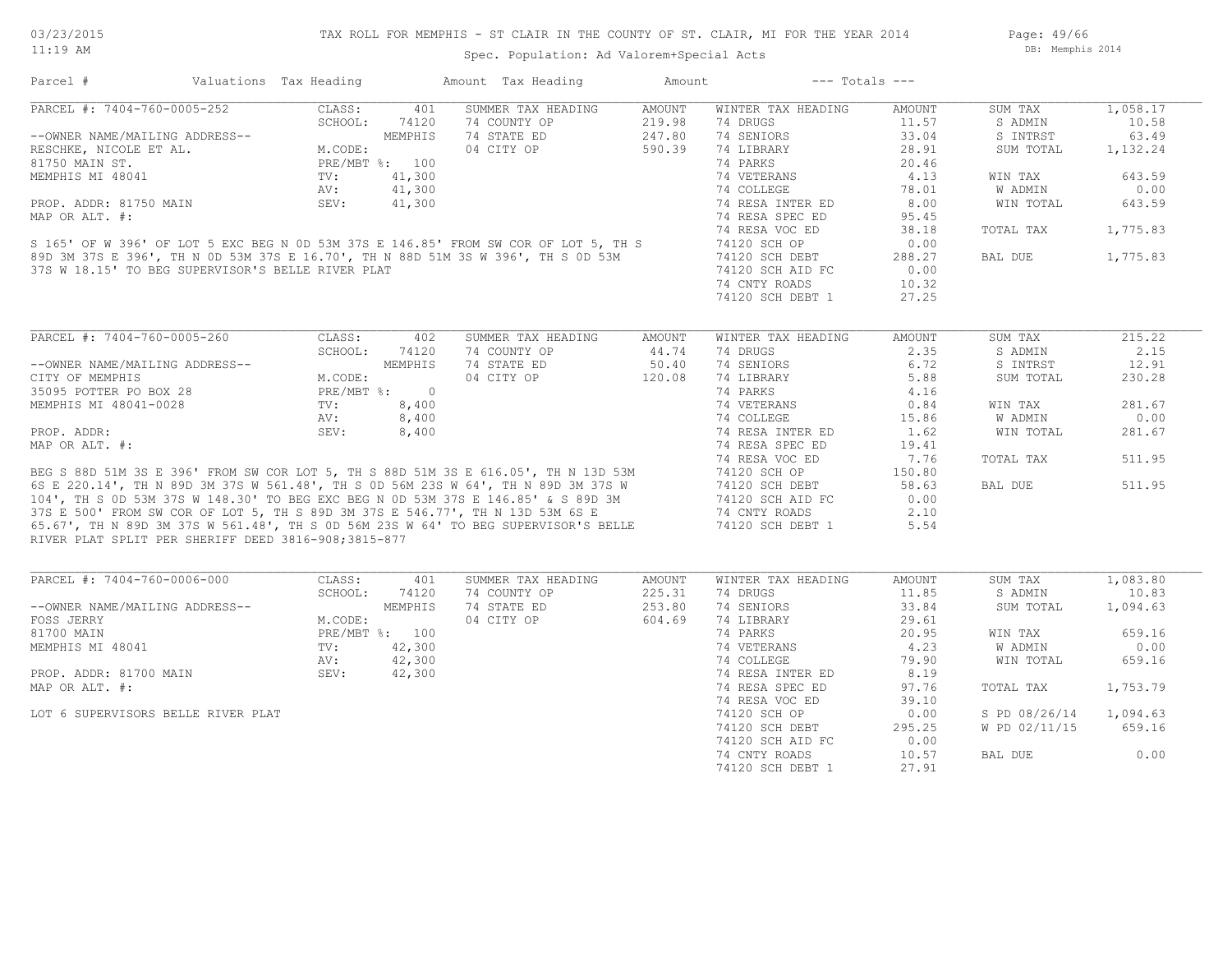# 03/23/2015

11:19 AM

Page: 50/66 DB: Memphis 2014

Spec. Population: Ad Valorem+Special Acts

| Parcel #                                                                                                                                                                                                                                                                                                                                                                                                                                                                                                                                                                                                                                             | Valuations Tax Heading |            | Amount Tax Heading                      | Amount | $---$ Totals $---$                           |               |                        |          |
|------------------------------------------------------------------------------------------------------------------------------------------------------------------------------------------------------------------------------------------------------------------------------------------------------------------------------------------------------------------------------------------------------------------------------------------------------------------------------------------------------------------------------------------------------------------------------------------------------------------------------------------------------|------------------------|------------|-----------------------------------------|--------|----------------------------------------------|---------------|------------------------|----------|
| PARCEL #: 7404-760-0007-000 CLASS: 703<br>--OWNER NAME/MAILING ADDRESS--<br>CITY OF MEMPHIS M.CODE: MEMPHIS<br>35095 POTTER PRE/MBT %: 0<br>MEMPHIS MI 48041 TV: 0<br>PRE/MBT %: 0<br>PRE/MBT %: 0<br>PRE/MBT %: 0<br>2010<br>$\begin{tabular}{l c c c c c} \hline \texttt{PANCER} & \#: 7404-760-0007-000 & \texttt{CLASS:} & 703 & \texttt{SUMMER TAX HEADING} & \texttt{AMOUNT} & \texttt{WINTER TAX HEADING} & \texttt{AMOUNT} \\ - & - & \texttt{OMNER} \texttt{NAME/MAILING} \texttt{ADDRESS--} & \texttt{MEDNENES} & 0.00 & 74 & \texttt{DRENORS} & 0.00 \\ \texttt{CITY OF MEMPHIS} & \texttt{M. CODE:} & \texttt{M. CODE:} & 0.00 & 74 & \$ |                        | 703        | SUMMER TAX HEADING AMOUNT               |        | WINTER TAX HEADING                           | AMOUNT        | SUM TAX                | 0.00     |
|                                                                                                                                                                                                                                                                                                                                                                                                                                                                                                                                                                                                                                                      |                        |            |                                         |        |                                              |               | S ADMIN                | 0.00     |
|                                                                                                                                                                                                                                                                                                                                                                                                                                                                                                                                                                                                                                                      |                        |            |                                         |        |                                              |               | SUM TOTAL              | 0.00     |
|                                                                                                                                                                                                                                                                                                                                                                                                                                                                                                                                                                                                                                                      |                        |            |                                         |        |                                              |               |                        |          |
|                                                                                                                                                                                                                                                                                                                                                                                                                                                                                                                                                                                                                                                      |                        |            |                                         |        |                                              |               | WIN TAX                | 0.00     |
|                                                                                                                                                                                                                                                                                                                                                                                                                                                                                                                                                                                                                                                      |                        |            |                                         |        |                                              |               | W ADMIN                | 0.00     |
|                                                                                                                                                                                                                                                                                                                                                                                                                                                                                                                                                                                                                                                      |                        |            |                                         |        |                                              |               | WIN TOTAL              | 0.00     |
|                                                                                                                                                                                                                                                                                                                                                                                                                                                                                                                                                                                                                                                      |                        |            |                                         |        |                                              |               |                        |          |
|                                                                                                                                                                                                                                                                                                                                                                                                                                                                                                                                                                                                                                                      |                        |            |                                         |        |                                              |               | TOTAL TAX              | 0.00     |
|                                                                                                                                                                                                                                                                                                                                                                                                                                                                                                                                                                                                                                                      |                        |            |                                         |        |                                              |               |                        |          |
|                                                                                                                                                                                                                                                                                                                                                                                                                                                                                                                                                                                                                                                      |                        |            |                                         |        |                                              |               | BAL DUE                | 0.00     |
|                                                                                                                                                                                                                                                                                                                                                                                                                                                                                                                                                                                                                                                      |                        |            |                                         |        |                                              |               |                        |          |
| RIVER PLAT                                                                                                                                                                                                                                                                                                                                                                                                                                                                                                                                                                                                                                           |                        |            |                                         |        | 74120 SCH AID FC                             | 0.00          |                        |          |
|                                                                                                                                                                                                                                                                                                                                                                                                                                                                                                                                                                                                                                                      |                        |            |                                         |        |                                              | 0.00          |                        |          |
|                                                                                                                                                                                                                                                                                                                                                                                                                                                                                                                                                                                                                                                      |                        |            |                                         |        | 74 CNTY ROADS                                |               |                        |          |
|                                                                                                                                                                                                                                                                                                                                                                                                                                                                                                                                                                                                                                                      |                        |            |                                         |        | 74120 SCH DEBT 1                             | 0.00          |                        |          |
| PARCEL #: 7404-760-0008-000<br>CLASS: 202<br>--OWNER NAME/MAILING ADDRESS--<br>JOHNSTON JOHN R<br>33711 BOARDMAN RD<br>MEMPHIS MI 48041<br>PROP. ADDR: VACANT MAIN<br>MEMPHIS MI 48041<br>PROP. ADDR: VACANT MAIN<br>MAR OR ATTRESS (29,400<br>PRO                                                                                                                                                                                                                                                                                                                                                                                                   |                        | 202        | SUMMER TAX HEADING                      | AMOUNT | WINTER TAX HEADING                           | AMOUNT        | SUM TAX                | 1,521.93 |
|                                                                                                                                                                                                                                                                                                                                                                                                                                                                                                                                                                                                                                                      |                        |            |                                         |        |                                              |               | S ADMIN                | 15.21    |
| $\begin{tabular}{l c c c c c} \multicolumn{1}{c}{\textbf{PACEL}} & $\ast$: $7404-760-0008-000$ & \multicolumn{1}{c}{\textbf{CLOS}}:\\ & $\texttt{SCHODRSE}$ & $\texttt{SCHODRSE}$ & $\texttt{MMOUNT} $\times$ & $\texttt{BADING}$ & $\texttt{AMODRSE}$\\ --oWNER NAME/MALIING ADDRESS-- & $\texttt{SEHOOL}:$ $74120$ & $74$ & $\texttt{COMPT} $\times$ & $74$ & $\texttt{SRIATE}$ & $16.64$ & $16.64$ & $16.64$ & $16$                                                                                                                                                                                                                               |                        |            |                                         |        |                                              |               | SUM TOTAL              | 1,537.14 |
|                                                                                                                                                                                                                                                                                                                                                                                                                                                                                                                                                                                                                                                      |                        |            |                                         |        |                                              |               |                        |          |
|                                                                                                                                                                                                                                                                                                                                                                                                                                                                                                                                                                                                                                                      |                        |            |                                         |        |                                              |               | WIN TAX                | 1,992.10 |
|                                                                                                                                                                                                                                                                                                                                                                                                                                                                                                                                                                                                                                                      |                        |            |                                         |        |                                              |               |                        |          |
|                                                                                                                                                                                                                                                                                                                                                                                                                                                                                                                                                                                                                                                      |                        |            |                                         |        |                                              |               | <b>W ADMIN</b>         | 0.00     |
|                                                                                                                                                                                                                                                                                                                                                                                                                                                                                                                                                                                                                                                      |                        |            |                                         |        |                                              |               | WIN TOTAL              | 1,992.10 |
|                                                                                                                                                                                                                                                                                                                                                                                                                                                                                                                                                                                                                                                      |                        |            |                                         |        |                                              |               |                        |          |
|                                                                                                                                                                                                                                                                                                                                                                                                                                                                                                                                                                                                                                                      |                        |            |                                         |        |                                              |               | TOTAL TAX              | 3,529.24 |
|                                                                                                                                                                                                                                                                                                                                                                                                                                                                                                                                                                                                                                                      |                        |            |                                         |        |                                              |               |                        |          |
|                                                                                                                                                                                                                                                                                                                                                                                                                                                                                                                                                                                                                                                      |                        |            |                                         |        |                                              |               | S PD 11/19/14 1,537.14 |          |
|                                                                                                                                                                                                                                                                                                                                                                                                                                                                                                                                                                                                                                                      |                        |            |                                         |        |                                              |               | W PD 01/20/15 1,992.10 |          |
|                                                                                                                                                                                                                                                                                                                                                                                                                                                                                                                                                                                                                                                      |                        |            |                                         |        |                                              |               |                        |          |
|                                                                                                                                                                                                                                                                                                                                                                                                                                                                                                                                                                                                                                                      |                        |            |                                         |        | 74120 SCH AID FC 0.00<br>74 CNTY ROADS 14.85 |               | BAL DUE                | 0.00     |
|                                                                                                                                                                                                                                                                                                                                                                                                                                                                                                                                                                                                                                                      |                        |            |                                         |        | 74120 SCH DEBT 1                             | 39.20         |                        |          |
|                                                                                                                                                                                                                                                                                                                                                                                                                                                                                                                                                                                                                                                      |                        |            |                                         |        |                                              |               |                        |          |
| PARCEL #: 7404-760-0009-000                                                                                                                                                                                                                                                                                                                                                                                                                                                                                                                                                                                                                          |                        | CLASS: 401 | SUMMER TAX HEADING                      | AMOUNT | WINTER TAX HEADING                           | <b>AMOUNT</b> | SUM TAX                | 963.37   |
| CHOOL: 74120<br>--OWNER NAME/MAILING ADDRESS--<br>KING ROSEMARY<br>81921 MAIN<br>MEMPHIS MI 48041<br>PRE/MBT %: 100<br>PROP. ADDR: 81921 MAIN<br>MEMPHIS MI 37,600<br>PROP. ADDR: 81921 MAIN<br>NERE (MBT %: 37,600<br>AV: 37,600<br>NERE (MBT %: 37                                                                                                                                                                                                                                                                                                                                                                                                 |                        |            | 74 COUNTY OP                            | 200.27 | 74 DRUGS                                     | 10.53         | S ADMIN                | 9.63     |
|                                                                                                                                                                                                                                                                                                                                                                                                                                                                                                                                                                                                                                                      |                        |            | 74 STATE ED 225.60<br>04 CITY OP 537.50 |        | 74 SENIORS                                   | 30.08         | SUM TOTAL              | 973.00   |
|                                                                                                                                                                                                                                                                                                                                                                                                                                                                                                                                                                                                                                                      |                        |            |                                         |        | 74 LIBRARY                                   | 26.32         |                        |          |
|                                                                                                                                                                                                                                                                                                                                                                                                                                                                                                                                                                                                                                                      |                        |            |                                         |        |                                              |               | WIN TAX                | 585.93   |
|                                                                                                                                                                                                                                                                                                                                                                                                                                                                                                                                                                                                                                                      |                        |            |                                         |        |                                              |               | W ADMIN                | 0.00     |
|                                                                                                                                                                                                                                                                                                                                                                                                                                                                                                                                                                                                                                                      |                        |            |                                         |        |                                              |               | WIN TOTAL              | 585.93   |
|                                                                                                                                                                                                                                                                                                                                                                                                                                                                                                                                                                                                                                                      |                        |            |                                         |        |                                              |               |                        |          |
|                                                                                                                                                                                                                                                                                                                                                                                                                                                                                                                                                                                                                                                      |                        |            |                                         |        | 74 RESA SPEC ED                              | 86.90         | TOTAL TAX              | 1,558.93 |
| 81921 MAIN<br>MEMPHIS MI 48041<br>MEMPHIS MI 48041<br>PROP. ADDR: 81921 MAIN<br>MAP OR ALT. #:<br>E 165 FT OF LOT 9 EXC N 179 FT & EXC S 300 FT SUPERVISORS BELLE RIVER PLAT                                                                                                                                                                                                                                                                                                                                                                                                                                                                         |                        |            |                                         |        | 74 RESA VOC ED 34.76                         |               |                        |          |
|                                                                                                                                                                                                                                                                                                                                                                                                                                                                                                                                                                                                                                                      |                        |            |                                         |        | 74120 SCH OP                                 | 0.00          | S PD 08/11/14 973.00   |          |
|                                                                                                                                                                                                                                                                                                                                                                                                                                                                                                                                                                                                                                                      |                        |            |                                         |        | 74120 SCH DEBT                               | 262.44        | W PD 01/16/15          | 585.93   |
|                                                                                                                                                                                                                                                                                                                                                                                                                                                                                                                                                                                                                                                      |                        |            |                                         |        | 74120 SCH AID FC                             | 0.00          |                        |          |
|                                                                                                                                                                                                                                                                                                                                                                                                                                                                                                                                                                                                                                                      |                        |            |                                         |        |                                              |               | BAL DUE                | 0.00     |
|                                                                                                                                                                                                                                                                                                                                                                                                                                                                                                                                                                                                                                                      |                        |            |                                         |        | 74 CNTY ROADS 9.40                           |               |                        |          |
|                                                                                                                                                                                                                                                                                                                                                                                                                                                                                                                                                                                                                                                      |                        |            |                                         |        | 74120 SCH DEBT 1                             | 24.81         |                        |          |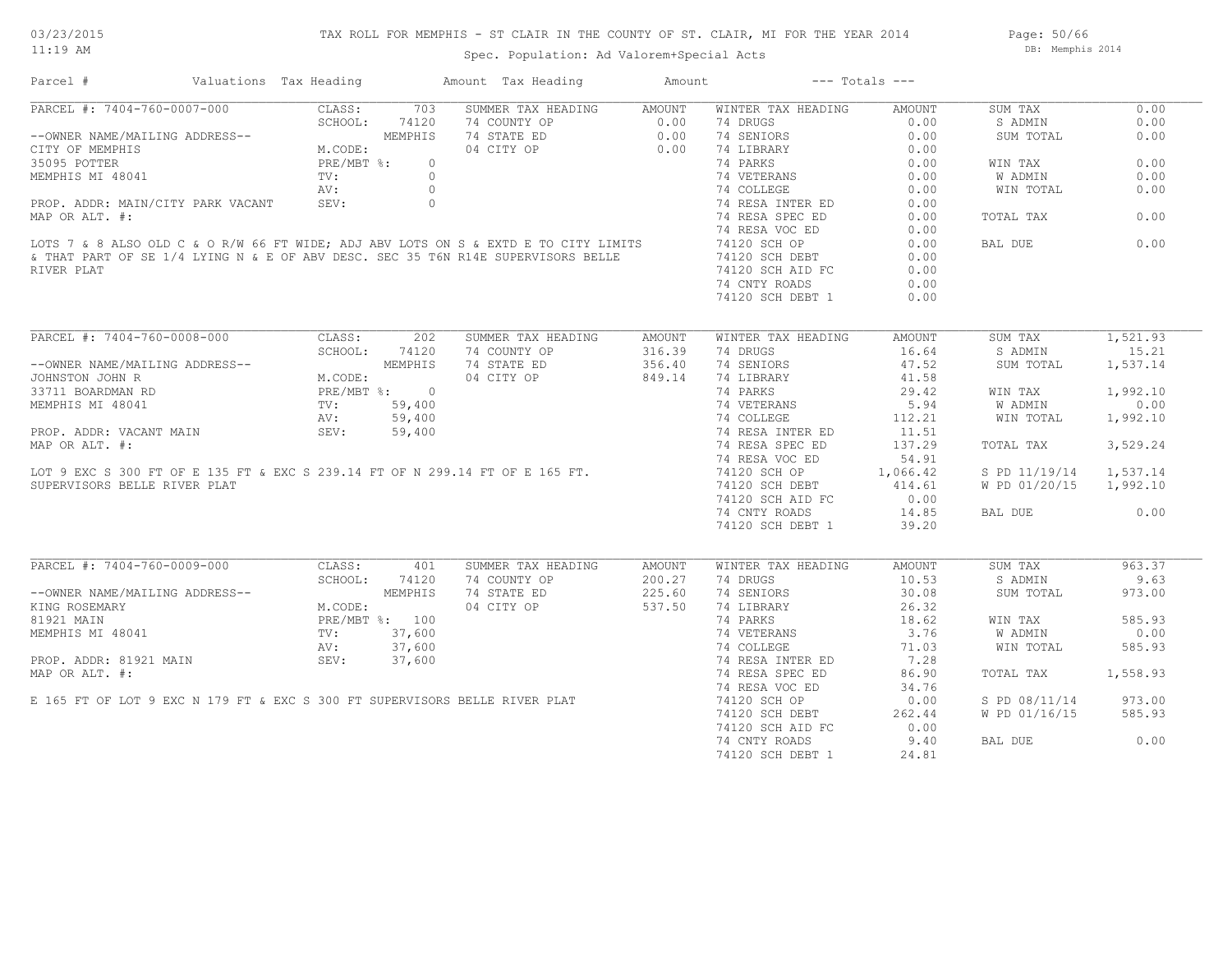# TAX ROLL FOR MEMPHIS - ST CLAIR IN THE COUNTY OF ST. CLAIR, MI FOR THE YEAR 2014

Spec. Population: Ad Valorem+Special Acts

Page: 51/66 DB: Memphis 2014

| Parcel #                                                                                                                                                                                                                                                                | Valuations Tax Heading                                                 |        | Amount Tax Heading                                                                                                                                                                                                        | Amount |                    | $---$ Totals $---$ |                |          |
|-------------------------------------------------------------------------------------------------------------------------------------------------------------------------------------------------------------------------------------------------------------------------|------------------------------------------------------------------------|--------|---------------------------------------------------------------------------------------------------------------------------------------------------------------------------------------------------------------------------|--------|--------------------|--------------------|----------------|----------|
| PARCEL #: 7404-760-0010-000<br>PARCEL #: 7404-700<br>--OWNER NAME/MAILING ADDRESS--<br>LARKIN DEBORAH ST<br>81865 MAIN ST<br>WECODE: PRE/MBT %: 100<br>PRE/MBT %: 100<br>TV: 39,300<br>AV: 39,300<br>PV: 39,300<br>PV: 39,300<br>PV: 39,300<br>PV: 39,300<br>PV: 39,300 | CLASS:                                                                 |        | SUMMER TAX HEADING                                                                                                                                                                                                        | AMOUNT | WINTER TAX HEADING | AMOUNT             | SUM TAX        | 1,006.93 |
|                                                                                                                                                                                                                                                                         |                                                                        |        | 74 COUNTY OP                                                                                                                                                                                                              | 209.33 | 74 DRUGS           | 11.01              | S ADMIN        | 10.06    |
|                                                                                                                                                                                                                                                                         |                                                                        |        | 74 STATE ED                                                                                                                                                                                                               | 235.80 | 74 SENIORS         | 31.44              | SUM TOTAL      | 1,016.99 |
|                                                                                                                                                                                                                                                                         |                                                                        |        | 04 CITY OP                                                                                                                                                                                                                | 561.80 | 74 LIBRARY         | 27.51              |                |          |
|                                                                                                                                                                                                                                                                         |                                                                        |        | LARKIN DEBORAH<br>81865 MAIN ST<br>MEMPHIS MI 48041<br>PROP. ADDR: 81865 MAIN AV: 39,300<br>PROP. ADDR: 81865 MAIN SEV: 39,300<br>MAP OR ALT. #:<br>N 80 FT OF S 230 FT OF E 135 FT OF LOT 9 SUPERVISORS BELLE RIVER PLAT |        | 74 PARKS           | 19.46              | WIN TAX        | 612.42   |
|                                                                                                                                                                                                                                                                         |                                                                        |        |                                                                                                                                                                                                                           |        | 74 VETERANS        | 3.93               | W ADMIN        | 0.00     |
|                                                                                                                                                                                                                                                                         |                                                                        |        |                                                                                                                                                                                                                           |        | 74 COLLEGE         | 74.24              | WIN TOTAL      | 612.42   |
|                                                                                                                                                                                                                                                                         |                                                                        |        |                                                                                                                                                                                                                           |        | 74 RESA INTER ED   | 7.61               |                |          |
|                                                                                                                                                                                                                                                                         |                                                                        |        |                                                                                                                                                                                                                           |        | 74 RESA SPEC ED    | 90.83              | TOTAL TAX      | 1,629.41 |
|                                                                                                                                                                                                                                                                         |                                                                        |        |                                                                                                                                                                                                                           |        |                    |                    |                |          |
|                                                                                                                                                                                                                                                                         |                                                                        |        |                                                                                                                                                                                                                           |        | 74 RESA VOC ED     | 36.33              |                |          |
|                                                                                                                                                                                                                                                                         |                                                                        |        |                                                                                                                                                                                                                           |        | 74120 SCH OP       | 0.00               | S PD 07/29/14  | 1,016.99 |
|                                                                                                                                                                                                                                                                         |                                                                        |        |                                                                                                                                                                                                                           |        | 74120 SCH DEBT     | 274.31             | W PD 02/03/15  | 612.42   |
|                                                                                                                                                                                                                                                                         |                                                                        |        |                                                                                                                                                                                                                           |        | 74120 SCH AID FC   | 0.00               |                |          |
|                                                                                                                                                                                                                                                                         |                                                                        |        |                                                                                                                                                                                                                           |        | 74 CNTY ROADS      | 9.82               | BAL DUE        | 0.00     |
|                                                                                                                                                                                                                                                                         |                                                                        |        |                                                                                                                                                                                                                           |        | 74120 SCH DEBT 1   | 25.93              |                |          |
|                                                                                                                                                                                                                                                                         |                                                                        |        |                                                                                                                                                                                                                           |        |                    |                    |                |          |
| ARCEL #: 7404-760-0011-<br>--OWNER NAME/MAILING ADDRESS--<br>KIZY THOMAS H & SALWA N M.CODE:<br>52190 WATKINS GLEN PRE/MBT %: 0<br>AV: 28,800<br>AV: 28,800<br>SEV: 28,800<br>SEV: 28,800<br>28,800<br>SEV: 28,800                                                      |                                                                        |        | SUMMER TAX HEADING                                                                                                                                                                                                        | AMOUNT | WINTER TAX HEADING | AMOUNT             | SUM TAX        | 737.90   |
|                                                                                                                                                                                                                                                                         |                                                                        |        | 74 COUNTY OP                                                                                                                                                                                                              | 153.40 | 74 DRUGS           | 8.07               | S ADMIN        | 7.37     |
|                                                                                                                                                                                                                                                                         |                                                                        |        | 74 STATE ED                                                                                                                                                                                                               | 172.80 | 74 SENIORS         | 23.04              | SUM TOTAL      | 745.27   |
|                                                                                                                                                                                                                                                                         |                                                                        |        |                                                                                                                                                                                                                           |        | 74 LIBRARY         | 20.16              |                |          |
|                                                                                                                                                                                                                                                                         |                                                                        |        | XILY THOMAS H & SALWA N<br>52190 WATKINS GLEN<br>MACOMB MI 48042<br>PROP. ADDR: 81951 MAIN<br>MAP OR ALT. #:<br>S 119 FT OF N 179 FT OF E 165 FT OF LOT 9 SUPERVISORS BELLE RIVER PLAT                                    |        |                    |                    |                |          |
|                                                                                                                                                                                                                                                                         |                                                                        |        |                                                                                                                                                                                                                           |        | 74 PARKS           | 14.26              | WIN TAX        | 965.84   |
|                                                                                                                                                                                                                                                                         |                                                                        |        |                                                                                                                                                                                                                           |        | 74 VETERANS        | 2.88               | W ADMIN        | 0.00     |
|                                                                                                                                                                                                                                                                         |                                                                        |        |                                                                                                                                                                                                                           |        | 74 COLLEGE         | 54.40              | WIN TOTAL      | 965.84   |
|                                                                                                                                                                                                                                                                         |                                                                        |        |                                                                                                                                                                                                                           |        | 74 RESA INTER ED   | 5.58               |                |          |
|                                                                                                                                                                                                                                                                         |                                                                        |        |                                                                                                                                                                                                                           |        | 74 RESA SPEC ED    | 66.56              | TOTAL TAX      | 1,711.11 |
|                                                                                                                                                                                                                                                                         |                                                                        |        |                                                                                                                                                                                                                           |        | 74 RESA VOC ED     | 26.62              |                |          |
|                                                                                                                                                                                                                                                                         |                                                                        |        |                                                                                                                                                                                                                           |        | 74120 SCH OP       | 517.05             | S PD 08/12/14  | 745.27   |
|                                                                                                                                                                                                                                                                         |                                                                        |        |                                                                                                                                                                                                                           |        | 74120 SCH DEBT     | 201.02             | W PD 01/20/15  | 965.84   |
|                                                                                                                                                                                                                                                                         |                                                                        |        |                                                                                                                                                                                                                           |        | 74120 SCH AID FC   | 0.00               |                |          |
|                                                                                                                                                                                                                                                                         |                                                                        |        |                                                                                                                                                                                                                           |        | 74 CNTY ROADS      | 7.20               | BAL DUE        | 0.00     |
|                                                                                                                                                                                                                                                                         |                                                                        |        |                                                                                                                                                                                                                           |        |                    |                    |                |          |
|                                                                                                                                                                                                                                                                         |                                                                        |        |                                                                                                                                                                                                                           |        | 74120 SCH DEBT 1   | 19.00              |                |          |
| PARCEL #: 7404-760-0012-000                                                                                                                                                                                                                                             |                                                                        |        |                                                                                                                                                                                                                           |        |                    |                    |                |          |
|                                                                                                                                                                                                                                                                         | CLASS:                                                                 | 401    | SUMMER TAX HEADING                                                                                                                                                                                                        | AMOUNT | WINTER TAX HEADING | AMOUNT             | SUM TAX        | 1,352.82 |
|                                                                                                                                                                                                                                                                         | SCHOOL:                                                                | 74120  | 74 COUNTY OP                                                                                                                                                                                                              | 281.23 | 74 DRUGS           | 14.79              | S ADMIN        | 13.52    |
| --OWNER NAME/MAILING ADDRESS--                                                                                                                                                                                                                                          |                                                                        |        | 74 STATE ED                                                                                                                                                                                                               | 316.80 | 74 SENIORS         | 42.24              | S INTRST       | 0.81     |
| CUCCHIARA JAMES D                                                                                                                                                                                                                                                       | MEMPHIS<br>M.CODE:<br>PRE/MBT %: 0<br>TV: 52,800<br>AV: 52,800<br>~--- |        | 04 CITY OP                                                                                                                                                                                                                | 754.79 | 74 LIBRARY         | 36.96              | SUM TOTAL      | 1,367.15 |
| 30030 29 MILE                                                                                                                                                                                                                                                           |                                                                        |        |                                                                                                                                                                                                                           |        | 74 PARKS           | 26.15              |                |          |
| LENOX MI 48048                                                                                                                                                                                                                                                          |                                                                        |        | RT<br>AT                                                                                                                                                                                                                  |        | 74 VETERANS        | 5.28               | WIN TAX        | 1,770.73 |
|                                                                                                                                                                                                                                                                         |                                                                        |        |                                                                                                                                                                                                                           |        | 74 COLLEGE         | 99.74              | <b>W ADMIN</b> | 0.00     |
| PROP. ADDR: 81811 MAIN                                                                                                                                                                                                                                                  | SEV:                                                                   | 52,800 |                                                                                                                                                                                                                           |        | 74 RESA INTER ED   | 10.23              | WIN TOTAL      | 1,770.73 |
| MAP OR ALT. #:                                                                                                                                                                                                                                                          |                                                                        |        |                                                                                                                                                                                                                           |        | 74 RESA SPEC ED    | 122.03             |                |          |
|                                                                                                                                                                                                                                                                         |                                                                        |        |                                                                                                                                                                                                                           |        | 74 RESA VOC ED     | 48.81              | TOTAL TAX      | 3,137.88 |
| S 150 FT OF E 135 FT OF LOT 9 SUPERVISORS BELLE RIVER PLAT                                                                                                                                                                                                              |                                                                        |        |                                                                                                                                                                                                                           |        | 74120 SCH OP       | 947.92             |                |          |
|                                                                                                                                                                                                                                                                         |                                                                        |        |                                                                                                                                                                                                                           |        |                    |                    |                |          |
|                                                                                                                                                                                                                                                                         |                                                                        |        |                                                                                                                                                                                                                           |        | 74120 SCH DEBT     | 368.54             | S PD 09/26/14  | 1,352.81 |
|                                                                                                                                                                                                                                                                         |                                                                        |        |                                                                                                                                                                                                                           |        | 74120 SCH AID FC   | 0.00               |                |          |
|                                                                                                                                                                                                                                                                         |                                                                        |        |                                                                                                                                                                                                                           |        | 74 CNTY ROADS      | 13.20              | BAL DUE        | 1,785.07 |
|                                                                                                                                                                                                                                                                         |                                                                        |        |                                                                                                                                                                                                                           |        | 74120 SCH DEBT 1   | 34.84              |                |          |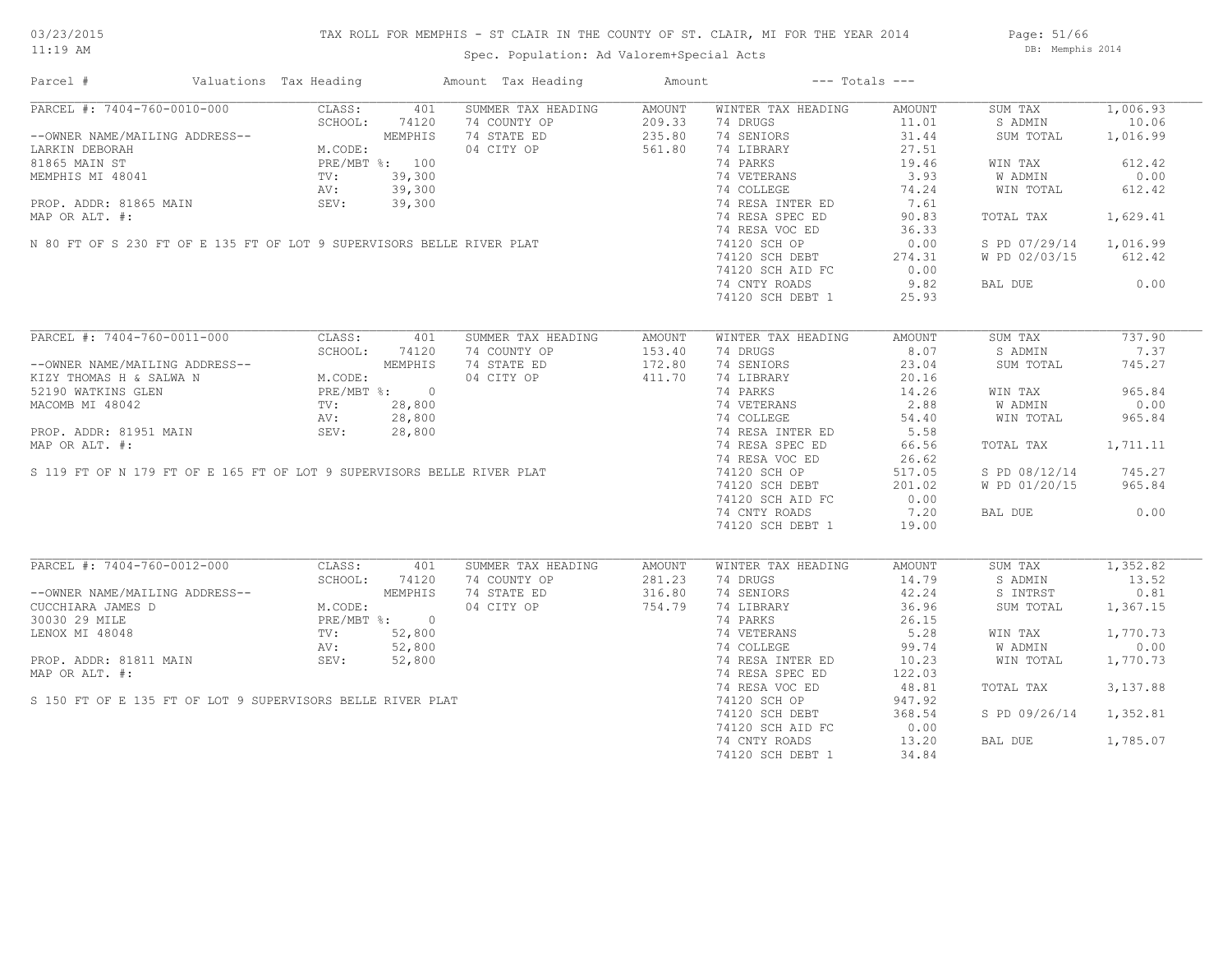# TAX ROLL FOR MEMPHIS - ST CLAIR IN THE COUNTY OF ST. CLAIR, MI FOR THE YEAR 2014

Spec. Population: Ad Valorem+Special Acts

Page: 52/66 DB: Memphis 2014

| Parcel #                                                                                                                                                                                                                             | Valuations Tax Heading |         |                | Amount Tax Heading | Amount   |                    | $---$ Totals $---$ |               |          |
|--------------------------------------------------------------------------------------------------------------------------------------------------------------------------------------------------------------------------------------|------------------------|---------|----------------|--------------------|----------|--------------------|--------------------|---------------|----------|
| PARCEL #: 7404-760-0013-000                                                                                                                                                                                                          |                        | CLASS:  | 401            | SUMMER TAX HEADING | AMOUNT   | WINTER TAX HEADING | AMOUNT             | SUM TAX       | 1,245.21 |
|                                                                                                                                                                                                                                      |                        | SCHOOL: | 74120          | 74 COUNTY OP       | 258.86   | 74 DRUGS           | 13.62              | S ADMIN       | 12.45    |
| --OWNER NAME/MAILING ADDRESS--                                                                                                                                                                                                       |                        |         | MEMPHIS        | 74 STATE ED        | 291.60   | 74 SENIORS         | 38.88              | SUM TOTAL     | 1,257.66 |
| DAVIS RICHARD E & MULARSKI T                                                                                                                                                                                                         |                        | M.CODE: | 00001          | 04 CITY OP         | 694.75   | 74 LIBRARY         | 34.02              |               |          |
| 81885 MAIN                                                                                                                                                                                                                           |                        |         | PRE/MBT %: 100 |                    |          | 74 PARKS           | 24.07              | WIN TAX       | 757.36   |
| MEMPHIS MI 48041                                                                                                                                                                                                                     | TV:                    |         | 48,600         |                    |          | 74 VETERANS        | 4.86               | W ADMIN       | 0.00     |
|                                                                                                                                                                                                                                      | AV:                    |         | 48,600         |                    |          | 74 COLLEGE         | 91.81              | WIN TOTAL     | 757.36   |
|                                                                                                                                                                                                                                      |                        |         |                |                    |          | 74 RESA INTER ED   | 9.41               |               |          |
| PROP. ADDR: 81885 MAIN<br>MAP OR ALT. #:<br>N 70 FT OF S 300 FT OF E 135 FT OF LOT 9 SUPERVISORS BELLE RIVER PLAT                                                                                                                    |                        |         |                |                    |          | 74 RESA SPEC ED    | 112.32             | TOTAL TAX     | 2,015.02 |
|                                                                                                                                                                                                                                      |                        |         |                |                    |          | 74 RESA VOC ED     | 44.93              |               |          |
|                                                                                                                                                                                                                                      |                        |         |                |                    |          | 74120 SCH OP       | 0.00               | S PD 08/26/14 | 1,257.66 |
|                                                                                                                                                                                                                                      |                        |         |                |                    |          |                    |                    |               |          |
|                                                                                                                                                                                                                                      |                        |         |                |                    |          | 74120 SCH DEBT     | 339.22             | W PD 01/05/15 | 757.36   |
|                                                                                                                                                                                                                                      |                        |         |                |                    |          | 74120 SCH AID FC   | 0.00               |               |          |
|                                                                                                                                                                                                                                      |                        |         |                |                    |          | 74 CNTY ROADS      | 12.15              | BAL DUE       | 0.00     |
|                                                                                                                                                                                                                                      |                        |         |                |                    |          | 74120 SCH DEBT 1   | 32.07              |               |          |
|                                                                                                                                                                                                                                      |                        |         |                |                    |          |                    |                    |               |          |
| PARCEL #: 7404-760-0014-000                                                                                                                                                                                                          |                        | CLASS:  | 401            | SUMMER TAX HEADING | AMOUNT   | WINTER TAX HEADING | AMOUNT             | SUM TAX       | 457.90   |
|                                                                                                                                                                                                                                      |                        | SCHOOL: | 74120          | 74 COUNTY OP       | 95.19    | 74 DRUGS           | 5.00               | S ADMIN       | 4.57     |
| --OWNER NAME/MAILING ADDRESS--                                                                                                                                                                                                       |                        |         | MEMPHIS        | 74 STATE ED        | 107.23   | 74 SENIORS         | 14.29              | SUM TOTAL     | 462.47   |
| JELINEK ANNE MARIE                                                                                                                                                                                                                   |                        | M.CODE: |                | 04 CITY OP         | 255.48   | 74 LIBRARY         | 12.51              |               |          |
| 81749 MAIN                                                                                                                                                                                                                           |                        |         | PRE/MBT %: 100 |                    |          | 74 PARKS           | 8.85               | WIN TAX       | 278.46   |
| MEMPHIS MI 48041                                                                                                                                                                                                                     | TV:                    |         | 17,872         |                    |          | 74 VETERANS        | 1.78               | W ADMIN       | 0.00     |
|                                                                                                                                                                                                                                      | AV:                    |         | 27,546         |                    |          | 74 COLLEGE         | 33.76              | WIN TOTAL     | 278.46   |
| PROP. ADDR: 81749 MAIN                                                                                                                                                                                                               |                        | SEV:    | 27,546         |                    |          | 74 RESA INTER ED   | 3.46               |               |          |
| MAP OR ALT. #:                                                                                                                                                                                                                       |                        |         |                |                    |          | 74 RESA SPEC ED    | 41.30              |               | 740.93   |
|                                                                                                                                                                                                                                      |                        |         |                |                    |          |                    |                    | TOTAL TAX     |          |
|                                                                                                                                                                                                                                      |                        |         |                |                    |          | 74 RESA VOC ED     | 16.52              |               |          |
| LOT 10 SUPERVISORS BELLE RIVER PLAT                                                                                                                                                                                                  |                        |         |                |                    |          | 74120 SCH OP       | 0.00               | S PD 01/14/15 | 462.47   |
|                                                                                                                                                                                                                                      |                        |         |                |                    |          | 74120 SCH DEBT     | 124.74             | W PD 01/20/15 | 278.46   |
|                                                                                                                                                                                                                                      |                        |         |                |                    |          | 74120 SCH AID FC   | 0.00               |               |          |
|                                                                                                                                                                                                                                      |                        |         |                |                    |          | 74 CNTY ROADS      | 4.46               | BAL DUE       | 0.00     |
|                                                                                                                                                                                                                                      |                        |         |                |                    |          | 74120 SCH DEBT 1   | 11.79              |               |          |
|                                                                                                                                                                                                                                      |                        |         |                |                    |          |                    |                    |               |          |
| PARCEL #: 7404-760-0015-001                                                                                                                                                                                                          |                        | CLASS:  | 301            | SUMMER TAX HEADING | AMOUNT   | WINTER TAX HEADING | AMOUNT             | SUM TAX       | 2,331.58 |
|                                                                                                                                                                                                                                      |                        | SCHOOL: | 74120          | 74 COUNTY OP       | 484.71   | 74 DRUGS           | 25.50              | S ADMIN       | 23.31    |
| --OWNER NAME/MAILING ADDRESS--                                                                                                                                                                                                       |                        |         | MEMPHIS        | 74 STATE ED        | 546.00   | 74 SENIORS         | 72.80              | SUM TOTAL     | 2,354.89 |
| GRACE PROPERTIES OF MEMPHIS, LLC                                                                                                                                                                                                     |                        | M.CODE: |                | 04 CITY OP         | 1,300.87 | 74 LIBRARY         | 63.70              |               |          |
| P.O. BOX 202                                                                                                                                                                                                                         |                        |         | PRE/MBT %: 0   |                    |          | 74 PARKS           | 45.08              | WIN TAX       | 3,051.88 |
| MEMPHIS MI 48041                                                                                                                                                                                                                     | TV:                    |         | 91,000         |                    |          | 74 VETERANS        | 9.10               | W ADMIN       | 0.00     |
|                                                                                                                                                                                                                                      | AV:                    |         | 91,000         |                    |          | 74 COLLEGE         | 171.90             | WIN TOTAL     | 3,051.88 |
| PROP. ADDR: 81620 BELLE RIVER                                                                                                                                                                                                        |                        | SEV:    | 91,000         |                    |          | 74 RESA INTER ED   | 17.63              |               |          |
| MAP OR ALT. #:                                                                                                                                                                                                                       |                        |         |                |                    |          | 74 RESA SPEC ED    | 210.32             | TOTAL TAX     | 5,406.77 |
|                                                                                                                                                                                                                                      |                        |         |                |                    |          | 74 RESA VOC ED     | 84.12              |               |          |
|                                                                                                                                                                                                                                      |                        |         |                |                    |          | 74120 SCH OP       | 1,633.74           | S PD 08/14/14 | 2,354.89 |
| THAT PART OF LOT 11 LYING E OF A LINE; BEG S 1*13'15" W 199.52'; TH S 87*28'25" E<br>145.18';S 46*30'E 192.18'; TH S 37*7'E 177.78';TH S 46*20'10" E 181.44' FROM NW COR<br>LOT 9,TH S 55* 6' W 243.65",TH S 16*50' W 52',TH N 62*27 |                        |         |                |                    |          | 74120 SCH DEBT     | 635.18             | W PD 02/27/15 | 3,051.88 |
|                                                                                                                                                                                                                                      |                        |         |                |                    |          | 74120 SCH AID FC   | 0.00               |               |          |
|                                                                                                                                                                                                                                      |                        |         |                |                    |          |                    |                    |               | 0.00     |
| 50*59'44"W 82.4', TH S 12*53'9"W 86.91' EXC MILL ROAD R/W SUPERVISORS BELLE RIVER                                                                                                                                                    |                        |         |                |                    |          | 74 CNTY ROADS      | 22.75              | BAL DUE       |          |
| PLAT                                                                                                                                                                                                                                 |                        |         |                |                    |          | 74120 SCH DEBT 1   | 60.06              |               |          |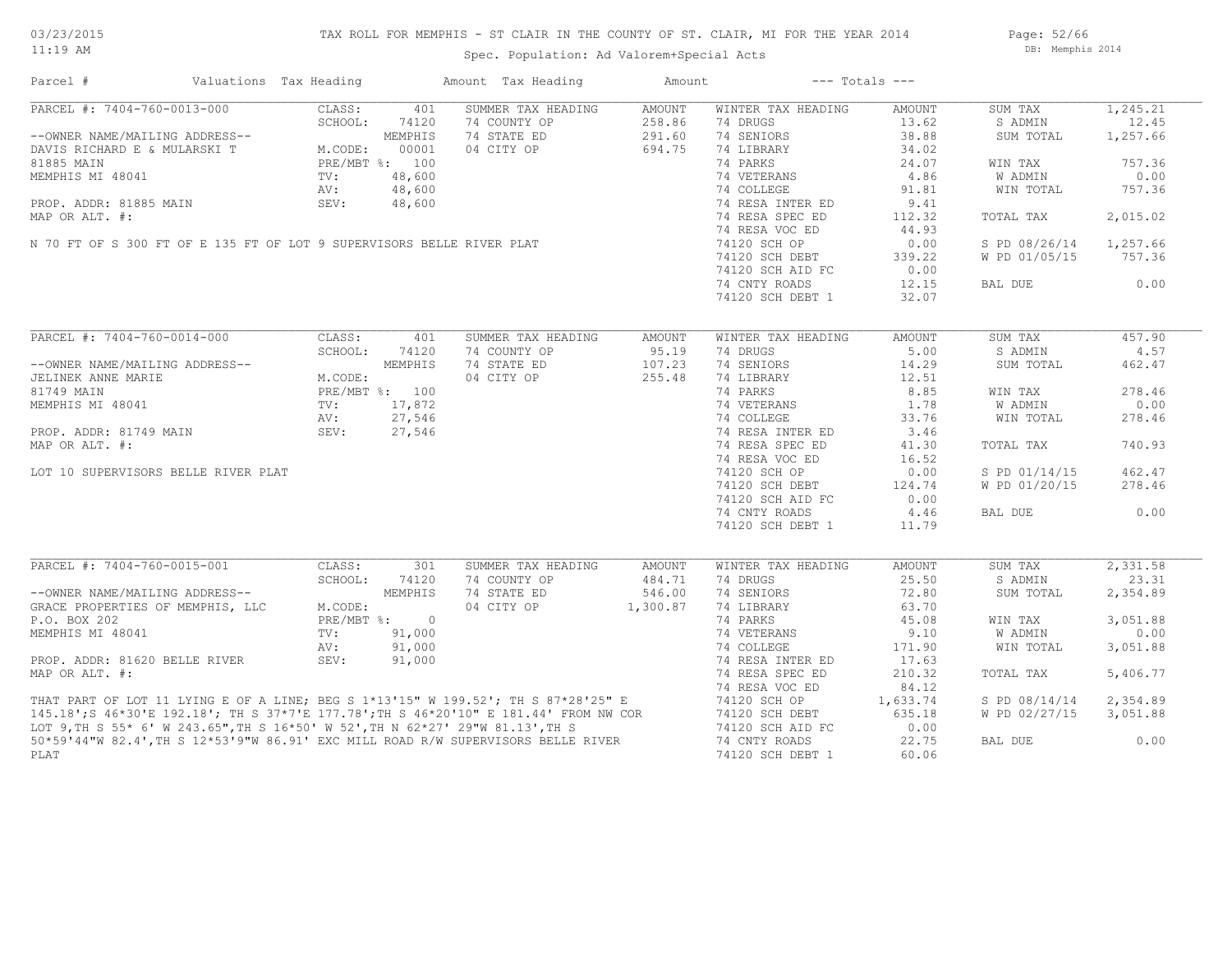Page: 53/66 DB: Memphis 2014

| Parcel #                                                                | Valuations Tax Heading |                |            | Amount Tax Heading                                                                                                                                                                                                                   | Amount | $---$ Totals $---$ |        |               |        |
|-------------------------------------------------------------------------|------------------------|----------------|------------|--------------------------------------------------------------------------------------------------------------------------------------------------------------------------------------------------------------------------------------|--------|--------------------|--------|---------------|--------|
| PARCEL #: 7404-760-0015-010                                             |                        | CLASS:         | 703        | SUMMER TAX HEADING                                                                                                                                                                                                                   | AMOUNT | WINTER TAX HEADING | AMOUNT | SUM TAX       | 0.00   |
|                                                                         |                        | SCHOOL:        | 74120      | 74 COUNTY OP                                                                                                                                                                                                                         | 0.00   | 74 DRUGS           | 0.00   | S ADMIN       | 0.00   |
| --OWNER NAME/MAILING ADDRESS--                                          |                        |                | MEMPHIS    | 74 STATE ED                                                                                                                                                                                                                          | 0.00   | 74 SENIORS         | 0.00   | SUM TOTAL     | 0.00   |
| CITY OF MEMPHIS                                                         |                        | M.CODE:        |            | 04 CITY OP                                                                                                                                                                                                                           | 0.00   | 74 LIBRARY         | 0.00   |               |        |
| P                                                                       |                        | PRE/MBT %:     | $\Omega$   |                                                                                                                                                                                                                                      |        | 74 PARKS           | 0.00   | WIN TAX       | 0.00   |
| MEMPHIS MI 48041                                                        |                        | TV:            | $\bigcirc$ |                                                                                                                                                                                                                                      |        | 74 VETERANS        | 0.00   | W ADMIN       | 0.00   |
|                                                                         |                        | AV:            | $\circ$    |                                                                                                                                                                                                                                      |        | 74 COLLEGE         | 0.00   | WIN TOTAL     | 0.00   |
| PROP. ADDR: 81620 BELLE RIVER                                           |                        | SEV:           | $\circ$    |                                                                                                                                                                                                                                      |        | 74 RESA INTER ED   | 0.00   |               |        |
| MAP OR ALT. #:                                                          |                        |                |            |                                                                                                                                                                                                                                      |        | 74 RESA SPEC ED    | 0.00   | TOTAL TAX     | 0.00   |
|                                                                         |                        |                |            |                                                                                                                                                                                                                                      |        | 74 RESA VOC ED     | 0.00   |               |        |
|                                                                         |                        |                |            | THAT PART OF LOT 11 LYING E OF A LINE; BEG S 1*13'15" W 199.52'; TH S 87*28'25" E                                                                                                                                                    |        | 74120 SCH OP       | 0.00   | BAL DUE       | 0.00   |
|                                                                         |                        |                |            |                                                                                                                                                                                                                                      |        |                    | 0.00   |               |        |
|                                                                         |                        |                |            | 145.18';S 46*30'E 192.18'; TH S 37*7'E 177.78';TH S 46*20'10" E 181.44' FROM NW COR<br>LOT 9,TH S 55* 6' W 243.65",TH S 16*50' W 52',TH N 62*27' 29"W 81.13',TH S<br>50*59'44"W 82.4',TH S 12*53'9"W 86.91' EXC MILL ROAD R/W SUPERV |        | 74120 SCH DEBT     |        |               |        |
|                                                                         |                        |                |            |                                                                                                                                                                                                                                      |        | 74120 SCH AID FC   | 0.00   |               |        |
|                                                                         |                        |                |            |                                                                                                                                                                                                                                      |        | 74 CNTY ROADS      | 0.00   |               |        |
| PLAT                                                                    |                        |                |            |                                                                                                                                                                                                                                      |        | 74120 SCH DEBT 1   | 0.00   |               |        |
|                                                                         |                        |                |            |                                                                                                                                                                                                                                      |        |                    |        |               |        |
| PARCEL #: 7404-760-0015-100                                             |                        | CLASS:         | 402        | SUMMER TAX HEADING                                                                                                                                                                                                                   | AMOUNT | WINTER TAX HEADING | AMOUNT | SUM TAX       | 61.48  |
|                                                                         |                        | SCHOOL:        | 74120      | 74 COUNTY OP                                                                                                                                                                                                                         | 12.78  | 74 DRUGS           | 0.67   | S ADMIN       | 0.61   |
| --OWNER NAME/MAILING ADDRESS--                                          |                        |                | MEMPHIS    | 74 STATE ED                                                                                                                                                                                                                          | 14.40  | 74 SENIORS         | 1.92   | SUM TOTAL     | 62.09  |
| MOSSOIAN GUY M                                                          |                        | M.CODE:        |            | 04 CITY OP                                                                                                                                                                                                                           | 34.30  | 74 LIBRARY         | 1.68   |               |        |
| 81650 BELLE RIVER                                                       |                        | PRE/MBT %: 100 |            |                                                                                                                                                                                                                                      |        | 74 PARKS           | 1.18   | WIN TAX       | 37.36  |
| MEMPHIS MI 48041                                                        |                        | $\text{TV}$ :  | 2,400      |                                                                                                                                                                                                                                      |        | 74 VETERANS        | 0.24   | W ADMIN       | 0.00   |
|                                                                         |                        | AV:            | 2,400      |                                                                                                                                                                                                                                      |        | 74 COLLEGE         | 4.53   | WIN TOTAL     | 37.36  |
| PROP. ADDR: VACANT BELLE RIVER                                          |                        | Av:<br>SEV:    | 2,400      |                                                                                                                                                                                                                                      |        | 74 RESA INTER ED   | 0.46   |               |        |
| MAP OR ALT. #:                                                          |                        |                |            |                                                                                                                                                                                                                                      |        | 74 RESA SPEC ED    | 5.54   | TOTAL TAX     | 99.45  |
|                                                                         |                        |                |            |                                                                                                                                                                                                                                      |        | 74 RESA VOC ED     | 2.21   |               |        |
|                                                                         |                        |                |            |                                                                                                                                                                                                                                      |        | 74120 SCH OP       | 0.00   | S PD 07/03/14 | 62.09  |
|                                                                         |                        |                |            | THAT PART OF LOTS 11 & 12 BEG S 1* 13' 5" W199.52' & S 82* 28'25" E 145.18' FROM NW<br>COR LOT 9; TH S 46*30'E 192.18'; TH S 37*7' E 177.78'; TH S 46*20'10"E 181.44'; TH<br>S 55*6' W 243.65',TH S 16*50" W 52',TH 12*53'9" W 86.91 |        |                    |        |               |        |
|                                                                         |                        |                |            |                                                                                                                                                                                                                                      |        | 74120 SCH DEBT     | 16.75  | W PD 12/04/14 | 37.36  |
|                                                                         |                        |                |            |                                                                                                                                                                                                                                      |        | 74120 SCH AID FC   | 0.00   |               |        |
|                                                                         |                        |                |            |                                                                                                                                                                                                                                      |        | 74 CNTY ROADS      | 0.60   | BAL DUE       | 0.00   |
| W 267.65', TH N 55*3'53" E 235.29' TO BEG. SUPERVISORS BELLE RIVER PLAT |                        |                |            |                                                                                                                                                                                                                                      |        | 74120 SCH DEBT 1   | 1.58   |               |        |
|                                                                         |                        |                |            |                                                                                                                                                                                                                                      |        |                    |        |               |        |
| PARCEL #: 7404-760-0015-200                                             |                        | CLASS:         | 202        | SUMMER TAX HEADING                                                                                                                                                                                                                   | AMOUNT | WINTER TAX HEADING | AMOUNT | SUM TAX       | 120.41 |
|                                                                         |                        | SCHOOL:        | 74120      | 74 COUNTY OP                                                                                                                                                                                                                         | 25.03  | 74 DRUGS           | 1.31   | S ADMIN       | 1,20   |
| --OWNER NAME/MAILING ADDRESS--                                          |                        |                | MEMPHIS    | 74 STATE ED                                                                                                                                                                                                                          | 28.20  | 74 SENIORS         | 3.76   | SUM TOTAL     | 121.61 |
| JAEHN ERIC & SHANA                                                      |                        | M.CODE:        |            | 04 CITY OP                                                                                                                                                                                                                           | 67.18  | 74 LIBRARY         | 3.29   |               |        |
| 7935 RAVENSWOOD                                                         |                        | PRE/MBT %: 100 |            |                                                                                                                                                                                                                                      |        | 74 PARKS           | 2.32   | WIN TAX       | 73.20  |
| WALES MI 48027                                                          |                        | TV:            | 4,700      |                                                                                                                                                                                                                                      |        | 74 VETERANS        | 0.47   | W ADMIN       | 0.00   |
|                                                                         |                        | AV:            | 4,700      |                                                                                                                                                                                                                                      |        | 74 COLLEGE         | 8.87   | WIN TOTAL     | 73.20  |
| PROP. ADDR: VACANT BELLE RIVER                                          |                        | SEV:           | 4,700      |                                                                                                                                                                                                                                      |        | 74 RESA INTER ED   | 0.91   |               |        |
| MAP OR ALT. #: 0                                                        |                        |                |            |                                                                                                                                                                                                                                      |        | 74 RESA SPEC ED    | 10.86  | TOTAL TAX     | 194.81 |
|                                                                         |                        |                |            |                                                                                                                                                                                                                                      |        | 74 RESA VOC ED     | 4.34   |               |        |
|                                                                         |                        |                |            |                                                                                                                                                                                                                                      |        | 74120 SCH OP       | 0.00   | S PD 01/22/15 | 121.61 |
|                                                                         |                        |                |            | THAT PART OF LOTS 11 & 12 LYING S OF E & W 1/4 LINE & BELLE RIVER & LYING N & W OF A LINE BEG S 1*13'15" W 199.52' & S 82*28'25" E 145.18' FROM NW COR LOT 9; TH 04 S                                                                |        | 74120 SCH DEBT     | 32.80  | W PD 01/22/15 | 73.20  |
| 55 3' 53" W 488.61' SUPERVISORS BELLE RIVER PLAT                        |                        |                |            |                                                                                                                                                                                                                                      |        | 74120 SCH AID FC   | 0.00   |               |        |
|                                                                         |                        |                |            |                                                                                                                                                                                                                                      |        |                    |        |               |        |
|                                                                         |                        |                |            |                                                                                                                                                                                                                                      |        | 74 CNTY ROADS      | 1.17   | BAL DUE       | 0.00   |
|                                                                         |                        |                |            |                                                                                                                                                                                                                                      |        | 74120 SCH DEBT 1   | 3.10   |               |        |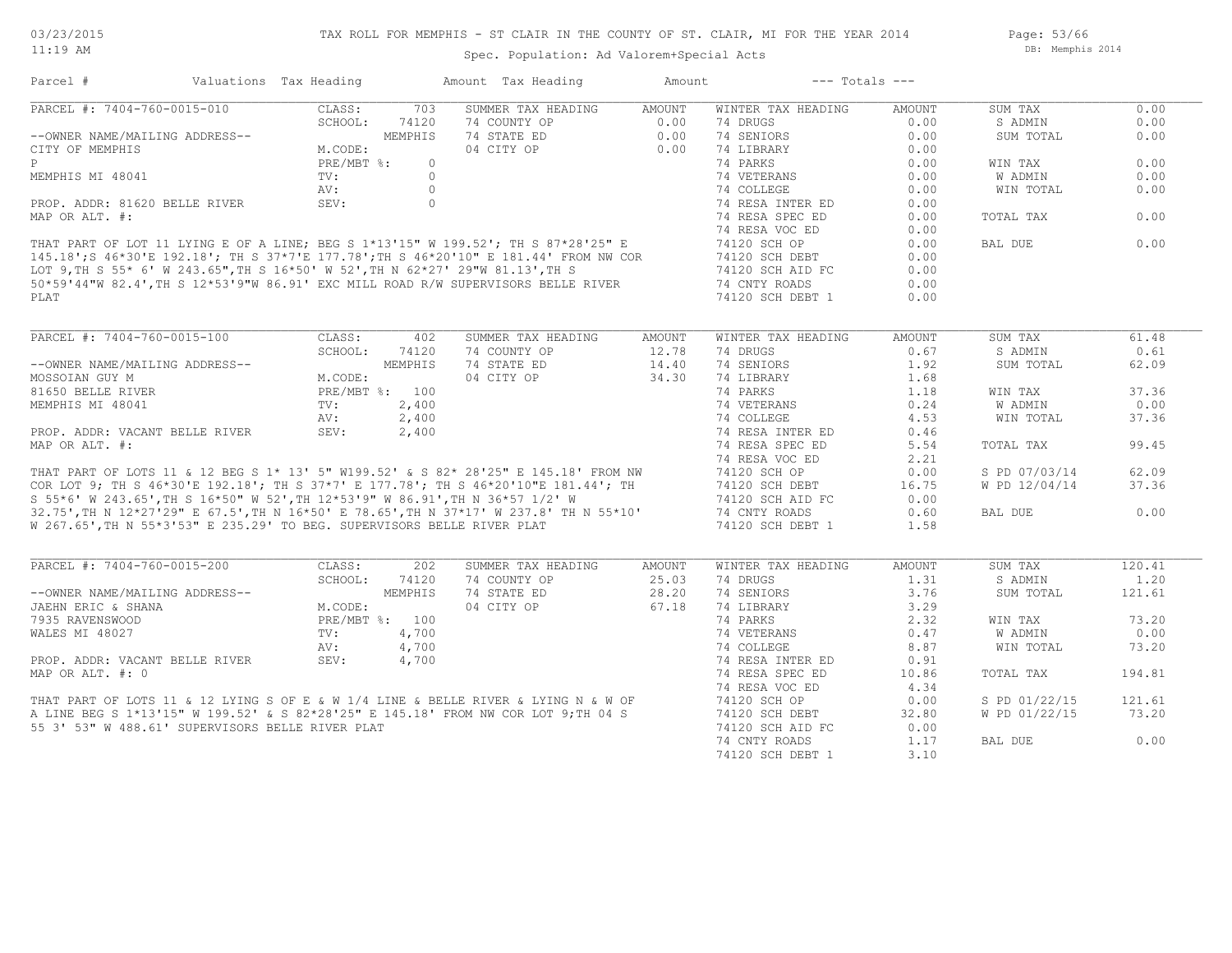Page: 54/66 DB: Memphis 2014

| Parcel #                                                                   | Valuations Tax Heading |                |                | Amount Tax Heading                                                                                                                                                                                                               | Amount   |                    | $---$ Totals $---$ |               |          |
|----------------------------------------------------------------------------|------------------------|----------------|----------------|----------------------------------------------------------------------------------------------------------------------------------------------------------------------------------------------------------------------------------|----------|--------------------|--------------------|---------------|----------|
| PARCEL #: 7404-760-0015-250                                                |                        | CLASS:         | 401            | SUMMER TAX HEADING                                                                                                                                                                                                               | AMOUNT   | WINTER TAX HEADING | <b>AMOUNT</b>      | SUM TAX       | 2,618.63 |
|                                                                            |                        | SCHOOL:        | 74120          | 74 COUNTY OP                                                                                                                                                                                                                     | 544.38   | 74 DRUGS           | 28.64              | S ADMIN       | 26.18    |
| --OWNER NAME/MAILING ADDRESS--                                             |                        |                | MEMPHIS        | 74 STATE ED                                                                                                                                                                                                                      | 613.22   | 74 SENIORS         | 81.76              | SUM TOTAL     | 2,644.81 |
| MOSSOIAN GUY                                                               |                        | M.CODE:        | 00001          | 04 CITY OP                                                                                                                                                                                                                       | 1,461.03 | 74 LIBRARY         | 71.54              |               |          |
| 81650 BELLE RIVER                                                          |                        | PRE/MBT %: 100 |                |                                                                                                                                                                                                                                  |          | 74 PARKS           | 50.63              | WIN TAX       | 1,592.74 |
| MEMPHIS MI 48041                                                           |                        | TV:            | 102,204        |                                                                                                                                                                                                                                  |          | 74 VETERANS        | 10.22              | W ADMIN       | 0.00     |
|                                                                            |                        | AV:            | 109,700        |                                                                                                                                                                                                                                  |          | 74 COLLEGE         | 193.07             | WIN TOTAL     | 1,592.74 |
| PROP. ADDR: 81650 BELLE RIVER                                              |                        | SEV:           | 109,700        |                                                                                                                                                                                                                                  |          | 74 RESA INTER ED   | 19.80              |               |          |
| MAP OR ALT. #:                                                             |                        |                |                |                                                                                                                                                                                                                                  |          | 74 RESA SPEC ED    | 236.22             | TOTAL TAX     | 4,237.55 |
|                                                                            |                        |                |                |                                                                                                                                                                                                                                  |          | 74 RESA VOC ED     | 94.48              |               |          |
|                                                                            |                        |                |                | COMM AT THE N W COR OF LOT 9 (CONC MON) OF SAID PLAT, THIS $01*13'05'''$ $199.52'$ ALG                                                                                                                                           |          | 74120 SCH OP       | 0.00               | S PD 08/26/14 | 2,644.81 |
|                                                                            |                        |                |                | THE W LINE OF SAID LOT 9; TH S 82*28'25" E 145.18'; TH S 55*03'53" W 235.29' TO THE                                                                                                                                              |          | 74120 SCH DEBT     | 713.38             | W PD 01/05/15 | 1,592.74 |
|                                                                            |                        |                |                |                                                                                                                                                                                                                                  |          | 74120 SCH AID FC   | 0.00               |               |          |
|                                                                            |                        |                |                | THE W LINE OF SAID LOT 9; TH S 82*28'25" E 145.18'; TH S 55*03'53" W 235.29' TO THE POB,TH ALG THE NLY & WLY SIDES OF A 50' WIDE DRIVE EASEMENT ON THE FOLL COUIRSE: S<br>55*10' E 267.65', S 37*17' E 237.8' S 16*50 W 78.65',N |          | 74 CNTY ROADS      | 25.55              | BAL DUE       | 0.00     |
|                                                                            |                        |                |                | S50*59'44" 107.55' & S 12* 53'09" W 74.46' TO THE C.L. OF BELLE RIVER RD (66) TH N                                                                                                                                               |          | 74120 SCH DEBT 1   | 67.45              |               |          |
| 49* 23' W 210.00' ON A CHORD OF A 10*59'45" CE TO THE LEFT HAVING A ROD OF |                        |                |                |                                                                                                                                                                                                                                  |          |                    |                    |               |          |
|                                                                            |                        |                |                | 521.07', TH 43*13'05" W 344.15' ON A CHORD OF A 10*10'00" CVE TO THE LEFT HAVING A                                                                                                                                               |          |                    |                    |               |          |
|                                                                            |                        |                |                | RAD OF 572.92', TH 55*03'53" E 253.12' TO THE POB. SAID PARCEL CONT.3.3 A A MORE OR                                                                                                                                              |          |                    |                    |               |          |
|                                                                            |                        |                |                | LESS TO THE C.L. OF BELLE RIVER RD OR 2.9 A. TO THE ROW LINE OF SAID RD & RESERVING                                                                                                                                              |          |                    |                    |               |          |
|                                                                            |                        |                |                |                                                                                                                                                                                                                                  |          |                    |                    |               |          |
| DRIVE EASEMENT BEING PART OF LOTS 11 & 12 OF SUPERVISOR'S BELLE RIVER PLAT |                        |                |                | ALL EASEMENTS OF RECORD & HAVING FULL USE FOR INGRESS & EGRESS OF THE 50' WIDE                                                                                                                                                   |          |                    |                    |               |          |
|                                                                            |                        |                |                |                                                                                                                                                                                                                                  |          |                    |                    |               |          |
|                                                                            |                        |                |                |                                                                                                                                                                                                                                  |          |                    |                    |               |          |
| PARCEL #: 7404-760-0015-500                                                |                        | CLASS:         | 402            | SUMMER TAX HEADING                                                                                                                                                                                                               | AMOUNT   | WINTER TAX HEADING | AMOUNT             | SUM TAX       | 1.50     |
|                                                                            |                        | SCHOOL: 74120  |                | 74 COUNTY OP                                                                                                                                                                                                                     | 0.31     | 74 DRUGS           | 0.01               | S ADMIN       | 0.01     |
| --OWNER NAME/MAILING ADDRESS--                                             |                        |                | MEMPHIS        | 74 STATE ED                                                                                                                                                                                                                      | 0.35     | 74 SENIORS         | 0.04               | SUM TOTAL     | 1.51     |
| HAMMDAN SALEH                                                              |                        | M.CODE:        |                | 04 CITY OP                                                                                                                                                                                                                       | 0.84     | 74 LIBRARY         | 0.04               |               |          |
| 40235 SARA ROSE DR                                                         |                        | $PRE/MBT$ %:   | $\overline{0}$ |                                                                                                                                                                                                                                  |          | 74 PARKS           | 0.02               | WIN TAX       | 1.91     |
| CLINTON TWP MI 48038-4056                                                  |                        | TV:            | 59             |                                                                                                                                                                                                                                  |          | 74 VETERANS        | 0.00               | W ADMIN       | 0.00     |
|                                                                            |                        | AV:            | 200            |                                                                                                                                                                                                                                  |          | 74 COLLEGE         | 0.11               | WIN TOTAL     | 1.91     |
| PROP. ADDR: 81630 BELLE RIVER                                              |                        | SEV:           | 200            |                                                                                                                                                                                                                                  |          | 74 RESA INTER ED   | 0.01               |               |          |
|                                                                            |                        |                |                |                                                                                                                                                                                                                                  |          |                    |                    |               |          |
| MAP OR ALT. #:                                                             |                        |                |                |                                                                                                                                                                                                                                  |          | 74 RESA SPEC ED    | 0.13               | TOTAL TAX     | 3.42     |
|                                                                            |                        |                |                |                                                                                                                                                                                                                                  |          | 74 RESA VOC ED     | 0.05               |               |          |
|                                                                            |                        |                |                | THAT PART OF LOT 12 LYING N. OF BELLE RIVER & S. OF E&W 1/4 LINE SUPERVISORS BELLE                                                                                                                                               |          | 74120 SCH OP       | 1.05               | S PD 08/29/14 | 1.51     |
| RIVER PLAT                                                                 |                        |                |                |                                                                                                                                                                                                                                  |          | 74120 SCH DEBT     | 0.41               | W PD 02/26/15 | 1.91     |
|                                                                            |                        |                |                |                                                                                                                                                                                                                                  |          | 74120 SCH AID FC   | 0.00               |               |          |
|                                                                            |                        |                |                |                                                                                                                                                                                                                                  |          | 74 CNTY ROADS      | 0.01               | BAL DUE       | 0.00     |
|                                                                            |                        |                |                |                                                                                                                                                                                                                                  |          | 74120 SCH DEBT 1   | 0.03               |               |          |
|                                                                            |                        |                |                |                                                                                                                                                                                                                                  |          |                    |                    |               |          |
| PARCEL #: 7404-999-0002-000                                                |                        | CLASS:         | 551            | SUMMER TAX HEADING                                                                                                                                                                                                               | AMOUNT   | WINTER TAX HEADING | <b>AMOUNT</b>      | SUM TAX       | 2,446.11 |
|                                                                            |                        | SCHOOL: 74120  |                | 74 COUNTY OP                                                                                                                                                                                                                     | 508.52   | 74 DRUGS           | 26.76              | S ADMIN       | 24.46    |
| --OWNER NAME/MAILING ADDRESS--                                             |                        |                | MEMPHIS        | 74 STATE ED                                                                                                                                                                                                                      | 572.82   | 74 SENIORS         | 76.37              | SUM TOTAL     | 2,470.57 |
| DTE ELECTRIC COMPANY                                                       |                        | M.CODE:        |                | 04 CITY OP                                                                                                                                                                                                                       | 1,364.77 | 74 LIBRARY         | 66.82              |               |          |
| PROPERTY TAX DEPARTMENT                                                    |                        | PRE/MBT %: 0   |                |                                                                                                                                                                                                                                  |          | 74 PARKS           | 47.29              | WIN TAX       | 3,201.78 |
| P.O. BOX 33017                                                             |                        | TV:            | 95,470         |                                                                                                                                                                                                                                  |          | 74 VETERANS        | 9.54               | W ADMIN       | 0.00     |
| DETROIT MI 48232                                                           |                        | AV:            | 95,470         |                                                                                                                                                                                                                                  |          | 74 COLLEGE         | 180.35             | WIN TOTAL     | 3,201.78 |
|                                                                            |                        | SEV:           | 95,470         |                                                                                                                                                                                                                                  |          | 74 RESA INTER ED   | 18.50              |               |          |
| PROP. ADDR: VARIOUS LOCATION                                               |                        |                |                |                                                                                                                                                                                                                                  |          | 74 RESA SPEC ED    | 220.65             | TOTAL TAX     | 5,672.35 |
| MAP OR ALT. #:                                                             |                        |                |                |                                                                                                                                                                                                                                  |          | 74 RESA VOC ED     | 88.26              |               |          |
|                                                                            |                        |                |                |                                                                                                                                                                                                                                  |          |                    | 1,713.99           |               | 2,470.57 |
|                                                                            |                        |                |                |                                                                                                                                                                                                                                  |          | 74120 SCH OP       |                    | S PD 08/07/14 |          |
| PERSONAL PROPERTY                                                          |                        |                |                |                                                                                                                                                                                                                                  |          | 74120 SCH DEBT     | 666.38             | W PD 01/20/15 | 3,201.78 |
|                                                                            |                        |                |                |                                                                                                                                                                                                                                  |          | 74120 SCH AID FC   | 0.00               |               |          |
|                                                                            |                        |                |                |                                                                                                                                                                                                                                  |          | 74 CNTY ROADS      | 23.86              | BAL DUE       | 0.00     |
|                                                                            |                        |                |                |                                                                                                                                                                                                                                  |          | 74120 SCH DEBT 1   | 63.01              |               |          |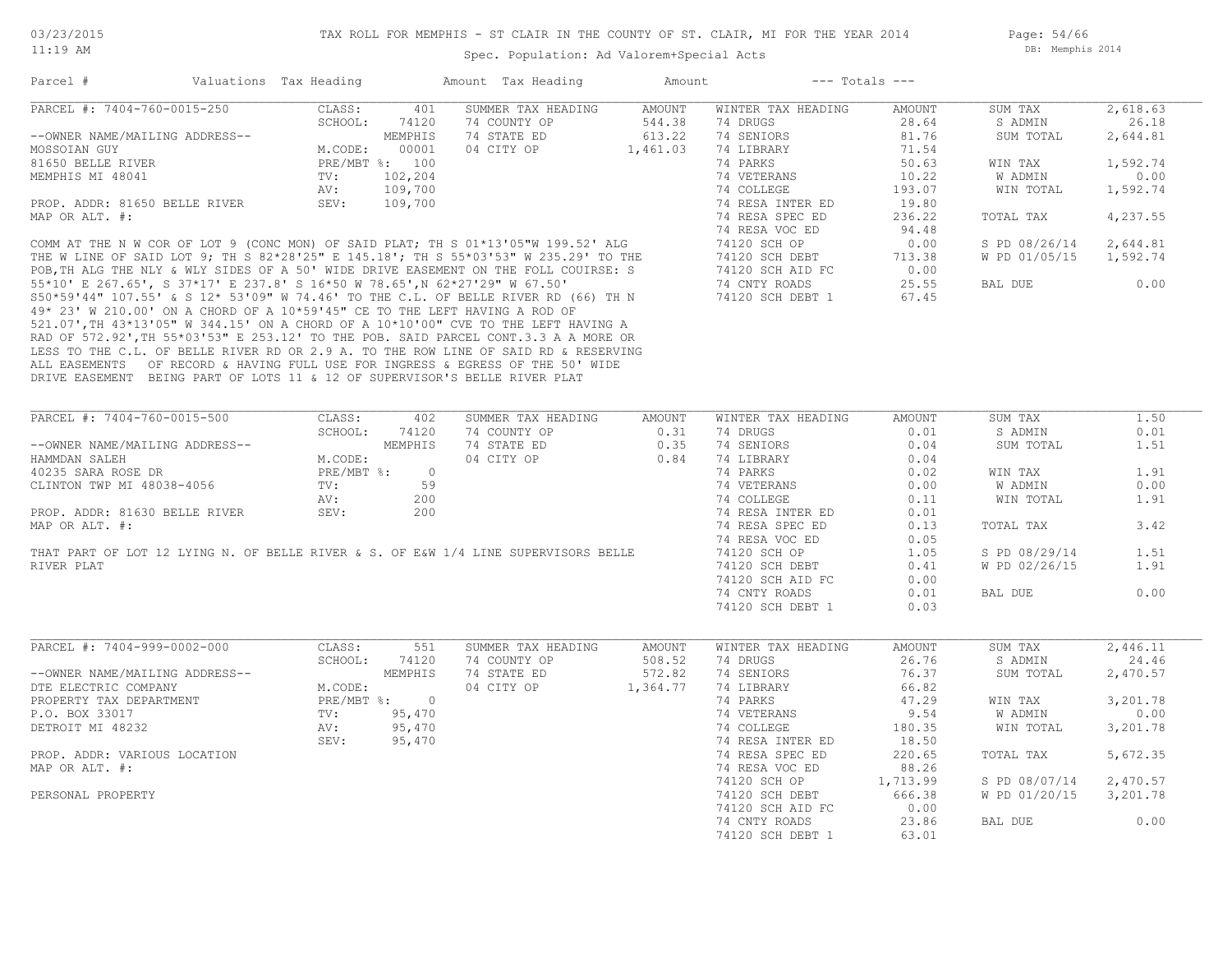# 03/23/2015

11:19 AM

#### TAX ROLL FOR MEMPHIS - ST CLAIR IN THE COUNTY OF ST. CLAIR, MI FOR THE YEAR 2014

Spec. Population: Ad Valorem+Special Acts

Page: 55/66 DB: Memphis 2014

| Parcel #                                | Valuations Tax Heading                                   |                | Amount Tax Heading        | Amount |                    | $---$ Totals $---$ |               |        |
|-----------------------------------------|----------------------------------------------------------|----------------|---------------------------|--------|--------------------|--------------------|---------------|--------|
| PARCEL #: 7404-999-0004-000             | CLASS:                                                   | 351            | SUMMER TAX HEADING        | AMOUNT | WINTER TAX HEADING | AMOUNT             | SUM TAX       | 271.95 |
|                                         | SCHOOL:                                                  | 74120          | 74 COUNTY OP              | 73.82  | 74 DRUGS           | 3.88               | S ADMIN       | 2.71   |
| --OWNER NAME/MAILING ADDRESS--          |                                                          | MEMPHIS        | 04 CITY OP                | 198.13 | 74 SENIORS         | 11.08              | SUM TOTAL     | 274.66 |
| GRACE ENGINEERING CORP                  | M.CODE:                                                  |                |                           |        | 74 LIBRARY         | 9.70               |               |        |
| LOUIS GRACE                             |                                                          | PRE/MBT %: 100 |                           |        | 74 PARKS           | 6.86               | WIN TAX       | 215.94 |
| P.O. BOX 202                            | $\begin{aligned} \text{TV:} \\ \text{AV:} \end{aligned}$ | 13,860         |                           |        | 74 VETERANS        | 1.38               | W ADMIN       | 0.00   |
| MEMPHIS MI 48041                        |                                                          | 13,860         |                           |        | 74 COLLEGE         | 26.18              | WIN TOTAL     | 215.94 |
|                                         |                                                          | SEV: 13,860    |                           |        | 74 RESA INTER ED   | 2.68               |               |        |
| PROP. ADDR: 81620 BELLE RIVER           |                                                          |                |                           |        | 74 RESA SPEC ED    | 32.03              | TOTAL TAX     | 490.60 |
| MAP OR ALT. #:                          |                                                          |                |                           |        | 74 RESA VOC ED     | 12.81              |               |        |
|                                         |                                                          |                |                           |        | 74120 SCH DEBT     | 96.74              | S PD 08/14/14 | 274.66 |
| PERSONAL PROPERTY                       |                                                          |                |                           |        | 74120 SCH AID FC   | 0.00               | W PD 02/27/15 | 215.94 |
|                                         |                                                          |                |                           |        | 74 CNTY ROADS      | 3.46               |               |        |
|                                         |                                                          |                |                           |        | 74120 SCH DEBT 1   | 9.14               | BAL DUE       | 0.00   |
|                                         |                                                          |                |                           |        |                    |                    |               |        |
| PARCEL #: 7404-999-0004-900             | CLASS:                                                   |                | 251<br>SUMMER TAX HEADING | AMOUNT | WINTER TAX HEADING | AMOUNT             | SUM TAX       | 454.78 |
|                                         | SCHOOL:                                                  | 74120          | 74 COUNTY OP              | 94.54  | 74 DRUGS           | 4.97               | S ADMIN       | 4.54   |
| --OWNER NAME/MAILING ADDRESS--          |                                                          | MEMPHIS        | 74 STATE ED               | 106.50 | 74 SENIORS         | 14.20              | SUM TOTAL     | 459.32 |
| COMCAST CORPORATION                     | M.CODE:                                                  |                | 04 CITY OP                | 253.74 | 74 LIBRARY         | 12.42              |               |        |
| ONE COMCAST CENTER                      |                                                          | PRE/MBT %: 100 |                           |        | 74 PARKS           | 8.79               | WIN TAX       | 382.22 |
| ATTN: PROPERTY TAX DEPT, 32ND FLOOR TV: |                                                          | 17,750         |                           |        | 74 VETERANS        | 1.77               | W ADMIN       | 0.00   |
| PHILADELPHIA PA 19103                   | AV:                                                      | 17,750         |                           |        | 74 COLLEGE         | 33.53              | WIN TOTAL     | 382.22 |
|                                         |                                                          | SEV: 17,750    |                           |        | 74 RESA INTER ED   | 3.43               |               |        |
| PROP. ADDR: VARIOUS LOCATION            |                                                          |                |                           |        | 74 RESA SPEC ED    | 41.02              | TOTAL TAX     | 841.54 |
| MAP OR ALT. #:                          |                                                          |                |                           |        | 74 RESA VOC ED     | 16.40              |               |        |
|                                         |                                                          |                |                           |        |                    |                    |               |        |
|                                         |                                                          |                |                           |        | 74120 SCH OP       | 105.66             | S PD 08/18/14 | 459.32 |
| PERSONAL PROPERTY                       |                                                          |                |                           |        | 74120 SCH DEBT     | 123.89             | W PD 01/26/15 | 382.22 |
|                                         |                                                          |                |                           |        | 74120 SCH AID FC   | 0.00               |               |        |
|                                         |                                                          |                |                           |        | 74 CNTY ROADS      | 4.43               | BAL DUE       | 0.00   |
|                                         |                                                          |                |                           |        | 74120 SCH DEBT 1   | 11.71              |               |        |
| PARCEL #: 7404-999-0007-500             | CLASS:                                                   |                | SUMMER TAX HEADING<br>251 | AMOUNT | WINTER TAX HEADING | <b>AMOUNT</b>      | SUM TAX       | 0.00   |
|                                         | SCHOOL:                                                  | 74120          | 74 COUNTY OP              | 0.00   | 74 DRUGS           | 0.00               | S ADMIN       | 0.00   |
| --OWNER NAME/MAILING ADDRESS--          |                                                          | MEMPHIS        | 74 STATE ED               | 0.00   | 74 SENIORS         | 0.00               | SUM TOTAL     | 0.00   |
|                                         |                                                          |                |                           | 0.00   |                    | 0.00               |               |        |
| MEMPHIS CAR WASH                        | M.CODE:                                                  |                | 04 CITY OP                |        | 74 LIBRARY         |                    |               |        |
| J & JP MANAGEMENT INC                   |                                                          | PRE/MBT %: 100 |                           |        | 74 PARKS           | 0.00               | WIN TAX       | 0.00   |
| PO BOX 146                              | TV:                                                      |                | $\circ$                   |        | 74 VETERANS        | 0.00               | W ADMIN       | 0.00   |
| EMMETT MI 48022                         | AV:                                                      |                | $\circ$                   |        | 74 COLLEGE         | 0.00               | WIN TOTAL     | 0.00   |
|                                         | SEV:                                                     |                | $\circ$                   |        | 74 RESA INTER ED   | 0.00               |               |        |
| PROP. ADDR: 81545 MAIN                  |                                                          |                |                           |        | 74 RESA SPEC ED    | 0.00               | TOTAL TAX     | 0.00   |
| MAP OR ALT. #:                          |                                                          |                |                           |        | 74 RESA VOC ED     | 0.00               |               |        |
|                                         |                                                          |                |                           |        | 74120 SCH OP       | 0.00               | BAL DUE       | 0.00   |
| PERSONAL PROPERTY                       |                                                          |                |                           |        | 74120 SCH DEBT     | 0.00               |               |        |
|                                         |                                                          |                |                           |        | 74120 SCH AID FC   | 0.00               |               |        |
|                                         |                                                          |                |                           |        | 74 CNTY ROADS      | 0.00               |               |        |
|                                         |                                                          |                |                           |        | 74120 SCH DEBT 1   | 0.00               |               |        |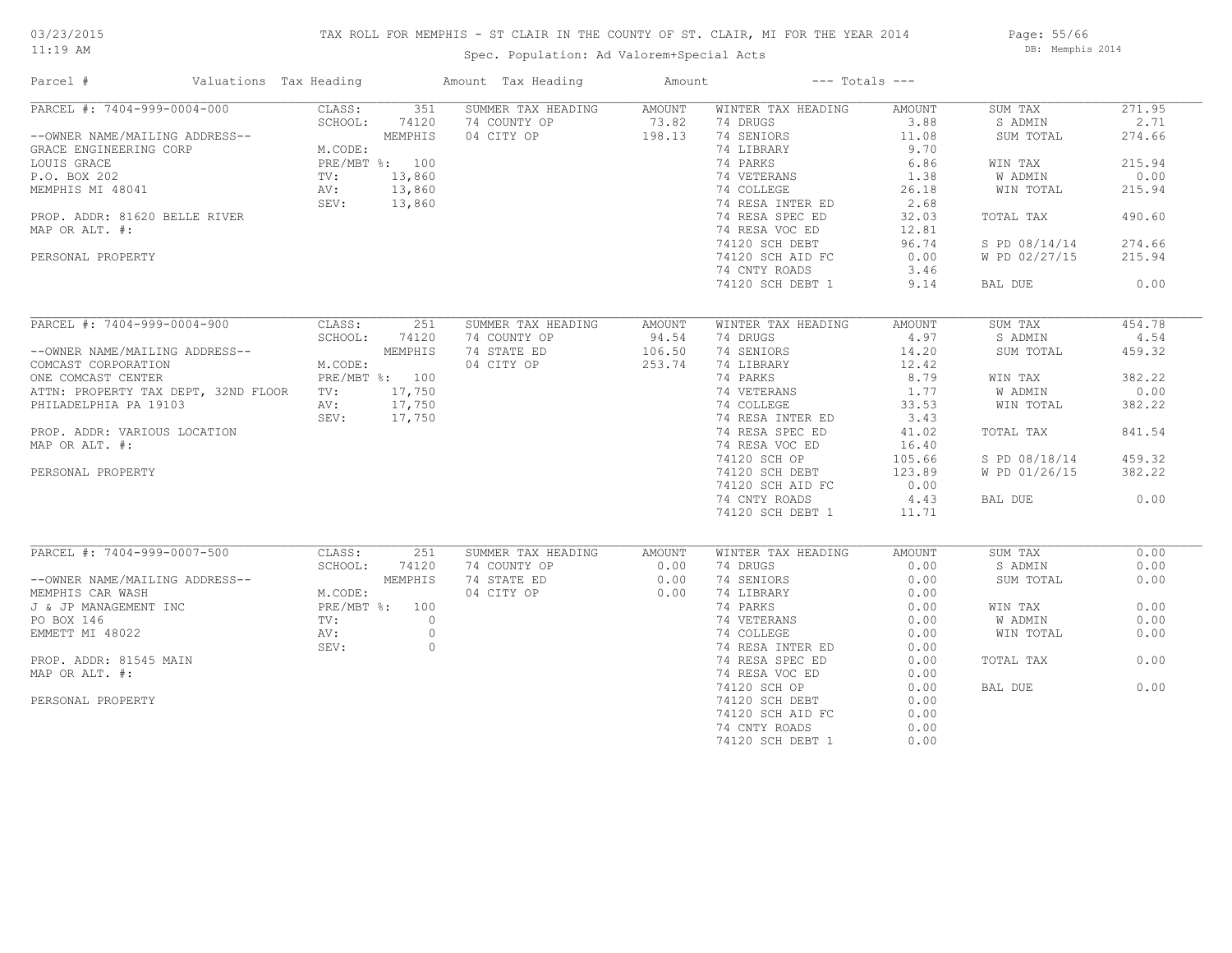# TAX ROLL FOR MEMPHIS - ST CLAIR IN THE COUNTY OF ST. CLAIR, MI FOR THE YEAR 2014

Spec. Population: Ad Valorem+Special Acts

Page: 56/66 DB: Memphis 2014

| Parcel #                                                                                                                          | Valuations Tax Heading |                                |                | Amount Tax Heading        | Amount           |                    | $---$ Totals $---$ |                        |          |
|-----------------------------------------------------------------------------------------------------------------------------------|------------------------|--------------------------------|----------------|---------------------------|------------------|--------------------|--------------------|------------------------|----------|
| PARCEL #: 7404-999-0009-000                                                                                                       |                        | CLASS:                         | 251            | SUMMER TAX HEADING AMOUNT |                  | WINTER TAX HEADING | AMOUNT             | SUM TAX                | 0.00     |
|                                                                                                                                   |                        | SCHOOL:                        | 74120          | 74 COUNTY OP              |                  | 74 DRUGS           | 0.00               | S ADMIN                | 0.00     |
| --OWNER NAME/MAILING ADDRESS--                                                                                                    |                        |                                | MEMPHIS        | 74 STATE ED               | $0.00$<br>$0.00$ | 74 SENIORS         | 0.00               | SUM TOTAL              | 0.00     |
| BOOMERS AT MEMPHIS HOTEL                                                                                                          |                        | ESA PRE/MBT %: 100             |                | 04 CITY OP                | 0.00             | 74 LIBRARY         | 0.00               |                        |          |
| MANCHIK MICHAEL SR & THERESA                                                                                                      |                        |                                |                |                           |                  | 74 PARKS           | 0.00               | WIN TAX                | 0.00     |
| 37682 30 MILE ROAD                                                                                                                |                        | TV:                            | $\overline{0}$ |                           |                  | 74 VETERANS        | 0.00               | W ADMIN                | 0.00     |
| LENOX MI 48050                                                                                                                    |                        | AV:                            | $\circ$        |                           |                  | 74 COLLEGE         | 0.00               | WIN TOTAL              | 0.00     |
|                                                                                                                                   |                        | SEV:                           | $\circ$        |                           |                  | 74 RESA INTER ED   | 0.00               |                        |          |
| PROP. ADDR: 35005 BORDMAN                                                                                                         |                        |                                |                |                           |                  | 74 RESA SPEC ED    | 0.00               | TOTAL TAX              | 0.00     |
| MAP OR ALT. #:                                                                                                                    |                        |                                |                |                           |                  | 74 RESA VOC ED     | 0.00               |                        |          |
|                                                                                                                                   |                        |                                |                |                           |                  | 74120 SCH OP       | 0.00               | BAL DUE                | 0.00     |
| PERSONAL PROPERTY                                                                                                                 |                        |                                |                |                           |                  | 74120 SCH DEBT     | 0.00               |                        |          |
|                                                                                                                                   |                        |                                |                |                           |                  | 74120 SCH AID FC   | 0.00               |                        |          |
|                                                                                                                                   |                        |                                |                |                           |                  |                    | 0.00               |                        |          |
|                                                                                                                                   |                        |                                |                |                           |                  | 74 CNTY ROADS      |                    |                        |          |
|                                                                                                                                   |                        |                                |                |                           |                  | 74120 SCH DEBT 1   | 0.00               |                        |          |
|                                                                                                                                   |                        |                                |                |                           |                  |                    |                    |                        |          |
| PARCEL #: 7404-999-0014-000                                                                                                       |                        |                                | CLASS: 551     | SUMMER TAX HEADING        | AMOUNT           | WINTER TAX HEADING | AMOUNT             | SUM TAX                | 1,384.34 |
|                                                                                                                                   |                        | SCHOOL:                        | 74120          | 74 COUNTY OP              | 287.79           | 74 DRUGS           | 15.14              | S ADMIN                | 13.84    |
| --OWNER NAME/MAILING ADDRESS--<br>SEMCOENERGY GAS COMPANY M.CODE:<br>1411 3RD STREET PORT HURON MI 48060 TV: 54,030<br>2M. 54,030 |                        |                                |                | 74 STATE ED               | 324.18           | 74 SENIORS         | 43.22              | SUM TOTAL              | 1,398.18 |
|                                                                                                                                   |                        |                                |                | 04 CITY OP                | 772.37           | 74 LIBRARY         | 37.82              |                        |          |
|                                                                                                                                   |                        |                                |                |                           |                  | 74 PARKS           | 26.76              | WIN TAX                | 1,811.97 |
|                                                                                                                                   |                        |                                |                |                           |                  | 74 VETERANS        | 5.40               | W ADMIN                | 0.00     |
|                                                                                                                                   |                        | AV: 54,030                     |                |                           |                  | 74 COLLEGE         | 102.06             | WIN TOTAL              | 1,811.97 |
| PROP. ADDR: VARIOUS LOCATION SEV: 54,030                                                                                          |                        |                                |                |                           |                  | 74 RESA INTER ED   | 10.47              |                        |          |
| MAP OR ALT. #:                                                                                                                    |                        |                                |                |                           |                  | 74 RESA SPEC ED    | 124.87             | TOTAL TAX              | 3,210.15 |
|                                                                                                                                   |                        |                                |                |                           |                  | 74 RESA VOC ED     | 49.95              |                        |          |
| PERSONAL PROPERTY                                                                                                                 |                        |                                |                |                           |                  | 74120 SCH OP       | 970.01             | S PD 08/18/14 1,398.18 |          |
|                                                                                                                                   |                        |                                |                |                           |                  | 74120 SCH DEBT     | 377.12             | W PD 02/05/15 1,811.97 |          |
|                                                                                                                                   |                        |                                |                |                           |                  | 74120 SCH AID FC   | 0.00               |                        |          |
|                                                                                                                                   |                        |                                |                |                           |                  | 74 CNTY ROADS      | 13.50              | BAL DUE                | 0.00     |
|                                                                                                                                   |                        |                                |                |                           |                  | 74120 SCH DEBT 1   | 35.65              |                        |          |
|                                                                                                                                   |                        |                                |                |                           |                  |                    |                    |                        |          |
| PARCEL #: 7404-999-0017-000                                                                                                       |                        | CLASS:                         | 251            | SUMMER TAX HEADING        | AMOUNT           | WINTER TAX HEADING | AMOUNT             | SUM TAX                | 0.00     |
|                                                                                                                                   |                        | SCHOOL:                        | 74120          | 74 COUNTY OP              | 0.00             | 74 DRUGS           | 0.00               | S ADMIN                | 0.00     |
| --OWNER NAME/MAILING ADDRESS--                                                                                                    |                        |                                | MEMPHIS        | 74 STATE ED               | 0.00             | 74 SENIORS         | 0.00               | SUM TOTAL              | 0.00     |
| MOM'S COUNTRY KITCHEN                                                                                                             |                        |                                |                | 04 CITY OP                | 0.00             | 74 LIBRARY         | 0.00               |                        |          |
| P.O. BOX 529                                                                                                                      |                        | M.CODE:<br>PRE/MBT %: 100<br>0 |                |                           |                  | 74 PARKS           | 0.00               | WIN TAX                | 0.00     |
| MEMPHIS MI 48041                                                                                                                  |                        |                                |                |                           |                  | 74 VETERANS        | 0.00               | W ADMIN                | 0.00     |
|                                                                                                                                   |                        |                                | $\circ$        |                           |                  | 74 COLLEGE         | 0.00               | WIN TOTAL              | 0.00     |
|                                                                                                                                   |                        | AV:                            |                |                           |                  |                    |                    |                        |          |
| PROP. ADDR: 81057 MAIN                                                                                                            |                        | SEV:                           | $\circ$        |                           |                  | 74 RESA INTER ED   | 0.00               |                        |          |
| MAP OR ALT. #:                                                                                                                    |                        |                                |                |                           |                  | 74 RESA SPEC ED    | 0.00               | TOTAL TAX              | 0.00     |
|                                                                                                                                   |                        |                                |                |                           |                  | 74 RESA VOC ED     | 0.00               |                        |          |
| PERSONAL PROPERTY                                                                                                                 |                        |                                |                |                           |                  | 74120 SCH OP       | 0.00               | BAL DUE                | 0.00     |
|                                                                                                                                   |                        |                                |                |                           |                  | 74120 SCH DEBT     | 0.00               |                        |          |
|                                                                                                                                   |                        |                                |                |                           |                  | 74120 SCH AID FC   | 0.00               |                        |          |
|                                                                                                                                   |                        |                                |                |                           |                  | 74 CNTY ROADS      | 0.00               |                        |          |
|                                                                                                                                   |                        |                                |                |                           |                  | 74120 SCH DEBT 1   | 0.00               |                        |          |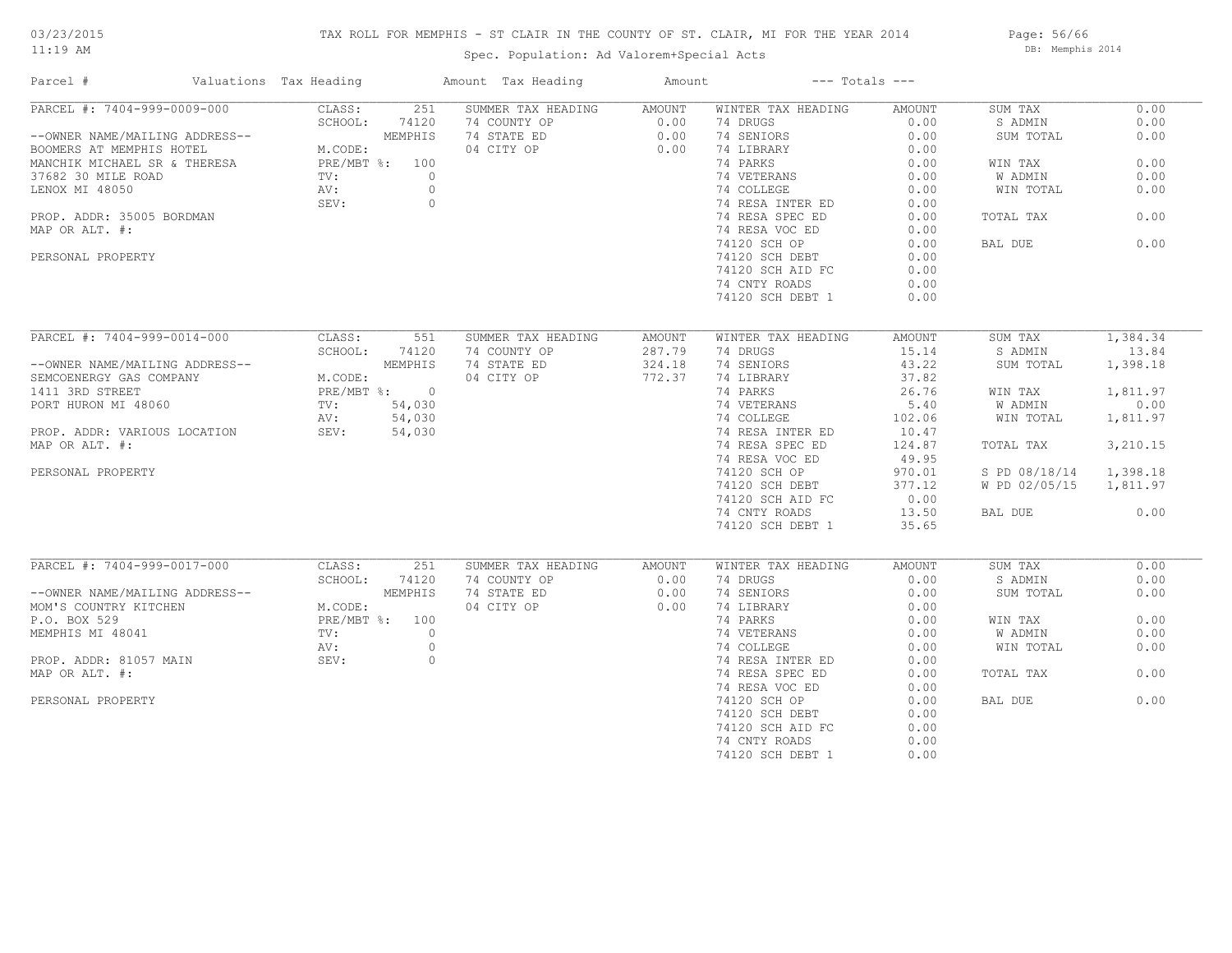# TAX ROLL FOR MEMPHIS - ST CLAIR IN THE COUNTY OF ST. CLAIR, MI FOR THE YEAR 2014

Spec. Population: Ad Valorem+Special Acts

Page: 57/66 DB: Memphis 2014

| Parcel #                       | Valuations Tax Heading |                | Amount Tax Heading | Amount | $---$ Totals $---$ |                  |           |      |
|--------------------------------|------------------------|----------------|--------------------|--------|--------------------|------------------|-----------|------|
| PARCEL #: 7404-999-0028-000    | CLASS:                 | 251            | SUMMER TAX HEADING | AMOUNT | WINTER TAX HEADING | AMOUNT           | SUM TAX   | 0.00 |
|                                | SCHOOL:                | 74120          | 74 COUNTY OP       | 0.00   | 74 DRUGS           | 0.00             | S ADMIN   | 0.00 |
| --OWNER NAME/MAILING ADDRESS-- |                        | MEMPHIS        | 74 STATE ED        | 0.00   | 74 SENIORS         | 0.00             | SUM TOTAL | 0.00 |
| BELLE RIVER LIQUIDATORS/AUCT   | M.CODE:                |                | 04 CITY OP         | 0.00   | 74 LIBRARY         | 0.00             |           |      |
| 81611 MAIN                     | PRE/MBT %: 100         |                |                    |        | 74 PARKS           | 0.00             | WIN TAX   | 0.00 |
| MEMPHIS MI 48041               | TV:                    | $\circ$        |                    |        | 74 VETERANS        | 0.00             | W ADMIN   | 0.00 |
|                                | AV:                    | $\circ$        |                    |        | 74 COLLEGE         | 0.00             | WIN TOTAL | 0.00 |
| PROP. ADDR: 81611 MAIN         | SEV:                   | $\circ$        |                    |        | 74 RESA INTER ED   | 0.00             |           |      |
| MAP OR ALT. #:                 |                        |                |                    |        | 74 RESA SPEC ED    | 0.00             | TOTAL TAX | 0.00 |
|                                |                        |                |                    |        | 74 RESA VOC ED     | 0.00             |           |      |
| PERSONAL PROPERTY              |                        |                |                    |        | 74120 SCH OP       | 0.00             | BAL DUE   | 0.00 |
|                                |                        |                |                    |        | 74120 SCH DEBT     | 0.00             |           |      |
|                                |                        |                |                    |        | 74120 SCH AID FC   | 0.00             |           |      |
|                                |                        |                |                    |        |                    |                  |           |      |
|                                |                        |                |                    |        | 74 CNTY ROADS      | 0.00             |           |      |
|                                |                        |                |                    |        | 74120 SCH DEBT 1   | 0.00             |           |      |
|                                |                        |                |                    |        |                    |                  |           |      |
| PARCEL #: 7404-999-0031-000    | CLASS:                 | 251            | SUMMER TAX HEADING | AMOUNT | WINTER TAX HEADING | AMOUNT           | SUM TAX   | 0.00 |
|                                | SCHOOL:                | 74120          | 74 COUNTY OP       | 0.00   | 74 DRUGS           | 0.00             | S ADMIN   | 0.00 |
| --OWNER NAME/MAILING ADDRESS-- |                        | MEMPHIS        | 74 STATE ED        | 0.00   | 74 SENIORS         | 0.00             | SUM TOTAL | 0.00 |
| WOLVERINE SIGN WORKS           | M.CODE:                |                | 04 CITY OP         | 0.00   | 74 LIBRARY         | 0.00             |           |      |
| 923 BRADLEY ST.                | PRE/MBT %: 100         |                |                    |        | 74 PARKS           | 0.00             | WIN TAX   | 0.00 |
| OWOSSO MI 48867                | TV:                    | $\circ$        |                    |        | 74 VETERANS        | $0.00$<br>$0.00$ | W ADMIN   | 0.00 |
|                                | AV:                    | $\circ$        |                    |        | 74 COLLEGE         |                  | WIN TOTAL | 0.00 |
| PROP. ADDR: 81560 MAIN         | SEV:                   | $\circ$        |                    |        | 74 RESA INTER ED   | 0.00             |           |      |
| MAP OR ALT. #:                 |                        |                |                    |        | 74 RESA SPEC ED    | 0.00             | TOTAL TAX | 0.00 |
|                                |                        |                |                    |        | 74 RESA VOC ED     | 0.00             |           |      |
| PERSONAL PROPERTY              |                        |                |                    |        | 74120 SCH OP       | 0.00             | BAL DUE   | 0.00 |
|                                |                        |                |                    |        | 74120 SCH DEBT     | 0.00             |           |      |
|                                |                        |                |                    |        | 74120 SCH AID FC   | 0.00             |           |      |
|                                |                        |                |                    |        | 74 CNTY ROADS      | 0.00             |           |      |
|                                |                        |                |                    |        | 74120 SCH DEBT 1   | 0.00             |           |      |
|                                |                        |                |                    |        |                    |                  |           |      |
|                                |                        |                |                    |        |                    |                  |           |      |
| PARCEL #: 7404-999-0035-000    | CLASS:                 | 251            | SUMMER TAX HEADING | AMOUNT | WINTER TAX HEADING | AMOUNT           | SUM TAX   | 0.00 |
|                                | SCHOOL:                | 74120          | 74 COUNTY OP       | 0.00   | 74 DRUGS           | 0.00             | S ADMIN   | 0.00 |
| --OWNER NAME/MAILING ADDRESS-- |                        | MEMPHIS        | 74 STATE ED        | 0.00   | 74 SENIORS         | 0.00             | SUM TOTAL | 0.00 |
| GRAYHAWK LEASING LLC           | M.CODE:                |                | 04 CITY OP         | 0.00   | 74 LIBRARY         | 0.00             |           |      |
| P.O. BOX 660634                |                        | PRE/MBT %: 100 |                    |        | 74 PARKS           | 0.00             | WIN TAX   | 0.00 |
| DALLAS TX 75266-0634           | TV:                    | $\circ$        |                    |        | 74 VETERANS        | 0.00             | W ADMIN   | 0.00 |
|                                | AV:                    | $\circ$        |                    |        | 74 COLLEGE         | 0.00             | WIN TOTAL | 0.00 |
| PROP. ADDR:                    | SEV:                   | $\circ$        |                    |        | 74 RESA INTER ED   | 0.00             |           |      |
| MAP OR ALT. #:                 |                        |                |                    |        | 74 RESA SPEC ED    | 0.00             | TOTAL TAX | 0.00 |
|                                |                        |                |                    |        | 74 RESA VOC ED     | 0.00             |           |      |
|                                |                        |                |                    |        | 74120 SCH OP       | 0.00             | BAL DUE   | 0.00 |
|                                |                        |                |                    |        | 74120 SCH DEBT     | 0.00             |           |      |
|                                |                        |                |                    |        | 74120 SCH AID FC   | 0.00             |           |      |
|                                |                        |                |                    |        | 74 CNTY ROADS      | 0.00             |           |      |
|                                |                        |                |                    |        | 74120 SCH DEBT 1   | 0.00             |           |      |
|                                |                        |                |                    |        |                    |                  |           |      |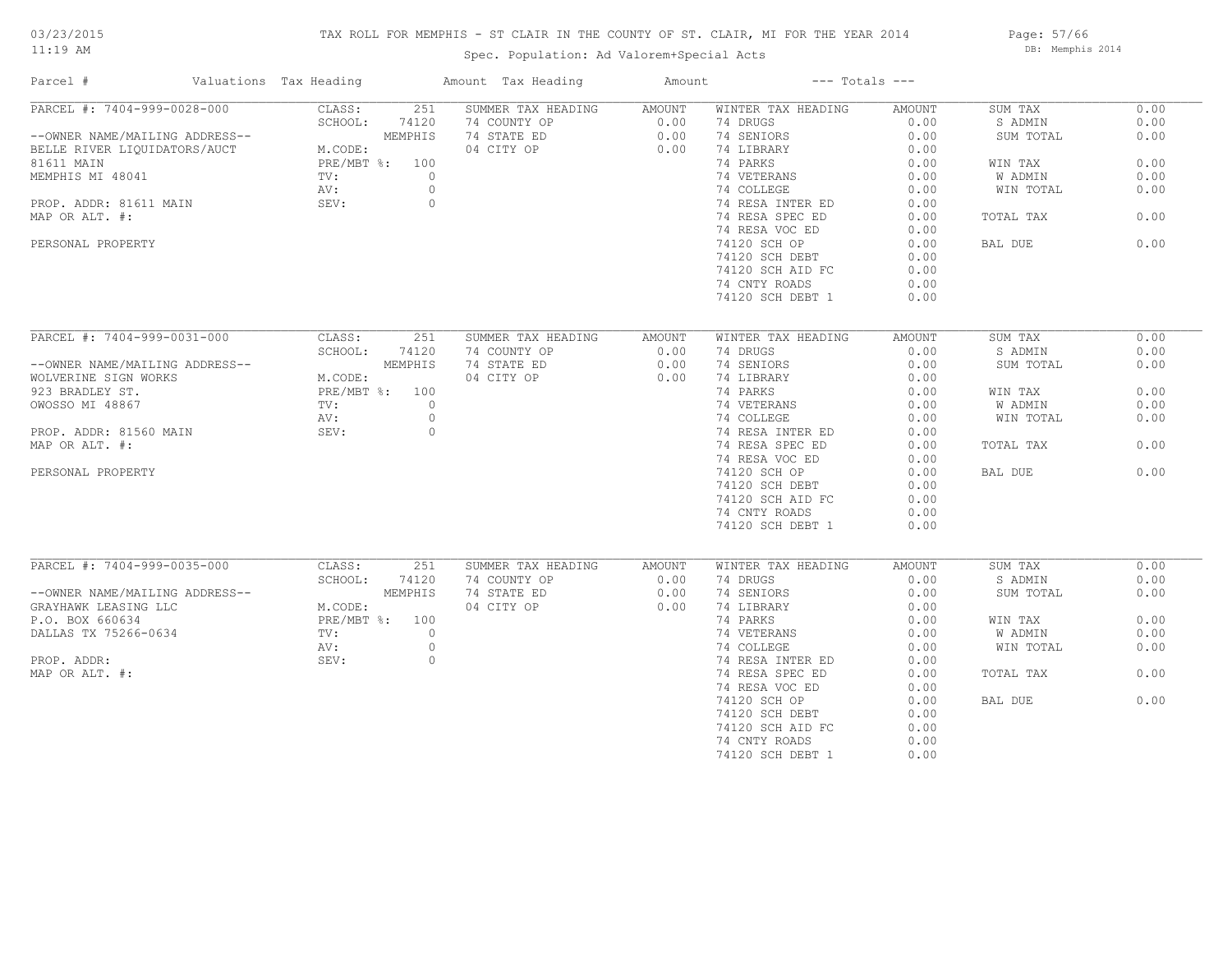# TAX ROLL FOR MEMPHIS - ST CLAIR IN THE COUNTY OF ST. CLAIR, MI FOR THE YEAR 2014

Spec. Population: Ad Valorem+Special Acts

Page: 58/66 DB: Memphis 2014

| Parcel #                                                                                                                                                                                             | Valuations Tax Heading |         | Amount Tax Heading | Amount         | $---$ Totals $---$             |                |                    |       |
|------------------------------------------------------------------------------------------------------------------------------------------------------------------------------------------------------|------------------------|---------|--------------------|----------------|--------------------------------|----------------|--------------------|-------|
| PARCEL #: 7404-999-0035-005                                                                                                                                                                          | CLASS:                 | 251     | SUMMER TAX HEADING | AMOUNT         | WINTER TAX HEADING             | AMOUNT         | SUM TAX            | 0.00  |
|                                                                                                                                                                                                      | SCHOOL:                | 74120   | 74 COUNTY OP       | 0.00           | 74 DRUGS                       | 0.00           | S ADMIN            | 0.00  |
| --OWNER NAME/MAILING ADDRESS--                                                                                                                                                                       |                        | MEMPHIS | 74 STATE ED        | 0.00           | 74 SENIORS                     | 0.00           | SUM TOTAL          | 0.00  |
| GTECH                                                                                                                                                                                                | M.CODE:                |         | 04 CITY OP         | 0.00           | 74 LIBRARY                     | 0.00           |                    |       |
| 10 MEMORIAL BOULDEVARD                                                                                                                                                                               | PRE/MBT %: 100         |         |                    |                | 74 PARKS                       | 0.00           | WIN TAX            | 0.00  |
| PROVIDENCE RI 02903                                                                                                                                                                                  | TV:                    | $\circ$ |                    |                | 74 VETERANS                    | 0.00           | W ADMIN            | 0.00  |
|                                                                                                                                                                                                      | AV:                    | $\circ$ |                    |                | 74 COLLEGE                     | 0.00           | WIN TOTAL          | 0.00  |
| PROP. ADDR:                                                                                                                                                                                          | SEV:                   | $\circ$ |                    |                | 74 RESA INTER ED               | 0.00           |                    |       |
| MAP OR ALT. #:                                                                                                                                                                                       |                        |         |                    |                | 74 RESA SPEC ED                | 0.00           | TOTAL TAX          | 0.00  |
|                                                                                                                                                                                                      |                        |         |                    |                | 74 RESA VOC ED                 | 0.00           |                    |       |
|                                                                                                                                                                                                      |                        |         |                    |                | 74120 SCH OP                   | 0.00           | BAL DUE            | 0.00  |
|                                                                                                                                                                                                      |                        |         |                    |                | 74120 SCH DEBT                 | 0.00           |                    |       |
|                                                                                                                                                                                                      |                        |         |                    |                | 74120 SCH AID FC               | 0.00           |                    |       |
|                                                                                                                                                                                                      |                        |         |                    |                | 74 CNTY ROADS                  | 0.00           |                    |       |
|                                                                                                                                                                                                      |                        |         |                    |                | 74120 SCH DEBT 1               | 0.00           |                    |       |
|                                                                                                                                                                                                      |                        |         |                    |                |                                |                |                    |       |
|                                                                                                                                                                                                      |                        |         |                    |                |                                |                |                    |       |
| PARCEL #: 7404-999-0041-000                                                                                                                                                                          | CLASS:                 | 251     | SUMMER TAX HEADING | AMOUNT         | WINTER TAX HEADING             | AMOUNT         | SUM TAX            | 0.00  |
|                                                                                                                                                                                                      | SCHOOL: 74120          |         | 74 COUNTY OP       | 0.00           | 74 DRUGS                       | 0.00           | S ADMIN            | 0.00  |
|                                                                                                                                                                                                      |                        |         | 74 STATE ED        | 0.00           | 74 SENIORS                     | 0.00           | SUM TOTAL          | 0.00  |
|                                                                                                                                                                                                      |                        |         | 04 CITY OP         | 0.00           | 74 LIBRARY                     | 0.00           |                    |       |
| --OWNER NAME/MAILING ADDRESS--<br>THE COCA-COLA COMPANY MEMPHIS<br>ATTN: PROPERTY TAX DEPT PRE/MBT %: 100<br>PO BOX 4440<br>BRANDON FL 33509-4440 AV: 0<br>PRE/MBT %: 0<br>PRANDON FL 33509-4440 AV: |                        |         |                    |                | 74 PARKS                       | 0.00           | WIN TAX            | 0.00  |
|                                                                                                                                                                                                      |                        |         |                    |                | 74 VETERANS                    | 0.00           | W ADMIN            | 0.00  |
|                                                                                                                                                                                                      |                        |         |                    |                | 74 COLLEGE                     | 0.00           | WIN TOTAL          | 0.00  |
|                                                                                                                                                                                                      | SEV:                   | $\circ$ |                    |                | 74 RESA INTER ED               | 0.00           |                    |       |
| PROP. ADDR: VARIOUS LOCATION                                                                                                                                                                         |                        |         |                    |                | 74 RESA SPEC ED                | 0.00           | TOTAL TAX          | 0.00  |
| MAP OR ALT. #:                                                                                                                                                                                       |                        |         |                    |                | 74 RESA VOC ED                 | 0.00           |                    |       |
|                                                                                                                                                                                                      |                        |         |                    |                | 74120 SCH OP                   | 0.00           | BAL DUE            | 0.00  |
| PERSONAL PROPERTY                                                                                                                                                                                    |                        |         |                    |                | 74120 SCH DEBT                 | 0.00           |                    |       |
|                                                                                                                                                                                                      |                        |         |                    |                | 74120 SCH AID FC               | 0.00           |                    |       |
|                                                                                                                                                                                                      |                        |         |                    |                | 74 CNTY ROADS                  | 0.00           |                    |       |
|                                                                                                                                                                                                      |                        |         |                    |                | 74120 SCH DEBT 1               | 0.00           |                    |       |
|                                                                                                                                                                                                      |                        |         |                    |                |                                |                |                    |       |
| PARCEL #: 7404-999-0044-000                                                                                                                                                                          | CLASS:                 | 251     | SUMMER TAX HEADING |                |                                |                |                    | 6.40  |
|                                                                                                                                                                                                      | SCHOOL:                | 74120   | 74 COUNTY OP       | AMOUNT<br>1.33 | WINTER TAX HEADING<br>74 DRUGS | AMOUNT<br>0.07 | SUM TAX<br>S ADMIN | 0.06  |
|                                                                                                                                                                                                      |                        |         | 74 STATE ED        | 1.50           | 74 SENIORS                     | 0.20           | SUM TOTAL          | 6.46  |
| --OWNER NAME/MAILING ADDRESS--<br>LAMAR ADVERTISING OF SAGINAW M.CODE:<br>P.O. BOX 66338 PRE/MBT %: 100                                                                                              |                        |         | 04 CITY OP         | 3.57           | 74 LIBRARY                     | 0.17           |                    |       |
|                                                                                                                                                                                                      |                        |         |                    |                |                                |                |                    |       |
|                                                                                                                                                                                                      |                        | 250     |                    |                | 74 PARKS                       | 0.12           | WIN TAX            | 5.33  |
| BATON ROUGE LA 70896                                                                                                                                                                                 | $\text{TV}$ :          |         |                    |                | 74 VETERANS                    | 0.02           | W ADMIN            | 0.00  |
|                                                                                                                                                                                                      | AV:                    | 250     |                    |                | 74 COLLEGE                     | 0.47           | WIN TOTAL          | 5.33  |
| PROP. ADDR: 35005 BORDMAN                                                                                                                                                                            | SEV:                   | 250     |                    |                | 74 RESA INTER ED               | 0.04           |                    |       |
| MAP OR ALT. #:                                                                                                                                                                                       |                        |         |                    |                | 74 RESA SPEC ED                | 0.57           | TOTAL TAX          | 11.79 |
|                                                                                                                                                                                                      |                        |         |                    |                | 74 RESA VOC ED                 | 0.23           |                    |       |
| PERSONAL PROPERTY                                                                                                                                                                                    |                        |         |                    |                | 74120 SCH OP                   | 1.48           | S PD 08/11/14      | 6.46  |
|                                                                                                                                                                                                      |                        |         |                    |                | 74120 SCH DEBT                 | 1.74           | W PD 02/09/15      | 5.33  |
|                                                                                                                                                                                                      |                        |         |                    |                | 74120 SCH AID FC               | 0.00           |                    |       |
|                                                                                                                                                                                                      |                        |         |                    |                | 74 CNTY ROADS                  | 0.06           | BAL DUE            | 0.00  |
|                                                                                                                                                                                                      |                        |         |                    |                | 74120 SCH DEBT 1               | 0.16           |                    |       |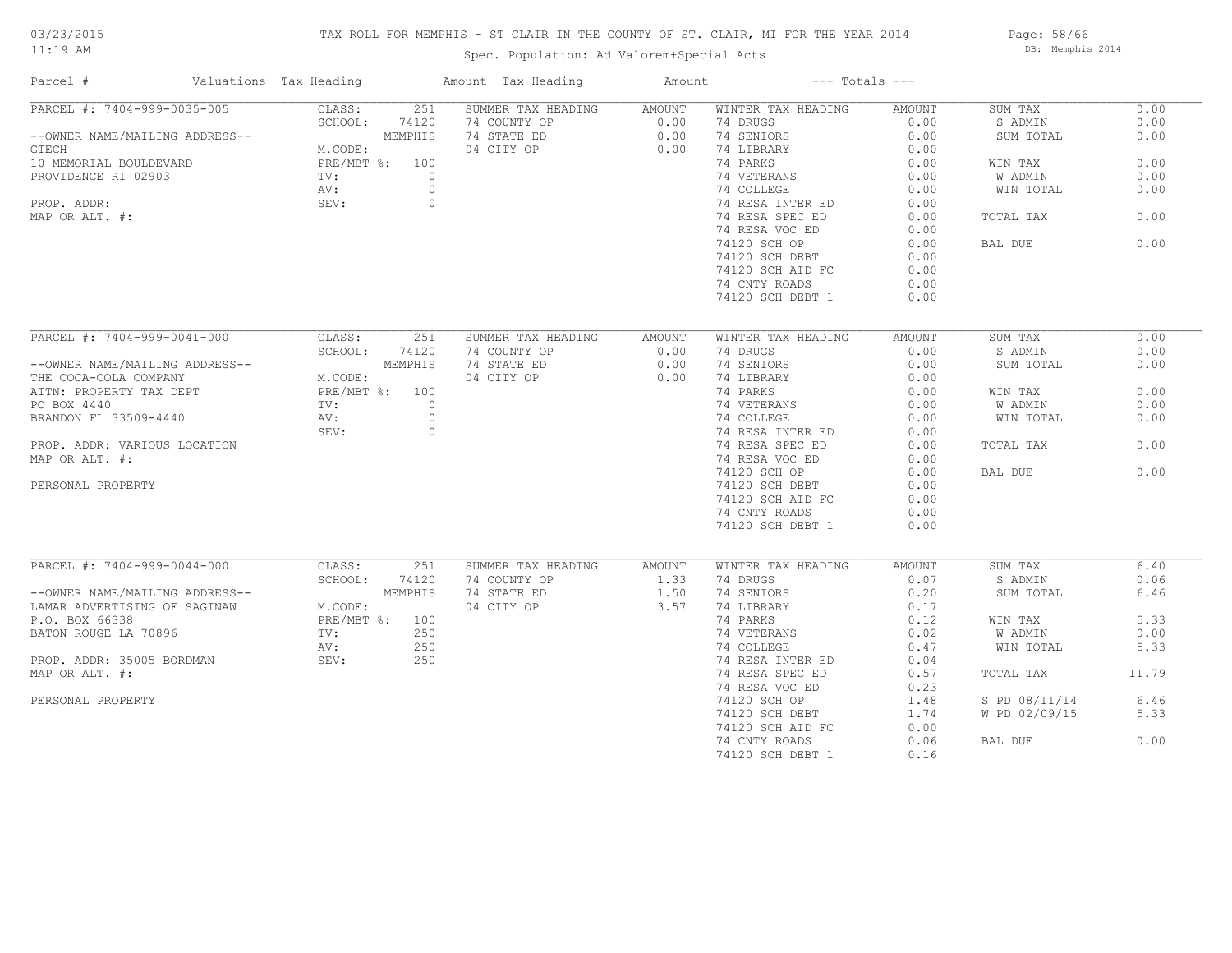# TAX ROLL FOR MEMPHIS - ST CLAIR IN THE COUNTY OF ST. CLAIR, MI FOR THE YEAR 2014

Spec. Population: Ad Valorem+Special Acts

Page: 59/66 DB: Memphis 2014

| Parcel #                         | Valuations Tax Heading | Amount Tax Heading | Amount | $---$ Totals $---$ |        |           |      |
|----------------------------------|------------------------|--------------------|--------|--------------------|--------|-----------|------|
| PARCEL #: 7404-999-0058-000      | CLASS:<br>251          | SUMMER TAX HEADING | AMOUNT | WINTER TAX HEADING | AMOUNT | SUM TAX   | 0.00 |
|                                  | SCHOOL:<br>74120       | 74 COUNTY OP       | 0.00   | 74 DRUGS           | 0.00   | S ADMIN   | 0.00 |
| --OWNER NAME/MAILING ADDRESS--   | MEMPHIS                | 74 STATE ED        | 0.00   | 74 SENIORS         | 0.00   | SUM TOTAL | 0.00 |
| DISH NETWORK, LLC                | M.CODE:                | 04 CITY OP         | 0.00   | 74 LIBRARY         | 0.00   |           |      |
| P.O. BOX 6623                    | PRE/MBT %: 100         |                    |        | 74 PARKS           | 0.00   | WIN TAX   | 0.00 |
| ENGLEWOOD CO 80155               | $\text{TV}$ :          | $\circ$            |        | 74 VETERANS        | 0.00   | W ADMIN   | 0.00 |
|                                  | AV:                    | $\circ$            |        | 74 COLLEGE         | 0.00   | WIN TOTAL | 0.00 |
| PROP. ADDR: P.O. BOX 6623        | SEV:                   | $\circ$            |        | 74 RESA INTER ED   | 0.00   |           |      |
| MAP OR ALT. #:                   |                        |                    |        | 74 RESA SPEC ED    | 0.00   | TOTAL TAX | 0.00 |
|                                  |                        |                    |        | 74 RESA VOC ED     | 0.00   |           |      |
|                                  |                        |                    |        | 74120 SCH OP       | 0.00   | BAL DUE   | 0.00 |
|                                  |                        |                    |        | 74120 SCH DEBT     | 0.00   |           |      |
|                                  |                        |                    |        |                    |        |           |      |
|                                  |                        |                    |        | 74120 SCH AID FC   | 0.00   |           |      |
|                                  |                        |                    |        | 74 CNTY ROADS      | 0.00   |           |      |
|                                  |                        |                    |        | 74120 SCH DEBT 1   | 0.00   |           |      |
|                                  |                        |                    |        |                    |        |           |      |
| PARCEL #: 7404-999-0059-000      | CLASS:<br>251          | SUMMER TAX HEADING | AMOUNT | WINTER TAX HEADING | AMOUNT | SUM TAX   | 0.00 |
|                                  | SCHOOL:<br>74120       | 74 COUNTY OP       | 0.00   | 74 DRUGS           | 0.00   | S ADMIN   | 0.00 |
| --OWNER NAME/MAILING ADDRESS--   | MEMPHIS                | 74 STATE ED        | 0.00   | 74 SENIORS         | 0.00   | SUM TOTAL | 0.00 |
| GORDON FOOD SERVICE, INC.        | M.CODE:                | 04 CITY OP         | 0.00   | 74 LIBRARY         | 0.00   |           |      |
| ADVANCED PROPERTY TAX COMPLIANCE | PRE/MBT %: 100         |                    |        | 74 PARKS           | 0.00   | WIN TAX   | 0.00 |
| 1611 N. INTERSTATE35E STE230     | TV:                    | $\circ$            |        | 74 VETERANS        | 0.00   | W ADMIN   | 0.00 |
| CARROLLTON TX 75006-8627         | AV:                    | $\circ$            |        | 74 COLLEGE         | 0.00   | WIN TOTAL | 0.00 |
|                                  | SEV:                   | $\circ$            |        | 74 RESA INTER ED   | 0.00   |           |      |
| PROP. ADDR:                      |                        |                    |        | 74 RESA SPEC ED    | 0.00   | TOTAL TAX | 0.00 |
| MAP OR ALT. #:                   |                        |                    |        | 74 RESA VOC ED     | 0.00   |           |      |
|                                  |                        |                    |        | 74120 SCH OP       | 0.00   | BAL DUE   | 0.00 |
|                                  |                        |                    |        | 74120 SCH DEBT     | 0.00   |           |      |
|                                  |                        |                    |        | 74120 SCH AID FC   | 0.00   |           |      |
|                                  |                        |                    |        | 74 CNTY ROADS      | 0.00   |           |      |
|                                  |                        |                    |        | 74120 SCH DEBT 1   | 0.00   |           |      |
|                                  |                        |                    |        |                    |        |           |      |
| PARCEL #: 7404-999-2108-160      | CLASS:<br>351          | SUMMER TAX HEADING | AMOUNT | WINTER TAX HEADING | AMOUNT | SUM TAX   | 0.00 |
|                                  | SCHOOL:<br>74120       | 74 COUNTY OP       | 0.00   | 74 DRUGS           | 0.00   | S ADMIN   | 0.00 |
| --OWNER NAME/MAILING ADDRESS--   | MEMPHIS                | 04 CITY OP         | 0.00   | 74 SENIORS         | 0.00   | SUM TOTAL | 0.00 |
| DONATO ENTERPRISES INC.          | M.CODE:                |                    |        | 74 LIBRARY         | 0.00   |           |      |
| 81600 BELLE RIVER                | PRE/MBT %: 100         |                    |        | 74 PARKS           | 0.00   | WIN TAX   | 0.00 |
| MEMPHIS MI 48041                 | TV:                    | $\circ$            |        | 74 VETERANS        | 0.00   | W ADMIN   | 0.00 |
|                                  | AV:                    | $\circ$            |        | 74 COLLEGE         | 0.00   | WIN TOTAL | 0.00 |
| PROP. ADDR: 81600 BELLE RIVER    | SEV:                   | $\circ$            |        | 74 RESA INTER ED   | 0.00   |           |      |
| MAP OR ALT. #:                   |                        |                    |        | 74 RESA SPEC ED    | 0.00   | TOTAL TAX | 0.00 |
|                                  |                        |                    |        | 74 RESA VOC ED     | 0.00   |           |      |
| PERSONAL PROPERTY                |                        |                    |        | 74120 SCH DEBT     | 0.00   | BAL DUE   | 0.00 |
|                                  |                        |                    |        | 74120 SCH AID FC   | 0.00   |           |      |
|                                  |                        |                    |        | 74 CNTY ROADS      | 0.00   |           |      |
|                                  |                        |                    |        | 74120 SCH DEBT 1   | 0.00   |           |      |
|                                  |                        |                    |        |                    |        |           |      |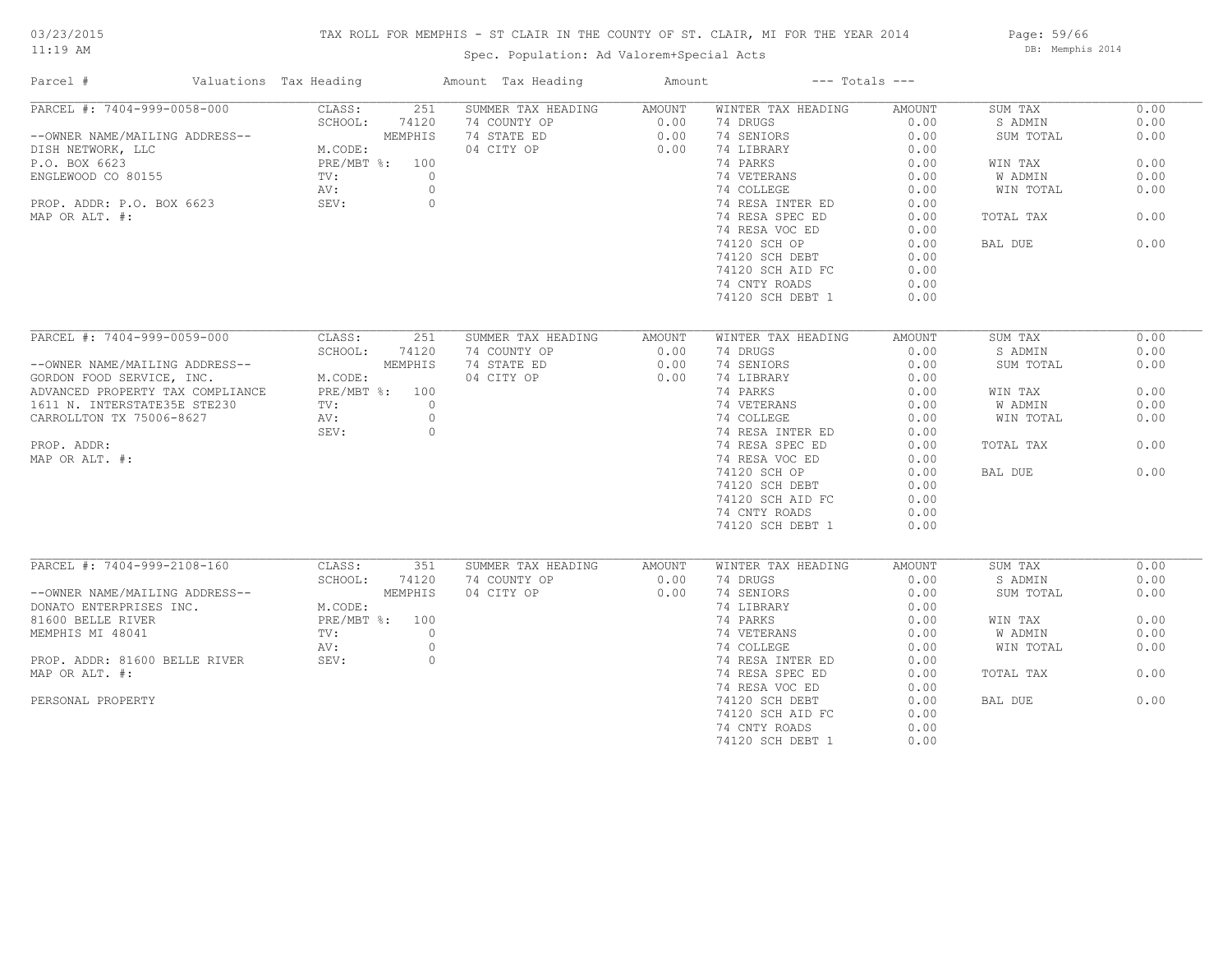# TAX ROLL FOR MEMPHIS - ST CLAIR IN THE COUNTY OF ST. CLAIR, MI FOR THE YEAR 2014

Spec. Population: Ad Valorem+Special Acts

Page: 60/66 DB: Memphis 2014

| Parcel #                                                                                                                                                                              | Valuations Tax Heading                                 |         | Amount Tax Heading | Amount | $---$ Totals $---$ |        |               |        |
|---------------------------------------------------------------------------------------------------------------------------------------------------------------------------------------|--------------------------------------------------------|---------|--------------------|--------|--------------------|--------|---------------|--------|
| PARCEL #: 7404-999-2203-482                                                                                                                                                           | CLASS:                                                 | 251     | SUMMER TAX HEADING | AMOUNT | WINTER TAX HEADING | AMOUNT | SUM TAX       | 73.27  |
|                                                                                                                                                                                       | SCHOOL:                                                | 74120   | 74 COUNTY OP       | 15.23  | 74 DRUGS           | 0.80   | S ADMIN       | 0.73   |
| --OWNER NAME/MAILING ADDRESS--                                                                                                                                                        | $\sim$ $\sim$ $\sim$ $\sim$ $\sim$ $\sim$ $\sim$       | MEMPHIS | 74 STATE ED        | 17.16  | 74 SENIORS         | 2.28   | SUM TOTAL     | 74.00  |
| EXEREND PROPANE SOUTH LLC<br>EXCHLER GARY<br>P.O. BOX 41017<br>P.O. BOX 41017<br>M.CODE:<br>M.CODE:<br>PRE/MBT %: 100<br>P.O. BOX 41017<br>TV: 2,860<br>MEMPHIS MI 48041<br>AV: 2,860 |                                                        |         | 04 CITY OP         | 40.88  | 74 LIBRARY         | 2.00   |               |        |
|                                                                                                                                                                                       |                                                        |         |                    |        | 74 PARKS           | 1.41   | WIN TAX       | 61.54  |
|                                                                                                                                                                                       |                                                        |         |                    |        | 74 VETERANS        | 0.28   | W ADMIN       | 0.00   |
|                                                                                                                                                                                       |                                                        |         |                    |        | 74 COLLEGE         | 5.40   | WIN TOTAL     | 61.54  |
|                                                                                                                                                                                       | SEV:                                                   | 2,860   |                    |        | 74 RESA INTER ED   | 0.55   |               |        |
| PROP. ADDR: 34827 BORDMAN                                                                                                                                                             |                                                        |         |                    |        | 74 RESA SPEC ED    | 6.61   | TOTAL TAX     | 135.54 |
| MAP OR ALT. #:                                                                                                                                                                        |                                                        |         |                    |        | 74 RESA VOC ED     |        |               |        |
|                                                                                                                                                                                       |                                                        |         |                    |        |                    | 2.64   |               |        |
|                                                                                                                                                                                       |                                                        |         |                    |        | 74120 SCH OP       | 17.02  | S PD 08/05/14 | 74.00  |
| PERSONAL PROPERTY                                                                                                                                                                     |                                                        |         |                    |        | 74120 SCH DEBT     | 19.96  | W PD 02/11/15 | 61.54  |
|                                                                                                                                                                                       |                                                        |         |                    |        | 74120 SCH AID FC   | 0.00   |               |        |
|                                                                                                                                                                                       |                                                        |         |                    |        | 74 CNTY ROADS      | 0.71   | BAL DUE       | 0.00   |
|                                                                                                                                                                                       |                                                        |         |                    |        | 74120 SCH DEBT 1   | 1.88   |               |        |
|                                                                                                                                                                                       |                                                        |         |                    |        |                    |        |               |        |
| PARCEL #: 7404-999-2203-506                                                                                                                                                           | CLASS:                                                 | 251     | SUMMER TAX HEADING | AMOUNT | WINTER TAX HEADING | AMOUNT | SUM TAX       | 0.00   |
|                                                                                                                                                                                       | SCHOOL:                                                | 74120   | 74 COUNTY OP       | 0.00   | 74 DRUGS           | 0.00   | S ADMIN       | 0.00   |
| --OWNER NAME/MAILING ADDRESS--                                                                                                                                                        |                                                        |         | 74 STATE ED        | 0.00   | 74 SENIORS         | 0.00   | SUM TOTAL     | 0.00   |
| CHUCK'S AUTO SURGEONS                                                                                                                                                                 | ADDRESS--<br>M.CODE:<br>PRE/MBT %: 100<br>TV:<br>NV:   |         | 04 CITY OP         | 0.00   | 74 LIBRARY         | 0.00   |               |        |
| P.O BOX 316                                                                                                                                                                           |                                                        |         |                    |        | 74 PARKS           | 0.00   |               | 0.00   |
|                                                                                                                                                                                       |                                                        |         |                    |        |                    |        | WIN TAX       |        |
| MEMPHIS MI 48041                                                                                                                                                                      |                                                        |         |                    |        | 74 VETERANS        | 0.00   | W ADMIN       | 0.00   |
|                                                                                                                                                                                       | AV:                                                    | $\circ$ |                    |        | 74 COLLEGE         | 0.00   | WIN TOTAL     | 0.00   |
| PROP. ADDR: 35065 BORDMAN                                                                                                                                                             | SEV:                                                   | $\circ$ |                    |        | 74 RESA INTER ED   | 0.00   |               |        |
| MAP OR ALT. #:                                                                                                                                                                        |                                                        |         |                    |        | 74 RESA SPEC ED    | 0.00   | TOTAL TAX     | 0.00   |
|                                                                                                                                                                                       |                                                        |         |                    |        | 74 RESA VOC ED     | 0.00   |               |        |
| PERSONAL PROPERTY                                                                                                                                                                     |                                                        |         |                    |        | 74120 SCH OP       | 0.00   | BAL DUE       | 0.00   |
|                                                                                                                                                                                       |                                                        |         |                    |        | 74120 SCH DEBT     | 0.00   |               |        |
|                                                                                                                                                                                       |                                                        |         |                    |        | 74120 SCH AID FC   | 0.00   |               |        |
|                                                                                                                                                                                       |                                                        |         |                    |        | 74 CNTY ROADS      | 0.00   |               |        |
|                                                                                                                                                                                       |                                                        |         |                    |        | 74120 SCH DEBT 1   | 0.00   |               |        |
|                                                                                                                                                                                       |                                                        |         |                    |        |                    |        |               |        |
| PARCEL #: 7404-999-2208-139                                                                                                                                                           | CLASS:                                                 | 251     | SUMMER TAX HEADING | AMOUNT | WINTER TAX HEADING | AMOUNT | SUM TAX       | 0.00   |
|                                                                                                                                                                                       | SCHOOL:                                                | 74120   | 74 COUNTY OP       | 0.00   | 74 DRUGS           | 0.00   | S ADMIN       | 0.00   |
|                                                                                                                                                                                       |                                                        |         |                    |        |                    |        |               |        |
| --OWNER NAME/MAILING ADDRESS--                                                                                                                                                        |                                                        | MEMPHIS | 74 STATE ED        | 0.00   | 74 SENIORS         | 0.00   | SUM TOTAL     | 0.00   |
| COINMACH CORP.                                                                                                                                                                        | M.CODE:<br>PRE/MBT %: 100<br>TV: 0<br>AV: 0<br>~~~~. ( |         | 04 CITY OP         | 0.00   | 74 LIBRARY         | 0.00   |               |        |
| COMMAND REUTERS, INC<br>P.O.BOX 4900 DEPT 155<br>SCOTTSDALE AZ 85261-4900                                                                                                             |                                                        |         |                    |        | 74 PARKS           | 0.00   | WIN TAX       | 0.00   |
|                                                                                                                                                                                       |                                                        |         |                    |        | 74 VETERANS        | 0.00   | W ADMIN       | 0.00   |
|                                                                                                                                                                                       |                                                        |         |                    |        | 74 COLLEGE         | 0.00   | WIN TOTAL     | 0.00   |
|                                                                                                                                                                                       |                                                        |         |                    |        | 74 RESA INTER ED   | 0.00   |               |        |
| PROP. ADDR: 81393 BELLE RIVER                                                                                                                                                         |                                                        |         |                    |        | 74 RESA SPEC ED    | 0.00   | TOTAL TAX     | 0.00   |
| MAP OR ALT. #:                                                                                                                                                                        |                                                        |         |                    |        | 74 RESA VOC ED     | 0.00   |               |        |
|                                                                                                                                                                                       |                                                        |         |                    |        | 74120 SCH OP       | 0.00   | BAL DUE       | 0.00   |
| PERSONAL PORPERTY                                                                                                                                                                     |                                                        |         |                    |        | 74120 SCH DEBT     | 0.00   |               |        |
|                                                                                                                                                                                       |                                                        |         |                    |        | 74120 SCH AID FC   | 0.00   |               |        |
|                                                                                                                                                                                       |                                                        |         |                    |        |                    |        |               |        |
|                                                                                                                                                                                       |                                                        |         |                    |        | 74 CNTY ROADS      | 0.00   |               |        |
|                                                                                                                                                                                       |                                                        |         |                    |        | 74120 SCH DEBT 1   | 0.00   |               |        |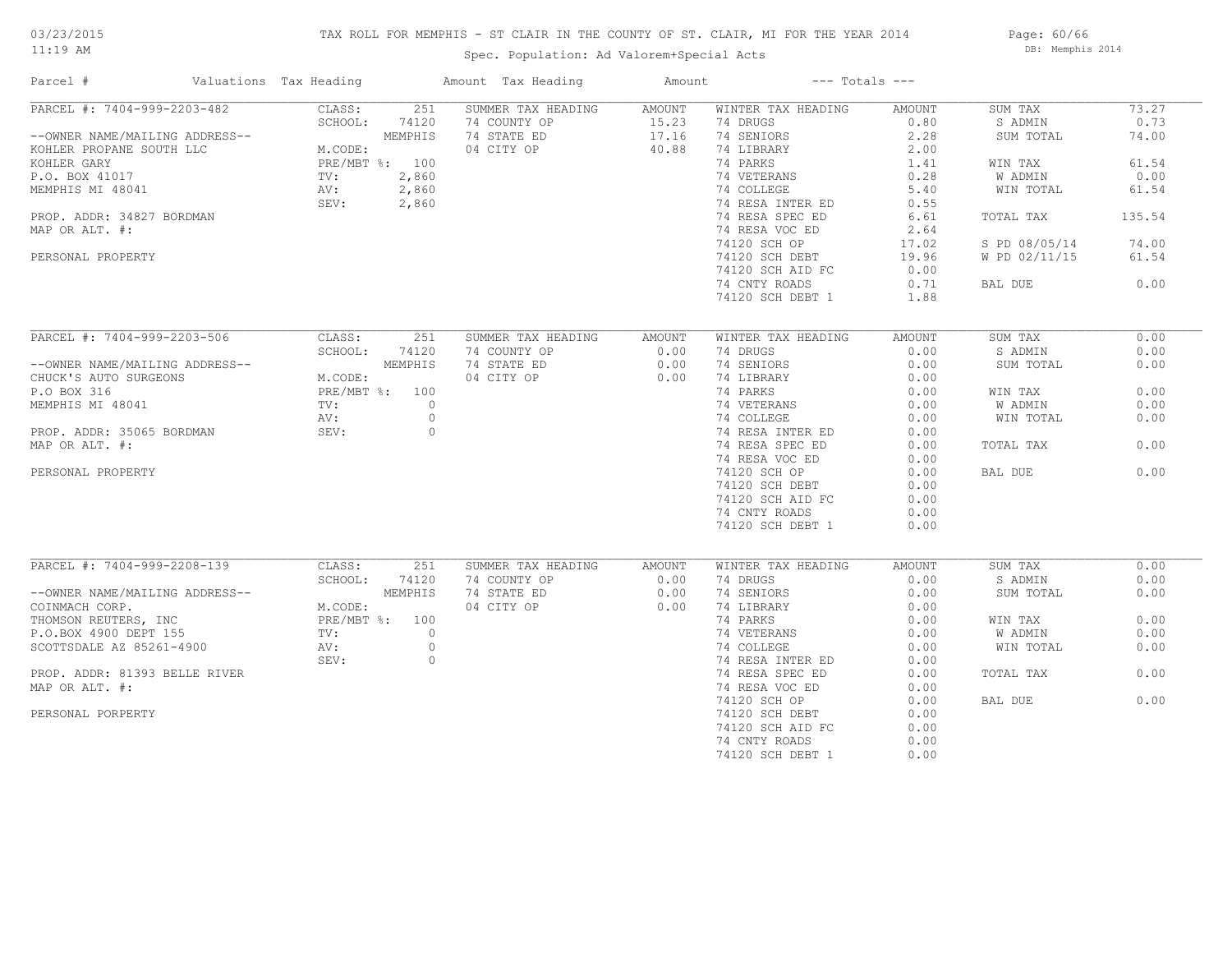# TAX ROLL FOR MEMPHIS - ST CLAIR IN THE COUNTY OF ST. CLAIR, MI FOR THE YEAR 2014

Spec. Population: Ad Valorem+Special Acts

Page: 61/66 DB: Memphis 2014

| Parcel #                       | Valuations Tax Heading |                                      |         | Amount Tax Heading        | Amount           |                                               | $---$ Totals $---$ |               |        |
|--------------------------------|------------------------|--------------------------------------|---------|---------------------------|------------------|-----------------------------------------------|--------------------|---------------|--------|
| PARCEL #: 7404-999-2503-504    |                        | CLASS:                               | 251     | SUMMER TAX HEADING AMOUNT |                  | WINTER TAX HEADING                            | AMOUNT             | SUM TAX       | 3.06   |
|                                |                        | SCHOOL:                              | 74120   | 74 COUNTY OP              |                  | 74 DRUGS                                      | 0.03               | S ADMIN       | 0.03   |
| --OWNER NAME/MAILING ADDRESS-- |                        |                                      | MEMPHIS | 74 STATE ED               | $0.63$<br>$0.72$ | 74 SENIORS                                    | 0.09               | SUM TOTAL     | 3.09   |
| NIEDS REPAIR LLC               |                        | M.CODE: 000<br>PRE/MBT %: 100<br>120 |         | 04 CITY OP                | 1.71             | 74 LIBRARY                                    | 0.08               |               |        |
| P.O. BOX 84                    |                        |                                      |         |                           |                  | 74 PARKS                                      | 0.05               | WIN TAX       | 2.52   |
| MEMPHIS MI 48041               |                        |                                      |         |                           |                  | 74 VETERANS                                   | 0.01               | W ADMIN       | 0.00   |
|                                |                        | AV:                                  | 120     |                           |                  | 74 COLLEGE                                    | 0.22               | WIN TOTAL     | 2.52   |
| PROP. ADDR: 35049 BORDMAN      |                        | SEV:                                 | 120     |                           |                  | 74 RESA INTER ED                              | 0.02               |               |        |
|                                |                        |                                      |         |                           |                  |                                               |                    |               |        |
| MAP OR ALT. #:                 |                        |                                      |         |                           |                  | 74 RESA SPEC ED                               | 0.27               | TOTAL TAX     | 5.61   |
|                                |                        |                                      |         |                           |                  | 74 RESA VOC ED                                | 0.11               |               |        |
| PERSONAL PROPERTY              |                        |                                      |         |                           |                  | 74120 SCH OP                                  | 0.71               | S PD 07/16/14 | 3.09   |
|                                |                        |                                      |         |                           |                  | 74120 SCH DEBT                                | 0.83               |               |        |
|                                |                        |                                      |         |                           |                  | 74120 SCH AID FC                              | 0.00               | BAL DUE       | 2.52   |
|                                |                        |                                      |         |                           |                  | 74 CNTY ROADS                                 | 0.03               |               |        |
|                                |                        |                                      |         |                           |                  | 74120 SCH DEBT 1                              | 0.07               |               |        |
|                                |                        |                                      |         |                           |                  |                                               |                    |               |        |
| PARCEL #: 7404-999-2503-509    |                        | CLASS:                               | 251     | SUMMER TAX HEADING        | AMOUNT           | WINTER TAX HEADING                            | AMOUNT             | SUM TAX       | 0.00   |
|                                |                        | SCHOOL:                              | 74120   | 74 COUNTY OP              | 0.00             | 74 DRUGS                                      | 0.00               | S ADMIN       | 0.00   |
|                                |                        |                                      |         |                           |                  |                                               |                    |               |        |
| --OWNER NAME/MAILING ADDRESS-- |                        |                                      | MEMPHIS | 74 STATE ED               | 0.00             | 74 SENIORS                                    | 0.00               | SUM TOTAL     | 0.00   |
| BANYAN TECHNOLOGIES            |                        | M.CODE:                              |         | 04 CITY OP                | 0.00             | 74 LIBRARY                                    | 0.00               |               |        |
| P.O. BOX 637                   |                        | PRE/MBT %: 100                       |         |                           |                  | 74 PARKS                                      | 0.00               | WIN TAX       | 0.00   |
| MEMPHIS MI 48041               |                        | TV:                                  | $\circ$ |                           |                  |                                               | 0.00               | W ADMIN       | 0.00   |
|                                |                        | AV:                                  | $\circ$ |                           |                  | 74 VETERANS<br>74 COLLEGE<br>74 RESA INTER ED | 0.00               | WIN TOTAL     | 0.00   |
| PROP. ADDR: 35093 BORDMAN      |                        | SEV:                                 | $\circ$ |                           |                  |                                               | 0.00               |               |        |
| MAP OR ALT. #:                 |                        |                                      |         |                           |                  | 74 RESA SPEC ED                               | 0.00               | TOTAL TAX     | 0.00   |
|                                |                        |                                      |         |                           |                  | 74 RESA VOC ED                                | 0.00               |               |        |
| PERSONAL PROPERTY              |                        |                                      |         |                           |                  | 74120 SCH OP                                  | 0.00               | BAL DUE       | 0.00   |
|                                |                        |                                      |         |                           |                  | 74120 SCH DEBT                                | 0.00               |               |        |
|                                |                        |                                      |         |                           |                  | 74120 SCH AID FC                              | 0.00               |               |        |
|                                |                        |                                      |         |                           |                  |                                               |                    |               |        |
|                                |                        |                                      |         |                           |                  | 74 CNTY ROADS                                 | 0.00               |               |        |
|                                |                        |                                      |         |                           |                  | 74120 SCH DEBT 1                              | 0.00               |               |        |
|                                |                        |                                      |         |                           |                  |                                               |                    |               |        |
| PARCEL #: 7404-999-2508-190    |                        | CLASS:                               | 351     | SUMMER TAX HEADING        | AMOUNT           | WINTER TAX HEADING                            | AMOUNT             | SUM TAX       | 94.17  |
|                                |                        | SCHOOL:                              | 74120   | 74 COUNTY OP              | 25.56            | 74 DRUGS                                      | 1.34               | S ADMIN       | 0.94   |
| --OWNER NAME/MAILING ADDRESS-- |                        |                                      | MEMPHIS | 04 CITY OP                | 68.61            | 74 SENIORS                                    | 3.84               | S INTRST      | 0.06   |
| JAMES CUCCIHARA                |                        | M.CODE:                              |         |                           |                  | 74 LIBRARY                                    | 3.36               | SUM TOTAL     | 95.17  |
| 33750 BORDMAN                  |                        | PRE/MBT %: 100                       |         |                           |                  | 74 PARKS                                      | 2.37               |               |        |
| RICHMOND MI 48062              |                        | TV:                                  | 4,800   |                           |                  | 74 VETERANS                                   | 0.48               | WIN TAX       | 74.76  |
|                                |                        | AV:                                  | 4,800   |                           |                  | 74 COLLEGE                                    | 9.06               | W ADMIN       | 0.00   |
| PROP. ADDR: 81900 MAIN ST      |                        | SEV:                                 | 4,800   |                           |                  | 74 RESA INTER ED                              | 0.93               | WIN TOTAL     | 74.76  |
| MAP OR ALT. #:                 |                        |                                      |         |                           |                  | 74 RESA SPEC ED                               | 11.09              |               |        |
|                                |                        |                                      |         |                           |                  |                                               |                    | TOTAL TAX     | 169.93 |
|                                |                        |                                      |         |                           |                  | 74 RESA VOC ED                                | 4.43               |               |        |
| PERSONAL PROPERTY              |                        |                                      |         |                           |                  | 74120 SCH DEBT                                | 33.50              |               |        |
|                                |                        |                                      |         |                           |                  | 74120 SCH AID FC                              | 0.00               | S PD 09/26/14 | 94.17  |
|                                |                        |                                      |         |                           |                  | 74 CNTY ROADS                                 | 1,20               |               |        |
|                                |                        |                                      |         |                           |                  | 74120 SCH DEBT 1                              | 3.16               | BAL DUE       | 75.76  |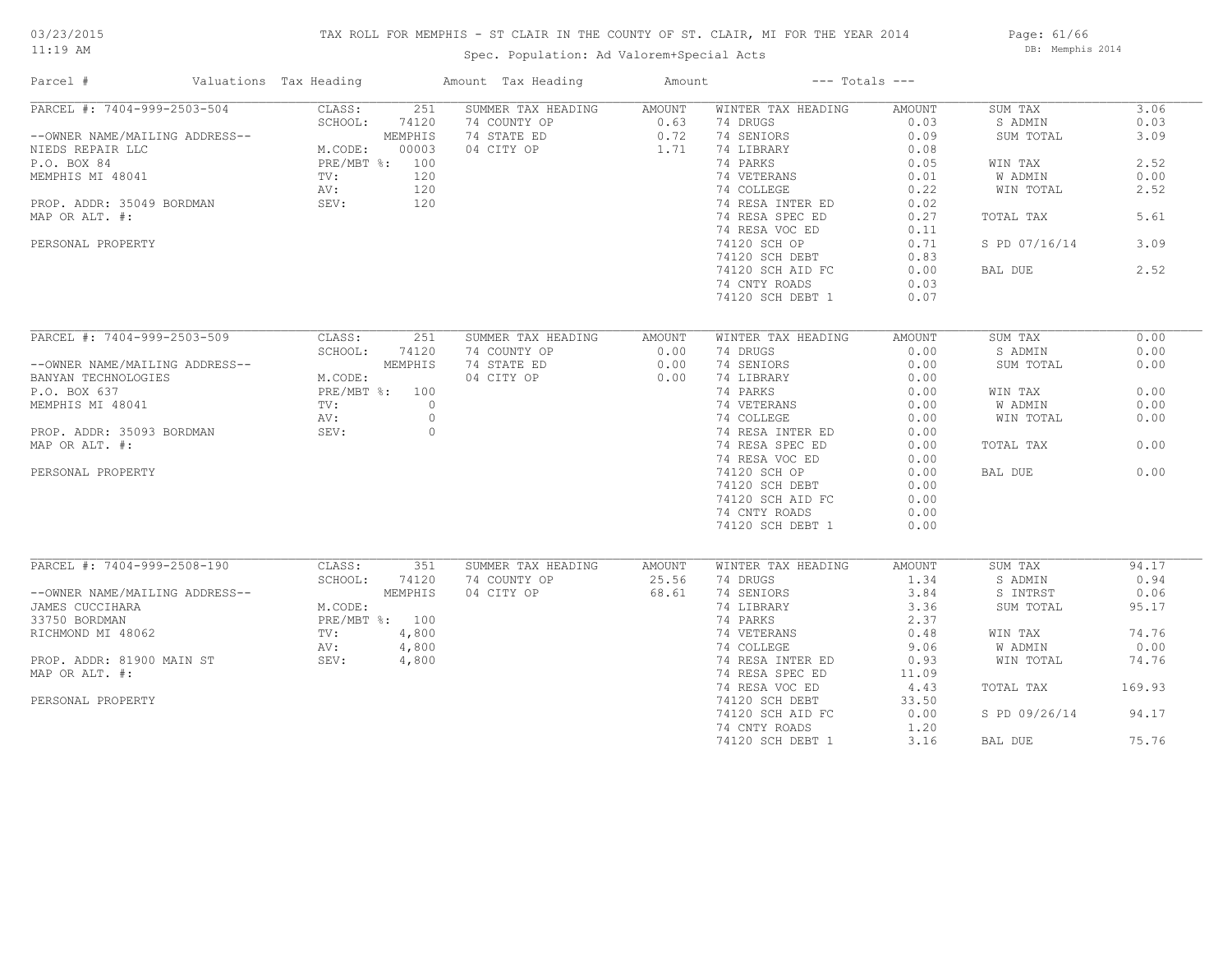# TAX ROLL FOR MEMPHIS - ST CLAIR IN THE COUNTY OF ST. CLAIR, MI FOR THE YEAR 2014

Spec. Population: Ad Valorem+Special Acts

Page: 62/66 DB: Memphis 2014

| Parcel #                       | Valuations Tax Heading |                | Amount Tax Heading | Amount |                    | $---$ Totals $---$ |           |      |
|--------------------------------|------------------------|----------------|--------------------|--------|--------------------|--------------------|-----------|------|
| PARCEL #: 7404-999-2600-000    | CLASS:                 | 251            | SUMMER TAX HEADING | AMOUNT | WINTER TAX HEADING | AMOUNT             | SUM TAX   | 0.00 |
|                                | SCHOOL:                | 74120          | 74 COUNTY OP       | 0.00   | 74 DRUGS           | 0.00               | S ADMIN   | 0.00 |
| --OWNER NAME/MAILING ADDRESS-- |                        | MEMPHIS        | 74 STATE ED        | 0.00   | 74 SENIORS         | 0.00               | SUM TOTAL | 0.00 |
| DDI LEASING INC                | M.CODE:                |                | 04 CITY OP         | 0.00   | 74 LIBRARY         | 0.00               |           |      |
| PO BOX 1305                    |                        | PRE/MBT %: 100 |                    |        | 74 PARKS           | 0.00               | WIN TAX   | 0.00 |
| NORTHBROOK IL 60065-1305       | TV:                    |                |                    |        | 74 VETERANS        | 0.00               | W ADMIN   | 0.00 |
|                                | AV:                    |                |                    |        | 74 COLLEGE         | 0.00               | WIN TOTAL | 0.00 |
| PROP. ADDR: VARIOUS            | SEV:                   |                |                    |        | 74 RESA INTER ED   | 0.00               |           |      |
| MAP OR ALT. #:                 |                        |                |                    |        | 74 RESA SPEC ED    | 0.00               | TOTAL TAX | 0.00 |
|                                |                        |                |                    |        | 74 RESA VOC ED     | 0.00               |           |      |
|                                |                        |                |                    |        | 74120 SCH OP       | 0.00               | BAL DUE   | 0.00 |
|                                |                        |                |                    |        | 74120 SCH DEBT     | 0.00               |           |      |
|                                |                        |                |                    |        | 74120 SCH AID FC   | 0.00               |           |      |
|                                |                        |                |                    |        | 74 CNTY ROADS      | 0.00               |           |      |
|                                |                        |                |                    |        | 74120 SCH DEBT 1   | 0.00               |           |      |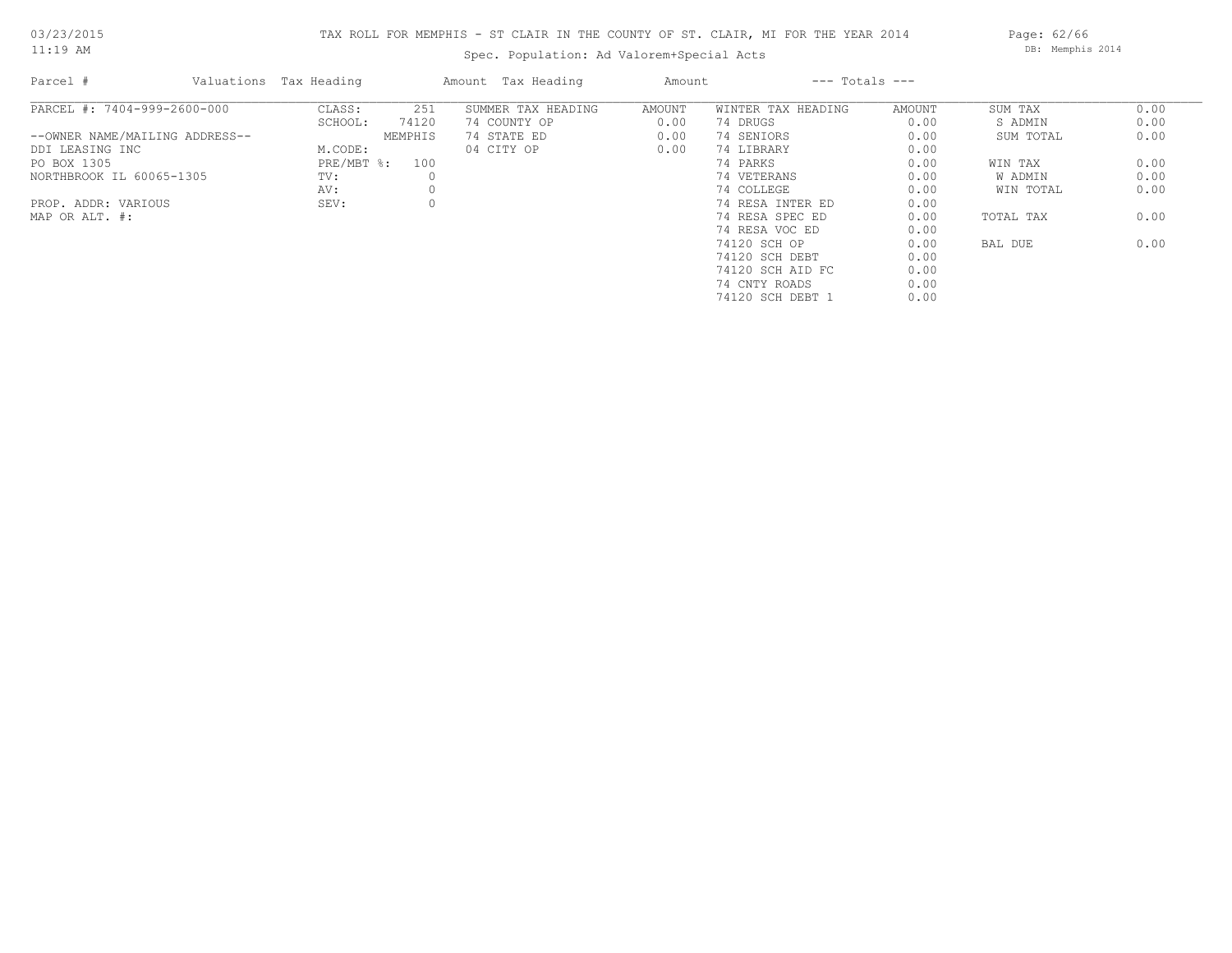Page: 63/66 DB: Memphis 2014

| TOTAL ALL DISTRICTS | REAL       | (BAL DUE)          | PERSONAL                                  | (BAL DUE) | EXEMPT       | (BAL DUE) |
|---------------------|------------|--------------------|-------------------------------------------|-----------|--------------|-----------|
| PARCEL COUNT        | 149        |                    | 23                                        |           | 11           |           |
| TAXABLE VALUE       | 6,434,774  |                    | 189,140                                   |           | $\circ$      |           |
| ASSESSED VALUE      | 6,873,846  |                    | 189,140                                   |           | $\circ$      |           |
| <b>SEV VALUE</b>    | 6,873,846  |                    | 189,140                                   |           | $\circ$      |           |
| PRE/MBT TAXABLE     | 4,543,757  |                    | 39,640                                    |           | $\circ$      |           |
| N PRE/MBT TAXABLE   | 1,891,017  |                    | 149,500                                   |           | $\mathbf{0}$ |           |
| S 74 COUNTY OP      | 34,274.08  | 1,667.00           | 1,007.42                                  | 0.26      | 0.00         | 0.00      |
| S 74 STATE ED       | 38,608.38  | 1,877.84           | 1,022.88                                  | 0.00      | 0.00         | 0.00      |
| S 04 CITY OP        | 91,986.24  | 4,474.00           | 2,703.78                                  | 0.68      | 0.00         | 0.00      |
| W 74 DRUGS          | 1,802.91   | 175.95             | 52.99                                     | 1.37      | 0.00         | 0.00      |
| W 74 SENIORS        | 5, 147.53  | 502.35             | 151.28                                    | 3.93      | 0.00         | 0.00      |
| W 74 LIBRARY        | 4,504.06   | 439.57             | 132.37                                    | 3.44      | 0.00         | 0.00      |
| W 74 PARKS          | 3,187.05   | 311.03             | 93.65                                     | 2.42      | 0.00         | 0.00      |
| W 74 VETERANS       | 643.20     | 62.77              | 18.88                                     | 0.49      | 0.00         | 0.00      |
| W 74 COLLEGE        | 12,155.20  | 1,186.24           | 357.27                                    | 9.28      | 0.00         | 0.00      |
| W 74 RESA INTER E   | 1,246.31   | 121.62             | 36.62                                     | 0.95      | 0.00         | 0.00      |
| W 74 RESA SPEC ED   | 14,871.95  | 1,451.37           | 437.11                                    | 11.36     | 0.00         | 0.00      |
| W 74 RESA VOC ED    | 5,948.18   | 580.49             | 174.83                                    | 4.54      | 0.00         | 0.00      |
| W 74120 SCH OP      | 33,949.56  | 6,847.73           | 2,808.87                                  | 0.71      | 0.00         | 0.00      |
| W 74120 SCH DEBT    | 44,914.06  | 4,383.23           | 1,320.16                                  | 34.33     | 0.00         | 0.00      |
| W 74120 SCH AID F   | 0.00       | 0.00               | 0.00                                      | 0.00      | 0.00         | 0.00      |
| W 74 CNTY ROADS     | 1,608.22   | 156.95             | 47.25                                     | 1.23      | 0.00         | 0.00      |
| W 74120 SCH DEBT    | 4,246.25   | 414.39             | 124.78                                    | 3.23      | 0.00         | 0.00      |
| * SP. ASSESSMENTS   | 808.08     | 0.00               | 0.00                                      | 0.00      | 0.00         | 0.00      |
| S ADMIN FEE         | 1,649.91   | 79.57              | 47.31                                     | 0.00      | 0.00         | 0.00      |
| INTEREST            | 481.14     | 481.14             | 0.06                                      | 0.06      | 0.00         | 0.00      |
| S TOTALS            |            |                    | $167,807.83$ $8,579.55$ $4,781.45$ $1.00$ |           | 0.00         | 0.00      |
| W TOTALS            | 134,224.48 | 16,633.69 5,756.06 |                                           | 77.28     | 0.00         | 0.00      |
| GRAND TOTALS        | 302,032.31 | 25, 213. 24        | 10,537.51                                 | 78.28     | 0.00         | 0.00      |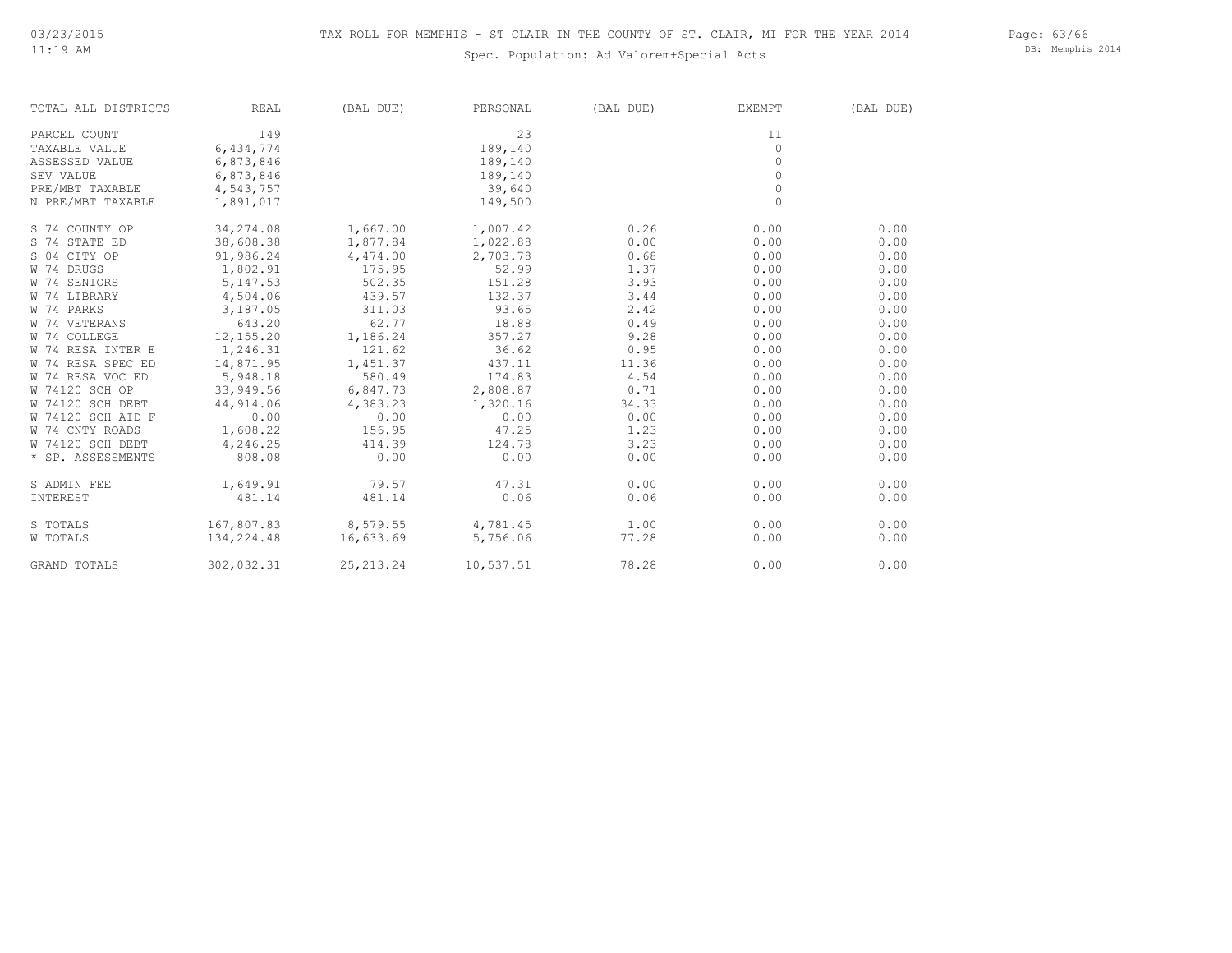DB: Memphis 2014

| TOTAL ALL DISTRICTS | LEASED LAND | (BAL DUE) | TOTAL      | (BAL DUE)  |
|---------------------|-------------|-----------|------------|------------|
| PARCEL COUNT        | 0           |           | 183        |            |
| TAXABLE VALUE       | 0           |           | 6,623,914  |            |
| ASSESSED VALUE      | $\circ$     |           | 7,062,986  |            |
| SEV VALUE           | $\circ$     |           | 7,062,986  |            |
| PRE/MBT TAXABLE     | $\circ$     |           | 4,583,397  |            |
| NON PRE/MBT TAXABLE | 0           |           | 2,040,517  |            |
| S 74 COUNTY OP      | 0.00        | 0.00      | 35,281.50  | 1,667.26   |
| S 74 STATE ED       | 0.00        | 0.00      | 39,631.26  | 1,877.84   |
| S 04 CITY OP        | 0.00        | 0.00      | 94,690.02  | 4,474.68   |
| W 74 DRUGS          | 0.00        | 0.00      | 1,855.90   | 177.32     |
| W 74 SENIORS        | 0.00        | 0.00      | 5,298.81   | 506.28     |
| W 74 LIBRARY        | 0.00        | 0.00      | 4,636.43   | 443.01     |
| W 74 PARKS          | 0.00        | 0.00      | 3,280.70   | 313.45     |
| W 74 VETERANS       | 0.00        | 0.00      | 662.08     | 63.26      |
| W 74 COLLEGE        | 0.00        | 0.00      | 12,512.47  | 1,195.52   |
| W 74 RESA INTER ED  | 0.00        | 0.00      | 1,282.93   | 122.57     |
| W 74 RESA SPEC ED   | 0.00        | 0.00      | 15,309.06  | 1,462.73   |
| W 74 RESA VOC ED    | 0.00        | 0.00      | 6,123.01   | 585.03     |
| W 74120 SCH OP      | 0.00        | 0.00      | 36,758.43  | 6,848.44   |
| W 74120 SCH DEBT    | 0.00        | 0.00      | 46,234.22  | 4,417.56   |
| W 74120 SCH AID FC  | 0.00        | 0.00      | 0.00       | 0.00       |
| W 74 CNTY ROADS     | 0.00        | 0.00      | 1,655.47   | 158.18     |
| W 74120 SCH DEBT 1  | 0.00        | 0.00      | 4,371.03   | 417.62     |
| * SP. ASSESSMENTS   | 0.00        | 0.00      | 808.08     | 0.00       |
| S ADMIN FEE         | 0.00        | 0.00      | 1,697.22   | 79.57      |
| INTEREST            | 0.00        | 0.00      | 481.20     | 481.20     |
| S TOTALS            | 0.00        | 0.00      | 172,589.28 | 8,580.55   |
| W TOTALS            | 0.00        | 0.00      | 139,980.54 | 16,710.97  |
| <b>GRAND TOTALS</b> | 0.00        | 0.00      | 312,569.82 | 25, 291.52 |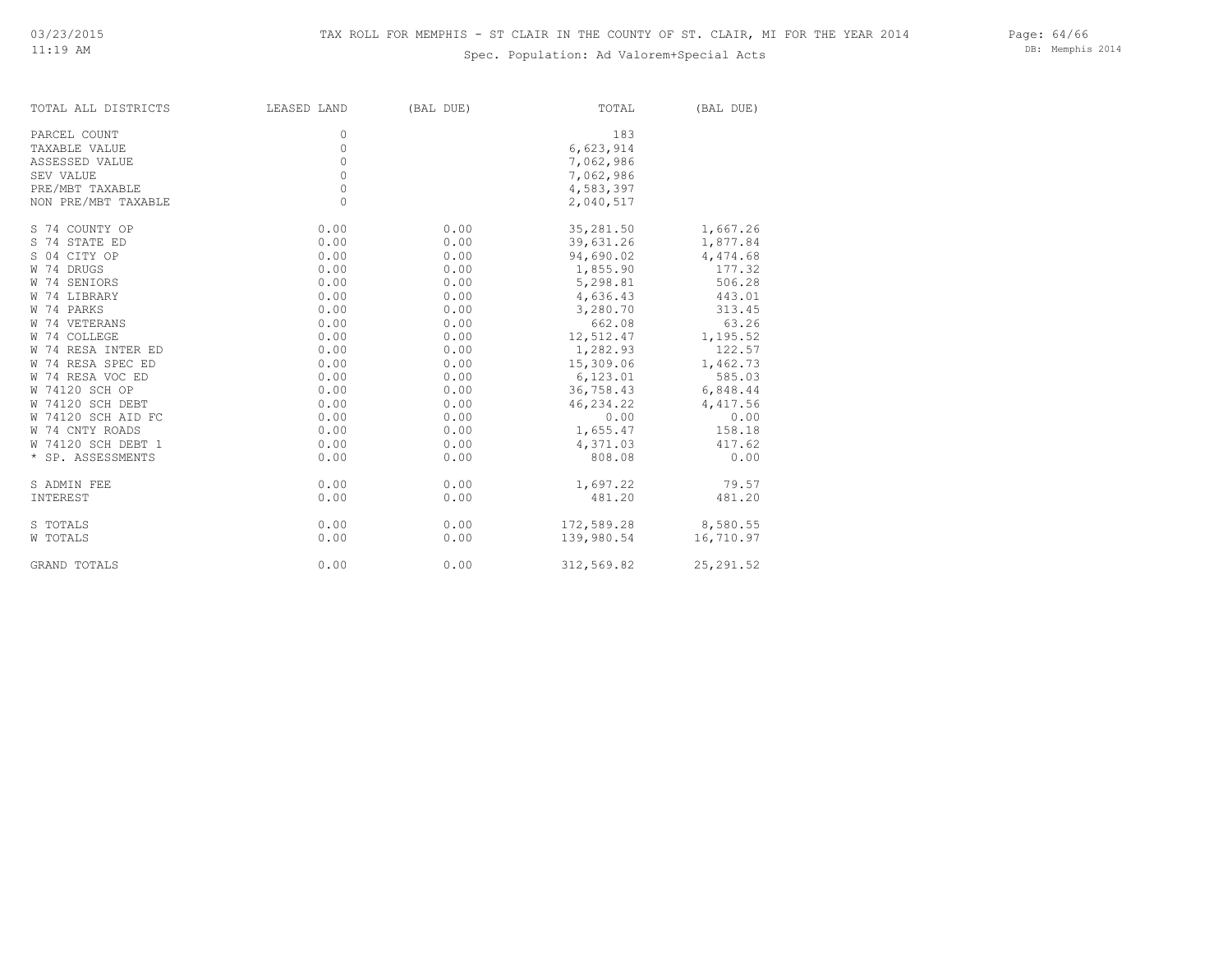11:19 AM

# Spec. Population: Ad Valorem+Special Acts

Page: 65/66 DB: Memphis 2014

| SCHOOL DISTRICT 74120    | UNIT 04<br>REAL | PERSONAL  | EXEMPT  | LEASED LAND | TOTAL      |
|--------------------------|-----------------|-----------|---------|-------------|------------|
| PARCEL COUNT             | 149             | 23        | 11      | $\circ$     | 183        |
| TAXABLE VALUE            | 6,434,774       | 189,140   | $\circ$ | $\mathbb O$ | 6,623,914  |
| ASSESSED VALUE           | 6,873,846       | 189,140   | $\circ$ | $\circ$     | 7,062,986  |
| SEV VALUE                | 6,873,846       | 189,140   | $\circ$ | $\circ$     | 7,062,986  |
| PRE/MBT TAXABLE          | 4,543,757       | 39,640    | $\circ$ | 0           | 4,583,397  |
| NON PRE/MBT TAXABLE      | 1,891,017       | 149,500   | $\circ$ | $\Omega$    | 2,040,517  |
| (S) 74 COUNTY OP         | 34,274.08       | 1,007.42  | 0.00    | 0.00        | 35,281.50  |
| (S) 74 STATE ED          | 38,608.38       | 1,022.88  | 0.00    | 0.00        | 39,631.26  |
| (S) 04 CITY OP           | 91,986.24       | 2,703.78  | 0.00    | 0.00        | 94,690.02  |
| (W) 74 DRUGS             | 1,802.91        | 52.99     | 0.00    | 0.00        | 1,855.90   |
| (W) 74 SENIORS           | 5,147.53        | 151.28    | 0.00    | 0.00        | 5,298.81   |
| (W) 74 LIBRARY           | 4,504.06        | 132.37    | 0.00    | 0.00        | 4,636.43   |
| (W) 74 PARKS             | 3,187.05        | 93.65     | 0.00    | 0.00        | 3,280.70   |
| (W) 74 VETERANS          | 643.20          | 18.88     | 0.00    | 0.00        | 662.08     |
| (W) 74 COLLEGE           | 12,155.20       | 357.27    | 0.00    | 0.00        | 12,512.47  |
| (W) 74 RESA INTER ED     | 1,246.31        | 36.62     | 0.00    | 0.00        | 1,282.93   |
| (W) 74 RESA SPEC ED      | 14,871.95       | 437.11    | 0.00    | 0.00        | 15,309.06  |
| (W) 74 RESA VOC ED       | 5,948.18        | 174.83    | 0.00    | 0.00        | 6,123.01   |
| (W) 74120 SCH OP         | 33,949.56       | 2,808.87  | 0.00    | 0.00        | 36,758.43  |
| (W) 74120 SCH DEBT       | 44, 914.06      | 1,320.16  | 0.00    | 0.00        | 46, 234.22 |
| (W) 74120 SCH AID FC     | 0.00            | 0.00      | 0.00    | 0.00        | 0.00       |
| (W) 74 CNTY ROADS        | 1,608.22        | 47.25     | 0.00    | 0.00        | 1,655.47   |
| (W) 74120 SCH DEBT 1     | 4,246.25        | 124.78    | 0.00    | 0.00        | 4,371.03   |
| SP. ASSESSMENTS<br>$(*)$ | 808.08          | 0.00      | 0.00    | 0.00        | 808.08     |
| (S) ADMIN FEE            | 1,649.91        | 47.31     | 0.00    | 0.00        | 1,697.22   |
| INTEREST                 | 481.14          | 0.06      | 0.00    | 0.00        | 481.20     |
| (S) TOTALS               | 167,807.83      | 4,781.45  | 0.00    | 0.00        | 172,589.28 |
| (W) TOTALS               | 134,224.48      | 5,756.06  | 0.00    | 0.00        | 139,980.54 |
| GRAND TOTALS             | 302,032.31      | 10,537.51 | 0.00    | 0.00        | 312,569.82 |